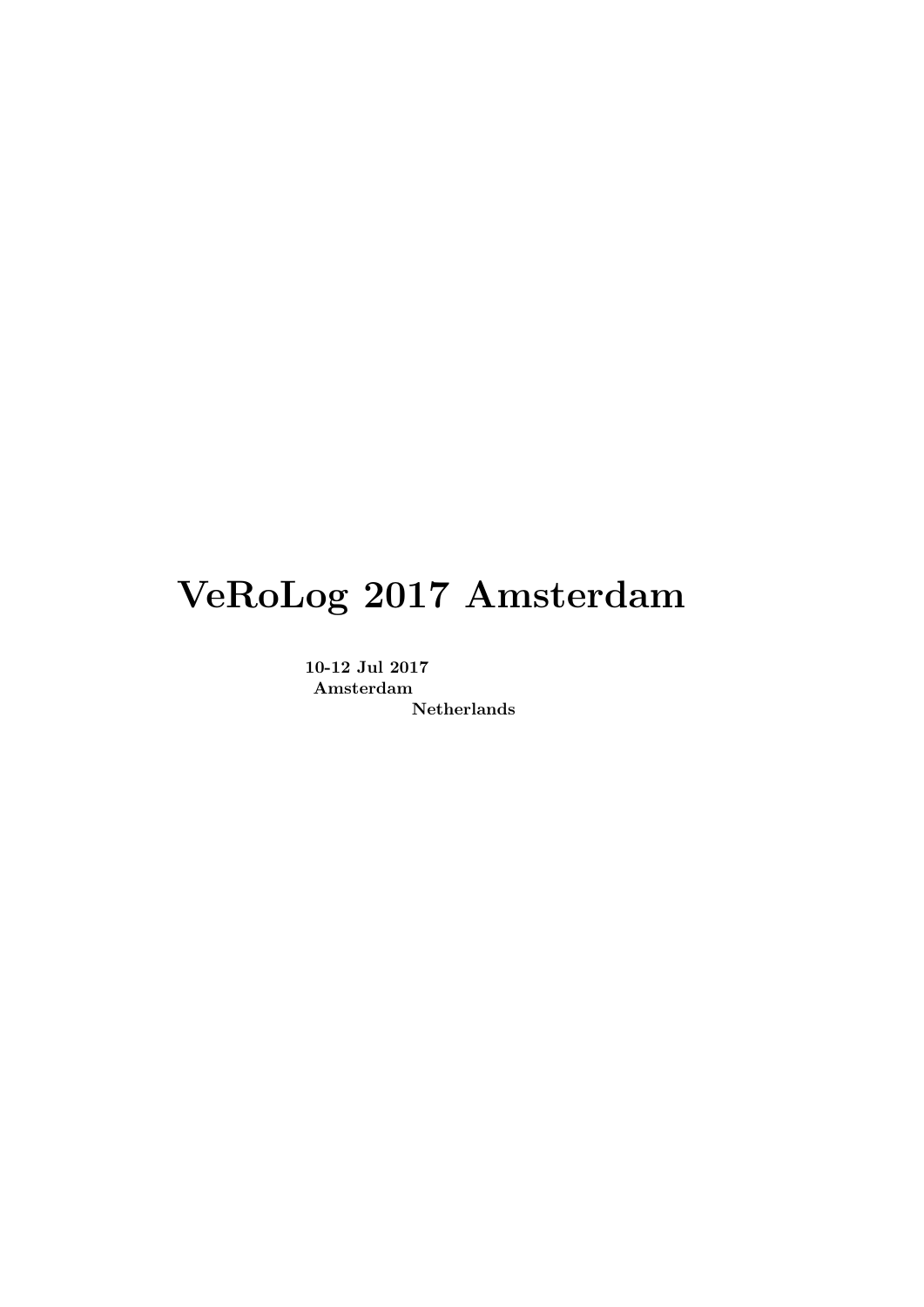# Table of contents

| Allocating and Transporting Resources to Demand-Locations, Nitin Ahuja [et al.]                                                                                                          | 12 |
|------------------------------------------------------------------------------------------------------------------------------------------------------------------------------------------|----|
| Minimizing Total Latency in Post-disaster Debris Removal, Meraj Ajam [et al.].                                                                                                           | 13 |
| Multi-vehicle prize collecting arc routing for connectivity problem, Vahid Ak-                                                                                                           | 14 |
| The r-Depot Interdiction Vehicle Routing Problem with Demand Outsourcing, Deniz                                                                                                          | 15 |
| Solution techniques for the Consistent Inventory Routing Problem, Emilio Jose                                                                                                            | 16 |
| Rail-rail containers transshipment: solution via mathematical programming, Maria                                                                                                         | 17 |
| Performance of a deterministic 2e-VRP with synchronization in a real world sit-                                                                                                          | 18 |
| System optimal routing of traffic flows with user constraints using linear program-                                                                                                      | 19 |
| Spatial Information in Offline Approximate Dynamic Programming for Dynamic<br>Vehicle Routing with Stochastic Requests, Artur Ansmann [et al.]                                           | 20 |
| Location and Selective Routing Problem with Profits in Reverse Logistics Net-                                                                                                            | 21 |
| Inventory routing with pickups and deliveries, Claudia Archetti [et al.]                                                                                                                 | 22 |
| Heuristics for the traveling salesman problem with release dates and completion<br>time minimization, Claudia Archetti [et al.] $\ldots \ldots \ldots \ldots \ldots \ldots \ldots$       | 23 |
| An Iterated Local Search Algorithm for Multiple Traveling Repairman Problem<br>with Profits, Mualla Gonca Avci $[et al.] \ldots \ldots \ldots \ldots \ldots \ldots \ldots \ldots \ldots$ | 24 |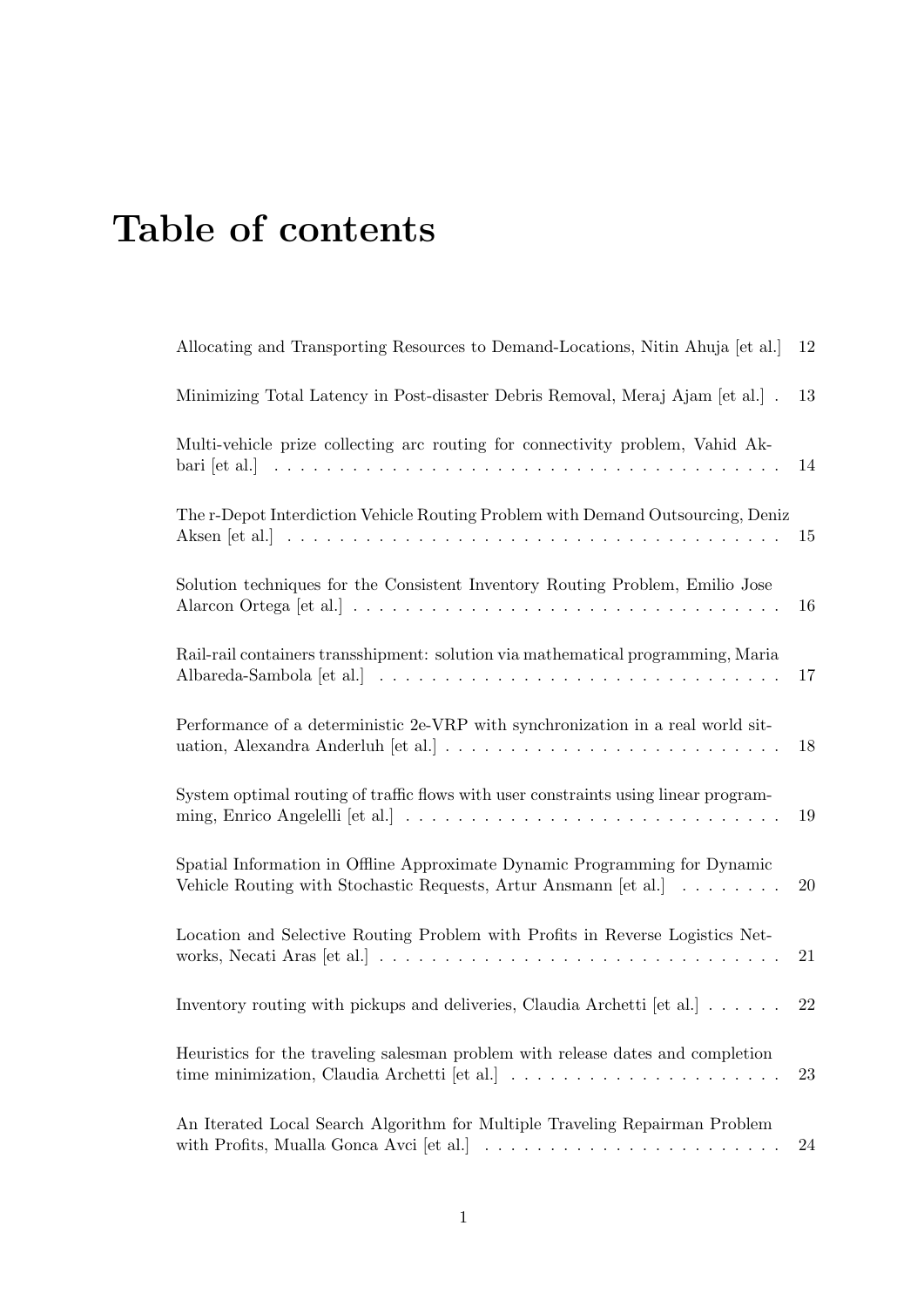| A Hybrid Method for the production routing problem with transshipment, Mustafa                                                                              | 25     |
|-------------------------------------------------------------------------------------------------------------------------------------------------------------|--------|
| Planning of an Offshore Well Plugging Campaign: A Vehicle Routing Approach, Stef-                                                                           | 26     |
| On the complexity of some special cases of the Inventory Routing Problem, An-                                                                               | 27     |
| A new model and strengthening inequalities for the double TSP with multiple                                                                                 | 28     |
| A two-commodity flow formulation for the truck and trailer routing problem, En-                                                                             | 29     |
| New path elimination constraints for multi-depot routing problems, Tolga Bektas [et                                                                         | 30     |
| Solving the family traveling salesman problem, Raquel Bernardino [et al.] $\ldots$ .                                                                        | 31     |
| The Split Delivery Vehicle Routing Problem with Time Windows and Customer<br>Inconvenience Constraints, Nicola Bianchessi [et al.]                          | 32     |
| Branch-and-Cut for the Split Delivery Vehicle Routing Problem with Time Win-                                                                                | $33\,$ |
| The Electric Autonomous Dial-a-Ride Problem, Claudia Bongiovanni [et al.]                                                                                   | 34     |
| Optimizing Real Time Operations of One-way Electric Carsharing Systems, Burak<br>Boyacı $[et al.] \ldots \ldots \ldots \ldots \ldots \ldots \ldots$         | 35     |
| Optimal charging station placement in a free-floating electric car sharing sys-                                                                             | 36     |
| Value Function Approximation-based Dynamic Look-ahead Policies for Stochastic-<br>Dynamic Inventory Routing in Bike Sharing Systems, Jan Brinkmann [et al.] | 37     |
| The Green Vehicle Routing Problem with Capacitated Alternative Fuel Sta-                                                                                    | 38     |
| Exact algorithms for the traveling salesman problem with time-dependent service                                                                             | 39     |
| An evolutionary algorithm for the location-allocation-routing problem, Herminia                                                                             | 40     |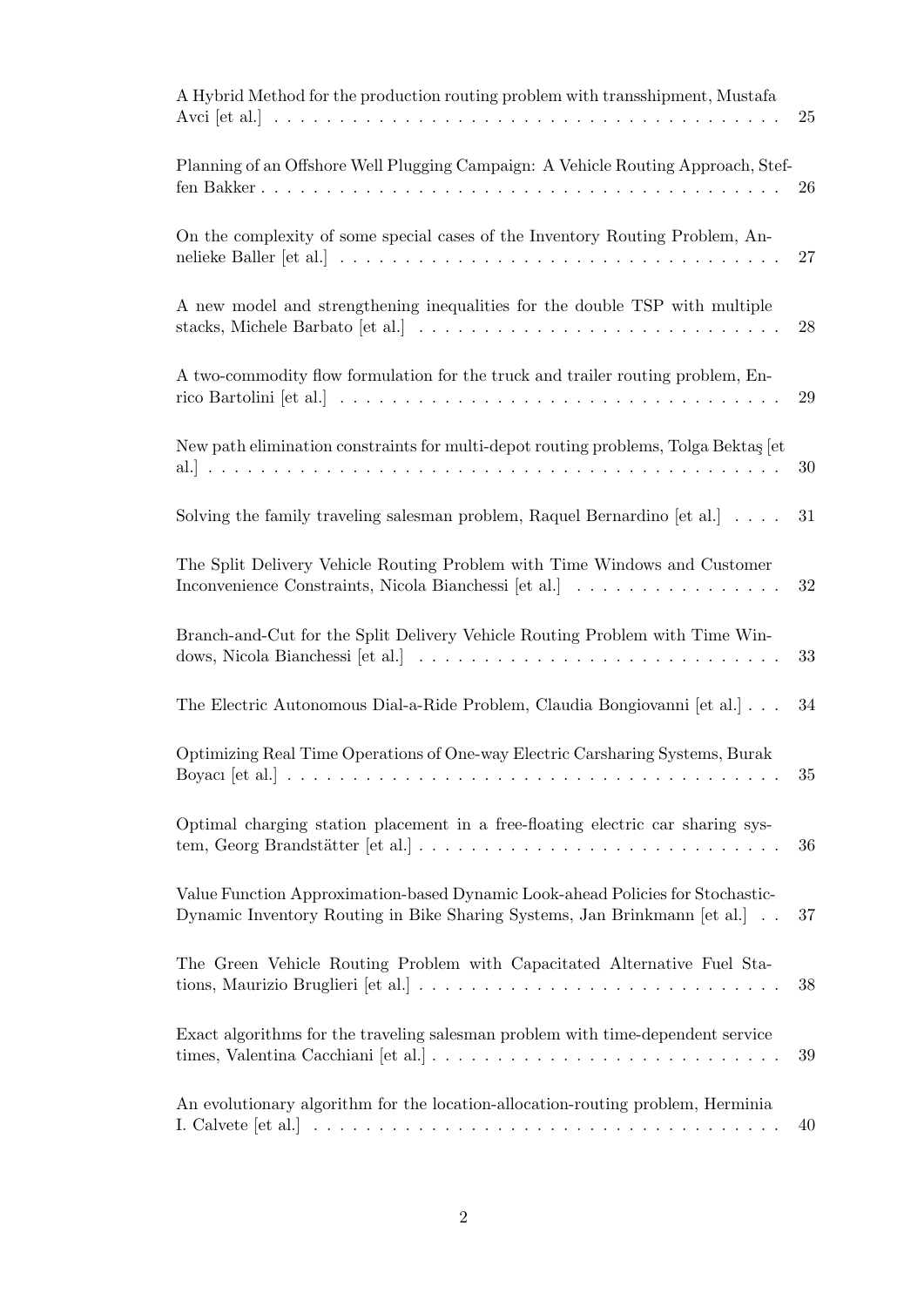| Solving Partially Dynamic Vehicle Routing Problems using Intelligent Multiagent                                                 | 41     |
|---------------------------------------------------------------------------------------------------------------------------------|--------|
| The location-routing covering problem, Marilène Cherkesly [et al.] $\dots \dots$                                                | 42     |
| A Generally Applicable Ruin & Recreate Approach for Capacitated Vehicle Rout-                                                   | 43     |
| Prioritized Routing and Scheduling for Home Healthcare Services, Ahmet Cinar [et]                                               | 44     |
| On the Chinese Postman Problem with load-dependent costs, Angel Corberán [et]                                                   | 45     |
| Production routing problem with emission minimization, Maryam Darvish [et al.]                                                  | 46     |
| Multi-Depot Inventory Routing Problem in the last-mile delivery: a case of                                                      | 47     |
| Integrating Partner Objectives in Horizontal Logistic Optimization Models, Christof                                             | 48     |
| On solvable cases of the 2-period-balanced-TSP and benchmark test problems, Vladimir                                            | 49     |
| Vehicle Routing for a Food Service Marketplace, Kavitha Chetana Didugu [et al.]                                                 | 50     |
| A Lagrange Relaxation for the Orienteering Problem with Hotel Selection and                                                     | 51     |
| Driver and Vehicle Routing Problem, Bencomo Domínguez-Martín [et al.]                                                           | $52\,$ |
| An approach for an Inventory Routing Problem presented in the VeRoLog Solver                                                    | 53     |
| A pickup and delivery problem in two regions with fixed and flexible long-hauls, Alina-                                         | 54     |
| A Novel Formulation and a Column Generation Technique for a Rich Humani-<br>tarian Logistic Problem, Ohad Eisenhandler [et al.] | 55     |
| A unifying software framework for vehicle routing and logistics., Jannik Enenkel [et                                            | 56     |
| The vehicle routing problem with time windows and a fragility constraint, Fausto                                                | 57     |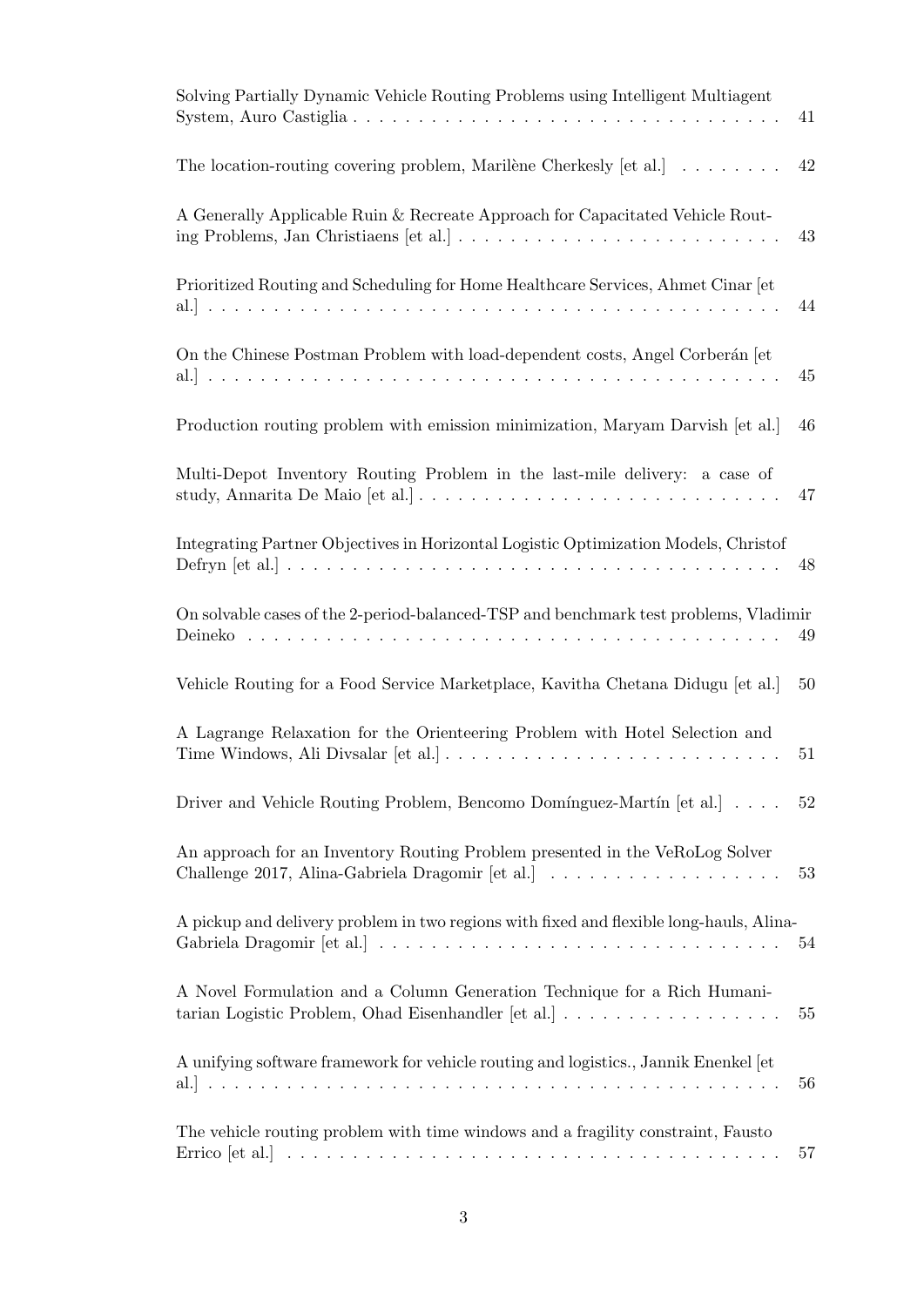| On the solution of the rolling stock rebalancing problem, Federico Farina [et al.]                                                                                                       | 58 |
|------------------------------------------------------------------------------------------------------------------------------------------------------------------------------------------|----|
| Exact solution of vehicle routing problems with multigraphs or road-network-type                                                                                                         | 59 |
| Introducing Fairness in Facility Location Problems, Carlo Filippi [et al.]                                                                                                               | 60 |
| Multi-product Multi-vehicle inventory-routing problem considering weight and<br>volume in a wholesale grocery chain., Salutino Flores Monroy [et al.]                                    | 61 |
| New Modeling and Solution Approaches for the Vehicle Routing Problem with                                                                                                                | 62 |
| A matheuristic approach for solving the Integrated Timetabling and Vehicle                                                                                                               | 63 |
| SAT solving for complex routing and scheduling problems, Stefan Frank [et al.].                                                                                                          | 64 |
| Neighborhood search approaches for a multi-trip vehicle routing problem with                                                                                                             | 65 |
| The electric vehicle routing problem with partial charge, nonlinear charging func-<br>tion, and capacitated charging stations, Aurélien Froger [et al.] $\ldots \ldots \ldots$           | 66 |
| An new bidding process for combinatorial transportation auctions, Margaretha<br>Gansterer [et al.] $\ldots \ldots \ldots \ldots \ldots \ldots \ldots \ldots \ldots \ldots \ldots \ldots$ | 67 |
| A backlog management approach to reserve capacity for emergency demand: the<br>case of service dispatching in power distribution utilities, Vinicius Garcia [et al.]                     | 68 |
| Sequential search for the multi-depot vehicle routing problem, Jean Bertrand                                                                                                             | 69 |
| Optimization of urban delivery systems with drones, Mbiadou Saleu Gertrude                                                                                                               | 70 |
| Multi-criteria tourist trip planning, Antoine Giret [et al.]                                                                                                                             | 71 |
| An exact method for bi-objective vehicle routing problems, Estèle Glize [et al.].                                                                                                        | 72 |
| Correlated Orienteering for Planning Emergency Surveillance Flights of Unmanned                                                                                                          | 73 |
| Extended Formulations and Branch-and-Cut Algorithms for the Black-and-White<br>Traveling Salesman Problem, Luís Gouveia [et al.]                                                         | 74 |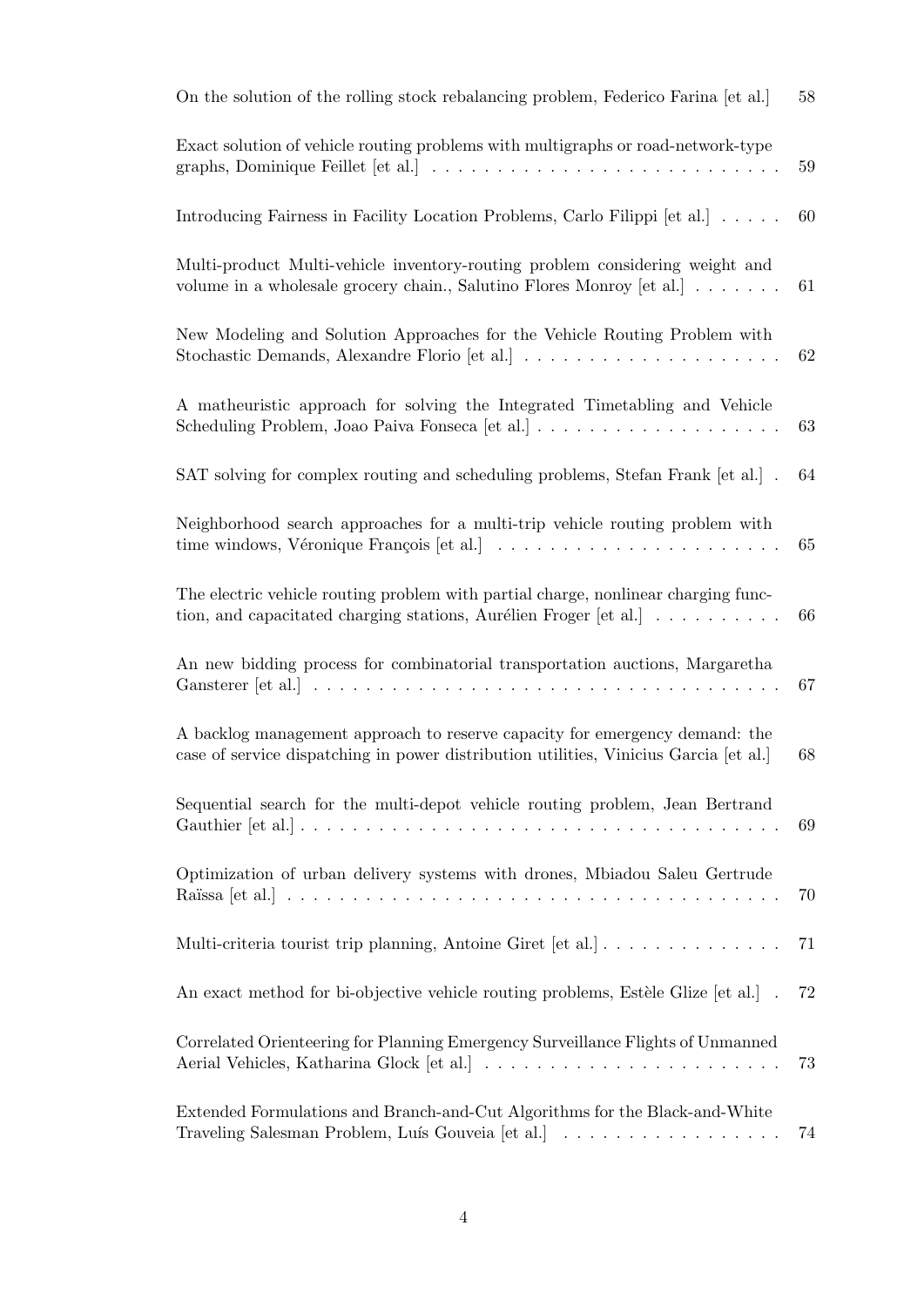| The vehicle routing problem with locker boxes, Jasmin Grabenschweiger [et al.].                                                                                                                     | 75 |
|-----------------------------------------------------------------------------------------------------------------------------------------------------------------------------------------------------|----|
| Alternative Paths for Reliable Vehicle Routing in City Logistics, Patrick-Oliver                                                                                                                    | 76 |
| Bidirectional Labeling in Column-Generation Algorithms for Pickup and Delivery                                                                                                                      | 77 |
| Which comes first, delivery or sales?, Nebojša Gvozdenović [et al.]                                                                                                                                 | 78 |
| A bi-objective two-echelon vehicle routing problem with synchronization and<br>customer-to-echelon assignment, Vera Hemmelmayr [et al.]                                                             | 79 |
| A Matheuristic for the Multi-Compartment Vehicle Routing Problem with Mul-<br>tiple Periods, Tino Henke [et al.] $\ldots \ldots \ldots \ldots \ldots \ldots \ldots \ldots \ldots \ldots$            | 80 |
| Branch-and-Price-and-Cut for the Clustered Vehicle-Routing Problem with Soft                                                                                                                        | 81 |
|                                                                                                                                                                                                     | 82 |
| Vehicle routing problem with arrival time diversification, Maaike Hoogeboom [et]                                                                                                                    | 83 |
| Vehicle Selection for a Multi-Compartment Vehicle Routing Problem, Alexander                                                                                                                        | 84 |
| Route design for mixed fleet of hydrogen and conventional vehicles, Md Anisul                                                                                                                       | 85 |
| A Benders Decomposition Approach for Solving the Electric Vehicle Routing<br>Problem with Soft Time Windows, Soheil Jalili [et al.]                                                                 | 86 |
| On asymmetric multi-depot multiple traveling salesmen problem, Bolor Jargal-                                                                                                                        | 87 |
| On the effects of day-by-day planning on the global objective in Inventory Rout-<br>ing, Loes Knoben $[et al.] \ldots \ldots \ldots \ldots \ldots \ldots \ldots \ldots \ldots \ldots \ldots \ldots$ | 88 |
| Methods for Corporate Mobility as a Service, Sebastian Knopp [et al.]                                                                                                                               | 89 |
| A hybrid solution approach for the 3L-VRP with simultaneous delivery and pick-                                                                                                                      | 90 |
| Path Problems with Additive and Multiplicative Objectives, Mikhail Kovalyov [et]                                                                                                                    | 91 |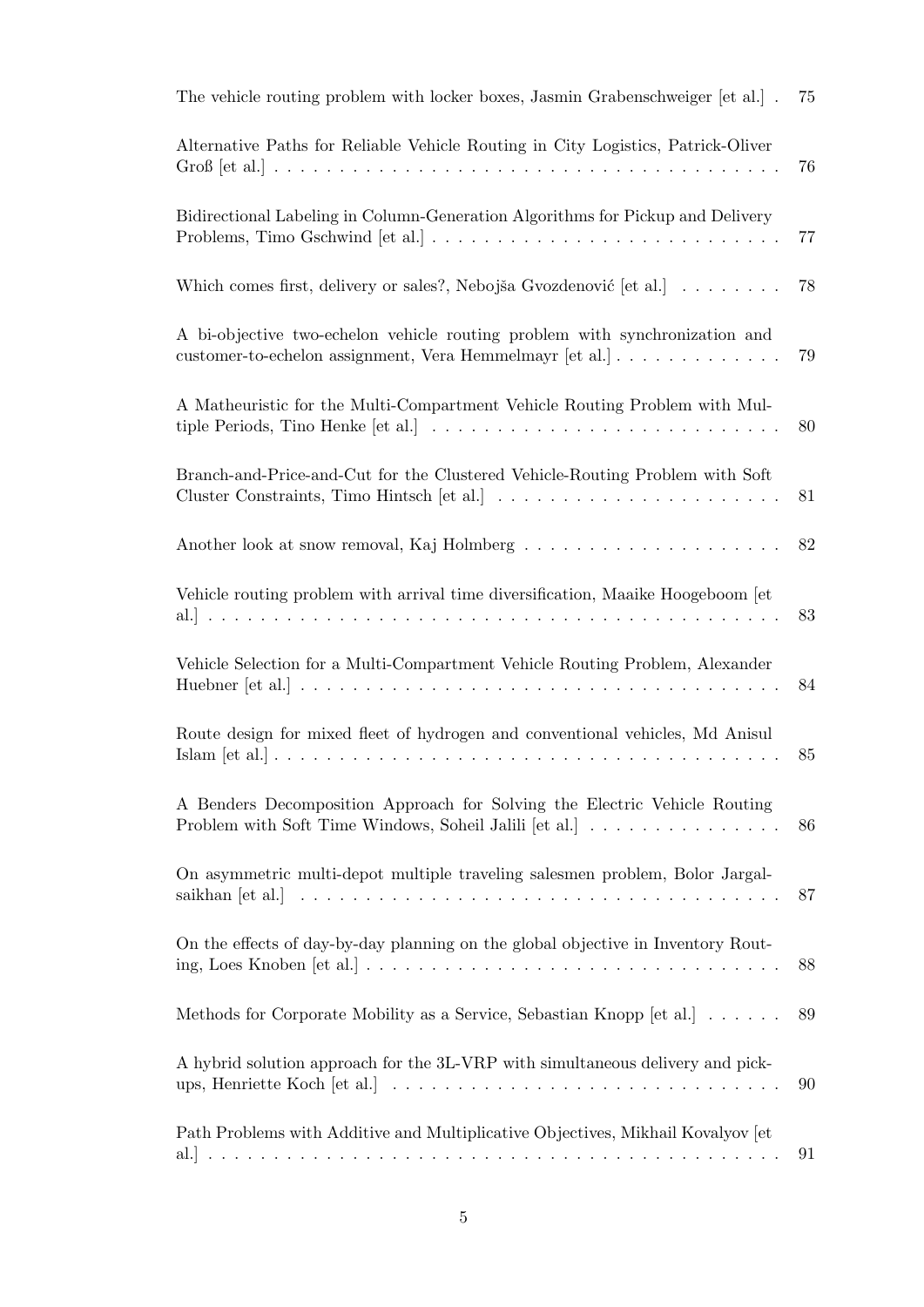| Routing of Multi-Section Vehicles for Delivery of Multiple Products, Mikhail Ko-<br>92                                                                                                                       |
|--------------------------------------------------------------------------------------------------------------------------------------------------------------------------------------------------------------|
| Forming, Scheduling and Routing Field Service Teams for Multi-Skill Tasks with<br>93                                                                                                                         |
| Flexible Time Window Management for Attended Deliveries, Charlotte Köhler [et<br>94                                                                                                                          |
| A Branch-and-cut algorithm for the Periodic Rural Postman Problem with Irreg-<br>ular Services on Mixed Graphs, Demetrio Laganà [et al.]<br>95                                                               |
| Air cargo rescheduling for demand fluctuations considering transshipments, Homero<br>96                                                                                                                      |
| A heuristic for a bi-objective large scale waste collection problem, Delgado-Antequera<br>97                                                                                                                 |
| Robust solutions for the Inventory-Routing Problem with uncertain travel times, Wouter<br>98                                                                                                                 |
| Lifted compact formulations for the Capacitated Vehicle Routing problem, Valeria<br>99                                                                                                                       |
| An Open Source Tool for Generating Arc Routing Instances from Real Street<br>100                                                                                                                             |
| Improving a city road network for the Multi-Depot Vehicle Routing Problem, Cor-<br>rinne Luteyn [et al.] $\ldots \ldots \ldots \ldots \ldots \ldots \ldots \ldots \ldots \ldots \ldots \ldots \ldots$<br>101 |
| The Multi-Objective Capacitated Vehicle Routing Problems with Multiple Trips, Ana                                                                                                                            |
| Owning or sharing autonomous vehicles: comparing different ownership and usage<br>103                                                                                                                        |
| Evaluation of methods for construction of robust supply vessel schedules with<br>104                                                                                                                         |
| The Traveling Purchaser Problem with time-dependent quantities, Renata Mansini [et]                                                                                                                          |
| A generalized formulation and solution approach for stochastic routing prob-<br>106                                                                                                                          |
| Metaheuristic approaches for the multi-period vehicle routing problem with syn-<br>chronization constraints and refuelling, Mohamed Amine Masmoudi [et al.]<br>107                                           |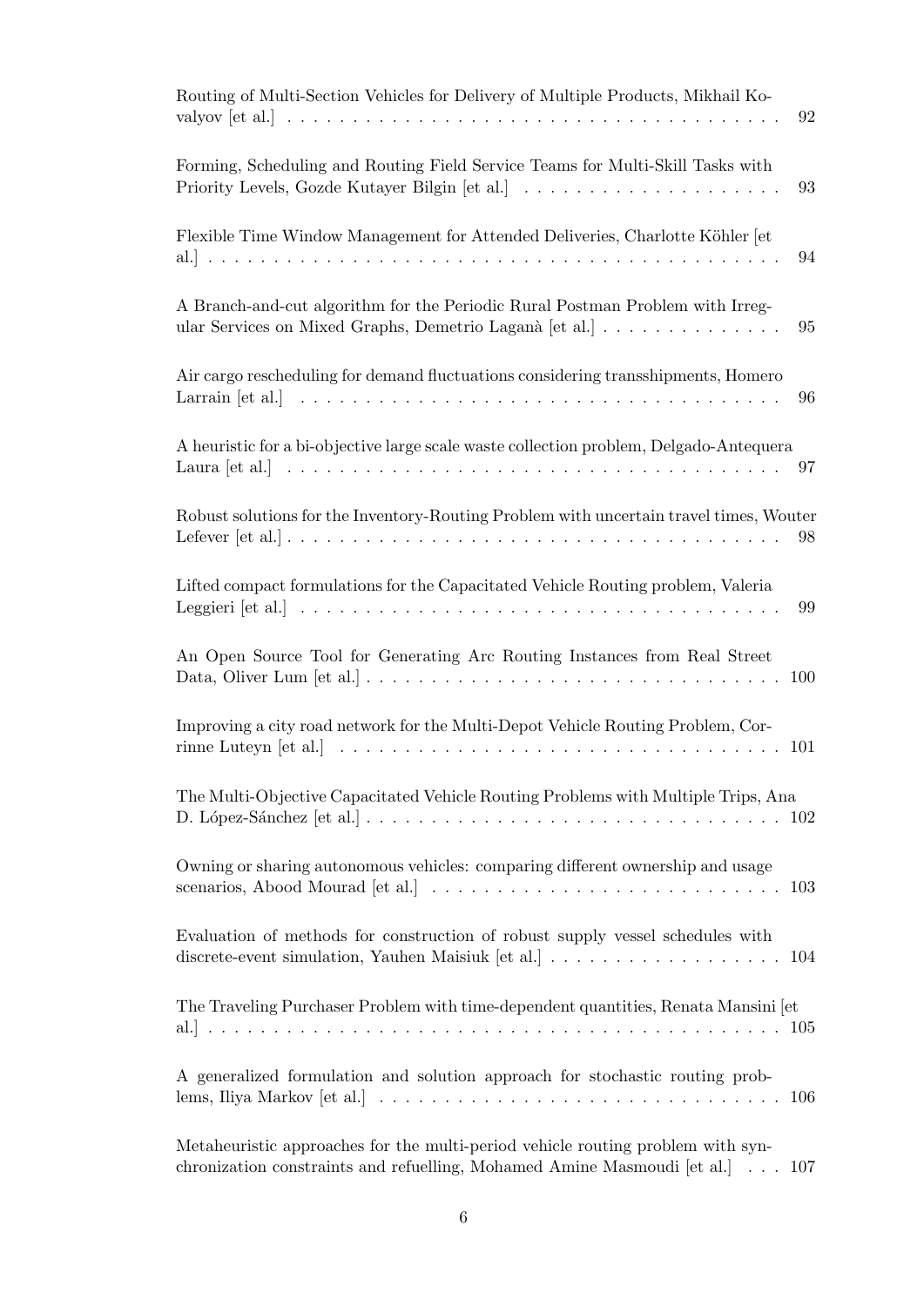| Revisiting the Balanced VRP: A Comparative Study of Alternative Workload                                                                                                                      |
|-----------------------------------------------------------------------------------------------------------------------------------------------------------------------------------------------|
| An update on VRP-REP: the vehicle routing problem repository, Jorge Men-<br>109                                                                                                               |
| An integrated framework for bus driver rostering and re-rostering, Marta Mesquita [et                                                                                                         |
| A Hybrid Approach for the Travelling Salesman Problem with General Time                                                                                                                       |
| An optimization model for integrating production and distribution planning in<br>furniture companies, Pedro Miranda [et al.] $\ldots \ldots \ldots \ldots \ldots \ldots \ldots \ldots \ldots$ |
| Quality-oriented scheduling procedures for the dial-a-ride problem, Yves Molen-                                                                                                               |
| A generalized formulation for vehicle routing problems, Pedro Munari [et al.] 114                                                                                                             |
| A Multi-objective Dynamic Vehicle Routing Model for Food Rescue and Deliv-                                                                                                                    |
| A decomposition scheme for service network design of bike sharing systems, Bruno                                                                                                              |
| Design and Incentive Decisions in Humanitarian Supply Chains, Reut Noham [et]                                                                                                                 |
| The capacitated routing problem with profits and service level requirements, Chris-                                                                                                           |
| Loading Constraints for a Multi-Compartment Vehicle Routing Problem, Manuel<br>119                                                                                                            |
| Vehicle routing for trunk delivery applications, Gizem Ozbaygin [et al.] $\ldots \ldots$ 120                                                                                                  |
| A path-based Mixed Integer Linear Programming formulation for the Green Ve-                                                                                                                   |
| Efficient routes in a Periodic Inventory Routing Problem, Rosario Paradiso [et al.] 122                                                                                                       |
| Two-phase hybrid algorithm for the vehicle routing problem with scarce, reusable<br>123                                                                                                       |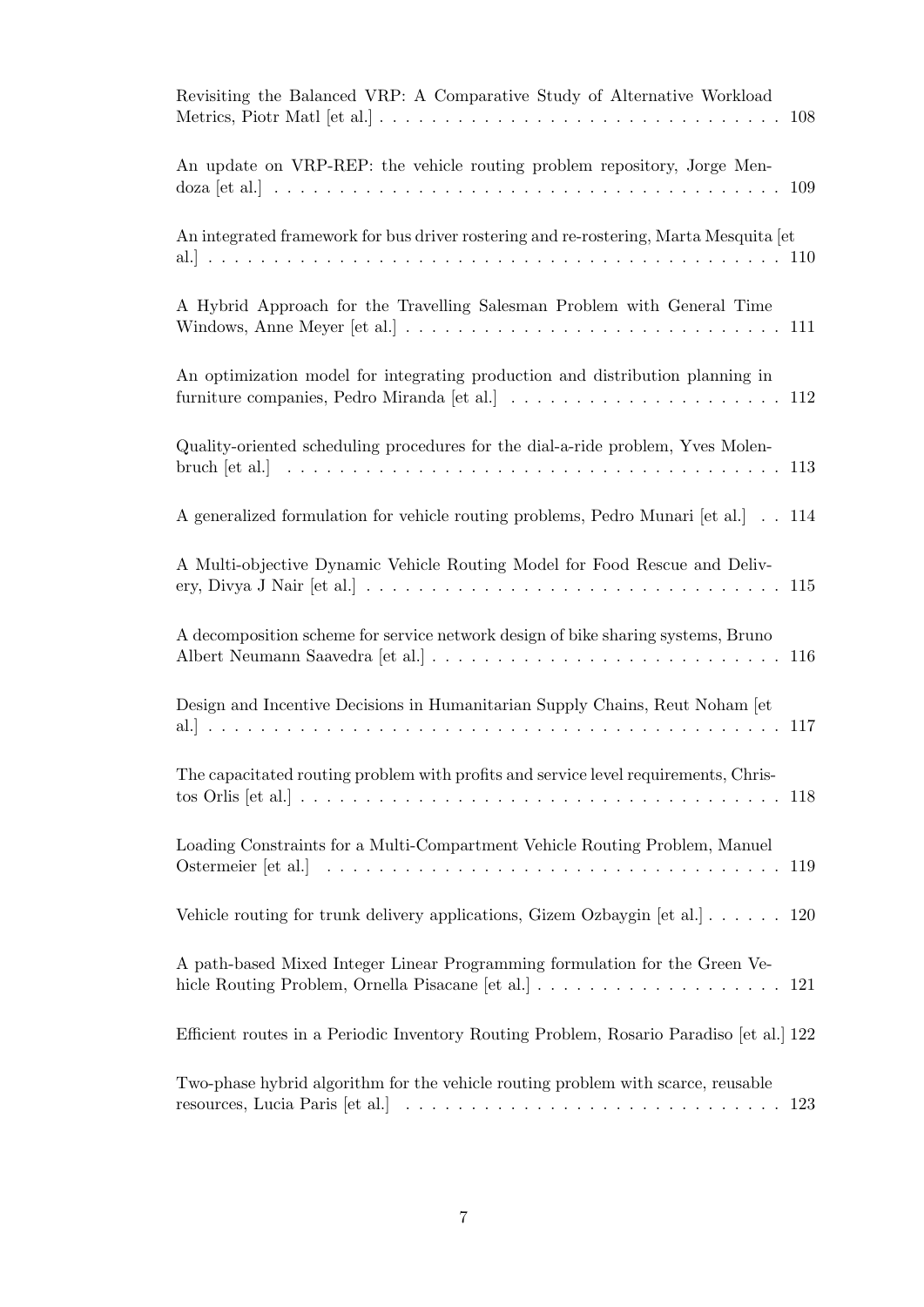| Collaborative vehicle routing with excess vehicle capacity in urban last-mile de-<br>liveries, Joydeep Paul [et al.] $\ldots \ldots \ldots \ldots \ldots \ldots \ldots \ldots \ldots \ldots \ldots 124$  |
|----------------------------------------------------------------------------------------------------------------------------------------------------------------------------------------------------------|
| Some recent research on electric vehicle routing, Samuel Pelletier [et al.] $\ldots$ . 125                                                                                                               |
| The Glider Routing and Trajectory Optimisation Problem, Walton Pereira Coutinho [et]                                                                                                                     |
| A strategic and tactical facility location problem with mobile equipment, Agri                                                                                                                           |
| An improved Branch-Cut-and-Price algorithm for heterogeneous vehicle routing                                                                                                                             |
| Arc Routing in Money Collection, Leonor S Pinto [et al.] 129                                                                                                                                             |
| Aesthetic considerations for the Min-Max K-Windy Rural Postman Problem, Isaac                                                                                                                            |
| Branch-and-Price Algorithm for Team Orienteering Problem with Time-Dependent                                                                                                                             |
| Stochastic programming approach for the coupled problem of pre-positioning and<br>distributing resources for disaster response under uncertain demand and travel                                         |
| Scheduling synchromodal freight transport using Approximate Dynamic Pro-<br>gramming, Arturo Pérez Rivera [et al.] $\ldots \ldots \ldots \ldots \ldots \ldots \ldots \ldots \ldots \ldots$ 133           |
| Optimizing a reverse logistics system for plastic waste collection: the Netherlands $\,$                                                                                                                 |
| Route Planning of Electric Freight Vehicles by Considering Internal and Environ-<br>135                                                                                                                  |
| Small parcel routing in a crowdsourced physical internet, Tal Raviv [et al.] $\ldots$ . 136                                                                                                              |
| The Multi-Depot Vehicle Routing Problem with vehicle interchanges, Victoria<br>Rebillas-Loredo [et al.] $\ldots \ldots \ldots \ldots \ldots \ldots \ldots \ldots \ldots \ldots \ldots \ldots \ldots 137$ |
| On-Line Management of a Multi-Layered Personal Transit System, Martin Re-<br>138                                                                                                                         |
| Solving the Multi-Depot Vehicle Routing Problem with Sustainability Indica-                                                                                                                              |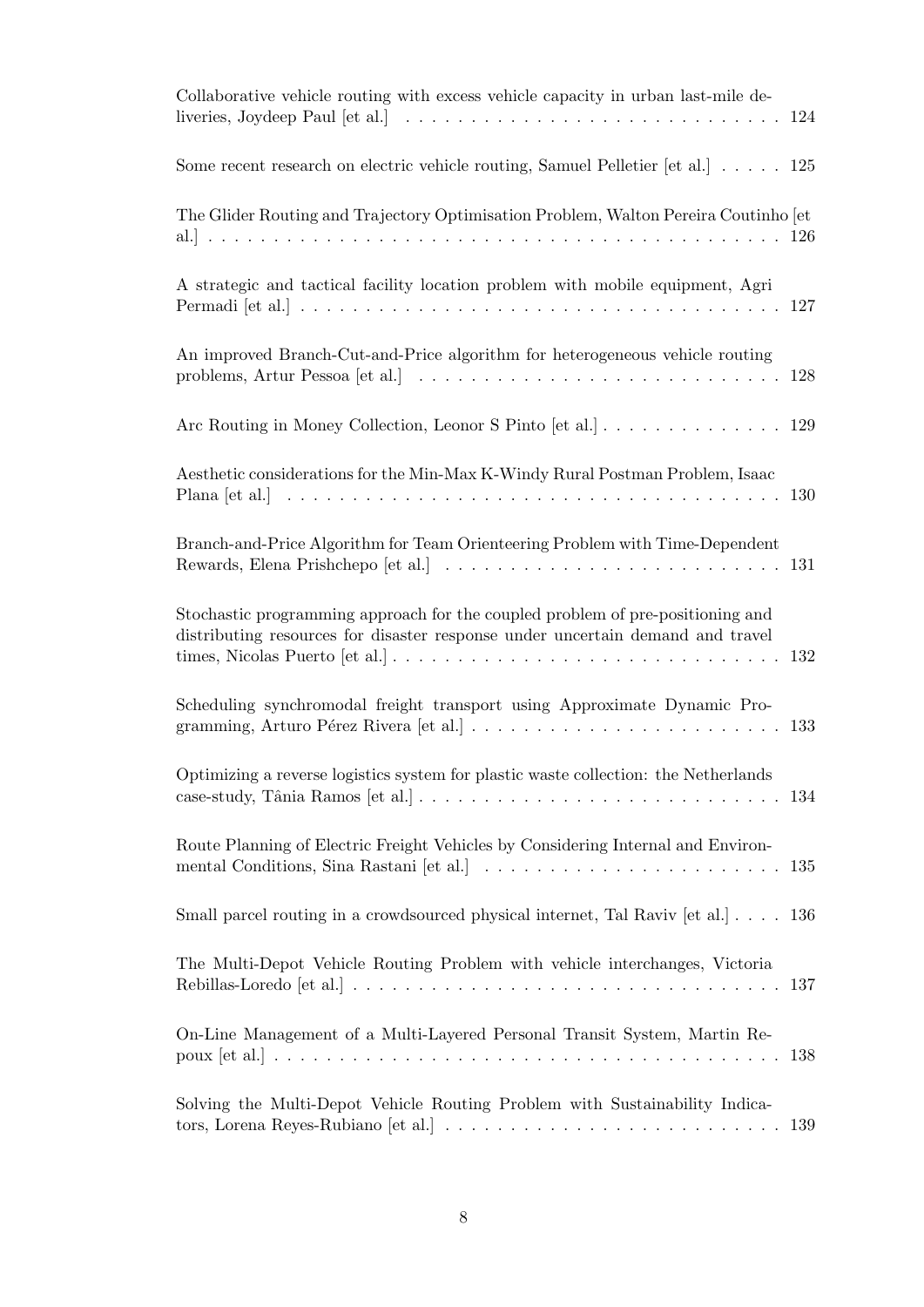| Integrating Logistics Optimization into Traffic Management Policies, Rodrigo                                                                                                                                      |
|-------------------------------------------------------------------------------------------------------------------------------------------------------------------------------------------------------------------|
| Orienteering with synchronization constraints in a telescope scheduling prob-                                                                                                                                     |
| A branch-and-price algorithm for an Inventory Routing Problem for Bike Sharing                                                                                                                                    |
| Collaboration through shared-customers in last-mile urban delivery, Mireia Roca-                                                                                                                                  |
| The Periodic Vehicle Routing Problem with Driver Consistency, Inmaculada Rodríguez-                                                                                                                               |
| Solving a Rich Vehicle Routing Problem Arising in the Steel Industry, Biljana                                                                                                                                     |
| User-based relocation strategies in free-floating car-sharing systems, Fabian Rüdel [et]                                                                                                                          |
| Optimizing Domestic Road Freight Operations of a 3PL Carrier in Turkey, Onur                                                                                                                                      |
| Promoting inconsistency in security related routing problems by clustering, Philipp                                                                                                                               |
| Solving the static vehicle sharing rebalancing problem, Antoine Sarbinowski [et al.] 149                                                                                                                          |
| Continuous Time Inventory Routing, Martin Savelsbergh [et al.]<br>150                                                                                                                                             |
| Strategic planning of electric logistics fleets: A robust location-routing approach, Max-                                                                                                                         |
| The Benefits of Flexible Fulfillment Center Assignments in Attended Home De-<br>livery, Kilian Seifried [et al.] $\ldots \ldots \ldots \ldots \ldots \ldots \ldots \ldots \ldots \ldots \ldots \ldots \ldots 152$ |
| The Romaing Salesman Problem: Application to Election Logistics, Masoud<br>Shahmanzari [et al.] $\ldots \ldots \ldots \ldots \ldots \ldots \ldots \ldots \ldots \ldots \ldots \ldots \ldots 153$                  |
| Tiered-Facility Vehicle Routing Problem with Global Cross-Docking, Anthony                                                                                                                                        |
| Fairness Aspects of Selective Customer Acceptance Mechanisms in Dynamic Ve-<br>hicle Routing, Ninja Soeffker [et al.] $\ldots \ldots \ldots \ldots \ldots \ldots \ldots \ldots \ldots \ldots \ldots 155$          |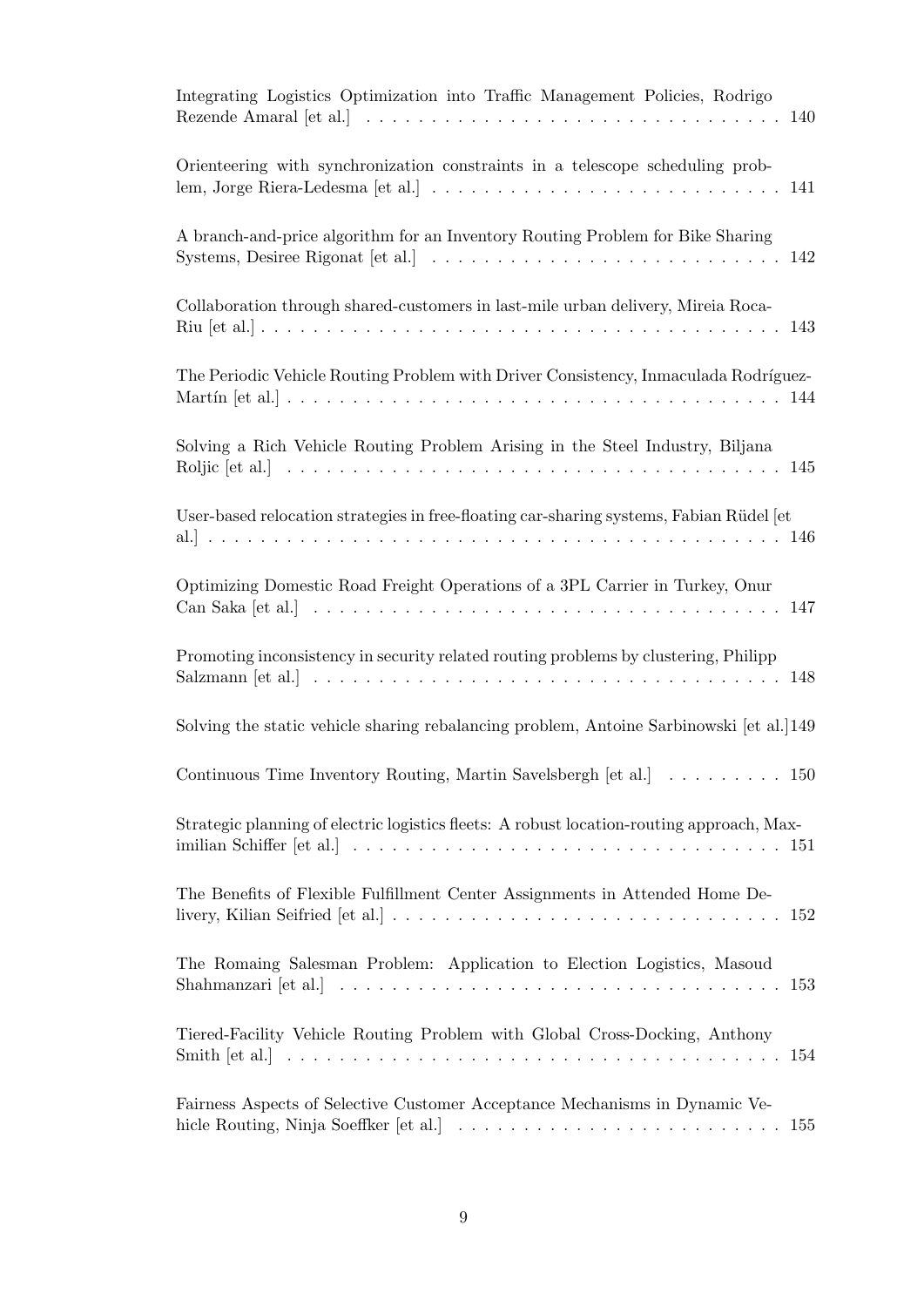| The two-region multi depot pickup and delivery problem, Adria Soriano [et al.] . 156                                                                                                                |     |
|-----------------------------------------------------------------------------------------------------------------------------------------------------------------------------------------------------|-----|
| Exact and heuristic algorithms for the inventory routing problem with logistic                                                                                                                      |     |
| The time window assignment vehicle routing problem with time-dependent travel<br>times, Remy Spliet [et al.] $\ldots \ldots \ldots \ldots \ldots \ldots \ldots \ldots \ldots \ldots \ldots$         | 158 |
| Vehicle repositioning within a city, Mareike Stuecken [et al.] 159                                                                                                                                  |     |
| A new mixed integer programming formulation for the vehicle routing problem<br>with drones, Felix Tamke [et al.] $\ldots \ldots \ldots \ldots \ldots \ldots \ldots \ldots \ldots \ldots \ldots 160$ |     |
| A branch and price algorithm for the resource constrained vehicle routing prob-                                                                                                                     |     |
| The Twin Robot Routing Problem, Oliver Thomasson [et al.] $\ldots \ldots \ldots \ldots 162$                                                                                                         |     |
| Asymmetry matters: Dynamic Half-Way Points in Bidirectional Labeling for Solv-<br>ing Shortest Path Problems with Resource Constraints Faster, Christian Tilk [et                                   |     |
| A real-world inventory routing problem for waste collection, Quentin Tonneau [et]                                                                                                                   |     |
| Combining pickups and deliveries in vehicle routing $-$ An assessment of carbon                                                                                                                     |     |
| Combining Parametric and Non-Parametric Value Function Approximation for<br>Dynamic Customer Acceptances in Home Delivery, Marlin Ulmer [et al.]                                                    | 166 |
| A Routing Problem for Restoring Interdependent Infrastructure Systems, Busra                                                                                                                        |     |
| Managing Disruptions in the Multi-Depot Vehicle Scheduling Problem, Ezgi Uçar [et                                                                                                                   |     |
| Convex Resource Allocation and Ship Speed Optimization, Thibaut Vidal [et al.] 169                                                                                                                  |     |
| Efficient Move Evaluations for Time-Dependent Vehicle Routing Problems with<br>Route Duration Constraints, Thomas Visser [et al.] 170                                                               |     |
| A multiple ship routing and speed optimization problem under time, cost and                                                                                                                         |     |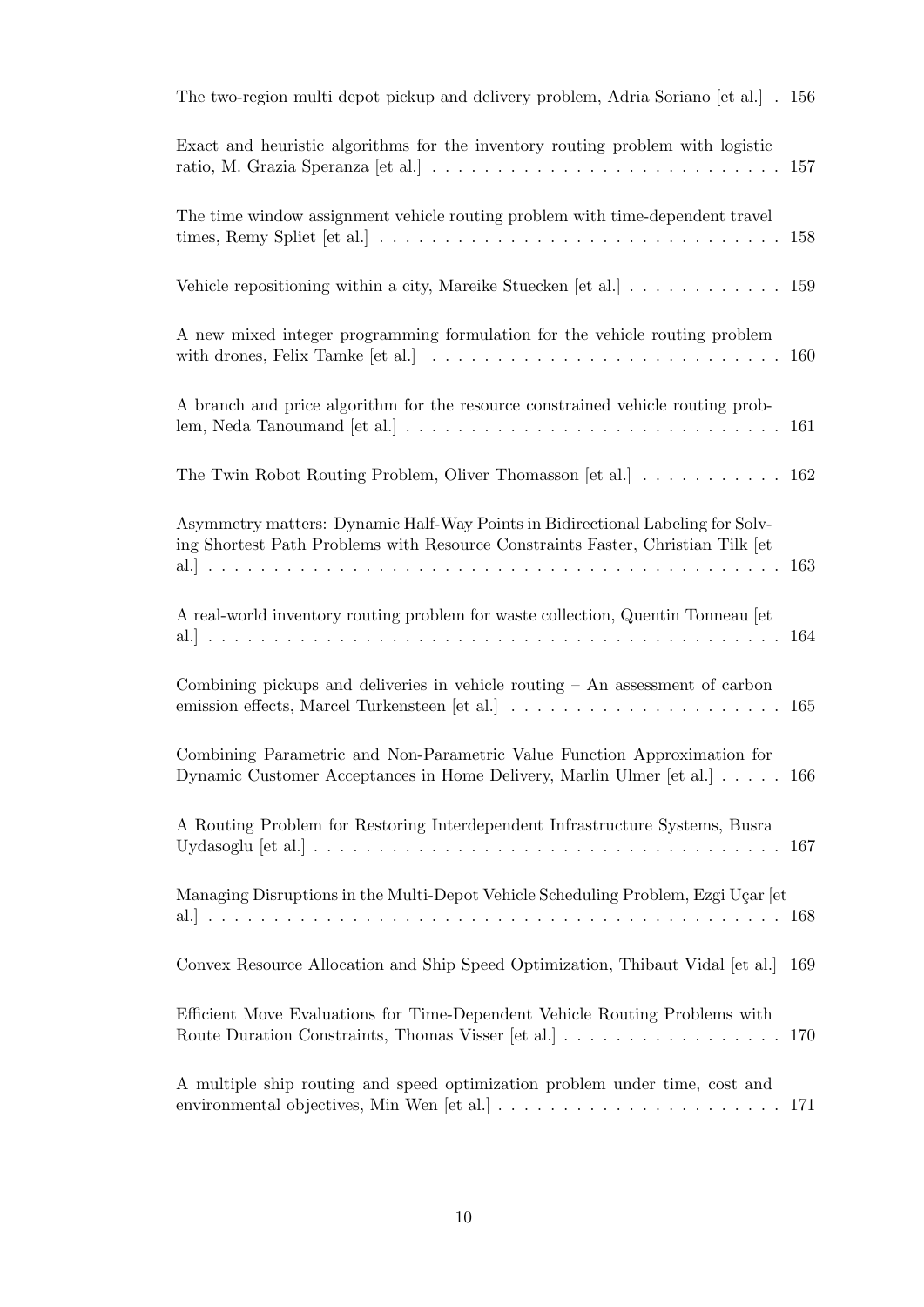| The Pickup and Delivery Problem with time windows, split loads and transship-<br>ment - A branch-and-cut solution method, David Wolfinger [et al.] 172                                                 |     |
|--------------------------------------------------------------------------------------------------------------------------------------------------------------------------------------------------------|-----|
| A Memetic Algorithm for the Bi-Objective Hub Location-Routing Problem, Xiao                                                                                                                            | 173 |
| Solving the one-commodity pickup and delivery location-routing problem by sim-<br>ulated annealing, Vincent F. Yu [et al.] $\ldots \ldots \ldots \ldots \ldots \ldots \ldots \ldots \ldots \ldots 174$ |     |
| Optimizing Link Strengthening Decisions to Improve Post-Disaster Road Network                                                                                                                          | 175 |
| A multi-move decent algorithm for the No-Split Multi-Compartment Capacitated                                                                                                                           | 176 |
| Scheduling Deliveries in Retail: a Case Study, Yakov Zinder [et al.]                                                                                                                                   | 177 |
| Planning City Logistics in a maritime urban area, Massimo Di Francesco [et al.]                                                                                                                        | 178 |
| Optimal resolution of the transport problem from a flow into a RCPSP with                                                                                                                              | 179 |
| Decomposition and heuristics methods for the Pollution-Routing Problem with<br>stochastic speed limits., Moncef Ilies Nasri [et al.] $\ldots \ldots \ldots \ldots \ldots \ldots \ldots 180$            |     |
| A Metaheuristic Approach for the Two-dimensional Loading Vehicle Routing<br>Problem with Heterogeneous Fleet, David álvarez Martínez [et al.] 181                                                      |     |
| A heuristic approach for the vehicle routing problem with scarce, reusable re-                                                                                                                         |     |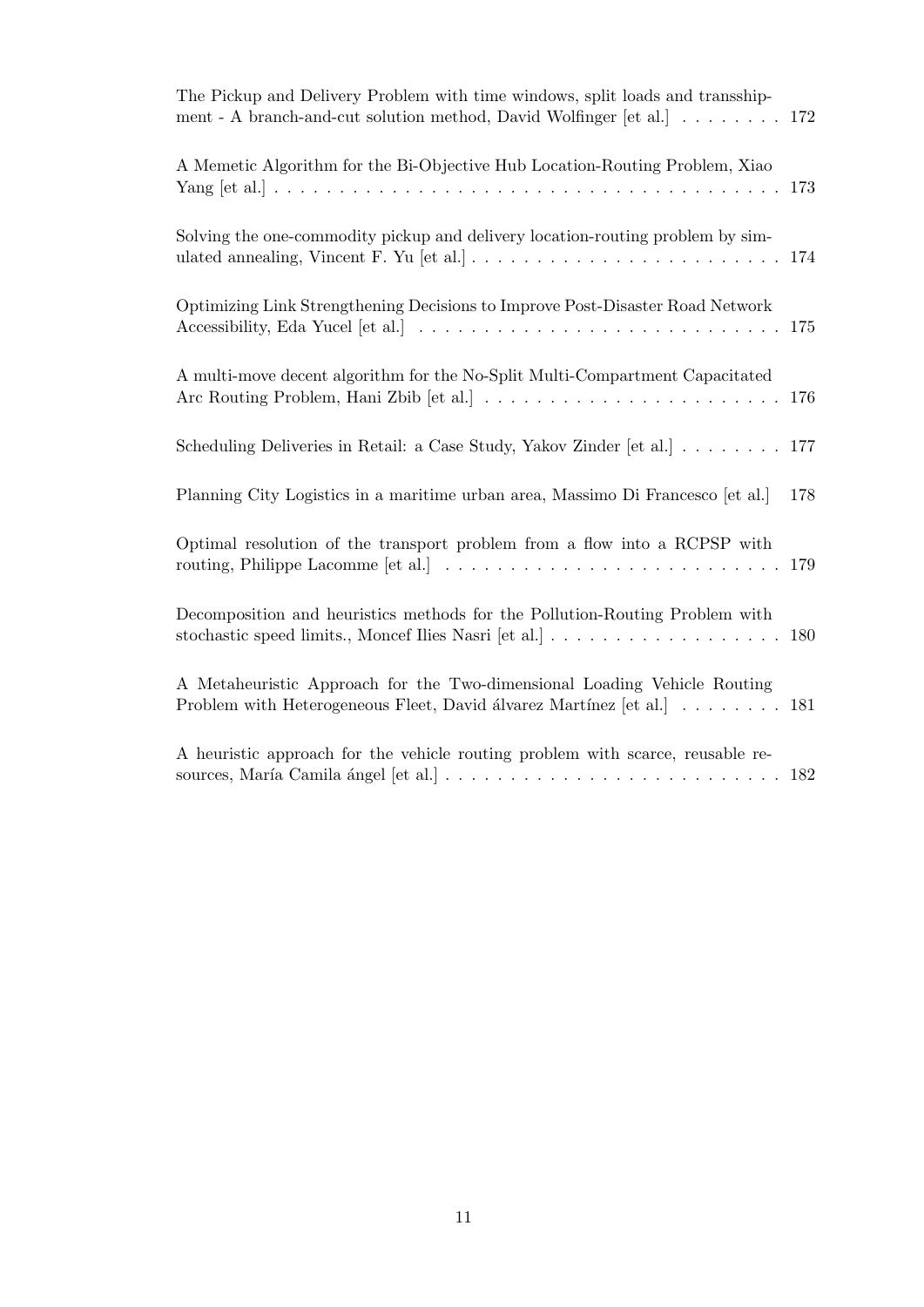# <span id="page-12-0"></span>Allocating and Transporting Resources to Demand-Locations

Nitin Ahuja <sup>\*† 1</sup>, Dietmar Flohs <sup>2</sup>, Roland Fox <sup>2</sup>, Thomas Würthner <sup>2</sup>

<sup>1</sup> PTV Group – Haid-und-Neu-Str. 15, D-76131 Karlsruhe, Germany <sup>2</sup> PTV Group – Haid-und-Neu-Str. 15, D-76131 Karlsruhe, Germany

Imagine a scenario where we have a limited number of *resources* and a number of *demands* for these resources. For each resource, we know its present location and the point in time at which it will become available. For each demand, we know the resource it needs. We also know when, where and for how long it needs that resource. Furthermore, a resource could be compatible with other resources. This means, a demand for a particular resource could also be satisfied with one of the resources compatible to it.

Now place the scenario mentioned above in a dynamic, online setting. That is, the demands come in over time, some resources stay a bit longer at their current location, and some other resources need a break. So given this dynamic situation, the problem we tackle is to first (re- )allocate the available and soon to be available resources to as many demands as possible, and thereafter to suggest a way to transport the allocated resources to their demand-locations by solving a vehicle routing problem with pickups and deliveries (VRPPD).

We present a rolling horizon framework that solves this problem repeatedly and economically. Based on the current situation, including the status of vehicles, our framework can create new routes and update existing routes as well.

<sup>∗</sup>Speaker

<sup>†</sup>Corresponding author: [Nitin.Ahuja@ptvgroup.com](mailto:Nitin.Ahuja@ptvgroup.com)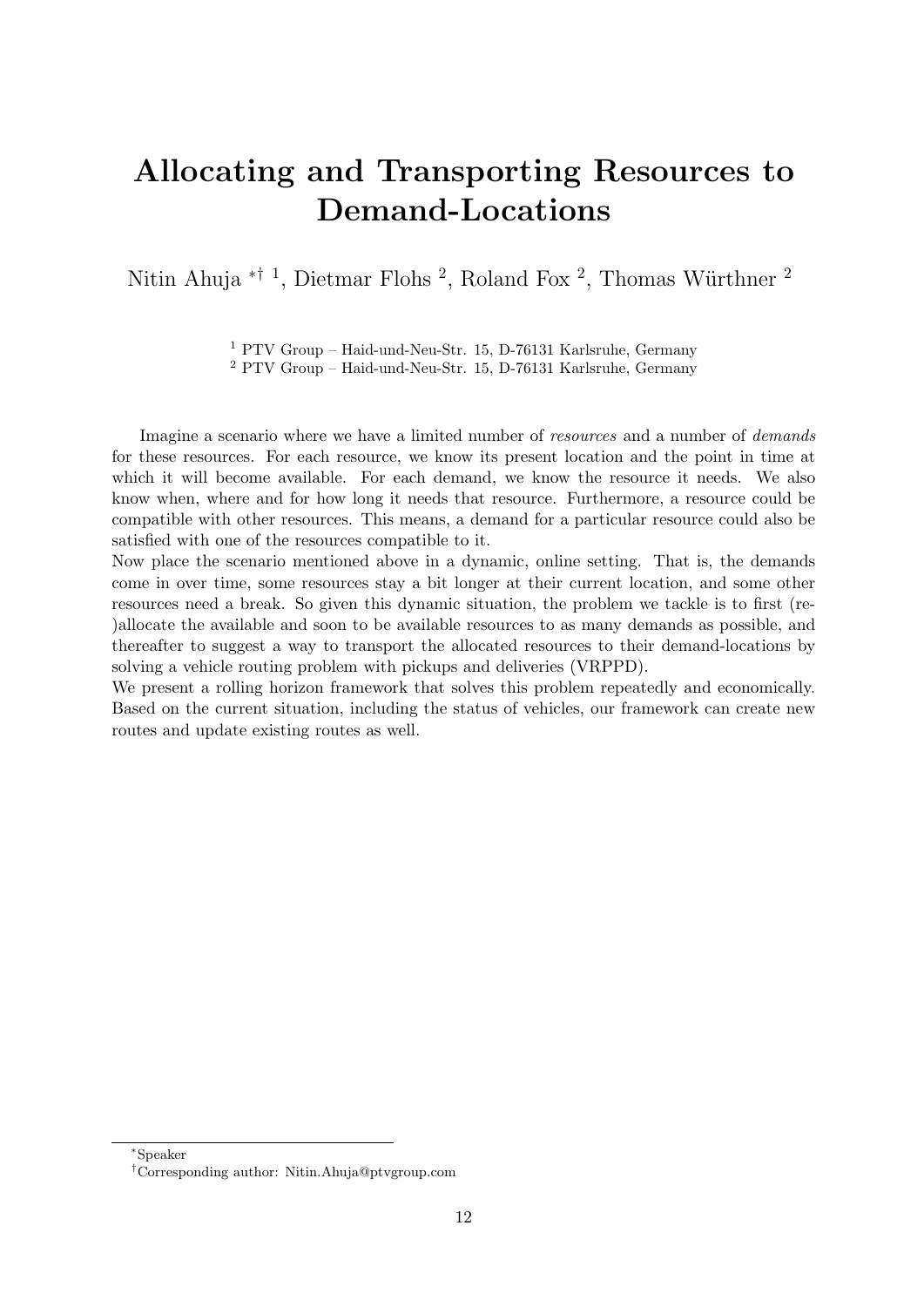# <span id="page-13-0"></span>Minimizing Total Latency in Post-disaster Debris Removal

Meraj Ajam <sup>\*† 1</sup>, Vahid Akbari <sup>2</sup>, F.sibel Salman <sup>1</sup>

<sup>1</sup> Koç University – Turkey

<sup>2</sup> MEF University (MEF University) – Ayazağa Cad. No.4 34396 Maslak - Sarıyer - İstanbul, Turkey

As a result of a natural disaster, roads can be damaged and blocked by debris and other structures. This in turn impedes accessibility between critical locations such as hospitals, disaster response centers, shelters, airports and disaster-struck areas. We study the post-disaster road clearing problem with the aim of providing a fast and effective method to determine the route of a work troop responsible for clearing the blocked roads. The objective is to minimize the total latency, that is, the sum of the waiting times until each critical location is reached by the troop over all critical nodes. The latency of a critical node is the travel time from the origin (depot) node, where the work troop is initially positioned, to that critical node. The Total Latency Problem is to find an optimal route to determine which roads should be unblocked in what order. We develop an exact mathematical model for this NP-hard problem. However, for instances with more than seven critical nodes, the exact formulation falls short of solving the problem optimally in the 3-hour time limit. Hence, we propose an efficient heuristic method to find a near-optimal solution in short running time. We test the heuristic on Istanbul data and show that optimal or near-optimal solutions are obtained within seconds.

<sup>∗</sup>Speaker

<sup>†</sup>Corresponding author: [majam14@ku.edu.tr](mailto:majam14@ku.edu.tr)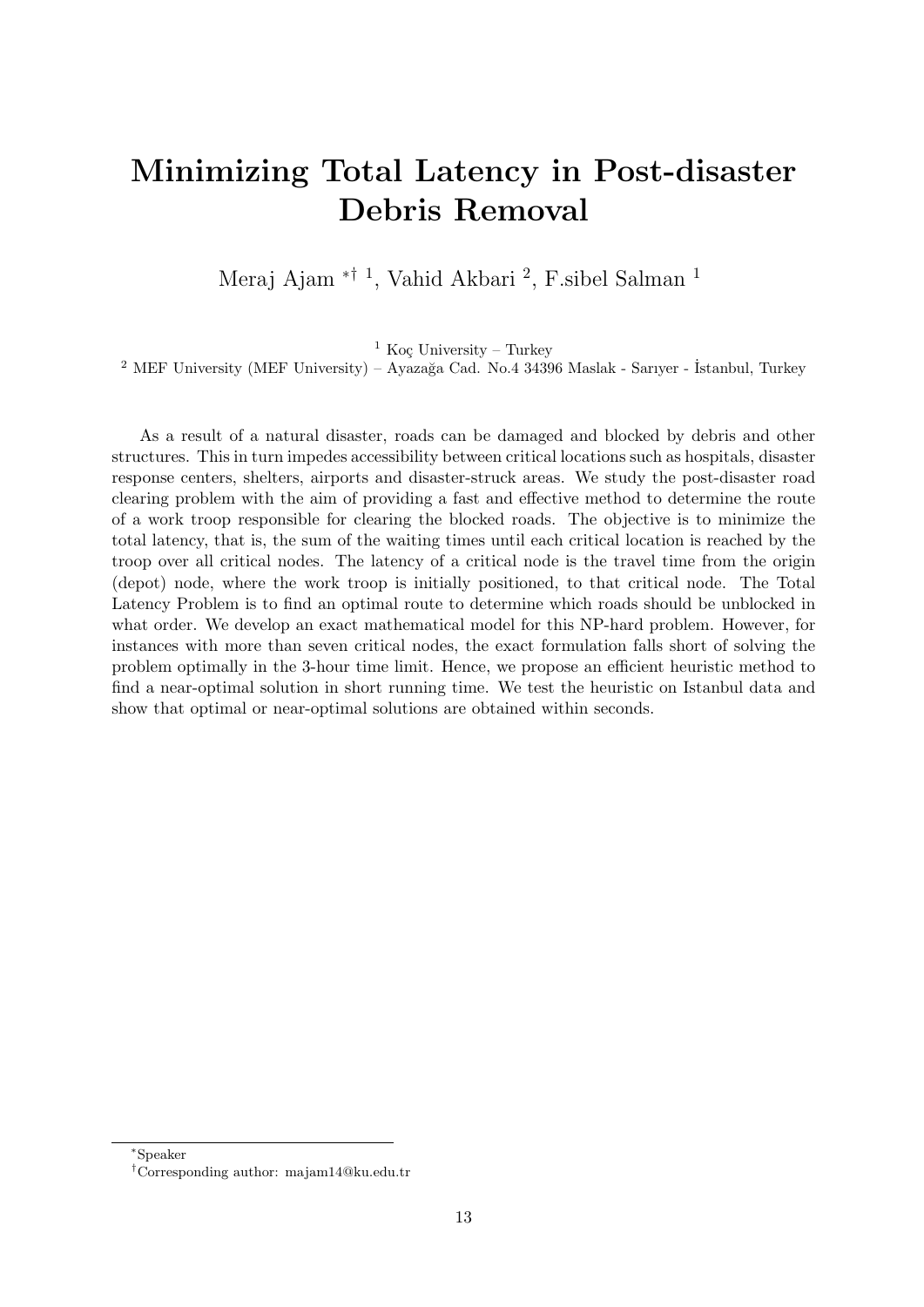# <span id="page-14-0"></span>Multi-vehicle prize collecting arc routing for connectivity problem

Vahid Akbari <sup>\* 1</sup>, Sibel Salman <sup>2</sup>

<sup>1</sup> MEF University (MEF University) – Ayazağa Cad. No.4 34396 Maslak - Sarıyer - İstanbul, Turkey  $2$  Koç University (Koç University) – Rumelifeneri Yolu 34450 Sarıyer Istanbul Turkey, Turkey

After a natural disaster roads can be damaged or blocked by debris, while bridges and viaducts may collapse. This commonly observed hazard causes some road sections to be closed and may even disconnect the road network. For effective disaster response, roads should be cleared or repaired to provide accessibility and relief services to the affected people in shortest time. We study an arc routing problem that aims to regain the connectivity of the road network components by clearing a subset of the blocked roads. In this problem, we maximize the total prize gained by reconnecting disconnected network components within a specified time limit. These prizes are determined based on the population of the components. The solution should determine the coordinated routes of each work troop starting at a depot node such that none of the closed roads can be traversed unless their unblocking/clearing procedure is finished. The coordination of the routes is required to prevent traversing blocked edges before their opening procedure is done. We develop an exact Mixed Integer Program (MIP) and a matheuristic method. The matheuristic solves single vehicle problems sequentially with updated prizes. To obtain an upper bound, we first relax the timing elements in the exact formulation and then solve its relaxed MIP, which decomposes into single vehicle problems, by Lagrangian Relaxation. We show the effectiveness of the proposed methods computationally on both random Euclidean and Istanbul road network data generated with respect to predicted earthquake scenarios.

<sup>∗</sup>Speaker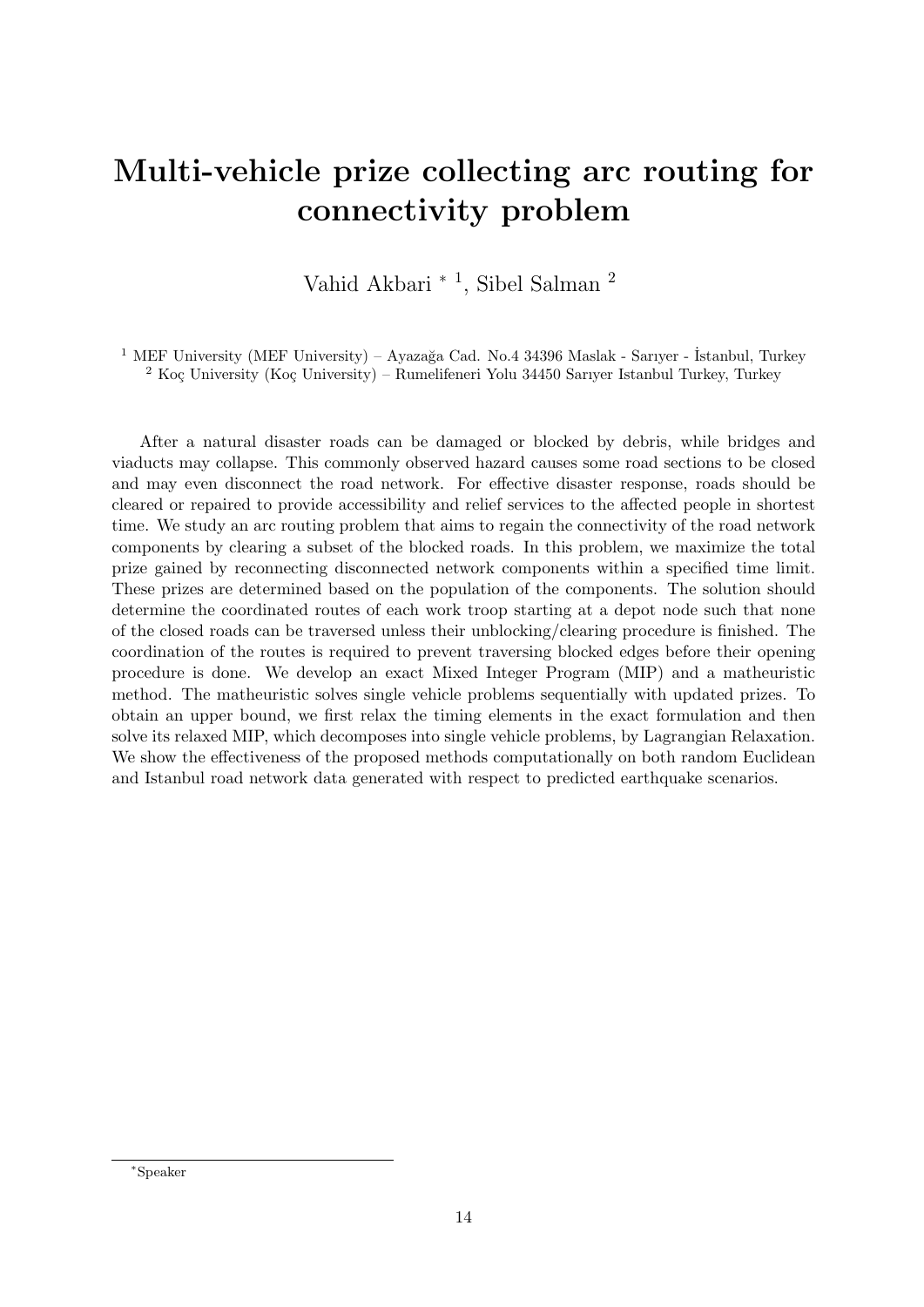#### <span id="page-15-0"></span>The r-Depot Interdiction Vehicle Routing Problem with Demand Outsourcing

Deniz Aksen <sup>\*† 1</sup>, Mir Ehsan Hesam Sadati <sup>2</sup>, Necati Aras <sup>3</sup>

<sup>1</sup> Koç University (KU) – College of Administrative Sciences and Economics Rumelifeneri Sarıyer / ˙ISTANBUL, Turkey

<sup>2</sup> Koç University (KU) – Graduate School of Sciences and Engineering, Rumelifeneri Yolu 34450 Sarıyer Istanbul Turkey, Turkey

 $3$  Department of Industrial Engineering, Bogazici University – Boğaziçi University Department of Industrial Engineering 34342, Bebek, Istanbul, Turkey, Turkey

The protection of critical facilities in supply chain networks increasingly attracts attention in the past 15 years. Critical facilities involve physical assets such as bridges, railways, terminals, power plants, hospitals, police stations, and transportation hubs among others. In this study, we introduce a bilevel optimization problem for the determination of the most critical depots in a vehicle routing network. The problem is first modelled as an attacker-defender game (Stackelberg game) from the perspective of an adversary agent (the attacker) who aims to inflict the maximum disruption on a delivery or collection type routing network. We refer to this problem as the  $r$ depot interdiction vehicle routing problem (RDI-VRP) with demand outsourcing. The attacker is the decision maker in the upper level problem (ULP) who chooses  $r$  depots to interdict with certainty. The defender is the decision maker in the lower level problem (LLP) who re-optimizes the vehicle routes in the wake of the attack. The defender has to satisfy all customer demand either using the remaining depots or through outsourcing to a third party service provider. We solve the ULP through exhaustive enumeration which is viable when  $r$ , namely the cardinality of interdictions of the attacker, does not exceed five among 10 candidate depots. For the LLP we experiment with a savings-based heuristic and a nearest neighbourhood insertion heuristic adapted to the selective multi-depot VRP by so-called 1-node and 2-node marginal cost analyses. Our results are obtained on a set of RDI-VRP instances synthetically constructed from standard MDVRP test instances.

<sup>∗</sup>Speaker

<sup>†</sup>Corresponding author: [daksen@ku.edu.tr](mailto:daksen@ku.edu.tr)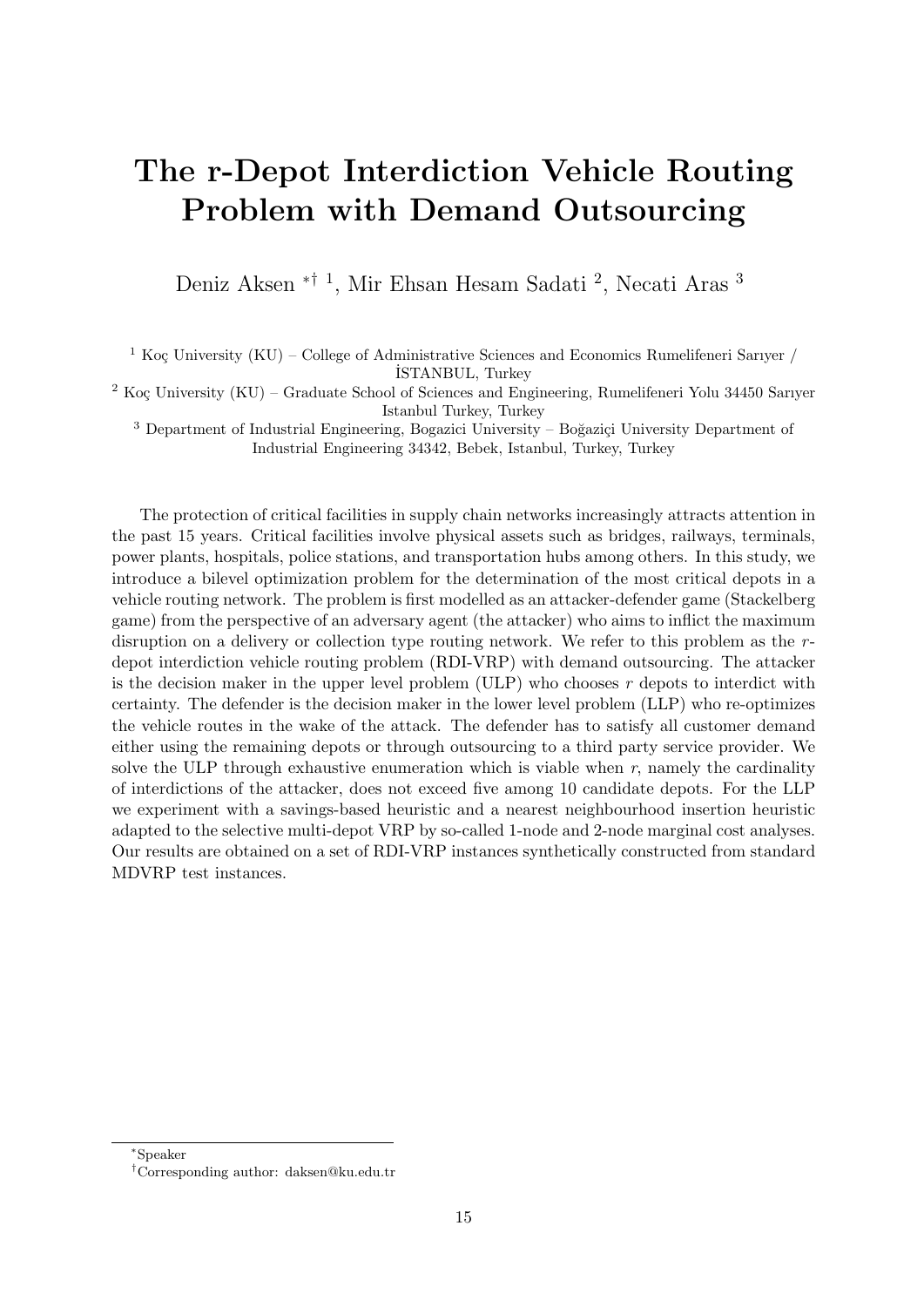## <span id="page-16-0"></span>Solution techniques for the Consistent Inventory Routing Problem

Emilio Jose Alarcon Ortega <sup>∗</sup> <sup>1</sup> , Michael Schilde <sup>1</sup> , Karl Doerner <sup>1</sup>

<sup>1</sup> University of Vienna – Vienna, Austria

Every year, the consumption of beer is around 400 million hectoliters in Europe. Although the consumption per capita and year is quite stable, demands and characteristics of the customers (bars, restaurants, stands...) are really diverse. Each establishment has different and independent opening hours, time windows and different inventory characteristics. Customers can also demand consistency in delivery times. Special events, such as sports events or music festivals, create, due to temporary high demands, the need of delivering commodity with more than one vehicle. Hence, the creation of efficient inventory routing plans is highly demanding. Thus, we face a Consistent Inventory Routing Problem with Time-Windows and Split Deliveries (CIRPTWSD). This problem integrates two core logistics decisions in supply chains that are typically investigated independently or sequentially: the optimization of inventories and transportation routing. We present a model which includes time windows, inventory and consistency management as well as split deliveries to create delivery routes. This model also includes some other characteristics as a given planning horizon and a given and constant demand in the time periods. Besides modeling the problem and solving small instances with CPLEX, we also propose a metaheuristic to obtain efficient solutions in large real world instances. It consist in a constructive phase with some local searches followed by an adaptive large neighborhood search applied to the obtained solution. Preliminary results on test instances which were derived from real world data with up to 400 customers show that our method obtains good solutions in a short amount of time.

<sup>∗</sup>Speaker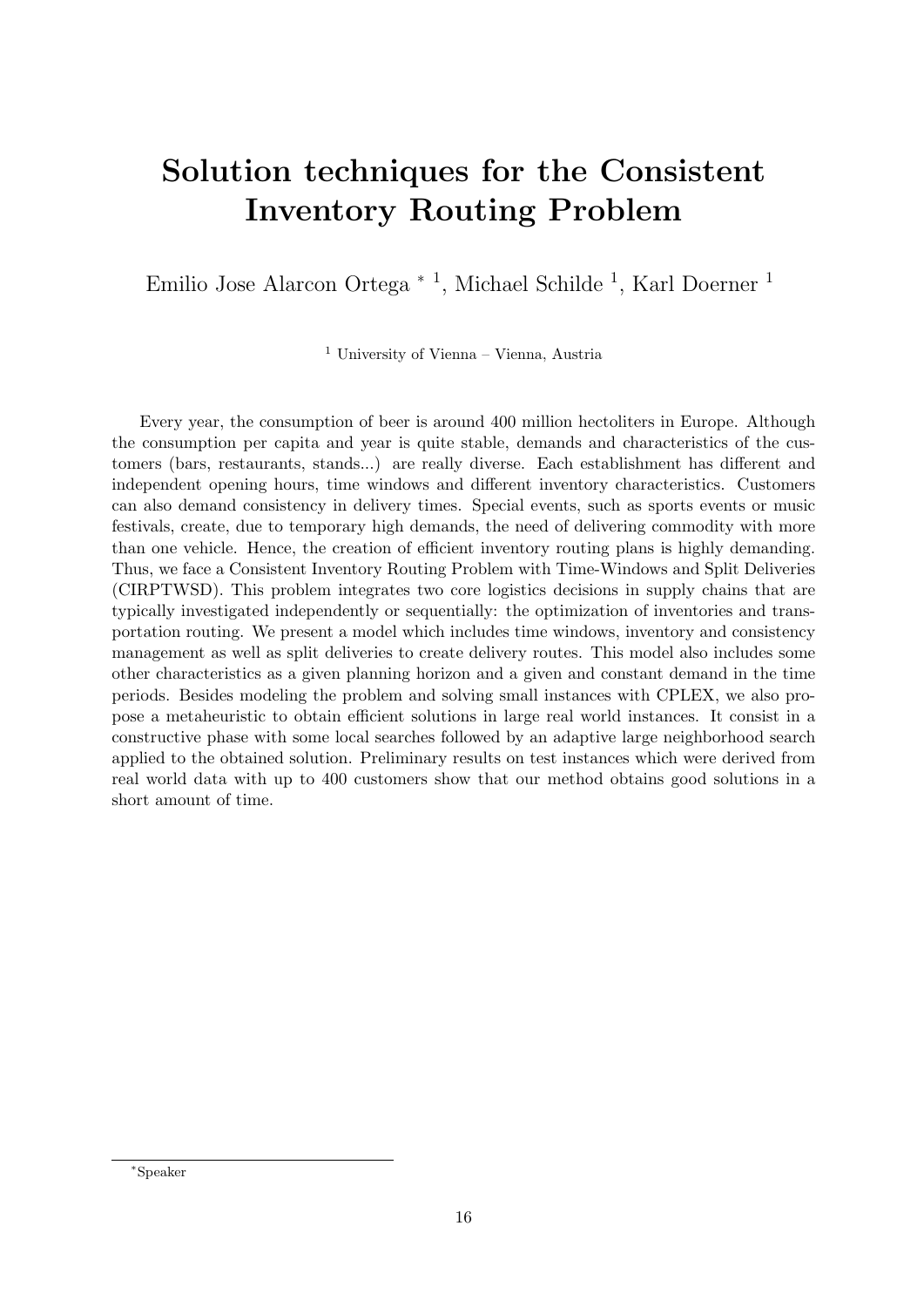# <span id="page-17-0"></span>Rail-rail containers transshipment: solution via mathematical programming

Maria Albareda-Sambola <sup>\* 1</sup>, Alfredo Marín<sup>2</sup>, Antonio Rodríguez-Chía <sup>3</sup>

<sup>1</sup> Departament d'Estadística i Investigació Operativa. Universitat Politècnica de Catalunya – Spain

<sup>2</sup> Departametno de Estadística e Investigación Operativa. Universidad de Murcia – Spain

 $3$  Departamento de Estadística e Investigación Operativa. Universidad de Cádiz – Spain

This work focuses on a combinatorial optimization problem that arises in the planning of the transshipment of containers between trains. In this application, loading/unloading of trains must be performed in a loading area that is not big enough to host all the trains at the same time. For this reason, the transshipment must be made by sequentially unloading/loading groups of trains that fit in this loading area. If needed, containers may temporarily wait in a storage area. For practical reasons, the groups of trains must be designed in such a way that each train needs to enter only once into the loading area. The goal is to minimize the use of the storage area.

Following previous works, we have used a directed graph with nodes associated with trains to model this situation. As a result, this can be seen as an acyclic graph partitioning problem (AGPP). In order to solve the AGPP, we have developed a new integer programming formulation that takes advantage of some properties of its optimal solutions. This formulation has been strengthened with several families of valid inequalities, often used to break the awkward symmetries inherent to the problem. This new formulation has allowed us to obtain optimal solutions improving the efficiency of the state-of-the-art algorithm for this problem.

<sup>∗</sup>Speaker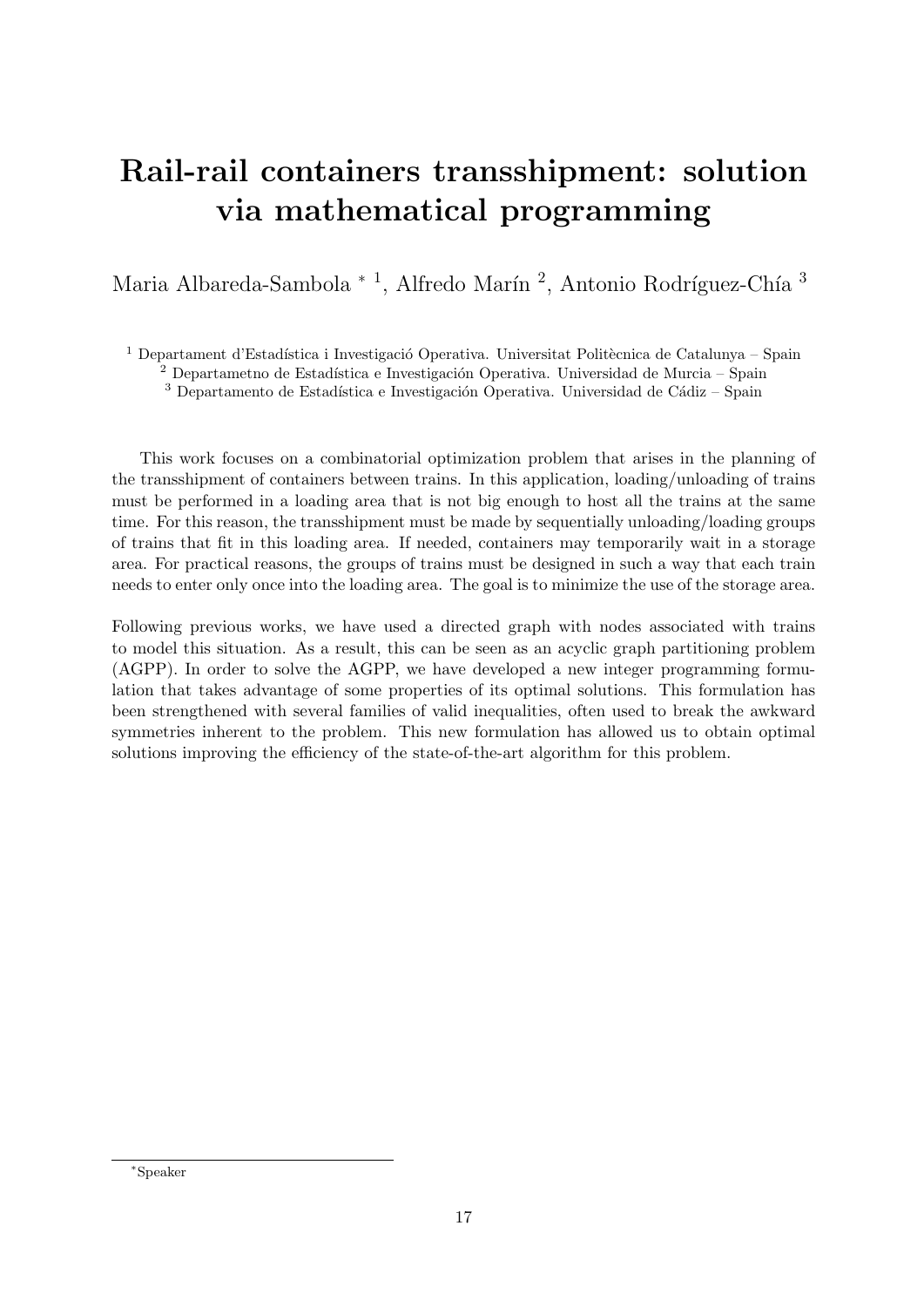# <span id="page-18-0"></span>Performance of a deterministic 2e-VRP with synchronization in a real world situation

Alexandra Anderluh ∗† <sup>1</sup> , Rune Larsen <sup>2</sup> , Vera Hemmelmayr <sup>1</sup> , Pamela Nolz <sup>3</sup>

 WU Vienna University of Economics and Business (WU Vienna) – Welthandelsplatz 1 1020 Vienna, Austria Danmarks Tekniske Universitet - DTU (DENMARK) – Denmark AIT Austrian Institute of Technology – Austria

Two-echelon Vehicle Routing Problems (2e-VRP) are hard to solve, especially when temporal and spatial synchronization constraints are taken into account. We have used a deterministic solver to handle such a problem in a city logistics setting within a reasonable amount of computational time. However, in the real world, such problems are affected by uncertainties. Especially travel time uncertainties may have a great influence on the solution, because a vehicles' delay can propagate to a number of other vehicles due to synchronization requirements. In this work, we investigate which insights we can gain from deterministic solutions that are applied in a stochastic environment. Therefore, we use scenarios based on lognormally distributed travel times to evaluate a deterministic solution under effects of stochasticity. Based on this information we reoptimize the solution in three different ways to decrease the cost under stochasticity. Furthermore, we examine the influence of time dependent travel times in the solution process for a realistic test instance of the city of Vienna. First results show that restructuring the solution can decrease stochastic cost without deteriorating the deterministic solution.

<sup>∗</sup>Speaker

<sup>†</sup>Corresponding author: [alexandra.anderluh@wu.ac.at](mailto:alexandra.anderluh@wu.ac.at)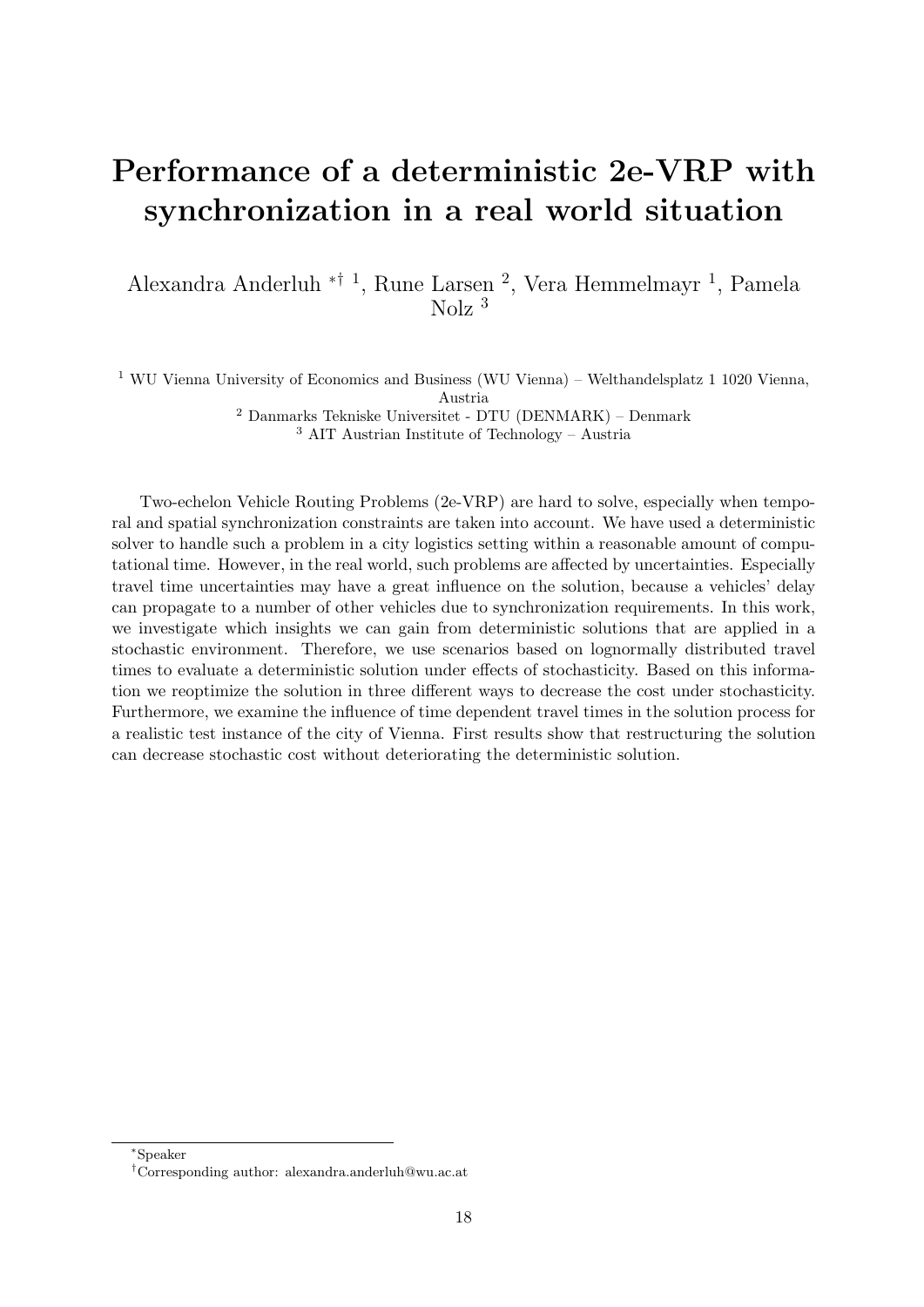#### <span id="page-19-0"></span>System optimal routing of traffic flows with user constraints using linear programming

Enrico Angelelli<sup>1</sup>, Valentina Morandi<sup>\*1</sup>, Martin Savelsbergh<sup>2</sup>, M. Grazia Speranza <sup>1</sup>

> <sup>1</sup> University of Brescia – Italy <sup>2</sup> Georgia Institute of Technology – United States

Solving the road congestion problem is one of the major issues in modern cities since it causes time wasting, pollution, higher industrial costs and huge road maintenance costs. Among possible congestion avoidance methods, traffic assignment is a valuable choice since it does not involve huge investments to expand the road network. Traffic assignment models are traditionally devoted to two main perspectives on which the well-known Wardropian principles are inspired : the user equilibrium (user's perspective) and the system optimum (system perspective). For traffic assignment problems, it is well-known that (1) the total travel time in a user-equilibrium solution can be substantially higher than the total travel time in a system-optimum solution, and (2) the user-experienced travel time in a system-optimum solution can be substantially higher that the user-experienced travel time in a user-equilibrium solution. By seeking system optimal traffic flows subject to user constraints, a comprise solution can be obtained that balances system and user objectives. A linear programming based approach is presented to efficiently obtain a solution that effectively balances system and user objectives. Computational studies reveal that solutions with near-optimal total travel times can be found in which most users experience travel times that are better than user-equilibrium travel times and few users experience travel times that are slightly worse than user-equilibrium travel times.

<sup>∗</sup>Speaker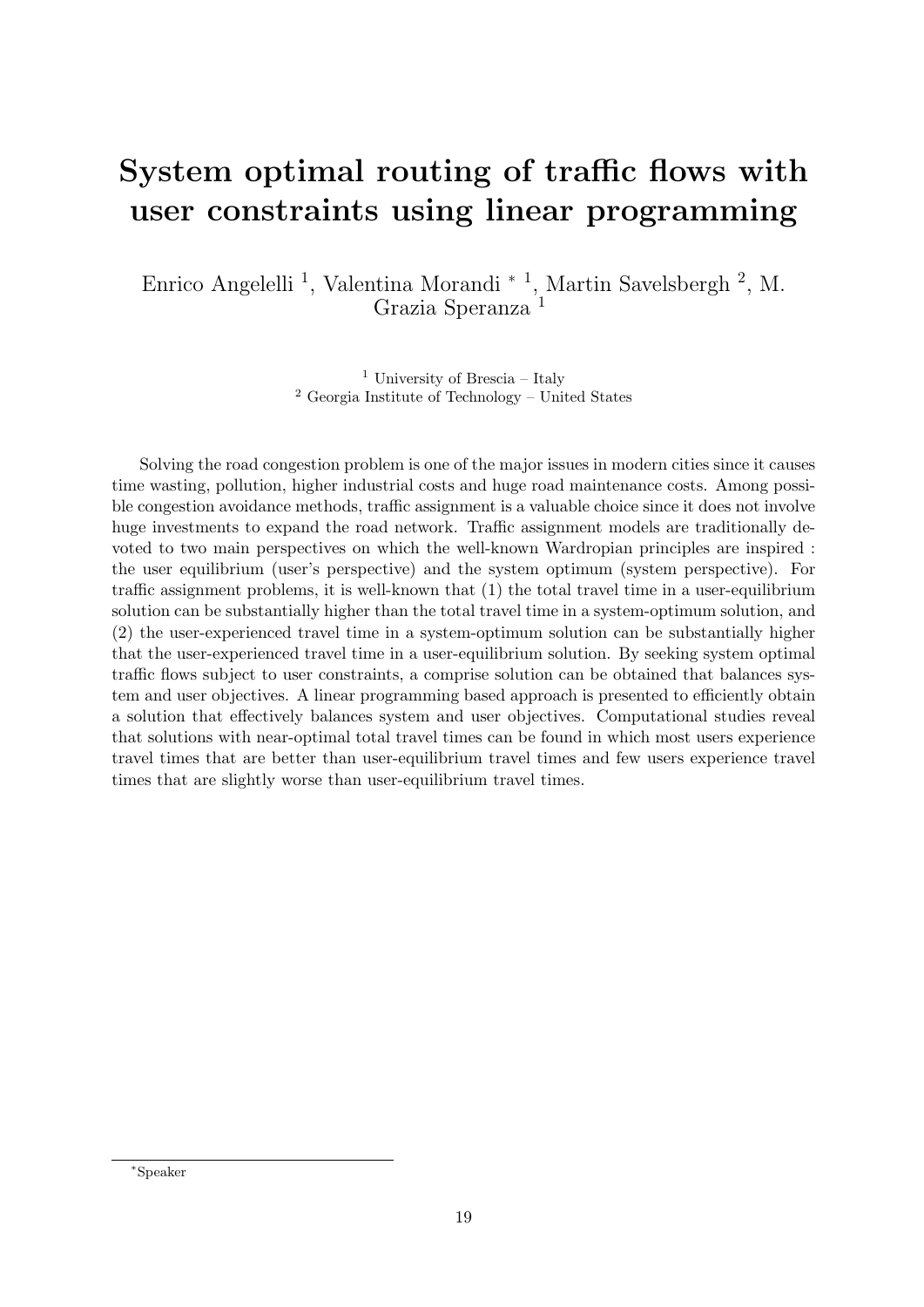# <span id="page-20-0"></span>Spatial Information in Offline Approximate Dynamic Programming for Dynamic Vehicle Routing with Stochastic Requests

Artur Ansmann ∗† <sup>1</sup> , Marlin Ulmer <sup>1</sup> , Dirk Mattfeld <sup>1</sup>

 $^{\rm 1}$  Technische Universität Braunschweig - Decision Support Group – Mühlenpfordtstraße 23 38106 Braunschweig, Germany

In this paper, we study the Dynamic Vehicle Routing Problem with Stochastic Customers (DVRPSC), a common problem setting for Courier, Express and Parcel service providers. We focus on the case in which a dispatcher must decide which dynamically occurring customer requests should be confirmed and how to integrate these into the existing tour of a vehicle. The vehicle must serve all confirmed requests and return to its depot within a given time limit; usually, not all requests can be confirmed. In order to confirm a maximum number of requests, anticipation of future requests for a current state's decision is necessary. To allow realtime control, the required calculations need to be conducted offline, often by means of Value Function Approximation (VFA). The calculation's outcome for every state is then stored in aggregated form and can be accessed efficiently in the online execution. Current VFAs for the DVRPSC are not able to integrate any spatial information in their aggregation but solely draw on temporal state attributes. Therefore, in problem settings expressing characteristic spatial distribution of requests, these are not able to anticipate sufficiently. In this paper, we propose Anticipatory Time Budgeting with Spatial Information (ATBS) to close this gap. We compare ATBS to a state-of-the-art VFA of the literature on a set of benchmark instances with varying spatial distribution parameters. Results show that the integration of spatial information is highly beneficial.

<sup>∗</sup>Speaker

<sup>†</sup>Corresponding author: [a.ansmann@tu-braunschweig.de](mailto:a.ansmann@tu-braunschweig.de)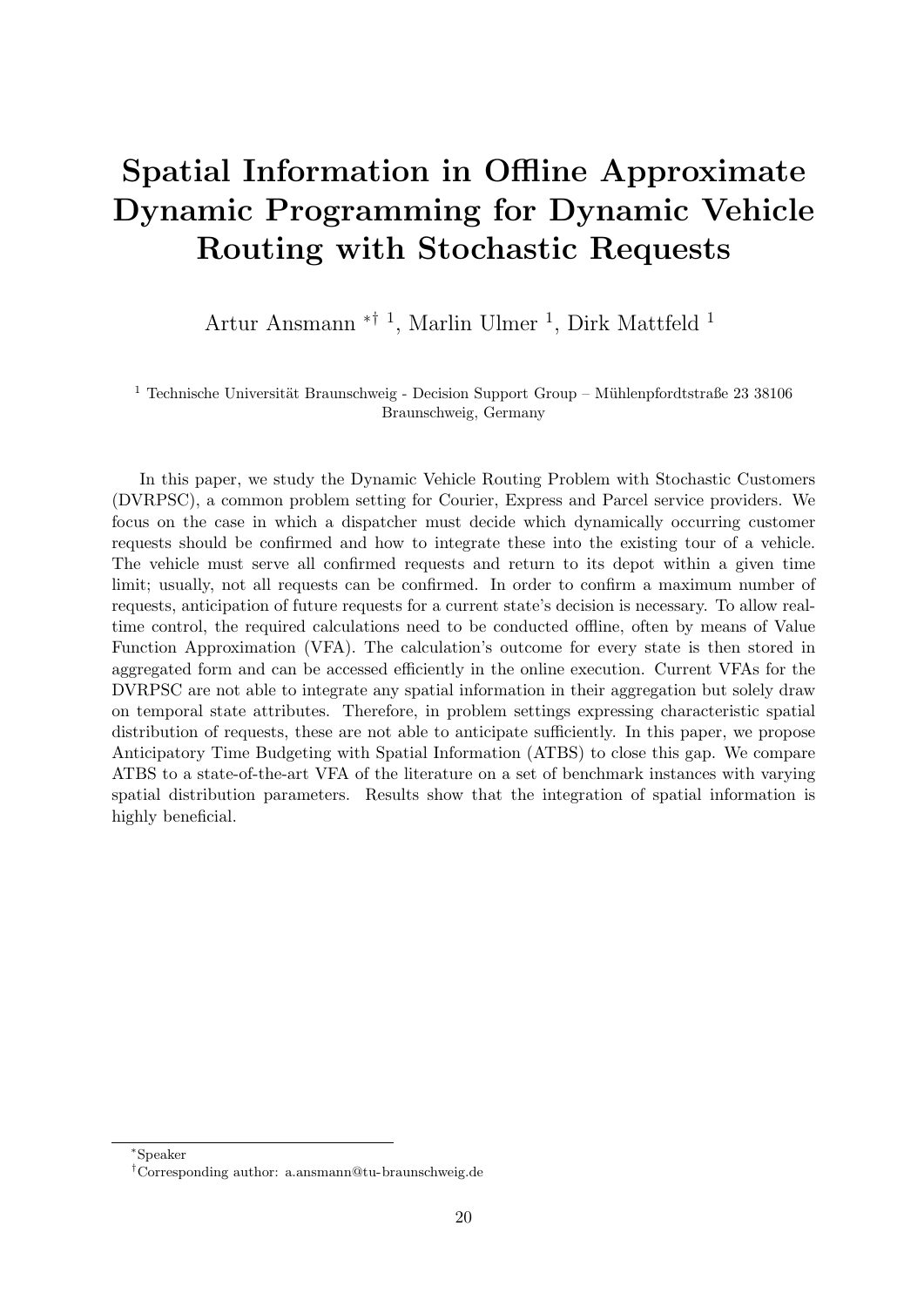#### <span id="page-21-0"></span>Location and Selective Routing Problem with Profits in Reverse Logistics Networks

Necati Aras <sup>\*† 1</sup>, Deniz Aksen <sup>2</sup>, Tugrul Tekin <sup>1</sup>

<sup>1</sup> Bogazici University, Dept. of Indutrial Engineering – Turkey <sup>2</sup> Koc University – College of Administrative Sciences and Economics, Turkey

One of the key concerns of the companies involved in product recovery management is used product (core) collection. In this paper, we consider the scenario where a company engaged in reverse logistics wants to locate facilities with limited capacity which will serve as collection centers (CCs) for the cores to be collected from service locations (SLs). The SLs as well as the amount of cores at each SL are known. Moreover, each SL has a reservation price and it will only return them if the offered acquisition price is less than this reservation price. Each SL can only be visited by a single vehicle, hence split pickups are not permitted. All vehicles are identical with respect to load capacity and speed. They must start and and their routes at the same CC without visiting any other CC in the route. The objective of the company is to maximize its profit by determining the locations of the CCs, SLs to be visited, the acquisition price offered for each unit of core collected, the number of vehicles allocated to each opened CC, and the route of each vehicle. The source of the revenue is the cost savings resulting from using the components of the cores in remanufacturing like-new products. We devise very effective and efficient Tabu search heuristic to solve this problem. The results obtained on randomly generated test instances shows that the TS heuristic is very effective and efficient when compared with the solutions of a mathematical model obtained by GUROBI.

<sup>∗</sup>Speaker

<sup>†</sup>Corresponding author: [arasn@boun.edu.tr](mailto:arasn@boun.edu.tr)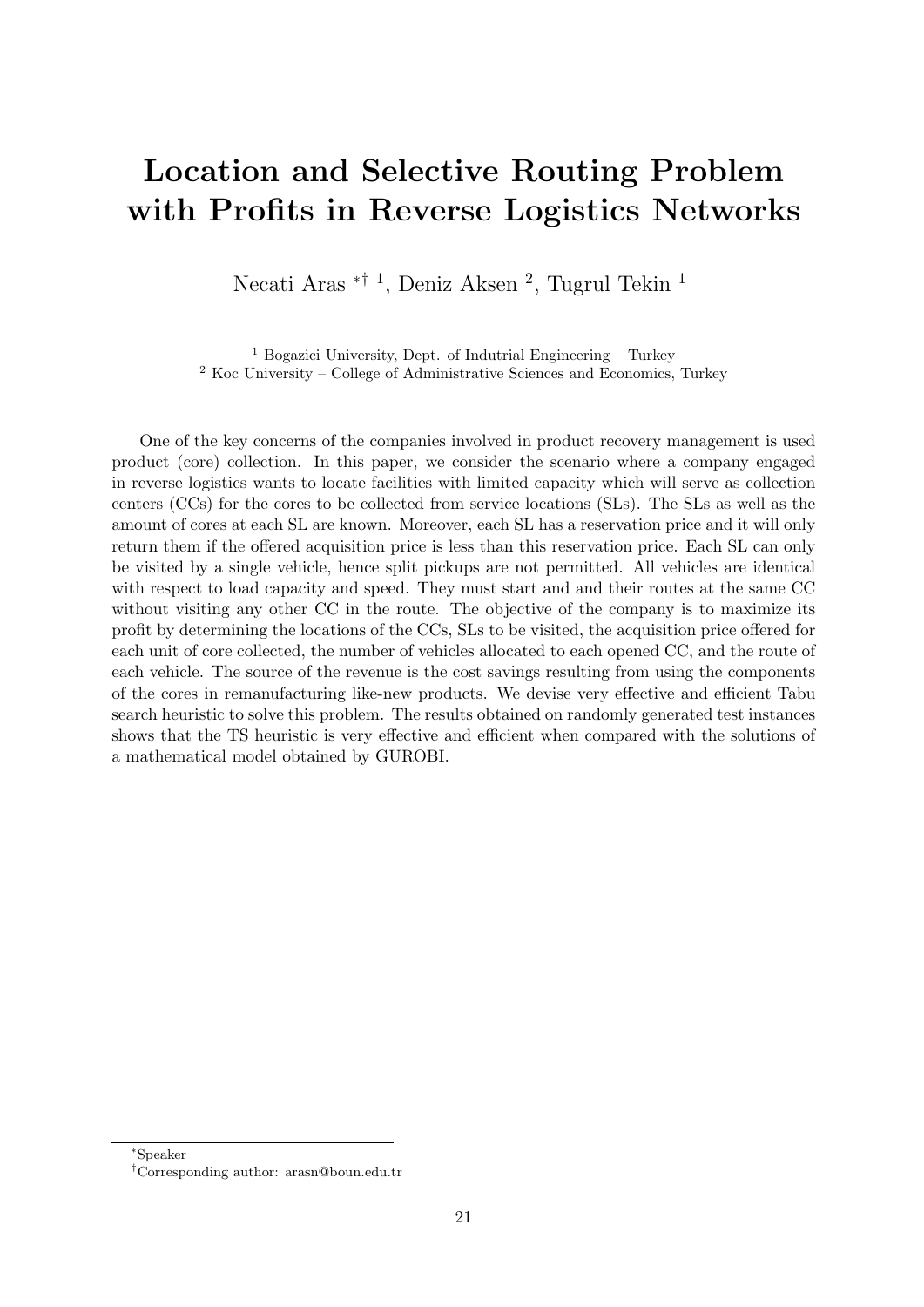#### <span id="page-22-0"></span>Inventory routing with pickups and deliveries

Claudia Archetti <sup>∗</sup> <sup>1</sup> , Marielle Christiansen <sup>2</sup> , Speranza M. Grazia <sup>1</sup>

<sup>1</sup> University of Brescia – Italy <sup>2</sup> Norwegian University of Science and Technology, Trondheim, Norway – Norway

This paper introduces a class of problems which integrate pickup and delivery vehicle routing problems (PDPs) and inventory management, and we call them inventory routing problems with pickups and deliveries (IRP-PD). We consider a specific problem of this class, where a commodity is made available at several origins and demanded by several destinations. Time is discretized and transportation is performed by a single vehicle. A mathematical programming model is proposed together with several classes of valid inequalities. The models are solved with a branch-and-cut method. Computational tests are performed to show the effectiveness of the valid inequalities on instances generated from benchmark instances for the inventory routing problem. Results show that the branch-and-cut algorithm is able to solve to optimality 345 over 400 instances with up to 50 customers over 3 periods of time, and 142 over 240 instances with up to 30 customers and 6 periods. A computational study shows that the average cost of a non integrated policy is more than 35% higher than the cost of an integrated policy.

<sup>∗</sup>Speaker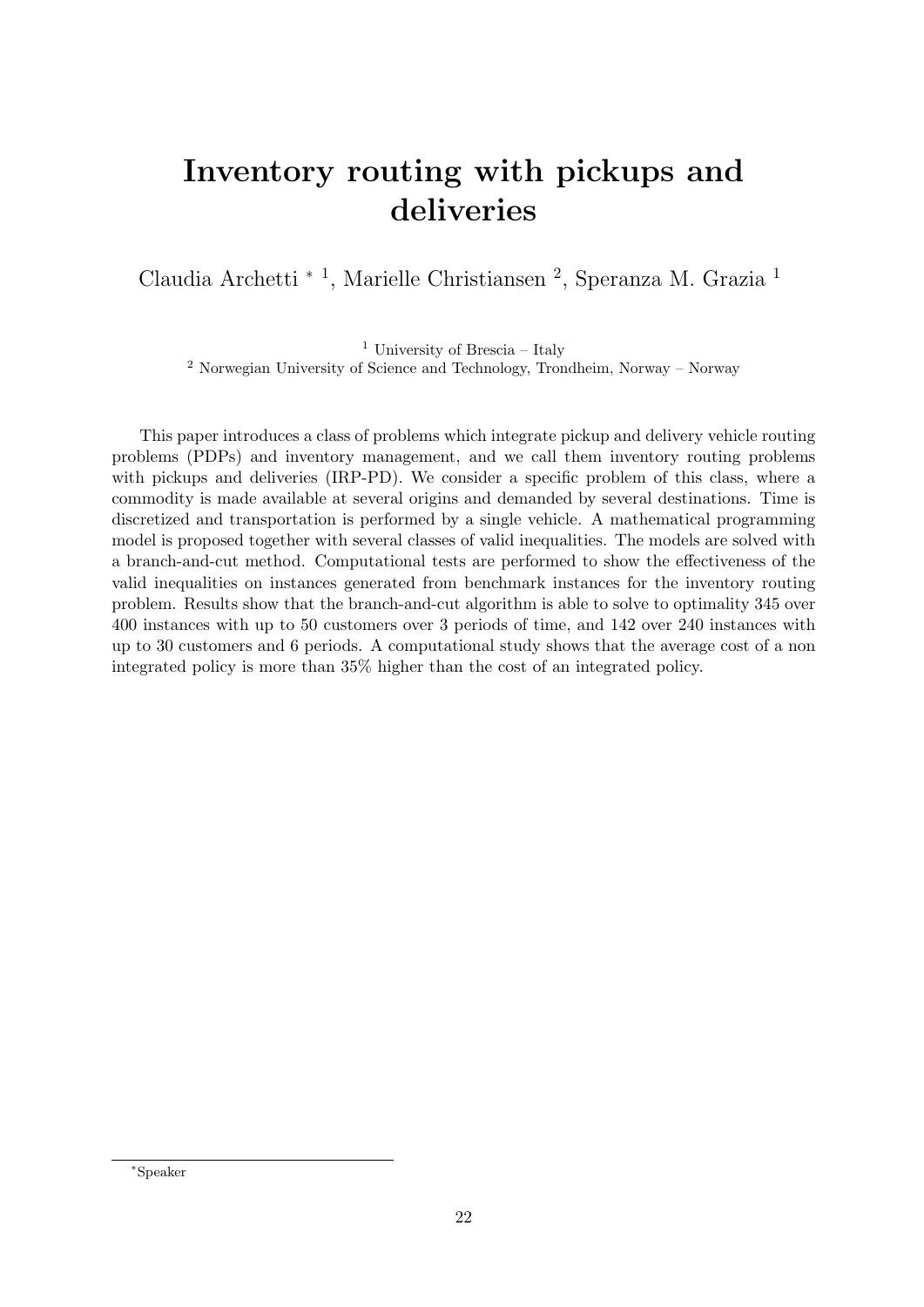# <span id="page-23-0"></span>Heuristics for the traveling salesman problem with release dates and completion time minimization

Claudia Archetti <sup>1</sup> , Dominique Feillet <sup>2</sup> , Andrea Mor <sup>∗</sup> <sup>1</sup> , Speranza M. Grazia <sup>1</sup>

<sup>1</sup> University of Brescia – Italy

 $2$  École Nationale Supérieure des Mines de Saint-Étienne (EMSE) – CMP-GC – 880 route de Mimet, 13120 Gardanne, France

We consider the traveling salesman problem with release dates where the objective is to minimize the completion time: TSP-rd(time). In the TSP-rd(time) an uncapacitated vehicle is loaded with goods, requested by the customers, that arrive at the depot over time. The arrival time of a product at the depot is called its release date. A single vehicle is available to perform deliveries. Each time the vehicle leaves the depot it can serve only customers whose goods have already arrived. The objective is to serve all customers while minimizing the completion time, i.e. the sum of travelling time and waiting times at the depot. We exhibit some properties, propose a mathematical formulation and describe two heuristic solution algorithms. The two algorithms have common scheme consisting of two main components, a large neighborhood search (LNS) and a local search (LS), iterated until the ending conditions are met. Given a solution, composed of one or more routes to serve all the customers, a LNS is carried out by removing a variable number of nodes from their original routes and reinserting them by either solving a MILP, in the matheuristic algorithm, or greedily, in the heuristic one. A LS is then applied on the obtained solution. Computational results and comparisons are shown on instances derived from Solomon's TSP benchmark instances.

<sup>∗</sup>Speaker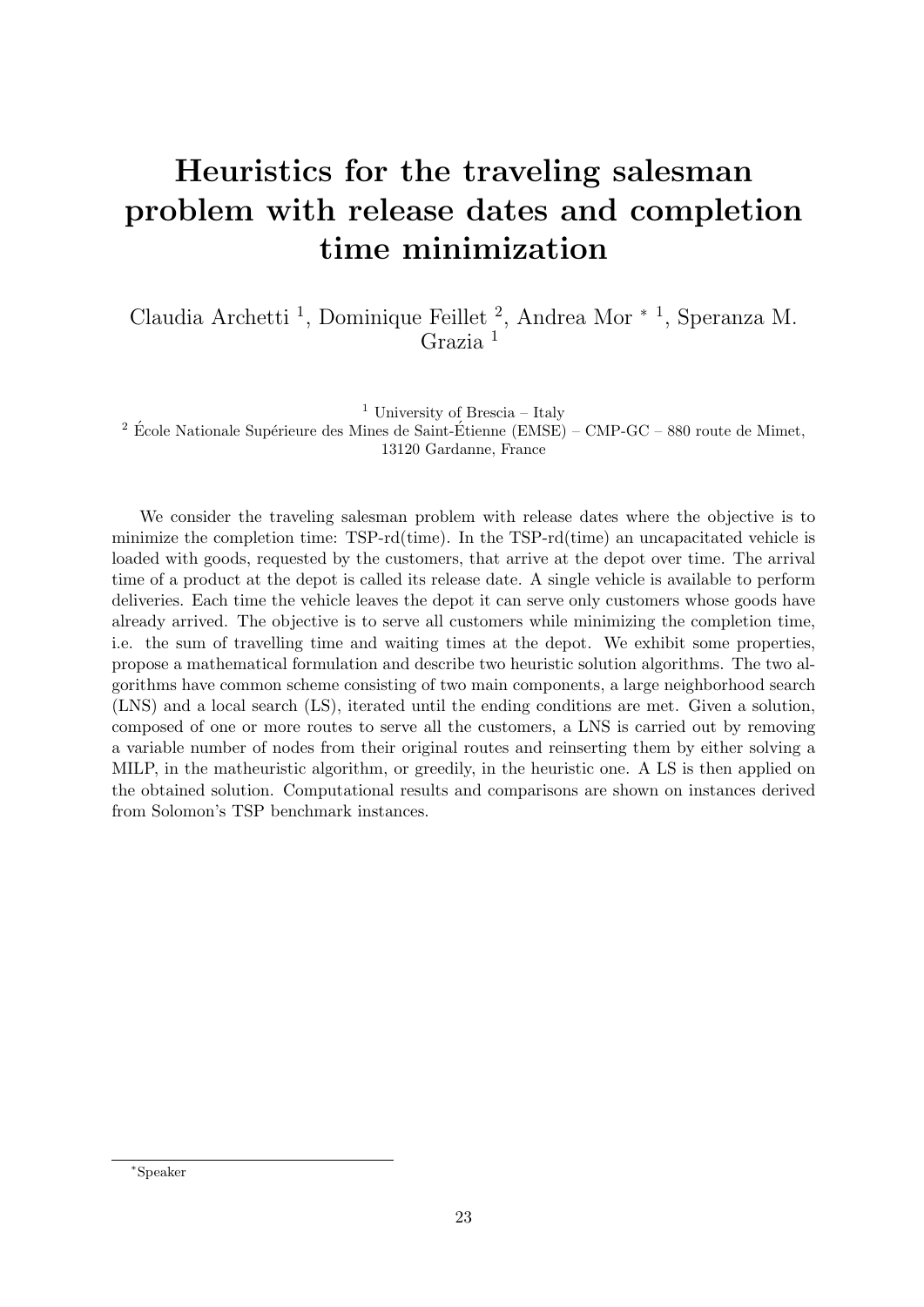# <span id="page-24-0"></span>An Iterated Local Search Algorithm for Multiple Traveling Repairman Problem with **Profits**

Mualla Gonca Avci <sup>∗</sup> <sup>1</sup> , Mustafa Avci <sup>1</sup>

 $1$  Dokuz Eylül University – Turkey

Multiple traveling repairman problem with profits (MTRPP) is a generalization of the traveling repairman problem (TRP). MTRPP generally arises as a multi-vehicle routing problem on relief supply. In MTRPP, a time-dependent profit is associated with each node, and there is no obligation to visit all nodes. The objective of the problem is to maximize total collected revenue. In this context, a mathematical model for MTRPP is developed. Additionally, a multi-start iterated local search algorithm is proposed for the solution of the MTRPP. The performance of the developed algorithm is tested on randomly generated problem instances. The results indicate the effectiveness of the proposed approach.

<sup>∗</sup>Speaker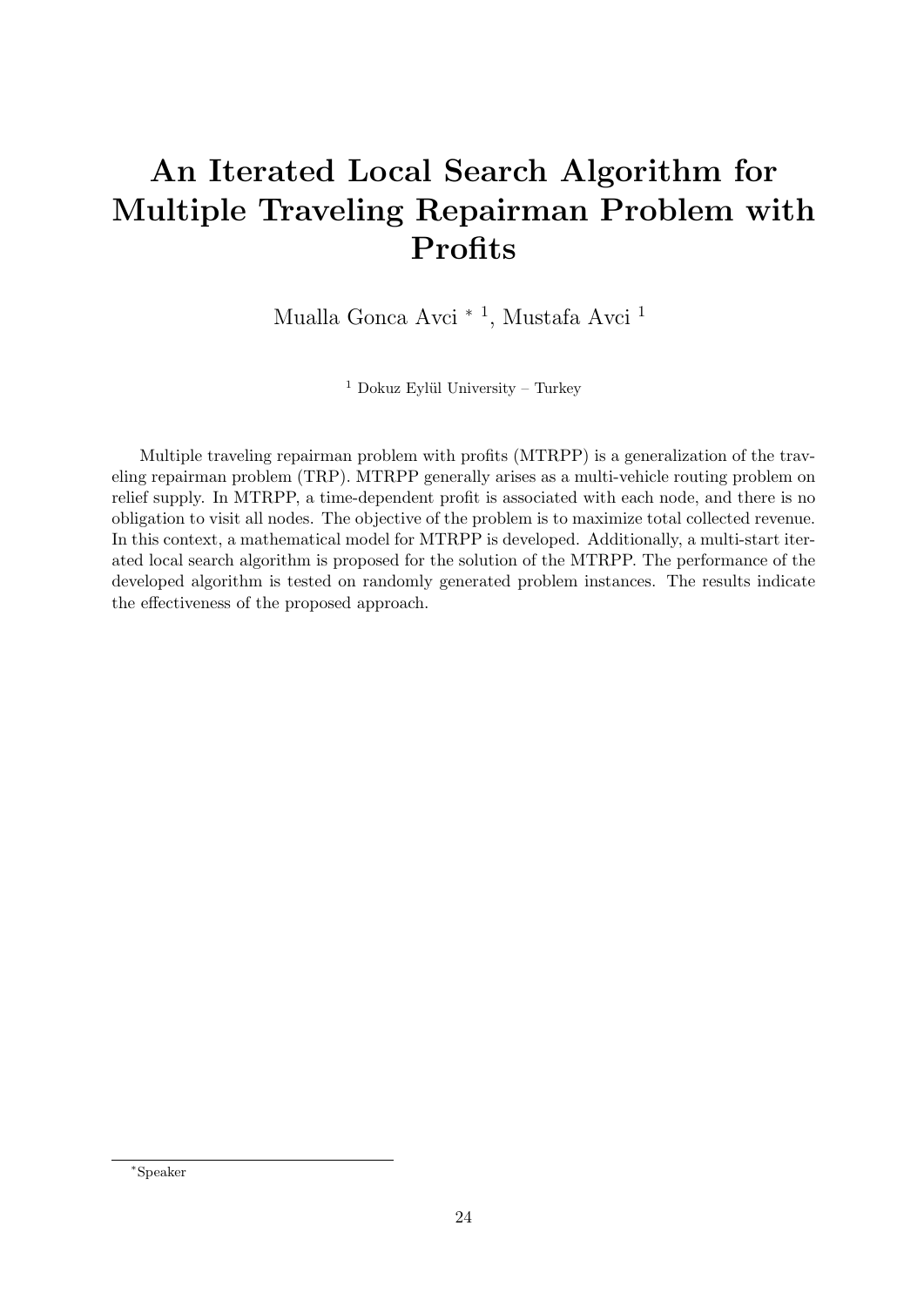## <span id="page-25-0"></span>A Hybrid Method for the production routing problem with transshipment

Mustafa Avci ∗† <sup>1</sup> , Seyda Topaloglu <sup>1</sup>

 $1$  Dokuz Eylül University – Turkey

The production routing problem (PRP) combines two well-known optimization problems, vehicle routing problem and lot-sizing problem. The aim of solving the PRP is to jointly optimize the production, inventory, distribution and routing decisions, which typically arises in vendor managed inventory systems. In this study, we extend the classical version of the PRP by considering transshipments, either from supplier to retailers or between retailers, to further reduce the total cost. In order to solve the problem, we develop a hybrid solution technique that integrates mixed integer linear programming with constraint programming. The algorithm is applied to a set of randomly generated problem instances. The performance of the developed algorithm is evaluated according to the computational results.

<sup>∗</sup>Speaker

<sup>†</sup>Corresponding author: [mustafa.avci@deu.edu.tr](mailto:mustafa.avci@deu.edu.tr)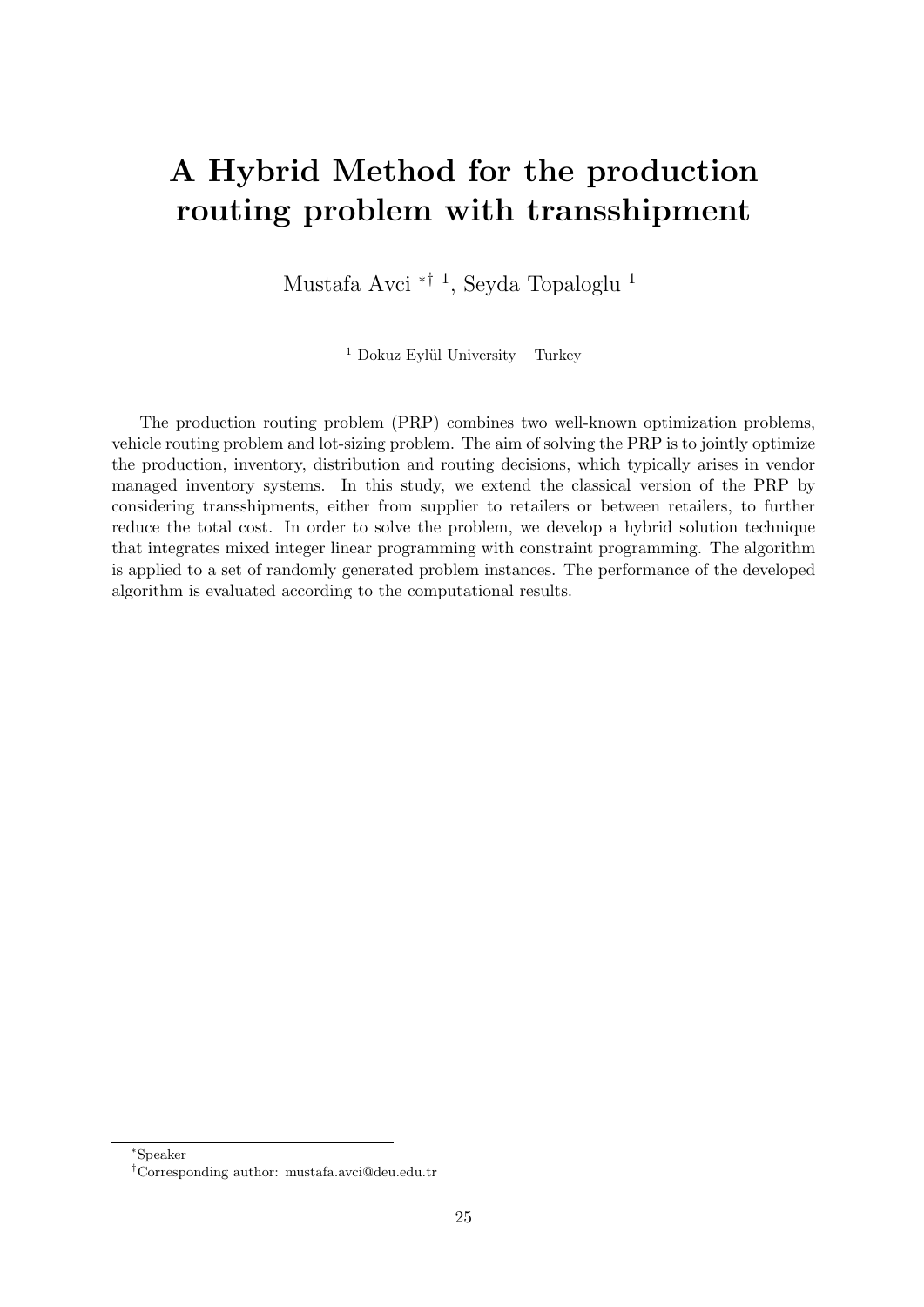# <span id="page-26-0"></span>Planning of an Offshore Well Plugging Campaign: A Vehicle Routing Approach

Steffen Bakker <sup>∗</sup> <sup>1</sup>

<sup>1</sup> Norwegian University of Science and Technology - NTNU (NORWAY) (NTNU) – Alfred Getz' vei 3, 7034 Trondheim, Norway

When a petroleum well no longer serves its purpose, the operator is required to perform plug and abandonment (P

A) operations on the well to avoid contamination of reservoir fluids. An increasing number of offshore wells need to be P

A'd in the near future, and the costs of these operations are substantial. Research on planning methods in order to allocate the required resources to perform these operations in a cost-efficient manner is therefore essential. We take a tactical planning level perspective and consider a set of wells that have to be  $P\&\mathbf{A}'d$ , making use of different vessels. The plugging of each well consists of the execution of a set of operations that has to be performed in a strict sequence. We use an optimisation approach and propose a mixed integer linear programming model formulation based on an extension of the uncapacitated vehicle routing problem with time windows with a heterogeneous fleet of vessels, precedence and non-concurrence constraints. The problem minimises permanent P&A costs by scheduling P&A operations and assigning routes to vessels. We refer to such a problem as a P&A campaign. We are currently able to solve instances with approximately 20 wells to optimality. Making use of a realistic case study, based on real-life data, we show that our approach may lead to significant cost savings compared to traditional planning methods.

<sup>∗</sup>Speaker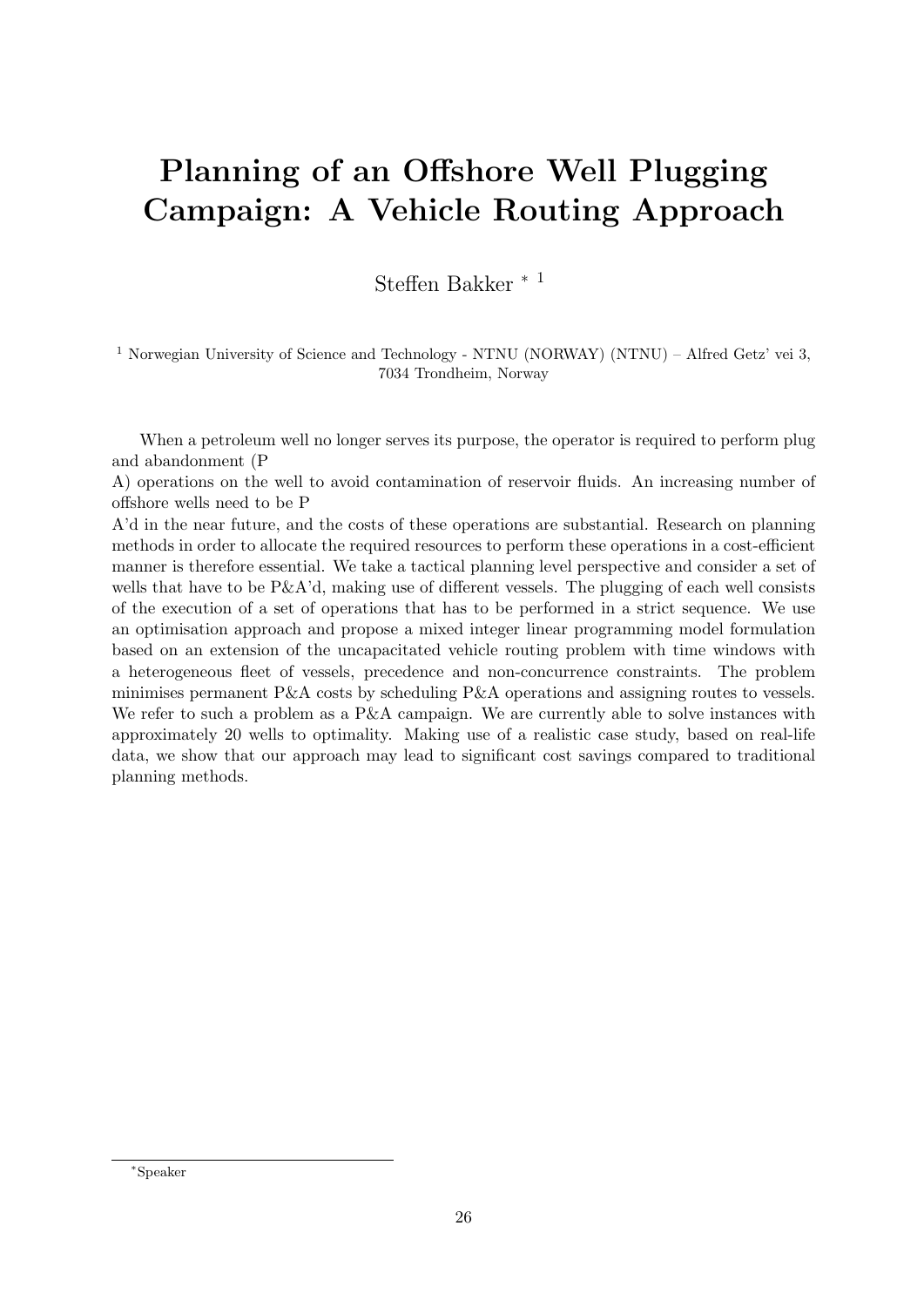#### <span id="page-27-0"></span>On the complexity of some special cases of the Inventory Routing Problem

Annelieke Baller <sup>∗</sup> <sup>1</sup> , Martijn Van Ee <sup>1</sup> , Leen Stougie <sup>1</sup>,<sup>2</sup>

 $^{\rm 1}$  VU University Amsterdam – VU University Amsterdam De Boelelaan 1105 1081 HV Amsterdam The Netherlands, Netherlands

<sup>2</sup> Centrum voor Wiskunde en Informatica (CWI) – Kruislaan 413 P.O. Box 94079 1090 GB Amsterdam, Netherlands

In the Inventory Routing Problem (IRP) inventory management and route optimization are combined. The Traveling Salesman Problem (TSP) is a special case of the IRP, hence the IRP is NP-hard. We consider special cases of the IRP other than TSP for which it is not clear in advance whether these problems are easy to solve or NP-hard. First, we study cases in which the metric space is a half-line. The problems differ in the number of vehicles, the number of days in the planning horizon and the processing times of the customers. Our main result is a polynomial time dynamic programming algorithm for the case with uniform processing times and a planning horizon of two days. Second, for a family of problems we show that the complexity is comparable to the complexity of the Pinwheel Scheduling Problem which is long-standing open question. Third, NP-hardness is shown for problems with non-uniform processing times. Finally, we study the problem with one vehicle, an infinite planning horizon, uniform processing times and customers located in the Euclidean plane. Instead of computing the routing cost exactly, we approximate the routing cost avoiding immediate NP-hardness via the TSP. We show that with a given route cost approximation this problem is strongly NP-hard.

<sup>∗</sup>Speaker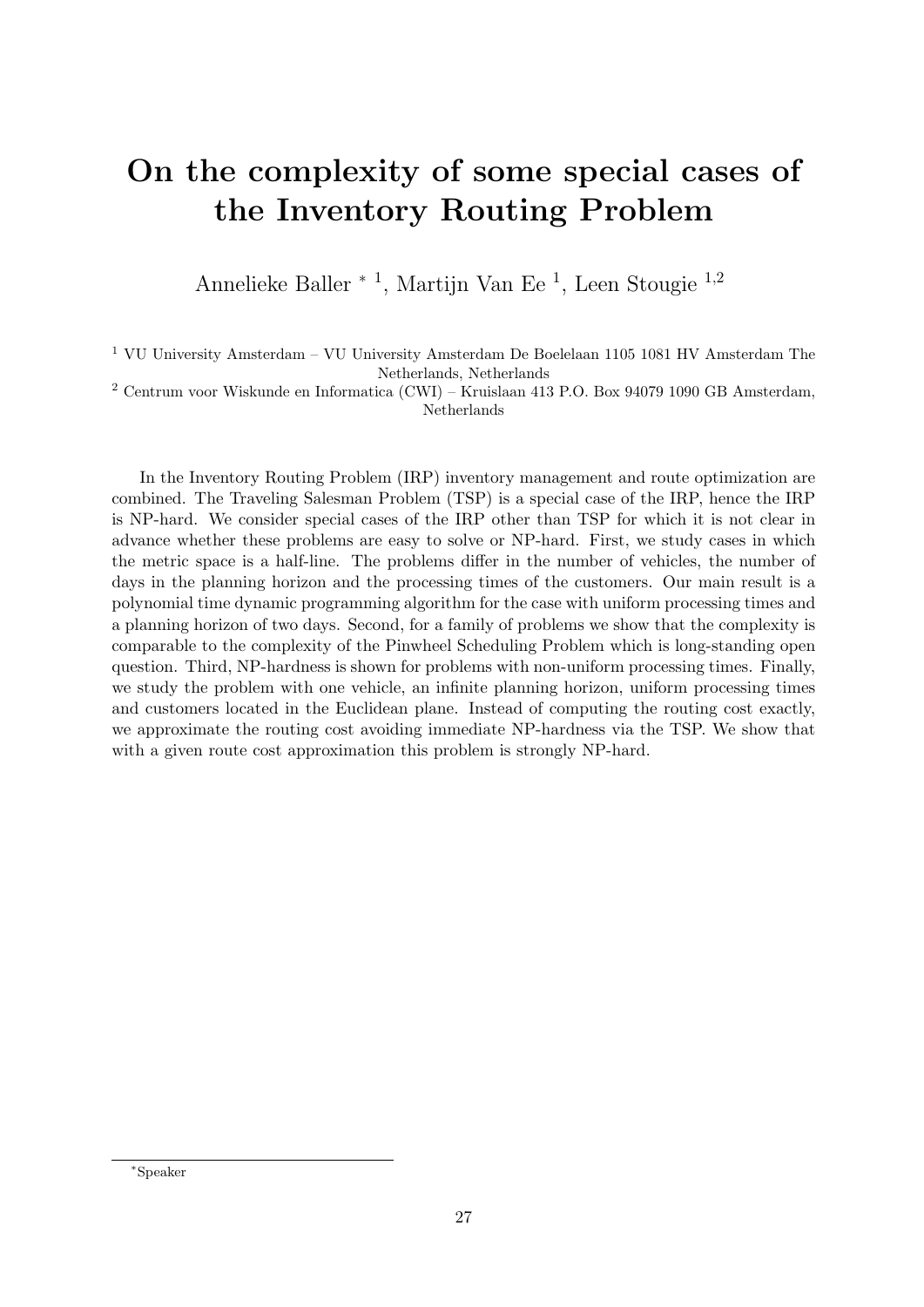## <span id="page-28-0"></span>A new model and strengthening inequalities for the double TSP with multiple stacks

Michele Barbato <sup>\*† 1</sup>, Luís Gouveia<sup>‡ 1</sup>, Mathieu Lacroix<sup>§ 2</sup>

<sup>1</sup> DEIO, Faculdade de Ciências, Universidade de Lisboa, CMAFCIO - Campo Grande, Cidade

Universitária Bloco C6 - Piso 4, 1749-016, Lisbon, Portugal

 $2$  Laboratoire d'Informatique de Paris-Nord (LIPN) – Institut Galilée, Université Sorbonne Paris Cité (USPC), université Paris 13, CNRS : UMR7030 – Institut Galilée, Université Paris 13, 99 avenue

Jean-Baptiste Clément, F-93430, Villetaneuse., France

In the double TSP with multiple stacks, a vehicle with several stacks performs a Hamiltonian circuit to pick up some items and stores them in its stacks. It then delivers each item to a corresponding customer by performing a second Hamiltonian circuit. The stacks are subject to a LIFO policy: only the items currently on the top of their stack can be delivered.

Petersen and Madsen (2009) model this problem as an ILP formulation involving arc and precedence variables as well as on binary variables  $z(r,i)$  indicating whether item i is in stack r.

This model easily lets one deal with instances in which the stacks have a finite capacity, and it has been used in a branch-and-cut framework by Petersen et al. (2010).

In order to reduce symmetry we also consider a new model obtained by replacing the variables  $z(r,i)$  by binary variables  $s(i,j)$  which are equal to one when items i and j are in the same stack. In order to strengthen both formulations we introduce new exponential-size families of inequalities. We discuss the complexity of the associated separation problems and provide several efficient separation algorithms.

Both formulations are embedded in a branch-and-cut framework and compared from an experimental point of view.

<sup>∗</sup>Speaker

<sup>†</sup>Corresponding author: [mbarbato@fc.ul.pt](mailto:mbarbato@fc.ul.pt)

<sup>‡</sup>Corresponding author: [legouveia@fc.ul.pt](mailto:legouveia@fc.ul.pt)

<sup>§</sup>Corresponding author: [Mathieu.Lacroix@lipn.univ-paris13.fr](mailto:Mathieu.Lacroix@lipn.univ-paris13.fr)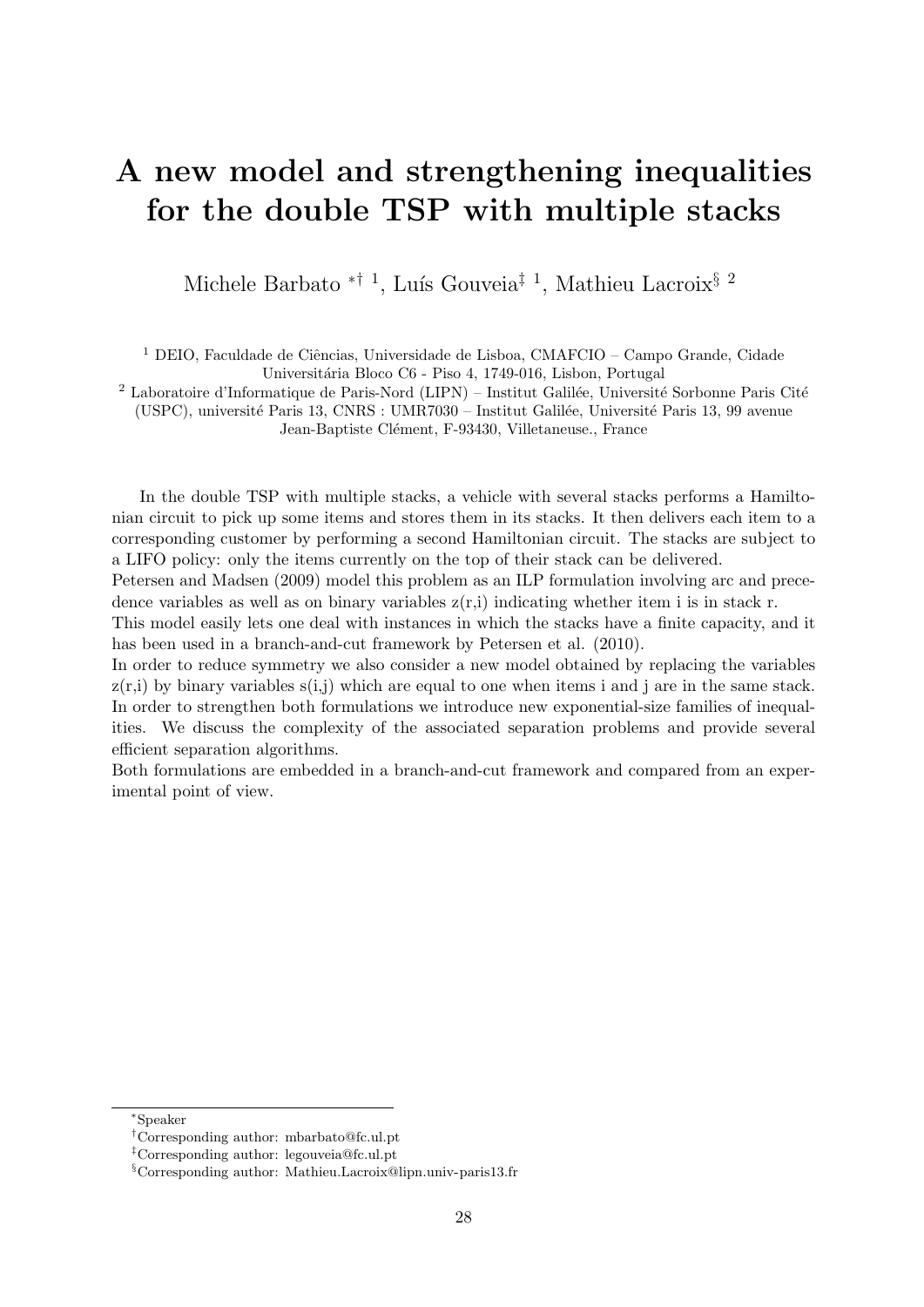## <span id="page-29-0"></span>A two-commodity flow formulation for the truck and trailer routing problem

Enrico Bartolini <sup>∗</sup> <sup>1</sup> , Michael Schneider <sup>1</sup>

<sup>1</sup> Deutsche Post Chair of Optimization of Distribution Networks, School of Business and Economics, RWTH Aachen University – Germany

In the Capacitated Truck and Trailer VRP (CTTRP) a limited fleet of capacitated trucks and trailers is available at a depot to serve a set of customers. Trailers are non-autonomous vehicles that can be pulled by a truck to increase its capacity. Each customer must be served by exactly one vehicle, but some of them, called truck customers, can only be reached by a truck without trailer. Trucks are thus allowed to detach and park their trailer en route at any (non-truck) customer location, make a subtour to visit some customers without trailer, and then return back to pick up the trailer before continuing the trip. We propose a twocommodity flow formulation for the CTTRP and some valid inequalities to strengthen it. We report computational results with a branch-and-cut algorithm based on the new formulation on instances derived from benchmark sets. The algorithm solves instances with up to 30 customers.

<sup>∗</sup>Speaker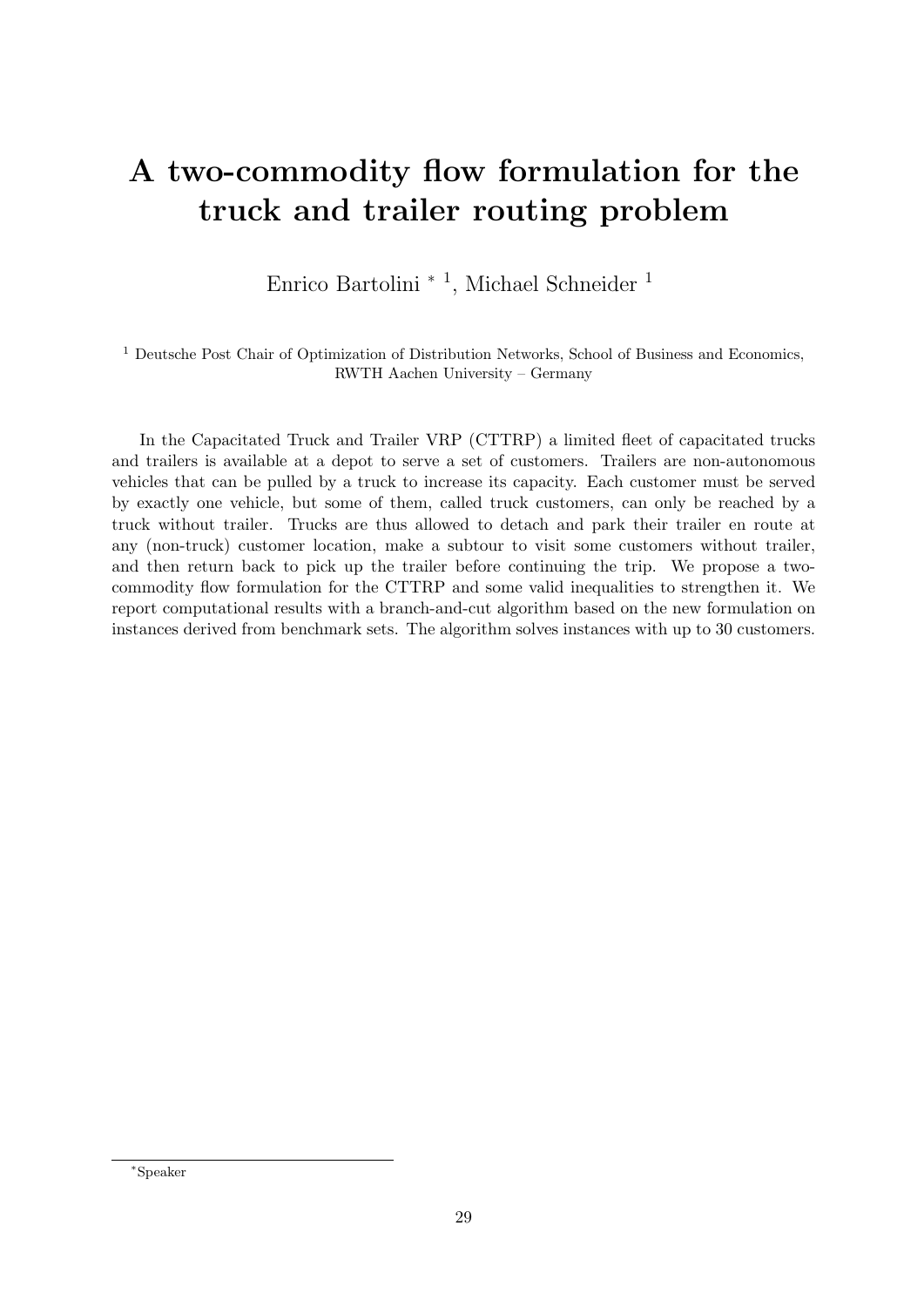## <span id="page-30-0"></span>New path elimination constraints for multi-depot routing problems

Tolga Bektaş<sup>1</sup>, Luís Gouveia<sup>2</sup>, Daniel Santos <sup>\*† 2</sup>

<sup>1</sup> University of Southampton (Southampton, UK) – United Kingdom

 $2$  Faculdade de Ciências [Lisboa] – Universidade de Lisboa, Campo Grande, Edificio CS, 7749-076 Lisboa, Portugal

Multi-depot routing problems arise in distribution logistics where a set of vehicles based at several depots are used to serve a number of clients. Most variants of this problem have the basic requirement that the route of each vehicle starts and ends at the same depot. This paper describes new inequalities, namely multi-cut constraints (MCC), for multi-depot routing problems that enforce this requirement. The MCCs are exponential in size, and are equivalent to a compact three-index formulation for the problem in terms of the associated linear programming relaxations. The paper describes how a generalization of the MCCs can be obtained, in a similar manner, by using a stronger version of the three-index formulation. The connection between the compact and the exponential formulations implies a separation procedure based on maxflow/min-cut computations, which has reduced complexity in comparison with a previously known set of constraints described for the same purpose. The new inequalities are used in a branch-and-cut algorithm. Computational results with instances with 100 clients and up to 10 depots indicate that the algorithm is able to optimally solve the instances generally within a few hundred seconds of computation time.

<sup>∗</sup>Speaker

<sup>†</sup>Corresponding author: [drsantos@fc.ul.pt](mailto:drsantos@fc.ul.pt)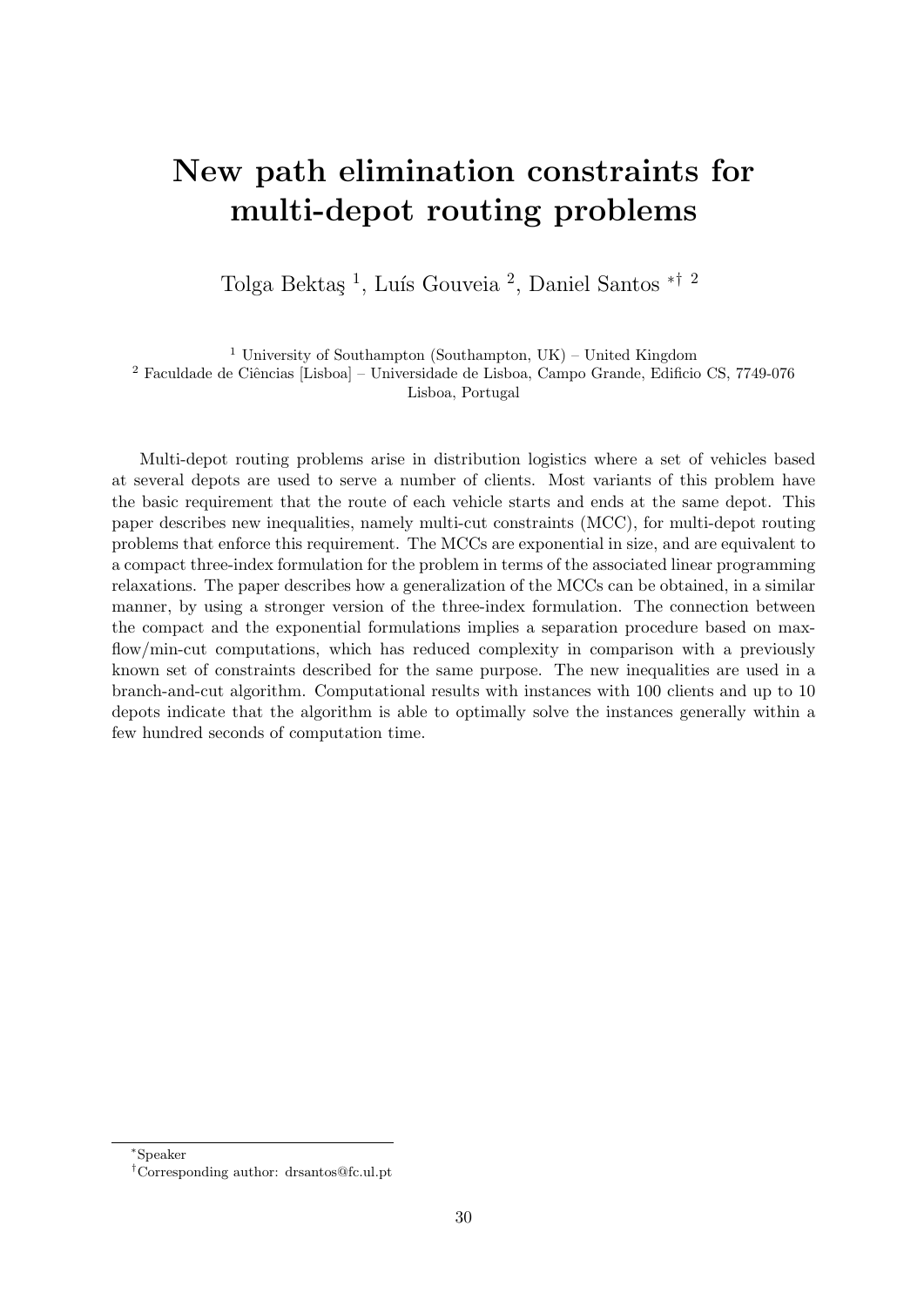## <span id="page-31-0"></span>Solving the family traveling salesman problem

Raquel Bernardino <sup>\* 1</sup>, Ana Paias <sup>1</sup>

<sup>1</sup> Centro de Matemática, Aplicações Fundamentais e Investigação Operacional, Faculdade de Ciências, Universidade de Lisboa (CMAFCIO-FCUL) – Portugal

Assume that instead of knowing exactly which cities the traveling salesman wishes to visit he only knows how many cities he has to visit in a subset of cities, which is called a family. In this case, besides determining the best order to visit the cities, like in the TSP, he also needs to choose which cities are going to be visited in each family. Let us consider that we have a depot and a partition of the set of cities into families. We intend to establish one route that begins and ends at the depot and visits a given number of cities in each family. The costs of traveling between each pair of cities and between the depot and each city are known. Hence, we want to determine the minimum cost route that satisfies the conditions stated previously. The problem described previously is the Family Traveling Salesman Problem (FTSP). Even though the FTSP is not widely studied in the literature, it seems to be a natural extension of routing problems that have a wide variety of real world applications. We propose several models for the FTSP and provide a theoretical comparison between them. With this models we were able to obtain the optimal value of benchmark instances with 127 nodes which have never been solved up to optimality. For the higher dimension instances, we propose a metaheuristic that was able to improve the optimal values of 8 out of 9 benchmark instances whose optimal value remains unknown.

<sup>∗</sup>Speaker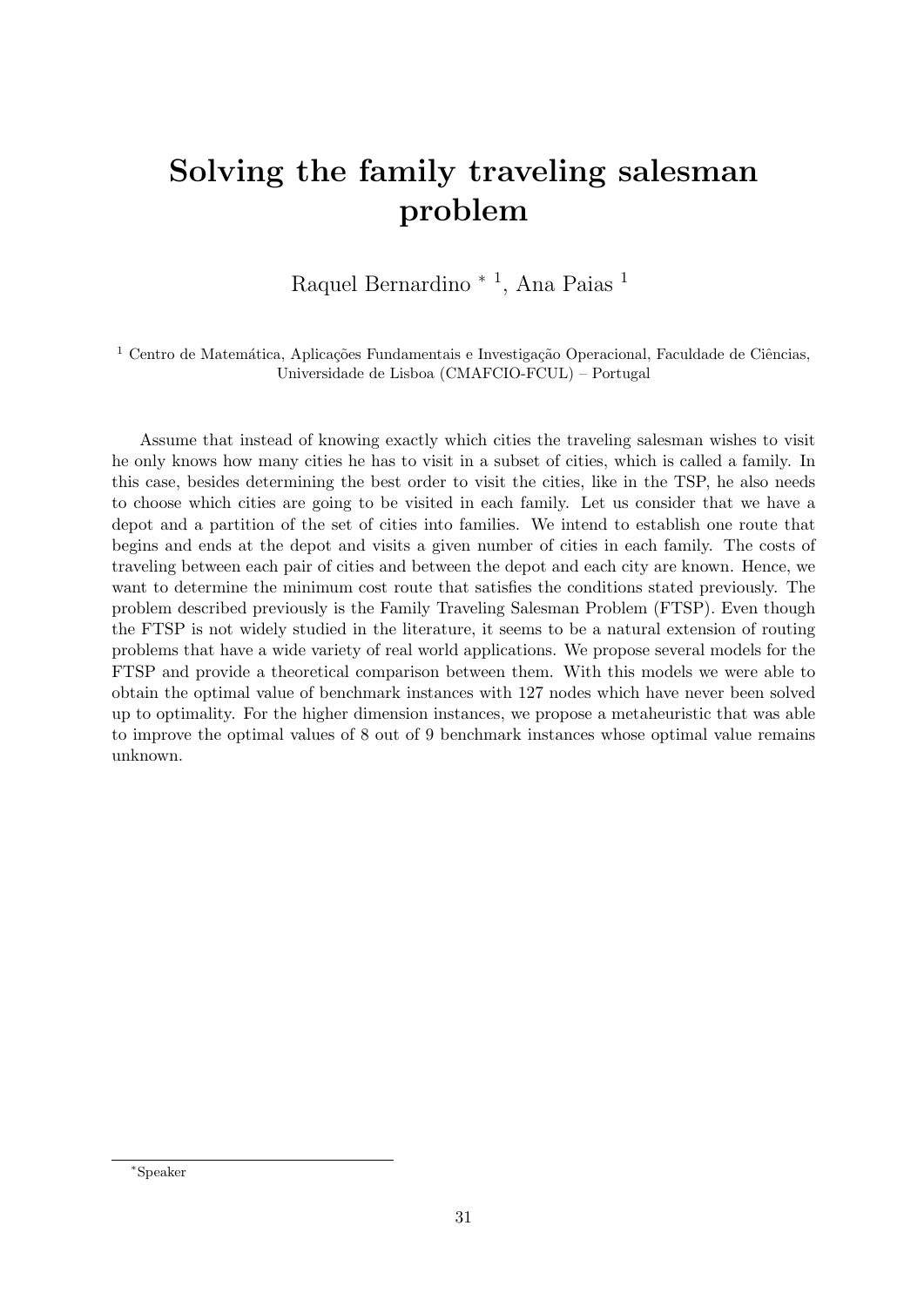# <span id="page-32-0"></span>The Split Delivery Vehicle Routing Problem with Time Windows and Customer Inconvenience Constraints

Nicola Bianchessi <sup>1</sup>, Michael Drexl <sup>2,1</sup>, Stefan Irnich <sup>\*† 1</sup>

<sup>1</sup> Chair of Logistics Management, Gutenberg School of Management and Economics, Johannes

Gutenberg University Mainz (JGU Mainz) – Jakob-Welder-Weg 9, D-55128 Mainz, Germany

<sup>2</sup> Faculty of Applied Natural Sciences and Industrial Engineering, Deggendorf Institute of Technology –

Germany

In classical routing problems, each customer is visited exactly once. By contrast, when allowing split deliveries, customers may be served through multiple visits. This potentially results in substantial savings in travel costs. Even if split deliveries are beneficial to the transport company, several visits may be undesirable on the customer side: at each visit the customer has to interrupt his primary activities and handle the goods receipt. The contribution of the present paper consists in a thorough analysis of the possibilities and limitations of split delivery distribution strategies. To this end, we investigate two different types of measures for limiting customer inconvenience (a maximum number of visits and the temporal synchronization of deliveries) and evaluate the impact of these measures on carrier efficiency by means of different objective functions (variable routing costs, fixed fleet costs, schedule-related costs). We consider the vehicle routing problem with time windows in which split deliveries are allowed (SDVRPTW) and define the corresponding generalization that takes into account customer inconvenience constraints (SDVRPTW-IC). We design a branch-and-cut algorithm to solve the SDVRPTW-IC and report on experimental results showing the impact of customer inconvenience constraints.

<sup>∗</sup>Speaker

<sup>†</sup>Corresponding author: [irnich@uni-mainz.de](mailto:irnich@uni-mainz.de)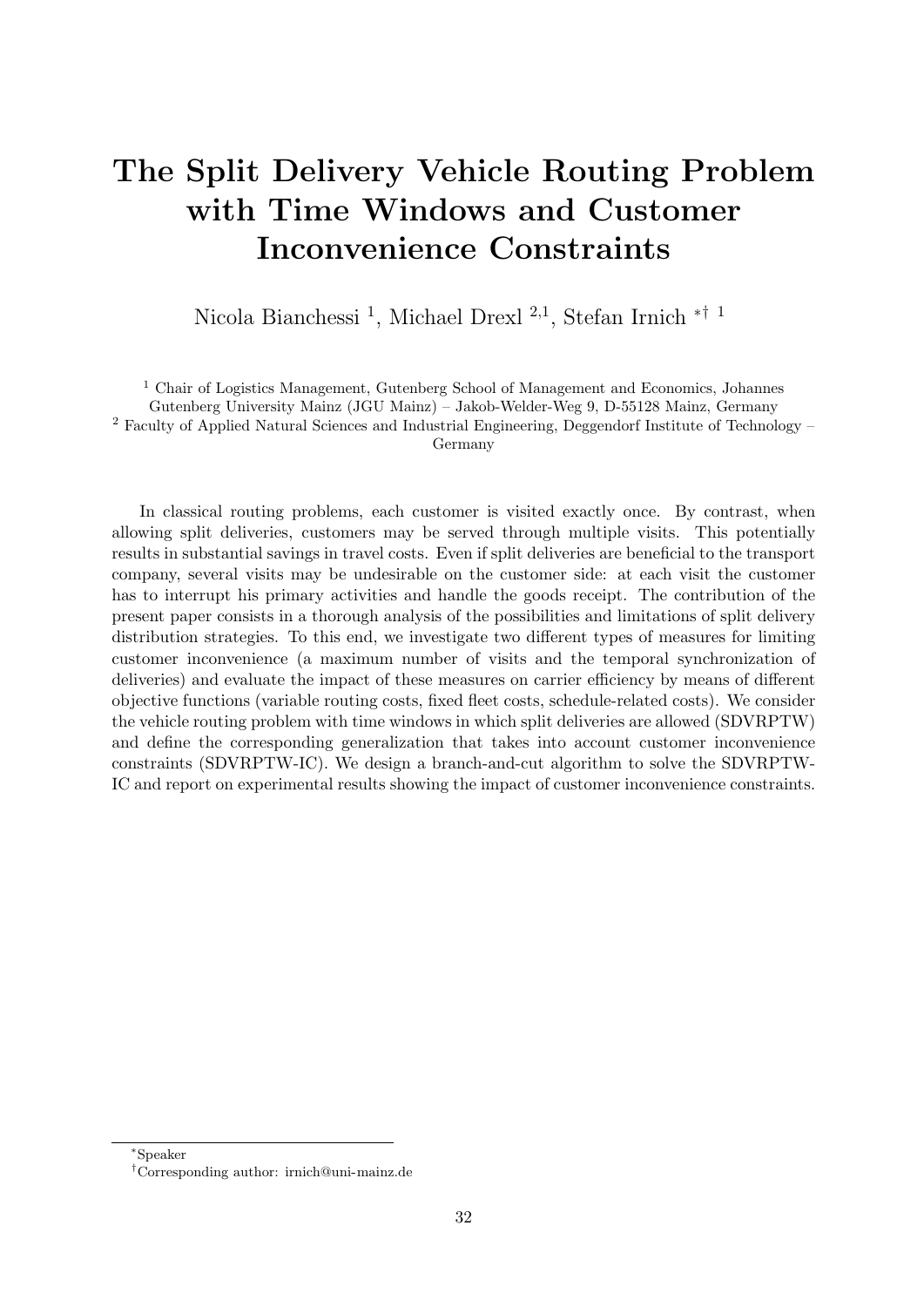## <span id="page-33-0"></span>Branch-and-Cut for the Split Delivery Vehicle Routing Problem with Time Windows

Nicola Bianchessi <sup>∗</sup> <sup>1</sup> , Stefan Irnich <sup>1</sup>

<sup>1</sup> Chair of Logistics Management, Gutenberg School of Management and Economics, Johannes Gutenberg University – Jakob-Welder-Weg 9, D-55128 Mainz, Germany

The Split Delivery Vehicle Routing Problem with Time Windows (SDVRPTW) is a notoriously hard combinatorial optimization problem. First, it is hard to find a useful compact Mixed-Integer Programming (MIP) formulation for the SDVRPTW. Standard modeling approach either suffer from inherent symmetries (MIPs with a vehicle index) or cannot exactly capture all aspects of feasibility. Second, the lack of useful formulations has rendered any direct MIP-based approach impossible. Up to now, the most effective exact algorithms for the SDVRPTW are branch-and-price-and-cut approaches using a path-based formulation. In this work, we propose a new and tailored branch-and-cut algorithm to solve the SDVRPTW. It is based on a new relaxed compact model, in which some integer solutions are infeasible to the SDVRPTW. We use known and introduce some new classes of valid inequalities in order to cut off such infeasible solutions. However, some integer solutions to the new compact formulation remain to be tested for feasibility. For a given solution, we built a generally sparse subnetwork of the original instance. On this subnetwork, all time-window feasible routes can be enumerated and a path-based residual problem is then solved in order to decide on the selection of routes, the delivery quantities, and herewith the overall feasibility. All infeasible solutions need to be cut off. For this reason, we derive some strengthened feasibility cuts exploiting the fact that solutions often decompose into weakly connected components. Computational experiments show that the new approach is able to prove optimality for several previously unsolved instances from the literature.

<sup>∗</sup>Speaker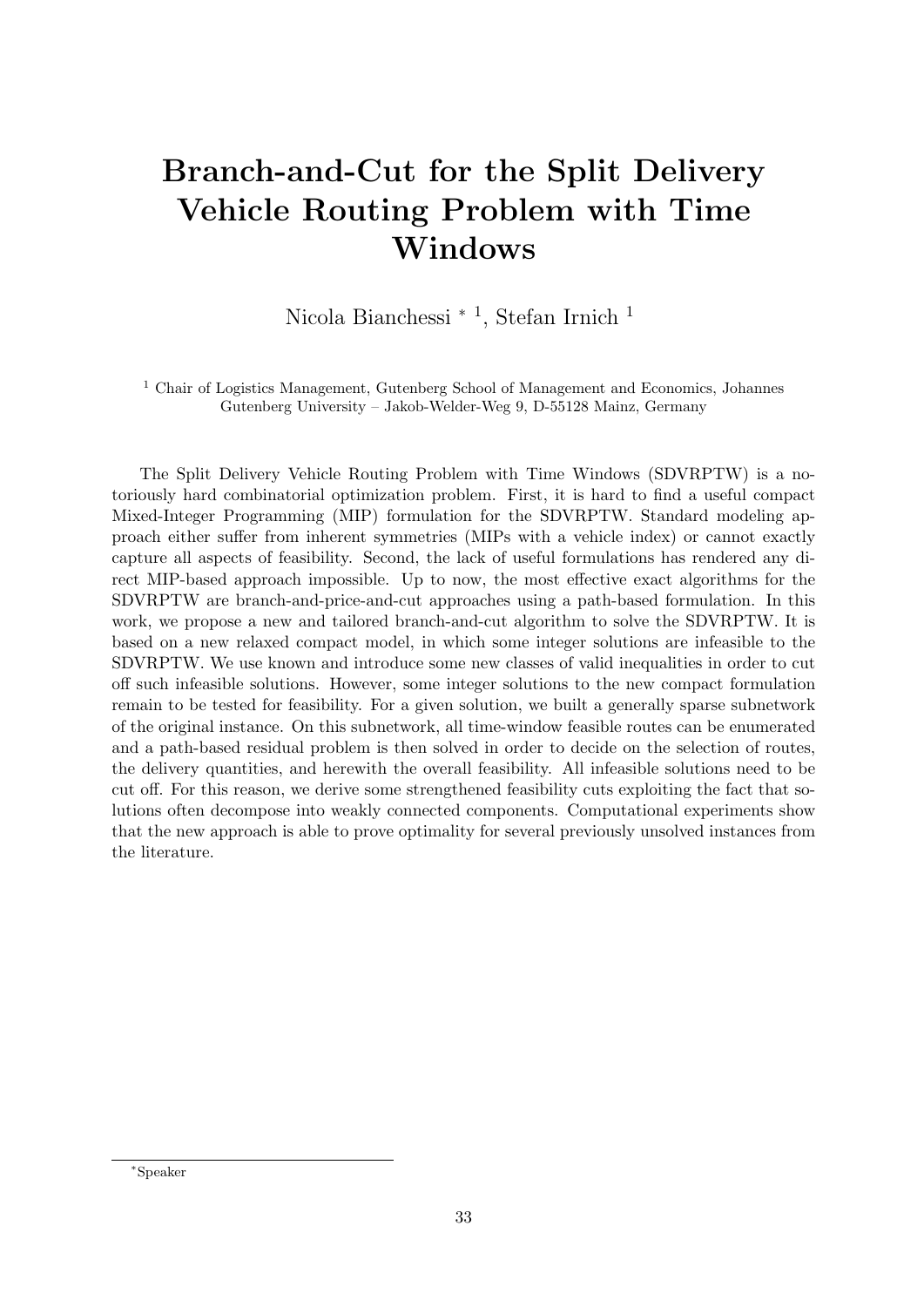# <span id="page-34-0"></span>The Electric Autonomous Dial-a-Ride Problem

Claudia Bongiovanni <sup>∗ 1</sup>, Mor Kaspi <sup>1</sup>, Nikolas Geroliminis <sup>1</sup>

<sup>1</sup> Ecole Polytechnique Federale de Lausanne (EPFL) – Switzerland

Ride sharing is changing urban mobility by offering reliable and convenient on-demand services at any time. Given the constant increase in demand, ride-sharing businesses are currently planning to expand their portfolio to include Dial-a-Ride Transit (DART) by the use of electric Autonomous Vehicles (AVs). This novel type of service introduces new operational challenges. First, as the vehicles are electric, battery management needs to be considered during route planning. Second, DART is provided 24/7 and autonomous vehicles are not required to return to a specific depot. Providing multiple depots becomes a crucial feature since vehicles need to continuously wait and relocate around the urban network during the non-stop service. In this study, we present a new multi-objective Dial-a-Ride formulation for electric AVs (e-ADARP) which integrates tracking battery levels, decisions regarding detours to recharging stations, recharging times and decisions regarding destination depots with the classic Dial-a-Ride features. We formulate the problem as a Mixed Integer Linear Problem (MILP) and devise a Branch-and-Cut algorithm with new valid inequalities derived from e-ADARP properties. Large instances of the problem are decomposed to tractable sub-instances using machine learning techniques. Real data from Uber Technologies Inc. in San Francisco is employed for testing purposes.

<sup>∗</sup>Speaker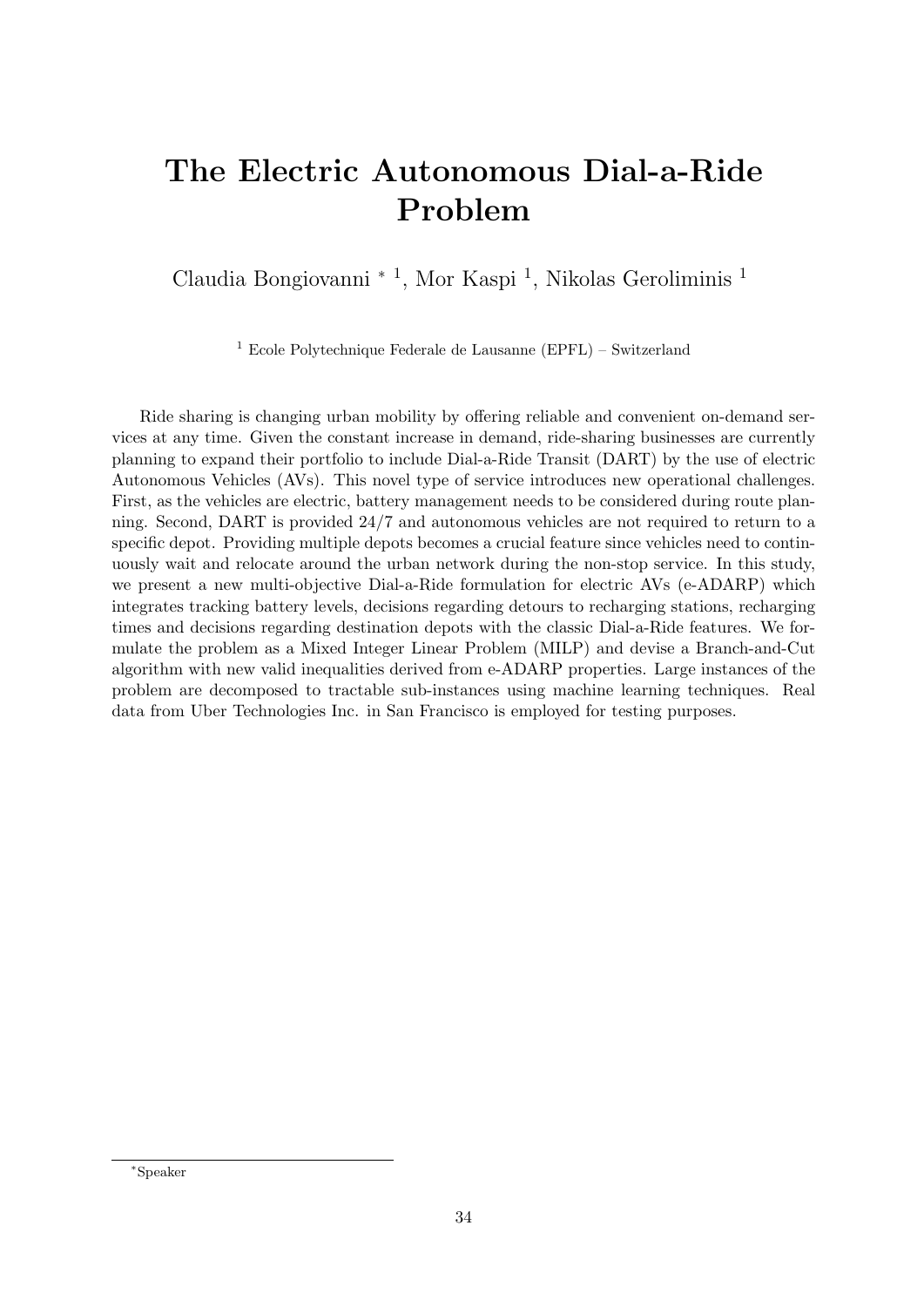## <span id="page-35-0"></span>Optimizing Real Time Operations of One-way Electric Carsharing Systems

Burak Boyacı ∗† <sup>1</sup> , Konstantinos G. Zografos <sup>1</sup>

<sup>1</sup> Lancaster University Management School, Department of Management Science, Centre for Transport and Logistics (CENTRAL) – Lancaster University Management School, Lancaster, LA1 4YX, United Kingdom

Carsharing is a mode of transportation which allows its users to rent cars for short periods of times. Although one-way systems are more attractive to their users, operators prefer to implement easy-to-operate and implement round-trip systems. Furthermore, round-trip systems provide the flexibility of early reservation which is not an option in most of the operating oneway systems. In these systems, users are usually allowed to reserve vehicles which are available at the time of reservation shortly (not longer than 30 minutes) before the pick-up time. With an additional feature of early reservations, one-way systems can attract more customers and increase their efficiency without requiring additional investment. In this research, our ultimate aim is to combine early and last-minute reservations for one-way non-floating electric carsharing systems. For this purpose, we developed a simulation framework which takes the demand and other system information as input. This simulator replicates a generic carsharing system including rental requests, movements of vehicles and relocation personnel. Furthermore, it allows developing different algorithms to decide on operational decisions that include vehicle (and personnel) relocation and rental decisions. We also developed a mathematical model which maximises the number of rentals served with minimum relocation cost without violating operational constraints. This mathematical model is integrated to this simulation framework to test the system performance in real time with the data from carsharing system in Nice, France.

<sup>∗</sup>Speaker

<sup>†</sup>Corresponding author: [b.boyaci@lancaster.ac.uk](mailto:b.boyaci@lancaster.ac.uk)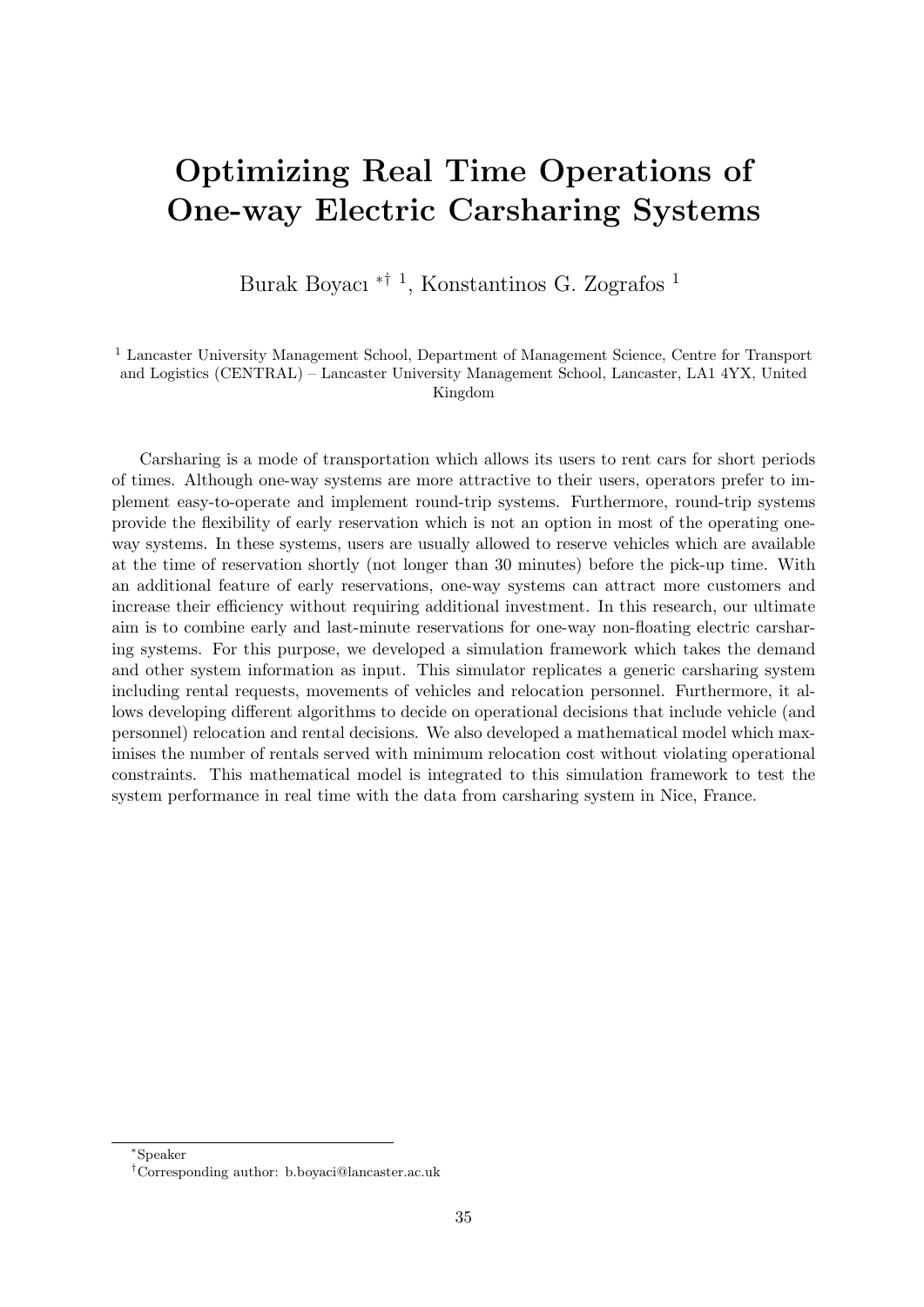#### Optimal charging station placement in a free-floating electric car sharing system

Georg Brandstätter <sup>\*† 1</sup>, Markus Leitner<sup>‡ 1</sup>, Mario Ruthmair<sup>§ 1</sup>

<sup>1</sup> University of Vienna – Vienna, Austria

In recent years, free-floating car sharing systems have become a popular mode of transportation within urban areas, as they allow their customers similar flexibility to owning a car without the associated costs. Using electric vehicles allows the operator to operate in an environmentallyfriendly way, while also improving efficiency.

These vehicles must, however, be regularly recharged to ensure that they do not run out of battery. Thus, a network of charging stations must be built within the system's area of operation, where cars can be recharged when they are not in use. Since building and maintaining these stations is costly, placing them effectively is paramount to the economic viability of any free-floating electric car sharing system.

We present integer linear programming formulations for solving the problem of finding optimal locations and sizes for charging stations within such a system. Given a limited budget, we want to place them in such a way as to maximize the amount of customer demand that can then be satisfied. We assume that customers are willing to walk a short distance to get to an available car at the start of their trip. They may end their trip anywhere within the system's operational area, but are incentivized by lower rental fees to return cars with low battery to a charging station close to their actual destination.

We analyze the performance of our algorithms on a set of benchmark instances that is based on both artificial and real-world data.

<sup>∗</sup>Speaker

<sup>†</sup>Corresponding author: [georg.brandstaetter@univie.ac.at](mailto:georg.brandstaetter@univie.ac.at)

<sup>‡</sup>Corresponding author: [markus.leitner@univie.ac.at](mailto:markus.leitner@univie.ac.at)

<sup>§</sup>Corresponding author: [mario.ruthmair@univie.ac.at](mailto:mario.ruthmair@univie.ac.at)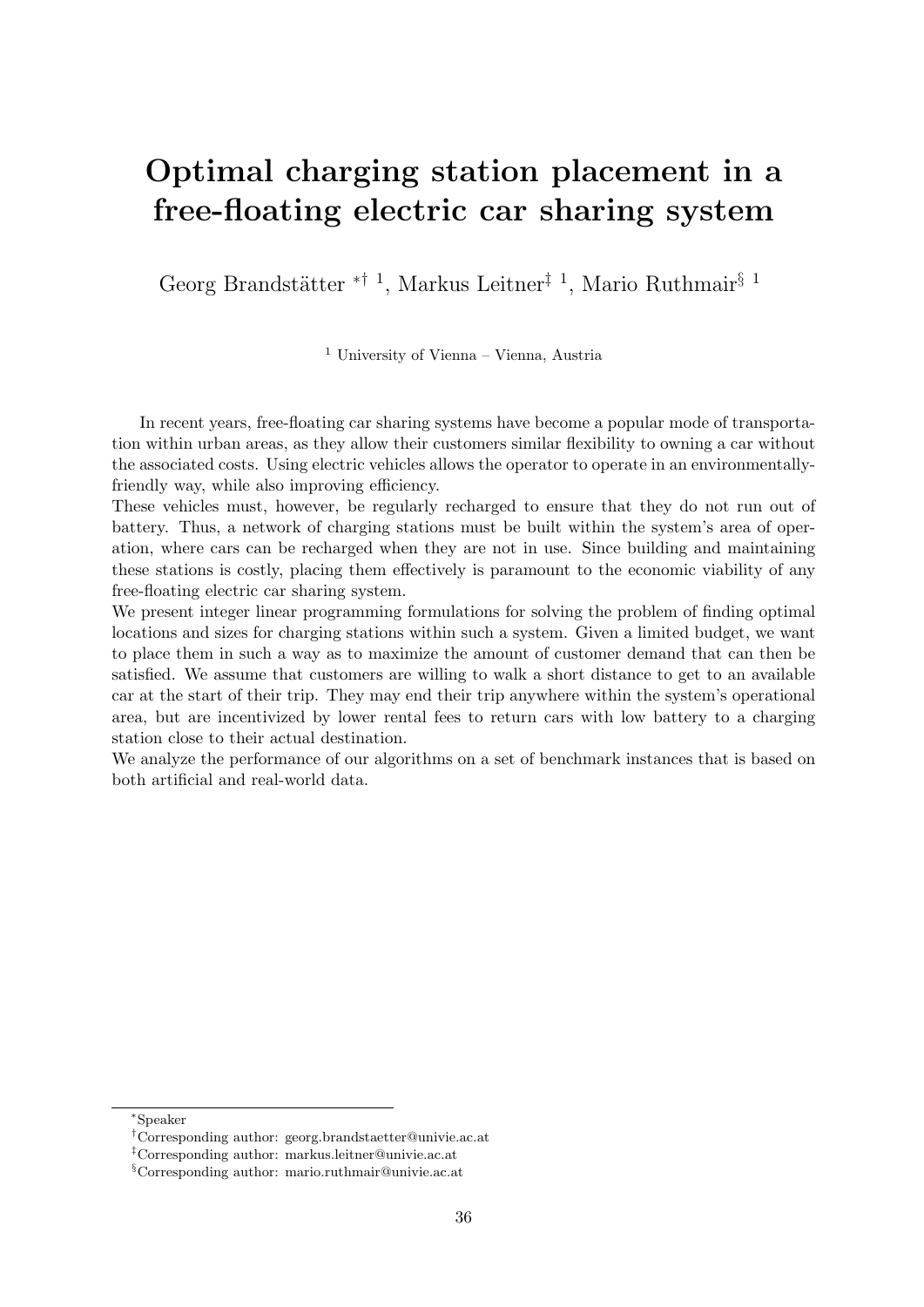# Value Function Approximation-based Dynamic Look-ahead Policies for Stochastic-Dynamic Inventory Routing in Bike Sharing Systems

Jan Brinkmann <sup>\*† 1</sup>, Marlin Ulmer <sup>1</sup>, Dirk Mattfeld <sup>1</sup>

<sup>1</sup> Technische Universität Braunschweig – Germany

We consider a station-based bike sharing system (BSS) where users can rent and return bikes spontaneously. Rental and return requests are uncertain and subjected to a spatio-temporal pattern. Service providers dynamically dispatch transport vehicles to relocate bikes between stations. The challenge is to balance the numbers of bikes and free bike racks at every station to satisfy as many requests as possible.

The considered problem is a stochastic-dynamic inventory routing problem (SDIRP). We model the SDIRP as a Markov decision process. The objective is to identify an optimal policy, minimizing the expected number of failed requests.

To solve the SDIRP, we draw on policies by means of approximate dynamic programming. We present dynamic look-ahead policies (DLA) to anticipate potentially failing requests in online simulations. The DLA simulates a limited time of the overall time horizon to evaluate feasible inventory and routing decisions. Due to the spatio-temporal request pattern, the lengths of suitable simulation horizons differ in the course of the day. To select suitable horizons for every hour of the day, we apply value function approximation (VFA). VFA carries out offline simulations and returns a sequence of suitable simulation horizons.

Our computational studies on real-world data by the BSS of Minneapolis (Minnesota, USA) point out, that the VFA-based DLA outperforms look-ahead policies with static simulation horizons as well as conventional policies from literature. Further, the sequence of simulation horizons reflects the temporal aspect of the request pattern.

<sup>∗</sup>Speaker

<sup>†</sup>Corresponding author: [j.brinkmann@tu-braunschweig.de](mailto:j.brinkmann@tu-braunschweig.de)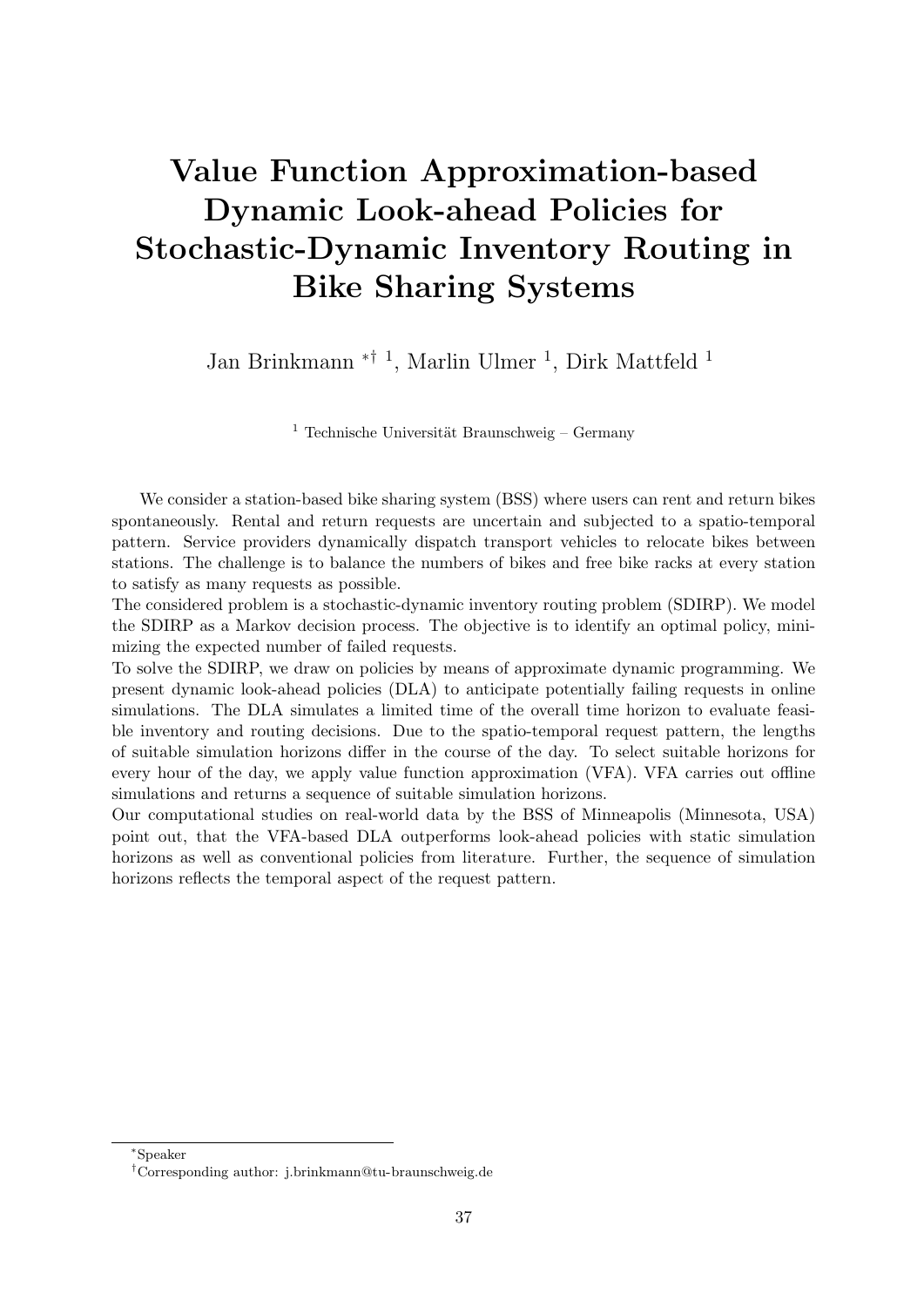# The Green Vehicle Routing Problem with Capacitated Alternative Fuel Stations

Maurizio Bruglieri <sup>1</sup>, Simona Mancini <sup>\* 2</sup>, Ferdinando Pezzella <sup>3</sup>, Ornella Pisacane<sup>4</sup>

<sup>1</sup> Dipartimento di Design, Politecnico di Milano (POLIMI) – Via Durando, 38/a, 20158 Milano, Italy <sup>2</sup> University of Cagliari – Italy

 $3$  Dipartimento di Ingegneria dell'Informazione, Università Politecnica delle Marche (UNIVPM) – Via Brecce Bianche 12, 60131 Ancona, Italy

 $4$  Dipartimento di Ingegneria dell'Informazione, Università Politecnica delle Marche – Italy

This work addresses the problem of efficiently routing a set of Alternative Fuel Vehicles (AFVs), considering that, during their trips, some stops at Alternative Fuel Stations (AFSs) have to be planned. Every AFV leaves from a common depot and returns to it, after serving a subset of customers. Due to some forms of contract with the drivers, an upper bound is usually imposed on the duration of each route. The aim is to define the optimal routing of the AFVs in order to minimize the total traveled distance. This problem is known in the literature as the Green Vehicle Routing Problem (G-VRP). Several Mixed Integer Linear Programming (MILP) formulations have been already presented to model it. The G-VRP assumes that an unlimited number of vehicles may be simultaneously refueled at the same AFS. This hypothesis is not realistic, since AFSs typically have a very small number of refueling locations. To manage this issue, we propose an extension of the G-VRP that models the more realistic situation where a capacity is associated with every AFS, bounding the number of vehicles that can simultaneously refuel. The capacity constraint makes more challenging the scheduling of the stops at the AFSs, since now the AFSs become a shared resource of the problem. For this new version of the G-VRP, we propose a MILP formulation and a heuristic approach. Preliminary numerical results have been carried out on some benchmark instances, properly adapted to this extension of the G-VRP.

<sup>∗</sup>Speaker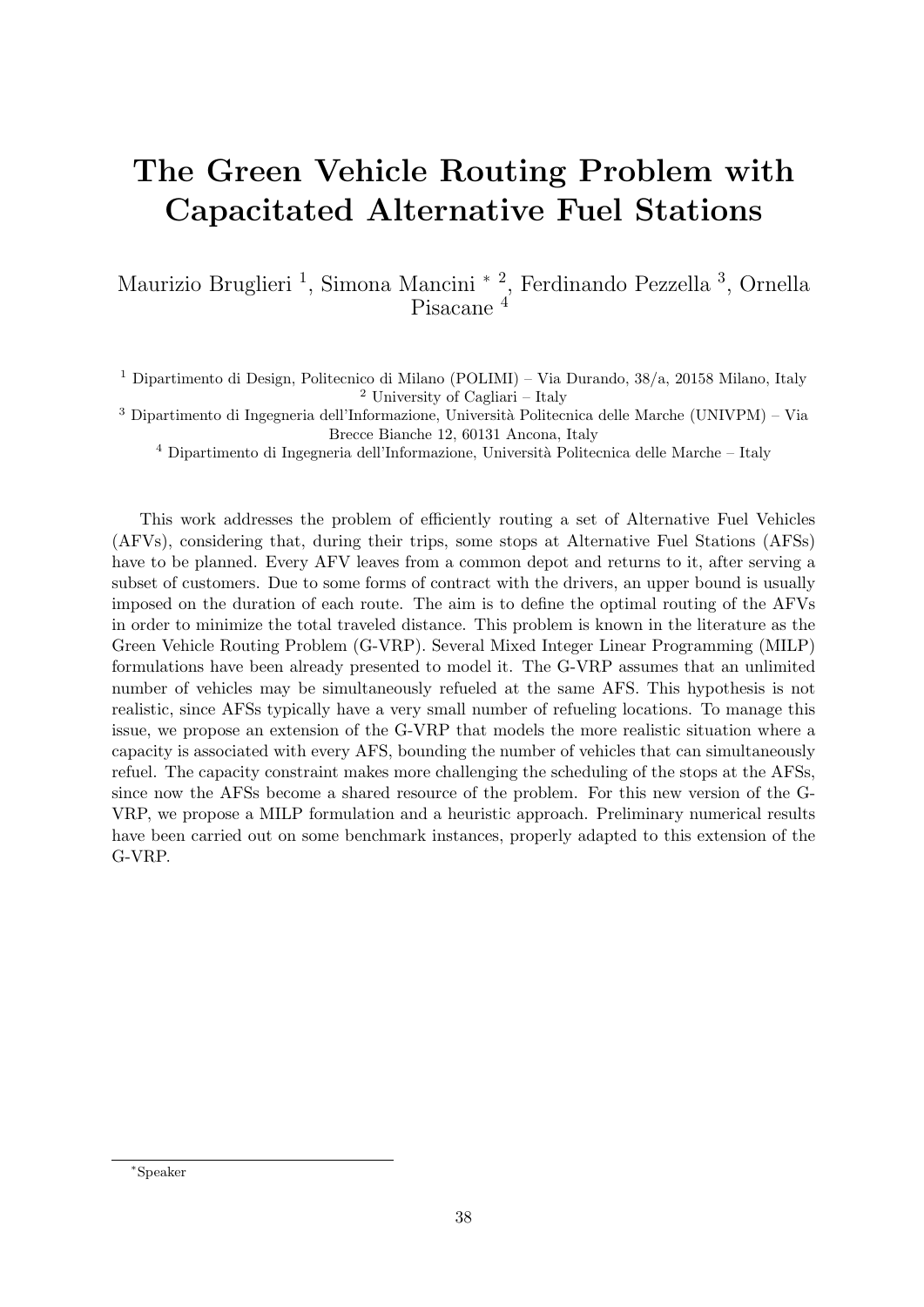#### Exact algorithms for the traveling salesman problem with time-dependent service times

Valentina Cacchiani <sup>\*† 1</sup>, Carlos Contreras Bolton <sup>1</sup>, Paolo Toth <sup>1</sup>

<sup>1</sup> DEI, University of Bologna – Italy

The Traveling Salesman Problem with time-dependent Service Times (TSP-TS) is a variant of the well-known Asymmetric TSP (ATSP). In addition to the classical constraints of ATSP, in TSP-TS each customer requires a service time, whose duration depends on the time at which the service starts at that customer. The TSP-TS calls for finding a Hamiltonian tour (i.e. a tour visiting each customer exactly once) such that the total duration of the tour (i.e. the sum of the travel times and of the service times) is minimized.

Tas, Gendreau, Jabali and Laporte, in "The traveling salesman problem with time-dependent service times", European Journal of Operational Research (2016), proposed Mixed Integer Programming (MIP) formulations with a polynomial number of constraints. In this talk, we propose and solve exponential-size formulations that explicitly incorporate subtour elimination constraints. Additional valid inequalities, strengthening those presented in Tas et al. (2016), and an exact branch-and-cut algorithm are also proposed. Extensive computational experiments on benchmark TSP-TS instances with small, medium and large service times are reported.

<sup>∗</sup>Speaker

<sup>†</sup>Corresponding author: [valentina.cacchiani@unibo.it](mailto:valentina.cacchiani@unibo.it)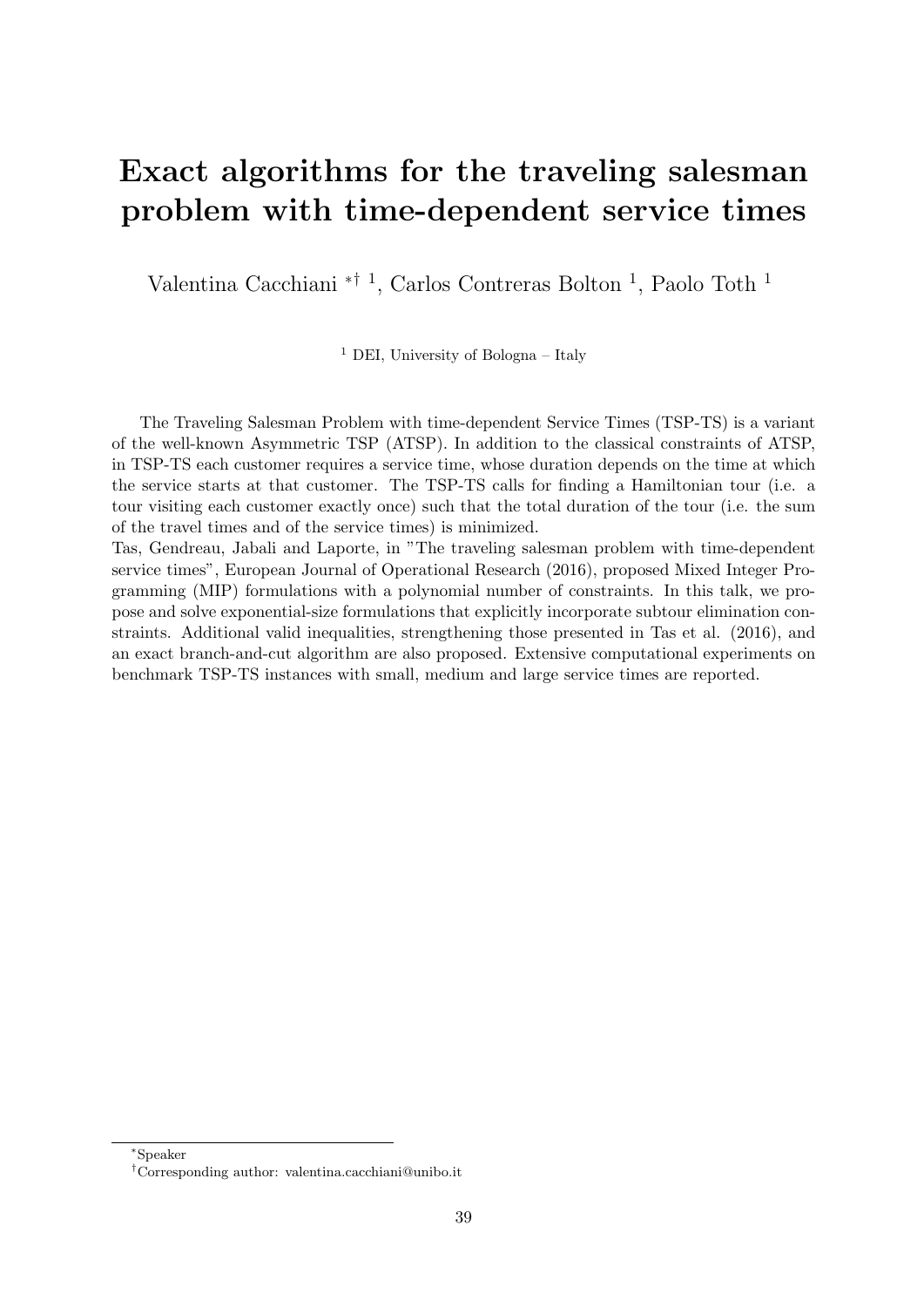#### An evolutionary algorithm for the location-allocation-routing problem

Herminia I. Calvete <sup>\*† 1</sup>, Carmen Galé<sup>‡ 1</sup>, José A. Iranzo <sup>1</sup>

<sup>1</sup> Universidad de Zaragoza – Spain

The problem addressed in this work focuses on a multi-echelon distribution system which consists of a central depot, a set of potential intermediate warehouses and a set of customers with known demand. Goods are supplied from the central depot to a subset of warehouses using a fleet of homogeneous vehicles. Customers are not served directly. Instead, each customer is allocated a warehouse where he/she goes to collect his/her goods. Therefore, the problem simultaneously handles the selection of the location of the warehouses which are visited, the design of the routes to serve them and the allocation of the customers to the selected warehouses. These are decisions which are interrelated and have a strong impact on the quality of customer service and on the costs of the distribution system. The aim of the model is to minimize the total distance travelled by all vehicles which serve the warehouses, while guaranteeing a good service to customers measured in terms of the distance they need to travel from their location to their allocated warehouse. An evolutionary algorithm is developed to solve the problem. Chromosomes provide the selected warehouses and the number of routes. For each chromosome, the algorithm uses a heuristic to construct feasible solutions. Uniform crossover and mutation are used to construct offspring. The fitness of a chromosome measures its quality by means of the objective function value of its associated feasible solution. Elitist survivor selection is applied. A computational experiment is carried out to demonstrate the performance of the algorithm.

<sup>∗</sup>Speaker

<sup>†</sup>Corresponding author: [herminia@unizar.es](mailto:herminia@unizar.es)

<sup>‡</sup>Corresponding author: [cgale@unizar.es](mailto:cgale@unizar.es)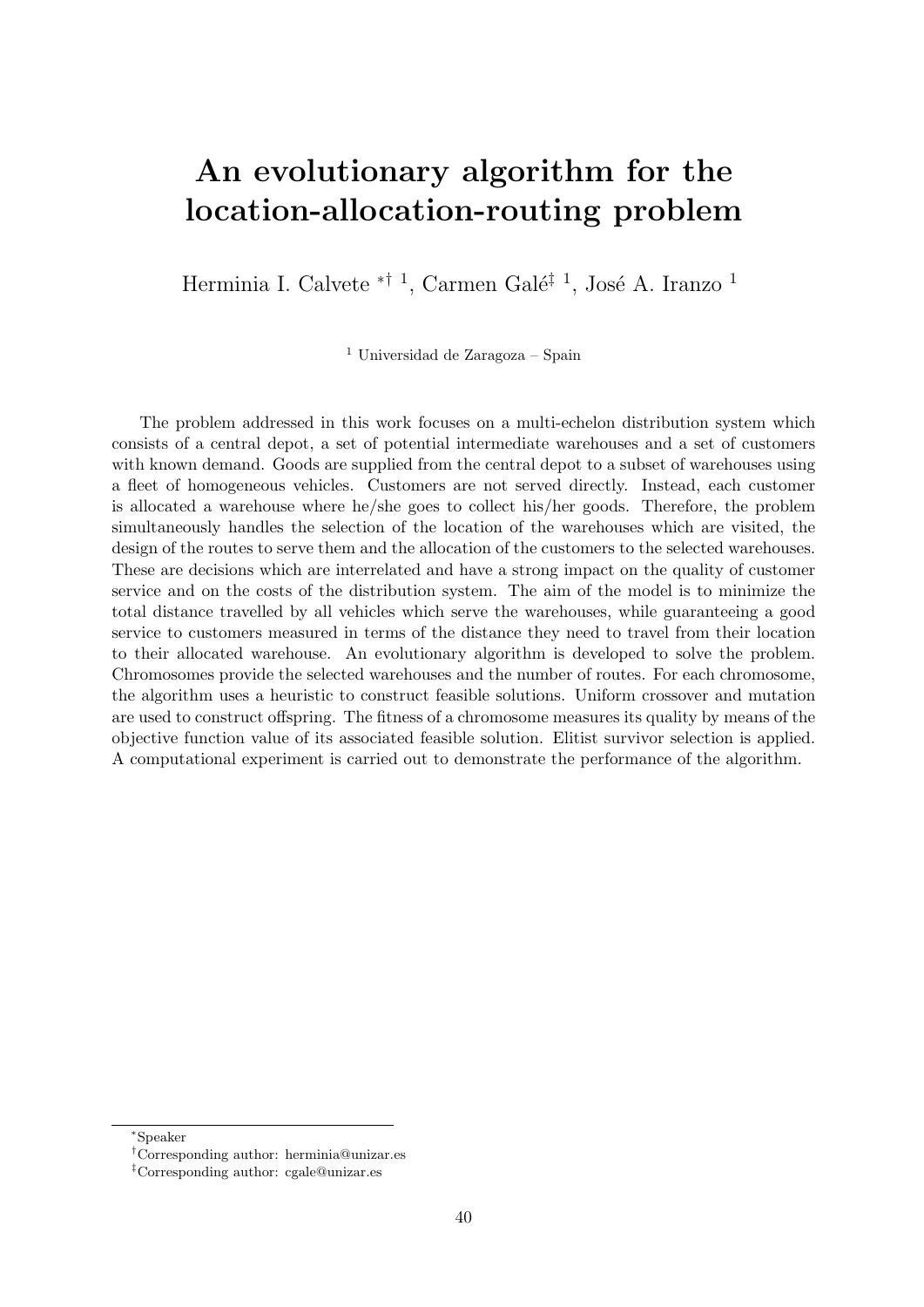# Solving Partially Dynamic Vehicle Routing Problems using Intelligent Multiagent System

Auro Castiglia <sup>∗</sup> <sup>1</sup>,<sup>2</sup>

<sup>1</sup> VisiLog Optimization Software for Mobility (VisiLog OSM) – Av. Álvaro Ramos, 235 - cj. 31/83 -S˜ao Paulo - SP - 03058-060, Brazil

<sup>2</sup> Polytechnic School of Engineering - University of São Paulo (EPUSP) – Brazil

More recently, the availability of real-time traffic information has allowed their treatment and incorporation into route plan and execution. Thus the route processing provide more accurate data, including real time to support the dispatch and operation of vehicles. The emergence of mobile, embedded software components and devices with good and reliable communication performance and processing can help the driver to perform his assigned tasks and follow the paths in the best possible way. This article presents an actual computational model based on Intelligent Multiagent to deal with the Partially Dynamic Vehicle Routing Problem applied to services and products distribution in large metropolitan areas.The Intelligent Multiagents are software components with autonomy and cooperation to maintain the optimality of route plans over the unpredictability of the urban environment and urgent requests. The architecture of the Multiagent System is composed of a Central Supervisor Agent controlling several Executor Agents embedded in Mobile Apps, one for each route (vehicle/driver) and an Observer Agent (to observe traffic conditions of the urban network). After dispatching Executor Agents, new urgent requests are received by the Supervisor Agent that assigns each of them to the most suitable Executor Agent. In this case the Executor Agent deviates from its route, services the urgent request and in return, if necessary, reorder the remaining customers to ensure the optimality of the path. These autonomous agents interact with an urban environment represented by a real-time updated digital map obtained from the Google Maps APIs.

<sup>∗</sup>Speaker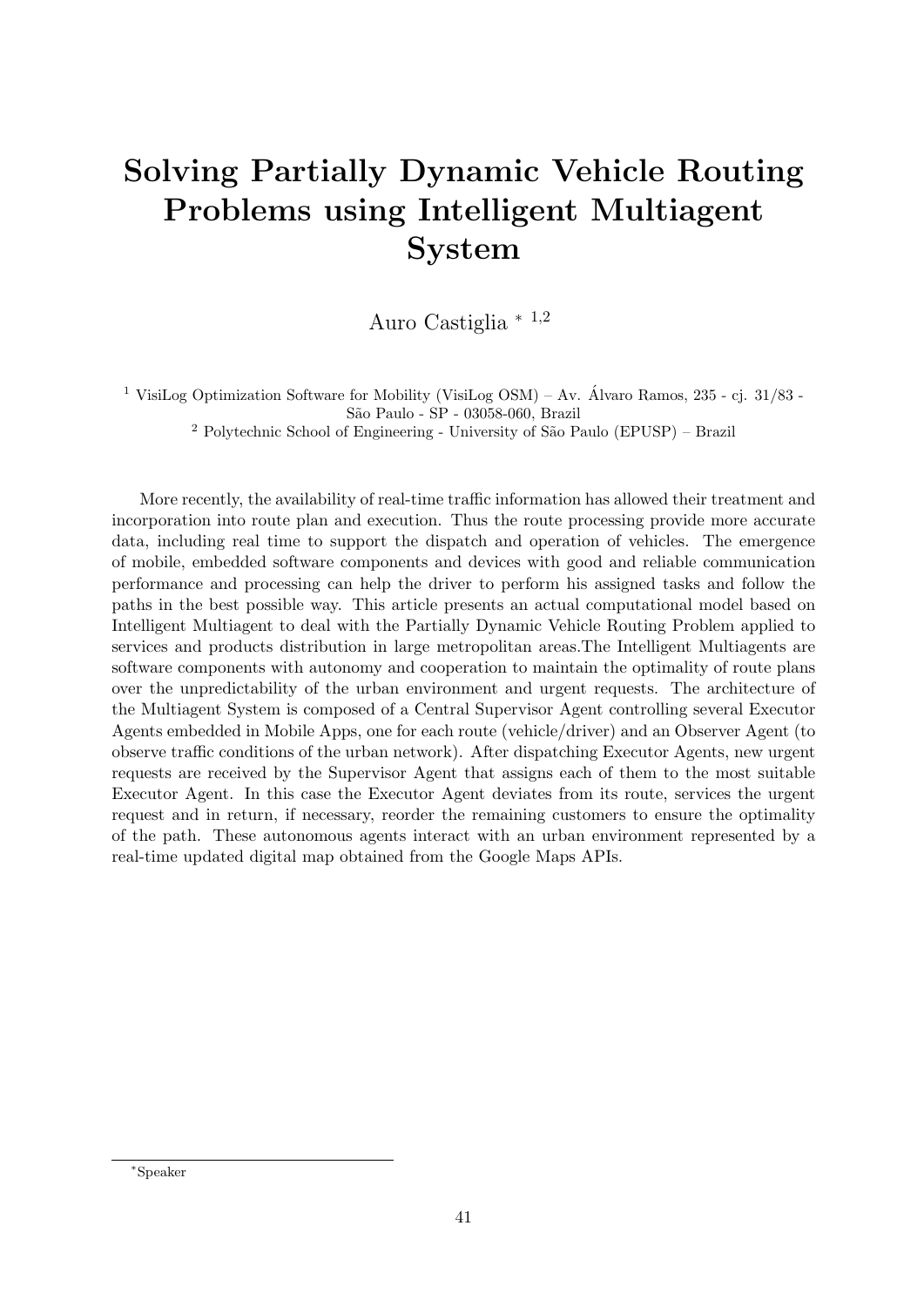#### The location-routing covering problem

Marilène Cherkesly <sup>\*† 1</sup>, Marie-Ève Rancourt <sup>2</sup>, Karen Smilowitz <sup>3</sup>

<sup>1</sup> Université du Québec à Montréal - UQAM (CANADA) (UQAM) – Canada  $^2$  HEC Montréal – Canada

 $^3$  Northwestern University [Evanston] –  $633$  Clark Street Evanston, IL  $60208$  Evanston, United States

In this presentation, we introduce, model and solve the location-routing covering problem (LRCP). The LRCP is a variant of the location-routing problem and the covering tour problem. The problem consists of routing a set of homogeneous vehicles from a set of opened facilities to a subset of visited customers while ensuring that each unvisited customer is covered by exactly one visited customer. This problem arises for example in the context of healthcare supply chains in underserved regions where community health workers (CHWs) are recruited directly in their community and each CHW is restocked by a supervisor. In that context, the problem consists of determining the density and location of CHWs as well as the density, location and routing of the supervisors. To solve this problem, different mathematical formulations each with a different set of variables and a different set of constraints. To compare the performance of the different mathematical models, computational results will be presented on real-life instances for an application in Africa.

<sup>∗</sup>Speaker

<sup>†</sup>Corresponding author: [cherkesly.marilene@uqam.ca](mailto:cherkesly.marilene@uqam.ca)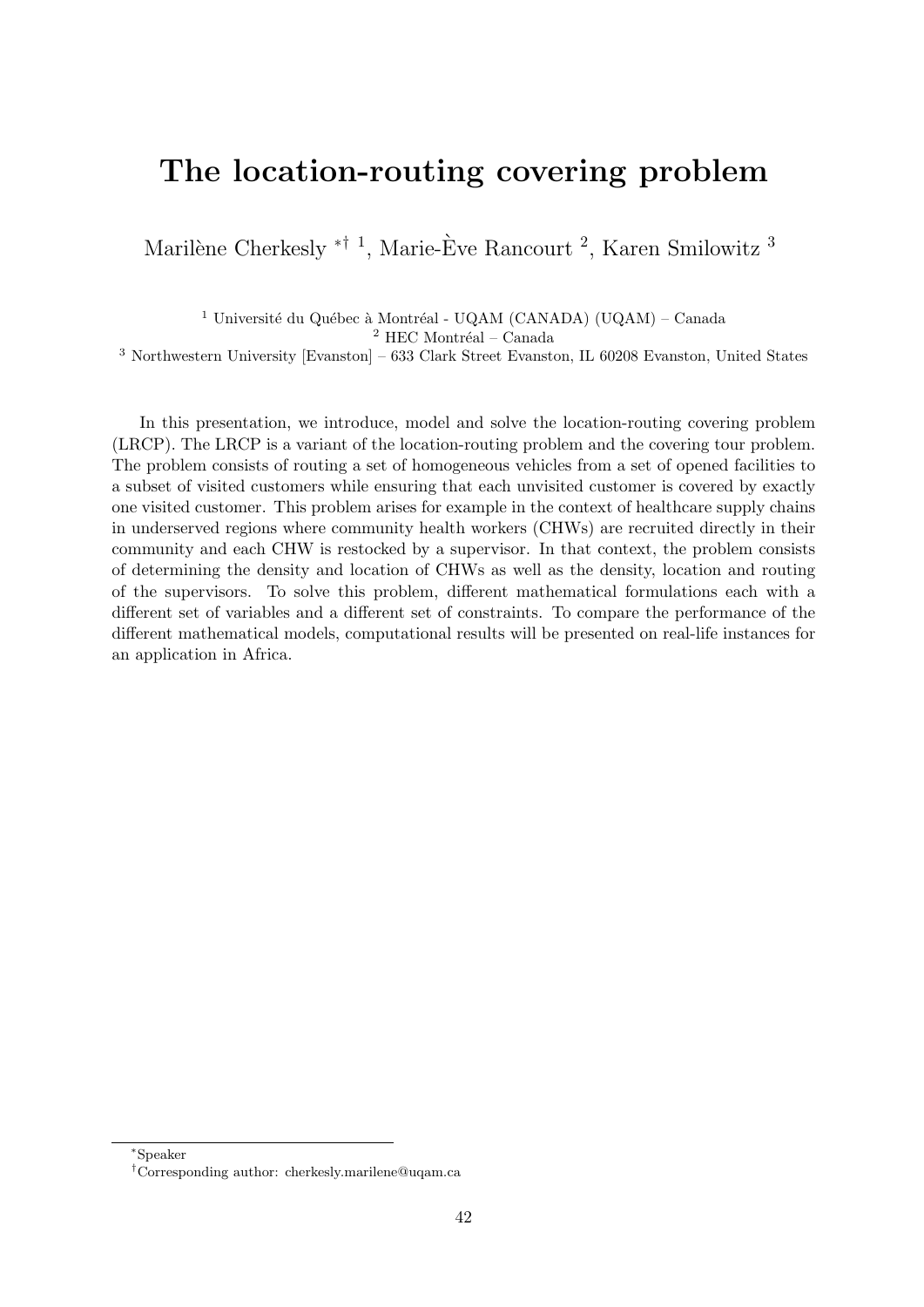# A Generally Applicable Ruin & Recreate Approach for Capacitated Vehicle Routing Problems

Jan Christiaens <sup>∗</sup> <sup>1</sup> , Greet Vanden Berghe <sup>1</sup>

<sup>1</sup> KU Leuven, Combinatorial Optimisation and Decision Support (KU Leuven, CODeS) – Belgium

The largest capacitated vehicle routing problem (CVRP) instances continue to remain unsolvable by exact mathematical algorithms, despite considerable academic progress and success over the previous decades. Such larger instances are, however, more representative of current real-world industrial challenges and they therefore necessitate the use of heuristics.

The present research introduces a single general ruin & recreate heuristic entitled Adjacent String Removal and greedy insertion with Blinks Ruin & Recreate (ASB-RR). Incorporated in a simulated annealing framework, ASB-RR proves capable of replacing current unwieldy and often unreproducible heuristics which are often over-saturated with both ruin methods and recreate methods. ASB-RR is not only capable of improving results in shorter computational times for numerous (Uchoa et al.) CVRP benchmark instances, but its general applicability has since been confirmed via its deployment across a wide variety of associated and derivative problems such as VRP with Backhauls, Simultaneous Delivery & Pickup, Open VRP and Cumulative VRP. The competitive computational results and consequent comparative analysis against state of the art heuristics resulting from experimentation across this suite of problems will be detailed and discussed.

Work supported by IWT, Conundra (Baekeland grant 130855), the Belgian Science Policy Office (BELSPO) in the Interuniversity Attraction Pole COMEX (http://comex.ulb.ac.be) and Leuven Mobility Research Center. Editorial consultation provided by Luke Connolly (KU Leuven).

<sup>∗</sup>Speaker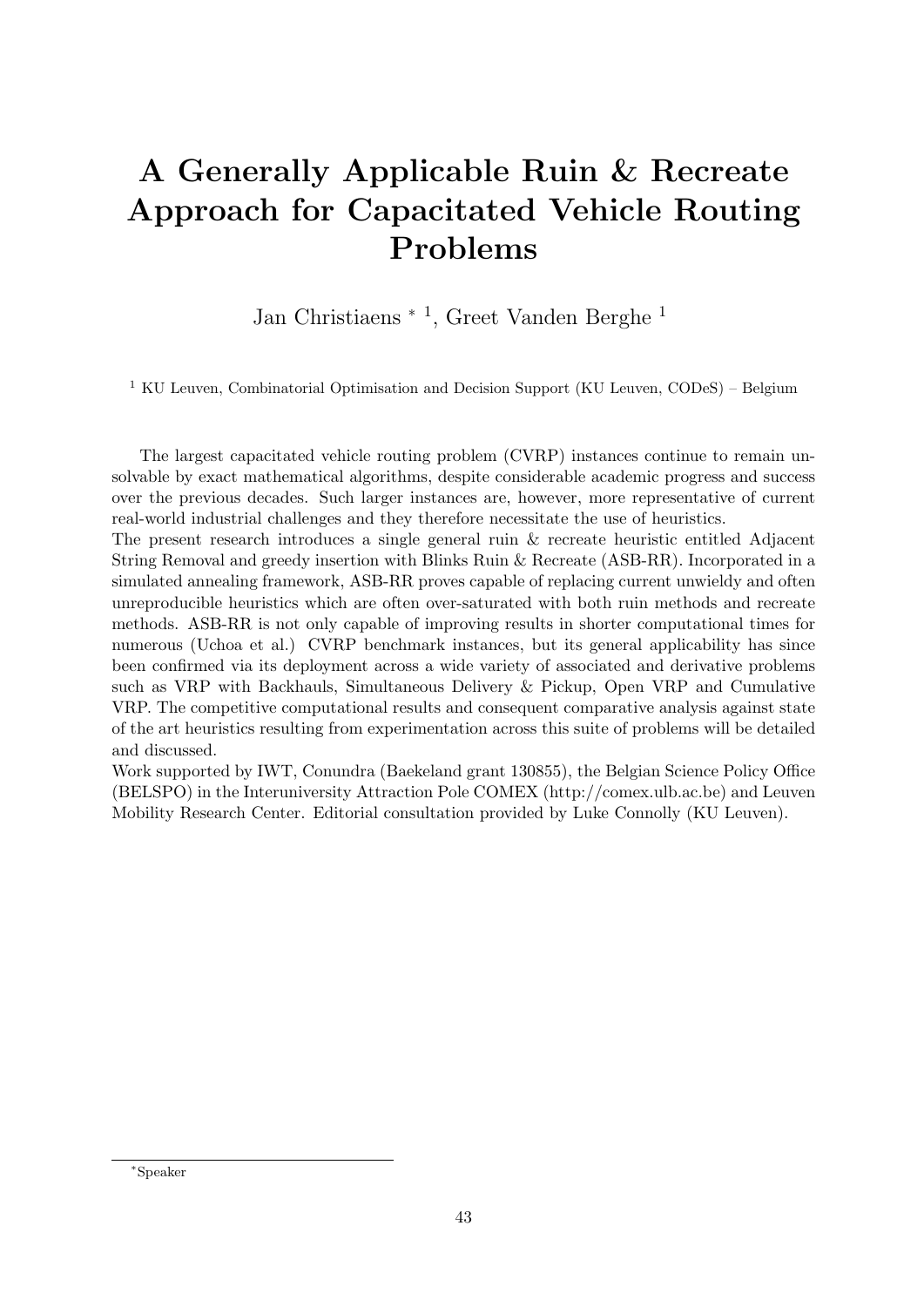# Prioritized Routing and Scheduling for Home Healthcare Services

Ahmet Cinar<sup>1</sup>, Burcin Bozkaya<sup>2</sup>, Sibel Salman<sup>\*3</sup>

<sup>1</sup> Koc University – Turkey <sup>2</sup> Sabanci University – Turkey  $3$  Koc University – Rumelifeneri Yolu 34450 Sarıyer Istanbul, Turkey

In home healthcare services it is customary to visit the patients on a schedule. A Turkish company that sells medical nutrition products provides follow up services to its patients that are fed by tube or orally. Each nurse either visits a set of patients for whom she is responsible at home or calls them by phone on a specific day. In the current system, each nurse decides by herself how to follow the patients up in a given month. Thus, the managers cannot control whether the nurses visit the right patients in the right order. Patients can be prioritized depending on factors such as the last visit time, next prescription date and the severity of his/her condition. An important aspect of the priority parameter is that it is updated by time. As time progresses, the priority of an unvisited patient increases. We define an optimization problem that determines which patients to visit on each day of a multi-period planning horizon and in which order to visit them to maximize the total priority of visited patients and to minimize the total routing time. This leads to a multi-period orienteering problem with time-dependent prizes and time windows, which has not been studied before in the literature to the best of our knowledge. We develop a mixed integer programming model and solve it by Lagrangean relaxation to obtain upper bounds. We also develop a Simulated Annealing heuristic to generate near-optimal feasible solutions in short running times. We test these methods on real-life data.

<sup>∗</sup>Speaker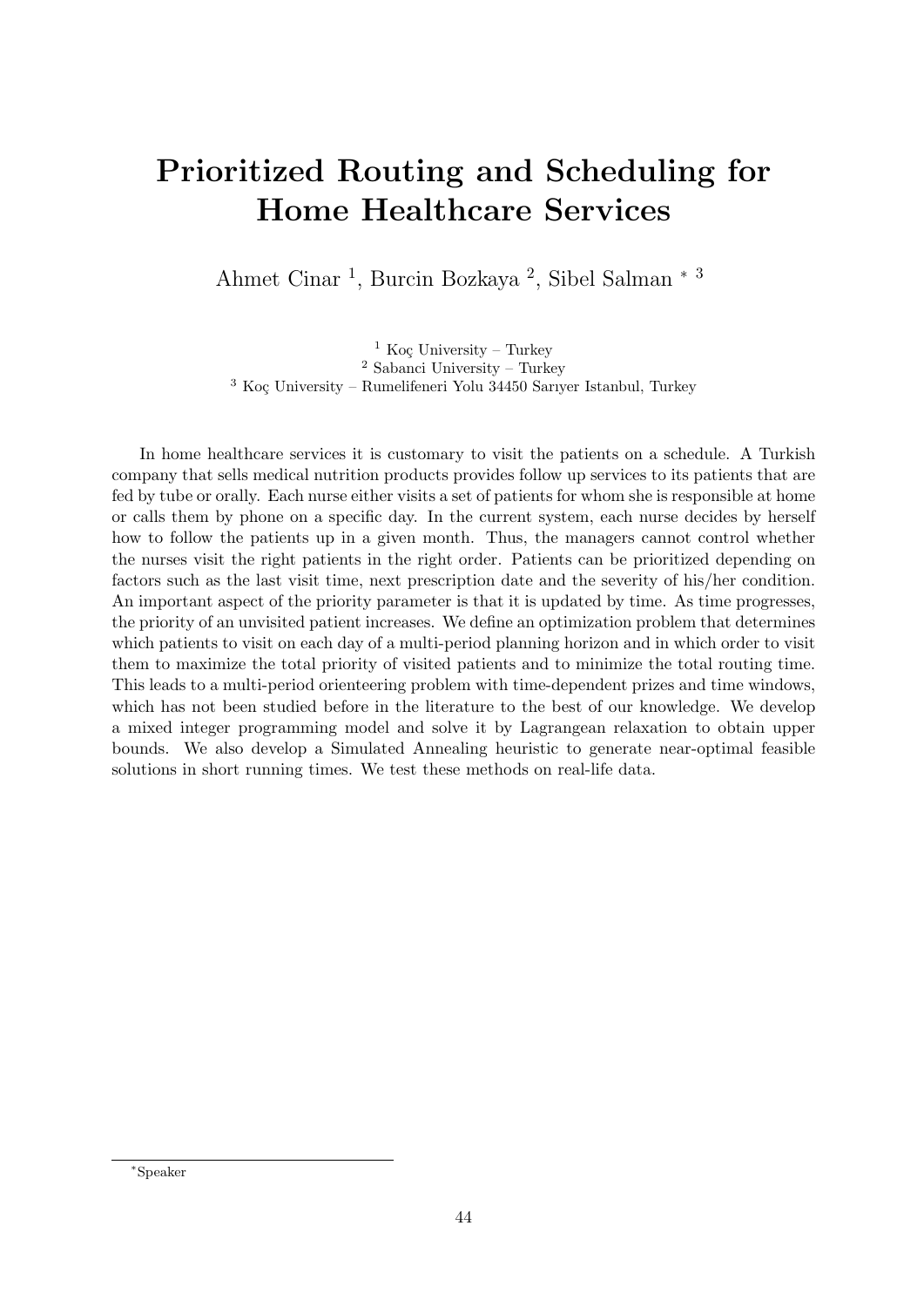# On the Chinese Postman Problem with load-dependent costs

Angel Corberán <sup>\*† 1</sup>, Güneş Erdoğan <sup>2</sup>, Gilbert Laporte <sup>3</sup>, Isaac Plana <sup>1</sup>, José Maria Sanchis<sup>4</sup>

> Universidad de Valencia – Spain University of Bath – United Kingdom  $^3$  HEC Montréal – Canada Polytechnic University of Valencia – Spain

We introduce an interesting variant of the well-known Chinese Postman Problem (CPP). While in the CPP the cost of traversing an edge is a constant (equal to its length), in the variant we present here the cost of traversing an edge depends on its length and on the weight of the vehicle at the moment it is traversed. This problem is inspired by the perspective of minimizing pollution in transportation, since the amount of pollution emitted by a vehicle not only depends on the travel distance, but also on its load, among other factors. We define the problem, study its computational complexity, provide two different formulations and propose two metaheuristics for its solution. Extensive computational experiments reveal the extraordinary difficulty of this problem.

<sup>∗</sup>Speaker

<sup>†</sup>Corresponding author: [angel.corberan@uv.es](mailto:angel.corberan@uv.es)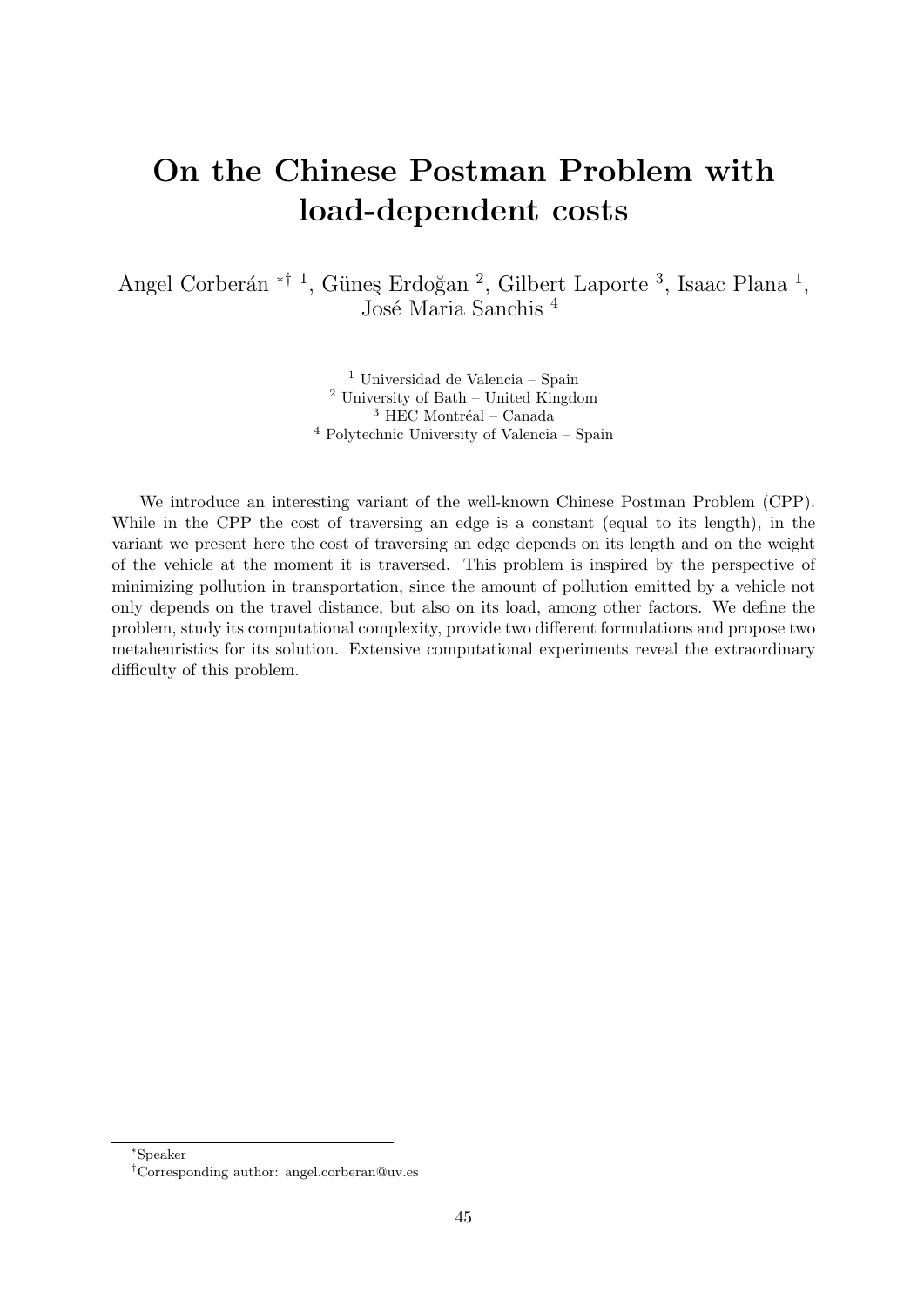### Production routing problem with emission minimization

Maryam Darvish<sup>∗</sup> <sup>1</sup> , Claudia Archetti† <sup>2</sup> , Leandro Coelho ‡§ <sup>1</sup>

<sup>1</sup> Laboratoire CIRRELT Université Laval Quebec (CIRRELT) – Université Laval Pavillon Palasis-Prince, bureau 2642 2325, rue de la Terrasse Québec (Québec) G1V 0A6 CANADA, Canada <sup>2</sup> Department of Quantitative Methods [Brescia] – University of Brescia, Department of Quantitative Methods, Italy

Integration of operational decisions of different functions of the supply chain has been identified as an important success factor in minimizing their total costs. Traditionally, supply chain optimization has merely concentrated on the economic aspect of the sustainability, neglecting its environmental and social aspects. However, with the growing concern towards green operations, the impact of short term decisions on reduction of carbon emissions could no longer be overlooked. Only recently some papers start to consider environmental issues in the integration of production and distribution decisions. Aiming to compare the effect of operational decisions not only on cost but also on emissions, in this talk, we reassess the well known production routing problem under new objectives. We study an integrated system dealing with production, inventory, and routing decisions, in which the commodity produced at the plant is shipped to the customers over a finite time horizon. We measure several metrics under different scenarios, namely when minimizing total costs, only routing costs, or minimizing only emissions. Each solution is evaluated under all three objective functions, and their costs and business performance indicators are then compared. We provide elaborated sensitivity analyses allowing us to gain useful managerial insights on the costs and emissions in integrated supply chains.

<sup>∗</sup>Corresponding author: [maryam.darvish.1@ulaval.ca](mailto:maryam.darvish.1@ulaval.ca)

<sup>†</sup>Corresponding author: [claudia.archetti@unibs.it](mailto:claudia.archetti@unibs.it)

<sup>‡</sup>Speaker

<sup>§</sup>Corresponding author: [Leandro.Callegari-Coelho@fsa.ulaval.ca](mailto:Leandro.Callegari-Coelho@fsa.ulaval.ca)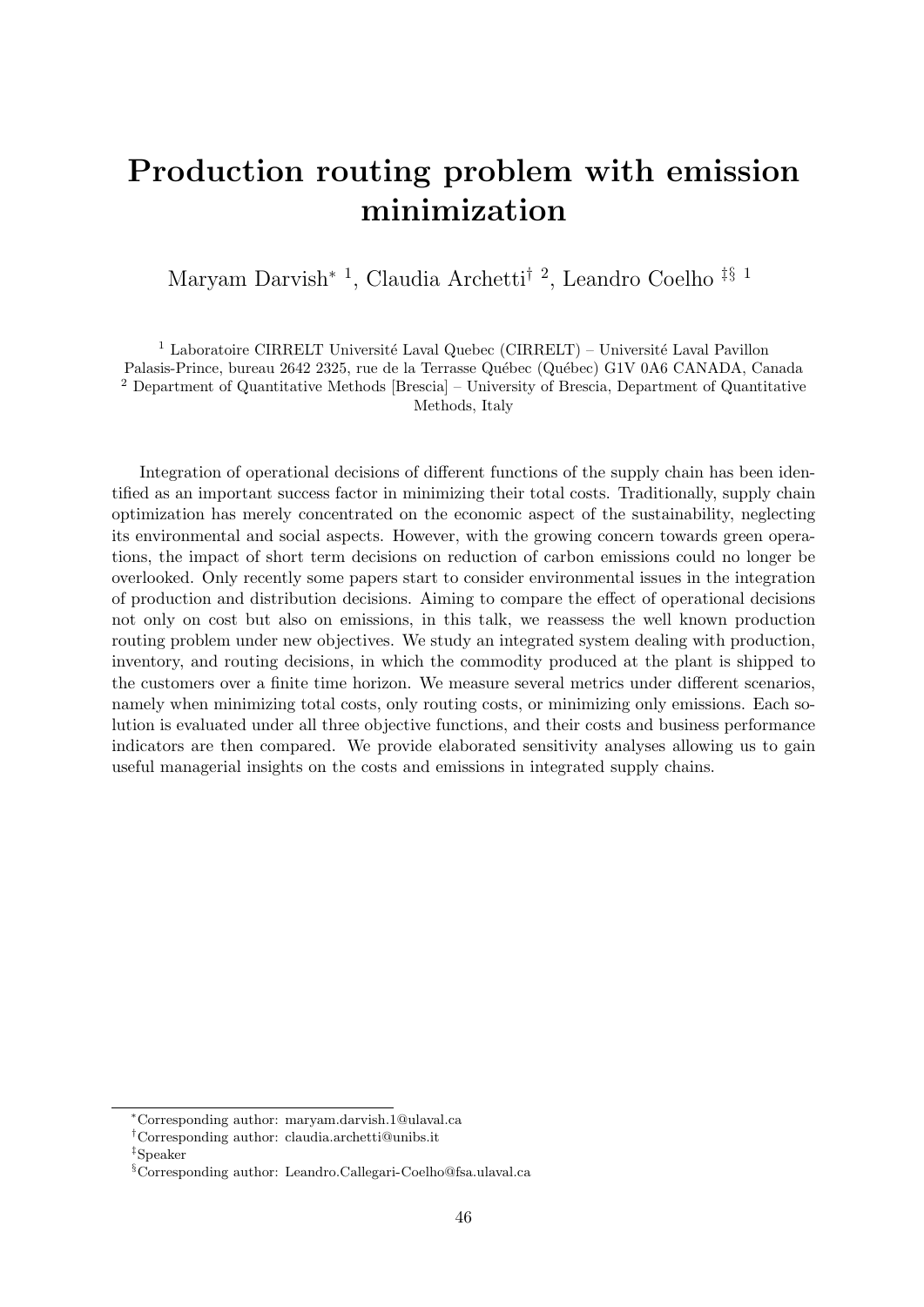#### Multi-Depot Inventory Routing Problem in the last-mile delivery: a case of study

Annarita De Maio<sup>\* 1</sup>, Demetrio Laganà<sup>† 1</sup>

 $^1$ Università della Calabria [Arcavacata di Rende] (Unical) – Campus di Arcavacata via Pietro Bucci 87036 Arcavacata di Rende (CS), Italy

In this work a Multi-Depot Inventory Routing Problem (MDIRP) for last mile deliveries is presented. The MDIRP aims at optimizing the inventory at the customers by avoiding stock-out, while minimizing the last mile deliveries to the customers in a big city context. The MDIRP is Np-hard because it subsumes the classical Vehicle Routing Problems. The context of analysis is an urban space of high dimension (a big city) that is characterized by a huge complexity. The presence of several depots allows to face the problem in the big city context by splitting the urban space into districts and by solving a single depot Inventory Routing Problem for each district. A two-phase matheuristic algorithm is used for solving the problem. In the first phase a cluster of customers is built around each depot. In the second phase a route generation procedure is designed to build a limited number of feasible routes for each cluster. Computational results are presented on real case instances.

<sup>∗</sup>Speaker

<sup>†</sup>Corresponding author: [demetrio.lagana@unical.it](mailto:demetrio.lagana@unical.it)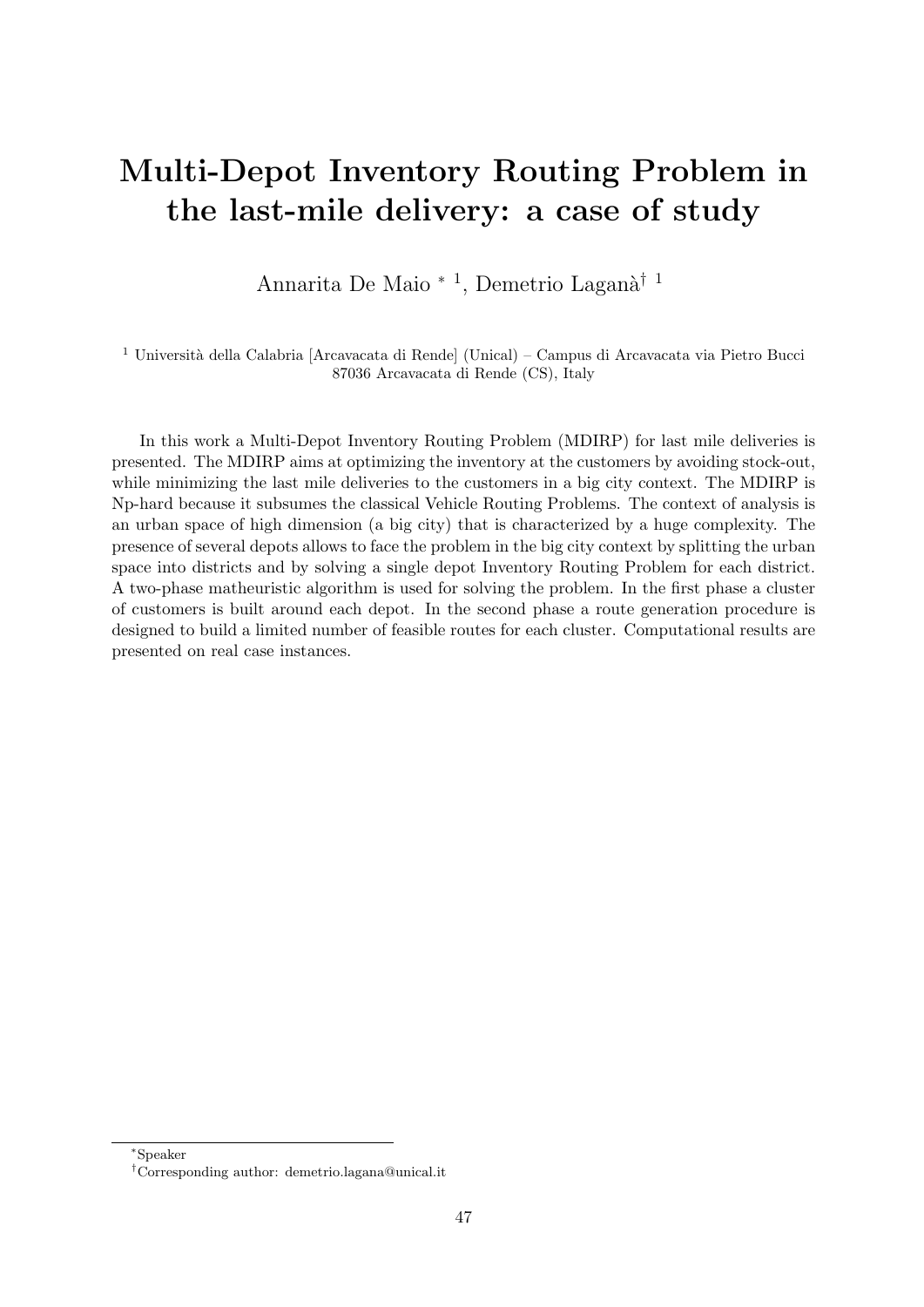#### Integrating Partner Objectives in Horizontal Logistic Optimization Models

Christof Defryn<sup>1</sup>, Kenneth Sörensen<sup>2</sup>, Wout Dullaert<sup>\*3</sup>

<sup>1</sup> University of Antwerp (UAntwerpen) – Belgium <sup>2</sup> University of Antwerp – Belgium <sup>3</sup> VU University Amsterdam – Netherlands

In this talk, a general solution framework is presented for optimising decisions in a horizontal logistic cooperation. The framework distinguishes between the objective of the group and the objectives of the individual partners in the coalition. Although the importance of the individual partner interests is often acknowledged in the literature, the proposed solution framework is the first to include these objectives directly into the objective function of the optimisation model. The solution framework is applied to a collaborative variant of the clustered vehicle routing problem, for which we also create a set of benchmark instances. We find that by only considering a global coalition objective the obtained solution is often suboptimal for some partners in the coalition. Providing a set of high quality alternative solutions that are Pareto efficient with respect to the partner objectives, gives additional insight in the sensitivity of a solution, which can support the decision making process. Our computational results therefore acknowledge the importance of including the individual partner objectives into the optimisation procedure.

<sup>∗</sup>Speaker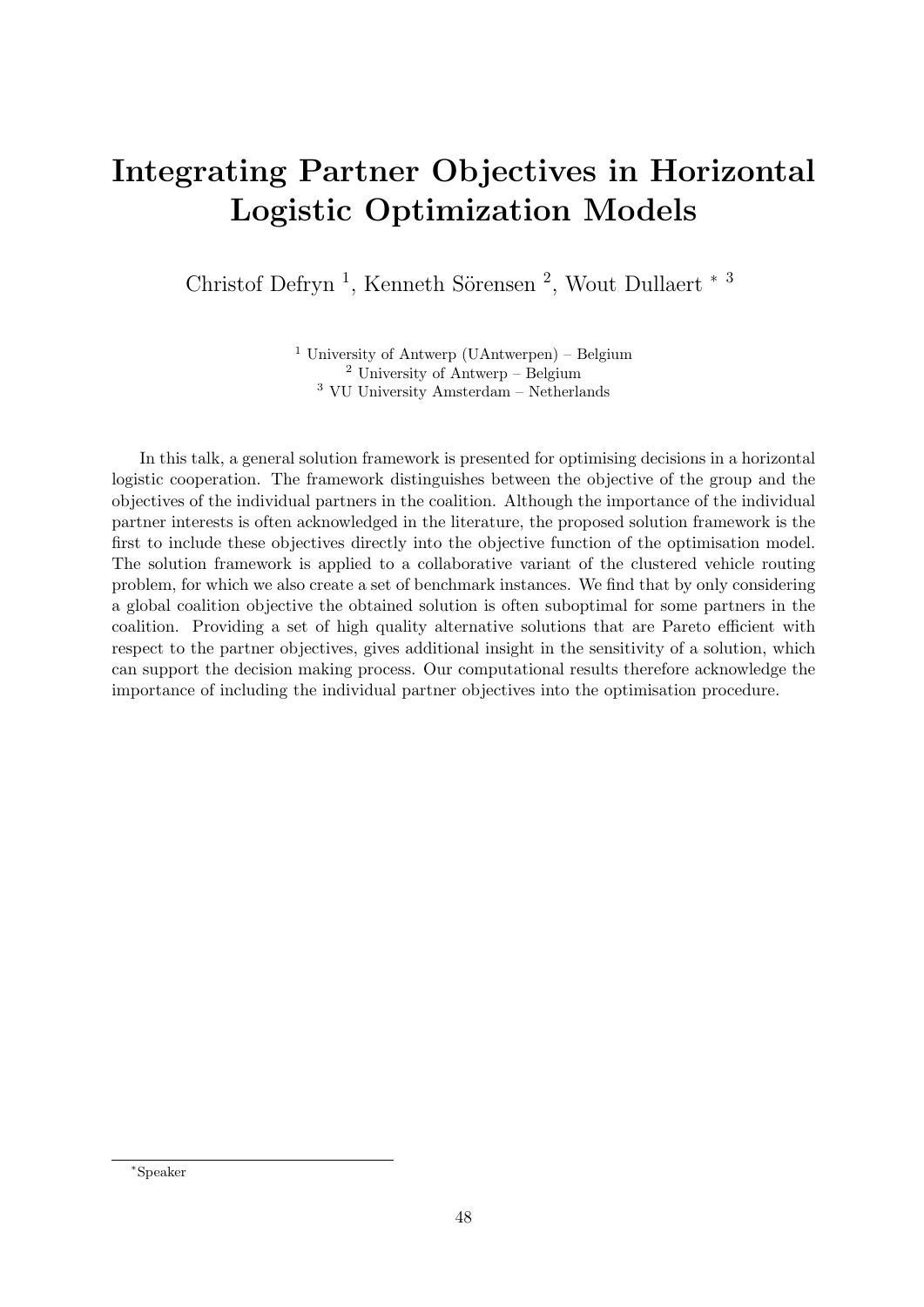# On solvable cases of the 2-period-balanced-TSP and benchmark test problems

Vladimir Deineko <sup>∗</sup> <sup>1</sup>

<sup>1</sup> Warwick Business School (WBS) – Warwick Business School The University of Warwick Coventry CV4 7AL, UK, United Kingdom

We consider a 2-period-balanced-TSP, where n customers to be visited in two days: some of them have to be visited each day, i.e. twice within these two days. An additional constraint demands that the number of customers visited each day should be the same (we assume here that the number of customers is even). We generalise one of the well known polynomially solvable cases of the TSP to the case of the 2-period-balaced-TSP. We describe also a tool for generating benchmark test problems that can be used for testing heuristics for this NP-hard problem. One of earlier suggested heuristics is used to empirically evaluate the usefulness of this type of benchmark problems.

<sup>∗</sup>Speaker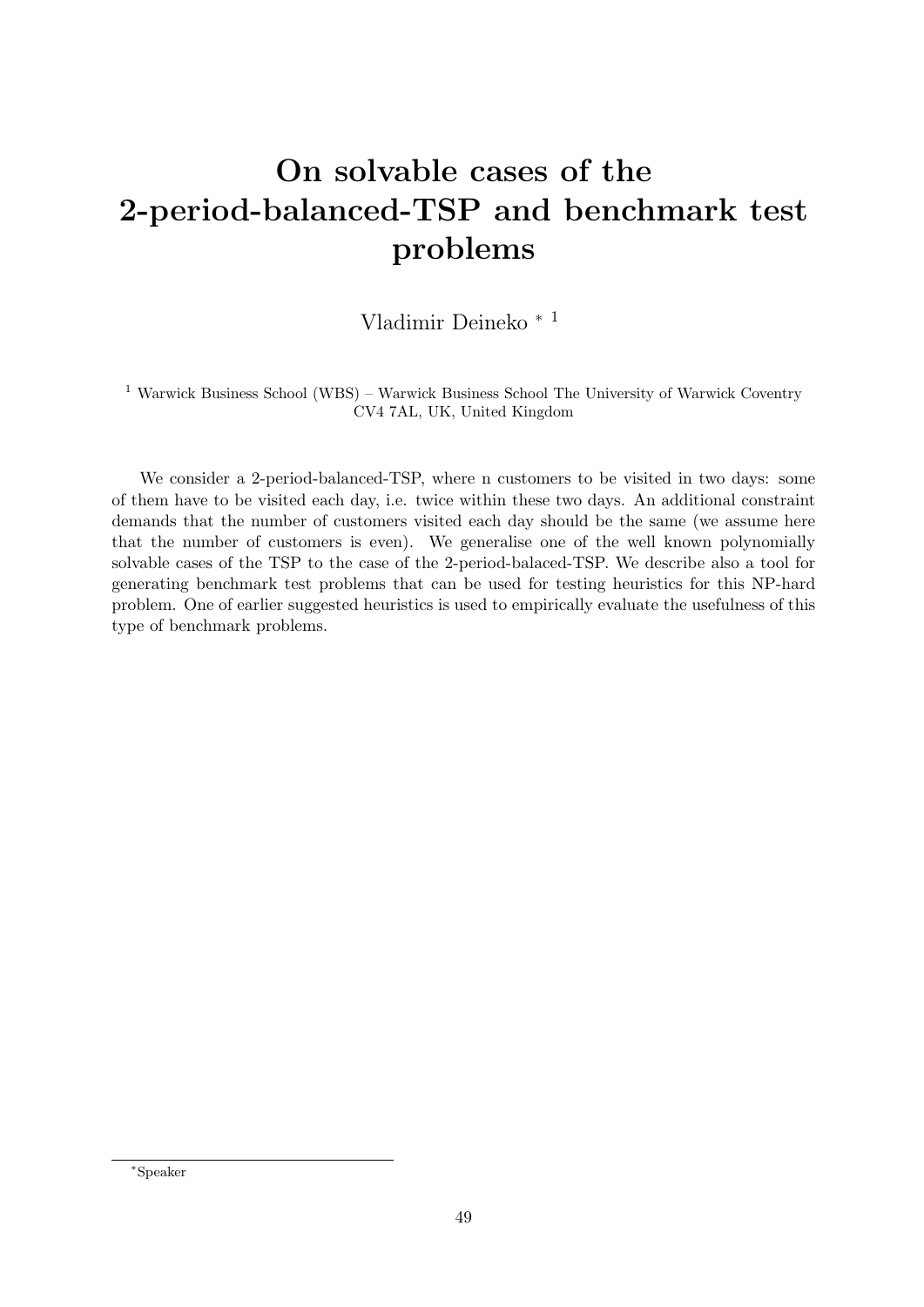#### Vehicle Routing for a Food Service Marketplace

Kavitha Chetana Didugu ∗† <sup>1</sup> , Chetan Soman <sup>1</sup>

<sup>1</sup> Indian Institute of Management Ahmedabad (IIMA) – IIM Ahmedabad, Vastrapur, Ahmedabad-380015, India

With e-commerce revolutionising the Food and Beverages industry, there has been a surge of online food marketplaces world around, which allow customers to place orders from third party restaurants by listing their menus on its website, and offer logistics support to the restaurants. The success of such a marketplace depends on how it manages its delivery lead time and the total cost incurred to operate the fleet.

We demonstrate a vehicle routing problem with time windows and multiple pickups and deliveries at a food service marketplace using an illustrative case of a food technology start-up, considering the case of an aggregator cum restaurant with third party restaurants registered to it. The supply network offers a set of specialty products. The aggregator offers logistic support on behalf of the restaurants.

We consider a given set of open orders from different demand locations, delivery time windows, and current vehicle availability. The aggregator tries to minimise the total cost (and fleet travel duration) incurred to fulfil the orders within the time windows. We deploy Constraint programming to solve the multi-product, heterogeneous vehicle routing problem with time windows, pickups and deliveries.

The model helps decide the number of vehicles to be used, and the pickup and delivery schedules. It also accommodates for the traffic conditions in the routes.

To the best of our knowledge, this is the first paper that deals with vehicle routing problem at an online food service marketplace.

<sup>∗</sup>Speaker

<sup>†</sup>Corresponding author: [kavithacd@iima.ac.in](mailto:kavithacd@iima.ac.in)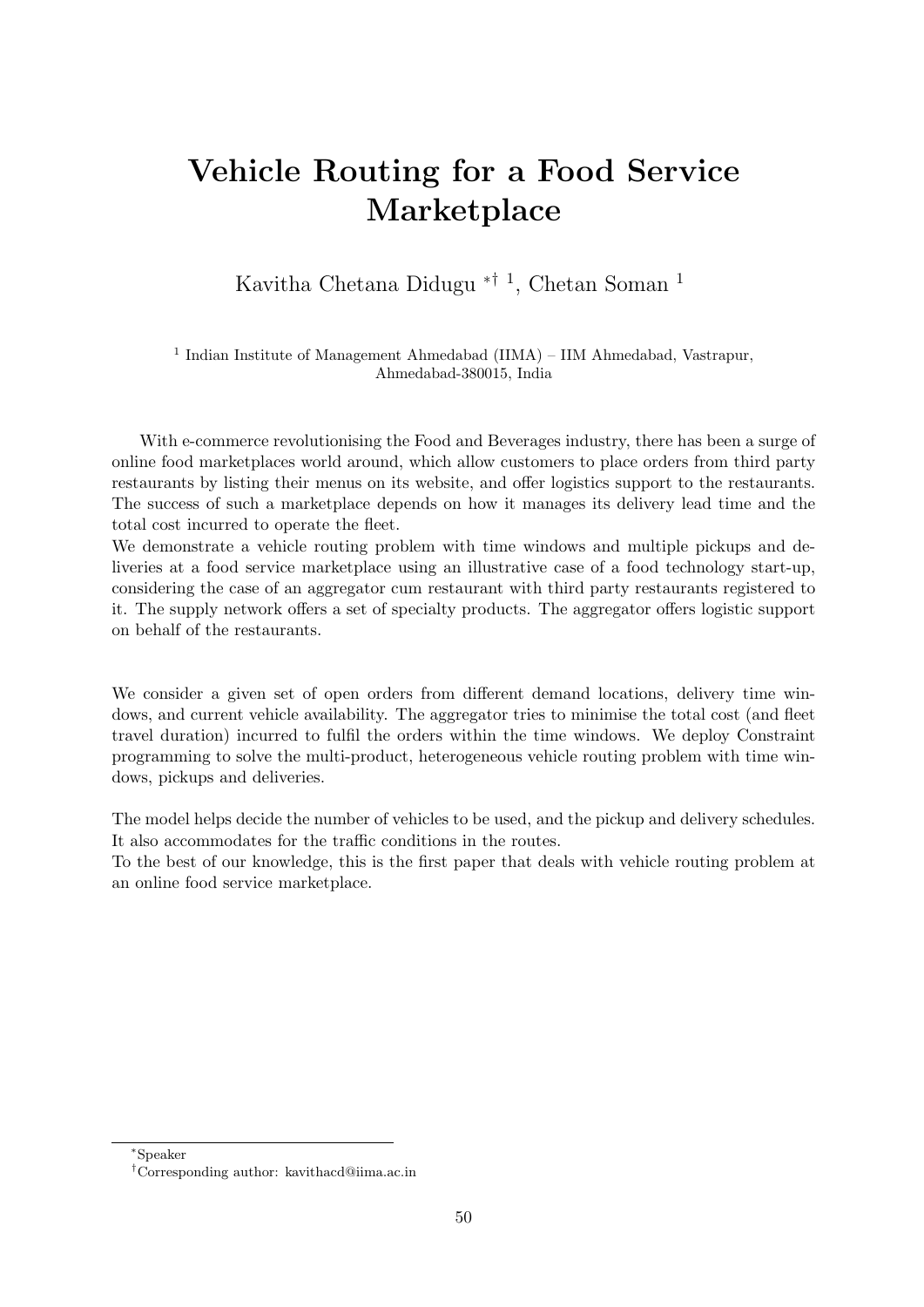# A Lagrange Relaxation for the Orienteering Problem with Hotel Selection and Time Windows

Ali Divsalar ∗† <sup>1</sup> , Saeed Emami <sup>1</sup> , Pieter Vansteenwegen <sup>2</sup>

<sup>1</sup> Babol Noshirvani University of Technology (NIT) – Babol, Mazandaran, Iran, Iran <sup>2</sup> KU Leuven, University of Leuven (KUL) – 3001 Heverlee, Belgium, Belgium

The Orienteering Problem with Hotel Selection and Time Windows (OPHSTW) is a recent variant of the Orienteering Problem (OP) in which a visiting tour starts in a given initial hotel and ends in a given final hotel. This tour is composed of a given number of trips, each limited by a time budget. Each trip starts and ends in one of the available hotels. Next to the hotels, a number of vertices with an assigned score can be visited within each trip respecting their time windows. The goal is to maximize the total score collected by visiting vertices in the tour. Various applications are considered for this problem such as tourist trip planning, military reconnaissance activity, and truck drivers with limited driving time. In this research, a Lagrange Relaxation (LR) method is implemented to 395 benchmark instances with known optimal solutions from the literature. In each iteration of the proposed LR method, a smart heuristic approach is used to tackle the sub-tour elimination constraints and obtain a feasible solution. The experimental results show that the solution method is able to improve the best known solution for larger instances of the problem.

<sup>∗</sup>Speaker

<sup>†</sup>Corresponding author: [ali.divsalar@nit.ac.ir](mailto:ali.divsalar@nit.ac.ir)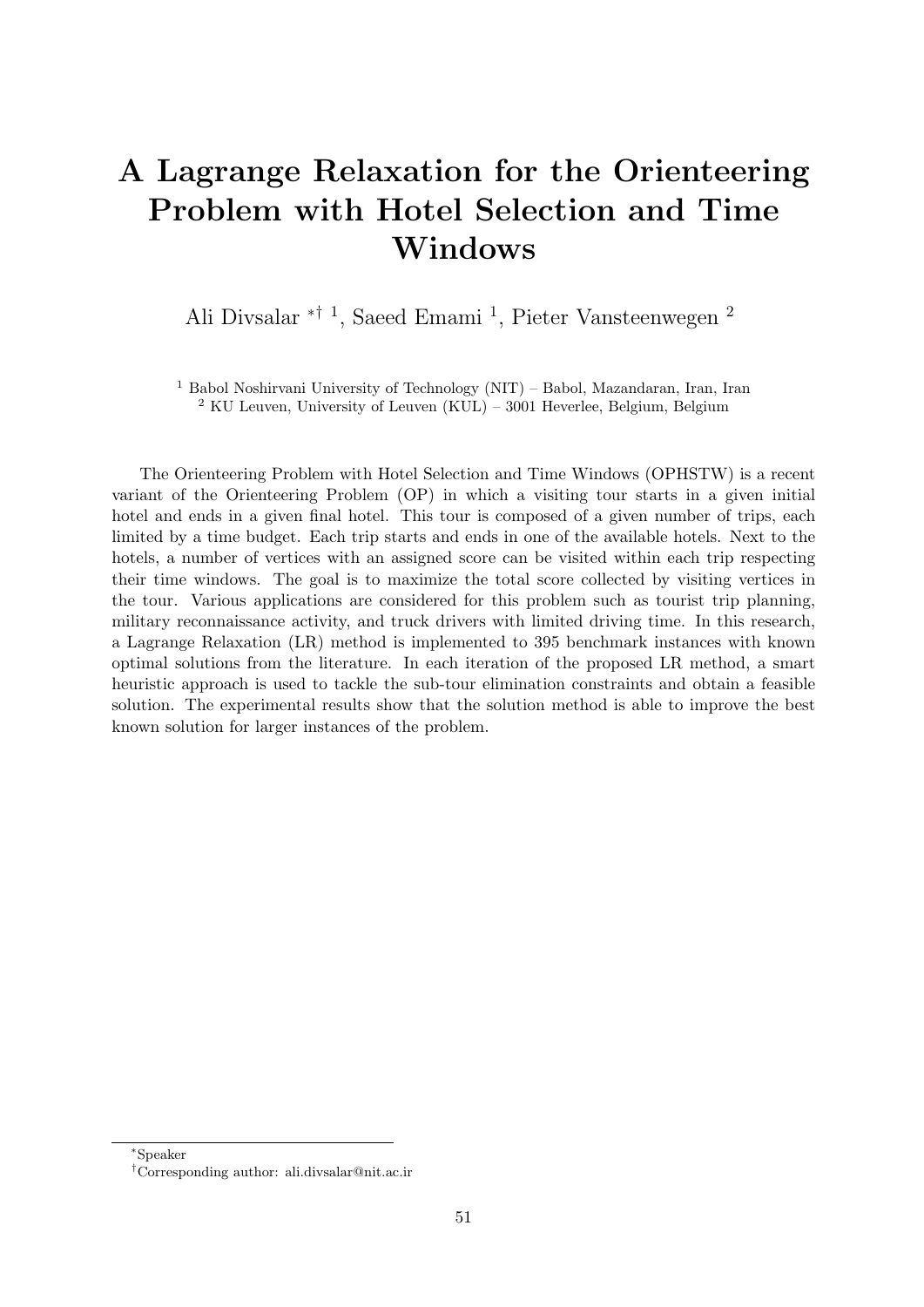#### Driver and Vehicle Routing Problem

Bencomo Domínguez-Martín  $*^{\dagger}$ <sup>1</sup>, Juan José Salazar-González<sup>1</sup>, Inmaculada Rodríguez-Martín<sup>1</sup>

<sup>1</sup> Departamento de Matemáticas, Estadística e Investigación Operativa, Universidad de La Laguna (DMEIO, ULL) – Departamento de Matemáticas, Estadística e Investigación Operativa, Apartado de correos 456, Universidad de La Laguna, 38200 La Laguna, Spain, Spain

We introduce a combinatorial optimization problem that consists of finding the optimal set of routes that must be performed by vehicles and drivers to minimize the overall performance cost. We model it as a vehicle routing problem with two depots. There are two types of routes. The drivers' routes start and end at the same depot. The routes of the vehicles start at a depot and end at the other one. All the routes must be performed by a driver and a vehicle at the same time. An important aspect of the problem is the synchronization of drivers and vehicles. The drivers can make a vehicle change only in a particular set of nodes. We propose a mixed integer programming formulation and design a branch-and-cut algorithm to solve the problem.

<sup>∗</sup>Speaker

<sup>†</sup>Corresponding author: [bdomingu@ull.es](mailto:bdomingu@ull.es)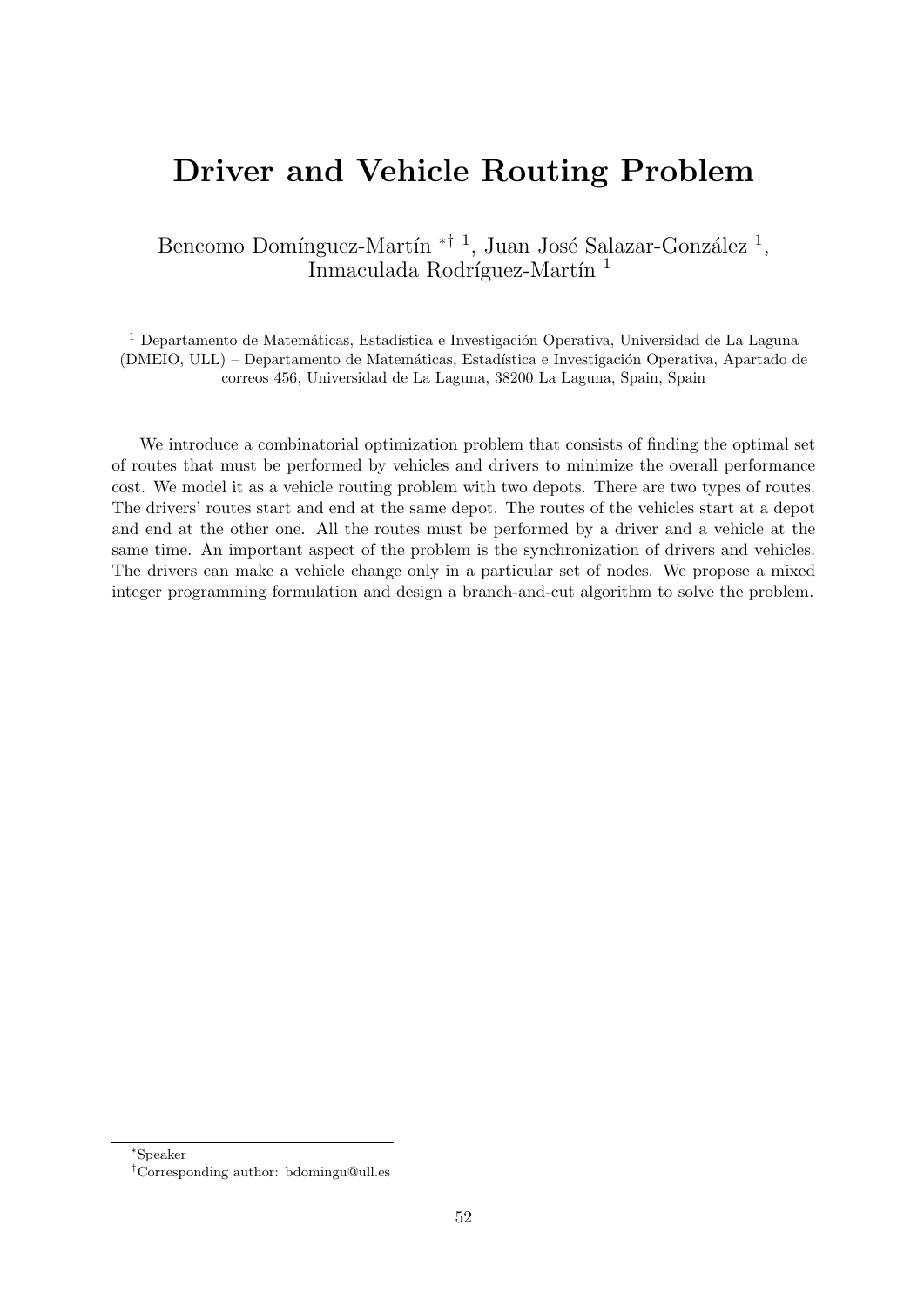# An approach for an Inventory Routing Problem presented in the VeRoLog Solver Challenge 2017

Alina-Gabriela Dragomir ∗† <sup>1</sup> , David Mueller <sup>2</sup>

<sup>1</sup> University of Vienna – Vienna, Austria <sup>2</sup> University of Vienna – Austria

Our solver is based on dividing the problem into two separate algorithms dealing with finding schedules for the visits at customers and then computing routes for the pickup and delivery of tools based on the schedule.

We start with generating a population of mostly feasible candidate schedules. Scores are assigned to each candidate by including the routing and computing the objective value. A genetic algorithm is used to iteratively breed new generations while also introducing random mutations.

Since the genetic algorithm needs to be able to score a large number of schedules in a limited time-frame, we decided on a simple, but fast approach to finding routes. For each schedule we generate tours using a slightly modified parallel saving algorithm, which favors matching pickup and delivery requests. The tours are then assigned to vehicles using a best-fit packing heuristic reducing the number of required vehicles. Vehicle-routes are then further improved using 2-opt and 3-opt heuristics.

After a certain number of generations a candidate solution is found and the post-optimization stage is started where the routing of the best solution is further improved using variable neighborhood descent with move, swap, 2- and 3-opt operators.

<sup>∗</sup>Speaker

<sup>†</sup>Corresponding author: [alina-gabriela.dragomir@univie.ac.at](mailto:alina-gabriela.dragomir@univie.ac.at)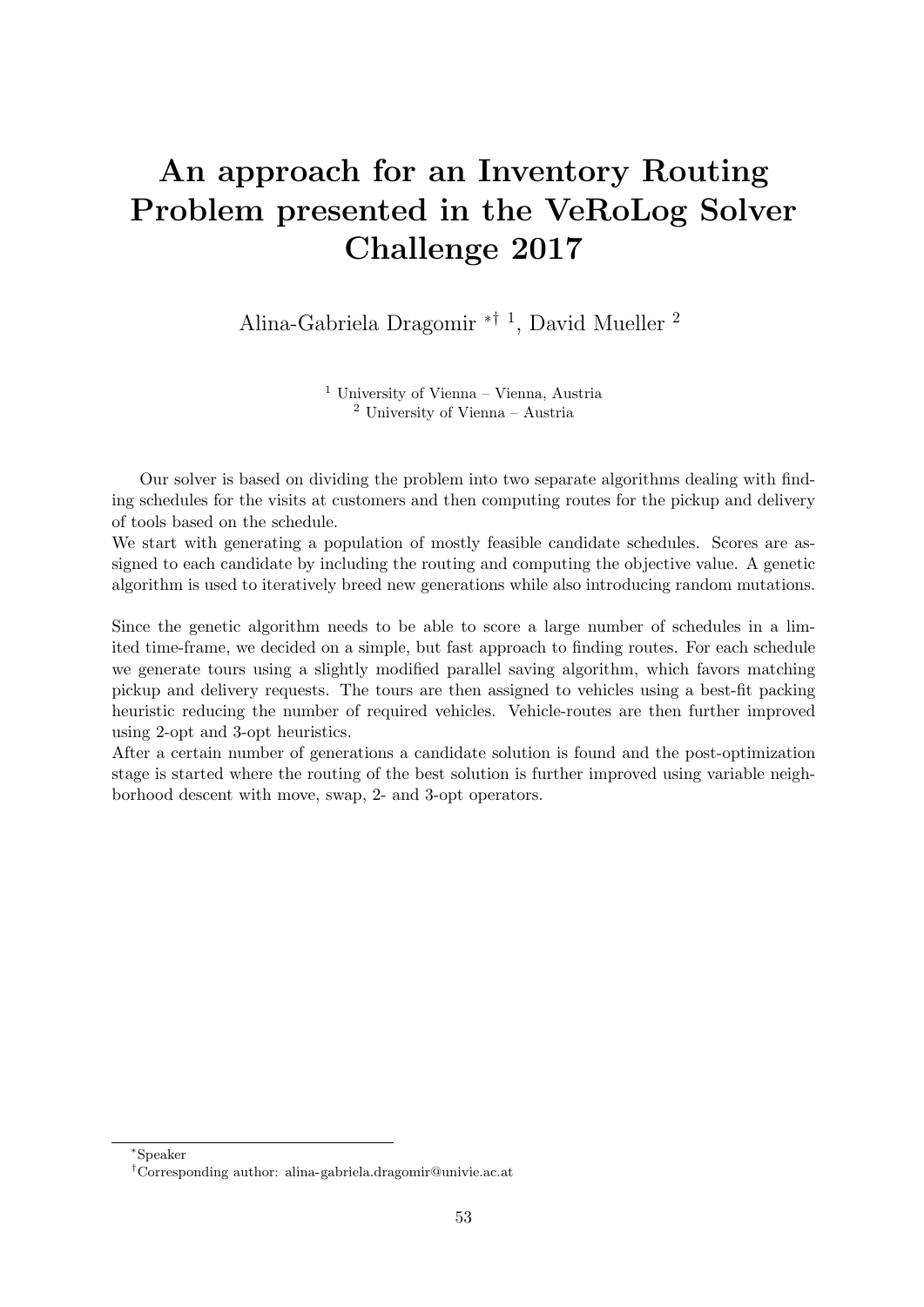#### A pickup and delivery problem in two regions with fixed and flexible long-hauls

Alina-Gabriela Dragomir ∗† <sup>1</sup> , Karl Doerner‡ <sup>1</sup>

<sup>1</sup> University of Vienna – Vienna, Austria

This work adresses a logistical problem occurring in and between two regions (cities) in a three stage setting. Packages have to be transported between and within those cites. Within a city they are transported by small short-haul vehicles. Between them, the packages are transported by long-haul vehicles (train, plane or truck) that operate either on a fixed or on a flexible schedule. In addition, we have time windows for the pickup and delivery nodes of varying size, depot opening hours, tour length restrictions for the short-haul vehicles, capacity restrictions for both the long-haul and short-haul vehicles, a limited number of vehicles at our disposal and the possibility of direct delivery of request at high costs and with additional vehicles if they cannot be served by our fleet. We propose a hybrid solution approach based on the savings algorithm, the pilot method and a commercial MIP solver. Preliminary computational results are presented and future extensions of the problem formulation and of the solution method are discussed.

<sup>∗</sup>Speaker

<sup>†</sup>Corresponding author: [alina-gabriela.dragomir@univie.ac.at](mailto:alina-gabriela.dragomir@univie.ac.at)

<sup>‡</sup>Corresponding author: [karl.doerner@univie.ac.at](mailto:karl.doerner@univie.ac.at)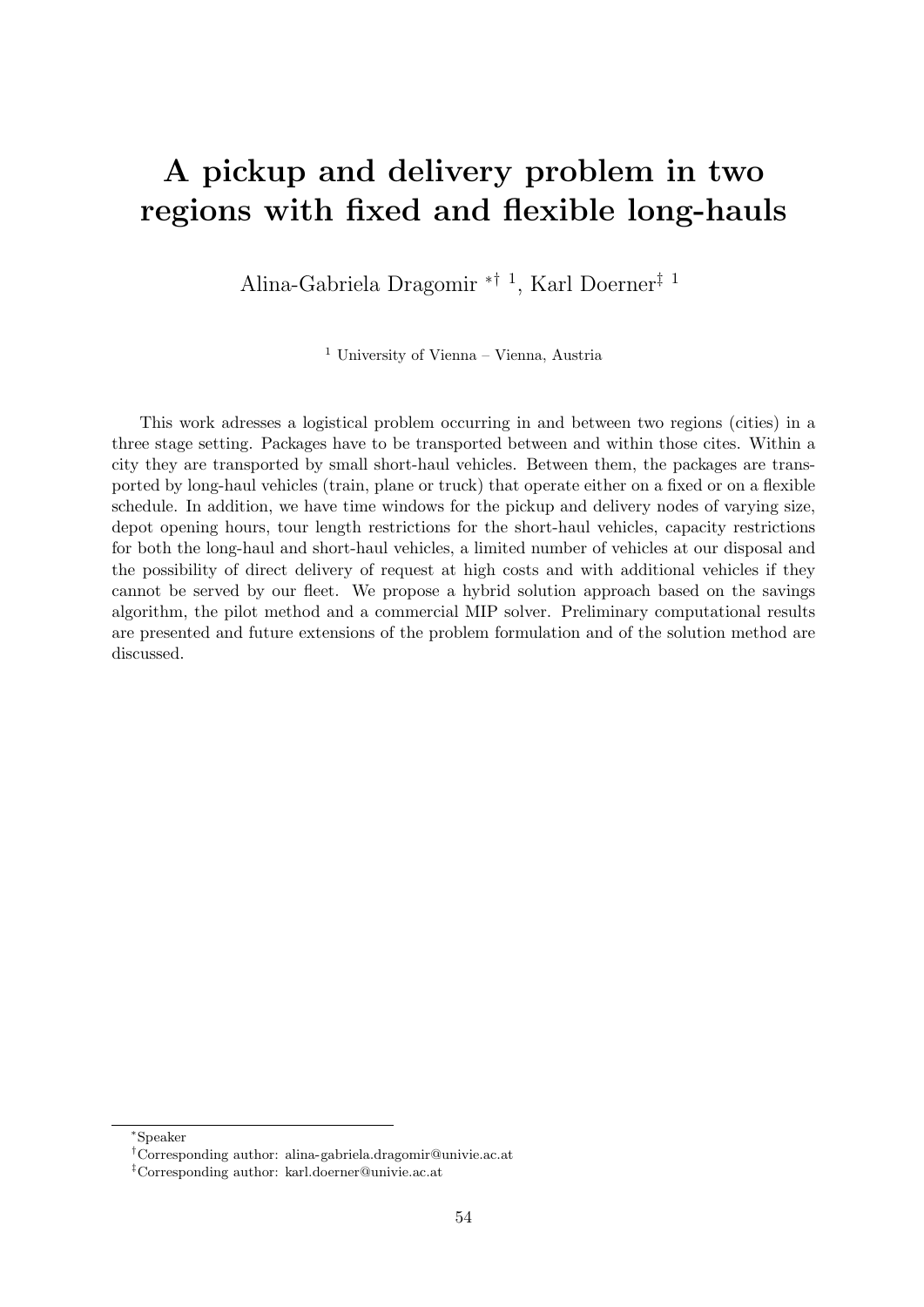# A Novel Formulation and a Column Generation Technique for a Rich Humanitarian Logistic Problem

Ohad Eisenhandler <sup>∗</sup> <sup>1</sup> , Michal Tzur <sup>1</sup>

<sup>1</sup> Tel Aviv University – Israel

We address a problem which is inspired by the logistic challenges of food banks in Israel and in the US. The food bank determines a vehicle route in order to collect products from suppliers in the food industry and deliver them to welfare agencies, and simultaneously sets allocation quantities so as to balance considerations of effectiveness and equity. Previous work has focused on modeling a suitable objective function so that the problem can be formulated as a MILP, and on developing an LNS metaheuristic based on the special structure of a sub-problem. In this work, we further exploit this structure to present a new mathematical formulation of the problem. We substitute the "classical" site-based routing decisions variables, i.e., whether the vehicle should proceed from a certain site to another, with new variables which indicate whether the vehicle should proceed from a certain sequence of sites to another. These sequences are chosen in a way that guarantees that the allocation decision which they dictate, can be made independently of the other sequences that are chosen in the solution. We believe that this novel approach, which has not been used previously in the literature, to the best of our knowledge, has two main advantages: (1) It provides a tighter bound compared to the site-based formulation used in previous work; (2) It gives rise to a new solution methodolgy for the problem, based on column generation. Numerical experiments to assess the performance of these methods are currently underway.

<sup>∗</sup>Speaker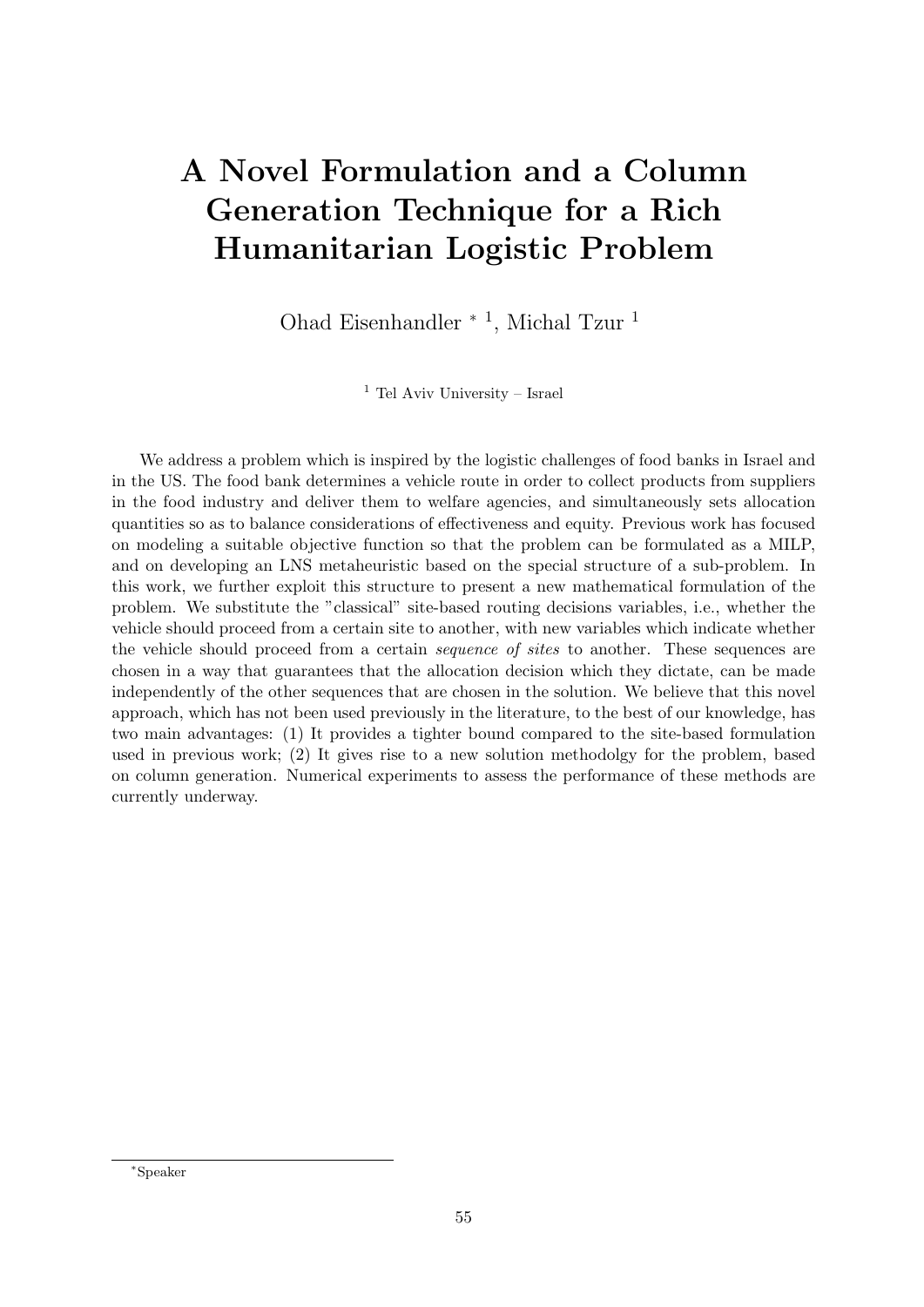# A unifying software framework for vehicle routing and logistics.

Jannik Enenkel<sup>1</sup>, Jannik Geyer<sup>1</sup>, Jan-Niklas Keiner<sup>1</sup>, Johannes Nguyen <sup>1</sup>, Jan Steulerand<sup>1</sup>, Neil Urquhart<sup>\*1</sup>

<sup>1</sup> Edinburgh Napier University – 10 Colinton Road, Edinburgh, UK, EH10 5DT, United Kingdom

A wide range of open source tools and real world data are available to support those working on vehicle routing and logistics optimisation. Despite such tools being available there is still a requirement for a unifying software API to allow researchers and developers to access such tools and data with ease. We present a framework written in the Java API that provides access to data from sources such as Open Streetmap and public transport APIs, as well as facilities for scheduling events and for producing KML map overlays. By making use of Object Oriented software engineering techniques we can make data sources interchangeable and exploit common concepts such as locations and journeys. With multiple sources of data available an important underlying concept is that objects within the system have their data source identified. We believe that this framework provides a useful resource for those working within the field and encourage collaboration. The framework is open source and is available for all to download, use and modify.

<sup>∗</sup>Speaker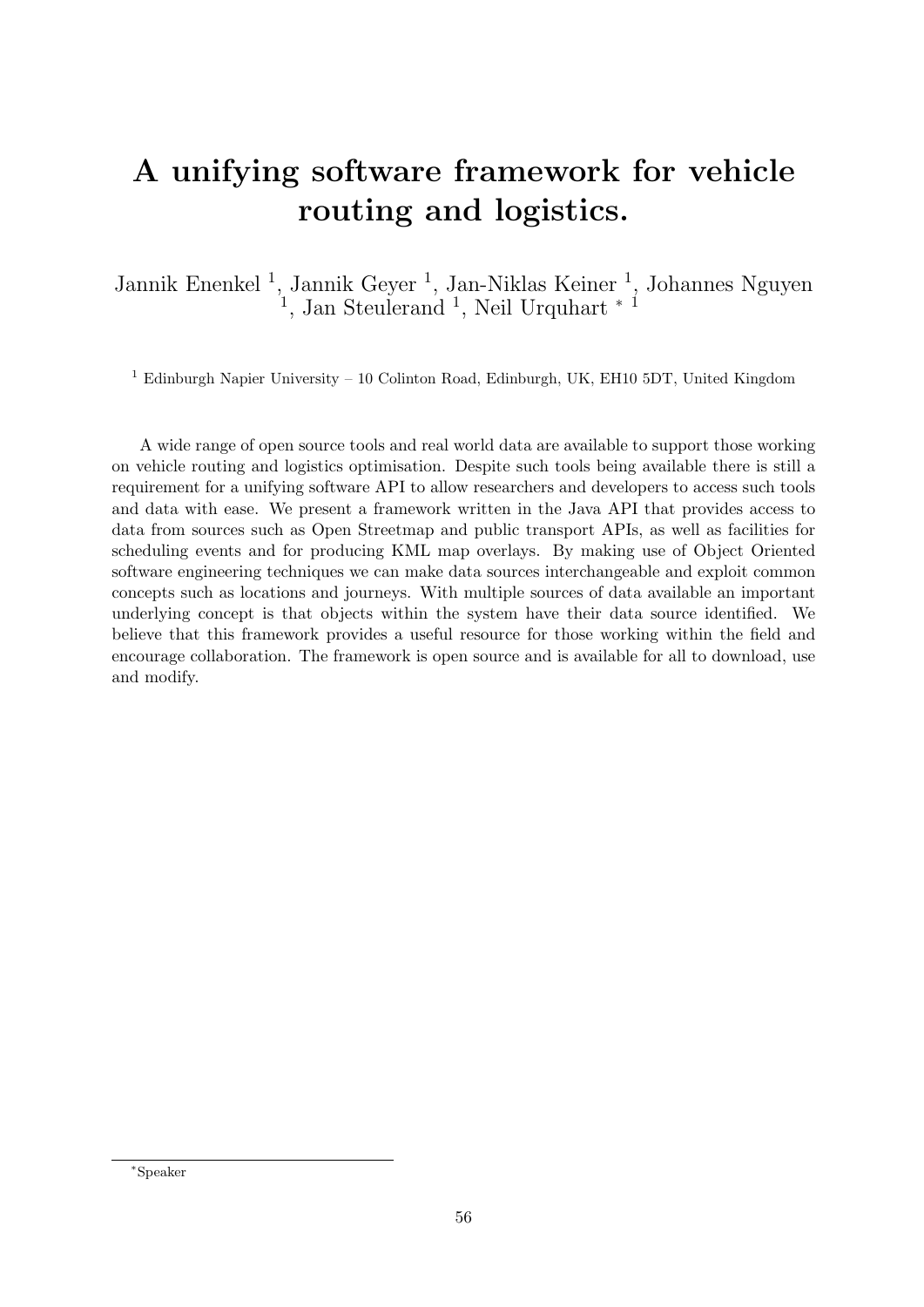# The vehicle routing problem with time windows and a fragility constraint

Fausto Errico<sup>\* 1,2</sup>, Clément Altman<sup>2</sup>, Guy Desaulniers<sup>3</sup>

<sup>1</sup> Ecole de Technologie Supérieure (ETS) – 1100, rue Notre-Dame Ouest Montréal (Qc) H3C 1K3 Canada, Canada

<sup>2</sup> Groupe d'Études et de Rercherche en Analyse des Décisions (GERAD) – Canada  $3$  Ecole Polytechnique de Montréal and GERAD – Canada

In this presentation we consider a new variant of the vehicle routing problem with time windows where the items (e.g., pallets or containers) delivered by a vehicle are positioned in stacks. Once the item has been placed, it cannot be moved, except for its delivery. Two types of items are considered: heavy or light. The fragility constraint forbids stacking a heavy item over a light one. We first consider the case of stacks of height 2. To solve this problem we develop different branch-price-and-cut algorithms. Some of them exploit theoretical results on the feasibility of a route subject to a fragility constraint. These theoretical results, as well as the branch-price-and-cut algorithms, are then generalized to the case of stacks of arbitrary height. Based on the Solomon's dataset for the vehicle routing problem with time windows, we generate a new dataset by varying several parameters such as the number of customers, the vehicle capacity, the ratio between the number of heavy and light items, the height of the stacks, etc. To assess the efficiency of our algorithm, we performed an extensive computational campaign. Preliminary results show that our algorithms are able to solve problem instances with up to 100 customers. Furthermore, the branch-price-and-cut algorithm featuring a bi-directional labeling algorithm to solve the subproblem in the column generation step seems to outperform the other algorithms.

<sup>∗</sup>Speaker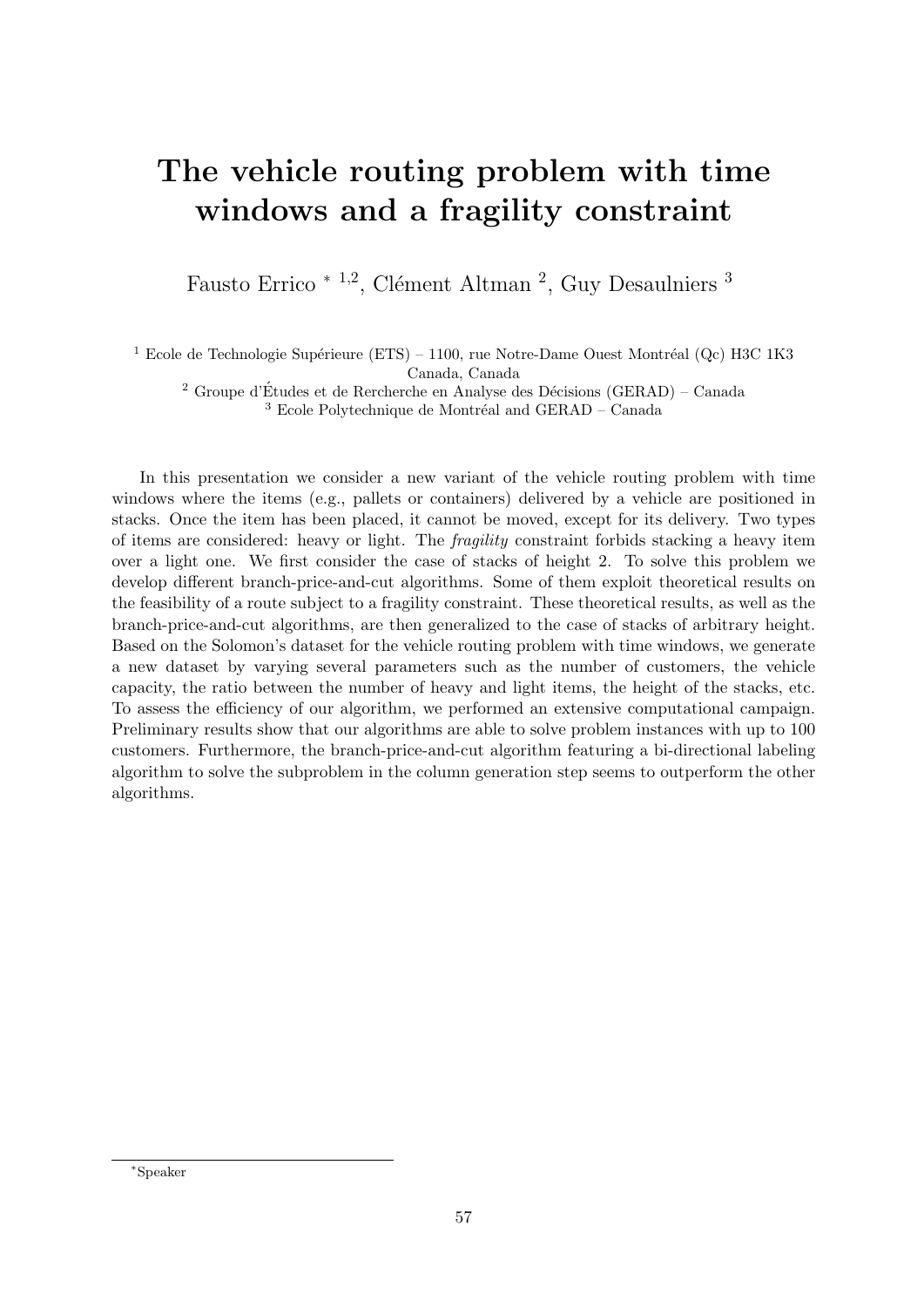# On the solution of the rolling stock rebalancing problem

#### Federico Farina <sup>\*† 1</sup>, Dennis Huisman<sup>2</sup>, Roberto Roberti<sup>3</sup>, Shadi Sharif Azadeh<sup>2</sup>

<sup>1</sup> Danmarks Tekniske Universitet - DTU (DENMARK) (DTU) – Denmark <sup>2</sup> Erasmus University Rotterdam – Netherlands <sup>3</sup> VU University Amsterdam – Netherlands

In this talk, we deal with the Rolling Stock Rebalancing Problem (RSRP). In railways transportation, one of the objectives of the rolling stock planning is to match the train units stored at the shunt yards at the end of the daily operation with the train units required to perform the rolling stock plan on the following day. The scheduled plan is sometimes disrupted, and some stations may end up having a surplus or a deficit of train units at the end of the day. To solve the mismatch new empty trips can be scheduled. In this version of the RSRP we want to minimize the cost of these new empty trips while satisfying different sets of operational constraints imposed by the existing train timetables and the railway network. The complexity of the problem arises from the need to integrate decisions on the timetables of the new trains and the rolling stock units to reallocate. The literature on this version of the problem is quite scarce. We present a Mixed Integer Linear Programming formulation of the problem and show the computational results achieved on real-life instances provided by the main railway operator in the Netherlands.

<sup>∗</sup>Speaker

<sup>†</sup>Corresponding author: [fefar@dtu.dk](mailto:fefar@dtu.dk)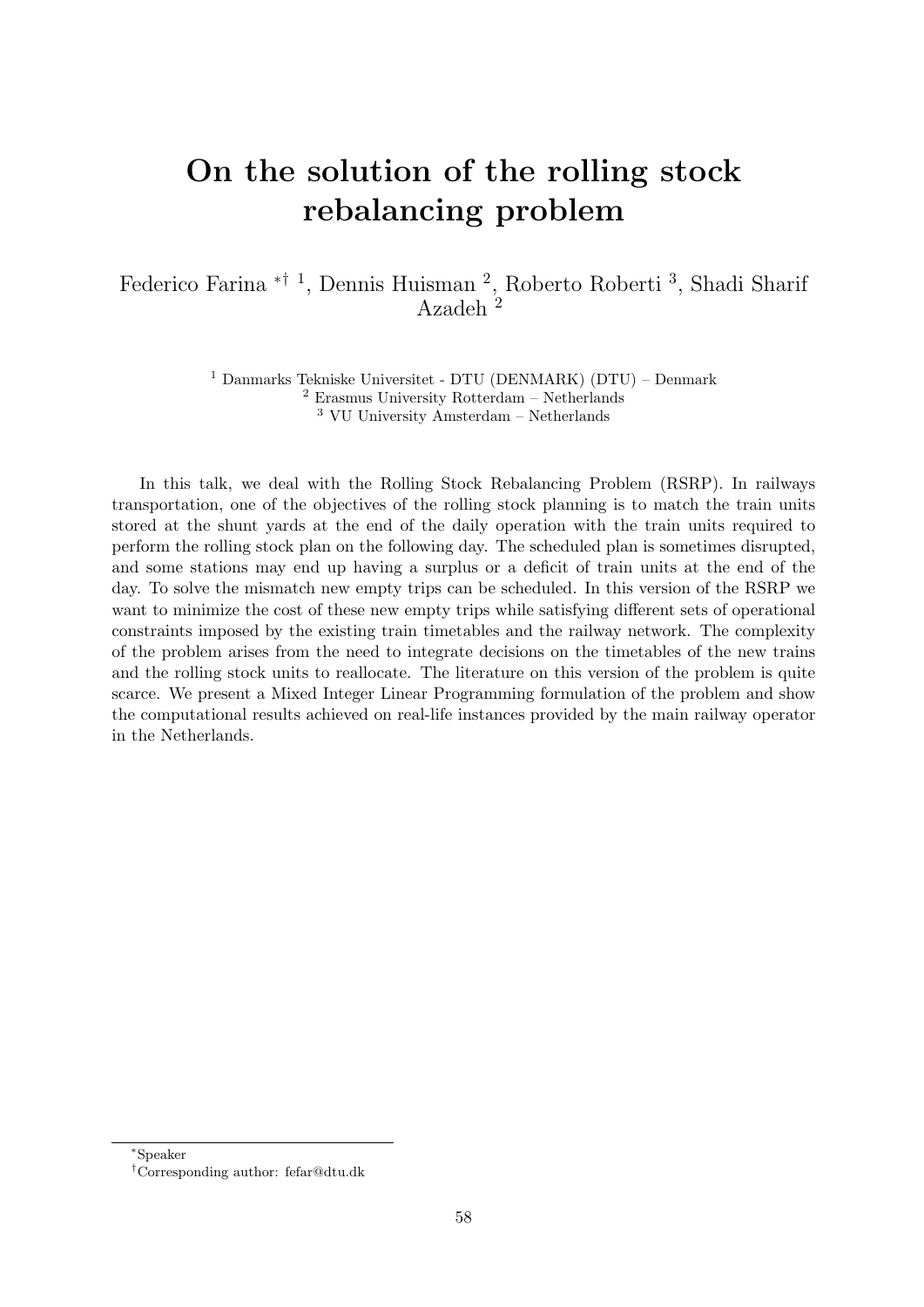# Exact solution of vehicle routing problems with multigraphs or road-network-type graphs

Dominique Feillet <sup>\* 1,2</sup>, Nabil Absi <sup>3</sup>, Hamza Ben Ticha <sup>4</sup>, Alain Quilliot<sup>†</sup> 5

<sup>1</sup> Laboratoire d'Informatique, de Modélisation et d'optimisation des Systèmes (LIMOS) – CNRS : UMR6158 – F-13541 Gardanne, France

 $2$  École des Mines de Saint-Étienne (EMSE) – Ecole des Mines de Saint-Etienne – France

 $^3$  Ecole des Mines de Saint-Etienne -  $\rm{CMP}$  (CMP -EMSE) –  $\rm{EMSE}-880$  avenue de Mimet, F-13541 Gardanne, France

 $4$  Mines Saint-Etienne and LIMOS – Ecole Nationale Supérieure des Mines de Saint-Etienne – France

 $5$  Laboratoire d'Informatique, de Modélisation et d'optimisation des Systèmes (LIMOS) – CNRS : UMR6158, Université Clermont Auvergne – Bât ISIMA Campus des Cézeaux BP 10025 63173 AUBIERE cedex, France

In this presentation, we investigate the exact solution of vehicle routing problems when a route is characterized by several attributes, e.g., travel cost and travel time as in the VRPTW (Vehicle Routing Problem with Time windows). Recent works confirmed that the best solutions are missed using the standard modeling, where the road network is represented with a complete graph. Indeed, in this case, an arc  $(i,j)$  represents a specific path between i and j and all alternative paths, with different compromises betwwen the attributes are lost.

We explore two different representations of the road network that avoid restricting abusively the solution space: a representation as a multigraph and a representation reproducing the road network. For both cases, we develop branch-and-price algorithms. Experiments compare computationnally the two approaches.

<sup>∗</sup>Speaker

<sup>†</sup>Corresponding author: [quilliot@isima.fr](mailto:quilliot@isima.fr)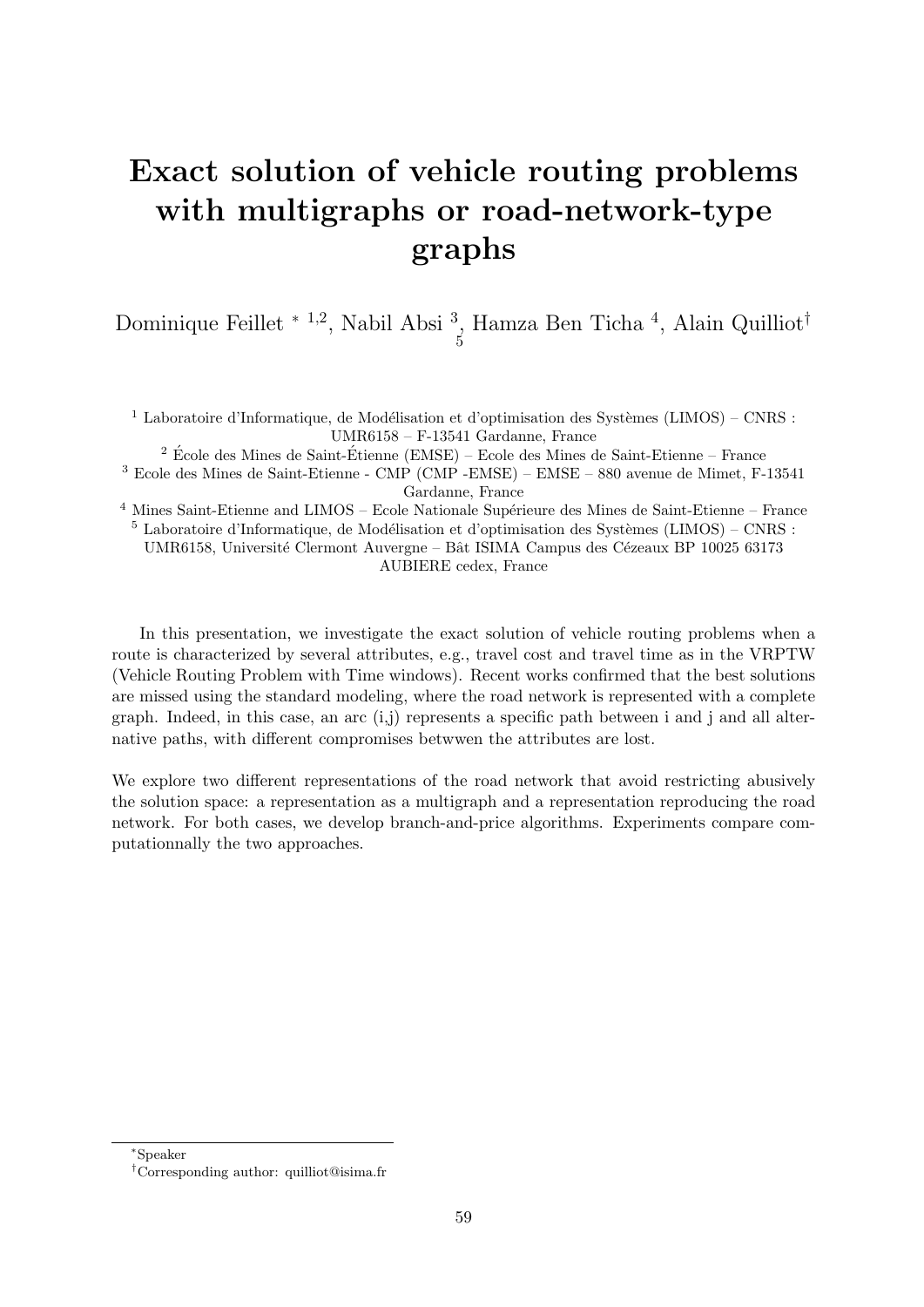#### Introducing Fairness in Facility Location Problems

Carlo Filippi <sup>\*† 1</sup>, Gianfranco Guastaroba <sup>1</sup>, M. Grazia Speranza <sup>1</sup>

<sup>1</sup> Department of Economics and Management - University of Brescia (DEM) – Contrada S. Chiara 50 -25122 - Brescia, Italy

We consider a plant location problem where a supplier will be locating facilities to serve a set of customers. We assume that the location costs are in charge of the supplier, whereas each customer pays the transportation costs between its position and the serving facilities. For the supplier, an effective service is then reflected by two goals: the facility location cost and the customer satisfaction. While the first goal is easy to formulate uniquely, the second goal can be characterized in different ways. In this talk, we assume that customer satisfaction is a matter of both fair allocation of transportation cost (system equity) and minimum total transportation cost (system efficiency). We then argue that both aspects are captured by the minimization of the sum of the k highest transportation costs among customers (k-sum), where k is an integer parameter whose value reflects the relative importance assigned to equity and efficiency. After discussing the properties of the selected measure, we show how to embed it into a compact biobjective MILP model, where the first objective is location cost. We analyze heuristic procedures to build an approximation of the Pareto optimal solution set. We discuss computational results on benchmark instances, focusing on the trade-off between objectives in the obtained solutions.

<sup>∗</sup>Speaker

<sup>†</sup>Corresponding author: [carlo.filippi@unibs.it](mailto:carlo.filippi@unibs.it)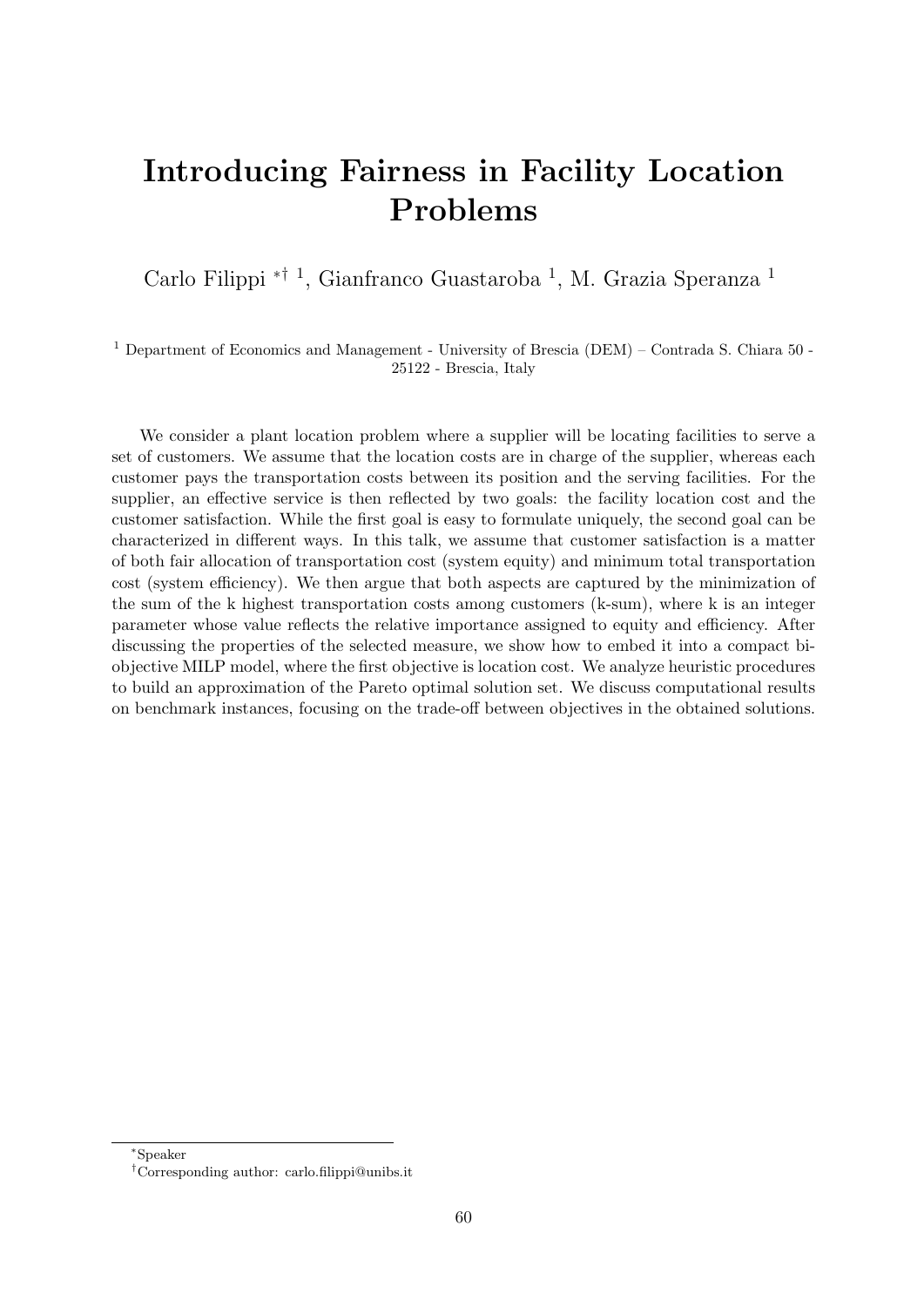# Multi-product Multi-vehicle inventory-routing problem considering weight and volume in a wholesale grocery chain.

Salutino Flores Monroy <sup>\* 1</sup>, Osvaldo González <sup>1</sup>

<sup>1</sup> Facultad de Ingeniería, UNAM (Facultad de Ingeniería, UNAM) – Av. Universidad 3000, Ciudad Universitaria, Coyoacán, México D. F. CP 04510, México, Mexico

The Multiproduct multivehicle inventory routing problem (MMIRP) is a logistical problem that arises in the great majority of organizations, especially those in which more than one product is marketed, in many cases the packaging does not have the same volume and weight. The distributor decides what delivery strategy should be made given the demand and the inventory of the customers in a finite and discrete time horizon. The delivery strategy includes the time and the size of the deliveries to minimize the total cost of delivery. In the literature, we generally study a single homogeneous product with a deterministic but variable time demand that is delivered in a finite time horizon. This work focuses on the weight and volume restrictions that have to be charged to the vehicles in order to be taken from the distribution center to the customer in a mexican wholesale chain. This type of study is important because even though the weight restriction has been applied, many times by volume the transport vehicle can not take all the merchandise and leave something at the distribution center or vice versa. We formally define and shape the problem, and we solve it exactly. Demand was predicted with Holt - Winters models. Previously the combinations of the points of sale were made to solve previously the best routes between them so that given the necessary vehicles with the correct merchandise covering the restrictions of weight and volume, to cover the demand the itinerary is chosen.

<sup>∗</sup>Speaker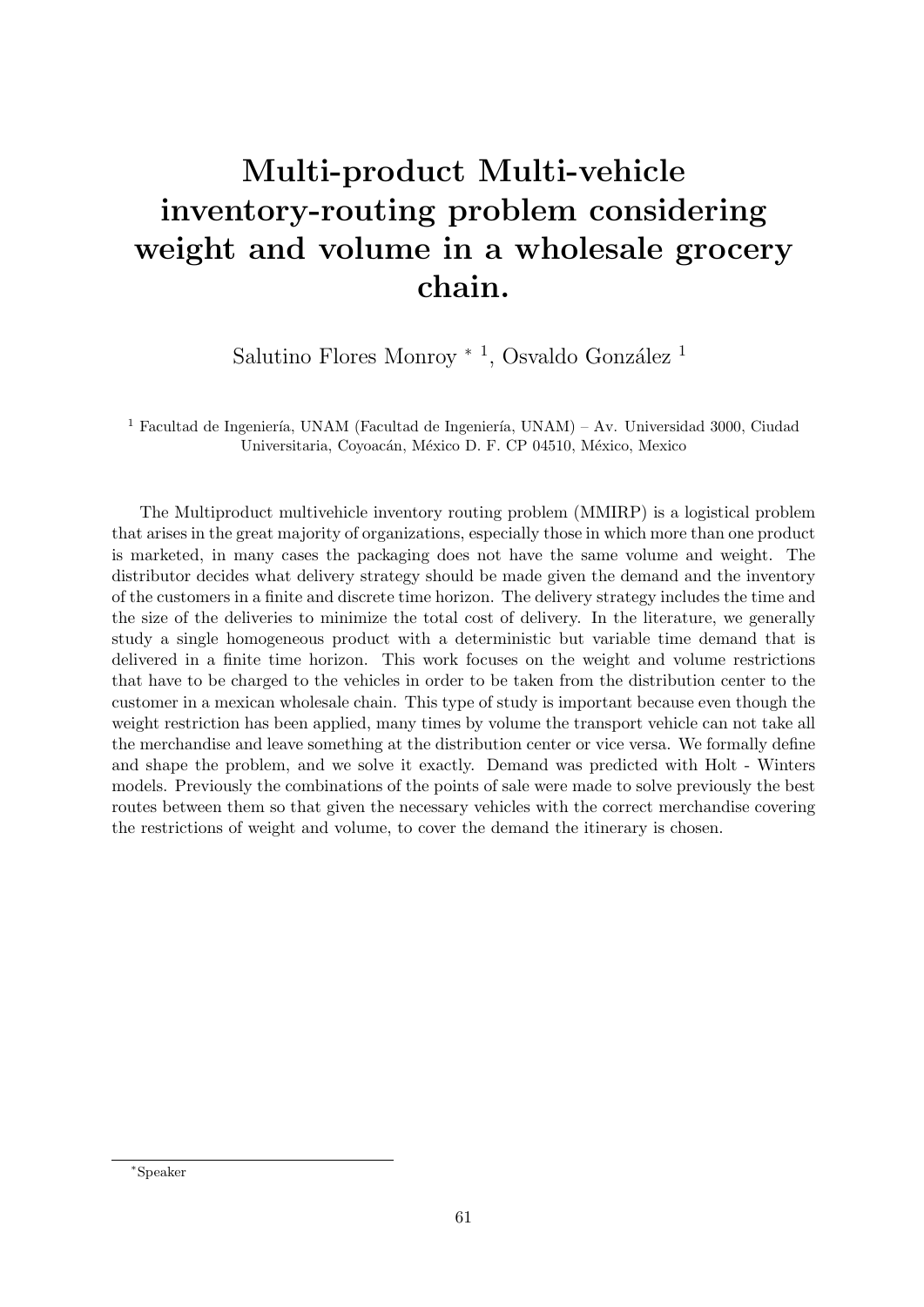# New Modeling and Solution Approaches for the Vehicle Routing Problem with Stochastic Demands

Alexandre Florio <sup>∗</sup> <sup>1</sup> , Richard Hartl <sup>1</sup> , Stefan Minner <sup>2</sup>

<sup>1</sup> University of Vienna – Vienna, Austria <sup>2</sup> Technical University of Munich (TUM) – Technische Universität München Arcisstrasse 21 80333 München Germany, Germany

The Vehicle Routing Problem with Stochastic Demands (VRPSD) has been traditionally studied under the assumption of the detour-to-depot policy. Nevertheless, it is generally a consensus that such restocking policy is rather suboptimal and tends to be adopted very seldom in practical scenarios.

In this talk we present a new model for the single-vehicle VRPSD under the a priori optimization approach. Our model computes the optimal tour assuming the optimal restocking policy is to be used. We conduct tests on instances of up to 50 nodes, and verify the large suboptimality of the detour-to-depot policy, especially in high vehicle load scenarios.

When the instance size increases our model quickly becomes intractable. For this reason, we introduce an approximate branch-and-bound based solution method suitable for solving heuristically larger instances of the VRPSD. The heuristic finds the optimal solution of all instances solved to optimality. It also significantly improves the upper-bound obtained by combining the optimal Travelling Salesman Problem (TSP) solution with the optimal restocking policy, which in turn performs better than the optimal detour-to-depot solution.

We conclude by pointing out a few remarks of practical relevance. In particular, we discuss in which situations it generally pays off pursuing the optimal solution, and when the solution obtained by solving the corresponding TSP problem is good enough.

<sup>∗</sup>Speaker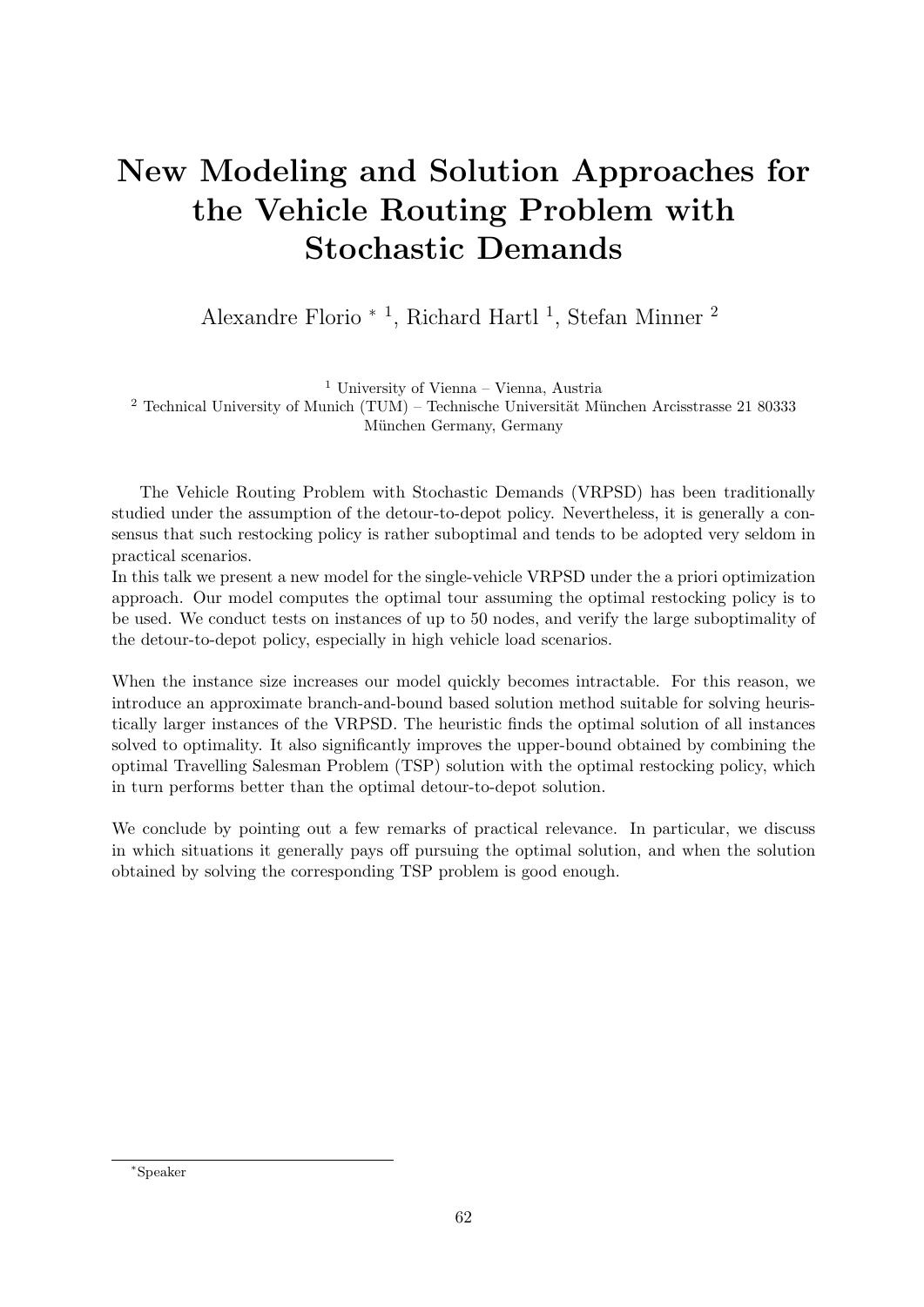#### A matheuristic approach for solving the Integrated Timetabling and Vehicle Scheduling Problem

Joao Paiva Fonseca \* <sup>1</sup>, Allan Larsen <sup>1</sup>, Evelien Van Der Hurk <sup>1</sup>, Roberto Roberti<sup>2</sup>, Stefan Ropke<sup>1</sup>

<sup>1</sup> DTU Management Engineering, Technical University of Denmark – Anker Engelunds Vej 1 Building 101A 2800 Kgs. Lyngby, Denmark  $^2$  VU University Amsterdam – Netherlands

The Integrated Timetabling and Vehicle Scheduling Problem (IT-VSP) is a generalization of the well-known Vehicle Scheduling Problem (VSP). In the IT-VSP the trips in the original timetables may be modified in terms of arrival and departure times in order to minimize a new objective function that considers both operational costs and passenger transfer costs. Starting from a base timetable, the allowed modifications include shifting the departure time from the first station of each trip and also the extension of dwell times at important stops where large flows of passengers are expected to transfer between different trips. We consider transfers between bus trips scheduled by the model, but also transfers to other fixed lines that intersect the lines considered in the IT-VSP. We present a MIP formulation of the IT-VSP able to solve small instances of the problem, and a matheuristic approach that uses the compact MIP to solve larger instances of the problem. The idea is to iteratively solve restricted versions of the MIP selecting at each step a subset of trips where modifications are allowed, while all other trips remain fixed. The performance of the proposed matheuristic is shown on a case study with real-life instances provided by the main service provider in the greater Copenhagen area. The effect of allowing dwell times is compared to previous approaches to the problem where trips are only allowed to be shifted in time.

<sup>∗</sup>Speaker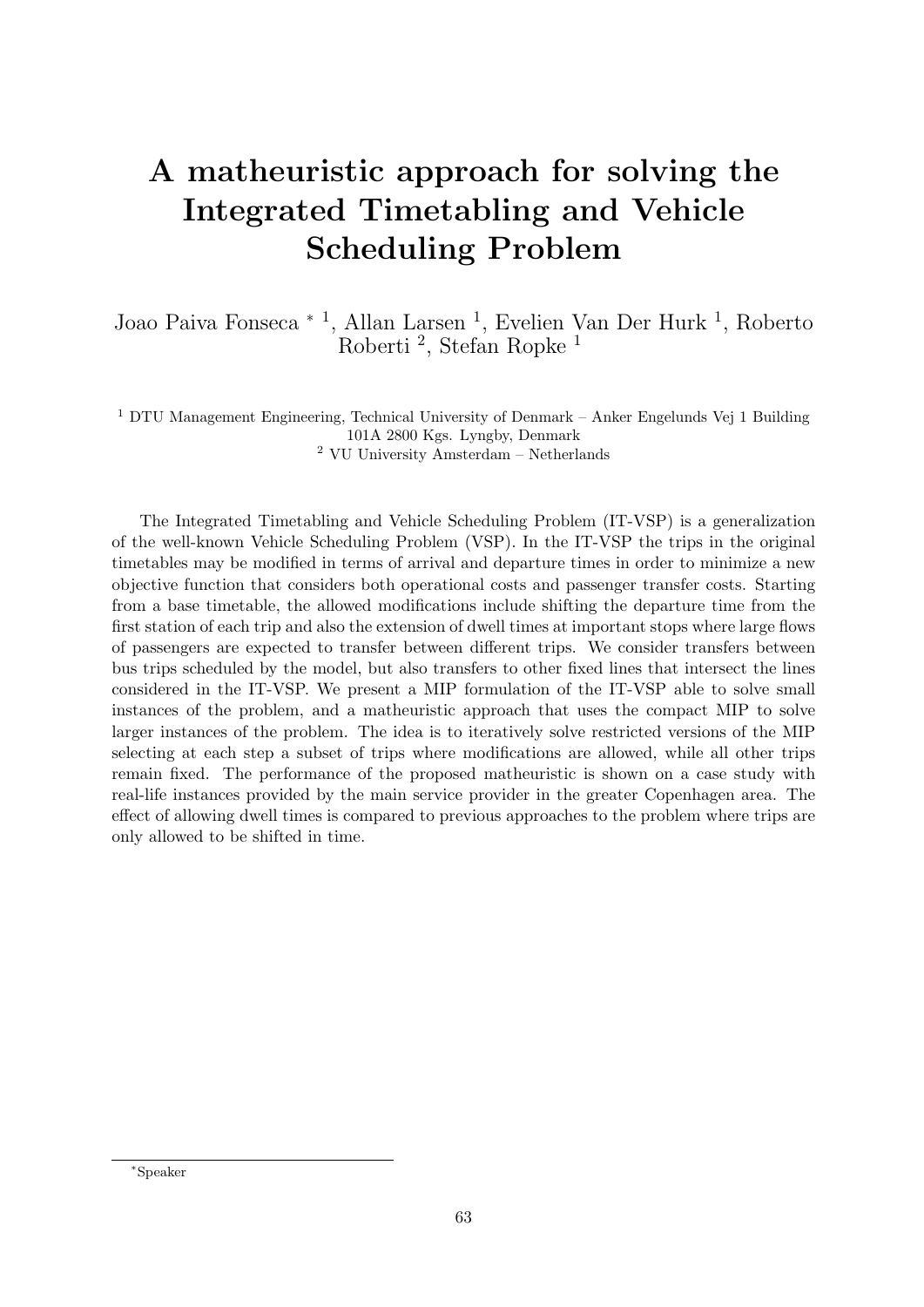# SAT solving for complex routing and scheduling problems

Stefan Frank<sup>\* 1</sup>, Henning Preis<sup>1</sup>

<sup>1</sup> Institute for Logistics and Aviation, TU Dresden – Germany

Most real-world applications in context of routing and scheduling involve special side constraints to model applied conditions and resource requirements. Especially temporal availability of staff members, working hour regulations, inter-route constraints, and other issues regarding interdependencies between resources, respectively synchronization between routes, lead to hard combinatorial optimization problems and specialized algorithms therefor. It is a hard task on its own to get valid solutions for such high-constraint problems. Achieving high-quality results fast is even more challenging. Simple or more specialized typical construction heuristics often fail to find valid solutions at all, while improvement heuristics evoke long running times as well as standard exact approaches. We propose the integration of satisfiability testing (SAT) to proof feasibility of such problems. For this purpose we describe a generalized SAT encoding for the problems under consideration, which subsequent are solved by state-of-the-art SAT solvers. In addition we outline optimization strategies to obtain high-quality, respectively optimal, solutions. Computational results are reported on different problem classes which illustrate the efficiency of integrating SAT in the solving process.

<sup>∗</sup>Speaker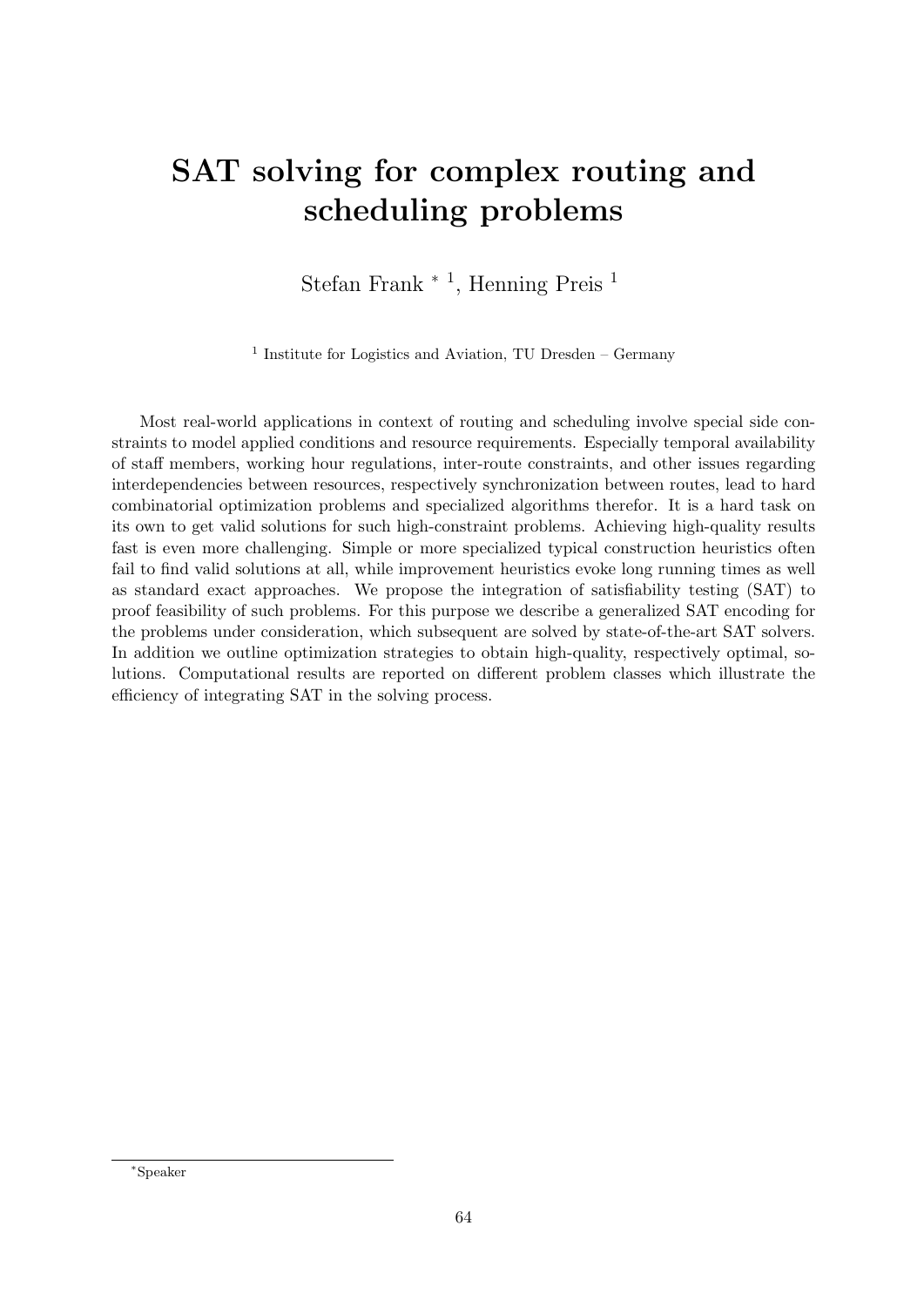# Neighborhood search approaches for a multi-trip vehicle routing problem with time windows

Véronique François <sup>\* 1</sup>, Yasemin Arda <sup>1</sup>, Yves Crama <sup>1</sup>

<sup>1</sup> HEC Management School of the University of Liege (HEC-ULg) – Belgium

We consider a multi-trip vehicle routing problem with time windows where each vehicle can perform several routes to serve the customers. Besides imposing a time window at the depot, we also assume that the working time of each vehicle may not exceed a maximum duration. The pursued objective is the minimization of the total working time. In this context, starting early to ensure the satisfaction of time window constraints has a negative impact on the objective function and on the maximum allowed working time constraint. Thus, vehicle start times are explicit decision variables. We compare two large neighborhood search approaches. The first one combines vehicle routing heuristics with bin packing techniques aimed at assigning routes to vehicles. The second one makes use of specific multi-trip operators designed to tackle simultaneously the routing and the assignment aspects of the problem. We show that the proposed multi-trip operators are more suitable for constrained instances with tight time windows. An automatic configuration tool is used to find high quality results. Moreover, it allows us to gain knowledge about the behavior of algorithmic components. We also question the impact of commonly employed heuristic components.

<sup>∗</sup>Speaker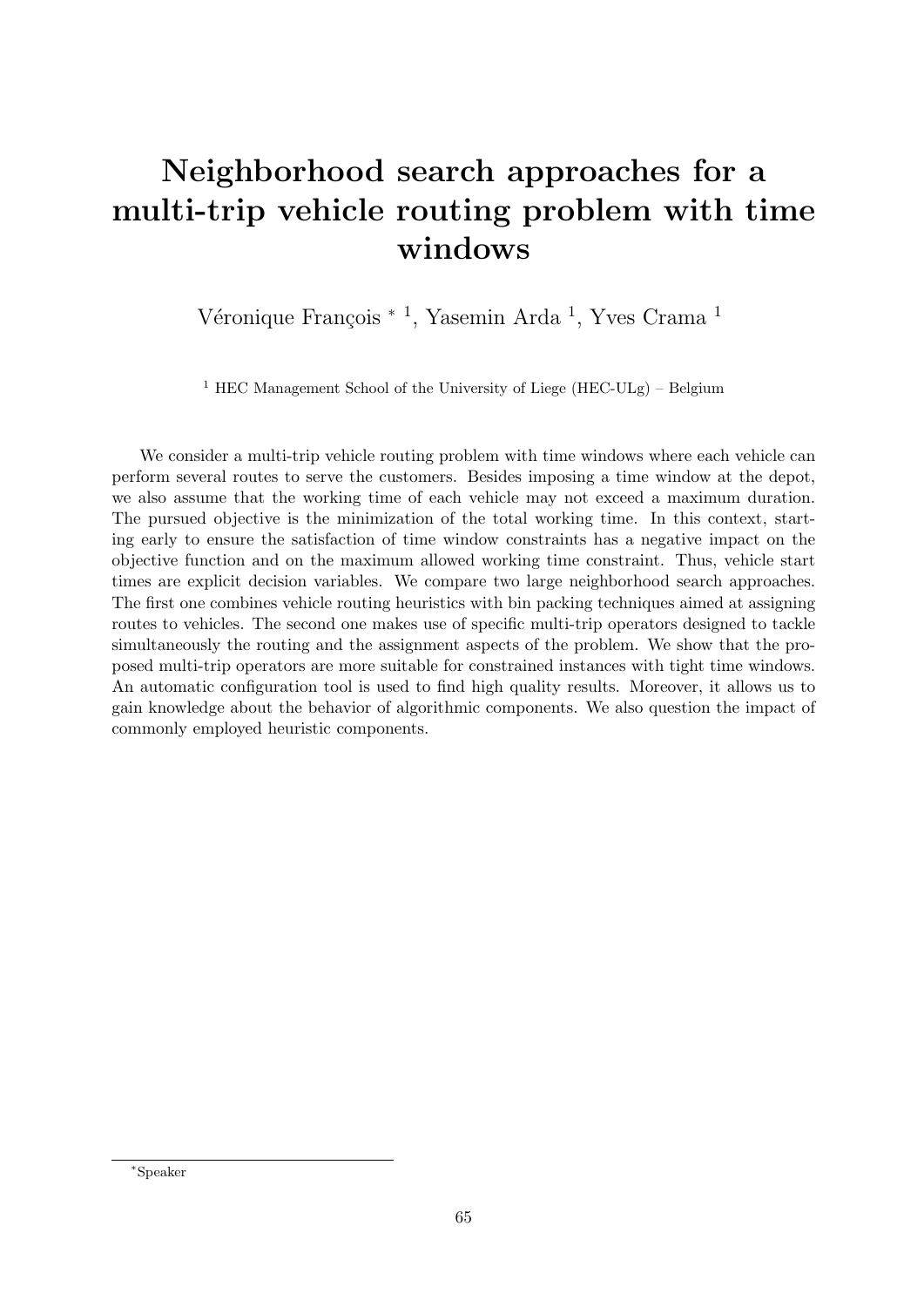# The electric vehicle routing problem with partial charge, nonlinear charging function, and capacitated charging stations

Aurélien Froger <sup>\*† 1</sup>, Jorge E. Mendoza<sup>2</sup>, Ola Jabali<sup>3</sup>, Gilbert Laporte<sup>4,5</sup>

<sup>1</sup> Laboratoire d'Informatique de l'Université de Tours (LI) – Polytech'Tours, Université François

Rabelais - Tours : EA6300 – 64, Avenue Jean Portalis, 37200 Tours, France

<sup>2</sup> Laboratoire d'Informatique de l'Université de Tours (LI) – Polytech'Tours, Université François Rabelais - Tours : EA6300 – 64, Avenue Jean Portalis, 37200 Tours, France

<sup>3</sup> Dipartimento di Elettronica, Informazione e Bioingegneria (DEIB) – Piazza Leonardo da Vinci, 32 20133 Milano, Italy

 $^4$  HEC Montréal – Canada

<sup>5</sup> Centre Interuniversitaire de Recherche sur les Réseaux d'Entreprise, la Logistique et le Transport (CIRRELT) – Canada

We study the electric vehicle routing problem with partial charge, nonlinear charging function, and capacitated charging stations (E-VRP-NL-C). Decisions in the E-VRP-NL-C concern not only the sequence in which the customers are to be served, but also where and how much to charge the batteries in each route. The special features of the problem are that: 1) the function describing the relationship between the time spent charging the vehicle and the amount of charged energy is nonlinear and 2) a maximum number of EVs can simultaneously charge at each charging station (CS). We propose different MILP formulations for the E-VRP-NL-C and study the efficiency of these continuous-time models when running on a commercial solver. We also introduce a *route first-assemble second* approach to tackle the E-VRP-NL-C. In the routing phase the method uses an iterated local search embedding a variable neighborhood descent scheme. It combines simple components from the literature and components specifically designed to consider charging decisions and the limited number of chargers available at each CS. In the assembling phase the method builds the best possible solution from the routes that are part of the local optima found during the first stage. We adopt a decomposition method to exactly solve this phase.

<sup>∗</sup>Speaker

<sup>†</sup>Corresponding author: [aurelien.froger@univ-tours.fr](mailto:aurelien.froger@univ-tours.fr)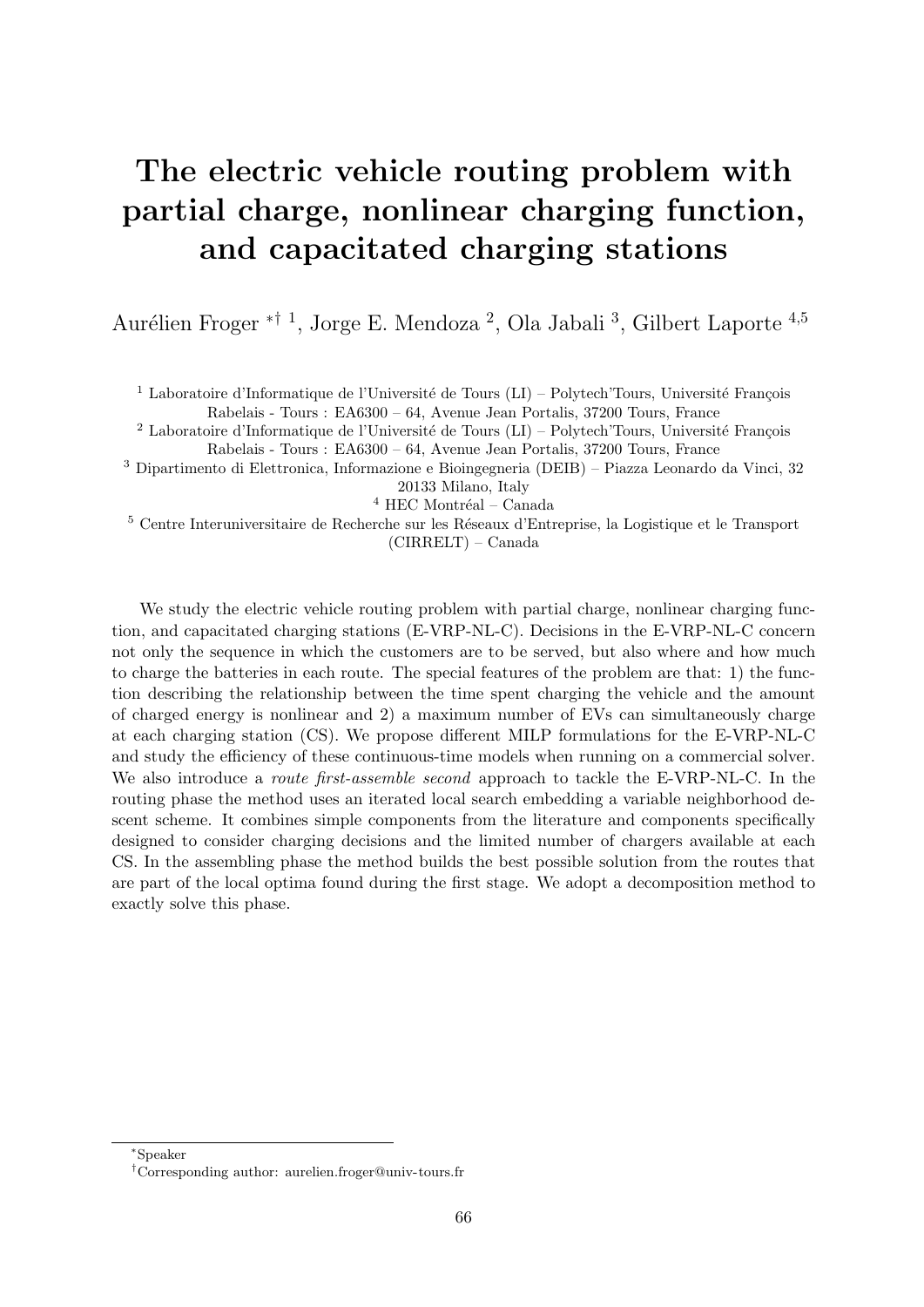# An new bidding process for combinatorial transportation auctions

Margaretha Gansterer<sup>\*1</sup>, Richard Hartl<sup>1</sup>, Kenneth Sörensen<sup>2</sup>

 $^{\rm 1}$ University of Vienna – Austria <sup>2</sup> University of Antwerp – Belgium

In horizontal collaborations, carriers form coalitions in order to perform parts of their logistics operations jointly. By exchanging transportation requests among each other, they can operate more efficiently and in a more sustainable way. This exchange of requests can be organized through combinatorial auctions, where collaborators submit requests for exchange to a common pool. The requests in the pool can be grouped into bundles either by the auctioneer or by the carriers themselves. While in the literature it is mostly assumed that bundling and bidding is done by the carriers, our computational study shows that bundles built by the auctioneer can yield significantly higher collaboration profits, while the number of traded bundles can be decreased. The gap in solution quality gets even more obvious, as the pool of offered requests is increased. However, even if the number of traded bundles is decreased by offering auctioneer bundles, the carriers have to give their bids for the offered bundles. Typically, a bid is based on the carrier's marginal profit, which is the difference of the profits including and excluding the bundle in the tour. Hence, for each bid, an NP-hard routing problem has to be solved. To decrease this enormous computational effort, we develop two approximate bidding strategies. Each of them is assessed in regard of solution quality and computational time. One of the strategies decreases the average computational time by 20%, while only little loss in solution quality can be observed.

<sup>∗</sup>Speaker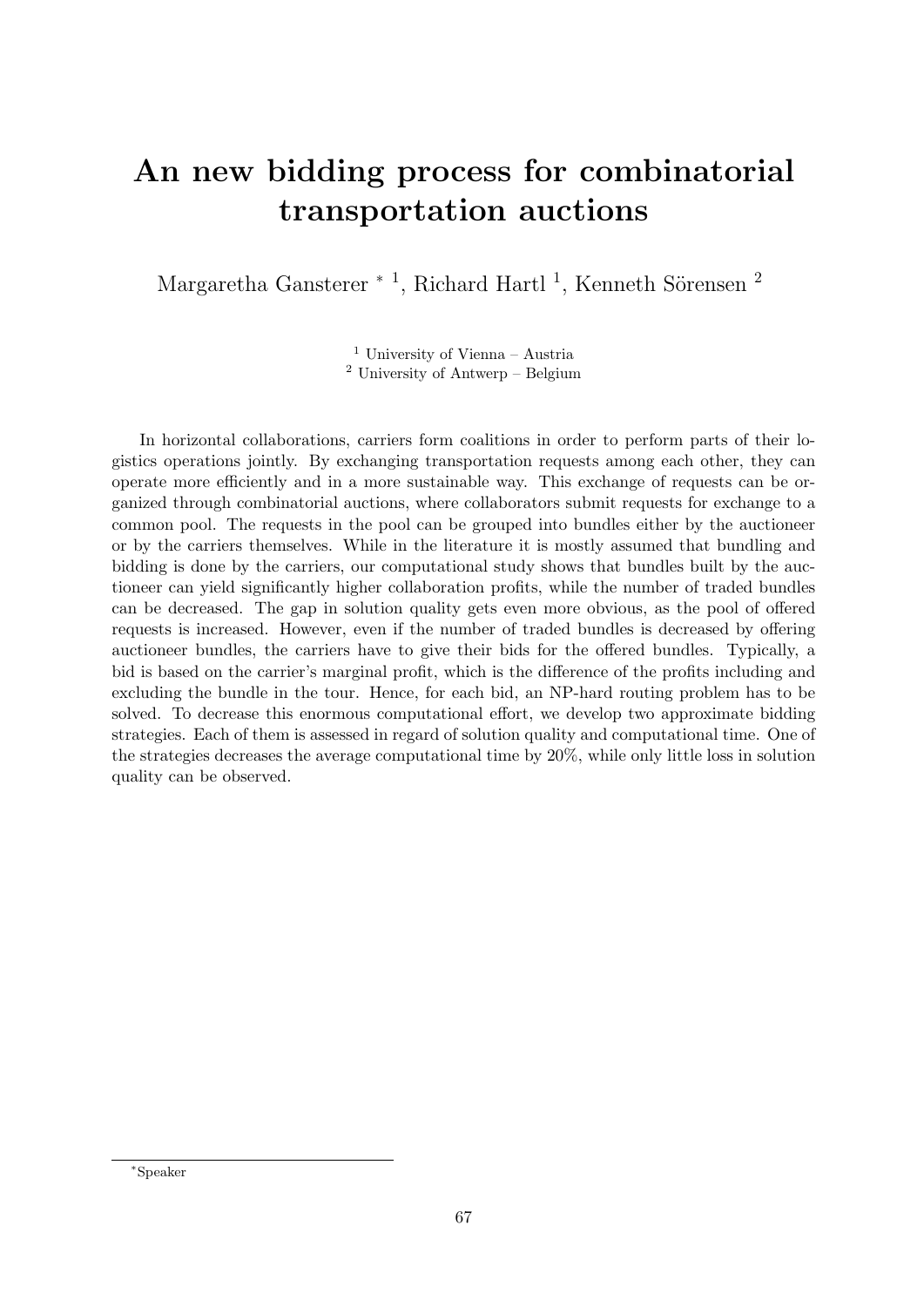# A backlog management approach to reserve capacity for emergency demand: the case of service dispatching in power distribution utilities

Vinicius Garcia <sup>∗</sup> <sup>1</sup> , Leonardo Caires <sup>1</sup>

<sup>1</sup> Federal University of Santa Maria (UFSM) – Brazil

The attendance of emergency services in electric utilities involves the well-known vehicle routing problem in its dynamic form. By knowing gradually these emergency requests in such a way that vehicles are following their pre-established routes, the question that arises from this context is how much time of the workday will be subtracted by addressing these emergency services. In addition, when considering pre-established routes in the context of a power distribution utility, there are several levels of importance related to the services previously routed. Assuming the use of a vehicle routing algorithm with time windows and on site service to construct the pre-established routes, the appropriated management of the service backlog may reserve a certain amount of time on the workday in such a way that this amount is proportional to the number of hours to be used on the attendance of emergency services. Moreover, this reservation is timely dependent: when observing the past request information, one may note that the emergency demand is highly dependent of the day of the week and of time of the day. This work focuses on the development of mathematical programming approach, based on mixed integer linear programming to rationing the backlog when reserving capacity for emergency demand, being this level determined by a forecasting method based on time series.

<sup>∗</sup>Speaker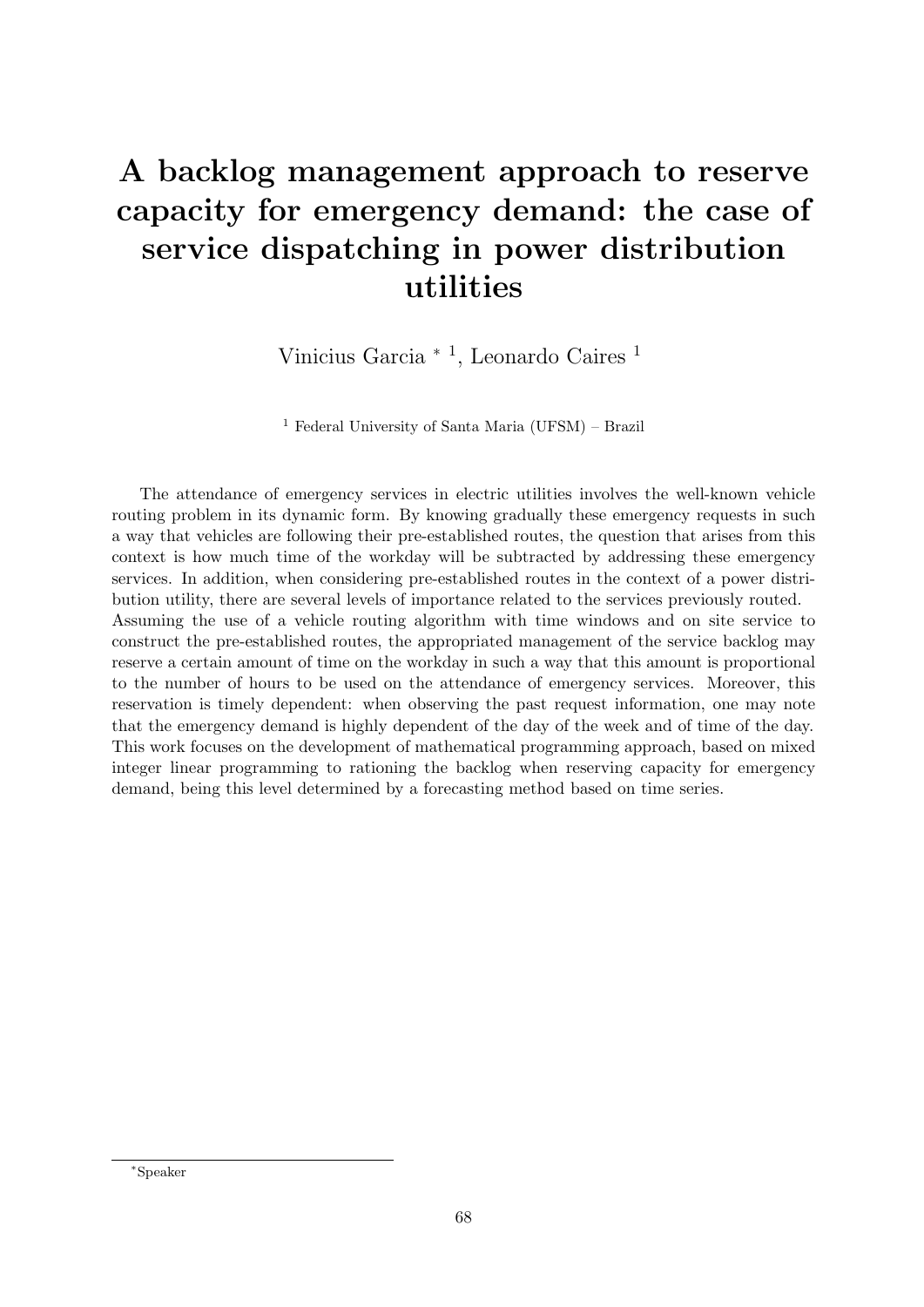## Sequential search for the multi-depot vehicle routing problem

Jean Bertrand Gauthier <sup>∗</sup> <sup>1</sup>,<sup>2</sup> , Stefan Irnich† <sup>3</sup>

<sup>1</sup> Johannes Gutenberg University Mainz (JGU Mainz) – Jakob-Welder-Weg 9, D-55128 Mainz, Germany

 $2$  HEC Montréal (HEC) – 3000, chemin de la Côte-Sainte-Catherine, Montréal, H3T 2A7, Canada

<sup>3</sup> Chair of Logistics Management, Gutenberg School of Management and Economics, Johannes

Gutenberg University Mainz (JGU Mainz) – Jakob-Welder-Weg 9, D-55128 Mainz, Germany

Defining rich neighborhoods while maintaining efficient marginal updates of intermediate solutions plays a key role in producing successful heuristics. The sequential search paradigm has proven to be a worthy competitor to the lexicographic search paradigm when tackling single depot vehicle routing problems. The lexicographic search produces a search tree of a neighborhood by expanding move possibilities across the lexicographic ordering of edges contained in the current solution. As the possibilities are explored, segments of path tested for the gain criterion are longer by construction. The idea of the lexicographic search is that once infeasibility is observed, the longer routes remaining in the exploration must also be infeasible and the search can be halted. In contrast, the sequential search halts the exploration of the search tree via a distance sorted neighbor list such that the gain criterion is utilized during the local search. In both cases, the search tree is therefore explored exhaustively although the sequential search is more malleable when it comes to incorporating gain criterion goals because the latter is innately part of the paradigm. The seminal paper is used as a starting point for the multi-depot vehicle routing problem study. The behavior of both search paradigms is studied on classical moves such as 2-opt, 3-opt, or-opt, string exchange, swap and relocation. The analysis is based on benchmark instances from the literature.

<sup>∗</sup>Speaker

<sup>†</sup>Corresponding author: [irnich@uni-mainz.de](mailto:irnich@uni-mainz.de)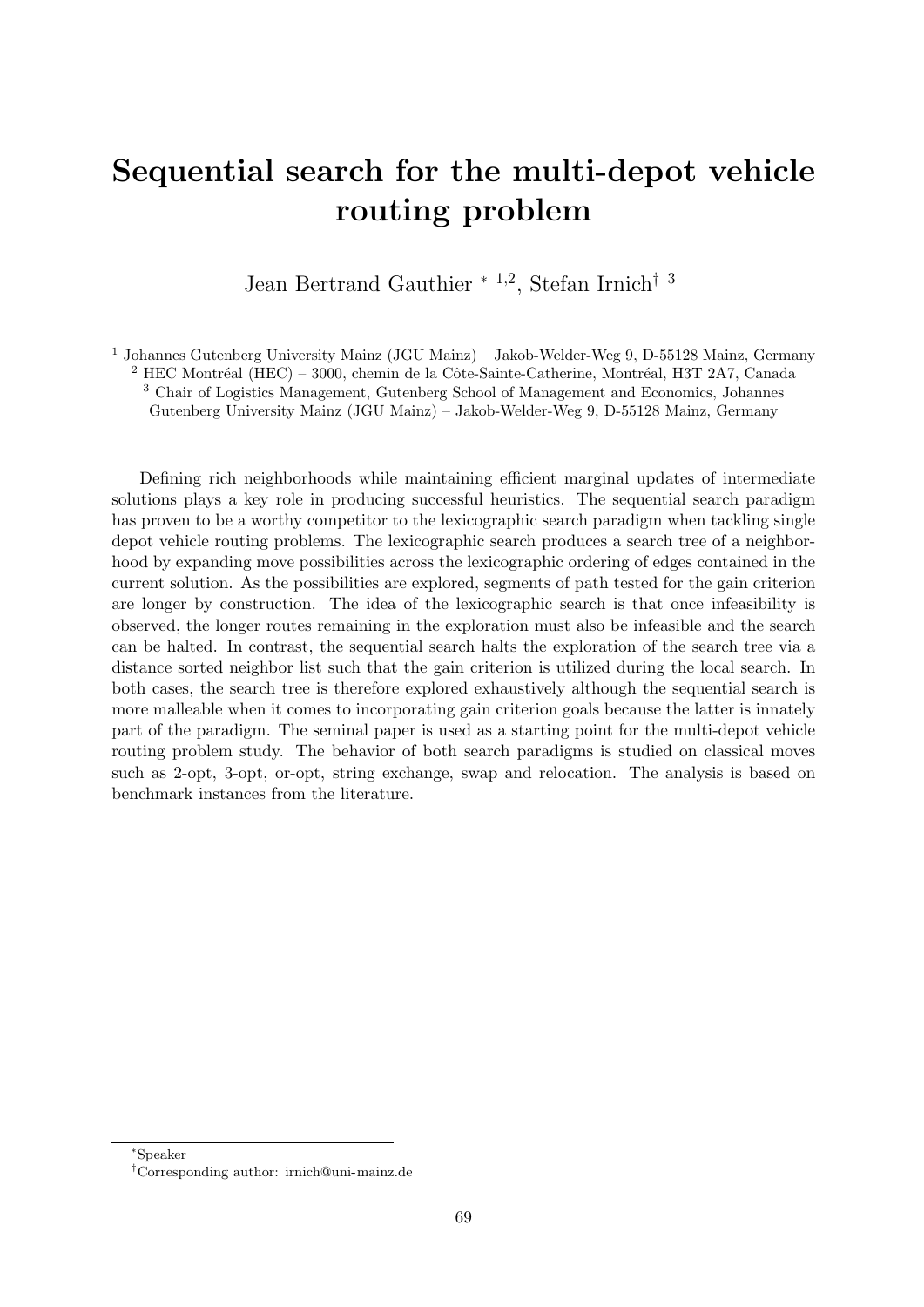#### Optimization of urban delivery systems with drones

Mbiadou Saleu Gertrude Raïssa \* <sup>1</sup>, Alain Quilliot<sup>† 2</sup>, Dominique Feillet<sup>‡</sup> <sup>3,4</sup>, Nathalie Grangeon<sup>§ 2</sup>, Laurent Deroussi<sup>¶ 2</sup>

<sup>1</sup> Laboratoire d'Informatique, de Modélisation et d'optimisation des Systèmes (LIMOS) – Université Blaise Pascal - Clermont-Ferrand II, CNRS : UMR6158 – Bât ISIMA Campus des Cézeaux BP 10025 63173 AUBIERE cedex, France

 $2$  Laboratoire d'Informatique, de Modélisation et d'optimisation des Systèmes (LIMOS) – Université Blaise Pascal - Clermont-Ferrand II, Université d'Auvergne - Clermont-Ferrand I, CNRS : UMR6158 – Bât ISIMA Campus des Cézeaux BP 10025 63173 AUBIERE cedex, France

 $^3$ École des Mines de Saint-Étienne (EMSE) – Ecole des Mines de Saint-Etienne – France

 $4$  Laboratoire d'Informatique, de Modélisation et d'optimisation des Systèmes (LIMOS) – CNRS :

UMR6158 – F-13541 Gardanne, France

Delivery of goods into urban areas constitutes an important issue for logistics service providers. In order to increase the efficiency of their logistics activities and to improve the environment impact, Amazon and La Poste have launched in December 2016 unmanned drone delivery. Delivery by drones offers new possibilities, but also proposes new challenging routing problems. How to optimize the total delivery process time by combining vehicles and drones efficiently? Two kinds of problems have been described in the literature : vehicles and drones combination with synchronisation (a drone is launched from a vehicle while it delivers a customer and the vehicle takes it back at its next delivery point) and without synchronisation (drones deliver customers from a depot).

Here, we consider the problem without synchronisation. We propose an original resolution approach based on dynamic programming. It consists in an iterative two-steps heuristic. The first step builds a giant tour, either by solving a TSP with all the customers at the first iteration or by perturbing the previous giant tour. In the second step, the giant tour is optimally splitted in order to determine what customers are delivered by drones and what customers are delivered by vehicles (in the order defined by the giant tour). The objective is to minimize the makespan, i.e. the latest return time of vehicles and drones to the depot.

The results obtained are very promising. The proposed heuristic is applied on a literature benchmark test of 240 instances. We find better solutions for 224 instances.

<sup>∗</sup>Speaker

<sup>†</sup>Corresponding author: [alain.quilliot@isima.fr](mailto:alain.quilliot@isima.fr)

<sup>‡</sup>Corresponding author: [feillet@emse.fr](mailto:feillet@emse.fr)

<sup>§</sup>Corresponding author: [nathalie.grangeon@uca.fr](mailto:nathalie.grangeon@uca.fr)

<sup>¶</sup>Corresponding author: [laurent.deroussi@uca.fr](mailto:laurent.deroussi@uca.fr)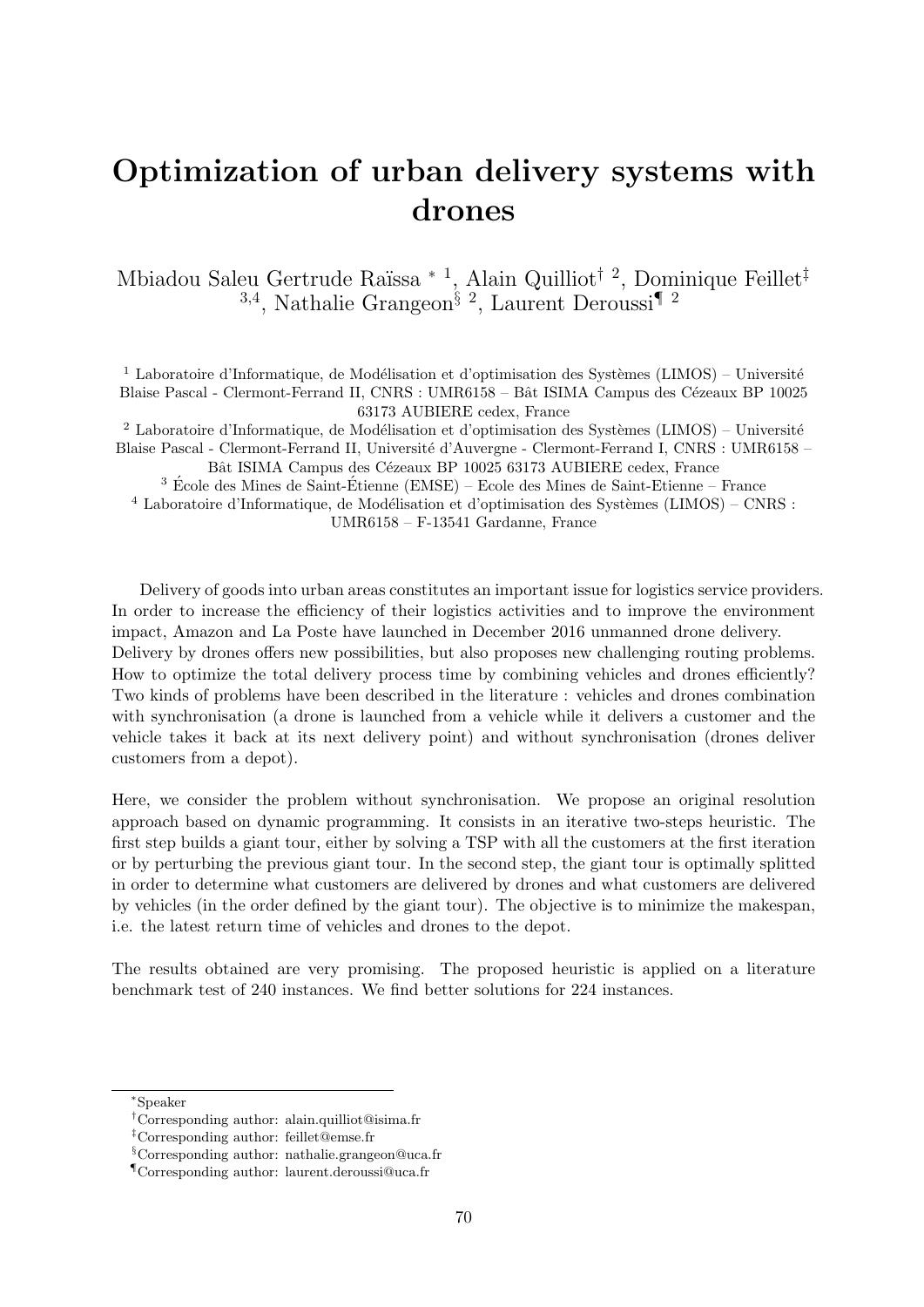#### Multi-criteria tourist trip planning

Antoine Giret <sup>∗</sup> <sup>1</sup> , Yannick Kergosien <sup>1</sup> , Emmanuel Neron <sup>1</sup> , Gael Sauvanet <sup>2</sup>

<sup>1</sup> Laboratoire d'Informatique de l'Université de Tours (LI) – Polytech'Tours, Université François Rabelais - Tours : EA6300 – 64, Avenue Jean Portalis, 37200 Tours, France

 $2$  La Compagnie des Mobilités – La Compagnie des Mobilités – 30 rue André Theuriet, Tours, France

Plan a cycling-tourist trip over several days taking into account tourism features (ie greenways, points of interest, ...) or specific bike features (ie secure roads, distance, ...) can be a difficult task.

In collaboration with a French company ("La compagnie des Mobilités"), the aim of our research is to develop efficient methods for solving this problem in a short computation time. The problem can be defined as follows. From cyclist preferences, the goal is to find a route from predefined starting and arrival points, that can be follow by the cyclist in a given number of day N. This route should include N-1 stops at not predefined hotels and can pass by some points of interest to visit. Each point is characterized by a duration of visit, a time window where the site is open and a entrance charge. The cyclist preferences are a daily earlier departure time from the starting point or hotels, a daily maximum distance to travel, a daily maximum time that cyclist spent cycling and visiting, and a total maximum cost of the trip. Several criteria to evaluate a solution have to be taking into account: minimize the total traveling distance, maximize the safety of the roads, and maximize the tourist attraction related to the points of interest and the roads.The objective is to propose a set of non-dominated solutions satisfying all the constraints.

We will present an exact and an approximate methods for solving this problem, called the "Multi-Objective Orienteering Problem with Hotel Selection".

<sup>∗</sup>Speaker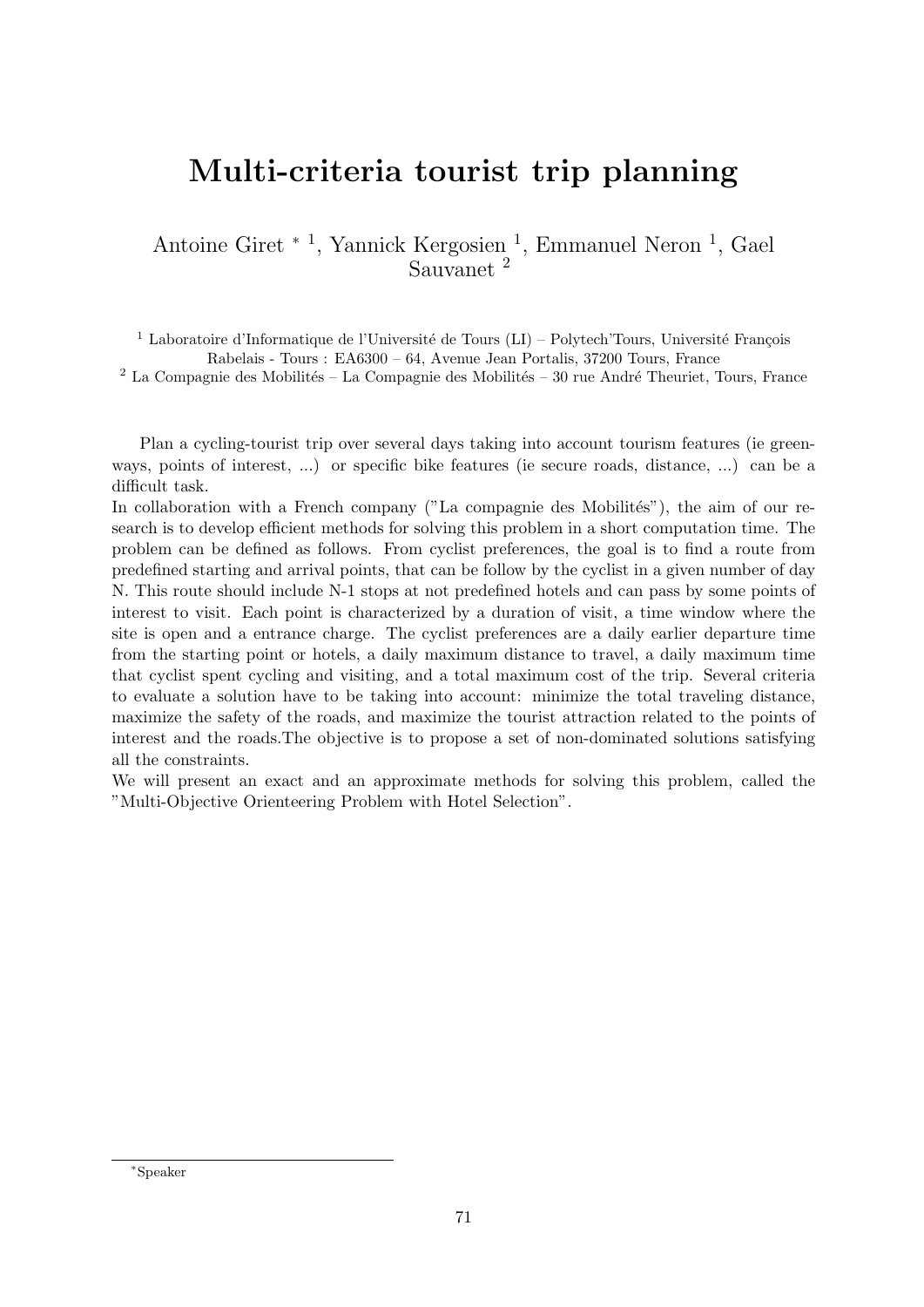## An exact method for bi-objective vehicle routing problems

Estèle Glize <sup>\*† 1</sup>, Nicolas Jozefowiez<sup>2</sup>, Sandra Ulrich Ngueveu<sup>3</sup>

 $^1$  Laboratoire d'analyse et d'architecture des systèmes [Toulouse] (LAAS) – CNRS : UPR8001 – 7 Av du colonel Roche 31077 TOULOUSE CEDEX 4, France

<sup>2</sup> Laboratoire d'analyse et d'architecture des systèmes (LAAS) – CNRS : UPR8001 – 7 Av du colonel Roche 31077 TOULOUSE CEDEX 4, France

 $3$  Laboratoire d'analyse et d'architecture des systèmes (LAAS) – CNRS : UPR8001, Université Paul Sabatier [UPS] - Toulouse III, Institut National Polytechnique de Toulouse - INPT, Institut National des Sciences Appliquées (INSA) - Toulouse, Institut National des Sciences Appliquées [INSA] - Toulouse – 7 Av du colonel Roche 31077 TOULOUSE CEDEX 4, France

We propose an extension of the single objective exact algorithm of Baldacci et al. (2008) to generate the complete Pareto front of a bi-objective VRP. The resulting algorithm combines the column generation and the branch-and-bound methods.

The algorithm requires the set of non-dominated points of the LP-relaxation to define a lower bound of the problem. Each point is combined with a direction in which the solution optimizes the problem. The algorithm also needs an upper bound representing feasible solutions of the initial problem. For each direction, the associated gap between the corresponding lower bound point and the closest upper bound point is computed. Then, all routes having their parametrized cost within this gap are generated and solving the resulting VRP provides a Pareto optimal solution.

Afterwards, every pair of consecutive Pareto optimal solutions previously found defines a reduced area where other optimal solutions could be. Those are generated successively by calculating their most efficient direction, lower bound and gap.

The algorithm is applied to a bi-objective VRP with time-windows to minimize two different costs on each route. Computational results will be compared with a classical bi-objective technique.

<sup>∗</sup>Speaker

<sup>†</sup>Corresponding author: [glize@laas.fr](mailto:glize@laas.fr)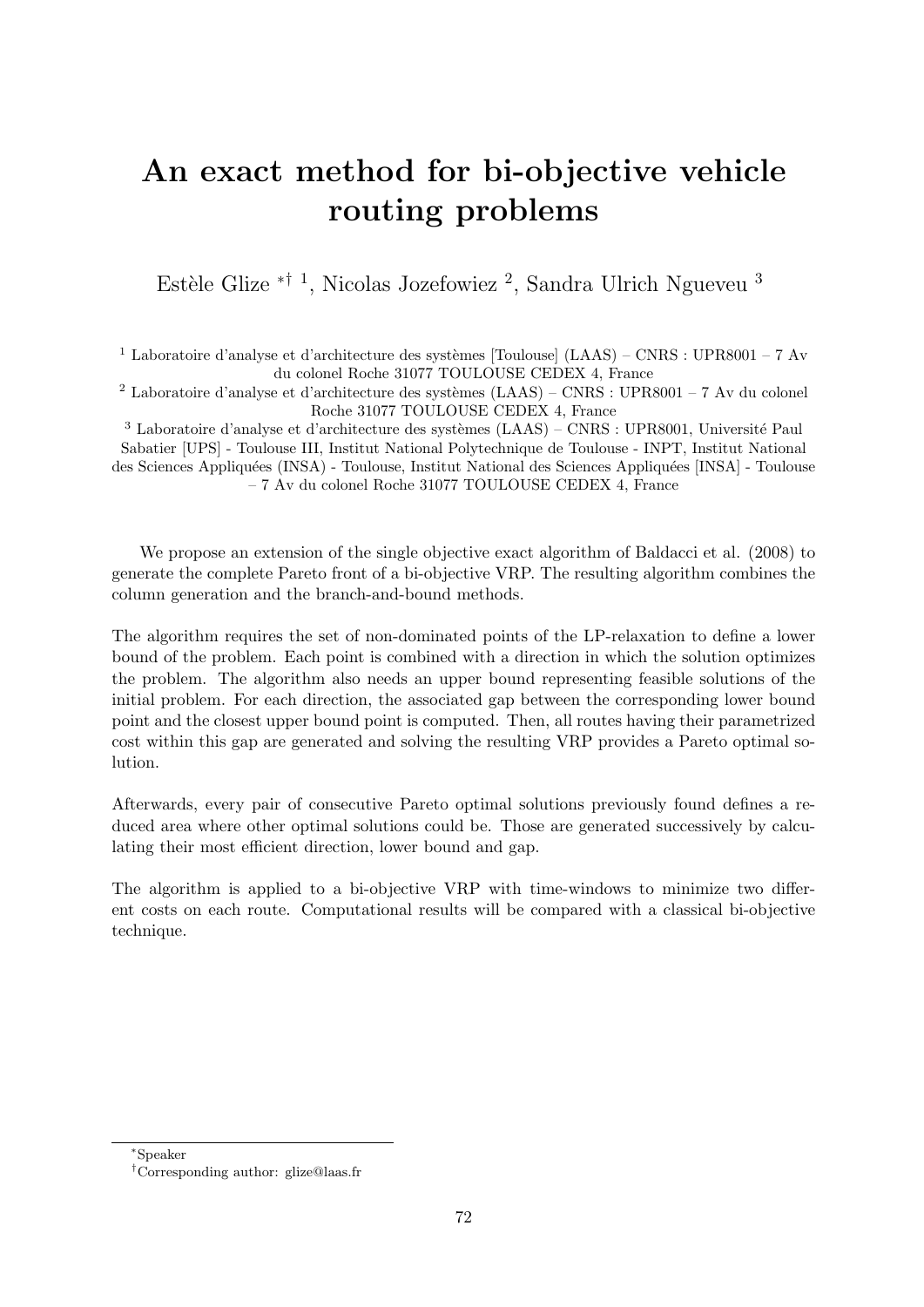# Correlated Orienteering for Planning Emergency Surveillance Flights of Unmanned Aerial Vehicles

Katharina Glock ∗† <sup>1</sup> , Anne Meyer‡ <sup>1</sup> , Guido Tack <sup>2</sup>

<sup>1</sup> FZI Research Center for Information Technology (FZI) – Haid-und-Neu-Straße 10-14 76131 Karlsruhe, Germany <sup>2</sup> Monash University – Australia

Flight plans of unmanned aerial vehicles (UAVs) equipped with optical remote sensor systems often need to ensure the complete coverage of a designated region. More recently, UAVs have been utilized for surveillance tasks in case of emergencies such as gas leaks or fires. In this scenario, the time available for collecting information is limited and it is essential to focus on the most relevant areas during the flight.

In this talk, we present an approach for planning the route of an UAV for surveying potentially contaminated areas after the breakout of a fire. As the vehicle is required to stop when taking images, this corresponds to a discrete routing problem. The objective is to maximise total route utility. The utility of performing a measurement at a point in space is determined by either its temperature or the concentration of a contaminant. Such measurements are typically spatially correlated between neighbouring areas, which allows making predictions about unobserved points. In order to improve the route by taking into account both direct as well as indirect observations, we model the planning problem as a Correlated Orienteering Problem (COP). For solving the COP we present a Constraint Programming based Large Neighbourhood Search. We evaluate the approach on benchmark instances as well as on a use case in firefighting. The results indicate that the approach yields good solutions within the available time span, and that it is robust towards different utility measures.

<sup>∗</sup>Speaker

<sup>†</sup>Corresponding author: [kglock@fzi.de](mailto:kglock@fzi.de)

<sup>‡</sup>Corresponding author: [meyer@fzi.de](mailto:meyer@fzi.de)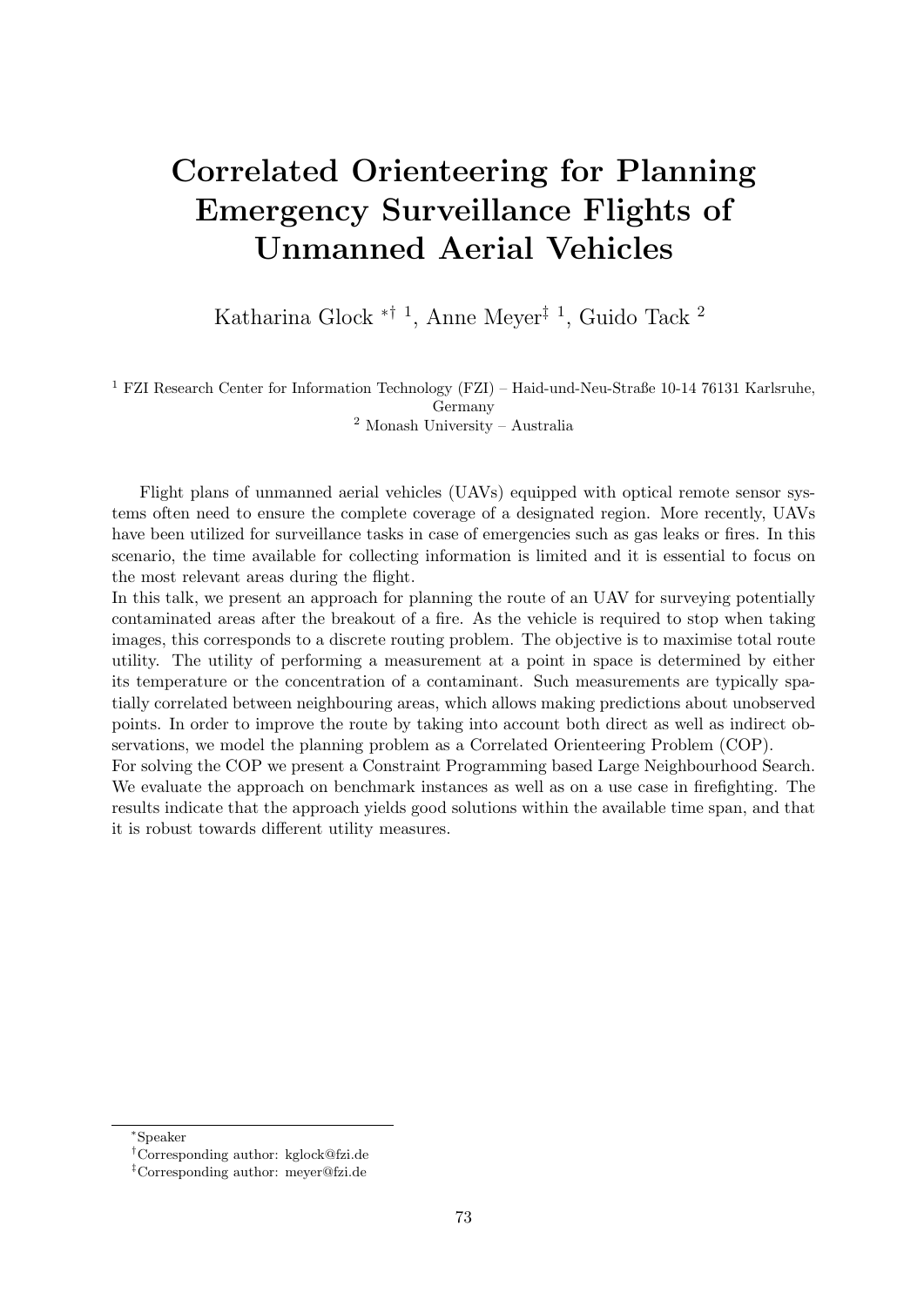# Extended Formulations and Branch-and-Cut Algorithms for the Black-and-White Traveling Salesman Problem

Luís Gouveia <sup>\* 1</sup>, Markus Leitner <sup>2</sup>, Mario Ruthmair <sup>2</sup>

 $1$  DEIO, Faculdade de Ciências, Universidade de Lisboa, CMAFCIO – Campo Grande, Cidade Universitária Bloco C6 - Piso 4, 1749-016, Lisbon, Portugal <sup>2</sup> University of Vienna – Vienna, Austria

In this paper we study integer linear programming models and develop branch-and-cut algorithms to solve the Black-and-White Traveling Salesman Problem (BWTSP) is a variant of the well known Traveling Salesman Problem (TSP).

Two strategies to model the BWTSP have been used in the literature. The problem is either modeled on the original graph as TSP using a single set of binary edge variables and with additional non-trivial hop and distance constraints between every pair of black nodes (see {Ghiani2006}) or as a sequence of constrained paths composed of white nodes connecting pairs of black nodes (see {Muter2015}). In this paper, we study and develop an intermediate approach based on the observation that it is sufficient to guarantee the required distance (and hop) limit of the path from a given black node to the next black node without explicitly stating which one it is. Thus, instead of stating the two constraints (after adding appropriately defined variables) for each pair of black nodes, they are stated for each black node only (that represents the source of each path). Based on this idea we develop several variants of position- and distance-dependent reformulations together with corresponding layered graph representations. Branch-and-cut algorithms are developed for all proposed formulations and empirically compared by an extensive computational study. The obtained results allow us to provide insights into individual advantages and disadvantages of the different models.

<sup>∗</sup>Speaker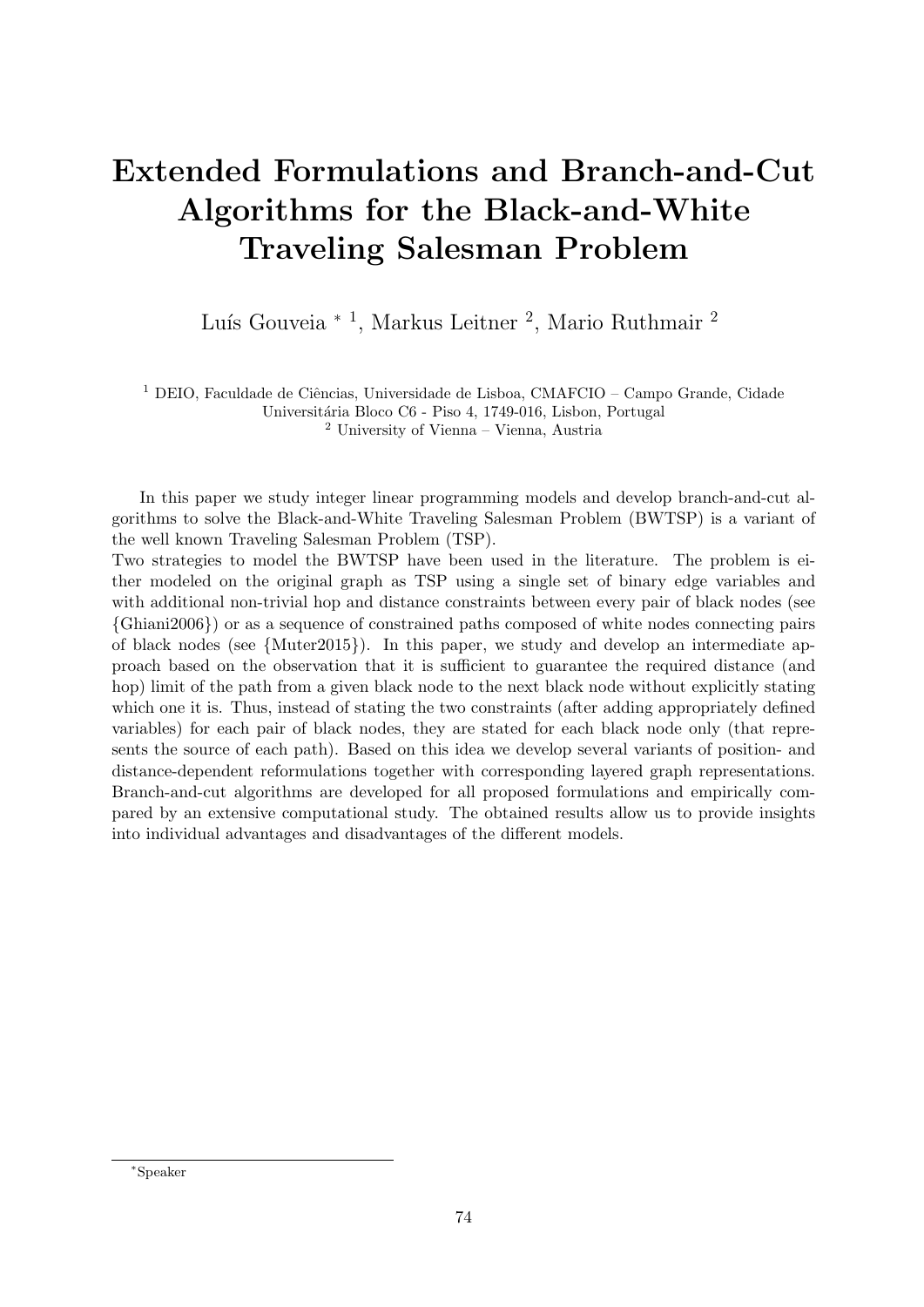### The vehicle routing problem with locker boxes

Jasmin Grabenschweiger <sup>∗</sup> <sup>1</sup> , Karl Doerner† <sup>1</sup> , Richard Hartl‡ <sup>1</sup> , Martin Savelsbergh§ <sup>2</sup>

> <sup>1</sup> University of Vienna – Vienna, Austria <sup>2</sup> Georgia Institute of Technology – United States

Direct-to-consumer deliveries show an ongoing increase due to the fact that people prefer to order online nowadays. This trend comes along with new challenges, as for example the problem of delivery failures that occur when customers are not at home at the time of a delivery. Additional delivery attempts or dropping the parcels at any arbitrary station causes inefficiencies and inconveniences for both the logistics provider and the customer.

To deal with these changes, it is necessary to consider innovative aspects when designing an efficient logistics systems. In this work, we introduce so called locker boxes to the network, which leads to the vehicle routing problem with locker boxes (VRPLB). We assume that locations and configuration of the locker box stations are already decided. Locker box stations are constrained by capacity. The access to the boxes is not restricted to any opening hours, whereas a delivery to a customer's private address can only happen within a certain time frame. We consider the number of successful home deliveries as a measure for customer satisfaction and will present two variants for taking this into account in the model.

We use randomly generated instances for computational experiments. Both models are implemented as mixed integer programs and small instances are solved with Gurobi. A set covering method is used to solve larger instances heuristically. Adaptive Large Neighbourhood Search (ALNS) serves as a metaheuristic approach. Finally, we combine ALNS with set covering, yielding a hybrid ALNS for the VRPLB.

<sup>∗</sup>Speaker

<sup>†</sup>Corresponding author: [karl.doerner@univie.ac.at](mailto:karl.doerner@univie.ac.at)

<sup>‡</sup>Corresponding author: [richard.hartl@univie.ac.at](mailto:richard.hartl@univie.ac.at)

<sup>§</sup>Corresponding author: [martin.savelsbergh@isye.gatech.edu](mailto:martin.savelsbergh@isye.gatech.edu)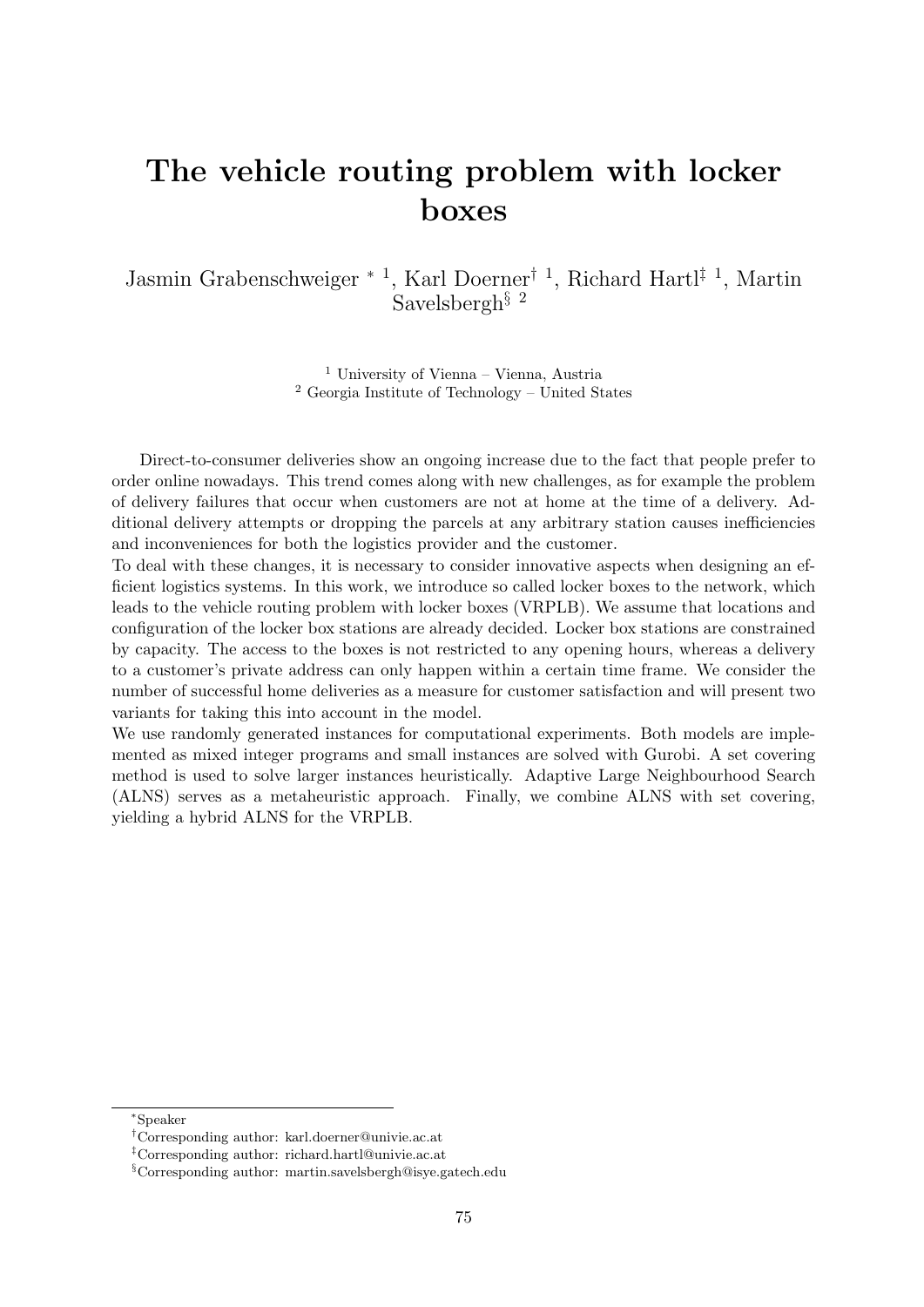# Alternative Paths for Reliable Vehicle Routing in City Logistics

Patrick-Oliver Groß<sup>\*† 1</sup>, Jan Ehmke<sup>2</sup>, Dirk Mattfeld<sup>1</sup>

 $1$  Technische Universität Braunschweig - Decision Support Group – Mühlenpfordtstraße 23 38106 Braunschweig, Germany

 $2$  Europa-Universität Viadrina Frankfurt (Oder) - Business Analytics – Große Scharrnstraße 59, 15230 Frankfurt (Oder), Germany

Due to varying traffic volumes and limited traffic infrastructure in urban areas, travel times are uncertain and differ during the day. In this environment, city logistics service providers have to fulfill deliveries in a cost-efficient and reliable manner. To ensure cost-efficient routing while satisfying promised delivery dates, information on the expected travel times between customers needs to be considered appropriately.

Typically, vehicle routing is conducted on an abstract level, relying on direct connections between customers, to determine a desirable sequence of customer visits. These direct connections are usually precomputed using shortest path algorithms. Most approaches merely consider a single (shortest) path, based on a single cost value (e.g., distance or average travel time). When concentrating on travel times, their variation (e.g., due to congestion) is therefore ignored. To incorporate information on travel time variation, it might be of value to consider alternative paths and more sophisticated travel time models such as Interval Travel Times. Exploiting the high connectivity of urban road networks and available travel time information allows for more efficient and reliable routing.

In this work, we investigate the incorporation of alternative paths into city logistics vehicle routing. For this purpose, different approaches for the computation of paths are considered with regard to deterministic and stochastic travel time models. Experiments are conducted within an exemplary city logistics setting. Combinations of different path computation and customer sequencing approaches are evaluated and discussed to investigate the additional value of incorporating more complex travel time models.

<sup>∗</sup>Speaker

<sup>†</sup>Corresponding author: [p.gross@tu-braunschweig.de](mailto:p.gross@tu-braunschweig.de)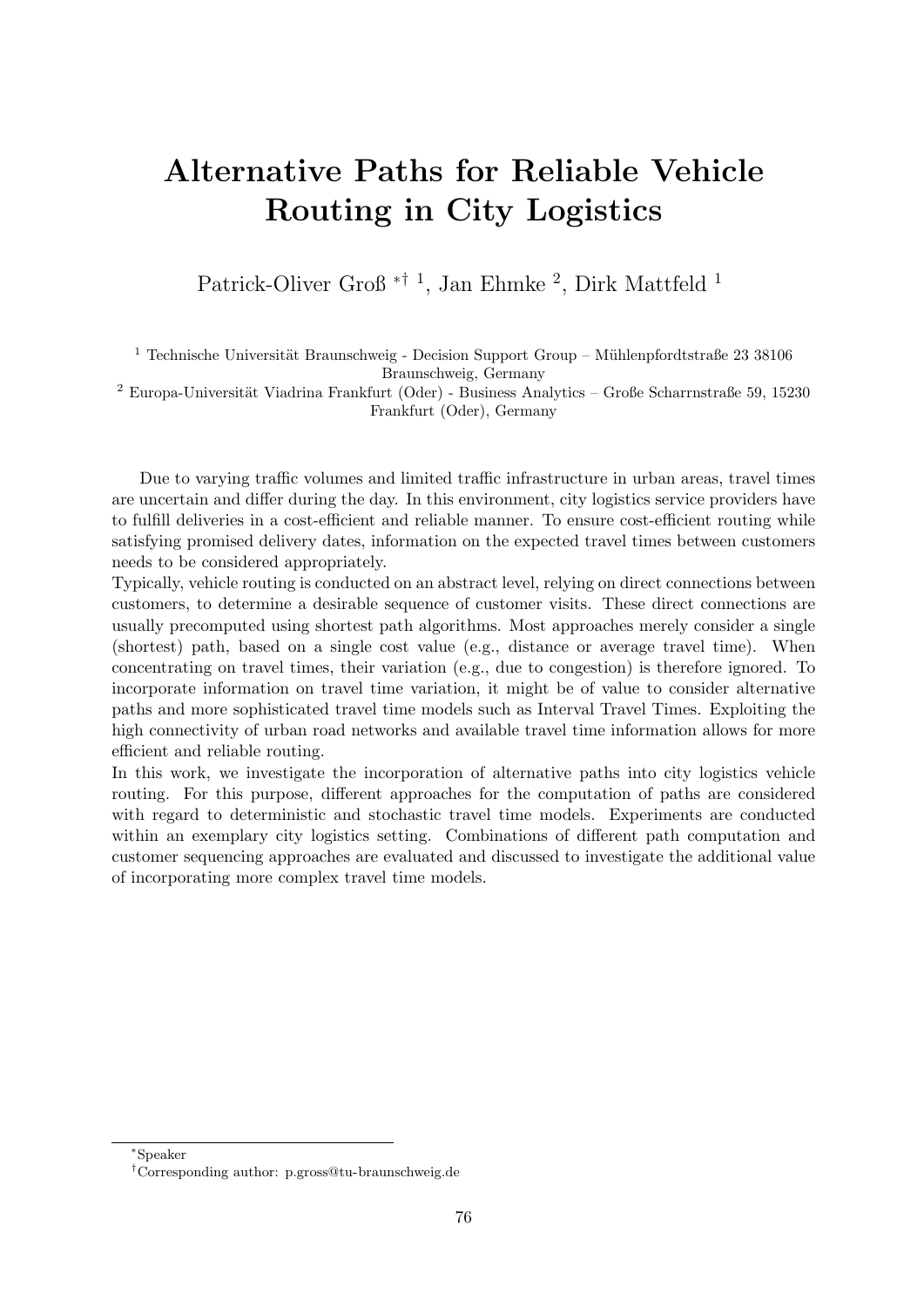# Bidirectional Labeling in Column-Generation Algorithms for Pickup and Delivery Problems

Timo Gschwind <sup>∗ 1</sup>, Stefan Irnich <sup>1</sup>, Ann-Kathrin Rothenbächer <sup>1</sup>, Christian Tilk  $<sup>1</sup>$ </sup>

<sup>1</sup> Chair of Logistics Management, Gutenberg School of Management and Economics, Johannes Gutenberg University Mainz – Jakob-Welder-Weg 9, D-55128 Mainz, Germany

For the exact solution of many types of vehicle routing problems, column-generation based algorithms have become predominant. The column-generation subproblems are then variants of the shortest-path problem with resource constraints which can be solved well with dynamic programming labeling algorithms. For vehicle routing problems with a pickup-and-delivery structure, the strongest known dominance between two labels requires the delivery triangle inequality (DTI) for reduced costs to hold. When the direction of labeling is altered from forward labeling to backward labeling, the DTI requirement becomes the pickup triangle inequality (PTI). DTI and PTI cannot be guaranteed at the same time. The consequence seemed to be that bidirectional labeling, one of the most successful acceleration techniques developed over the last years, cannot be effectively applied to pickup and delivery problems. In this paper, we show that bidirectional labeling with the strongest dominance rules in forward as well as backward direction is possible and computationally beneficial. A full-fledged branch-and-price-and-cut algorithm is tested on the pickup and delivery problem with time windows.

<sup>∗</sup>Speaker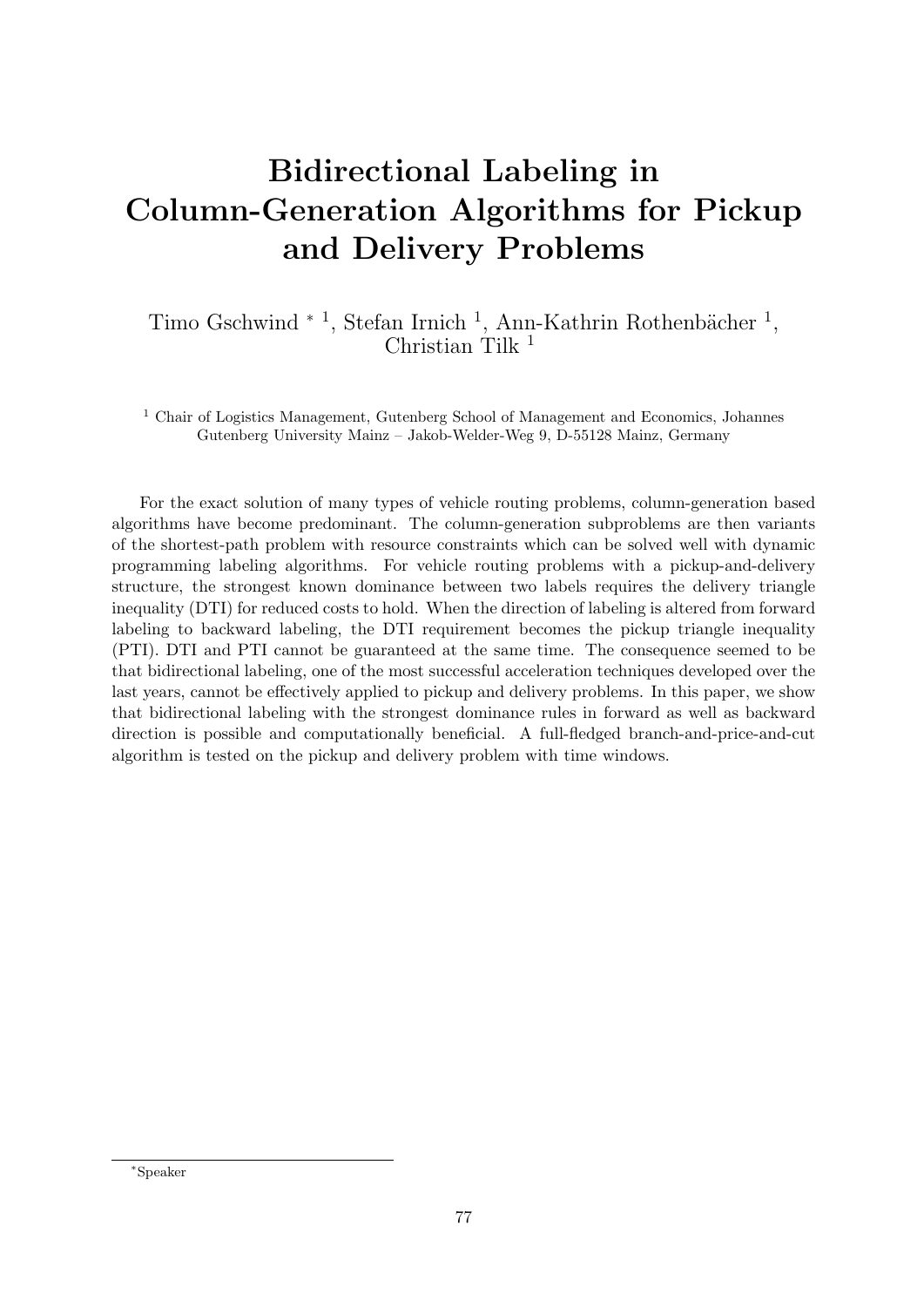#### Which comes first, delivery or sales?

Nebojša Gvozdenović <sup>\*† 1</sup>, Dejan Brcanov <sup>1</sup>

<sup>1</sup> The faculty of Economics Subotica, University of Novi sad (EF) – Segedinski put 9-11, 24000 Subotica, Serbia, Serbia

We deal with a synchronized tactical planning of sales territories and corresponding delivery routes for 3PL /4PL providers. Such a planning is challenging in FCMG markets where Traditonal Trade is still strong compared to Key Accounts. In such markets, 3PL /4PL providers have exclusive distribution agreements with several brends. As the rule of thumb, each brend insists on a salesforce that sells only its products. On the other hand, the delivery of products from different brends can be consolidated. The brends are compatible if such consolidation is possible. The lists of the shops of two compatible brends usually overlap to a great extent.

The planner of sales teritories for a single brend usually has complete freedom to organize territories for his/her salesforce. A single salesperson thus gets a territory that is often split into subterritories, where each subterritory can be handled during a single working day. Goods that are sold during a working day are either delivered during one or two working days. All subterritories of the salesforce related to a particular brend and assigned to a particular day can be identified with the daily list of shops in them. Based on the daily lists of shops from all its brends, 3PL/4PL provider plans its delivery routes. Since the planning of sales for different brends is not synchronized, it results in more visits and consequently in more kilometers and more vehicles engaged.

We propose a model for the sychronized planning for compatible brends and present first computational results.

<sup>∗</sup>Speaker

<sup>†</sup>Corresponding author: [nebojsa.gvozdenovic@gmail.com](mailto:nebojsa.gvozdenovic@gmail.com)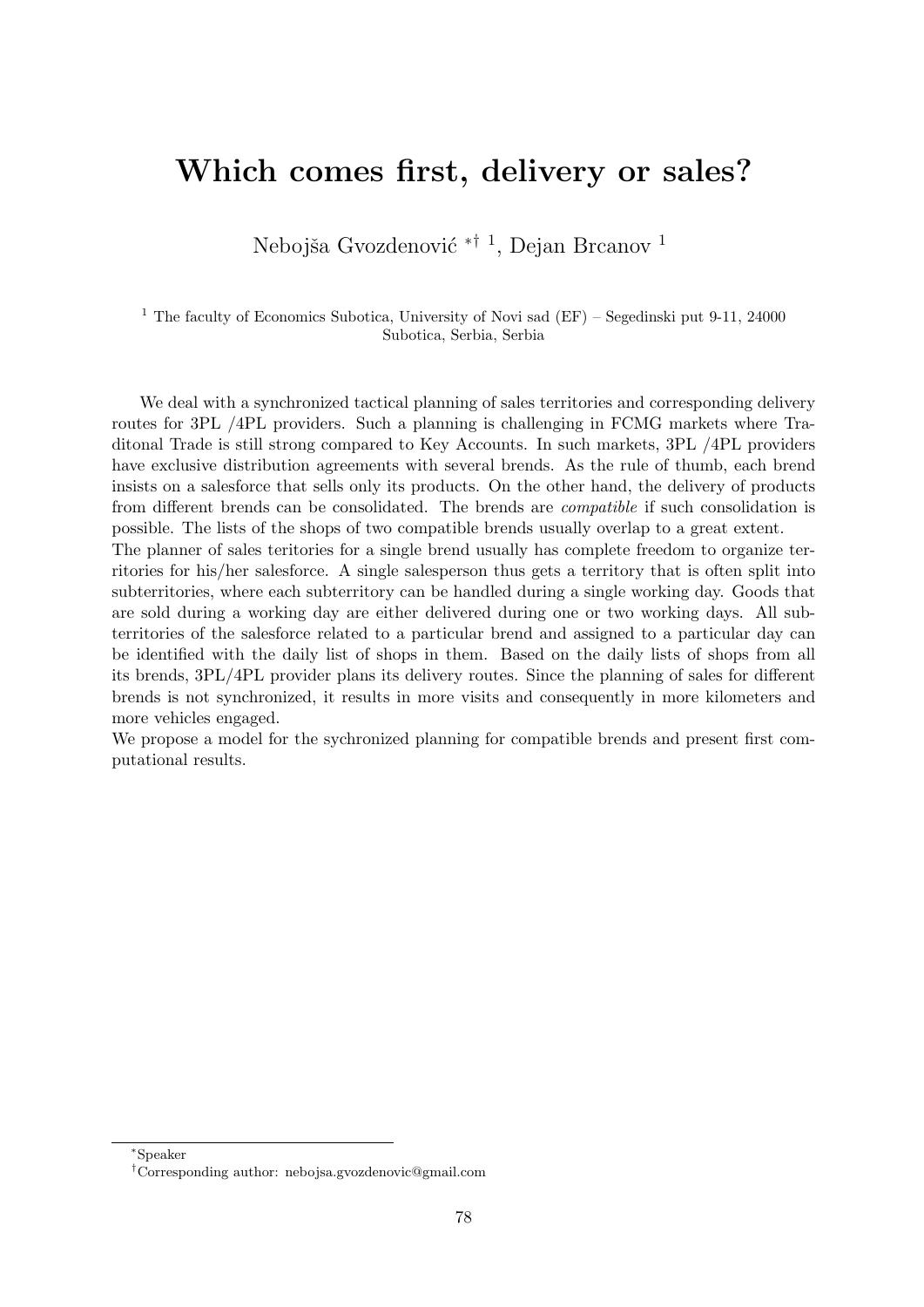# A bi-objective two-echelon vehicle routing problem with synchronization and customer-to-echelon assignment

Vera Hemmelmayr<sup>\*1</sup>, Alexandra Anderluh<sup>1</sup>, Teodor Crainic<sup>2,3</sup>, Pamela Nolz <sup>4</sup>

> WU (Vienna University of Economics and Business) – Austria  $2 \text{ UQAM}$  (Université du Québec à Montreal) – Canada CIRRELT – Canada AIT Austrian Institute of Technology – Austria

Cargo bikes are an important means of transport in the city of the future. They are environmentally friendly, quiet and perfectly suited for deliveries in the inner-city. However, due to the lower loading capacity and operating distance, they are inefficient for longer distances, such as the ones from a depot on the outskirts to the final customers in the inner city. Therefore, an idea is to introduce transshipment points close to the inner city where goods are transferred between trucks and cargo bikes.

We study a two-echelon vehicle routing problem (2eVRP) with synchronization. In the classical 2eVRP, vehicle routing is performed on two echelons. At transshipment points, the so called satellites, loads are transferred from first echelon vehicles, which supply the satellites, to second echelon vehicles, which supply the final customers. In our problem, customers are not preassigned to the second echelon, and the decision of whether to visit a customer on the first or second echelon has to be taken.

In our bi-objective problem external (social and environmental) as well as economic costs are minimized. As solution method, we use a combination of exact and heuristic methods. Computational experiments on artificial and real world data will be presented.

<sup>∗</sup>Speaker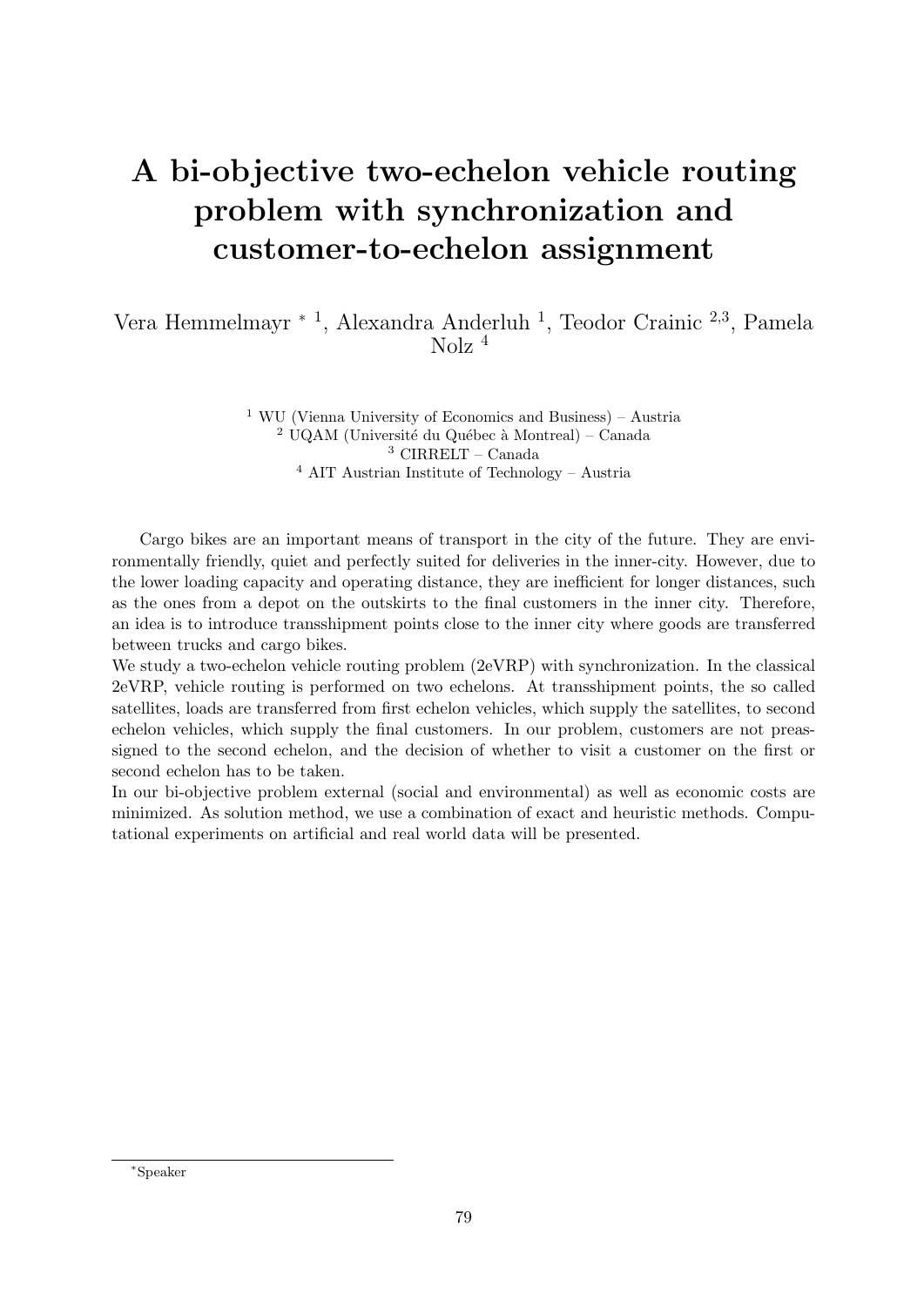## A Matheuristic for the Multi-Compartment Vehicle Routing Problem with Multiple Periods

Tino Henke <sup>∗ 1</sup>, M. Grazia Speranza<sup>2</sup>, Gerhard Wäscher<sup>1</sup>

<sup>1</sup> Otto-von-Guericke University Magdeburg – Germany <sup>2</sup> University of Brescia – Italy

In this presentation, an extension of the multi-compartment vehicle routing problem (MCVRP) is considered, in which a planning horizon of not only one but multiple periods is taken into account. The problem is inspired by the real-world application of glass waste collection from public containers. In each of the regarded periods, the containers are filled by a certain amount of glass waste and they must be emptied before their capacity would be exceeded. To collect the glass waste, a fleet of vehicles with multiple compartments is available, where each compartment can be used to collect exactly one type of glass waste. Thus, different types of glass waste cannot get mixed during transportation and an efficient recycling process is supported. In addition to the typical assignment and sequencing decisions in (multi-compartment) vehicle routing problems, for each container a visiting schedule needs to be determined. For solving this problem, a matheuristic has been developed and implemented. The algorithm uses a tabu search framework, in which the defined neighborhood structure is searched by an integer program. Extensive numerical experiments have been conducted in order to evaluate the performance matheuristic, to gain insights into the problem structure, and to determine the managerial value of considering multiple periods simultaneously. The corresponding results will be presented.

<sup>∗</sup>Speaker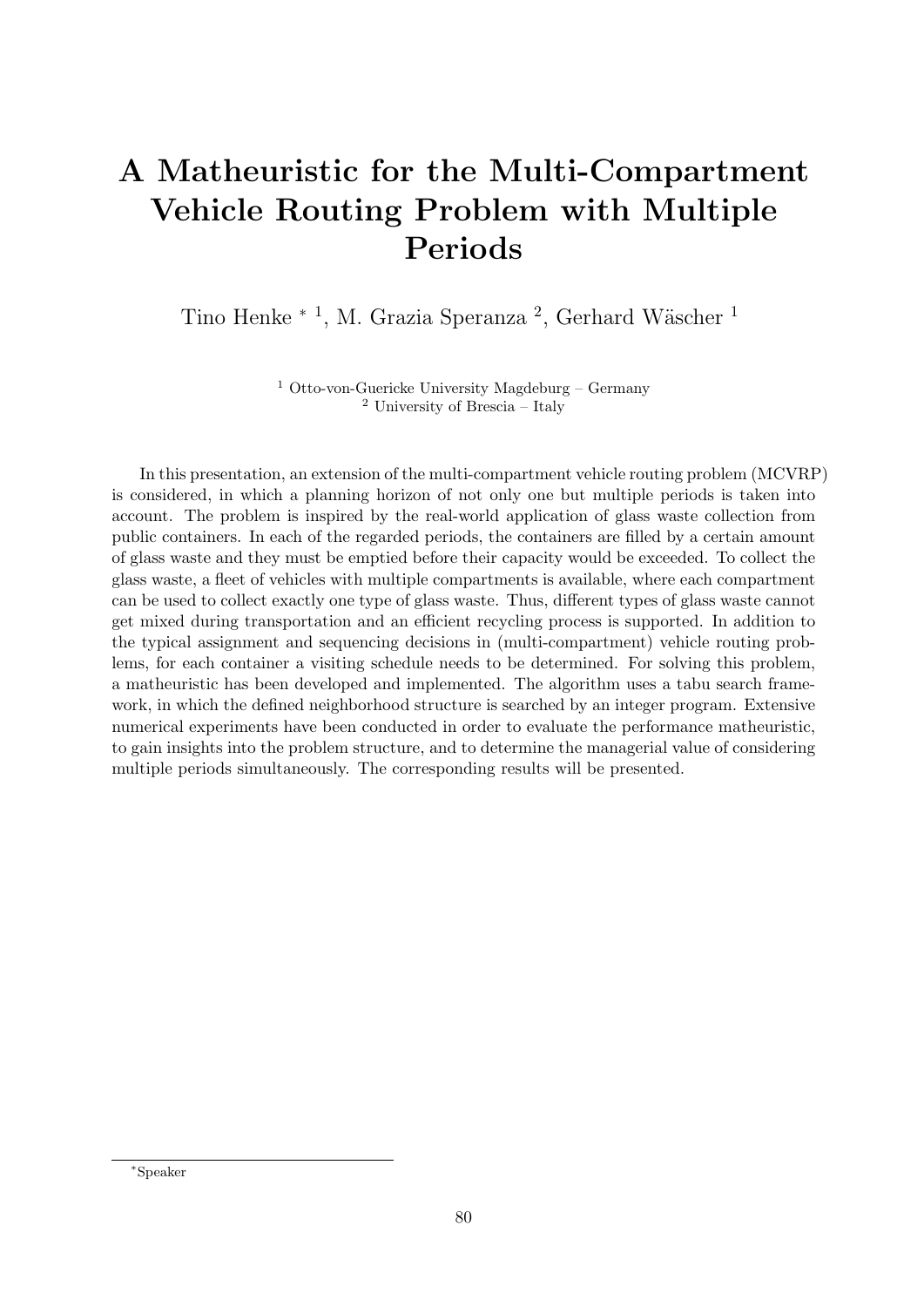# Branch-and-Price-and-Cut for the Clustered Vehicle-Routing Problem with Soft Cluster **Constraints**

Timo Hintsch <sup>∗</sup> <sup>1</sup> , Stefan Irnich <sup>2</sup>

<sup>1</sup> Chair of Logistics Management, Gutenberg School of Management and Economics, Johannes Gutenberg University Mainz – Germany

<sup>2</sup> Chair of Logistics Management, Gutenberg School of Management and Economics, Johannes Gutenberg University Mainz – Jakob-Welder-Weg 9, D-55128 Mainz, Germany

The clustered vehicle-routing problem (CluVRP) is a variant of the classical capacitated vehicle-routing problem in which the customers are partitioned into clusters, and it is assumed that each cluster must have been served in total before the next cluster can be served. This presentation considers the CluVRP with soft cluster constraints (CluVRPSC). Customers of same clusters must still be part of same routes, but do not need to be served contiguously any more. We present an exact branch-and-price-and-cut algorithm, compare different solution methods for the subproblem, and discuss branching strategies and the addition of cutting planes. First, the subproblem is solved as an elementary shortest path problem with resource constraints by labeling algorithms. Second, a mixed integer programming based branch-and-cut algorithm is developed. Both approaches are supplemented by heuristic approaches for partial pricing. To the best of our knowledge, this branch-and-price-and-cut algorithm is the first exact approach for the CluVRPSC.

<sup>∗</sup>Speaker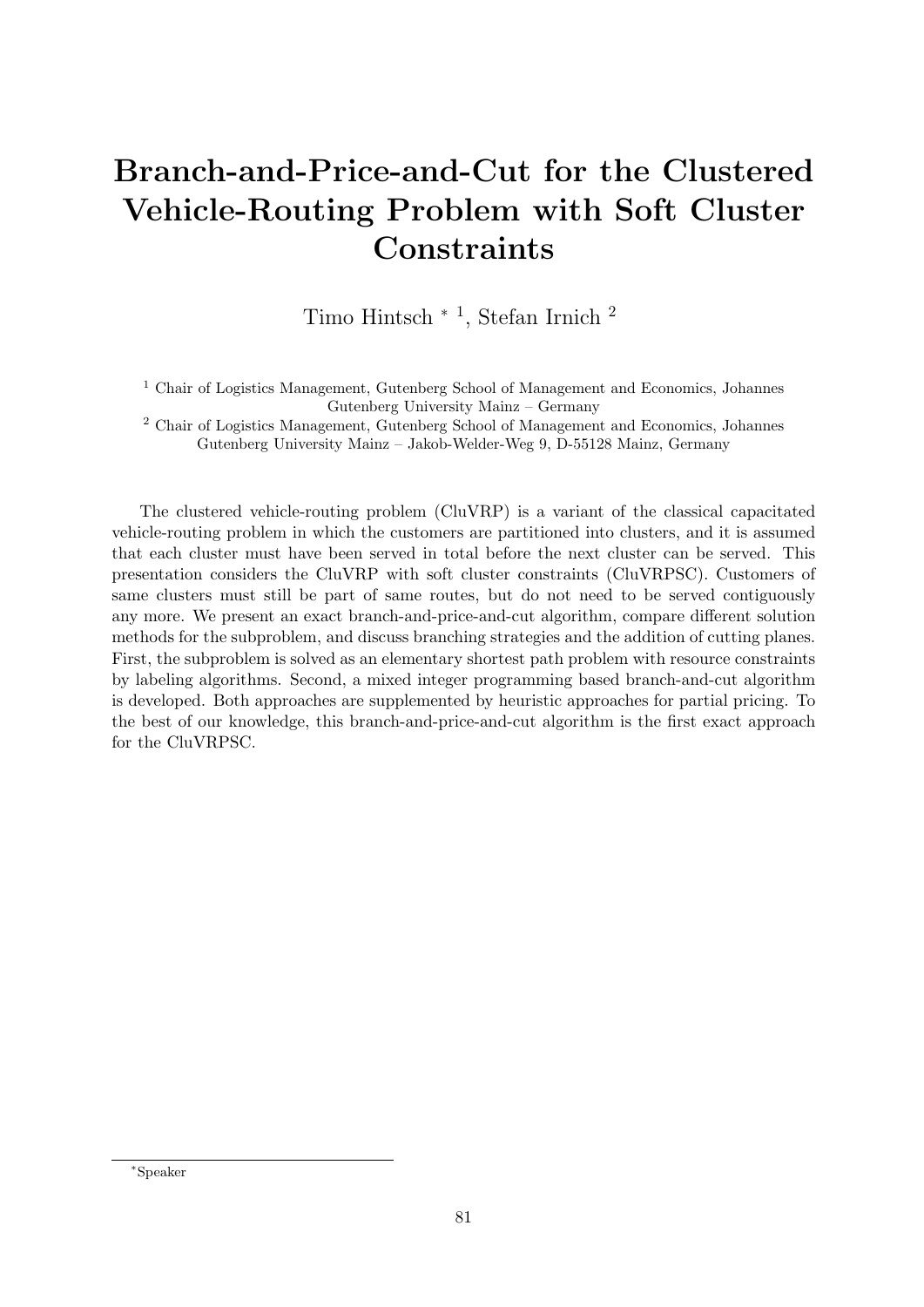#### Another look at snow removal

Kaj Holmberg <sup>∗</sup> <sup>1</sup>

<sup>1</sup> Linkoping University, Department of Mathematics, Division of Optimization (liu) – Sweden

Planning urban snow removal is a difficult, infrequently occurring optimization problem, concerning complicated routing of vehicles. Clearing a street includes several different activities, and the tours must be allowed to contain subtours.

Our earlier research in this area has produced the following results:

A large intractable time-indexed MIP-model, including all details such as different vehicles, precedence requirements, turning penalties and environmental aspects.

Some solvable relaxations of the total model, yielding lower bounds.

Heuristic solution procedures for the k-Chinese postman problem, to find a good allocation of streets to identical vehicles, also addressing the question of the number of vehicles.

Optimization approaches for the map matching problem, i.e. transferring a number of GPSpositions to a tour on the edges of a digital map.

A detailed ATSP-based solution procedure for the (over) zealous snow remover problem, i.e. the problem facing a single vehicle, based on a reformulation to an asymmetric traveling salesman problem in an extended graph, plus a heuristic for finding feasible solutions.

The methods have been implemented and tested on real life examples.

In this talk we give an overview of the whole picture, including all the parts mentioned above, and discuss what is missing for making the picture complete.

<sup>∗</sup>Speaker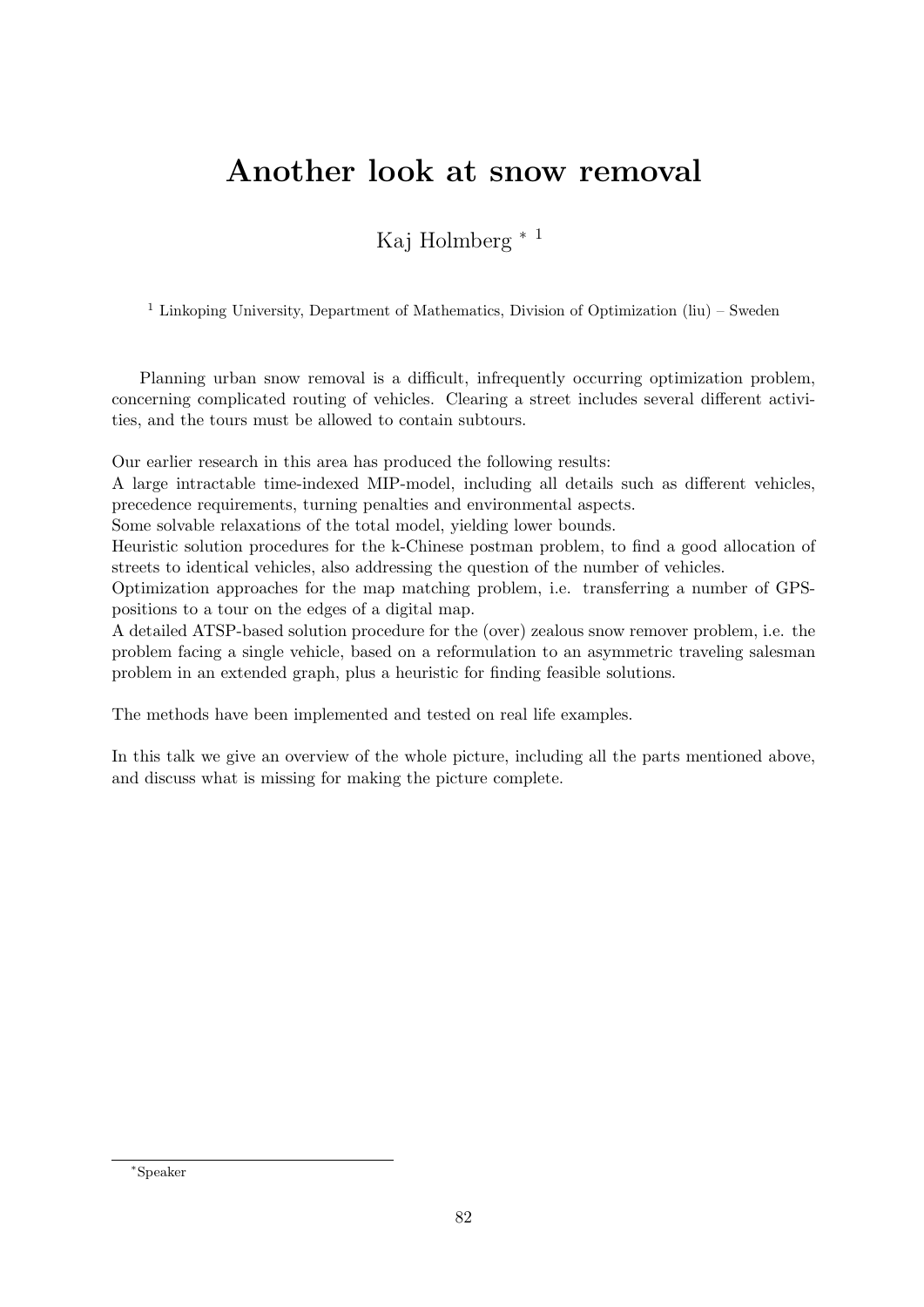### Vehicle routing problem with arrival time diversification

Maaike Hoogeboom <sup>\*† 1</sup>, Wout Dullaert<sup>2</sup>

<sup>1</sup> VU University Amsterdam – Main building VU University Amsterdam De Boelelaan 1105 1081 HV Amsterdam The Netherlands, Netherlands

 $^2$  VU University Amsterdam – VU University Amsterdam De Boelelaan 1105 1081 HV Amsterdam The Netherlands, Netherlands

We propose a novel method to generate sufficiently unpredictable routes by varying the arrival time at each customer, while minimizing transportation costs. By removing the previous arrival time slots at each customer from the solution space, the problem becomes a Vehicle Routing Problem with Multiple Time Windows (VRPMTW) in which every customer has a set of time windows in which it is still available for service. Because of the reformulation into a VRPMTW with a rolling horizon, our approach is easier, more efficient and more powerful than existing methods. Since waiting times are not allowed a new method is proposed to check if a route is time window feasible. To allow time window violations during the local search, four different penalty methods are proposed and compared in terms of solution quality and computational time. The routing problem is solved using an iterated granular tabu search which finds new best-known solutions for all benchmark instances from the literature. The proposed method reduces average distance with 28% and computational time with 91%. A case study is performed on data from a Cash in Transit company that transfers valuable goods to banks and ATMs. For security and legal regulations they have to use varying routes and computational experiments show the savings potential of the proposed solution approach and quantify the trade-off between arrival time diversification and transportation costs.

<sup>∗</sup>Speaker

<sup>†</sup>Corresponding author: [m.hoogeboom@vu.nl](mailto:m.hoogeboom@vu.nl)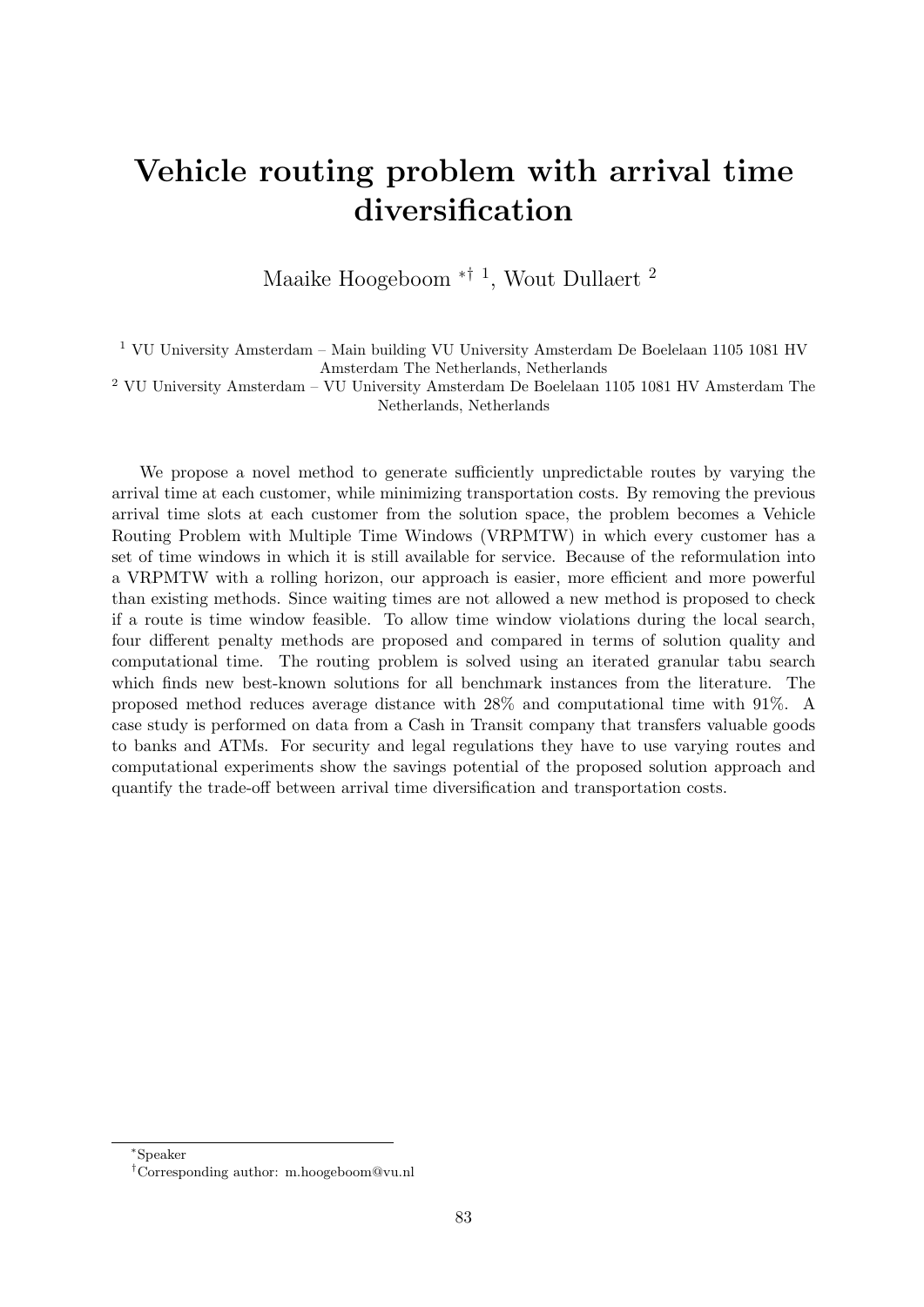# Vehicle Selection for a Multi-Compartment Vehicle Routing Problem

Alexander Huebner ∗† <sup>1</sup> , Manuel Ostermeier <sup>2</sup>

 $1$  Catholic University Eichstaett Ingolstadt – Germany  $2$  Katholische Universität Eichstätt-Ingolstadt – Germany

This paper addresses the selection of single and multi-compartment vehicles for the delivery of grocery products. The transport of grocery products requires to keep required temperatures for particular product segments (e.g., deep frozen, fresh, ambient). Retailers thereby used to rely almost exclusively on single-compartment vehicles (SCV) to transport products with one particular temperature zone. Due to recent technological advances retailers now have the option to use multi-compartment vehicles (MCV) for the distribution instead. MCV possess the ability to transport several temperature zones jointly on the same truck by splitting the loading area into different temperature-specific compartments. For retailers this imposes a selection between different vehicles. This choice is associated with different costs dependent on the corresponding vehicle types. More precisely, costs for loading, unloading and transportation have to be distinguished between the vehicle types and the corresponding routing. In literature either the use of SCV or MCV has been considered for the distribution without a distinction between the vehicle dependent costs and the possibility to use both vehicles in the same distribution fleet to achieve a cost optimal fleet mix. We therefore identify all decision relevant costs within a case study and present an extended MCVRP for the vehicle selection that takes into account vehicle dependent costs. We solve the problem with a Large Neighborhood Search and provide insides on the benefits of using SCV and MCV jointly in grocery distribution. Further, the approach is applied to a real life case to evaluate the economic impact of our extended model.

<sup>∗</sup>Speaker

<sup>†</sup>Corresponding author: [alexander.huebner@ku.de](mailto:alexander.huebner@ku.de)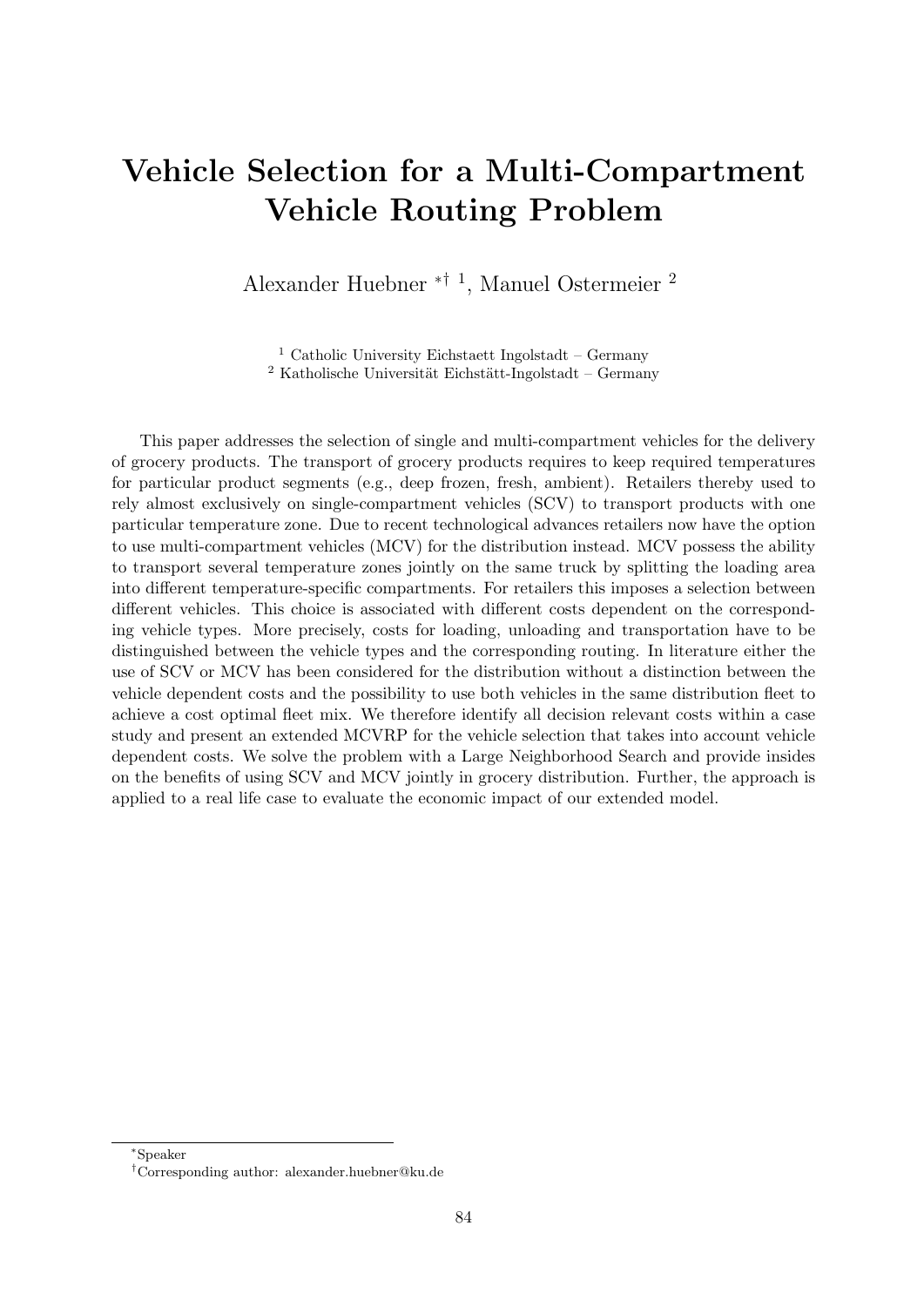# Route design for mixed fleet of hydrogen and conventional vehicles

Md Anisul Islam <sup>1</sup>, Yuvraj Gajpal <sup>\* 2</sup>, Tarek Y. Elmekkawy <sup>3</sup>

<sup>1</sup> University of Manitoba – Department of Mechanical Engineering, Winnipeg, Manitoba R3T5V6 Tel: +1 204 474 7474, Canada

<sup>2</sup> University of Manitoba – Asper School of Business, Department of Supply Chain Management, Winnipeg, Manitoba R3T5V4, Canada

<sup>3</sup> Qatar University – Department of Mechanical and Industrial Engineering, P. O. Box 2713, Doha,

Qatar

In this study, a new variant of green vehicle routing problem named as hydrogen and mixed fleet based green vehicle routing problem with recharging station (H-MFGVRPRS) is considered. The study is motivated from the global concerns about environmental sustainability challenges and subsequent CO2 limit imposed for the businesses. Associated with real-life scenarios, a pragmatic energy consumption method and its CO2 emission models of the vehicles is considered as non-linear function of vehicles travel distance. The models incorporate the realistic variation of vehicle speed and cargo load on the arc while calculating CO2 emission. Overall, it is a new GVRP of a mixed fleet and heterogeneous vehicles consists of fuel cell hydrogen vehicle and conventional internal combustion vehicle with alternative refuel stations (AFSs). For the problem, new datasets are generated and utilized for computation experiments in this study. The problem is mathematically formulated as mixed integer programming (MIP) and a metaheuristic algorithm is designed to solve the problem.

<sup>∗</sup>Speaker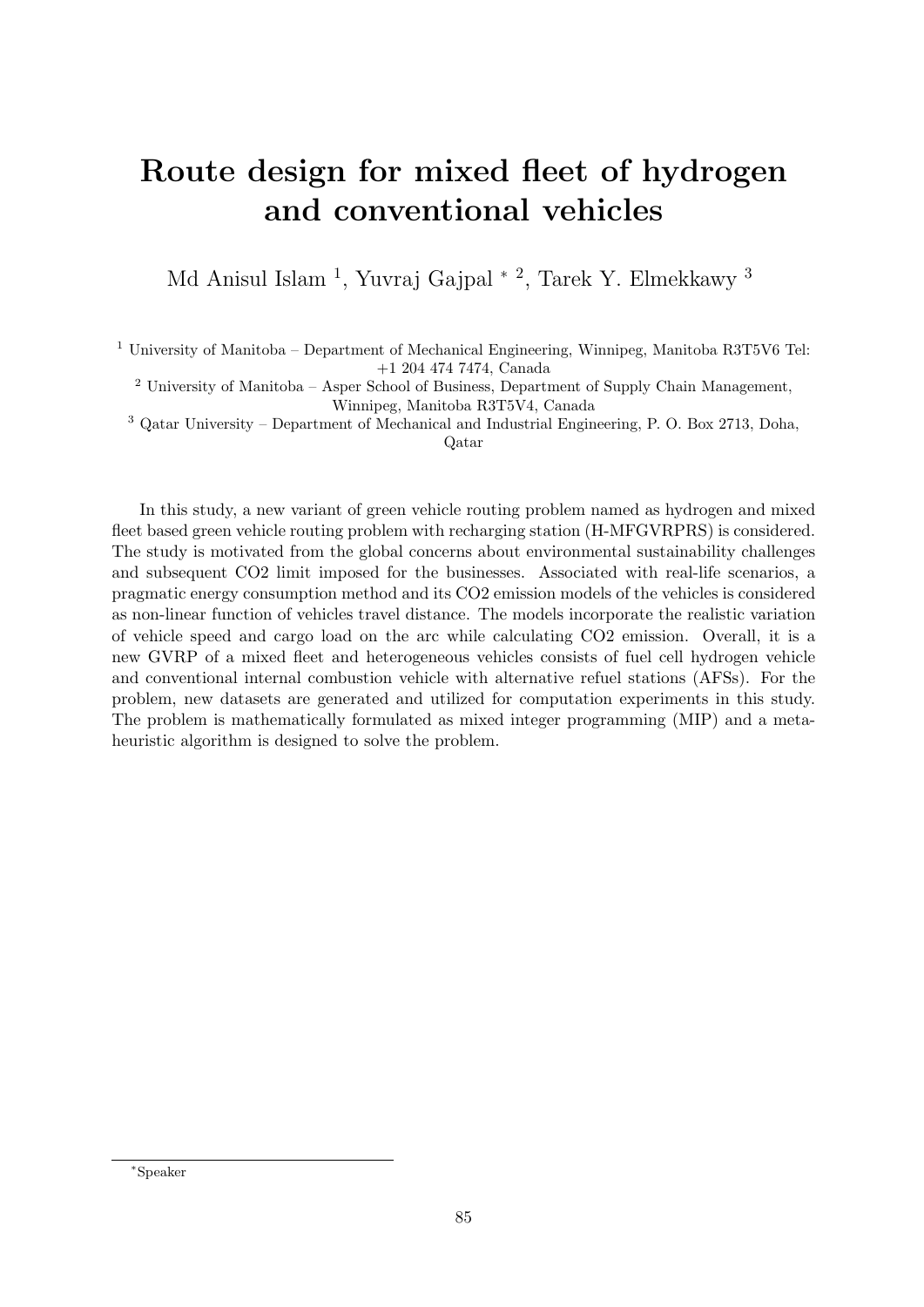# A Benders Decomposition Approach for Solving the Electric Vehicle Routing Problem with Soft Time Windows

Soheil Jalili ∗† <sup>1</sup> , Farid Khoshalhan <sup>1</sup>

<sup>1</sup> K. N. Toosi University of Technology, Faculty of Industrial Engineering – Iran

The Electric Vehicle Routing Problem with Time Windows (EVRPTW) is a variant of the VRP where battery electric vehicles (BEVs) are used in order to service customers with time windows. A BEV has a limited travel range due to its battery charge capacity and may need to be recharged at recharging stations. EVRPTW aims at minimizing the number of capacitated vehicles and total travelling costs. In this study, we model the Electric Vehicle Routing Problem with Soft Time Windows (EVRPSTW) by allowing vehicles to visit customers beyond their time windows by a given tolerance, which enables early and late servicing with some penalty costs. EVRPSTW challenges the distribution task of public services and private organizations in a context with heavy traffic, which servicing customers within their time windows is severe. Moreover, the hard time windows can strongly increase the vehicle number necessary to serve all customers, which leads to very high vehicle acquisition costs. Therefore, the flexibility in time windows enables big savings in the investments on vehicle fleet, since the possibility to serve customers out of their time window range may reduce the vehicle number. We formulate this problem as a mixed integer linear program and solve the small instances using CPLEX. To solve the larger problems we develop a Benders decomposition approach. We carried out a computational study to investigate the benefits of soft time windows and test the performance of the proposed approach using benchmark instances from the literature in terms of solution times and quality.

<sup>∗</sup>Speaker

<sup>†</sup>Corresponding author: [s.jalili@mail.kntu.ac.ir](mailto:s.jalili@mail.kntu.ac.ir)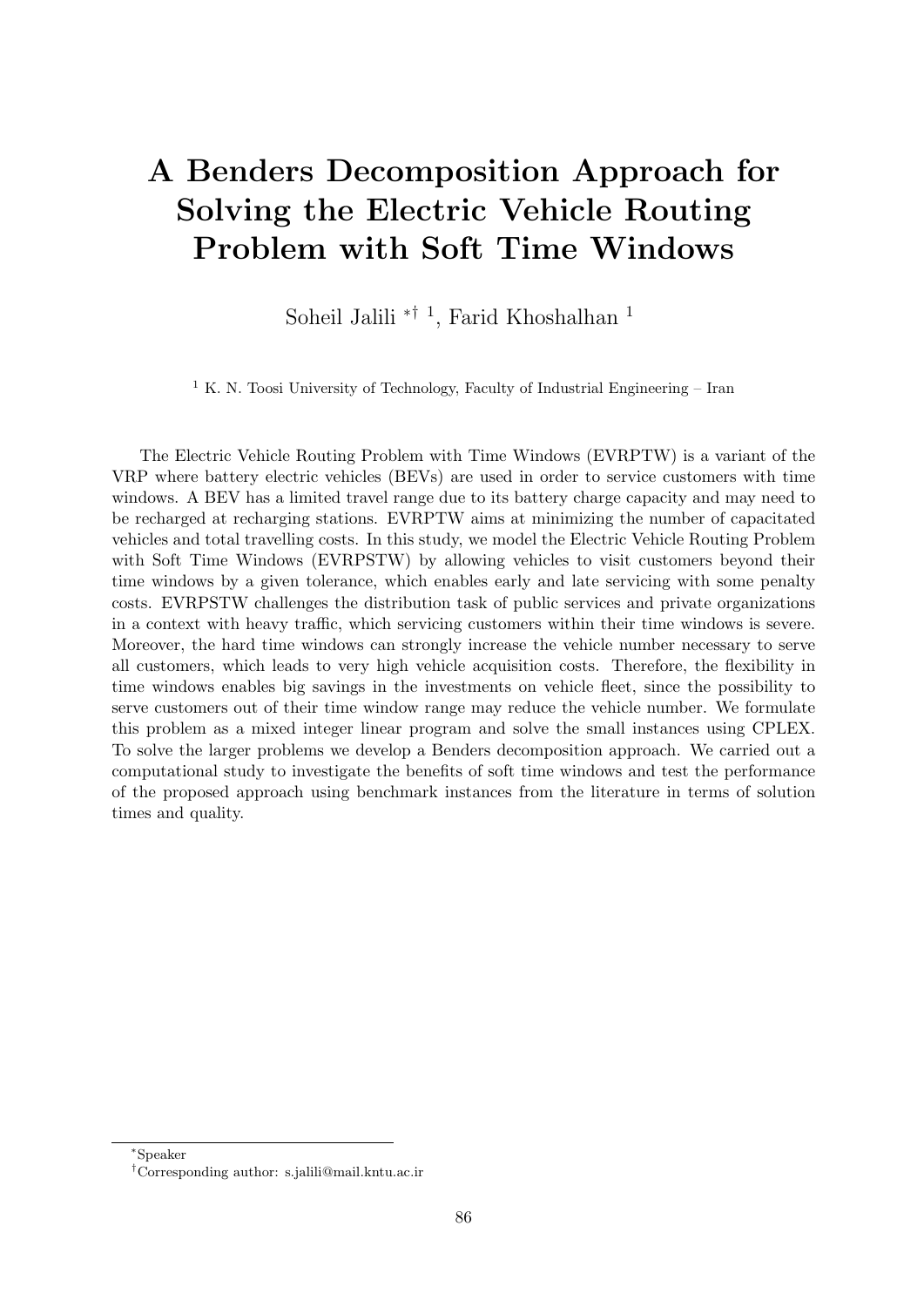## On asymmetric multi-depot multiple traveling salesmen problem

Bolor Jargalsaikhan <sup>\*† 1</sup>, Kees Jan Roodbergen <sup>1</sup>

<sup>1</sup> University of Groningen – Netherlands

We consider multi-depot multiple asymmetric traveling salesmen problem (MmATSP) where each tour starts and ends at the same depot. The problem can be modeled in several ways with different variables. We analyze strengths and limitations of the compact linear integer formulations: the corresponding linear programming relaxations are compared and their nondominant relations are explained by deriving additional valid inequalities. Also, we propose novel constraints to formulate the depot fixing feature (sometimes referred as path elimination constraints) and consequently novel formulations. Another particular feature we study is lower and upper bound restrictions on the number of nodes visited in a tour. Our results can be directly applied to relevant multi-depot vehicle routing problems as well.

<sup>∗</sup>Speaker

<sup>†</sup>Corresponding author: [b.jargalsaikhan@rug.nl](mailto:b.jargalsaikhan@rug.nl)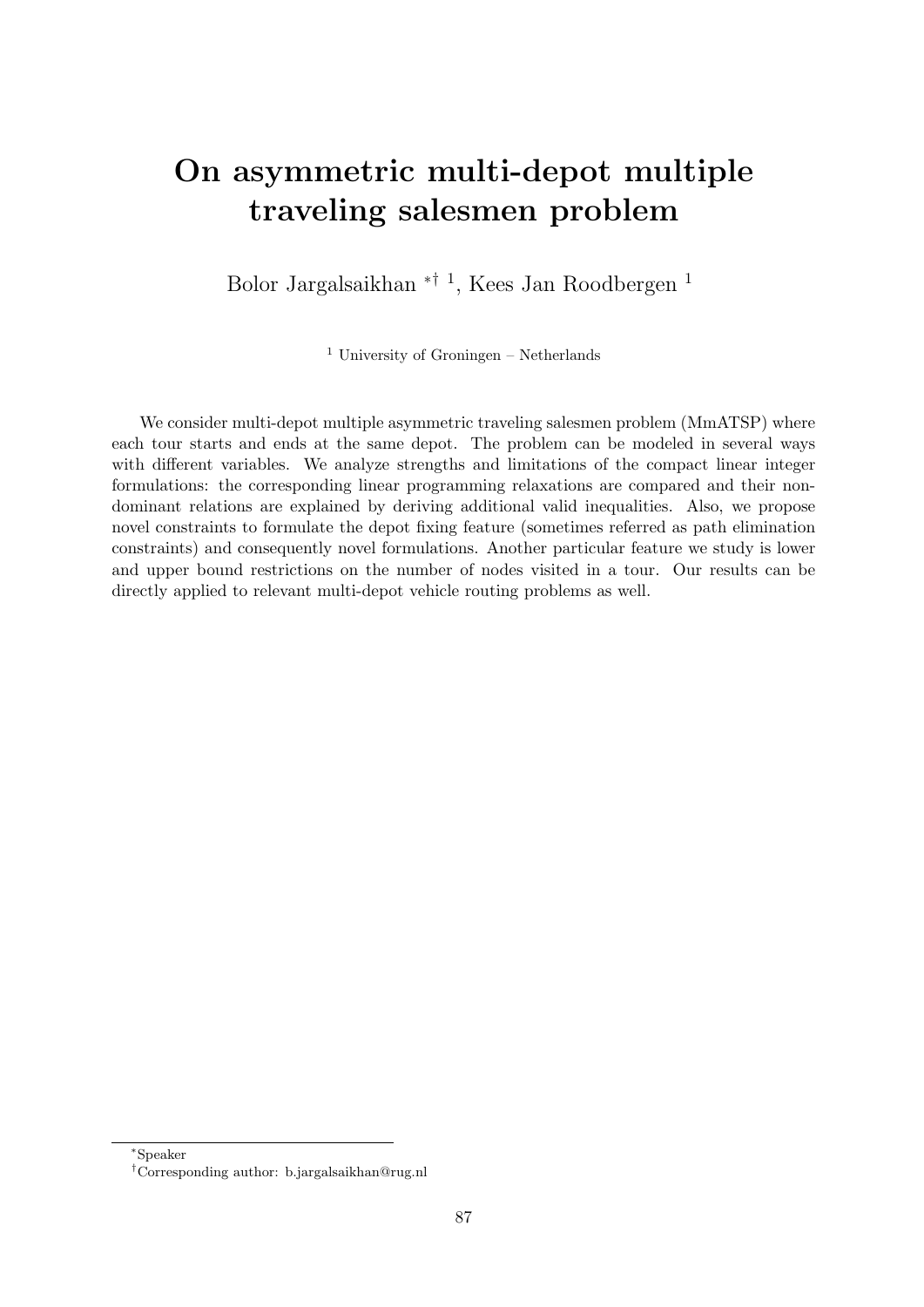# On the effects of day-by-day planning on the global objective in Inventory Routing

Loes Knoben<sup>1</sup>, Joaquim Gromico<sup>2</sup>, Jelke Van Hoorn<sup>3</sup>, Gerhard Post<sup>\*4</sup>

 $^{\rm 1}$  Ynformed – Netherlands ORTEC BV and VU University Amsterdam – Netherlands ORTEC BV – Netherlands ORTEC BV and University of Twente – Netherlands

ORTEC Inventory Routing is a vendor managed inventory solution that minimizes the longterm costs involved in distributing products to multiple customers, while preventing stock-outs at those customers. Currently, trips for the distribution are constructed daily, based on the daily cost per volume as the (short-term) objective, as a way to minimize the total cost per volume over a rolling horizon, the long-term objective. We discuss some negative effects of using this short-term objective on the long-term objective, and ways to reduce some of these effects.

<sup>∗</sup>Speaker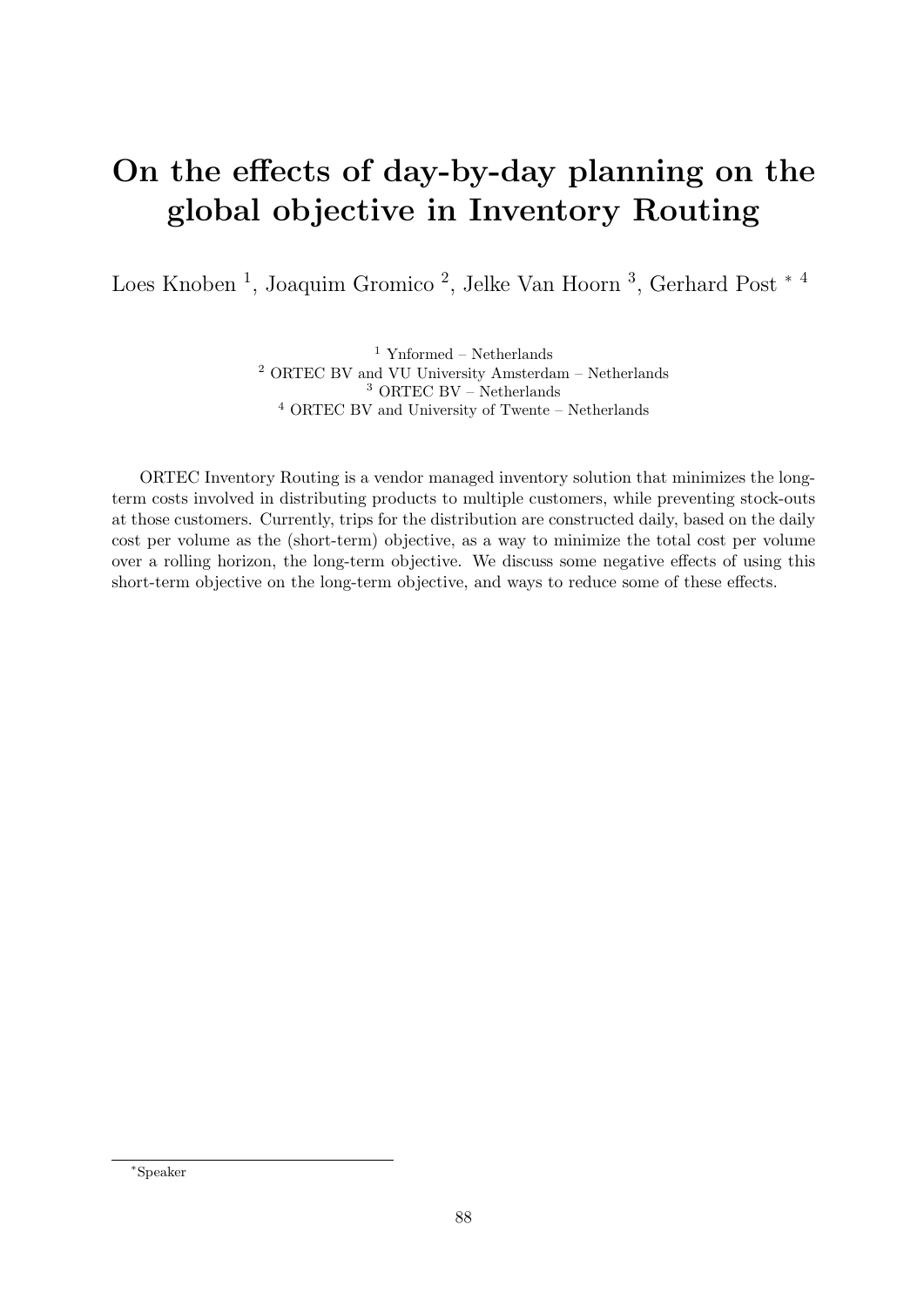#### Methods for Corporate Mobility as a Service

Sebastian Knopp <sup>\*† 1</sup>, Benjamin Biesinger <sup>1</sup>, Miriam Enzi <sup>1</sup>, Bin Hu<sup>1</sup>, Matthias Prandtstetter<sup>1</sup>

<sup>1</sup> AIT Austrian Institute of Technology – Austria

Many companies provide individual cars to certain employees in order to fulfill their mobility needs including private and business trips. This can result in a large underutilized fleet of vehicles with combustion engine. For such settings, the project SEAMLESS aims at developing novel corporate mobility services while striving for multiple goals. In order to reduce CO2 emissions, the usage of battery electric vehicles, public transportation, or bicycles should be fostered. However, the flexibility offered by conventional vehicles must remain available in case of need. Thus, operating a mixed fleet of company vehicles in a cost-effective manner is important. Also, other mobility services such as taxis or rental cars should be considered, e.g., for coping with peak hours. Now, bringing the emerging concept of "mobility as a service" to this corporate context results in a system where users request transportation services instead of reserving specific cars. Decisions on the fulfillment of individual transportation requests are delayed in order to increase the number of options available for company-wide mobility planning. We propose a solution approach that first determines a set of possible mobility offers for each transportation request. This facilitates the inclusion of different route planners and allows to include information from third party mobility providers. Then, assuming each vehicle is assigned to a fixed depot and each mobility offer covers a fixed time interval, this leads to a variant of an interval scheduling problem. We present solution methods for the problem at hand and report initial results of computational experiments.

<sup>∗</sup>Speaker

<sup>†</sup>Corresponding author: [sebastian.knopp@ait.ac.at](mailto:sebastian.knopp@ait.ac.at)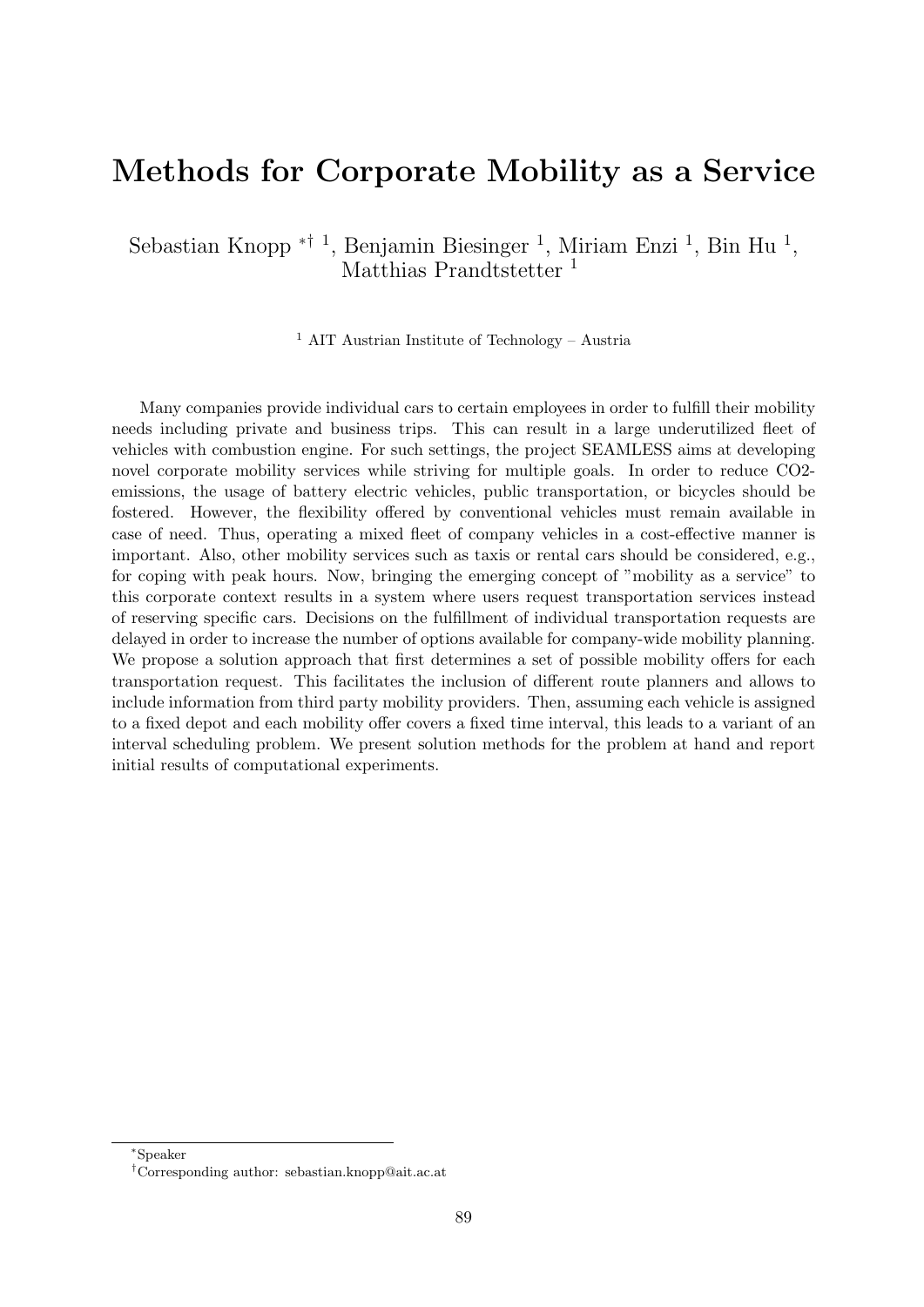# A hybrid solution approach for the 3L-VRP with simultaneous delivery and pickups

Henriette Koch <sup>∗ 1</sup>, Andreas Bortfeldt<sup>1</sup>, Gerhard Wäscher<sup>1</sup>

 $^1$  Otto-von-Guericke-University Magdeburg [Magdeburg] – Universitätsplatz 2 Postfach 4120 D-39106 Magdeburg, Germany

A vehicle routing problem with three-dimensional loading constraints and simultaneous delivery and pickups is introduced (3L-VRPSDP). Sets of different three-dimensional (cuboid) items have to be delivered to customers. At the same time, items have to be picked up from the customer locations and brought to the depot. This approach requires the integration of three-dimensional packing problems into the VRPB so that packing constraints such as stability requirements or LIFO constraints can be considered.

A particular challenge of the problem is to transport delivery and pickup items simultaneously on the same vehicle. In order to avoid any reloading effort during a tour, we consider two different loading approaches of vehicles: (i) loading from the back side with separation of the loading space into a delivery section and a pickup section and (ii) loading at the long side.

A hybrid algorithm is proposed for solving the problem consisting of an Adaptive Large Neighbourhood Search for the routing and different packing heuristics for the loading part of the problem. The solution approach was tested for newly generated instances for the 3L-VRPSDP and well-known instances form the literature for the one-dimensional VRPSDP. The corresponding results will be presented.

<sup>∗</sup>Speaker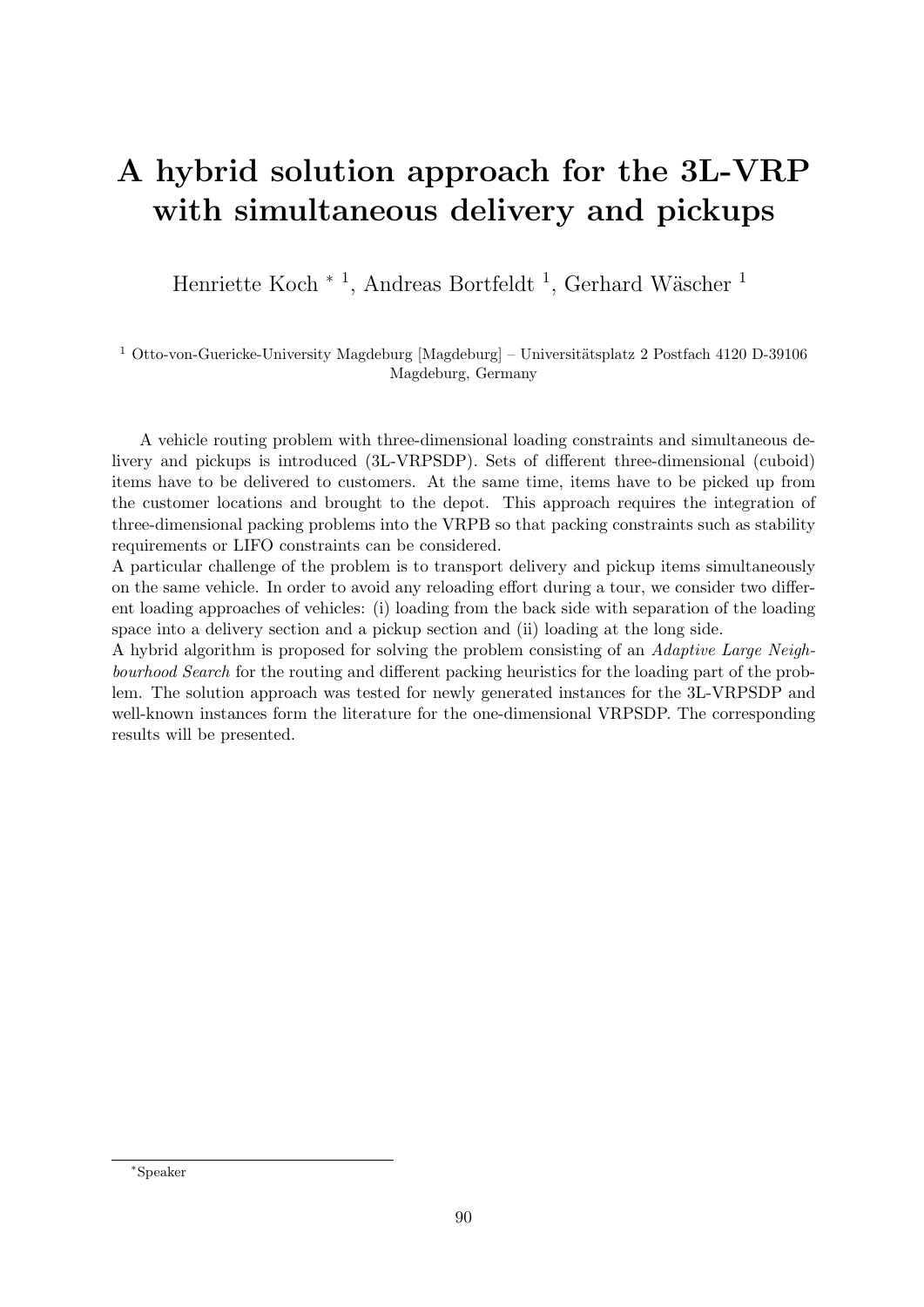# Path Problems with Additive and Multiplicative Objectives

Mikhail Kovalyov <sup>\* 1</sup>, Alain Quilliot <sup>2</sup>, Dvir Shabtay <sup>3</sup>, Moshe Zofi<sup>4</sup>

<sup>1</sup> United Institute of Informatics Problems (UIIP [Minsk]) – 6, Surganova str, 220012 Minsk, Republic of Belarus, Belarus

<sup>2</sup> Laboratoire d'Informatique, de Modélisation et d'optimisation des Systèmes (LIMOS) – Institut

Français de Mécanique Avancée, Université Blaise Pascal - Clermont-Ferrand II, Université d'Auvergne

- Clermont-Ferrand I, CNRS : UMR6158 – Bât ISIMA Campus des Cézeaux BP 10025 63173

AUBIERE cedex, France

<sup>3</sup> Ben-Gurion University of Negev – Israel

<sup>4</sup> Sapir Collage (Sapir Collage) – Israel

A problem of finding a path between two vertices of a directed multigraph is studied. Each arc is associated with two numbers which can be viewed as the survival probabilty and the length, respectively. The quality of a path is evaluated by two functions, one of which is the product of the arc probabilities and the other is the sum of the arc lenths. We prove NP-completeness of the decision version of this problem, in which there is a lower bound on the multiplicative function and an upper bound on the additive function. We also develop approximation algorithms for the optimization versions of the studied problem, and evaluate their worst case performances. One algorithm is based on approximate computing of logarithms of the arc probabilities, and another is a fully polynomial time approximation scheme (FPTAS).

<sup>∗</sup>Speaker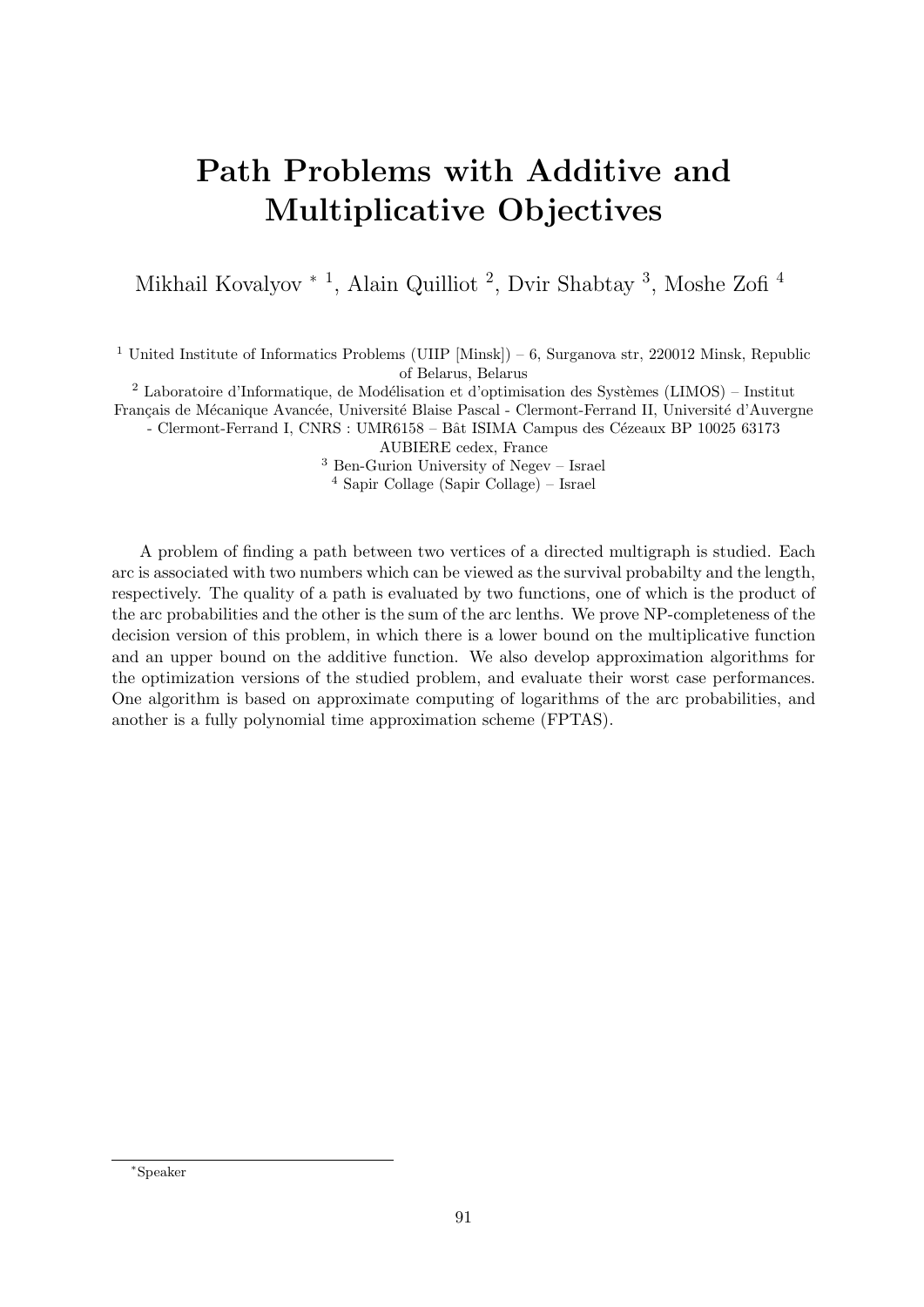## Routing of Multi-Section Vehicles for Delivery of Multiple Products

Mikhail Kovalyov<sup>1</sup>, Sergey Markov<sup>\*† 2</sup>

<sup>1</sup> United Institute of Informatics Problems (UIIP [Minsk]) – 6, Surganova str, 220012 Minsk, Republic of Belarus, Belarus

<sup>2</sup> Department of Applied Mathematics and Computer Science [Minsk] – Belarusian State University 4 F. Skorina Ave., Minsk-50, 220050, BELARUS, Belarus

There are several clients (unloading terminals) having given demands for different products. The products are stored at loading terminals. The product transportation is realized by vehicles located at several depots. There are given loading-unloading times, compatibility constraints between vehicles and terminals, and time windows, in which vehicles and terminals are available. Vehicles can include several sections of various capacities. There can be restrictions on the order of changing products carried in the sections. For each vehicle type, the cost of moving a unit of total mass per distance unit is given. Terminals and depots are nodes of a transportation network. The problem is to select vehicles, to determine their feasible routes and feasible loading/unloading plans such that all the demands are satisfied and the total transportation cost is minimized. A route of a vehicle starts and finishes in the depot of this vehicle. The route can include visiting any client or loading terminal several times. We suggest a solution approach that builds partial routes and loading/unloading plans. A complete solution is combined of these parts in an optimal way via solving an Integer Linear Programming problem, or by applying our heuristic approaches.

<sup>∗</sup>Speaker

<sup>†</sup>Corresponding author: [markov@bsu.by](mailto:markov@bsu.by)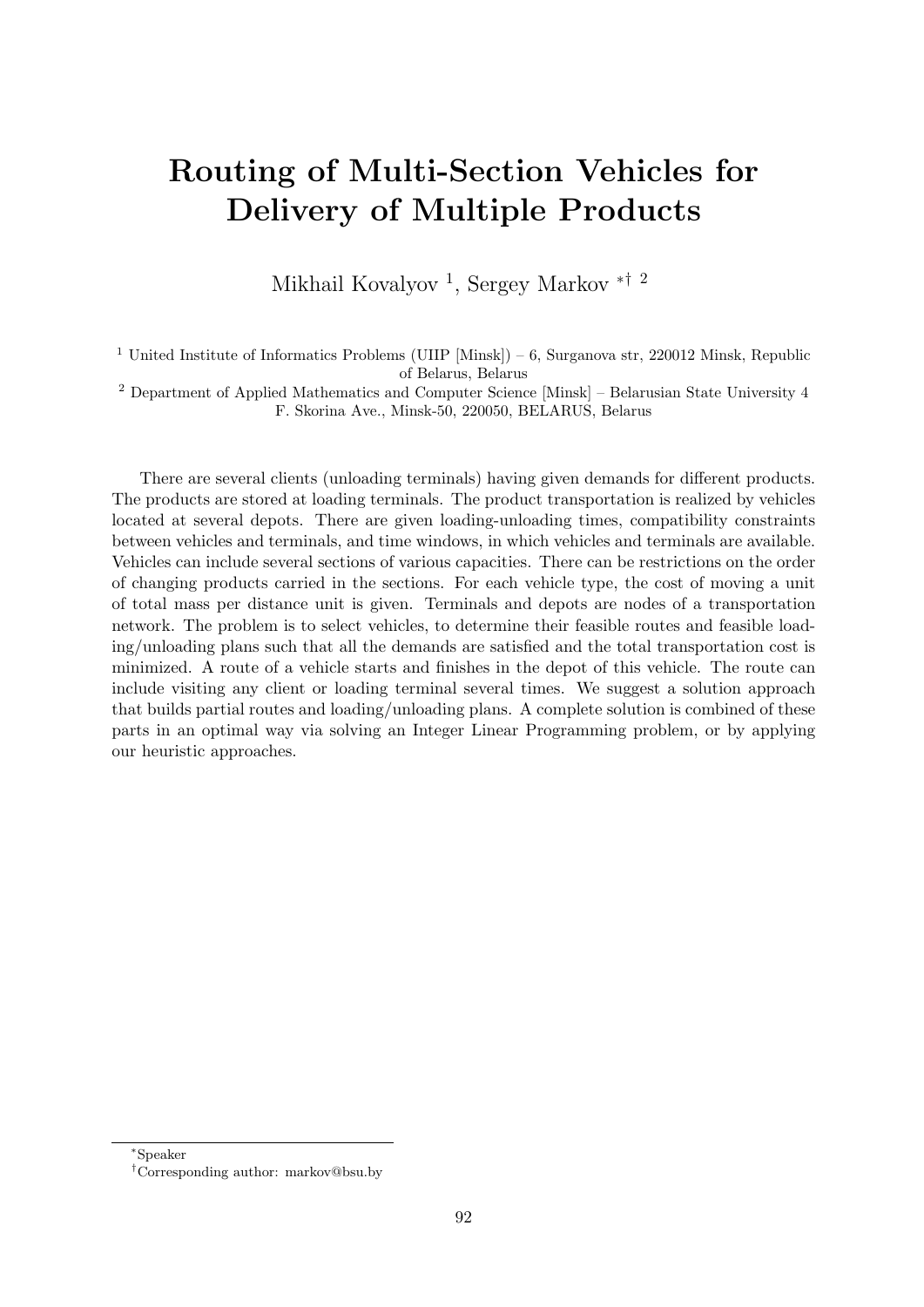# Forming, Scheduling and Routing Field Service Teams for Multi-Skill Tasks with Priority Levels

Gozde Kutayer Bilgin <sup>\*† 1</sup>, Eda Yucel <sup>1</sup>, Gultekin Kuyzu <sup>1</sup>, Seray Cakirgil 1

<sup>1</sup> TOBB University of Economics and Technology (TOBB ETU) – Sogutozu Caddesi No:43, Soğutozu, Ankara, 06560, Turkey

In this research, we study the multi-skill workforce scheduling and routing problem that exists in all service operations that provide services in customer premises. The problem originates from a real-life operational problem, faced by the electricity distribution companies on a daily basis, requiring efficient assignment of field service personnel to tasks. The problem aims to assign the tasks at different geographical locations with different priorities and skill level requirements to teams of technicians who have different skills. In this research, a mathematical model that forms the teams of personnel, assigns the tasks to the teams according to their skill requirements, and determines the daily routing schedule of the teams is developed. The model has two prioritized objectives. At the first priority level, the objective is to minimize the makespan of the tasks subject to the condition that each task is completed before any other task of lower priority. At the second priority level, the objective is to minimize total daily operational costs, including travel costs, overtime costs, and penalty costs of late tasks. A multi-phased heuristic is proposed for large-scale realistic problems. In the first phase of the heuristic, the teams are formed through a team building procedure. In the second phase, a greedy-based approach is applied to assign tasks to the teams in accordance with their skills and to identify the daily routes of teams. In the third phase, the solution is improved though local search techniques. The effectiveness of the heuristic is assessed using realistic problem instances.

<sup>∗</sup>Speaker

<sup>†</sup>Corresponding author: [gkutayer@gmail.com](mailto:gkutayer@gmail.com)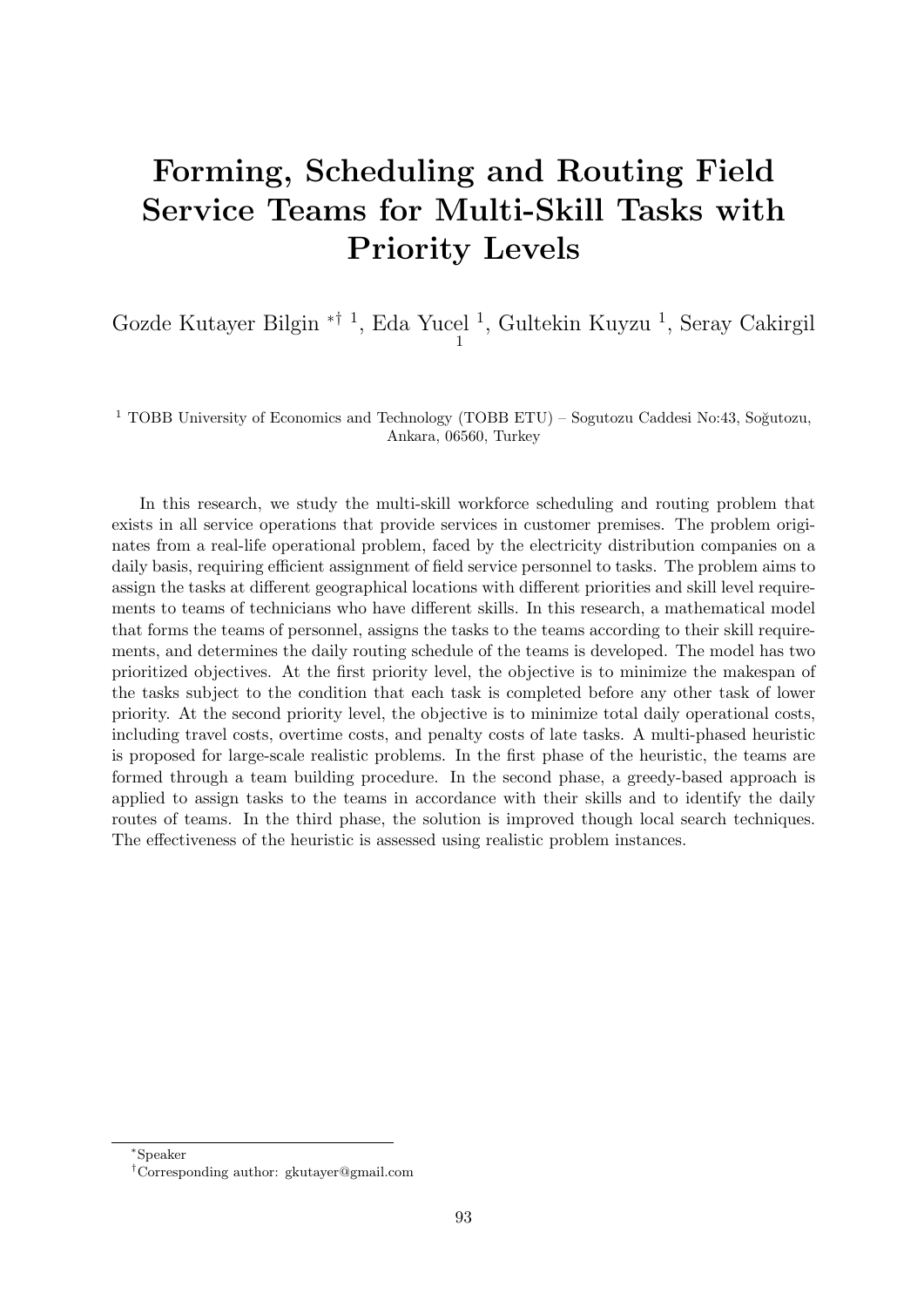# Flexible Time Window Management for Attended Deliveries

Charlotte Köhler  $*$ <sup>1</sup>, Jan Fabian Ehmke<sup>1</sup>, Ann Melissa Campbell<sup>2</sup>

<sup>1</sup> European University Viadrina, Business Analytics – Große Scharrnstrasse 59, 15230 Frankfurt (Oder), Germany

<sup>2</sup> The University of Iowa, Department of Management Sciences, Tippie College of Business – Iowa City, IA 52242, United States

With the ongoing boom in e-commerce, many retailers offer tight delivery time windows to fulfill customers' expectations of high-quality delivery. After choosing products on an e-grocer's website, for example, customers conclude their booking with selecting one of the offered time windows, which are often as tight as one hour. While customers usually prefer tight delivery time windows, it is well known that these can cause high costs of delivery, because they restrict the underlying routing problem heavily. However, adapting the length of the offered time windows to the current flexibility of the route plan might alleviate this problem.

In this presentation, we investigate flexible time window management to enable more effective routing of attended deliveries with limited transportation resources. Extending customer acceptance mechanisms from the literature, we vary the length of time windows in the course of the booking horizon, considering that the acceptance of an order request can restrict the ability of accommodating future requests significantly. We make the length of a time window depend on customer status (premium/non-premium), time of request relative to the booking horizon (early/late), as well as spatio-temporal routing characteristics (proximity to current routes).

We investigate the impact of these ideas on the number of served customers given the demand structure of order data from an e-grocer in Berlin, Germany. To this end, we build routes iteratively and analyze the trade-off between a large number of high-quality delivery options and the retailers' need to serve as many customers as possible.

<sup>∗</sup>Speaker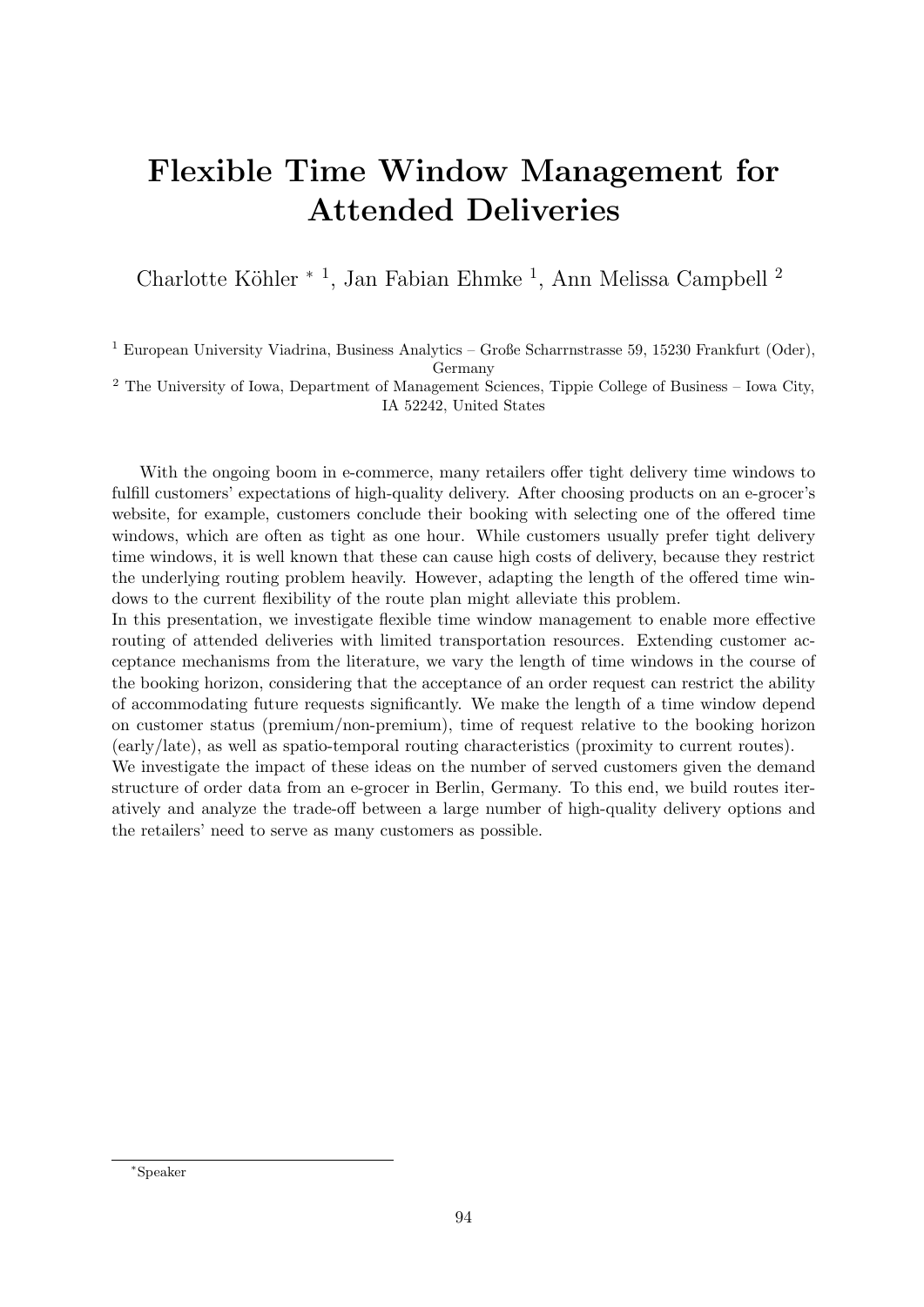# A Branch-and-cut algorithm for the Periodic Rural Postman Problem with Irregular Services on Mixed Graphs

Demetrio Laganà <sup>\* 1</sup>, Enrique Benavent<sup>2</sup>, Angel Corberán<sup>2</sup>, Francesca Vocaturo <sup>3</sup>

<sup>1</sup> Department of Mechanical, Energy and Management Engineering, University of Calabria – 87036 Arcavacata di Rende (CS), Italy

 $^2$ Universidad de Valencia – Spain

<sup>3</sup> Department of Economics, Statistics and Finance, University of Calabria – 87036 Arcavacata di Rende (CS), Italy

In this paper, we deal with an extension of the rural postman problem in which some links of a mixed graph must be traversed once (or a specified number of times) over a given time horizon. These links represent entities that must be serviced a number of times in some sub-periods of a given time horizon. The aim is to design a set of least-cost tours, one for each period in the time horizon, that satisfy the service requirements. We refer to this problem as the periodic rural postman problem with irregular services (PRPPIS).

Some practical applications of the problem can be found in road maintenance operations and road network surveillance. In order to solve the PRPPIS, we propose a mathematical model and a branch-and-cut algorithm. In the solution framework, constraints ensuring connectivity and other valid inequalities are identified by using specific separation procedures. Some valid inequalities consider the particular nature of the PRPPIS. We show the effectiveness of the solution approach through an extensive experimental phase.

<sup>∗</sup>Speaker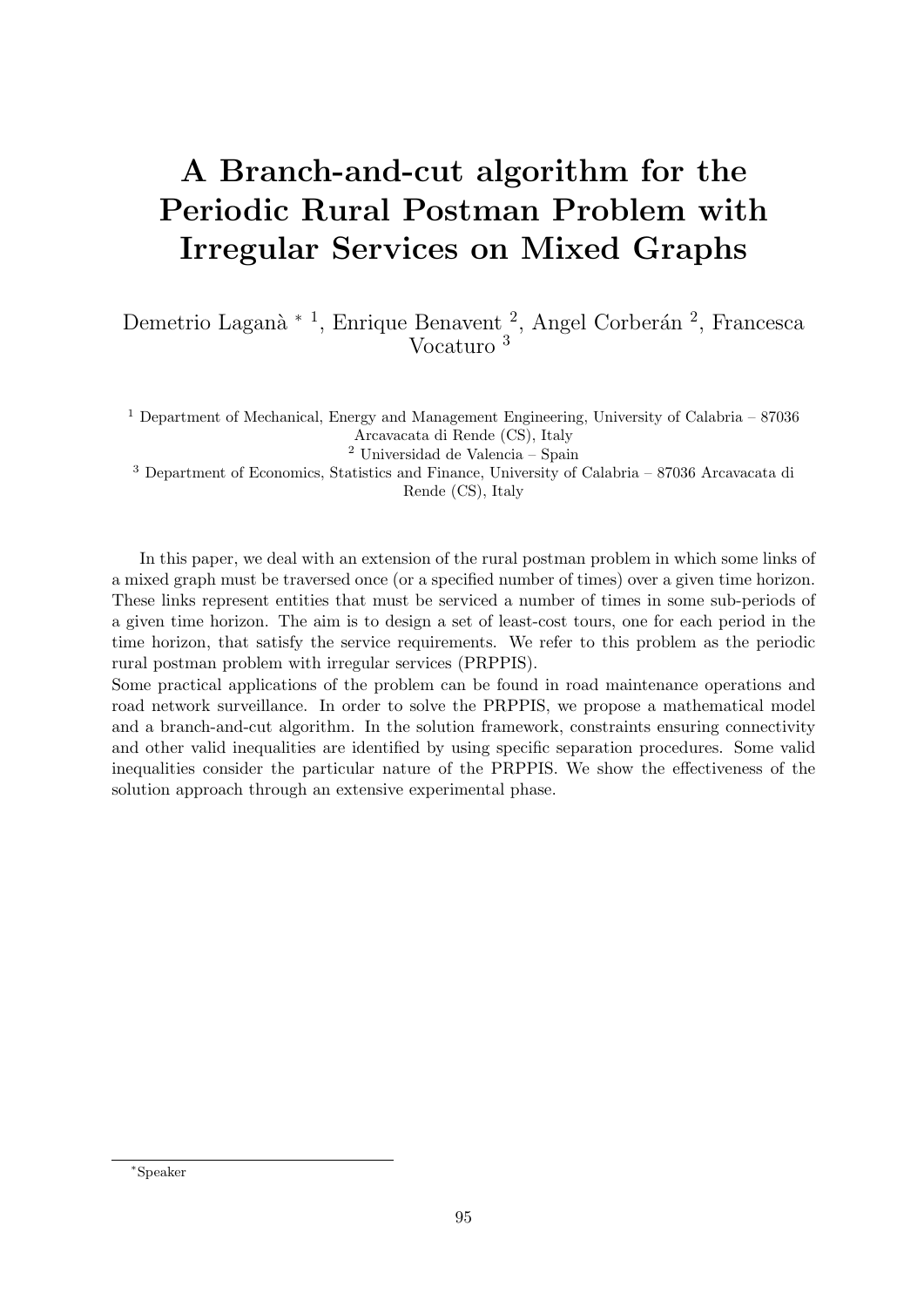# Air cargo rescheduling for demand fluctuations considering transshipments

Homero Larrain<sup>\*</sup><sup>1</sup>, Felipe Delgado<sup>1</sup>, Cristóbal Sirhan<sup>1</sup>

<sup>1</sup> Pontificia Universidad Católica de Chile (PUC) – Chile

Demand for air cargo transportation is very difficult to forecast due to its high volatility. This can be explained by the following factors: i) there is a reduced number of clients who transport large volumes; ii) orders are usually placed on relatively short notice; iii) cargo booked to travel often arrives partially, past its deadline, or in the last minute; and iv) there are no penalties in place for clients cancelling an order. This uncertainty can lead to significant operative inefficiencies, generating losses to the airline. In this work we propose and discuss a model for re-optimizing aircraft itineraries and order routing, considering the last-minute demand realizations. This model, which admits transshipments, takes into account the costs involved in changing the itineraries. We propose and model three different ways to evaluate this particular cost, as a function of the additional number of i) crews; ii) trips between airports; and iii) trips between airport by aircraft. Our model was tested using real-life data provided by our partner in the industry, consisting of a network of fourteen airports and a planning horizon of three days. Three different demand scenarios were constructed, with different disruption levels. Our experiments show the applicability of our methodology, which yields an increase in load factors when compared against applying the original schedule to the disrupted scenario. We also show that modeling with transshipments has a positive impact in the solution, which increases with the magnitude of demand disruptions.

<sup>∗</sup>Speaker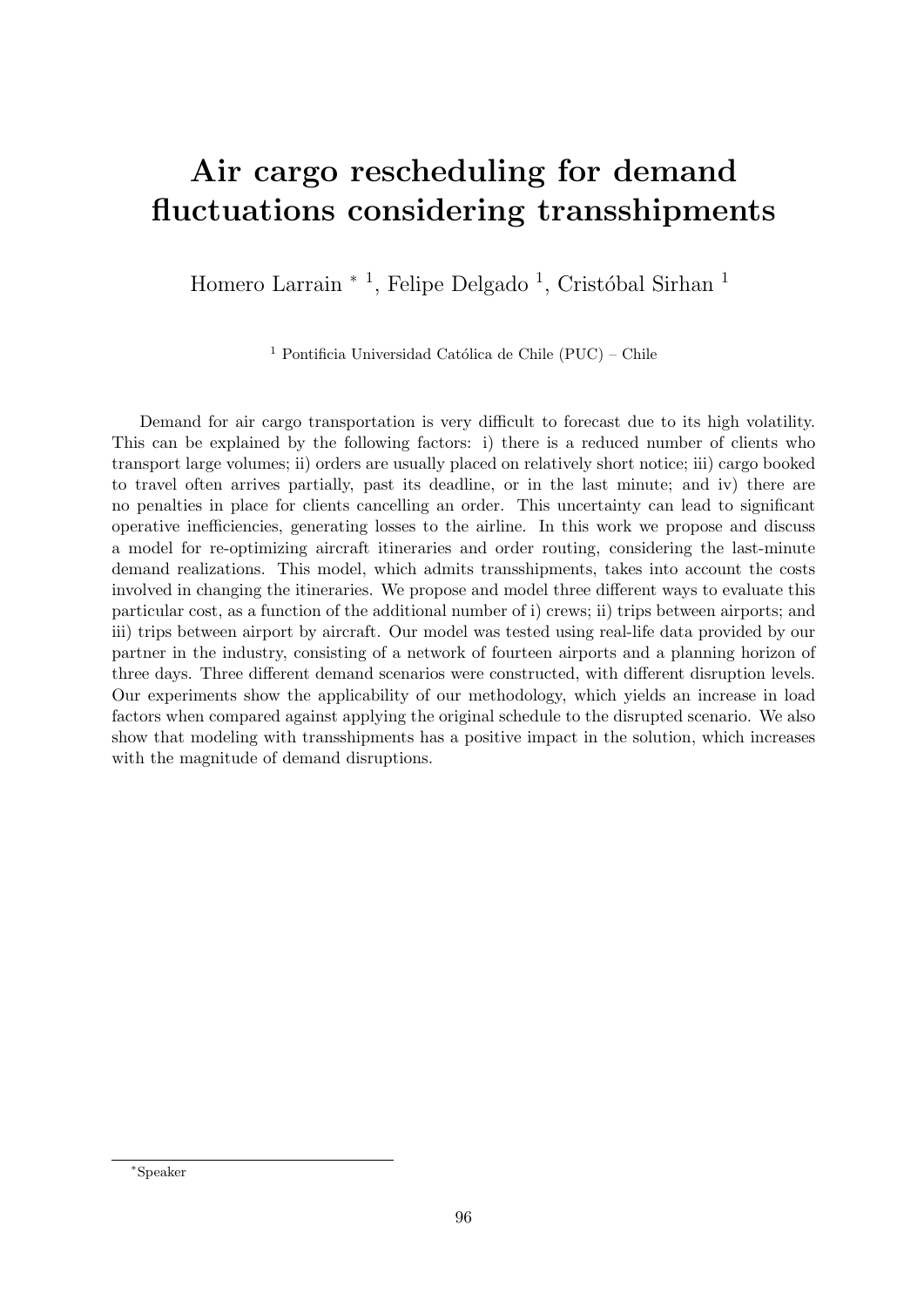# A heuristic for a bi-objective large scale waste collection problem

Delgado-Antequera Laura  $*$ <sup>1</sup>, Rafael Caballero<sup>1</sup>, Rafael Martí<sup>2</sup>, Francisco Ruiz <sup>1</sup>

<sup>1</sup> Departamento de Economía Aplicada (Matemáticas), Universidad de Málaga – Spain <sup>2</sup> Universidad de Valencia – Valencia, Spain

In the last few years, the application of decision making to logistic problems has become crucial for public organizations. The search of efficient decisions might contribute in the achievement of different profits for a company, such as cost reduction, service improvement or duty schedules to mention a few. In the particular case of waste collection service, this task involves a set of economic, social, labor and environmental aspects, which implies a big effort from these companies that must provide a good service. Additionally to the problem's constraints, there is a need for optimizing different objectives that might come into conflict with each other. Therefore, we need to resort to a multiobjective approach to deal with this problem. As it is customary in multiobjective optimization, we do not have a unique solution, and we are seeking for a good approximation of the set of efficient solutions. In this paper, two different objectives are considered: to minimize the overall travel cost and to balance the driven routes. The resolution process has two steps: first, the bi-objective problem is transformed, using a reference point, into a mono-objective problem; and then, a metaheuristic strategy is applied. In particular, we consider the hybridization between a Greedy Randomized Procedure and Path Relinking. We explore different designs within both methodologies. The performance of this method is analyzed with its application to solve a real waste collection problem from a southern region of Spain.

<sup>∗</sup>Speaker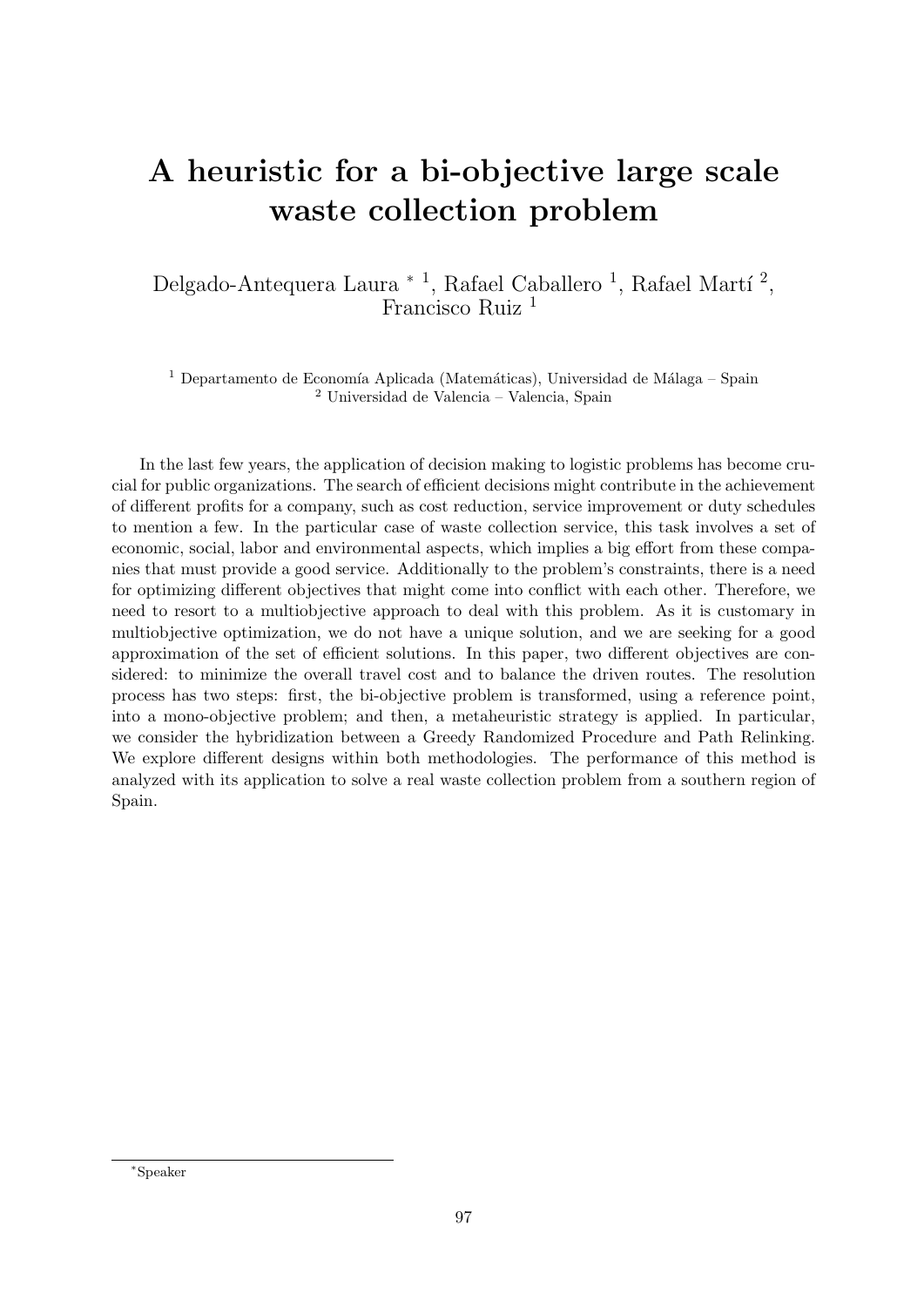## Robust solutions for the Inventory-Routing Problem with uncertain travel times

Wouter Lefever <sup>\*† 1,2,3</sup>, El-Houssaine Aghezzaf <sup>1,2</sup>, Khaled Hadj-Hamou<sup>3</sup>, Bernard Penz <sup>4</sup>

<sup>1</sup> Ghent University – Belgium

<sup>2</sup> Department of Industrial Systems Engineering and Product Design – Belgium <sup>3</sup> Univ. Grenoble Alpes, CNRS, Laboratoire G-SCOP (G-SCOP) – Institut Polytechnique de Grenoble - Grenoble Institute of Technology  $-46$  Avenue Félix Viallet, 38000 Grenoble, France  $4$  Laboratoire des sciences pour la conception, l'optimisation et la production (G-SCOP) – Université Joseph Fourier - Grenoble I, Institut National Polytechnique de Grenoble - INPG, CNRS : UMR5272, Institut National Polytechnique de Grenoble (INPG) – France

We assess an inventory routing problem (IRP) where a supplier distributes a single product to multiple customers under uncertain travel times. The travel times are independent and symmetric random variables that take values in an interval around their nominal value. Based on the concepts of 'The Price Of Robustness' of Bertsimas and Sim, we develop a robust optimization model for the problem that allows to control the degree of conservatism of the solution. We demonstrate how the valid inequalities that exist for the IRP can be adapted for the robust IRP (RIRP). Furthermore, we present a Benders' decomposition-based matheuristic to solve the problem effectively. Experimental results confirm the success of this approach compared to other robust optimization techniques.

<sup>∗</sup>Speaker

<sup>†</sup>Corresponding author: [wouter.lefever@ugent.be](mailto:wouter.lefever@ugent.be)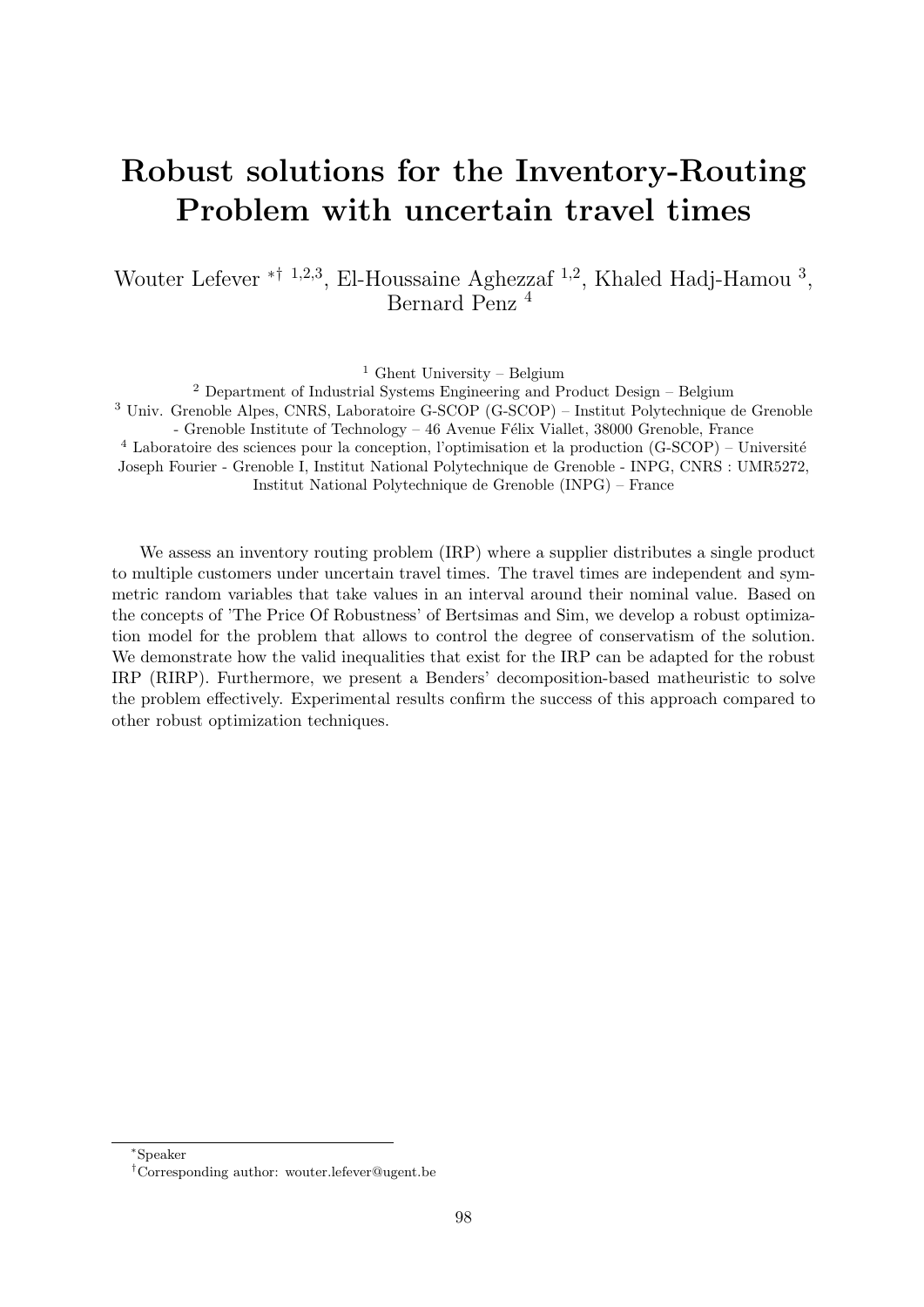## Lifted compact formulations for the Capacitated Vehicle Routing problem

Valeria Leggieri <sup>∗</sup> <sup>1</sup> , Mohamed Haouari <sup>2</sup>

 $^{\rm 1}$  Faculty of Science and Technology, Free University of Bozen-Bolzano – Italy

<sup>2</sup> Mechanical and Industrial Engineering Department, Qatar University – Qatar

We present lifted polynomial length formulations that can be obtained using Reformulation and Linearization Techniques (RLT) from an initial ordered path-based formulation. The tightest formulation that can be derived using this process turns out to be equivalent to the strongest multi-commodity flow formulation presented in the literature by Letchford and Salazar-Gonzalez. In order to further strengthen the formulation, three sets of polynomial size valid inequalities are proposed. The first set is retried using precedence relationship between customers from the Traveling Salesman problem, the second set is obtained applying RLT on precedence constraints and the third set exploits the possible incompatibilities of the customers on the basis of their demands and of the capacity load of the vehicles. Finally, we present computational results with the aim of showing the tightness of the proposed formulation and the impact of the valid inequalities.

<sup>∗</sup>Speaker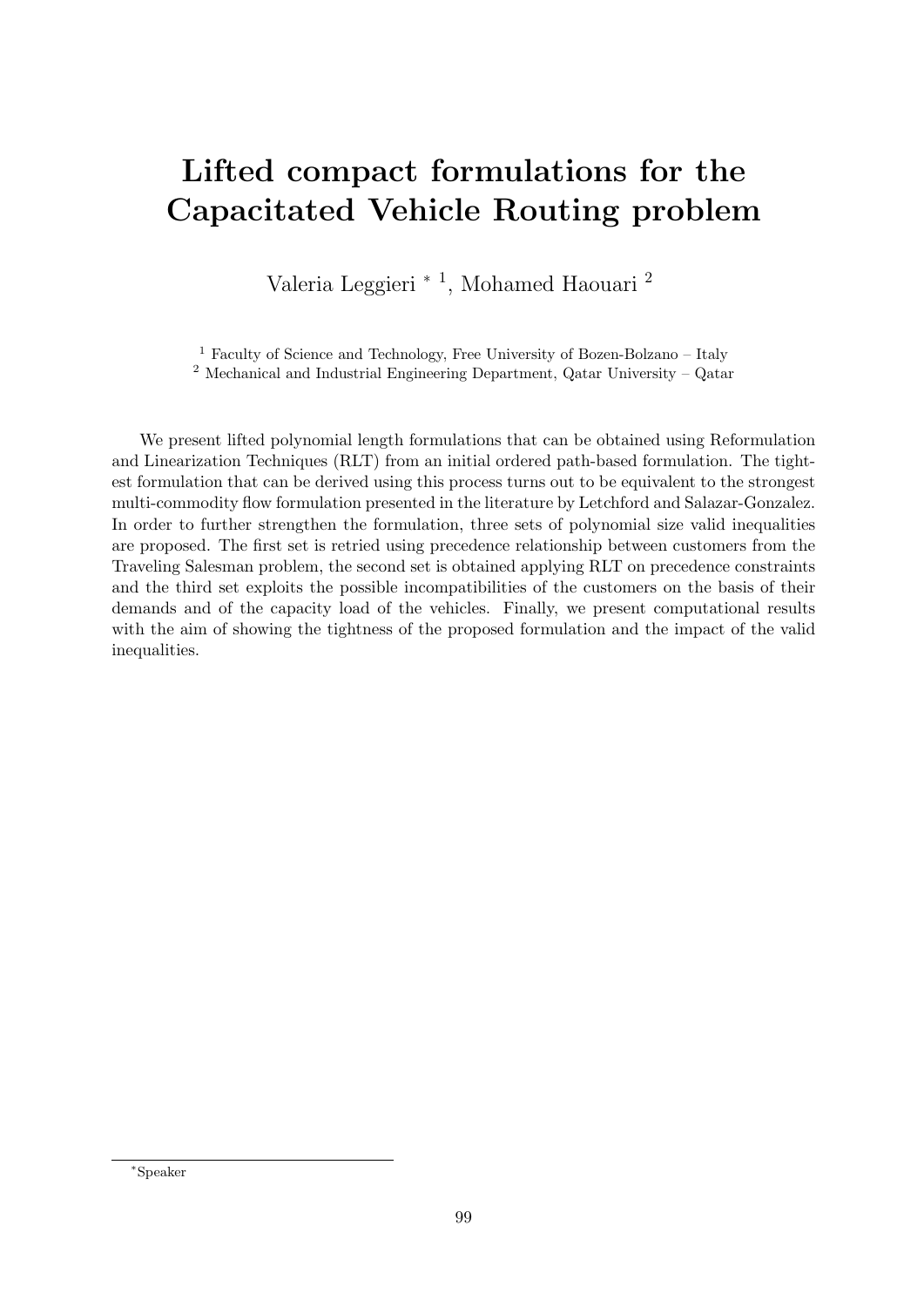# An Open Source Tool for Generating Arc Routing Instances from Real Street Data

Oliver Lum<sup>\*</sup><sup>1</sup>, Bruce Golden<sup>2</sup>, Edward Wasil<sup>3</sup>

<sup>1</sup> University of Maryland - Applied Mathematics and Scientific Computation (AMSC) – United States

<sup>2</sup> University of Maryland - Department of Decision, Operations and Information Technologies Robert

H. Smith School of Business – College Park, MD 20742-1815, United States

 $^3$  American University - Department of Information Technology  $\hbox{--}$  United States

Optimization algorithms for vehicle and arc routing problems often rely on a set of benchmark problems to validate and demonstrate performance. Ideally, these benchmark problems are reflective of the real-world street networks on which practitioners will be solving the problem. However, with few exceptions, these instances are artificially generated to try and approximate real networks. Even if special attention is paid to ensure that relevant parameters fall within practical ranges, there is significant variety between street networks of different cities, for example. Open Street Maps is an open, user-driven map database which allows software developers to query it for map data. We develop and present a software tool that allows users to generate arc routing problem instances directly from this map data. The tool allows the ability to curate (prune edges or vertices or mark them as required) the resulting network either by hand, or according to configurable parameters. The instances generated in the tool can then be exported for use by researchers. In addition, the tool offers a visualization capability which can produce images of routes overlaid on the graph.

<sup>∗</sup>Speaker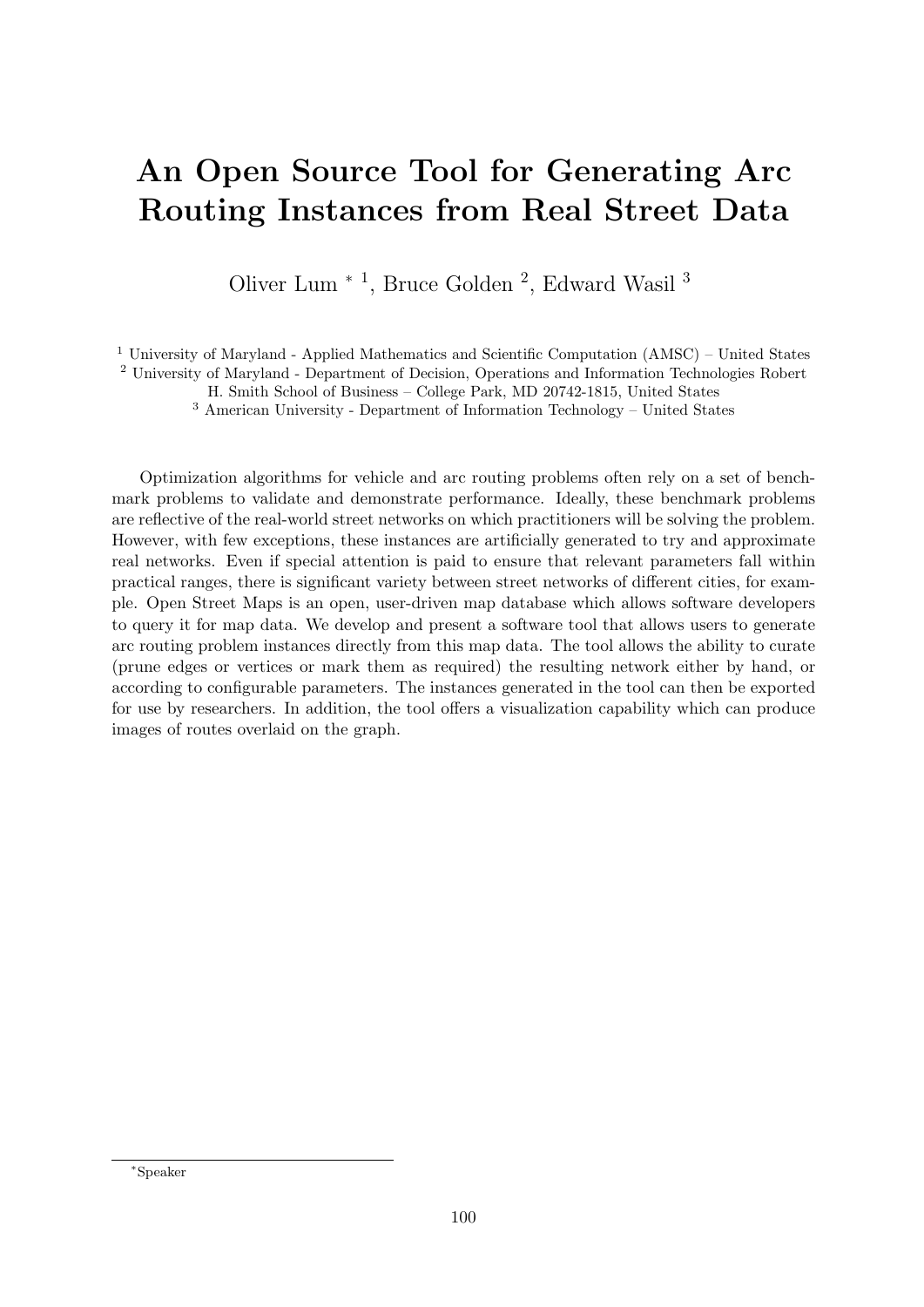## Improving a city road network for the Multi-Depot Vehicle Routing Problem

Corrinne Luteyn ∗† <sup>1</sup> , Pieter Vansteenwegen <sup>1</sup>

 $^{\rm 1}$  KU Leuven Mobility Research Centre - CIB – Celestijnenlaan 300A bus 2422 B-3001 Leuven, Belgium

In this research, a number of Multi-Depot Vehicle Routing Problems, in which only a subset of the customers has a demand, are considered in an incomplete network. We will propose two solution approaches to determine the best single improvement or best set of improvements of this incomplete network, such that the total travel time of the vehicles in these routing problems is minimized. This problem originates from the situation in a number of (Dutch) cities where a large part of the logistics within the city area are performed by one transport company. In this case, this company will be able to suggest its most beneficial improvements to the network to the traffic manager. Favoring this transport company will reduce the traveled vehicle kilometers within the city area. In this research, three possible network improvements are considered: (re- )opening pedestrian zones for vehicles, widening existing roads and converting existing roads into one-way roads with a higher speed. The first approach is a Three-Phase Heuristic, which consists of a construction phase, an analysis phase and a testing stage. The second approach is an Adaptive Large Neighborhood Search (ALNS). This ALNS consists of a unique set of destroy and repair methods. The performance of our heuristic is evaluated on a set of benchmark instances based on a realistic road network with a varying number of customers and vehicles. Additionally, the solution quality is compared to that of solutions obtained using exact solution techniques.

<sup>∗</sup>Speaker

<sup>†</sup>Corresponding author: [corrinne.luteyn@kuleuven.be](mailto:corrinne.luteyn@kuleuven.be)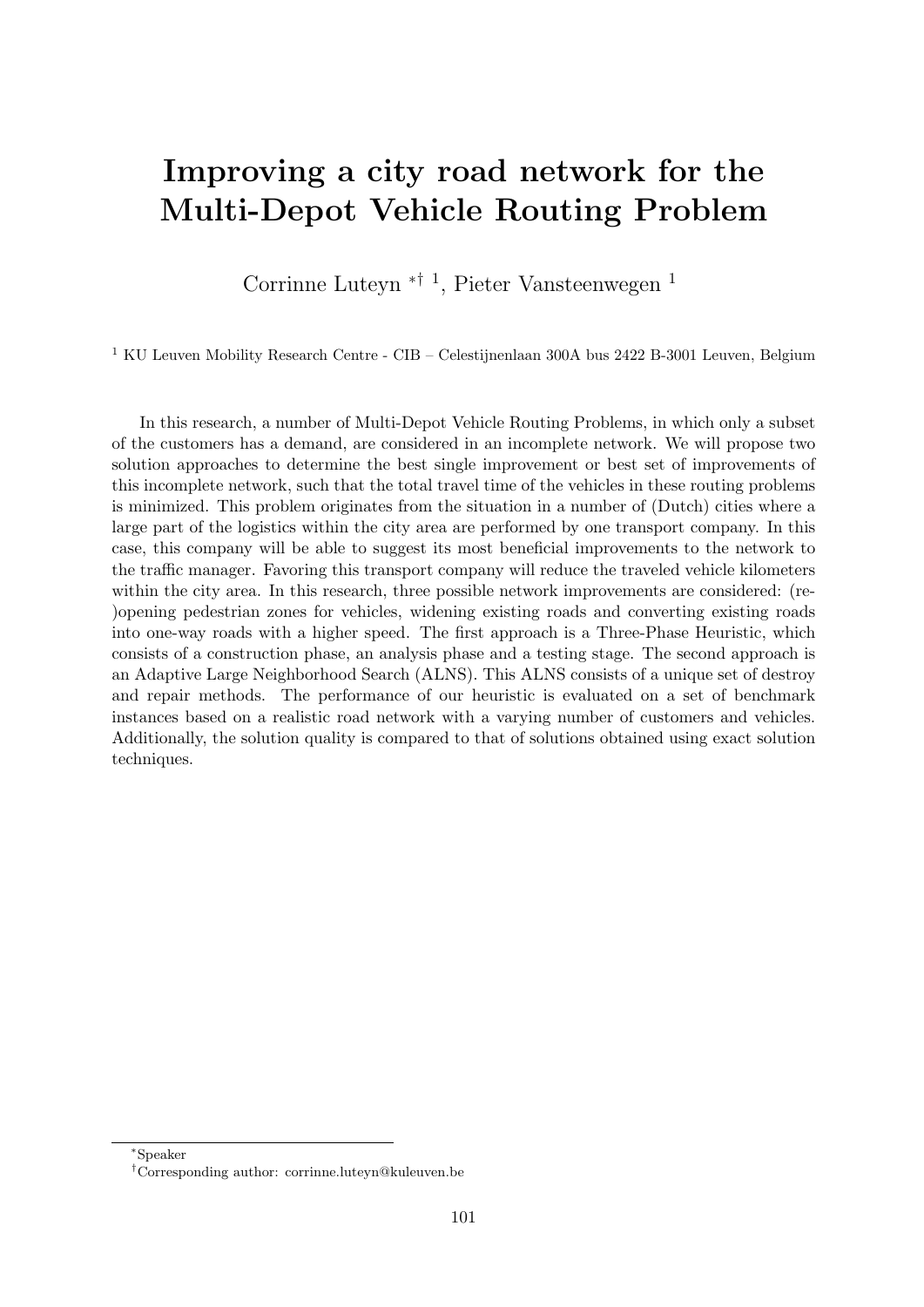## The Multi-Objective Capacitated Vehicle Routing Problems with Multiple Trips

Ana D. López-Sánchez <sup>\*† 1</sup>, Julián Molina<sup>‡ 2</sup>, Alfredo Hernández-Díaz<sup>§ 1</sup>, Iris Martínez-Salazar<sup>¶ 3</sup>

> $<sup>1</sup>$  Pablo de Olavide University – Spain</sup>  $2$  Málaga University – Spain  $^3$ Universidad Autónoma de Nuevo León – Mexico

The Multi-Objective Capacitated Vehicle Routing Problems with Multiple Trips (MO-MTCVRP) will be defined as the Capacitated Vehicle Routing Problems with Multiple Trips where the objectives are: minimization of the number of vehicles, of the total travel cost, and of the maximum latency (accumulate visiting time for the last customer).

The MO-MTCVRP deals with the transportation and distribution activities in humanitarian logistic operations in a natural way, as a multi-objective vehicle routing problem with multiple trips. Since the fleet of vehicles in a disaster scenario is often reduced, and the capacity of the vehicles is limited, then the need for multiple trips is more than justified.

Additionally, if we focus on the objective functions, we need to take the importance of reducing costs, that is, the minimization of the number of vehicles and of their total travelling cost, and it is also crucial to provide a fast response in a disaster situation, that is, to minimize the maximum latency, i.e., the minimization of the waiting time of the last affected victim in the disaster area, rather than the total waiting time, as is usually carried out in other logistics operations.

The model under consideration (MO-MTCVRP), is clearly not only useful in this context, but it can also be extended or adapted to other real-world situations, as medical transport operations. For the purpose of producing high-quality solutions, a Multi-Start Algorithm with Intelligent Neighborhood Selection is designed and then compared with one of the reference in the literature, to prove its superiority.

<sup>∗</sup>Speaker

<sup>†</sup>Corresponding author: [adlopsan@upo.es](mailto:adlopsan@upo.es)

<sup>‡</sup>Corresponding author: [julian.molina@uma.es](mailto:julian.molina@uma.es)

<sup>§</sup>Corresponding author: [agarher@upo.es](mailto:agarher@upo.es)

<sup>¶</sup>Corresponding author: [iris@yalma.fime.uanl.mx](mailto:iris@yalma.fime.uanl.mx)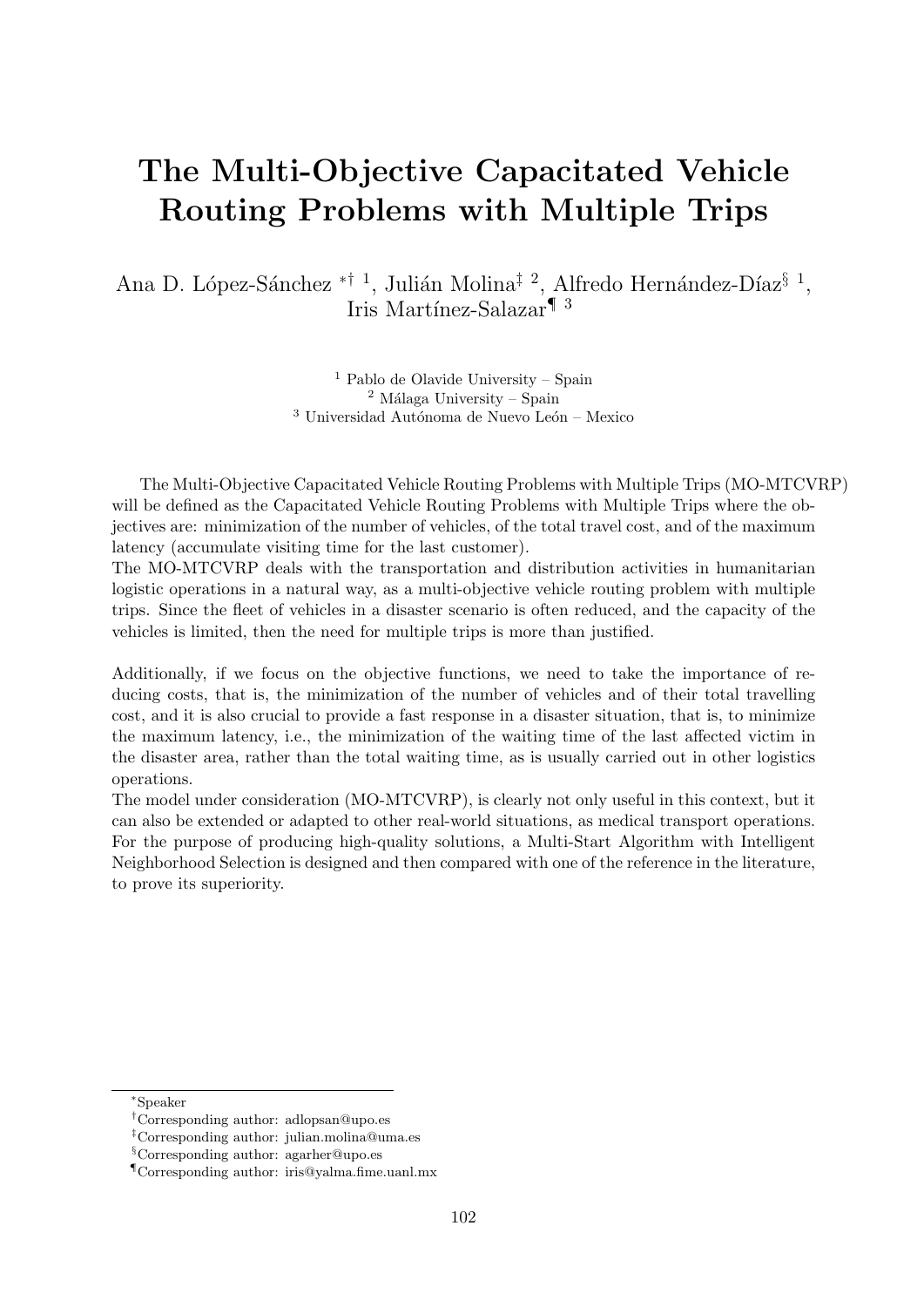## Owning or sharing autonomous vehicles: comparing different ownership and usage scenarios

Abood Mourad ∗† <sup>1</sup>,<sup>2</sup> , Jakob Puchinger‡ <sup>1</sup>,<sup>2</sup> , Chengbin Chu§ <sup>1</sup>

<sup>1</sup> Laboratoire Génie Industriel - EA 2606 (LGI) – Ecole Centrale Paris – Ecole Centrale Paris Grande Voie des Vignes 92295 Chatenay-Malabry, France

2 Institut de Recherche Technologique SystemX (IRT-SystemX) – IRT-SystemX – 8 Avenue de la Vauve, 91120 Palaiseau, France

Emerging challenges, such as finite oil supplies, rising gas prices and traffic congestion, going in hand with environmental concerns are the reason for new transport innovations, like autonomous vehicles, which will play a major role in future mobility systems. Regarding autonomous vehicles (AVs), two ownership models are being considered for future transportation systems. These are: autonomous vehicles as a public service or privately owning them. Furthermore, they can be used in a private or shared mode. As such, we study the different cases of using autonomous vehicles and the potential use of such vehicles in a ride-sharing application. In the first case, AVs can be used as a public service. In such case, we consider that there is a fleet of such vehicles located on specific locations (depots). AVs are invoked from their stations to satisfy mobility demands appearing in an urban area such that one single AV can serve multiple demands before getting back to a depot. On the other hand, privately owned AVs cannot just bring their owners from their homes to their work locations in the morning and bring them back in the evening while providing ride-sharing opportunities to other users, but they can also serve other users when their owners do not need them (e.g. while they are at work). Extending work on vehicle sharing by [Stiglic et al., 2015], we propose different approaches for planning AV trips aiming at studying and comparing the different ownership and usage scenarios for autonomous vehicles in an urban context.

<sup>∗</sup>Speaker

<sup>†</sup>Corresponding author: [abood.mourad@centralesupelec.fr](mailto:abood.mourad@centralesupelec.fr)

<sup>‡</sup>Corresponding author: [jakob.puchinger@centralesupelec.fr](mailto:jakob.puchinger@centralesupelec.fr)

<sup>§</sup>Corresponding author: [chengbin.chu@centralesupelec.fr](mailto:chengbin.chu@centralesupelec.fr)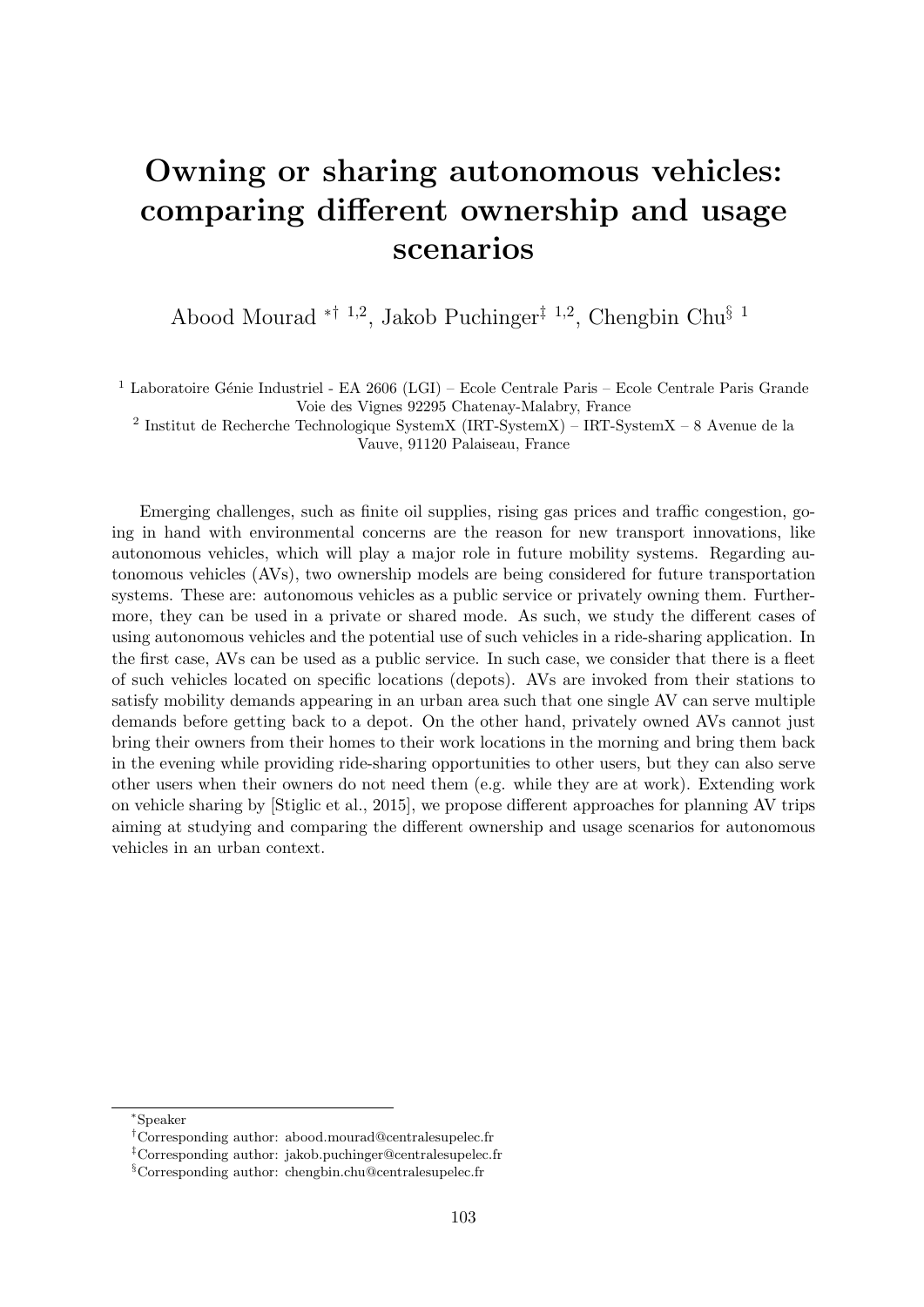# Evaluation of methods for construction of robust supply vessel schedules with discrete-event simulation

Yauhen Maisiuk ∗† <sup>1</sup> , Irina Gribkovskaia <sup>1</sup>

<sup>1</sup> Molde University College - Specialized University in Logistics – Britvegen 2, 6410 Molde, Norway

Supply vessel planning problem arises in offshore oil and gas logistics, where a fleet of vessels provides cargo deliveries to offshore installations on a periodic basis from an onshore supply base. The objective is to define an optimal fleet composition and a least-cost weekly sailing plan of scheduled vessels' voyages. The problem is defined as a fleet-sizing and periodic routing problem with multiple time windows at installations and voyage duration constraints. Weather conditions change dynamically and may significantly influence vessels' sailing and service times, resulting in sailing plan infeasibility. The planners need vessel plans with sufficient robustness to offset the impact of weather conditions and avoid use of additional vessels. Known approaches for construction of robust vessel schedules consist of generation of shortest duration voyages and solution of a set covering model. In some approaches, voyage slacks are incorporated during voyage generation phase based on planners' experience. In other approaches, shortest generated voyages are simulated over multiple replications of wave height evolution to compute voyage robustness measure or to assign voyage duration. In this study, we evaluate robustness of vessel schedules constructed by different robustness approaches with the developed discrete-event simulation model. It simulates weekly sailing schedules repetitively over seasonal horizon over multiple replications of weather scenarios. Multi-site multivariate seasonal sea state modeling is based on nonparametric numerical resampling and intra-day hind-cast metocean data. Experiments are conducted on real-based instances from an oil and gas company. We examine the impact of various instance characteristics on robustness of weekly sailing schedules.

<sup>∗</sup>Speaker

<sup>†</sup>Corresponding author: [yauhen.maisiuk@himolde.no](mailto:yauhen.maisiuk@himolde.no)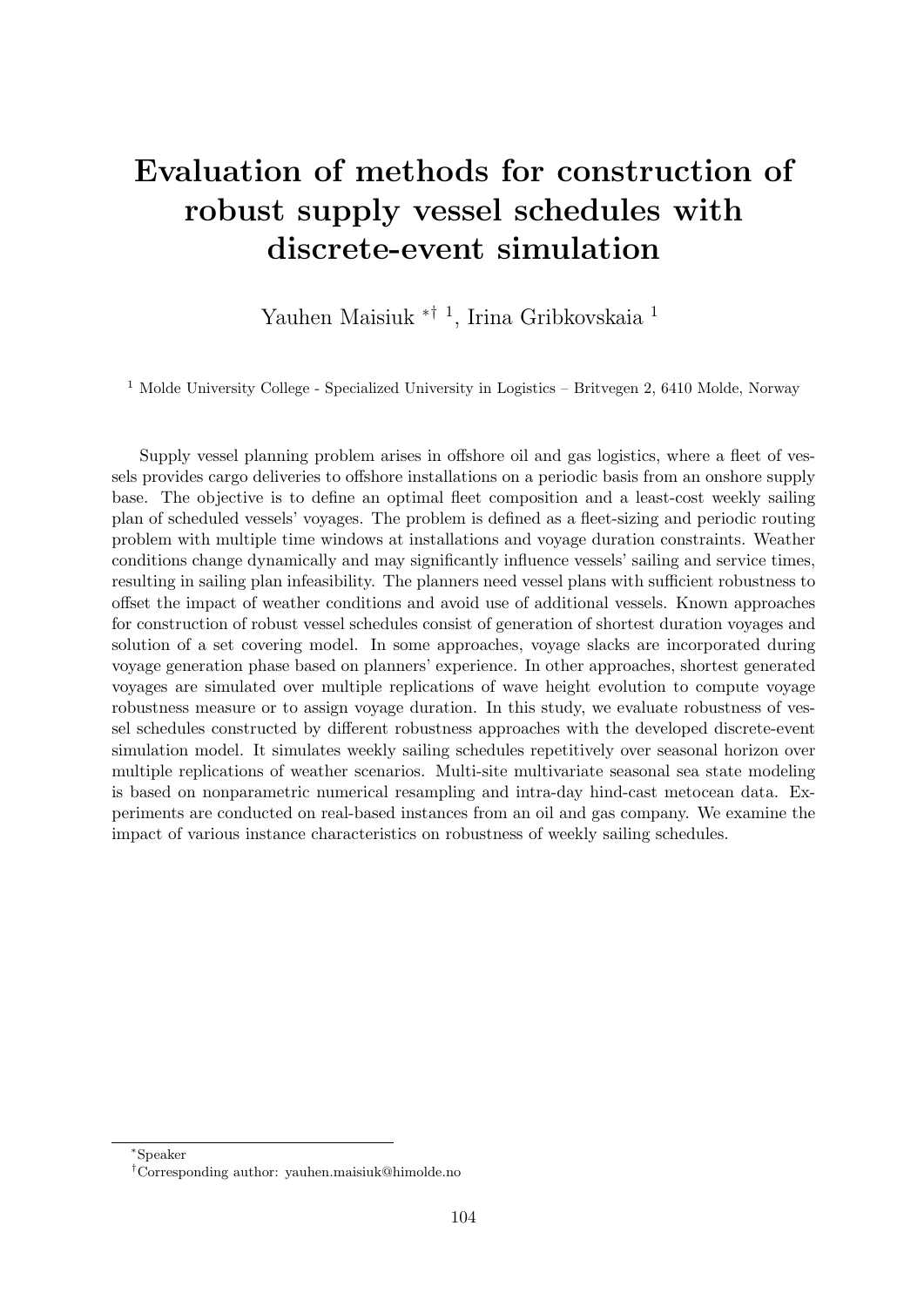# The Traveling Purchaser Problem with time-dependent quantities

Renata Mansini <sup>∗</sup> <sup>1</sup> , Enrico Angelelli <sup>2</sup> , Michel Gendreau <sup>3</sup>,<sup>4</sup> , Michele Vindigni<sup>2</sup>

<sup>1</sup> University of Brescia, Department of Information Engineering – Italy  $^2$ University of Brescia, Department of Economics and Management – Italy <sup>3</sup> Centre Interuniversitaire de Recherche sur les Réseaux d'Entreprise, la Logistique et le Transport (CIRRELT) – Canada <sup>4</sup> Ecole Polytechnique de Montreal (EPM) – Canada

The Traveling Purchaser Problem (TPP) looks for a tour visiting a subset of markets to satisfy a positive discrete demand for some products at minimum traveling and purchasing costs. The problem is known to be NP-hard in the strong sense, and finds application in different real contexts. Frequently, as a static problem, the TPP lacks of realism: different purchasers may compete for the same resources, and the products quantity supplied in the markets may reduce during the day. We study a variant of the TPP where product quantities in the markets are time-varying by a constant positive consumption rate. The problem is analyzed in a single-day horizon, with fixed product prices and daily stock replenishment. Although in real contexts the product consumptions can be dealt with stochastic processes, we consider a deterministic linear decrease of the quantities over time. We show that such an approximation can safely represents a conservative estimation to the real consumption when the selected line slope is chosen steep enough. We propose a compact formulation for the problem, and strengthen it with connectivity constraints. A new branching strategy and a primal heuristic, enforcing the bounding operations, have been embedded into a branch-and-cut framework. The branching rule exploits a simple valid inequality and the presence of necessary markets. The resulting method outperforms CPLEX 12.6 when used to solve the proposed model. Algorithms have been compared on standard TSPLIB instances modified to include products and quantities decreasing at different rates of consumption.

<sup>∗</sup>Speaker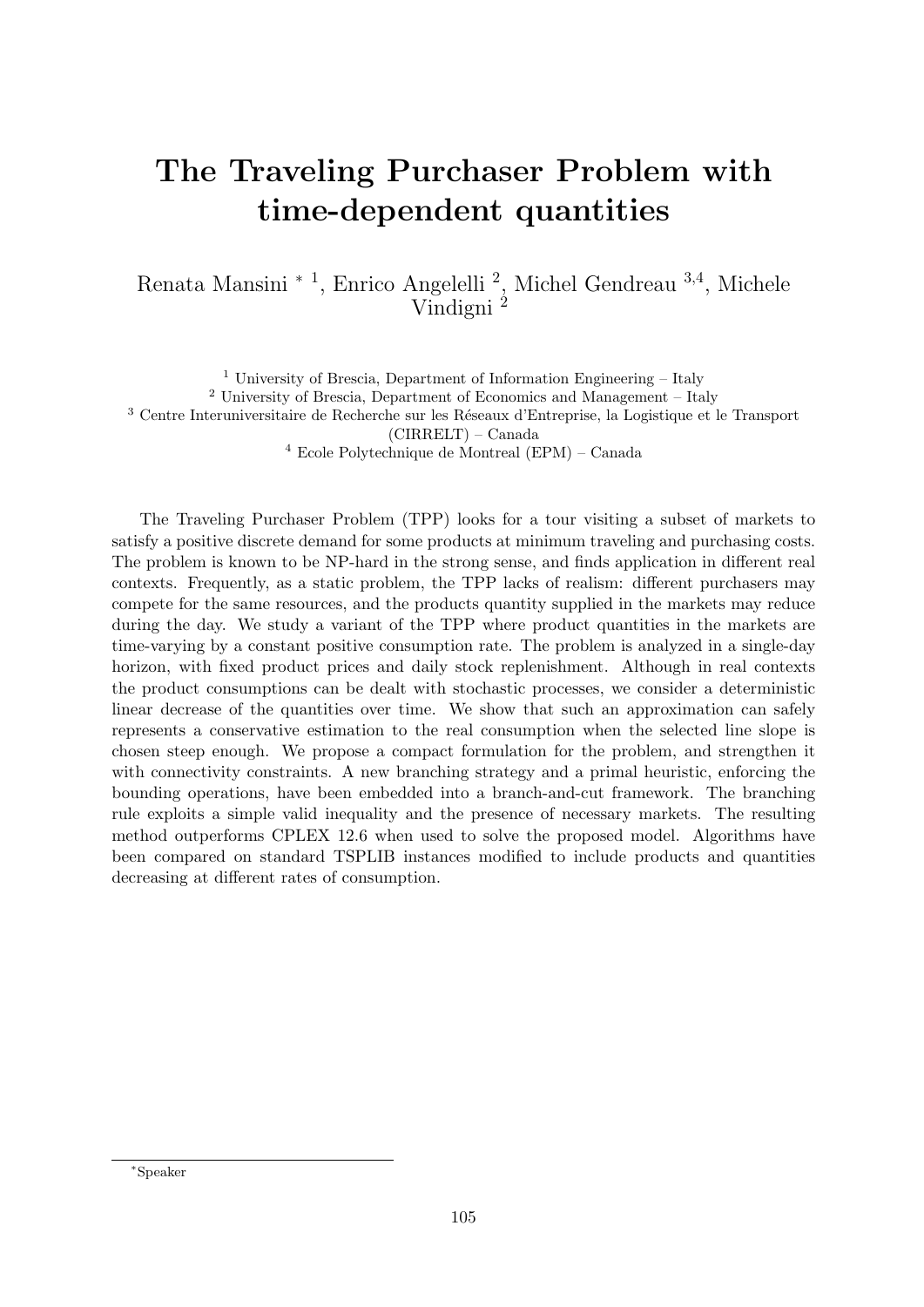## A generalized formulation and solution approach for stochastic routing problems

Iliya Markov <sup>\*† 1</sup>, Michel Bierlaire <sup>1</sup>, Jean-François Cordeau <sup>2</sup>, Yousef Maknoon<sup>1</sup>, Sacha Varone<sup>3</sup>

> <sup>1</sup> Ecole Polytechnique Federale de Lausanne (EPFL) – Switzerland  $^2$  HEC Montréal – Canada  $3$  Haute Ecole de Gestion de Genève (HEG Genève) – Switzerland

We introduce a generalized framework for solving various classes of stochastic vehicle and inventory routing problems as well as other probability-based routing problems with a timehorizon dimension. Demand is assumed to be stochastic and non-stationary, and is forecast using any forecasting model that provides expected demands over the planning horizon, with error terms from any empirical distribution. The optimization methodology is heuristic, based on Adaptive Large Neighborhood Search (ALNS). In this work, we provide a detailed mathematical formulation of the proposed framework, discuss possible conceptual applications, explore in detail several specific problem classes, and demonstrate that probability-based routing problems over a planning horizon can be seen through the lens of stochastic inventory routing. The numerical experiments demonstrate the suitability of our approach and the efficiency of the optimization framework. The optimization results are corroborated by simulation runs.

<sup>∗</sup>Speaker

<sup>†</sup>Corresponding author: [iliya.markov@epfl.ch](mailto:iliya.markov@epfl.ch)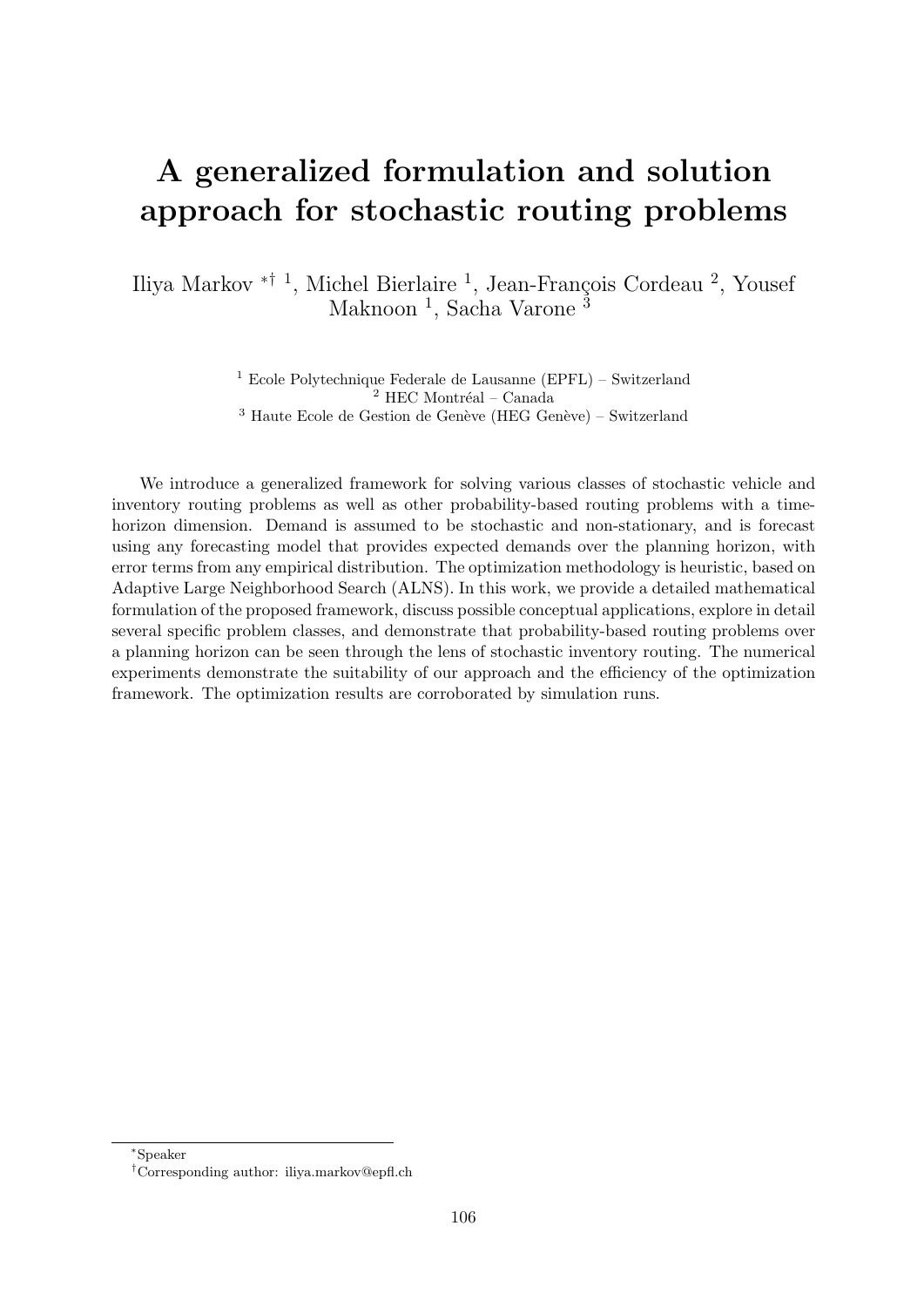# Metaheuristic approaches for the multi-period vehicle routing problem with synchronization constraints and refuelling

Mohamed Amine Masmoudi<sup>1</sup>, Emrah Demir <sup>\*† 2</sup>, Manar Hosny<sup>3</sup>

 $^1$ Universit $\tilde{A}(\tilde{c})$  de Sfax – Tunisia <sup>2</sup> Cardiff Business School, Cardiff University – United Kingdom <sup>3</sup> King Saud University – Saudi Arabia

In the context of home health care services, patients might need to be visited multiple times by different healthcare specialists or the services given by a health care specialist must be performed in a certain order over a set of days. In other words, each home health care patient has unique needs and combinations of multiple services are used to meet those needs at her/his preferred location. In order to tackle this specific routing and scheduling problem, we study the multi-period VRP with synchronization constraints. This problem is a variant of the VRP and consists of finding a set of vehicle routes to serve a set of patients who may require several synchronized visits over a set of days. Moreover, each patient must be served within a pre-specified time window in a multi-period planning horizon. Furthermore, due to the limited fuel tank capacity, a vehicle also requires refuelling at fuel station in order to visit the rest of patients along its route of the day. In this research, we name this variant of the VRP as the MP-VRPSynch with Refuelling (MP-VRPSynch-RV).

We present an integer linear-programming formulation for the MP-VRPSynch-RV and propose three population-based Hybrid Artificial Bee Colony metaheuristic algorithms. These variants include Demon algorithm, Old Bachelor Acceptance rule, and Record-to-Record Travel mechanism. To evaluate our proposed metaheuristics, we generated new test instances and used a set of single-period VRPSynch instances from the literature. The results show that our proposed algorithms produce high-quality solutions and outperform the current state-of-the-art-algorithm.

<sup>∗</sup>Speaker

<sup>†</sup>Corresponding author: [demire@cardiff.ac.uk](mailto:demire@cardiff.ac.uk)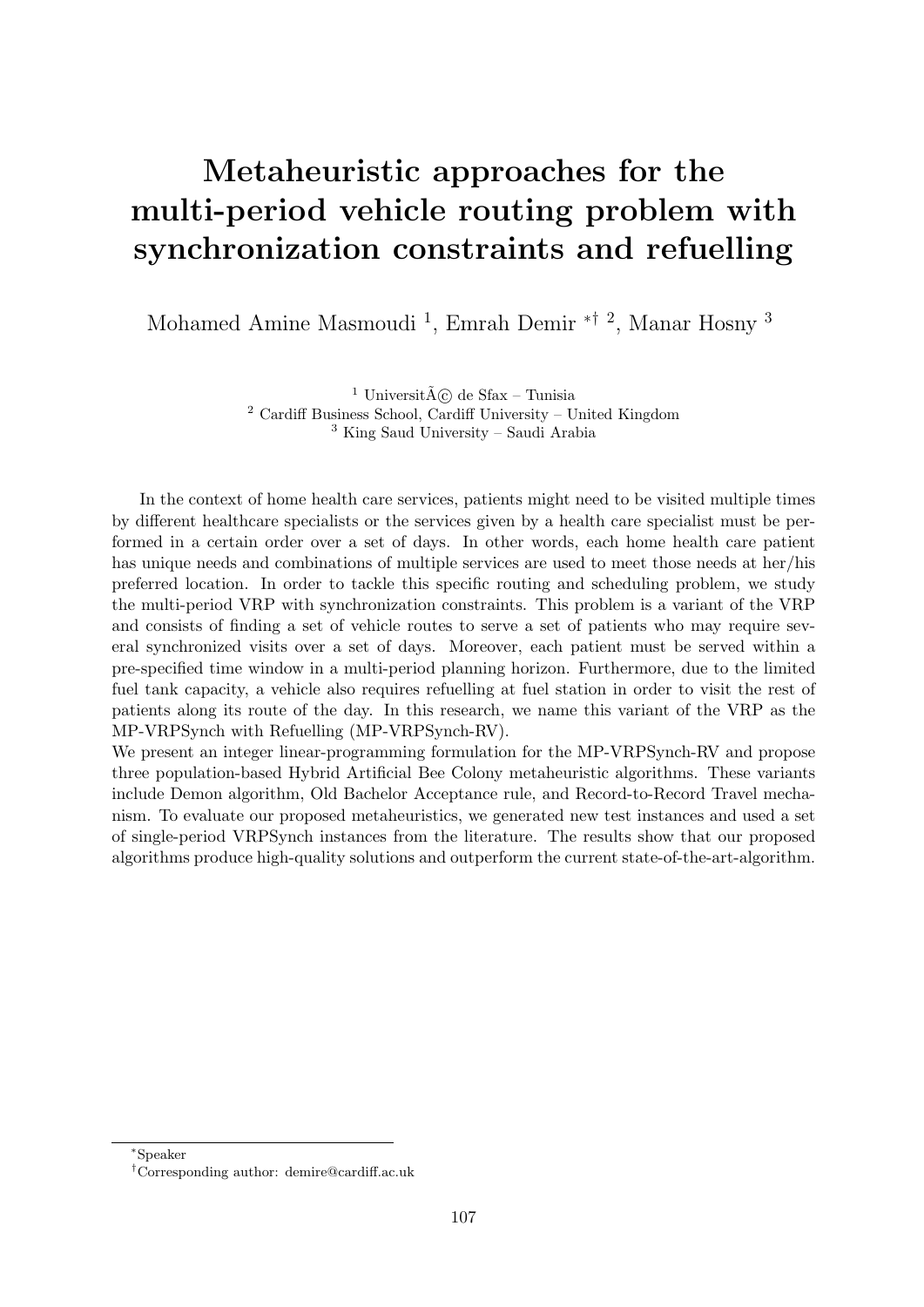# Revisiting the Balanced VRP: A Comparative Study of Alternative Workload Metrics

Piotr Matl<sup>\*† 1</sup>, Richard F. Hartl<sup>1</sup>, Thibaut Vidal<sup>2</sup>

<sup>1</sup> University of Vienna – Austria <sup>2</sup> Pontifical Catholic University of Rio de Janeiro (PUC Rio) – Brazil

Real-life optimization problems often have conflicting objectives, and so there has been growing interest in multi-objective models and methods for tackling such problems. Objectives concerning equitable workload allocation and/or balanced resource utilization in VRP contexts have been considered by researchers and practitioners alike. Despite many practical applications reported in the literature, there has been only limited discussion about relevant metrics for modeling workload, and about functions for measuring its equitable allocation.

Based on a recent survey and analysis, we observed that the theoretical literature has thus far focused almost exclusively on a narrow and problematic definition of equitable workload, modeled by the range of tour lengths. Yet papers reporting on applications include interesting cases in which other definitions of workload are more appropriate, e.g. the number of stops in the small package delivery sector, service times in service technician routing, and load/demand in groceries delivery. Various equity functions have also been proposed besides the range of workloads.

In this contribution we discuss a comparative study of alternative workload metrics beyond tour length. We also consider the impact of different equity functions for measuring balanced allocation of these workloads. By analyzing Pareto-optimal solution sets of bi-objective VRP models, we provide insights into how the choice of workload metric and equity function affects the trade-off solutions identified. Our observations also generalize to constraint-based approaches. We hope that by placing more emphasis on broader definitions of workload and equity, existing theory and methodology can be generalized to a wider range of balanced VRPs.

<sup>∗</sup>Speaker

<sup>†</sup>Corresponding author: [piotr.matl@univie.ac.at](mailto:piotr.matl@univie.ac.at)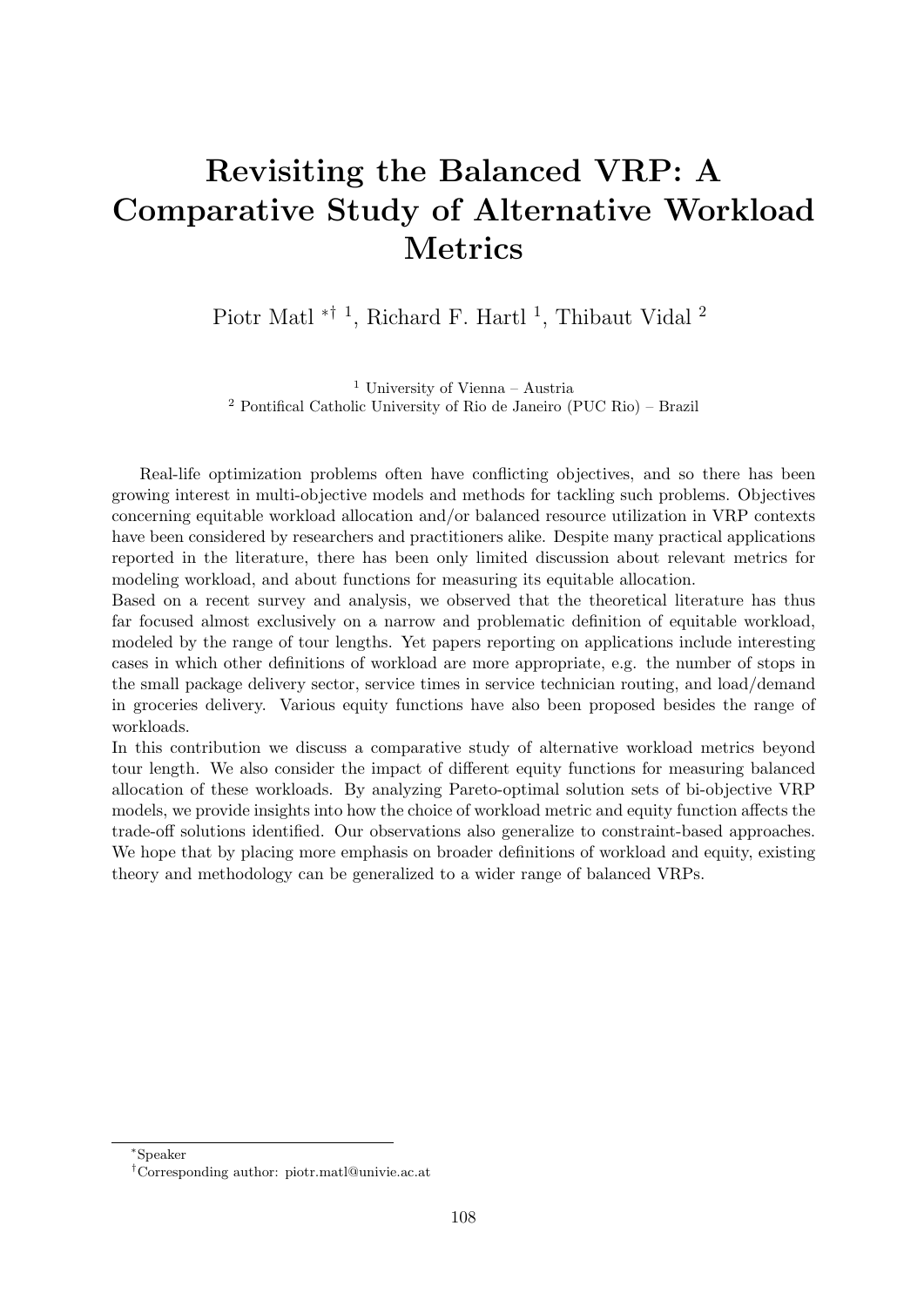# An update on VRP-REP: the vehicle routing problem repository

Jorge Mendoza <sup>\*† 1</sup>, Christelle Guéret<sup>2</sup>, Daniele Vigo<sup>3</sup>, Thibaut Vidal<sup>4</sup>, Victor Pillac<sup>5</sup>, Nicholas Kullman<sup>1</sup>, Valentin Maerten<sup>1</sup>

<sup>1</sup> Laboratoire d'Informatique de l'Université de Tours (LI) – Polytech'Tours, Université François Rabelais - Tours : EA6300, CNRS : ERL6305 – 64, Avenue Jean Portalis, 37200 Tours, France  $2$  Laboratoire angevins de recherche en ingénierie des systèmes (EA 7315) (LARIS) – LUNAM Université, Université d'Angers – 4 boulevard lavoisier 49016 Angers, France

 $3$  Università di Bologna (UNIBO) – Via Zamboni, 33 - 40126 Bologna, Italy

<sup>4</sup> Pontifical Catholic University of Rio de Janeiro (PUC Rio) – Brazil

 $5$  goeuro – Germany

The Vehicle Routing Problem Repository (VRP-REP) is an open data platform for sharing benchmark instances and solutions of vehicle routing problems. With VRP-REP, users can upload/download instance and solution files; plot instances and solutions in their web browser; link instances and solutions to publications; track the best solutions for instances over the years; access open-source code for solution verification; and contribute with their own solution verifiers. VRP-REP was launched during the 2014 VeRoLog conference in Oslo. Since then, the platform has grown fast: it accounts today for more than 250 users from more than 60 different countries (including practitioners from world-leading companies). Thanks to the efforts of its contributors, the data shared through the platform has also grown, and the functionalities have expanded. In this talk we review the platform's evolution over the last three years and present its forthcoming developments.

<sup>∗</sup>Speaker

<sup>†</sup>Corresponding author: [jorge.mendoza@univ-tours.fr](mailto:jorge.mendoza@univ-tours.fr)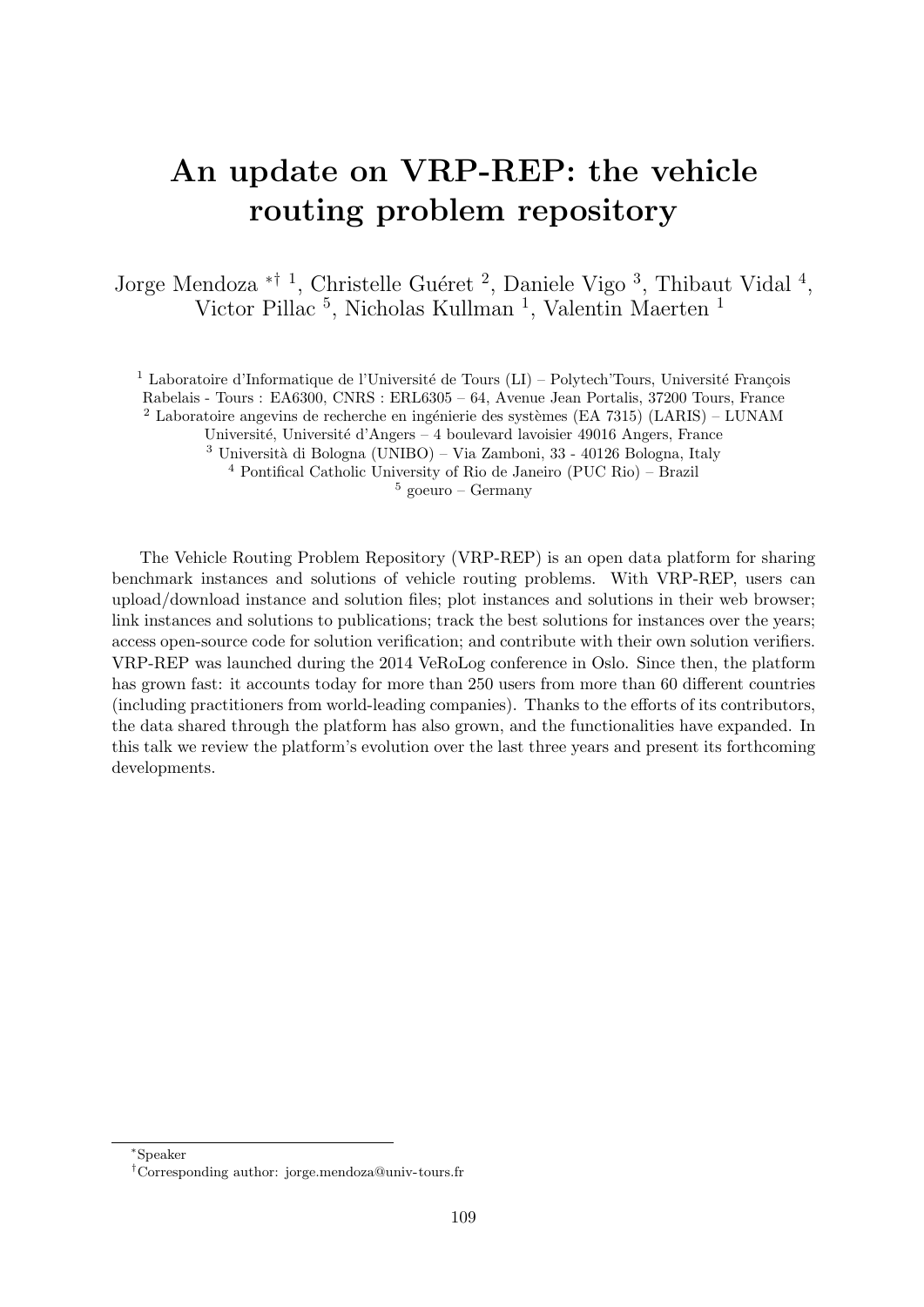# An integrated framework for bus driver rostering and re-rostering

Marta Mesquita <sup>\*† 1,2</sup>, Margarida Moz<sup>‡ 1,3</sup>, Ana Paias<sup>§ 1,4</sup>, Margarida  $\text{Pato}^{\P 1,3}$ 

<sup>1</sup> Centro de Matemática, Aplicações Fundamentais e Investigação Operacional (CMAFCIO) – Portugal 2 Instituto Superior de Agronomia, Universidade de Lisboa – Tapada da Ajuda, 1349-017 Lisboa,

Portugal

<sup>3</sup> Lisbon School of Economics Management, Universidade de Lisboa (ISEG) – Rua do Quelhas 6, 1200-781 Lisboa, Portugal

 $4$  DEIO, Faculdade de Ciências, Universidade de Lisboa – Universidade de Lisboa, Campo Grande, Edificio C6, 1749-016 Lisboa, Portugal

The driver rostering problem in public transit companies aims at assigning daily crew duties to each driver defining a sequence of workdays and days-off, the driver schedule, to be in force during a pre-determined rostering horizon. A roster is the set of all driver schedules, together with the particular work shifts that drivers must work on. The rosters must comply with labor regulations, drivers' union agreements and meet the demand for transport in specific urban areas, while minimizing costs and balancing the workload among drivers. During realtime control, absences of drivers call for an adjustment in the current roster, the re-rostering problem. Absent drivers must be substituted by reassigning daily crew duties to drivers, from the first day of drivers' absences, eventually, until the end of the rostering horizon. The resulting new roster should minimize the dissimilarities to the current roster so as to reduce the inconvenience of changing the previously assigned schedules besides ensuring workload demand, rostering constraints and maintaining the equilibrium of the roster. In this talk, the rostering and re-rostering problems are formulated in a multilevel acyclic network through integer multi-commodity flow/assignment models. Taking advantage from the network and model characteristics, a decompose-and-fix heuristic is used to solve the rostering problem. This heuristic is easily adapted to solve re-rostering problems, by penalizing changes in crew duties previously assigned to drivers through the objective cost function, leading to an integrated framework for solving (re)rostering problems. Computational experience with instances derived from real world data is presented.

<sup>∗</sup>Speaker

<sup>†</sup>Corresponding author: [martaoliv@isa.ulisboa.pt](mailto:martaoliv@isa.ulisboa.pt)

<sup>‡</sup>Corresponding author: [mmoz@iseg.ulisboa.pt](mailto:mmoz@iseg.ulisboa.pt)

<sup>§</sup>Corresponding author: [ampaias@fc.ul.pt](mailto:ampaias@fc.ul.pt)

<sup>¶</sup>Corresponding author: [mpato@iseg.ulisboa.pt](mailto:mpato@iseg.ulisboa.pt)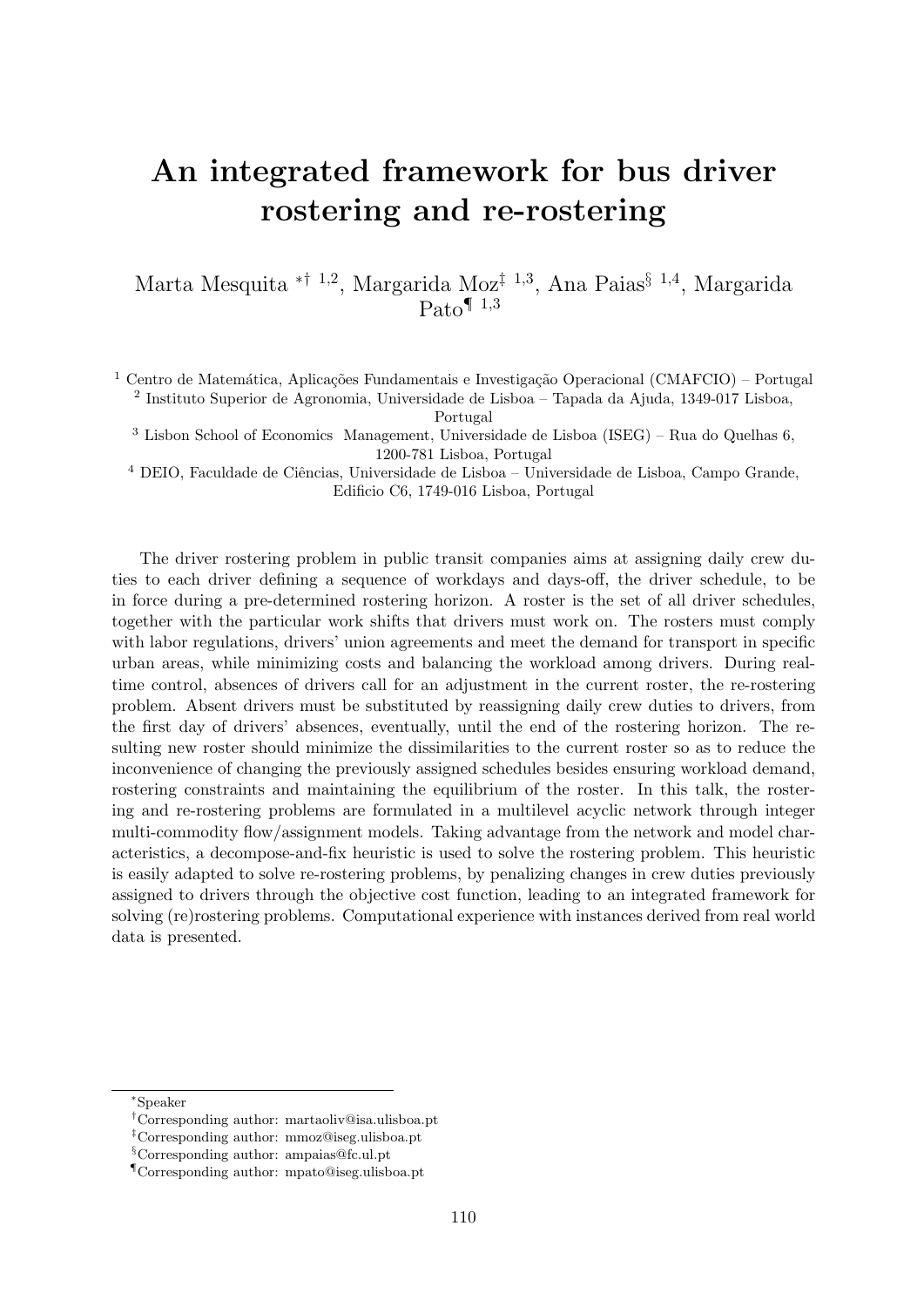# A Hybrid Approach for the Travelling Salesman Problem with General Time Windows

Anne Meyer <sup>\*† 1</sup>, Katharina Glock<sup>‡ 1</sup>, Felix Brandt<sup>§ 1</sup>, Björn Regenhardt<sup>¶</sup> 2

<sup>1</sup> FZI Research Center for Information Technology (FZI) – Haid-und-Neu-Straße 10-14 76131 Karlsruhe,

Germany

<sup>2</sup> PTV Group – Haid-und-Neu-Straße 15 76131 Karlsruhe, Germany

In urban distribution of supplies to restaurants, short travel and service times as well as low delivery volumes enable logistics providers to serve a large number of customers per day. We consider an application where a driver is responsible for an area of customers for which no feasible route might exist if hard time windows were enforced. Instead, restaurants specify delivery time preferences, taking into account their opening hours and their rush hours during which service is not desirable. This is a special case of the Vehicle Routing Problem with General Time Window, which we define as the Travelling Salesman Problem with General Time Windows (TSP-GTW).

In a TSP-GTW, we model preferences as piecewise linear penalty functions, which may comprise multiple preferred intervals, penalties for early or late delivery and intervals where service is forbidden. The objective in our case is to find a tour that minimizes in a hierarchical order (a) total penalty cost, (b) number of customers with nonzero service penalty, and (c) total route duration.

We present a solution approach for the TSP-GTW combining a Constraint Programming model, a regret based route construction heuristic and a dynamic programming approach for determining minimum service cost. In order to minimize route duration, we iteratively enhance this approach with customer sequences from solving the TSP-TW with artificially increased zero penalty time slots using dedicated TSP-TW approaches. We successfully evaluated this hybrid heuristic on artificial and on real-world instances from a food distributor in Paris (France).

<sup>∗</sup>Speaker

<sup>†</sup>Corresponding author: [meyer@fzi.de](mailto:meyer@fzi.de)

<sup>‡</sup>Corresponding author: [kglock@fzi.de](mailto:kglock@fzi.de)

<sup>§</sup>Corresponding author: [brandt@fzi.de](mailto:brandt@fzi.de)

<sup>¶</sup>Corresponding author: [bjoern.regenhardt@ptvgroup.com](mailto:bjoern.regenhardt@ptvgroup.com)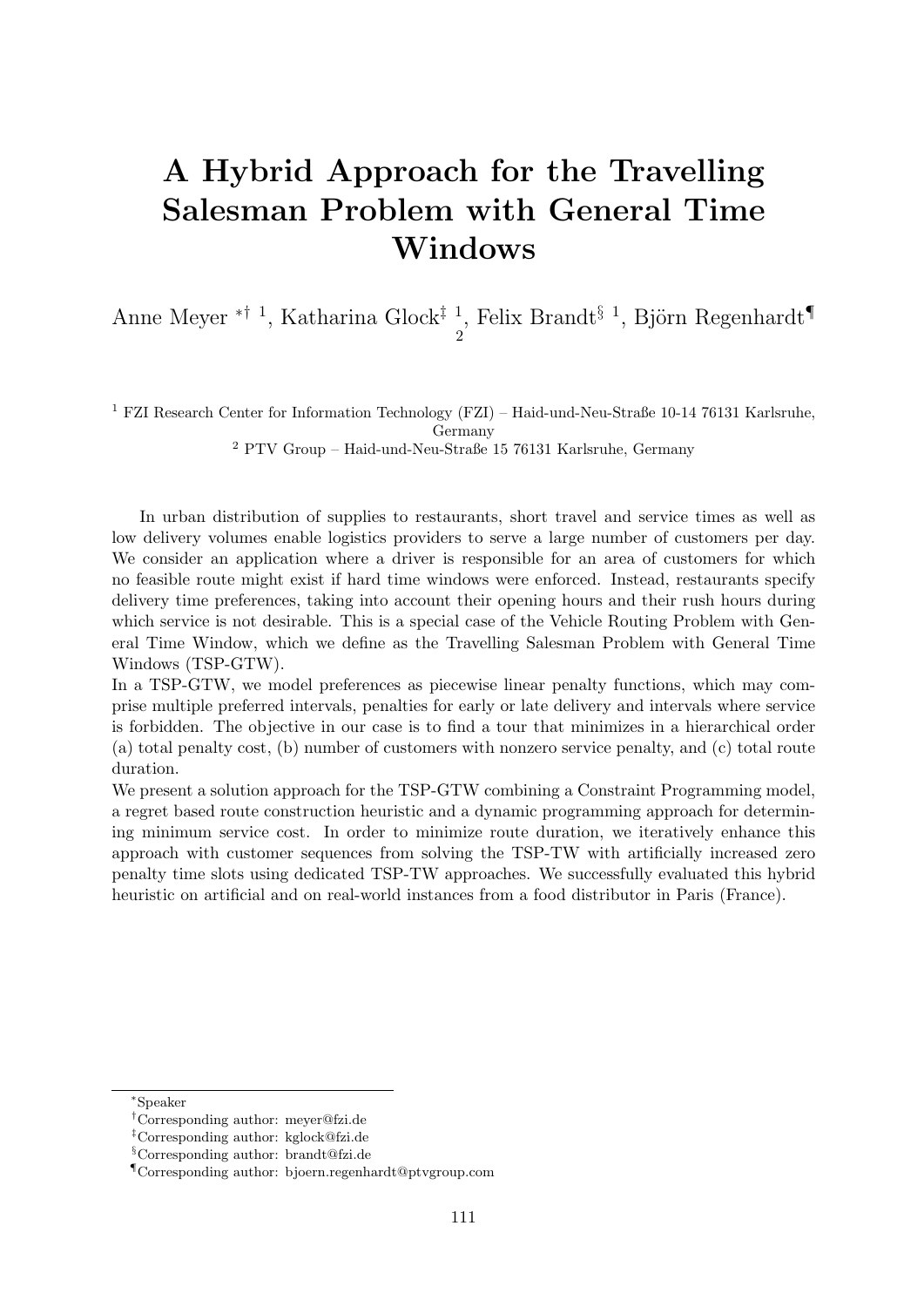# An optimization model for integrating production and distribution planning in furniture companies

Pedro Miranda <sup>\*† 1</sup>, Reinaldo Morabito <sup>1</sup>, Deisemara Ferreira <sup>2</sup>

<sup>1</sup> Industrial Engineering Department - Federal University of São Carlos (UFSCar) - Brazil

 $2$  Physics, Chemistry and Mathematics Department - Federal University of São Carlos (UFSCar) –

Brazil

We propose a mixed integer programming model that integrates production and distribution planning in Brazilian small furniture companies, in which the manufacturer has one production line and a small fleet of heterogeneous vehicles to make deliveries. Our formulation properly represents the problem and can be used to support the planning of production and distribution operations in small companies. A set of random instances is used to evaluate the performance of the model in terms of both solution quality and computational effort. In order to show the benefits of coordinating production and distribution operations, we compare our model with a two-step procedure that follows the common practice of furniture companies. In such a procedure, the integrated model is decomposed into two smaller subproblems, representing production and distribution decisions, respectively. These two subproblems are then solved sequentially in order to find a feasible solution to the problem. Numerical experimentation using a general-purpose solver showed that the integrated model can be used to solve instances with up to twenty customers and five products, whose size is considered realistic for small companies. Results also pointed out that integrating production and distribution decisions allows us to find solutions with lower total cost than those obtained by the sequential procedure. Still, solving the integrated model requires a higher computational effort.

<sup>∗</sup>Speaker

<sup>†</sup>Corresponding author: [pmiranda@dep.ufscar.br](mailto:pmiranda@dep.ufscar.br)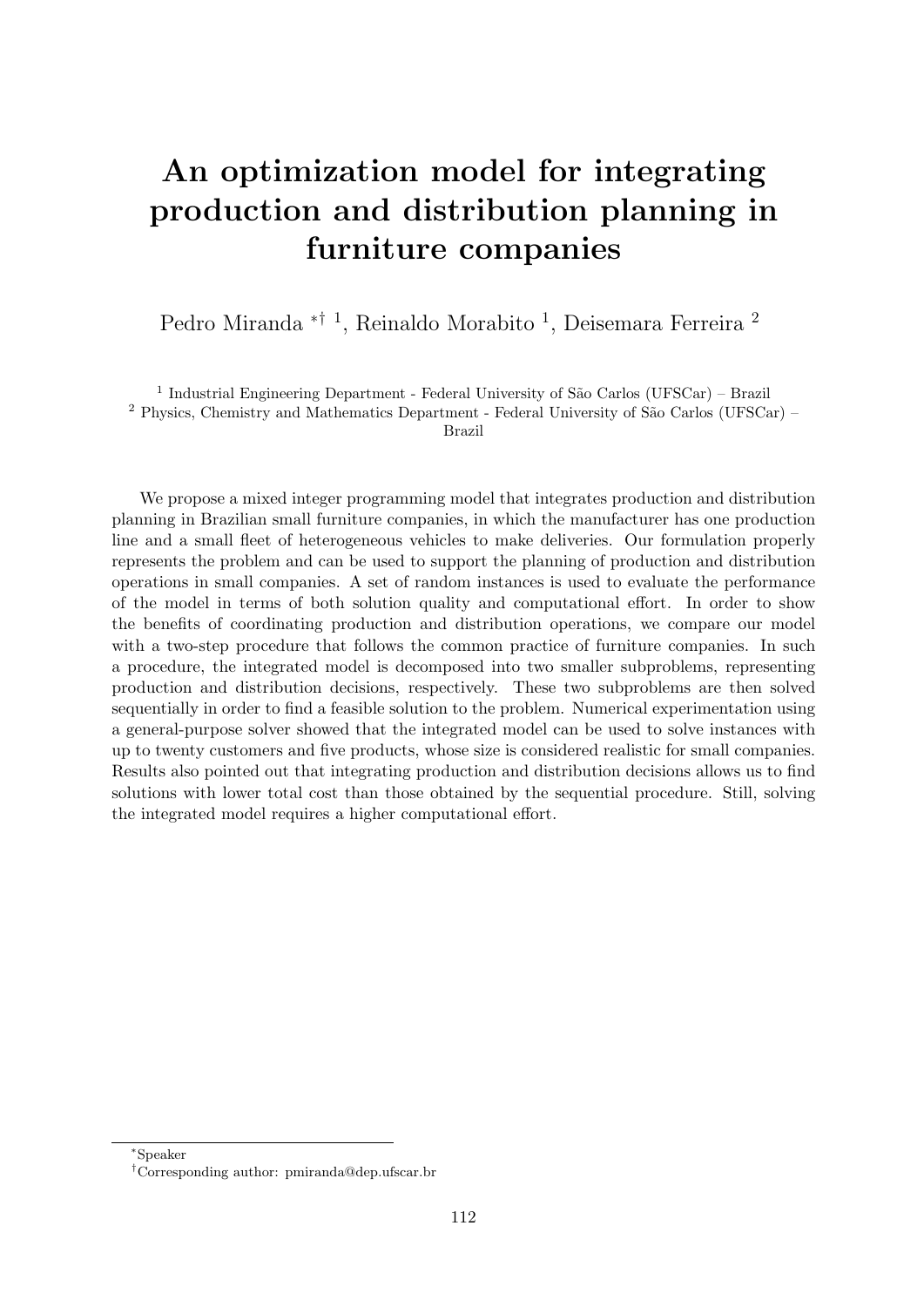# Quality-oriented scheduling procedures for the dial-a-ride problem

Yves Molenbruch <sup>\* 2,1</sup>, Kris Braekers <sup>2,1</sup>, An Caris <sup>2</sup>

 $2$  Hasselt University – Martelarenlaan 42 3500 Hasselt, Belgium <sup>1</sup> Research Foundation Flanders (FWO) – Egmontstraat 5, BE-1000 Brussels, Belgium

A dial-a-ride system is an application of demand-dependent, collective people transportation. Users request a trip between an origin and destination of choice. A time window is imposed on the departure or the arrival of the user and his ride time (the time spent in the vehicle) is limited. The service provider attempts to develop efficient vehicle routes and schedules, respecting these requirements and the technical constraints of a pickup and delivery problem.

Solution algorithms invoke a scheduling procedure to assess the time feasibility of routes. Due to the maximum ride time constraint, serving each node at the earliest possible time is not effective. Postponing a pickup may reduce the ride time of the user involved. Cordeau and Laporte (2003) apply the forward time slack principle to eliminate constraint violations whenever possible. However, their procedure ignores the quality of the schedule. Parragh et al. (2009) modify the forward time slack approach to minimize the total ride time of all users, at the expense of occasional incorrect infeasibility declarations.

Our work introduces a scheduling procedure that minimizes the total user ride time according to a different strategy. Starting from a schedule with minimal ride times for the given time windows, potential travel time shortages are eliminated while keeping ride time increases as limited as possible. Extensive computational tests on different sets of benchmark data show that the proposed procedure is fast and fails on fewer routes than Parragh et al. (2009). In addition, feasible schedules exhibit smaller deviations from the optimal solution.

<sup>∗</sup>Speaker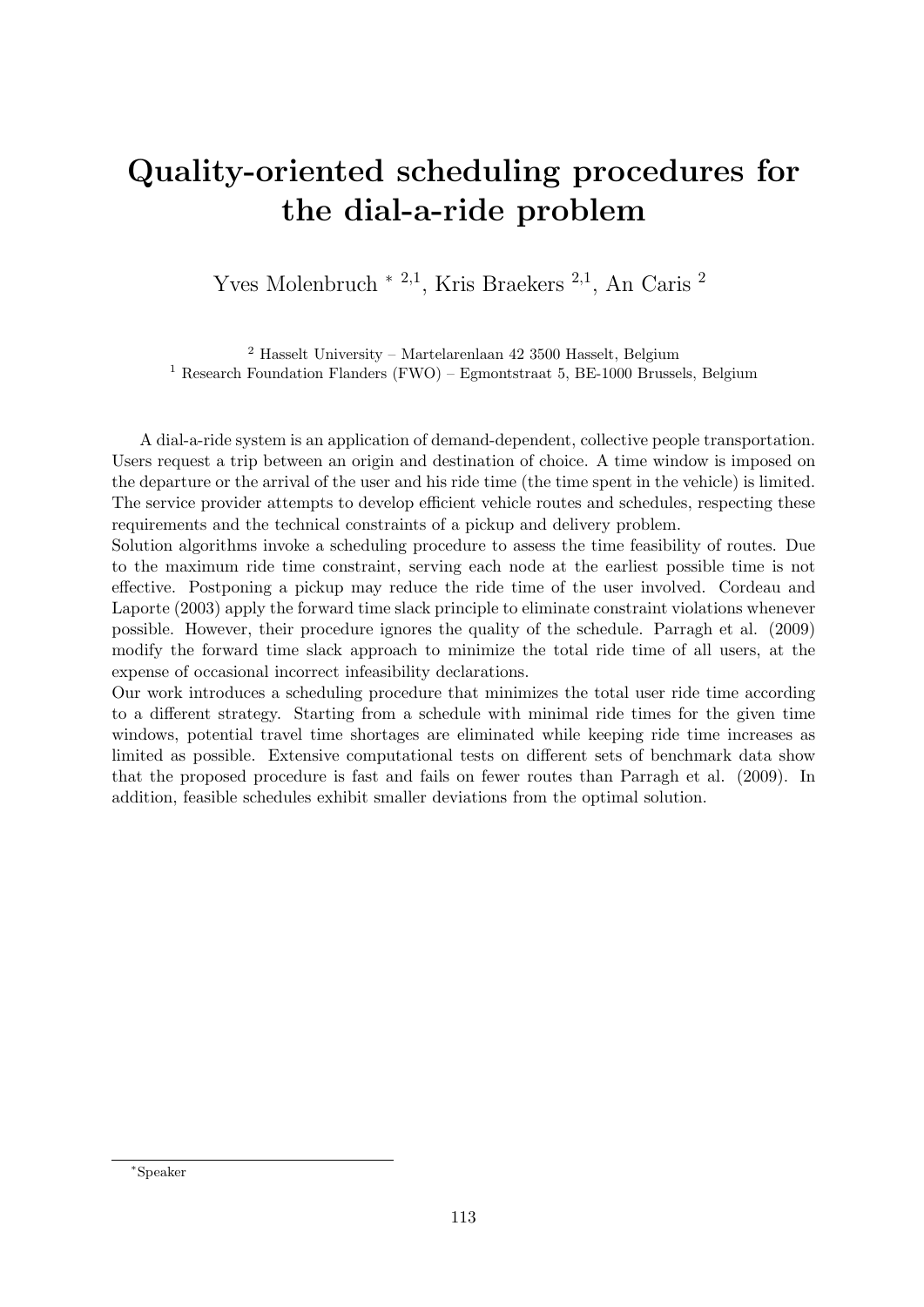# A generalized formulation for vehicle routing problems

Pedro Munari<sup>1</sup>, Remy Spliet<sup>2</sup>, Twan Dollevoet<sup>\*2</sup>

 $^{\rm 1}$  Federal University of São Carlos – Brazil <sup>2</sup> Econometric Institute, Erasmus University Rotterdam – Netherlands

In the vehicle routing literature, different types of formulations have been proposed to model a variety of routing problems. Most of these formulations can be classified into one of two classes: vehicle flow formulations on the one hand and set partitioning formulations on the other. Vehicle flow formulations have the advantage of being compact models that can straightforwardly be solved by commercial optimization packages. However, the models typically have many constraints and weak relaxations. Set partitioning models commonly lead to stronger relaxations, but have a huge number of variables. As a consequence, these models require sophisticated solution methods, commonly based on column generation with complicated pricing problems. In this paper, we develop a generalized formulation for the capacitated vehicle routing problem. This formulation is based on the concept of partial vehicle routes, which we refer to as p-steps. These p-steps visit a fixed number of customers and take the limited vehicle capacity into account. We show that the vehicle flow formulation and the set partitioning formulation are special cases of our general p-step formulation. Varying the fixed number of customers to be visited in a p-step allows us to study the transition from vehicle flow to set partitioning models. We study this transition theoretically and perform computational experiments to analyse the strength of the relaxations. Finally, we explain how the generalized formulation can be adapted to include time windows.

<sup>∗</sup>Speaker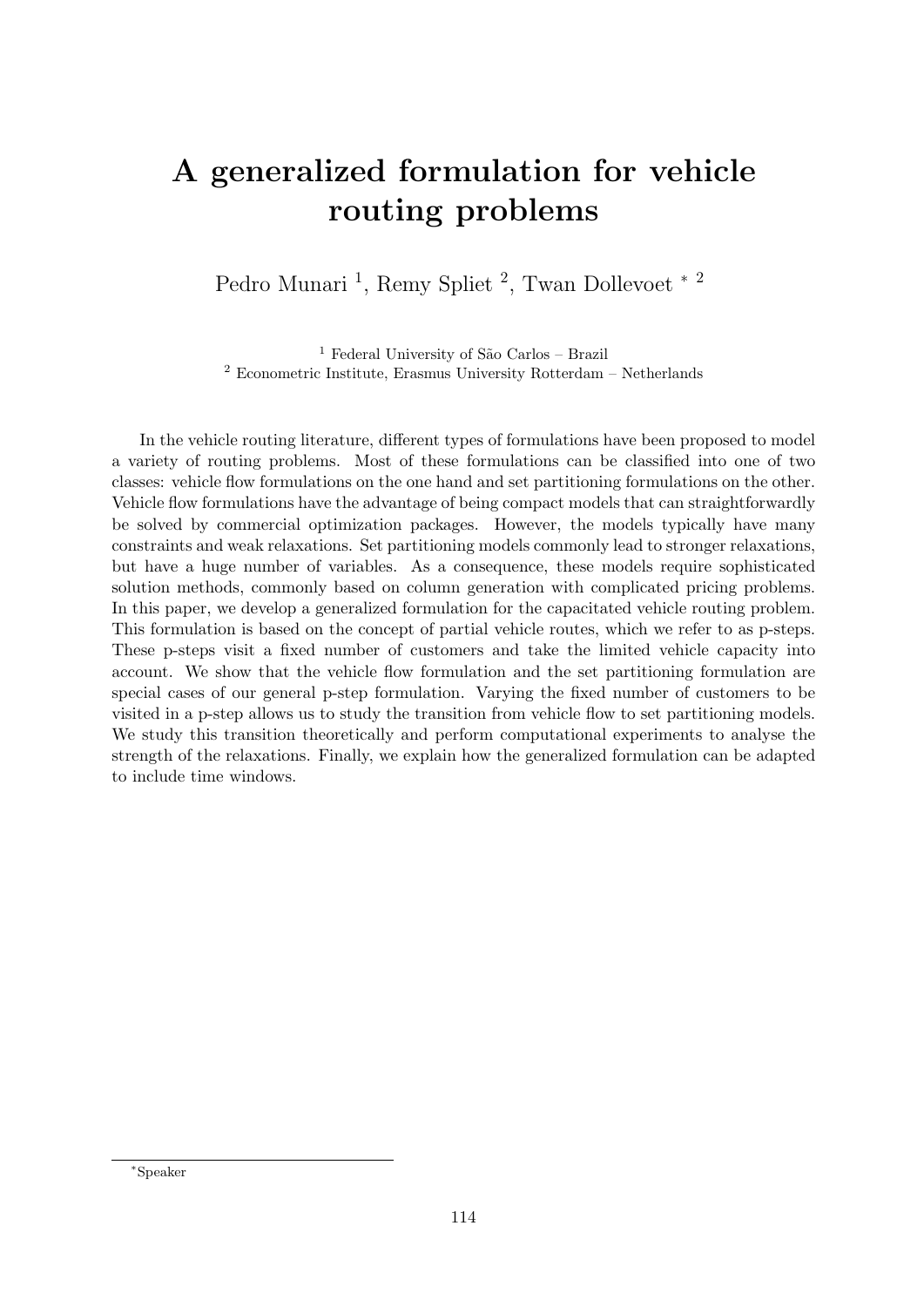#### A Multi-objective Dynamic Vehicle Routing Model for Food Rescue and Delivery

Divya J Nair<sup>1</sup>, Hanna Grzybowska <sup>\* 1</sup>, Vinayak Dixit<sup>1</sup>

 $1$  University of New South Wales – Australia

The not-for-profit food rescue organizations play a vital role in alleviating hunger in many developing and developed countries. They rescue surplus food from the business sector and re-distribute to welfare agencies supporting different forms of food relief. In practice, the food rescue and delivery problem is dynamic, and changes when the operation of routes is in progress. The supply of food providers is uncertain until observed upon the driver's arrival. Moreover, new pickup requests arrive randomly over time and there is no deterministic nor probabilistic information on their location and supply until they arrive. In such instances, routes must be reconfigured dynamically while executing the current plan. Furthermore, the routing model must consider, the perishability of products, level of fairness in the distribution, etc., in addition to the operational cost, which are highly relevant to the operational policies of food relief logistics. In this study, we define and model an integrated allocation-routing problem that fairly allocates the uncertain surplus food among the welfare agencies with minimum wastage accounting for the perishability of products, and designs effective vehicle routes. We propose and implement a Tabu Search heuristic solution algorithm for this food relief logistics problem. The performance of the proposed approach is first evaluated in static conditions and then the other assumptions and developments are added gradually and the changes are examined. We design and evaluate various test scenarios which comprise different occurrences of the dynamic events to illustrate the efficiency and effectiveness of the proposed approach.

<sup>∗</sup>Speaker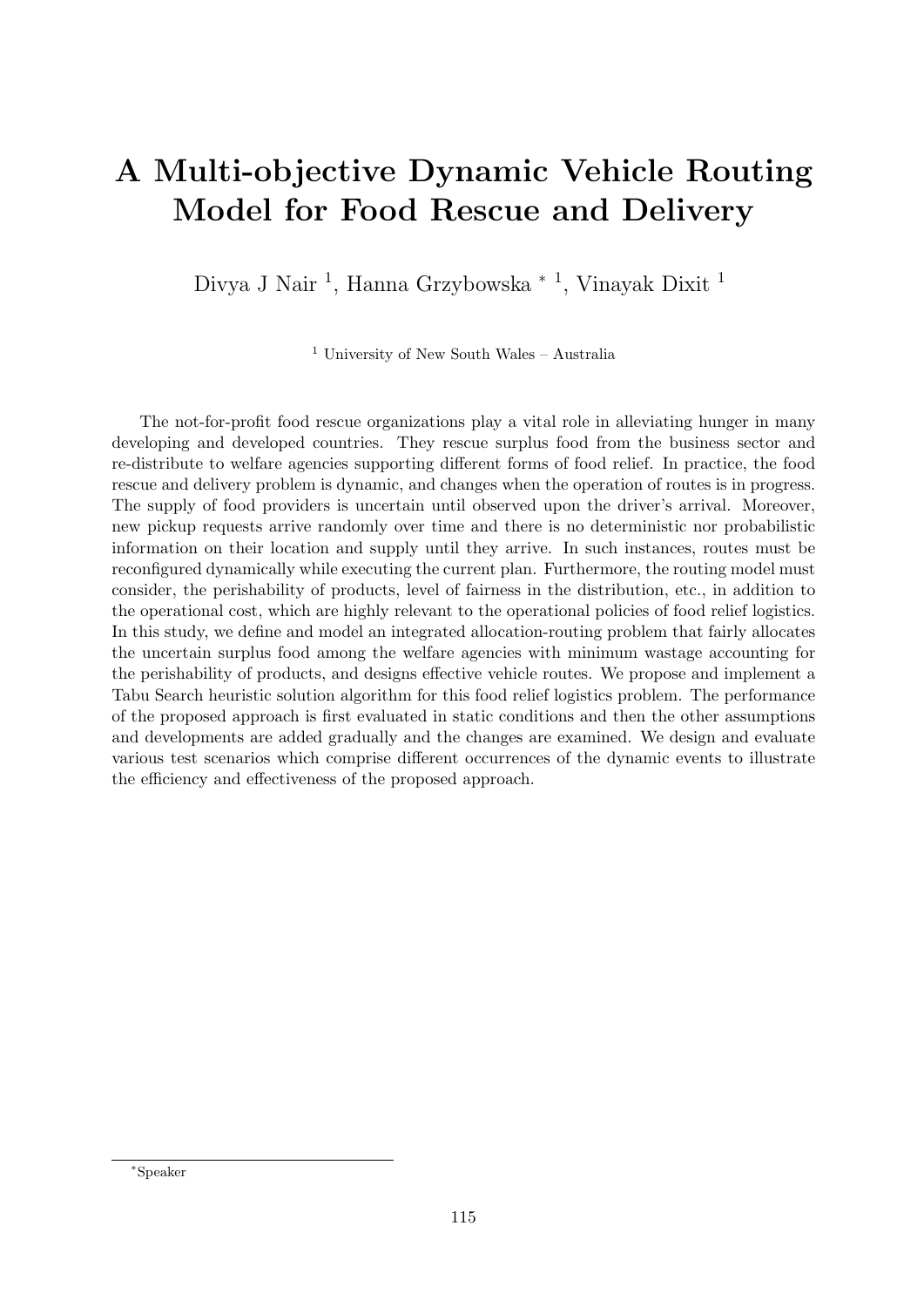# A decomposition scheme for service network design of bike sharing systems

Bruno Albert Neumann Saavedra ∗† <sup>1</sup> , Dirk Mattfeld <sup>1</sup> , Bernard Gendron <sup>2</sup>, Teodor Gabriel Crainic  $3,4$ , Michael Römer  $5$ 

<sup>1</sup> Technische Universität Braunschweig – Germany  $2$  Université de Montréal – Canada  $^3$  School of Management,  $\rm UQAM$  – Canada <sup>4</sup> Centre interuniversitaire de recherche sur les reseaux d'entreprise, la logistique et le transport (CIRRELT) – Canada  $^5$ Martin-Luther-Universität Halle-Wittenberg – Germany

We propose a service network design formulation to address the redistribution problem in station-based bike sharing systems. Due to spatial and temporal characteristics of user demand, e.g., commuting, such systems require bike redistribution among stations to ensure both bikes and free racks when and where required. Our formulation, which takes the form of a MILP, aims to produce a cost-efficient redistribution plan, which is defined in terms of services. A service is described by a vehicle movement between two stations, the number of transported bikes, and time interval. Such services are scheduled into master tours, which are regularly operated by load vehicles. For an adequate representation of redistribution decisions, a master tour does not only indicate a chronologically ordered sequence to visit stations, but also the necessary handling time to pick-up or deliver bikes at such stations. In order to produce good-quality solutions for large instances, we propose an iterative solution method which combines hierarchical decomposition, metaheuristics, and exact optimization techniques. Each iteration of our decomposition scheme consists of 1) a dynamic transportation problem determining services to be operated, and 2) a single-commodity pick-up and delivery problem determining the schedule of such services into tours. The tours are stored in a pool, which is finally used to provide guidelines for efficiently exploring the search space of the original service network design problem. We demonstrate the efficacy of our solution methods with an extensive computational study on a new set of challenging instances.

<sup>∗</sup>Speaker

<sup>†</sup>Corresponding author: [b.neumann-saavedra@tu-bs.de](mailto:b.neumann-saavedra@tu-bs.de)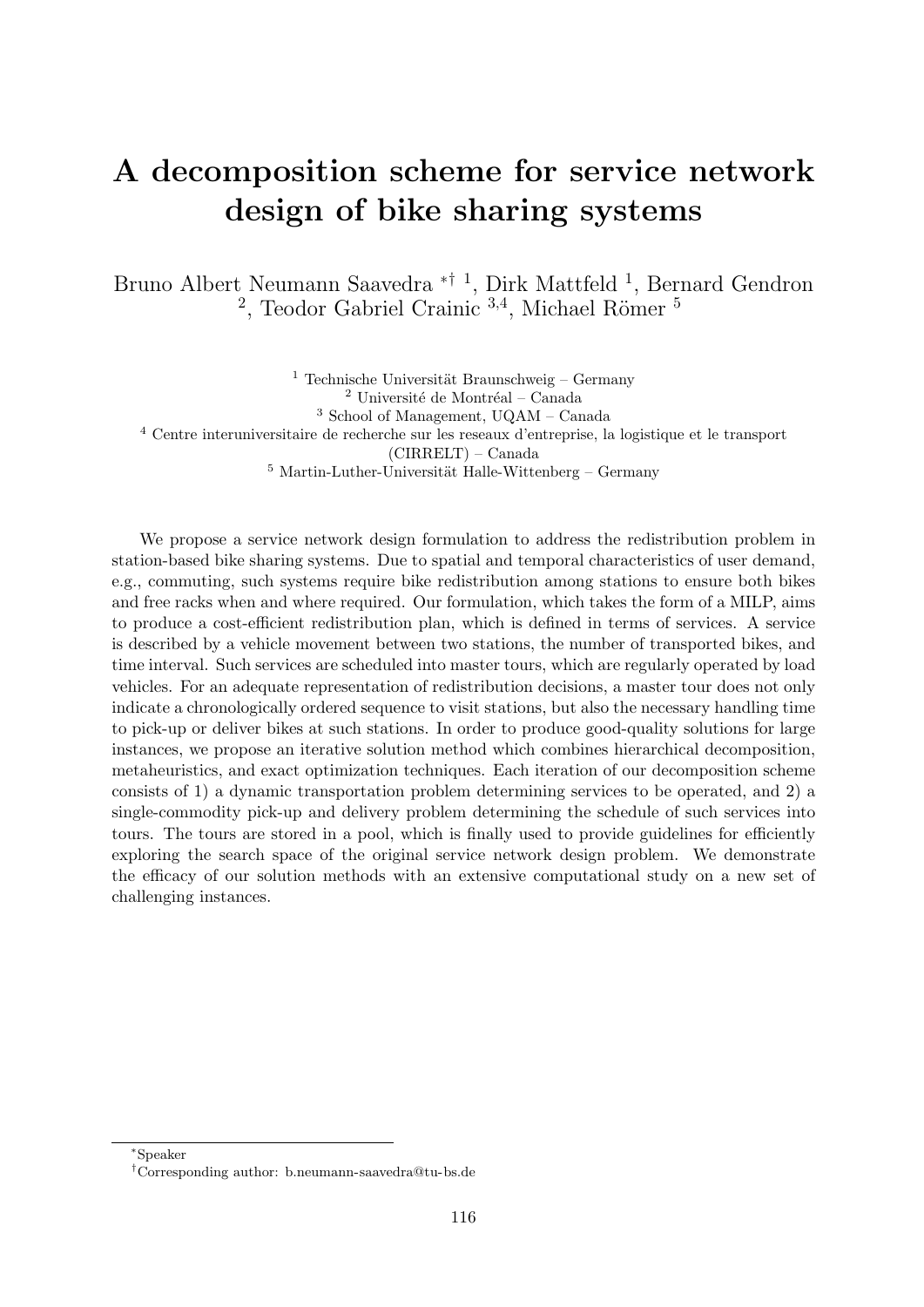# Design and Incentive Decisions in Humanitarian Supply Chains

Reut Noham<sup>\*</sup><sup>1</sup>, Michal Tzur<sup>2</sup>

<sup>1</sup> Tel Aviv University [Tel Aviv] – P.O. Box 39040, Tel Aviv 6997801, Israel <sup>2</sup> Tel Aviv University – Israel

During humanitarian relief operations, designated facilities are established by the authorities (for example, cities or local communities), to which the affected population will arrive to receive relief goods (water, food, etc.). The authorities typically instruct the affected population regarding which facility they should visit. However, at times of crises, uncertainty and lack of information, these instructions are often not followed, which may cause some facilities to be congested, while others to be under-utilized.

In this work, we investigate how the authorities should invest in incentivizing the population to follow their instructions. These decisions need to be combined with those concerning the supply chain design, i.e., which facilities to establish, and how to allocate existing resources to them. A key factor in deciding on such investments is the population behavior, and in particular its cooperation level, which may vary between communities. We model this behavior and incorporate it in a mathematical formulation, building on previous research on humanitarian supply chain design which includes a humanitarian objective function as well as equity constraints.

We develop solution methods to solve the resulting problem. Our preliminary results concerning the level of investments that are needed to provide an efficient supply chain design indicate that a small investment in some communities is typically sufficient to significantly improve the overall system performance.

<sup>∗</sup>Speaker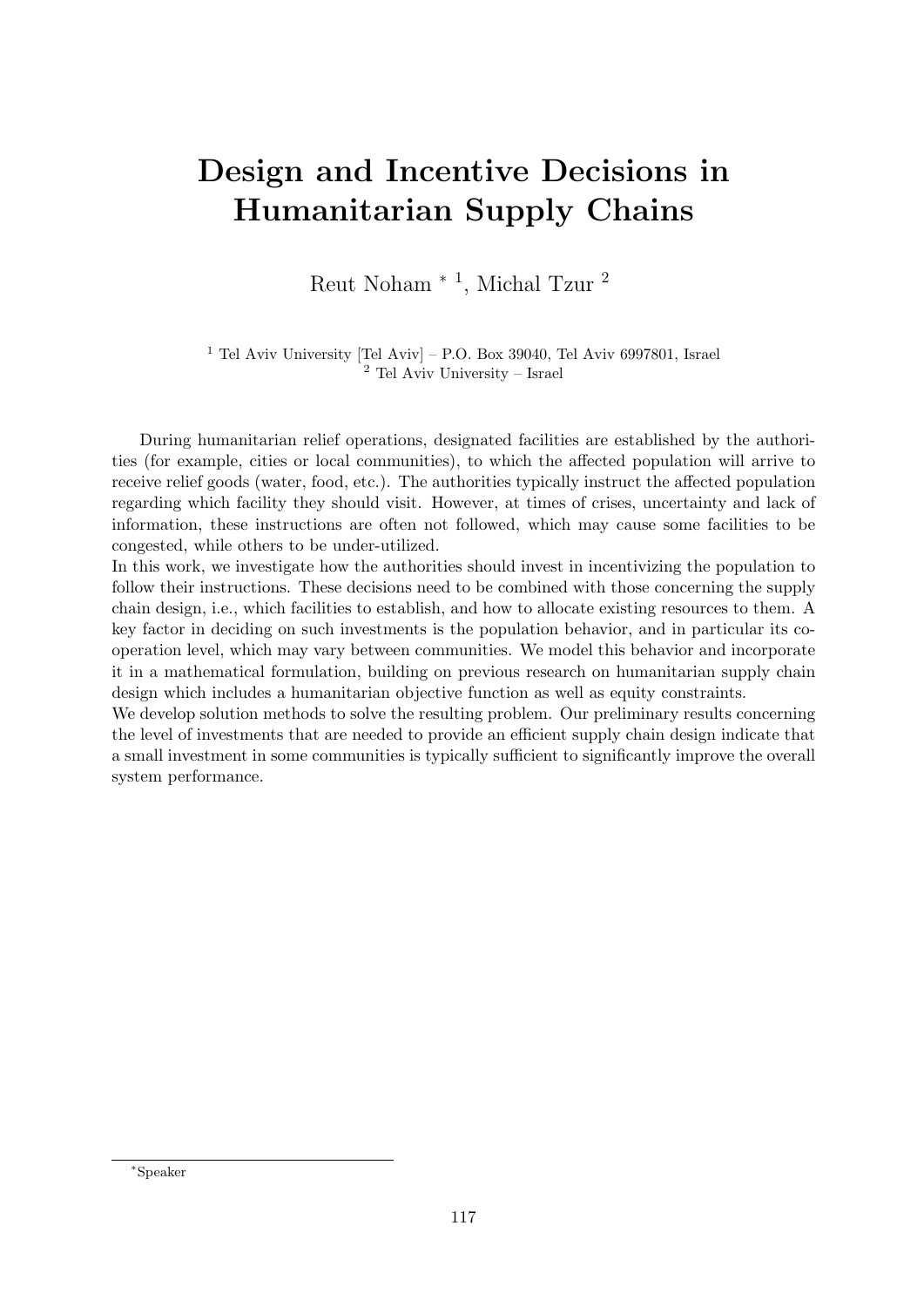# The capacitated routing problem with profits and service level requirements

Christos Orlis<sup>\*</sup><sup>1</sup>, Demetrio Laganà<sup>2</sup>, Wout Dullaert<sup>3</sup>, Daniele Vigo<sup>4</sup>

 $^1$  Vrije University Amsterdam – De Boelelaan 1105, 1081 HV Amsterdam, Netherlands

<sup>2</sup> Università della Calabria [Arcavacata di Rende] (Unical) – Campus di Arcavacata via Pietro Bucci 87036 Arcavacata di Rende (CS), Italy

 $^3$  Vrije University Amsterdam – De Boelelaan 1105, 1081 HV Amsterdam, Netherlands  $^4$ Università di Bologna (UNIBO) – Via Zamboni, 33 - 40126 Bologna, Italy

Inspired by a real-life case we propose the Capacitated Routing Problem with Profits and Service Level Requirements (CRPPSLR). The CRPPSLR extends the class of Routing Problems with Profits by considering customers requesting deliveries to their service points. Moreover, each customer imposes a service level requirement (SLR) specifying a minimum bound on the fraction of its service points being delivered. A customer-specific flat-rate financial penalty is incurred by the Logistics Service Provider (LSP) when this requirement is not met. The CRPPSLR consists of finding vehicle routes maximizing the difference between the collected revenues and incurred transportation and penalty costs in such a way that vehicle capacity and route duration constraints are met. A fleet of homogeneous vehicles is available for serving the customers. We design a branch-and-cut algorithm and identify valid inequalities that have been effectively used for the Capacitated Vehicle Routing Problem and for other Routing Problems with Profits. Moreover, a matheuristic which produces promising starting solution structures is developed and used as a pre-processing step of our branch-and-cut solution framework. A reallife case study in cash distribution highlights the relevance of the problem under consideration and computational results illustrate the performance of the proposed solution approach under different input parameter settings.

<sup>∗</sup>Speaker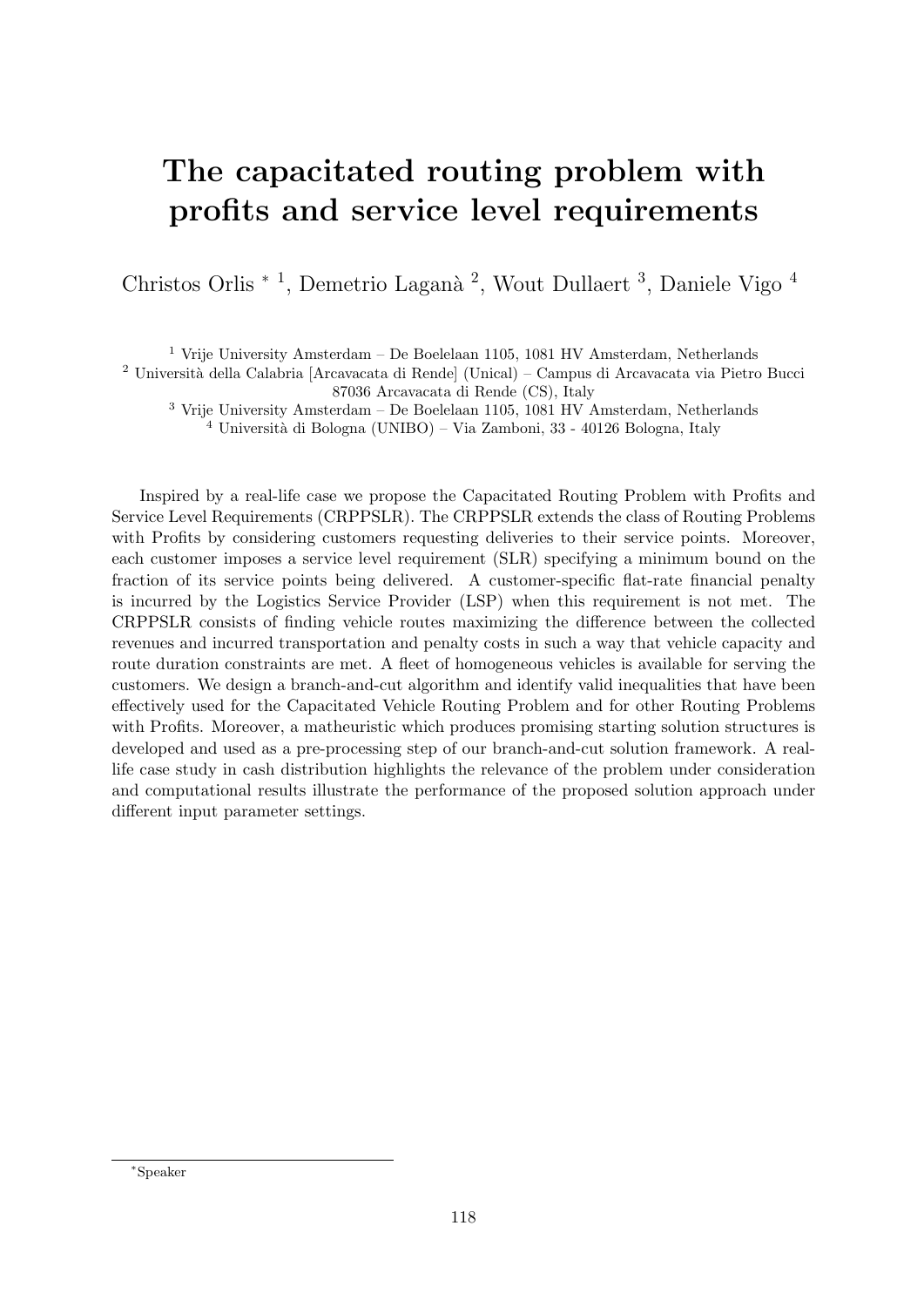# Loading Constraints for a Multi-Compartment Vehicle Routing Problem

Manuel Ostermeier ∗† <sup>1</sup> , Sara Martins <sup>2</sup> , Pedro Amorim <sup>2</sup> , Alexander Hübner<sup>1</sup>

> $1$  Katholische Universität Eichstätt-Ingolstadt – Germany <sup>2</sup> Universidade do Porto; INESC TEC – Portugal

Little attention has so far been paid to multi-compartment vehicles routing problems with flexible compartments. Practice shows that many retailers use these technical advanced vehicles in their distribution. Multi-compartment vehicles (MCV) offer the possibility to deliver various product segments jointly and therefore can reduce the number of customer stops. Besides classical routing decisions, the configuration of each truck becomes an essential part in tour planning when using MCV. This requires defining the segment mix, compartment sizes, and the combinations of different orders and therefore customers on vehicles. As orders of one segment can only be loaded jointly and as the orders cannot be rearranged on the loading area during the tour, customers and segments need to be sequenced so that no blocking during unloading occurs. Routing and loading layout planning are interdependent for MCVs. Our work addresses the problem to obtain feasible MCV loading and cost-optimal routing. An MCVRP is formulated that takes into account loading constraints. We present a specialized packing problem to account for loading constraints. It is integrated into a branch-and-cut algorithm and a Large Neighborhood Search (LNS). The tailored LNS iteratively solves the routing and packing problem. In numerical studies we show that the proposed LNS reaches the optimal solution for small instances and can be applied efficiently to larger problems. Additionally, we perform tests on larger instances to derive general rules for the influence of loading constraints. To conclude the numerical experiments, a case study was analyzed with an European retailer.

<sup>∗</sup>Speaker

<sup>†</sup>Corresponding author: [manuel.ostermeier@ku.de](mailto:manuel.ostermeier@ku.de)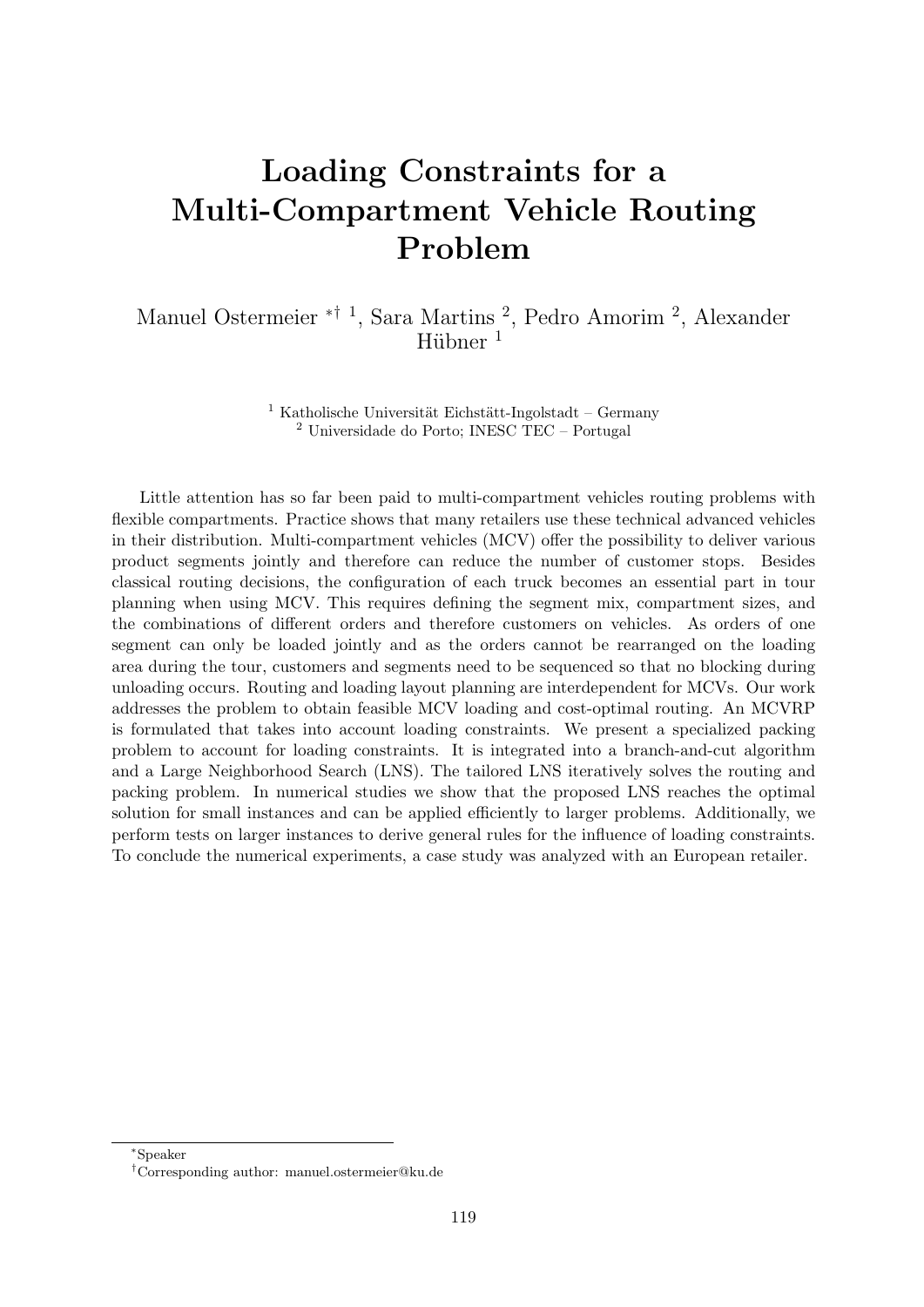## Vehicle routing for trunk delivery applications

Gizem Ozbaygin<sup>\*</sup><sup>1</sup>, Martin Savelsbergh<sup>2</sup>

 $1$  Department of Industrial Engineering, Bilkent University – Department of Industrial Engineering, Bilkent University, 06800 Ankara TURKEY, Turkey

<sup>2</sup> School of Industrial and Systems Engineering [Georgia Tech] (ISyE) – H. Milton Stewart School of Industrial and Systems Engineering Georgia Institute of Technology 765 Ferst Drive, NW Atlanta, Georgia 30332-0205, United States

The growth of the e-commerce sector with the ever-increasing push towards online-shopping poses a major supply chain challenge for many companies. Usually, last-mile delivery; i.e., the delivery of goods to the consumers is the most expensive and inefficient part of the supply chain. Year-over-year growing sales volumes, huge number of delivery locations, and the aggressive service levels promised to customers drive companies to seek innovative strategies to increase the efficiency of last-mile delivery operations. Among these is the trunk delivery service introduced recently by Amazon, Audi and DHL. Motivated by the interest in trunk delivery services, we study a variant of the vehicle routing problem, called the vehicle routing problem with roaming delivery locations (VRPRDL), in a dynamic setting. In the static version of the VRPRDL, each customer has an itinerary specifying one or more locations with corresponding time windows where the customer's order can be delivered to the trunk of his/her car, and customer itineraries are assumed to be known with certainty and remain unchanged throughout the day. We consider a dynamic version of the problem where there may be deviations from the original customer itineraries that can render the planned delivery schedule infeasible or suboptimal. We propose a rolling horizon approach to solve the problem in which the delivery routes are re-optimized every time there is an itinerary change using the branch-and-price algorithm we developed for the static VRPRDL. We perform a computational study to test the efficiency of our solution approach and report the results.

<sup>∗</sup>Speaker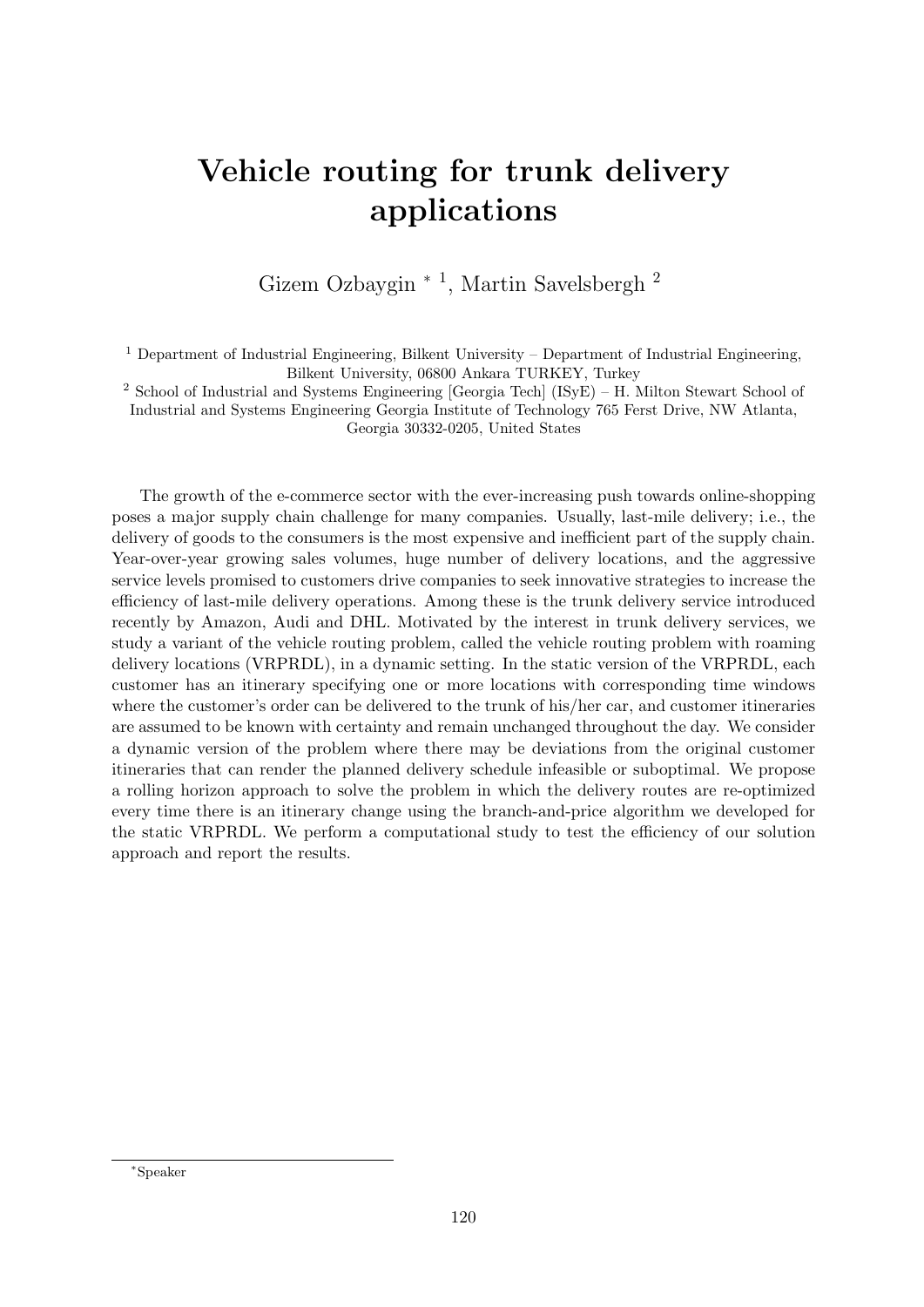# A path-based Mixed Integer Linear Programming formulation for the Green Vehicle Routing Problem

Ornella Pisacane ∗† <sup>1</sup> , Maurizio Bruglieri <sup>2</sup> , Simona Mancini <sup>3</sup> , Ferdinando Pezzella <sup>4</sup>

<sup>1</sup> Dipartimento di Ingegneria dell'Informazione, Università Politecnica delle Marche – Italy <sup>2</sup> Dipartimento di Design, Politecnico di Milano (POLIMI) – Via Durando, 38/a, 20158 Milano, Italy <sup>3</sup> University of Cagliari – Italy

<sup>4</sup> Dipartimento di Ingegneria dell'Informazione, Università Politecnica delle Marche (UNIVPM) – Via Brecce Bianche 12, 60131 Ancona, Italy

The Green Vehicle Routing Problem (G-VRP) is a variant of the classical Vehicle Routing Problem (VRP) in which Green Vehicles (GVs), such as those with alternative fuel propulsion, are considered. Since GVs are characterized by a limited driving range, one or more stops at Refueling Stations (RSs) may be required along their trip. The goal of the problem is to serve a set of customers exploiting a fleet of identical GVs and minimizing their total travelled distance. Each vehicle leaves from the depot and returns to it. A maximum limit is imposed on the route duration. We propose a path-based Mixed Integer Linear Programming formulation for the G-VRP. In classical VRPs, paths enumeration techniques cannot be adopted due to the exponential number of feasible paths. On the contrary, in the G-VRP, given the GV autonomy constraints, the number of feasible paths is somehow limited. We generate all the feasible paths between the depot and each RS and between two RSs. We also introduce some rules to a priori exclude dominated paths from the feasible set. Such a feasible set is given in input to a Set-Partitioning formulation with the aim of selecting a subset of paths that, properly combined, compose the solution routes for the G-VRP. Computational results, carried out on benchmark instances, show that our approach is much faster than every exact method already presented in the literature, and it is also suitable to detect the optimal solutions in almost all the test cases.

<sup>∗</sup>Speaker

<sup>†</sup>Corresponding author: [pisacane@dii.univpm.it](mailto:pisacane@dii.univpm.it)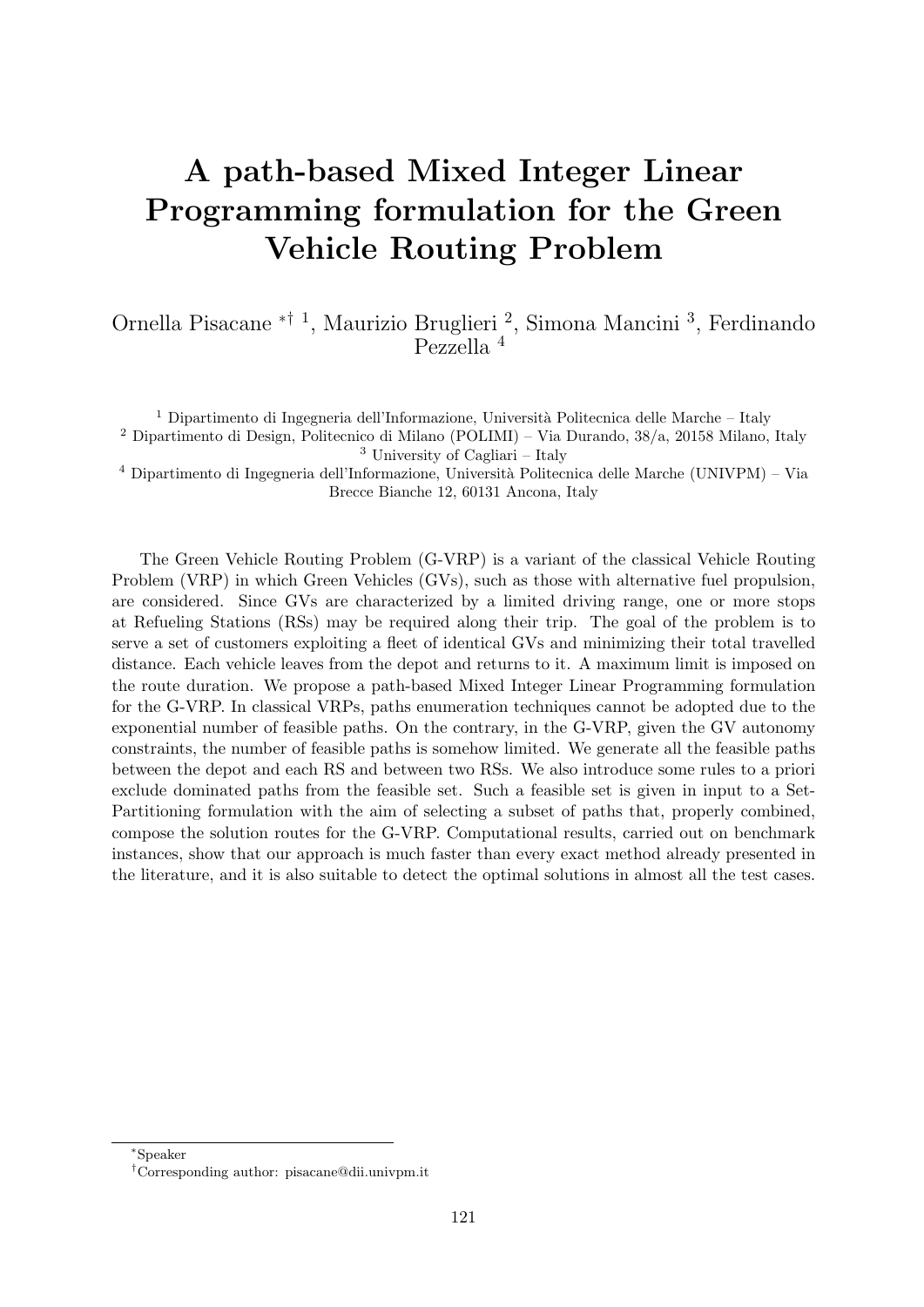# Efficient routes in a Periodic Inventory Routing Problem

Rosario Paradiso \* <sup>1</sup>, Luca Bertazzi <sup>2</sup>, Geoffrey Chua <sup>3</sup>, Demetrio Laganà 1

<sup>1</sup> Department of Mechanical, Energy and Management Engineering, University of Calabria –  $87036$ Arcavacata di Rende (CS), Italy

<sup>2</sup> Department of Economics and Management (DEM) – Via S. Faustino 74/b-25122 Brescia, Italy <sup>3</sup> Nanayang Technological University (NTU) – Singapore

In this work, a mixed-integer linear programming formulation for a Periodic Inventory Routing Problem, based on routes variables, is presented. In particular, a product has to be shipped from a supplier to a set of customers over a innite time horizon. Given the plan periodicity, the problem is to determine a periodic shipping policy that minimizes the sum

of transportation and inventory costs at the supplier and at the customers per time unit. Due to the difficulty to solve a formulation with all the possible feasible routes, the aim of this work is to find the minimal set of routes that allows to have the best possible worst-case performance ratio, allowing to solve the problem with a lower number of integer variables ensuring the quality of the solution over a threshold.

<sup>∗</sup>Speaker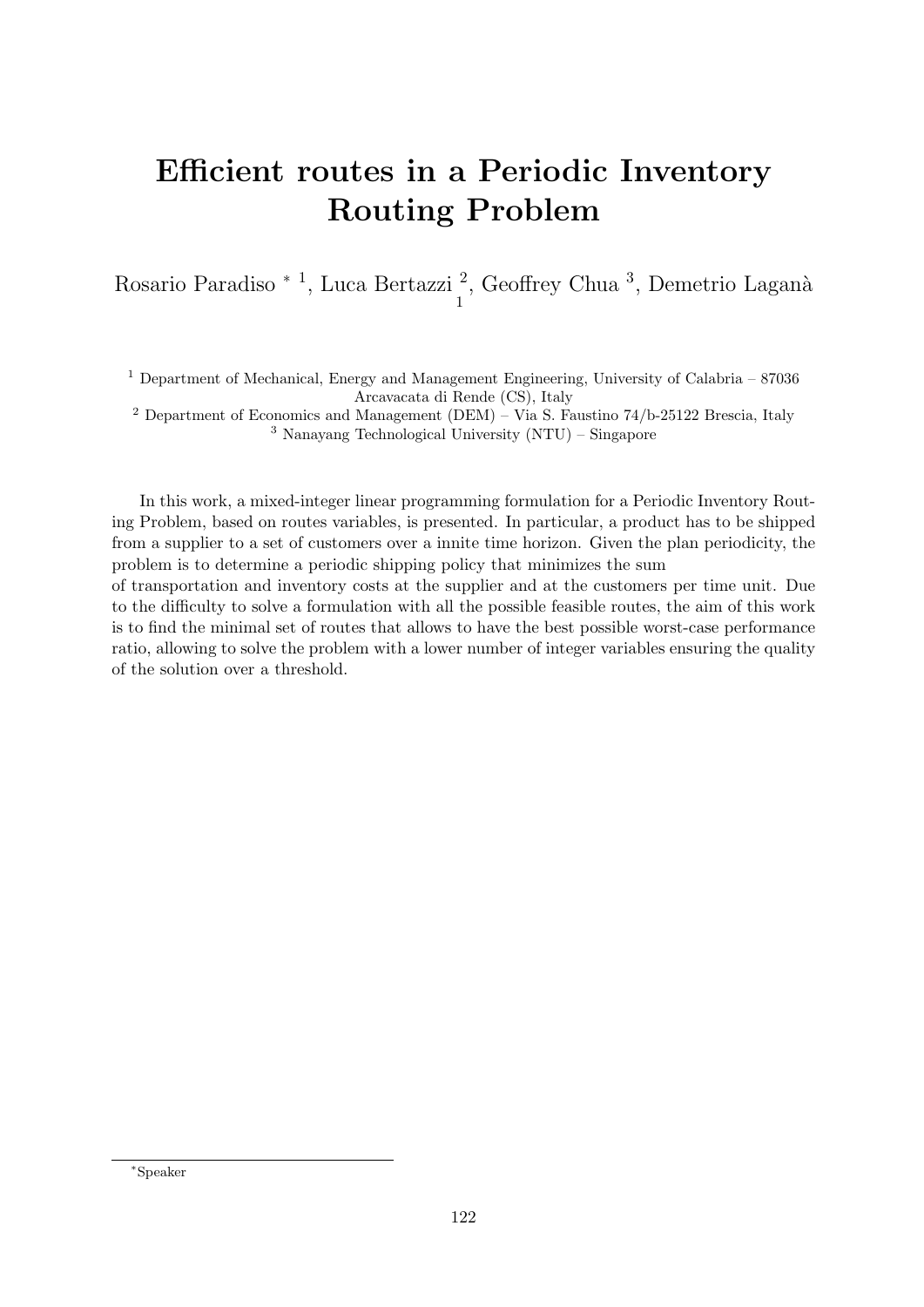#### Two-phase hybrid algorithm for the vehicle routing problem with scarce, reusable resources

Lucia Paris<sup>\* 1</sup>, Maria Angel<sup>† 1</sup>, David álvarez Martínez <sup>2</sup>, Camilo Gomez 3,1

<sup>1</sup> Department of Industrial Engineering - Universidad de los Andes [Bogota] – Colombia <sup>2</sup> Universidad de los Andes (Uniandes) –  $N^{\circ}$  18A- 12 Bogotá, Colombia <sup>3</sup> Center for Applied Optimization and Probability – Colombia

This work presents a hybrid algorithm for the vehicle routing problem with scarce, reusable resources. The proposed methodology allows to decompose the problem in two phases. Firstly, a Mixed Integer Programming-based procedure is developed to provide multiple assignments for pickups and deliveries of a set of tools within a planning horizon. Secondly, a heuristic algorithm is put forward to obtain routes that satisfy the scheduled pickups and deliveries, relying on savings and local search procedures. The methodology is devised to address the VeRoLog Solver Challenge Part I (All-time-best). Results are validated on the challenge platform for the available instances, for which feasible solutions are consistently obtained within reasonable CPU times, achieving high ranking positions in the challenge.

<sup>∗</sup>Speaker

<sup>†</sup>Corresponding author: [mc.angel182@gmail.com](mailto:mc.angel182@gmail.com)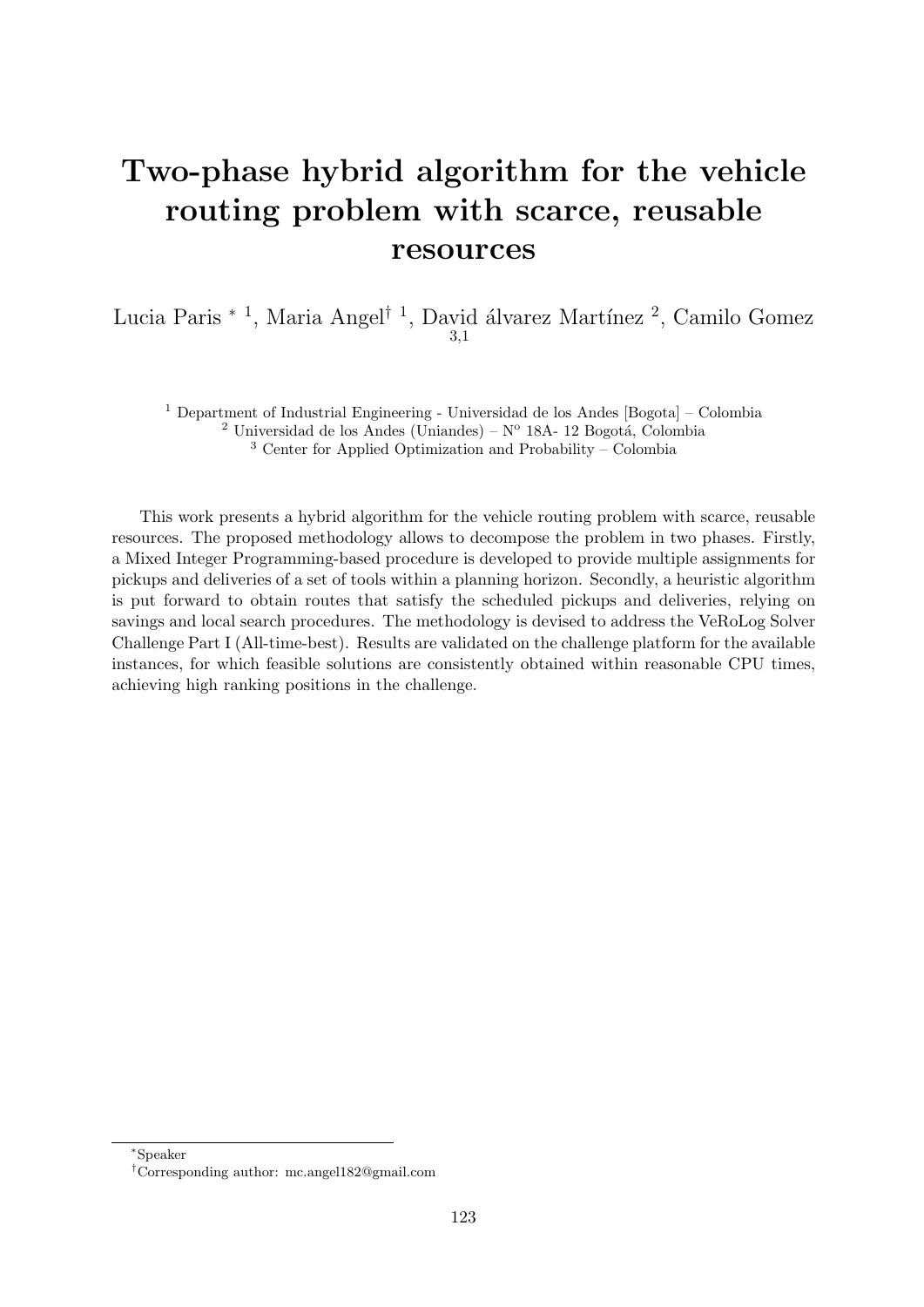# Collaborative vehicle routing with excess vehicle capacity in urban last-mile deliveries

Joydeep Paul <sup>\*† 1</sup>, Niels Agatz <sup>1</sup>, Remy Spliet <sup>2</sup>, René De Koster <sup>1</sup>

<sup>1</sup> Rotterdam School of Management, Erasmus University Rotterdam (RSM) – Netherlands <sup>2</sup> Econometric Institute, Erasmus University Rotterdam – Netherlands

Consolidation of transport flows in logistics is one of the key ways for sustainability in urban transportation. The load factor for trucks in Europe is around 50% and a similar trend is seen in other parts of the world as well. In this paper, we introduce a novel collaborative vehicle routing strategy between logistics carriers where one (external carrier) offers the other (focal carrier) the possibility to piggyback on its routes by using its unused capacity. The number of nodes whose demand can be redirected from the focal carrier to the external carrier is constrained by the excess capacity in the vehicles of the external carrier. It is observed that the excess capacity in the external carrier routes varies from day to day, hence it is not always cost-feasible to consolidate demands of customer locations. There is a fixed cost per trip to move items from focal warehouse to external warehouse, which offsets the savings obtained by collaboration and also adds another dimension of complexity to the problem. The decision to collaborate is very ad-hoc and depends on the instance characteristics. We developed a heuristic inspired from the Knapsack problem to generate good quality initial solutions very fast. We also implemented a local search to improve the initial solution by defining some problem specific neighborhoods. For the benchmark instances, the local search heuristic provides solutions with a very small optimality gap  $\langle 0.1\% \rangle$ . Our experiments show potential savings in total distance traveled using this collaborative strategy under different scenarios.

<sup>∗</sup>Speaker

<sup>†</sup>Corresponding author: [paul@rsm.nl](mailto:paul@rsm.nl)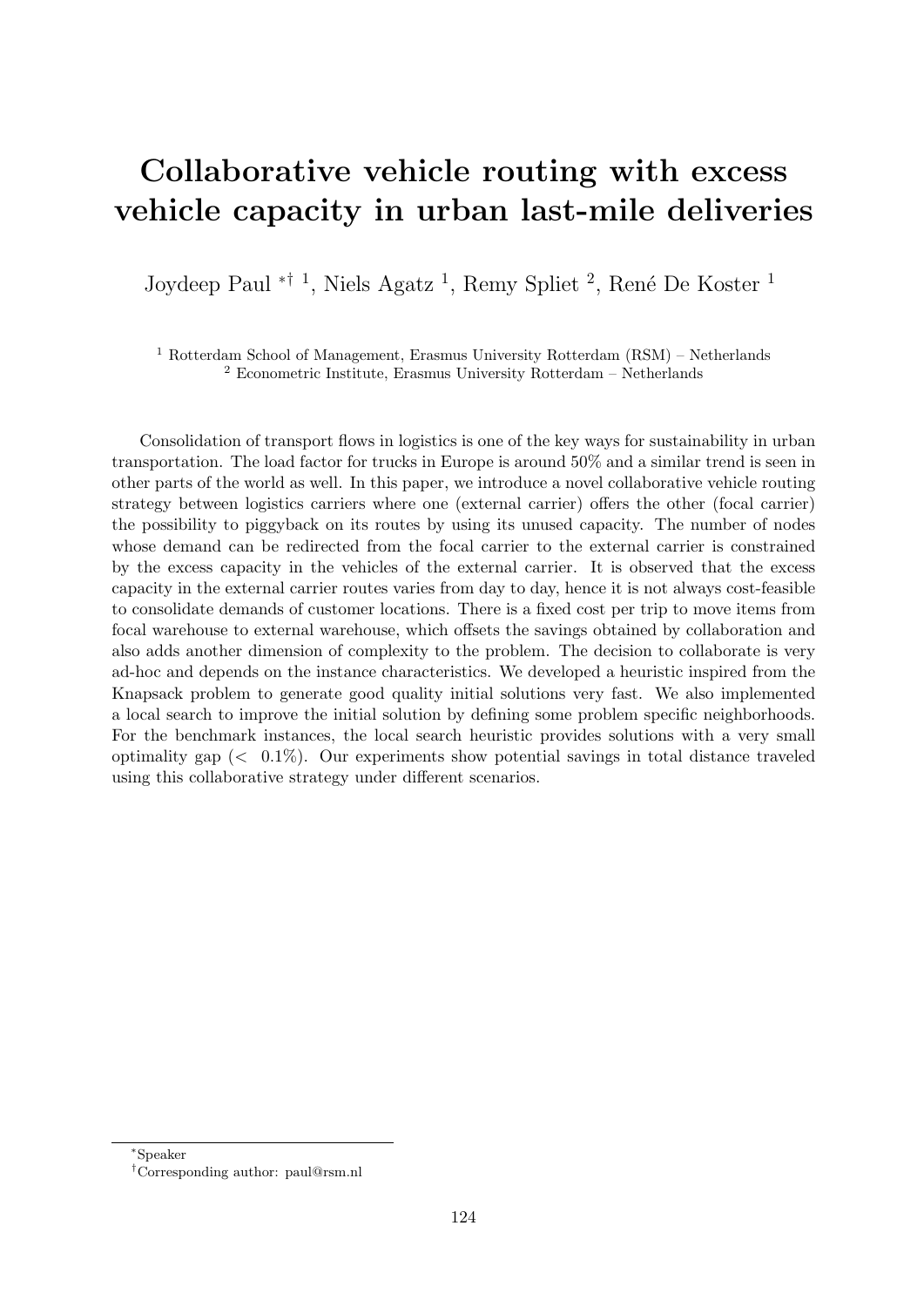# Some recent research on electric vehicle routing

Samuel Pelletier <sup>∗</sup> <sup>1</sup>,<sup>2</sup> , Gilbert Laporte <sup>1</sup>,<sup>2</sup> , Ola Jabali <sup>1</sup>,<sup>2</sup>

 $^{\rm 1}$  Centre Interuniversitaire de Recherche sur les Réseaux d'Entreprise, la Logistique et le Transport (CIRRELT) – Canada  $2$  HEC Montréal – Canada

Goods distribution with electric vehicles has become a hot topic in the last few years. We discuss some of the most recent research done in the field of electric vehicle routing and introduce a new problem in which a fleet of battery electric vehicles (BEVs) must deliver goods to a set of customers over the course of a week. Freight BEVs are typically charged at a central depot and rarely use public charging stations during delivery routes. Thus, the charging schedule of the vehicles at the depot over the planning horizon must be determined such as to allow them to complete their routes, and charging can be done during the working day or at night. There are different types of charging stations at the depot, and a limited amount of stations for each of these types. We also discuss how the battery can be modeled in a way that allows realistic non-linear charging functions to be used, as well as how to integrate certain battery health considerations.

<sup>∗</sup>Speaker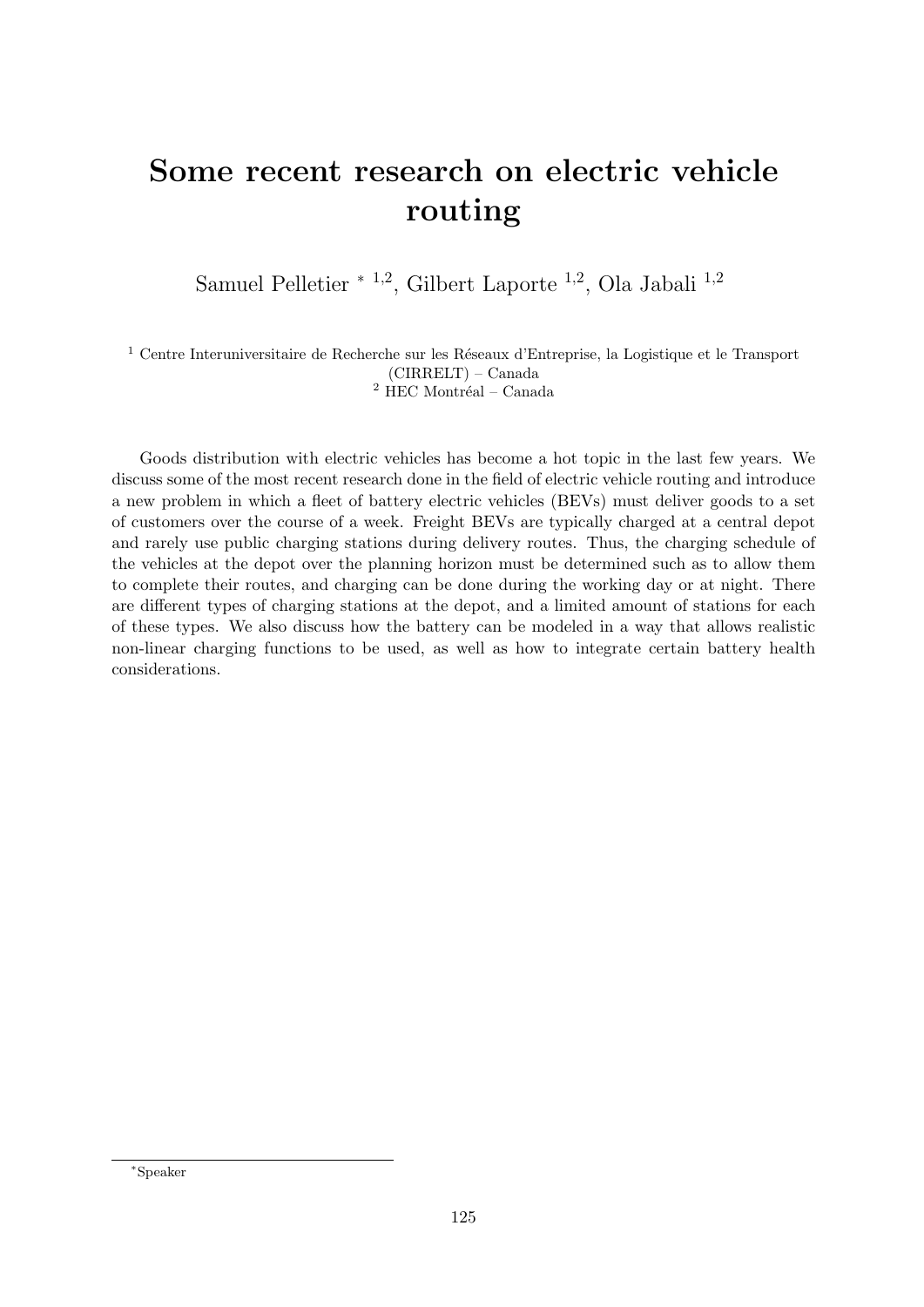# The Glider Routing and Trajectory Optimisation Problem

Walton Pereira Coutinho <sup>\*† 1</sup>, Maria Battarra <sup>2</sup>, Joerg Fliege <sup>1</sup>

<sup>1</sup> School of Mathematics [Southampton] – School of Mathematics University of Southampton Highfield Southampton SO17 1BJ, United Kingdom

<sup>2</sup> School of Management, University of Bath – Building 8 West, Quarry Rd, Bath BA2 7AY, United Kingdom

Unmanned Aerial Vehicles (UAVs) are increasingly popular. Their use can be cost-effective and they can perform missions in locations inaccessible by terrestrial vehicles. UAVs are suitable, for example, for disaster assessment. Detailed pictures of the areas affected by a disaster can be taken quickly. While the utilisation of powered UAVs has been investigated, routing unpowered UAVs such as gliders has not been broadly studied. Gliders are much cheaper, they glide for long distances without the need for batteries, and they do not require a pilot or landing strip. On the other hand, specialised control systems to optimise their trajectories have to be utilised. We define the Glider Routing and Trajectory Optimisation Problem (GRTOP) as the problem in which a fleet of gliders is required to fly over a set of waypoints subject to operational constraints, such as the influence of wind. Motivated by a flooding assessment application, we present a Mixed-Integer Second-Order Cone Programming (MISOCP) formulation for the GRTOP. Preliminary results show that this formulation is able to provide solutions for small instances based on real world flooding maps.

<sup>∗</sup>Speaker

<sup>†</sup>Corresponding author: [w.p.coutinho@soton.ac.uk](mailto:w.p.coutinho@soton.ac.uk)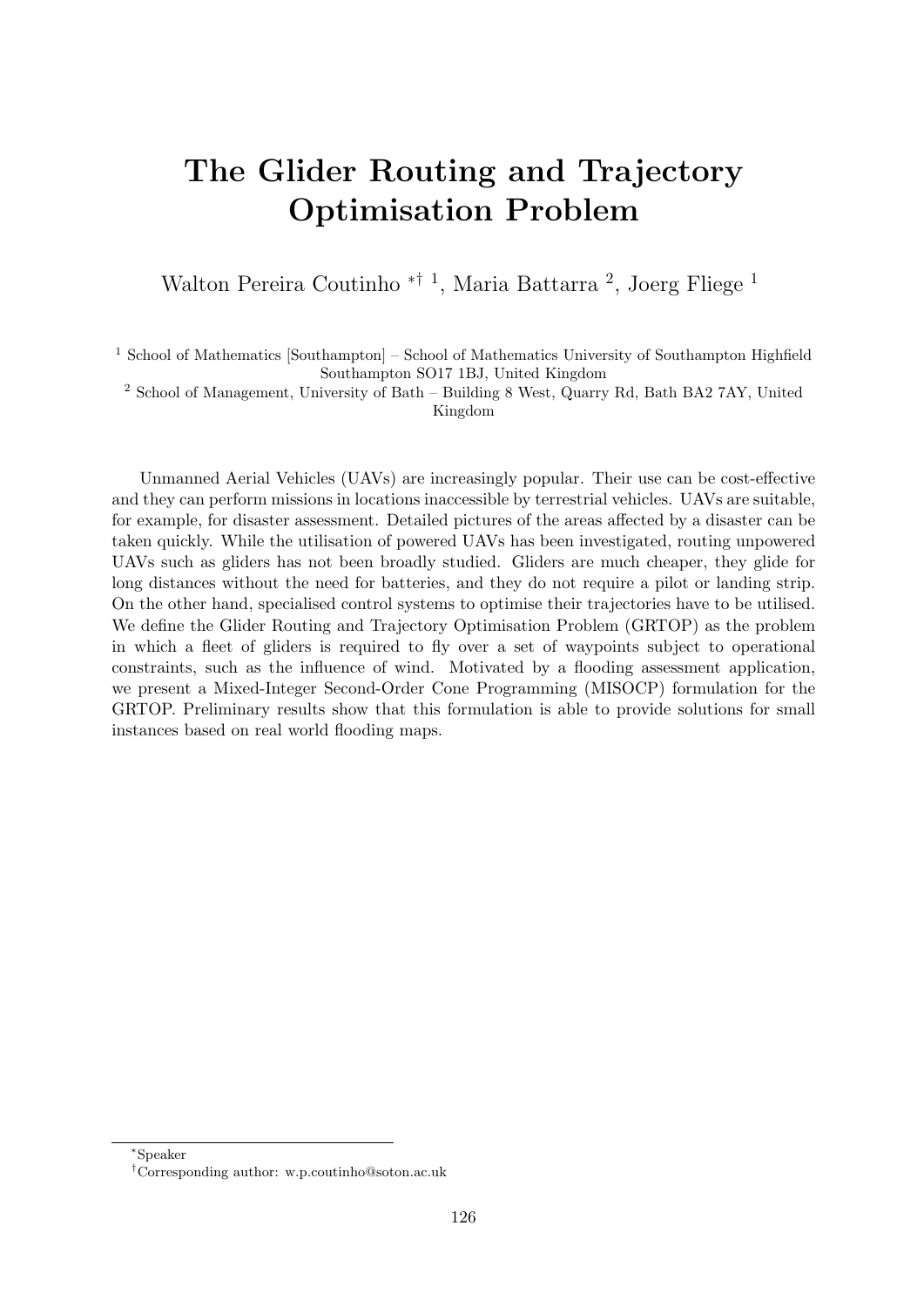# A strategic and tactical facility location problem with mobile equipment

Agri Permadi<sup>1</sup>, Axel Grimault<sup>1,2</sup>, Olivier Péton \*<sup>1,2</sup>

<sup>1</sup> IMT Atlantique (IMTA) – IMTA – 4 rue Alfred Kastler 44307 Nantes, France <sup>2</sup> Laboratoire des Sciences du Numérique de Nantes (LS2N) – LS2N – 4, rue Alfred Kastler 44307 Nantes, France

A large majority of facility location problems in industry aim at locating production plants or logistics facilities over a strategic time horizon. Sizing decisions determine the overall capacity installed at each capacity. One strong characteristic is that the installed capacity is generally not very flexible.

In this research, we model the problem of locating logistics platforms and planning a set of tasks. A characteristics feature is that some tasks require the use of mobile equipement, i.e. some machines that can be moved from one logistics platform to another. The problem includes strategic decisions (select a subset of candidate platforms to be opened) and tactical decisions (locate the mobile equipment).

We consider a time horizon of a few months, decomposed into several time periods, typically weeks. The company has a large set of intermittent customers, with a deterministic but variable demand during a subset of time periods. The objective function to be minimized is the sum of the fixed set-up cost of platforms, production, inventory and delivery costs and the cost of moving the mobile resources from one platform to another.

The model the problem as a mixed integer linear program (MILP). We first solve it with IBM Ilog Cplex 12.6. Then, for large-sized instances, we develop a Large Neighborhood Search metaheuristic. We present numerical experiments for a case study in the sector of civil engineering.

<sup>∗</sup>Speaker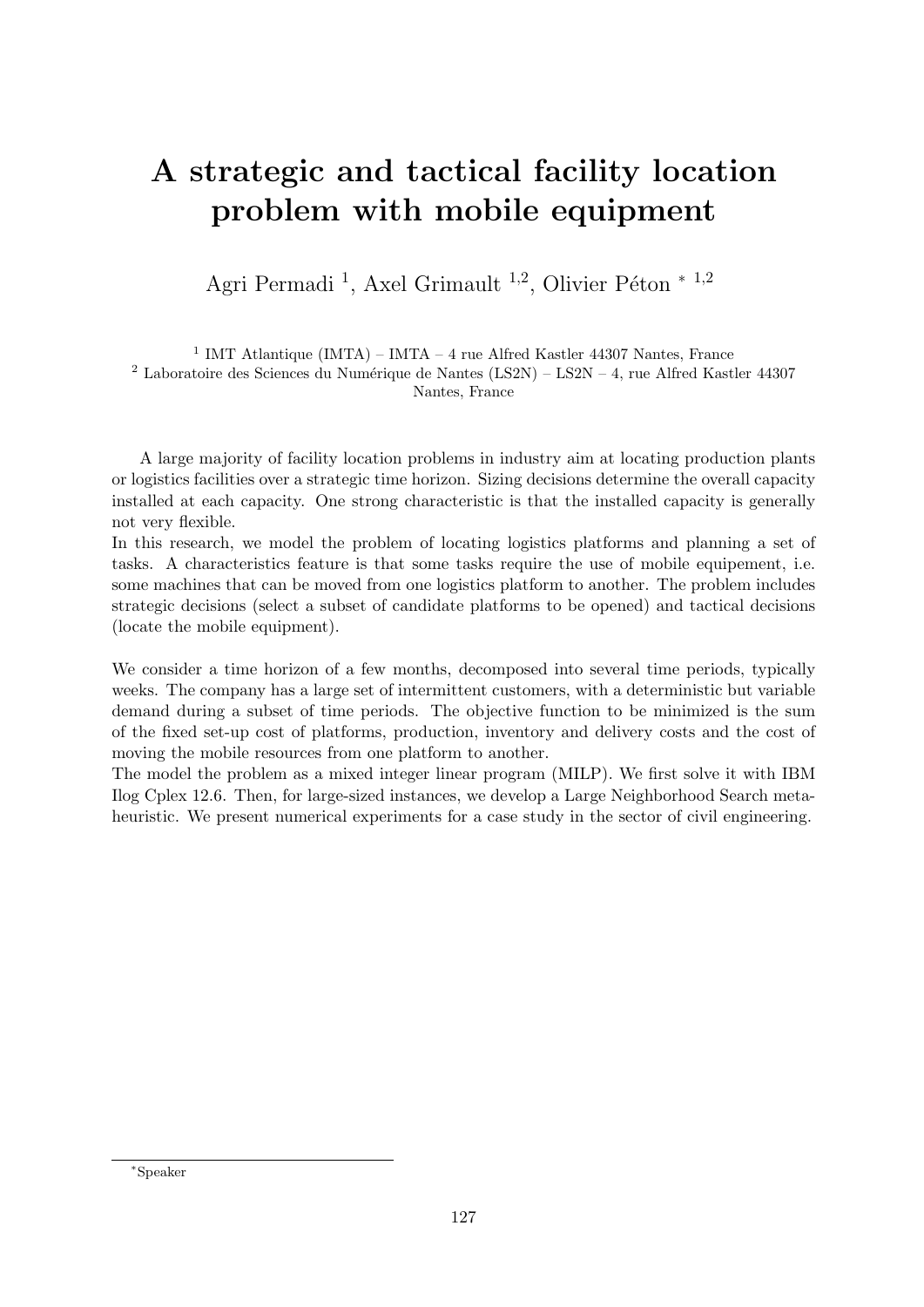# An improved Branch-Cut-and-Price algorithm for heterogeneous vehicle routing problems

Artur Pessoa <sup>1</sup> , Ruslan Sadykov ∗† <sup>2</sup>,<sup>3</sup> , Eduardo Uchoa‡ <sup>1</sup>

<sup>1</sup> Universidade Federal Fluminense (UFF) – Brazil

<sup>2</sup> Institut de Mathématiques de Bordeaux (IMB) – CNRS : UMR5251, Université Sciences et Technologies - Bordeaux I, Universit´e Victor Segalen - Bordeaux II, Universit´e Sciences et Technologies Bordeaux I, Université Victor Segalen – Bordeaux II – 351 cours de la Libération 33405 TALENCE CEDEX, France

 $3$  RealOpt (INRIA Bordeaux - Sud-Ouest) – Université Sciences et Technologies - Bordeaux I, INRIA – 200 avenue de la Vieille Tour 33405 Talence, France

This work considers a family of VRP variants that generalizes the classical Capacitated Vehicle Routing Problem by taking into account the existence of a number of vehicle types differ by capacity, costs, depot allocation, or even by the set of customers that they can visit. Those problems are very important in practice, since fleets are likely to be heterogeneous in most realworld situations.

The proposed Branch-Cut-and-Price algorithm combines several state-of-the-art techniques known to be efficient for routing problems : bi-directional ng-path based labeling algorithm to solve the pricing subproblems, generation of limited arc memory rank-1 cuts with up to 5 rows, reduced cost fixing of arc variables, enumeration of elementary routes, automatic dual price smoothing stabilization, and multi-phase strong branching with pseudo-costs.

To improve the master problem relaxation, we additionally generate homogeneous extended capacity cuts. We computationally show that these cuts, even in the presence of rank-1 cuts, are important for solving difficult instances of the problem. Other contributions include pricing subproblem dependent memory for rank-1 cuts, and the concept of " enumerated mode " for pricing subproblems.

The proposed algorithm was tested on a set of standard instances of the problem, including multi-depot and site-dependent variants. The dimension of instances that can solved to optimality was doubled in comparison with the state-of-the-art algorithm by Baldacci and Mingozzi (2009). Several best-known solutions were improved.

<sup>∗</sup>Speaker

<sup>†</sup>Corresponding author: [Ruslan.Sadykov@inria.fr](mailto:Ruslan.Sadykov@inria.fr)

<sup>‡</sup>Corresponding author: [uchoa@producao.uff.br](mailto:uchoa@producao.uff.br)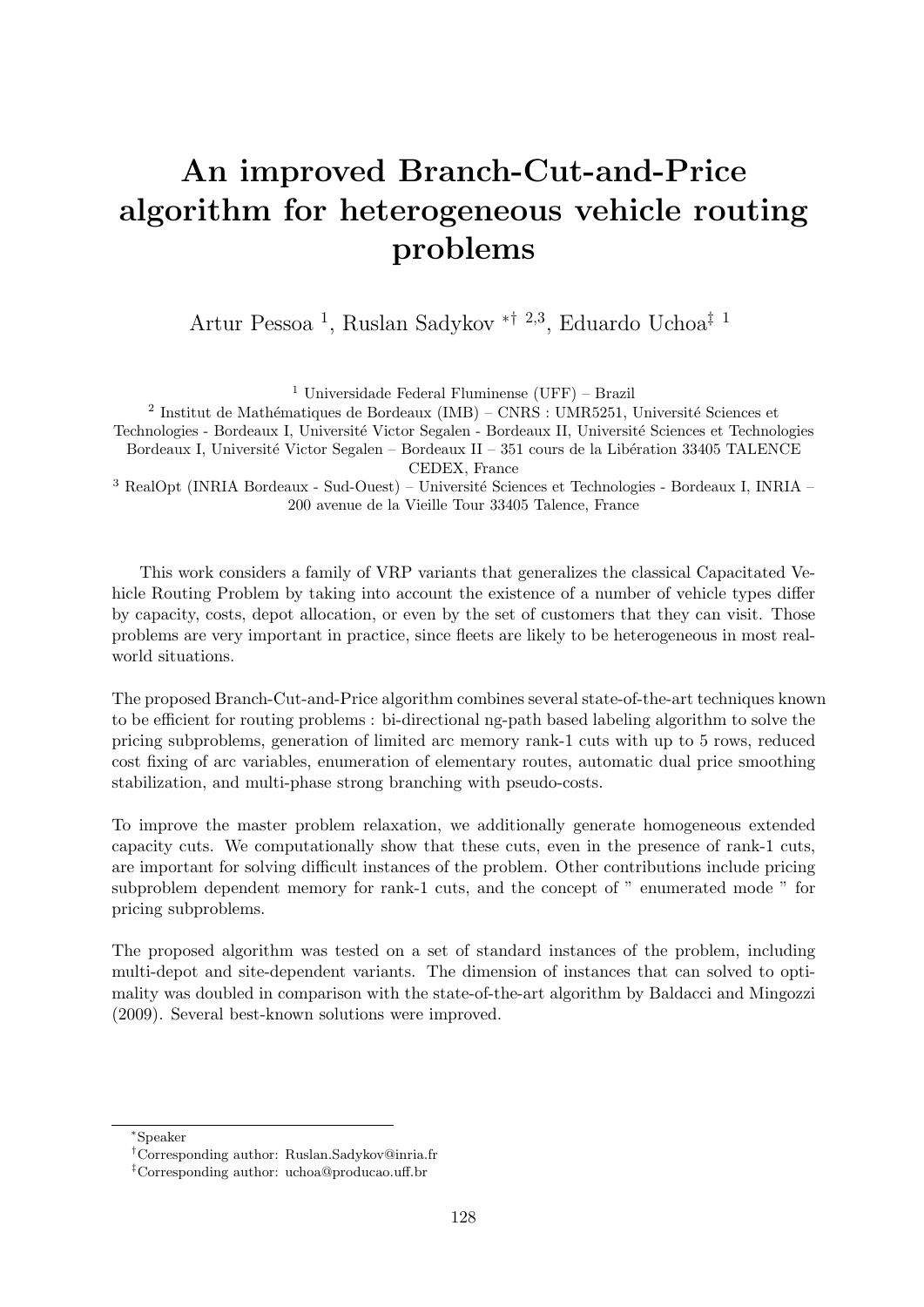#### Arc Routing in Money Collection

Leonor S Pinto <sup>\*† 1</sup>, Miguel Constantino<sup>2</sup>, M. Cândida Mourão<sup>3</sup>

 $1$  Universidade de Lisboa, Instituto Superior de Economia e Gestão, Lisboa, Portugal, CEMAPRE (ISEG/ULisboa CEMAPRE) – Portugal

 $^{2}$  Universidade de Lisboa, Faculdade de Ciências, DEIO, Lisboa, Portugal, CMAF-CIO (FC/ULisboa -CMAF-CIO) – Portugal

<sup>3</sup> Universidade de Lisboa, Instituto Superior de Economia e Gestão, Lisboa, Portugal, CMAF-CIO (ISEG/ULisboa - CMAF - CIO) – Portugal

When routing money collection additionally to the total collecting time minimization, avoiding robberies is also a major concern and so the tours cannot somehow be anticipated. This problem is faced by a Portuguese company when the safes of the parking meters need to be collected.

The safes are spread over the streets so Arc Routing is a natural approach. Although some studies for node routing problem exist, references on arc routing regarding the safety issue could not be found. We called this new problem Dissimilar Arc Routing Problem (DARP).

DARP is defined on a mixed graph. Edges represent narrow two way streets that may be served by only one traversal. Arcs are large two way streets that need to be served each direction, or one way streets. The nodes are street crossings, dead-end streets and a depot, where every tour must start and end. The links that represent streets with safes to be collected are named as tasks. Services should be performed on a daily basis and a planning time horizon of five working days is on focus. The problem aims at finding a set of dissimilar tours, one tour for each day, which minimizes the total time.

To impose dissimilarity, tours are divided into periods, and it is avoided that a same task is scheduled for the same period in different tours. We present a mixed integer programming formulation and a matheuristic. Computational experiments are reported.

Keywords: Arc Routing; Dissimilar Arc Routing; Integer Programming Formulation; Matheuristics.

<sup>∗</sup>Speaker

<sup>†</sup>Corresponding author: [lspinto@iseg.ulisboa.pt](mailto:lspinto@iseg.ulisboa.pt)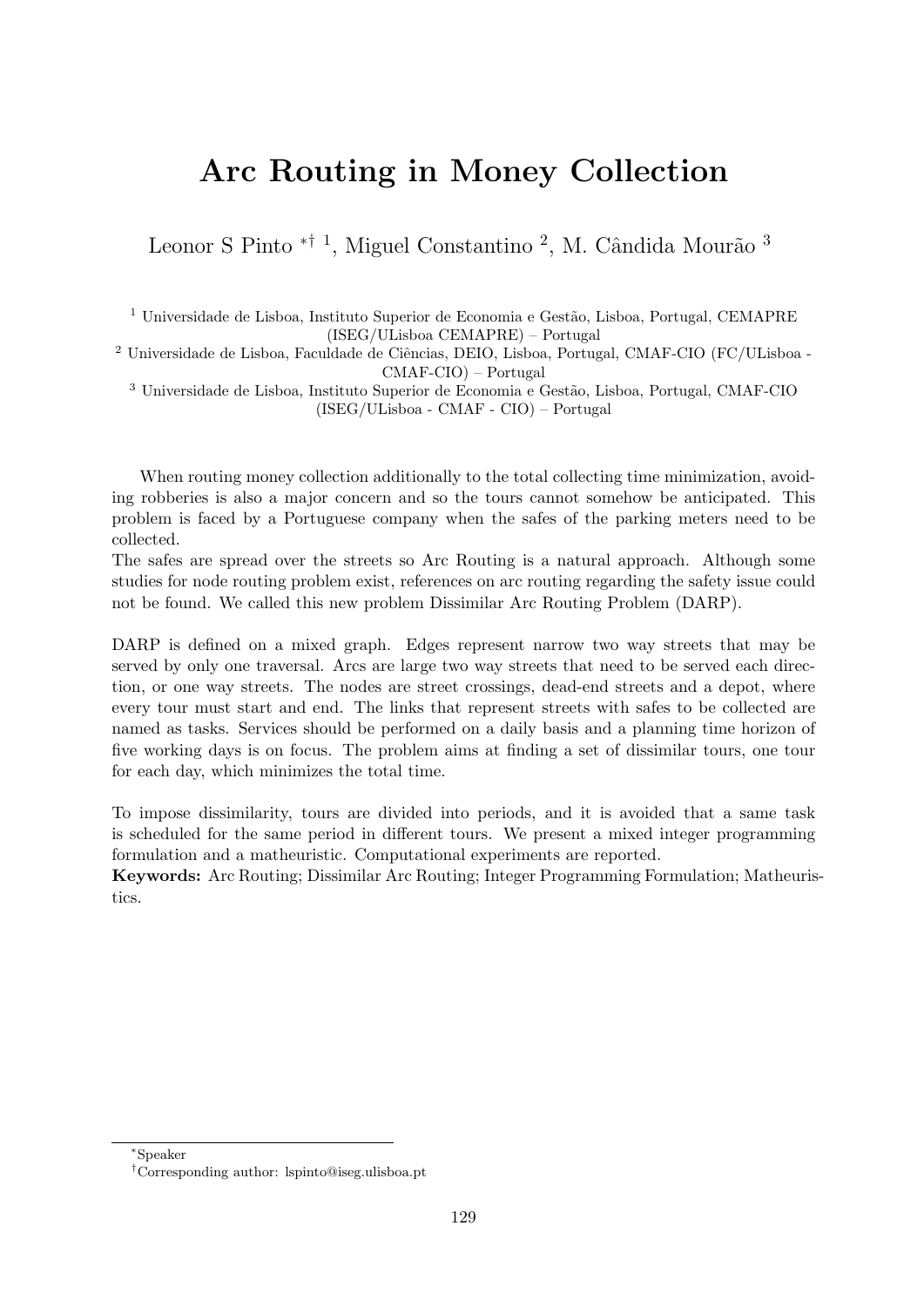# Aesthetic considerations for the Min-Max K-Windy Rural Postman Problem

Isaac Plana <sup>\*† 1</sup>, Angel Corberán <sup>1</sup>, Bruce Golden <sup>2</sup>, Oliver Lum <sup>2</sup>, José Maria Sanchis <sup>3</sup>

> <sup>1</sup> Universidad de Valencia – Spain <sup>2</sup> University of Maryland – United States <sup>3</sup> Polytechnic University of Valencia – Spain

The aesthetic quality of routes is a feature of route planning that is of practical importance, but receives relatively little attention in the literature. Several practitioners have pointed out that the visual appeal of a proposed set of routes can have a strong influence on the willingness of a client to accept or reject a specific routing plan. While some work has analyzed algorithmic performance relative to traditional min-sum or min-max objective functions and aesthetic objective functions, we are not aware of any work that has considered a multi-objective approach. This work considers a multi-objective variant of the Min-Max K-Windy Rural Postman Problem, discusses several formulations of the problem, and presents computational experiments with a heuristic algorithm.

<sup>∗</sup>Speaker

<sup>†</sup>Corresponding author: [isaac.plana@uv.es](mailto:isaac.plana@uv.es)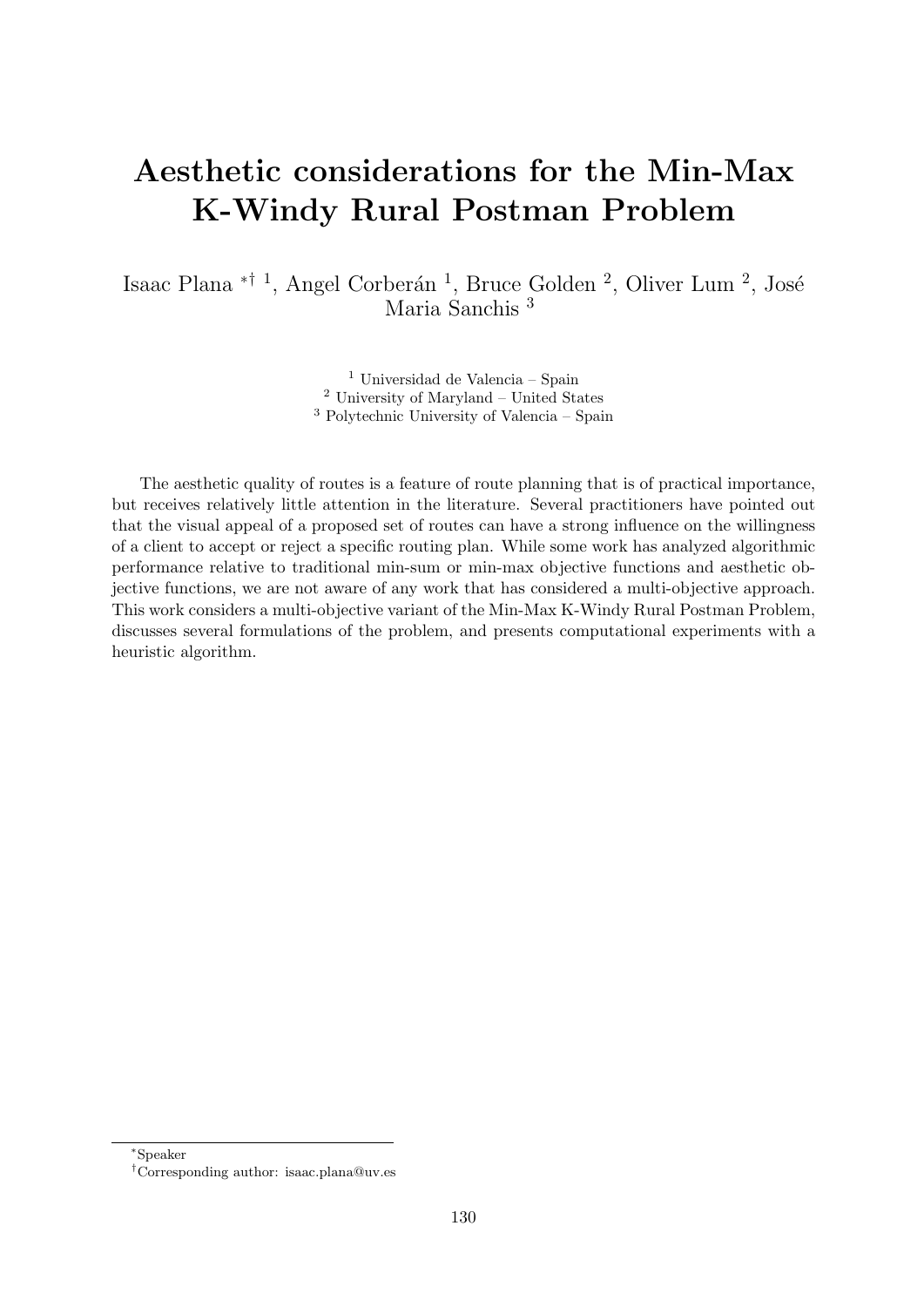# Branch-and-Price Algorithm for Team Orienteering Problem with Time-Dependent Rewards

Elena Prishchepo <sup>\* 1</sup>, Alexandre Florio <sup>1</sup>, Richard Hartl <sup>1</sup>

<sup>1</sup> University of Vienna – Oskar-Morgenstern-Platz 1 A-1090 Vienna, Austria, Austria

The Team Orienteering Problem with Time-Dependent Rewards (TOPwTDR) is an extension of the classical Team Orienteering Problem, where the profit associated with each customer is a function of time, e.g. linear decreasing, exponentially increasing, etc. The objective of the TOPwTDR is to maximise the total collected profit by finding vehicle routes, which visit each customer at most once within a prescribed time limit. The TOPwTDR has been considered previously in the literature under the assumption of decreasing profits.

We apply Dantzig-Wolfe decomposition and solve exactly the TOPwTDR with a Branch-and-Price algorithm. For solving the pricing problem we propose a modified labelling algorithm, which on the first stage uses heuristics to find columns to enter the reduced master problem. As dominance rules are very weak due to time-dependency of the profits, we employ reduced costs bounding to reduce significantly the search space of the pricing problem. Two of such bounds are implemented, and we further speed up the algorithm by using a set of accelerating techniques. We complete the methodology with a branching scheme compatible with the proposed column generation procedure.

Computational experiments are conducted on the classical TOP instances found in the literature, slightly modified according to the nature of the problem. The results demonstrate effectiveness of the method and show a positive impact of the proposed accelerating techniques.

<sup>∗</sup>Speaker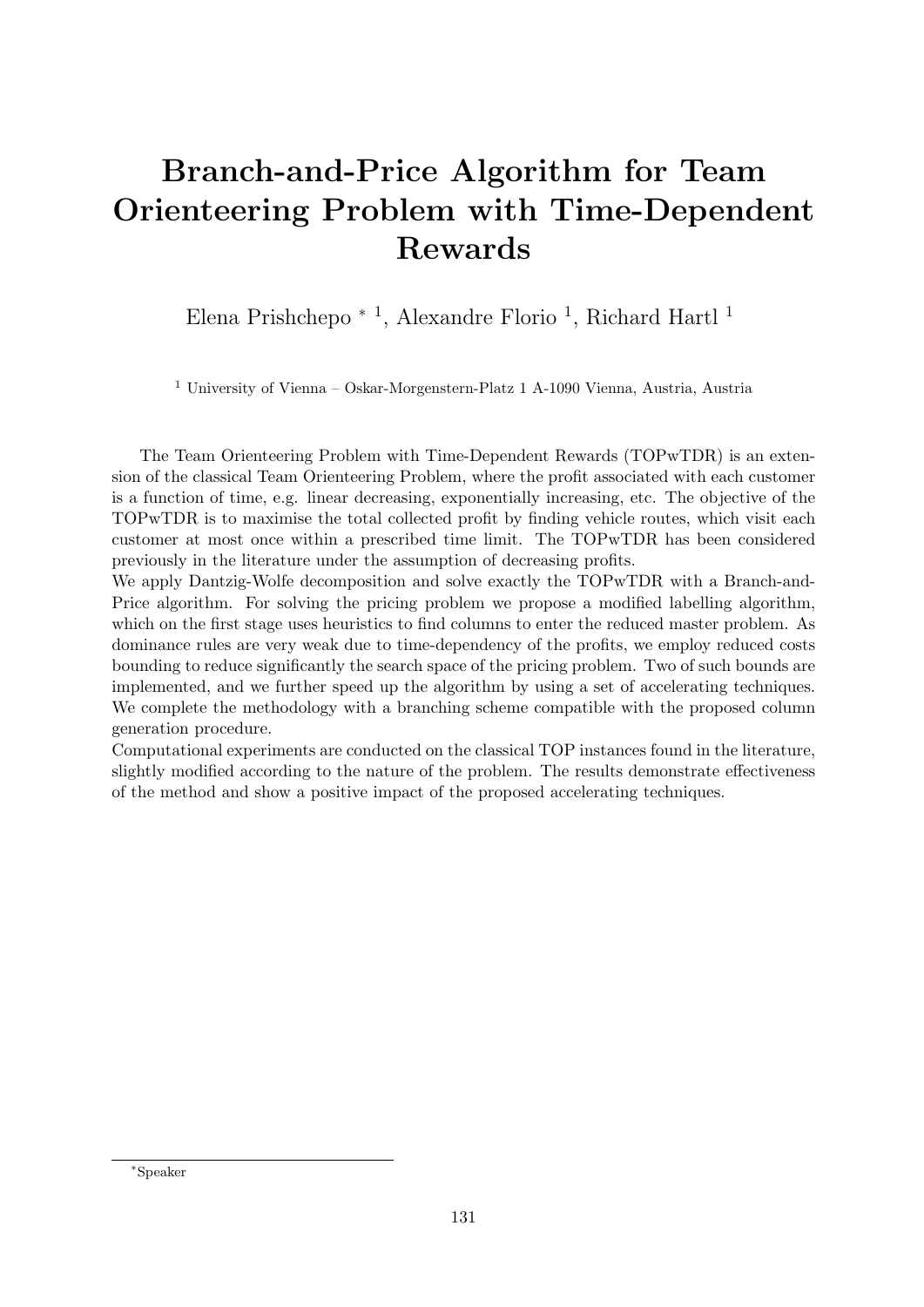# Stochastic programming approach for the coupled problem of pre-positioning and distributing resources for disaster response under uncertain demand and travel times

Nicolas Puerto<sup>∗</sup> <sup>1</sup>,<sup>2</sup> , Camilo Gomez †‡ <sup>1</sup>,<sup>2</sup>

<sup>1</sup> Center for Applied Optimization and Probability – Colombia <sup>2</sup> Department of Industrial Engineering - Universidad de los Andes [Bogota] – Colombia

Resource allocation and planning for disaster preparedness and response are essential to prevent loss of life and economic impacts as well as to efficiently provide relief in a timely manner. We consider the problem of locating and allocating resources for disaster response, as well as its relationship with resource distribution in a set of uncertain disaster scenarios. In this sense, we propose a model in which different realizations of a network are obtained for each of a set of scenarios representing possible disasters in the context of a large urban concentration. Each disaster realization leads to different travel times along network edges (e.g., due to road closures) and a different demand for resources and services at nodes. A two-stage stochastic programming approach is proposed in which the first stage addresses the location/allocation of resources for disaster response while the second stage concerns the distribution of these resources by means of a vehicle routing problem. Besides typical installation and distribution costs, we incorporate the expected delay in distribution and the expected unsatisfied demand as possible risk measures. The proposed hybrid methodology uses an optimization approach that allows disaster preparedness policies to be obtained and evaluated in terms of both risk measures and logistical aspects (e.g., costs).

<sup>∗</sup>Corresponding author: [ne.puerto10@uniandes.edu.co](mailto:ne.puerto10@uniandes.edu.co) †Speaker

<sup>‡</sup>Corresponding author: [ch.gomez171@uniandes.edu.co](mailto:ch.gomez171@uniandes.edu.co)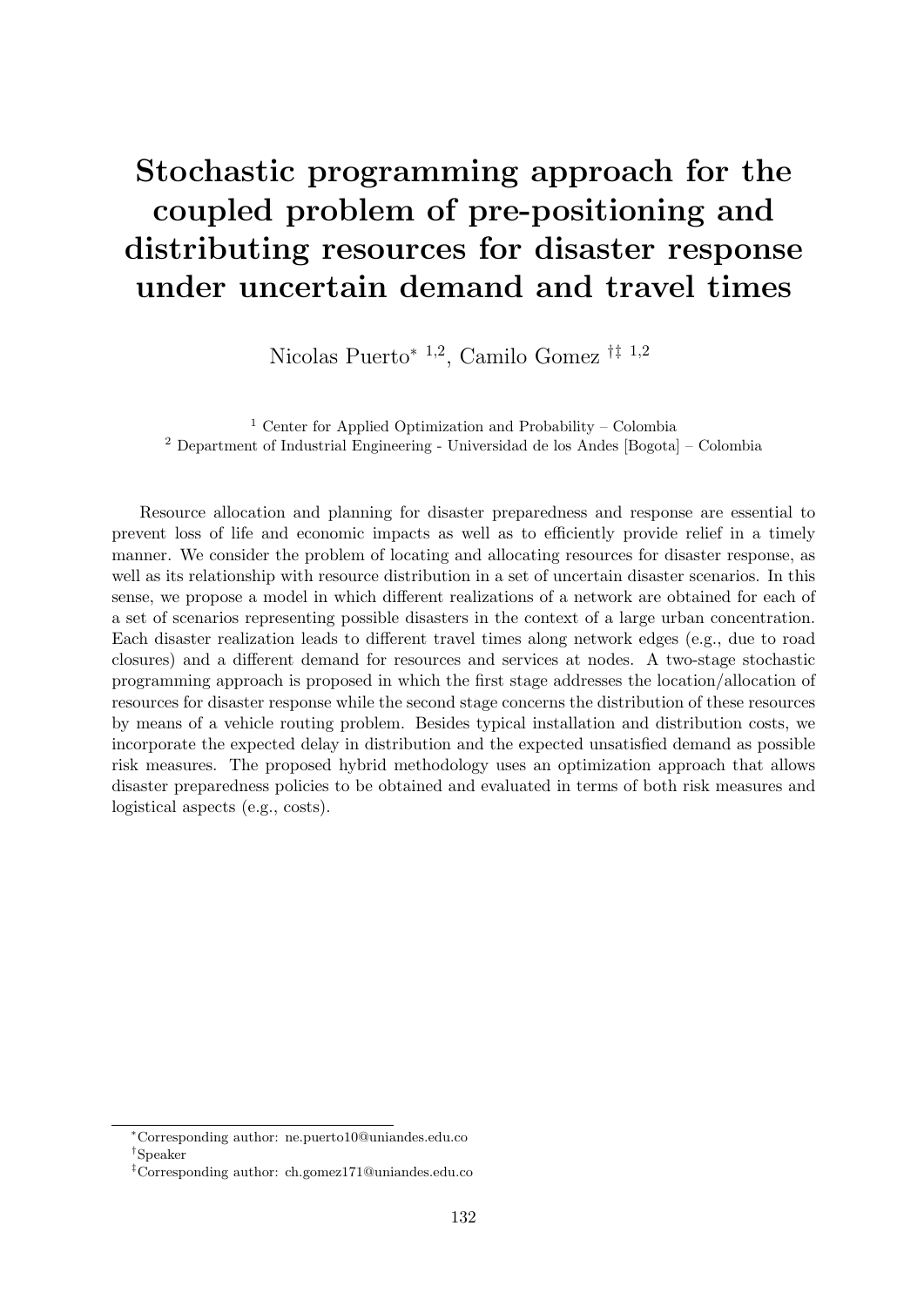#### Scheduling synchromodal freight transport using Approximate Dynamic Programming

Arturo Pérez Rivera <sup>∗† 1</sup>, Martijn Mes<sup>‡ 1</sup>

<sup>1</sup> University of Twente - Department of Industrial Engineering and Business Information Systems (UT-IEBIS) – P.O. Box 217 7500 AE Enschede The Netherlands, Netherlands

We study the problem of scheduling services and transfers for freight in a synchromodal network, over a multi-period horizon, considering probabilistic knowledge about new freights that arrive each period and their characteristics, and considering transport durations of more than one period. In a synchromodal network, any service (i.e., transport mode and schedule) and any transfer hub can be used to transport a freight to its destination within its timewindow. Furthermore, transport plans are dynamic and can be changed at any period, given that period's circumstances. We model this stochastic optimization problem as a Markov decision process and propose a heuristic based on Approximate Dynamic Programming (ADP) to solve it. Since the transport, revenues, and costs are spread over multiple time periods, the one-step look-ahead behavior of traditional ADP designs can make the algorithm flounder and end in a local-optimum. To avoid this, we investigate the inclusion of policy exploration using constructs from Bayesian exploration. The contribution of our investigation is threefold. First, we show how balancing exploration and exploitation decisions using the Value of Perfect Information (VPI) in different ways can lead to substantial improvements over traditional ADP designs. Second, we provide insights on the performance gains of scheduling transport using our hybrid ADP with VPI design instead of common practice heuristics, for different transport network settings. Finally, we discuss our experience merging VPI into ADP, and specify directions for further research of ADP in scheduling multi-period transport processes such as the ones in synchromodality.

<sup>∗</sup>Speaker

<sup>†</sup>Corresponding author: [a.e.perezrivera@utwente.nl](mailto:a.e.perezrivera@utwente.nl)

<sup>‡</sup>Corresponding author: [m.r.k.mes@utwente.nl](mailto:m.r.k.mes@utwente.nl)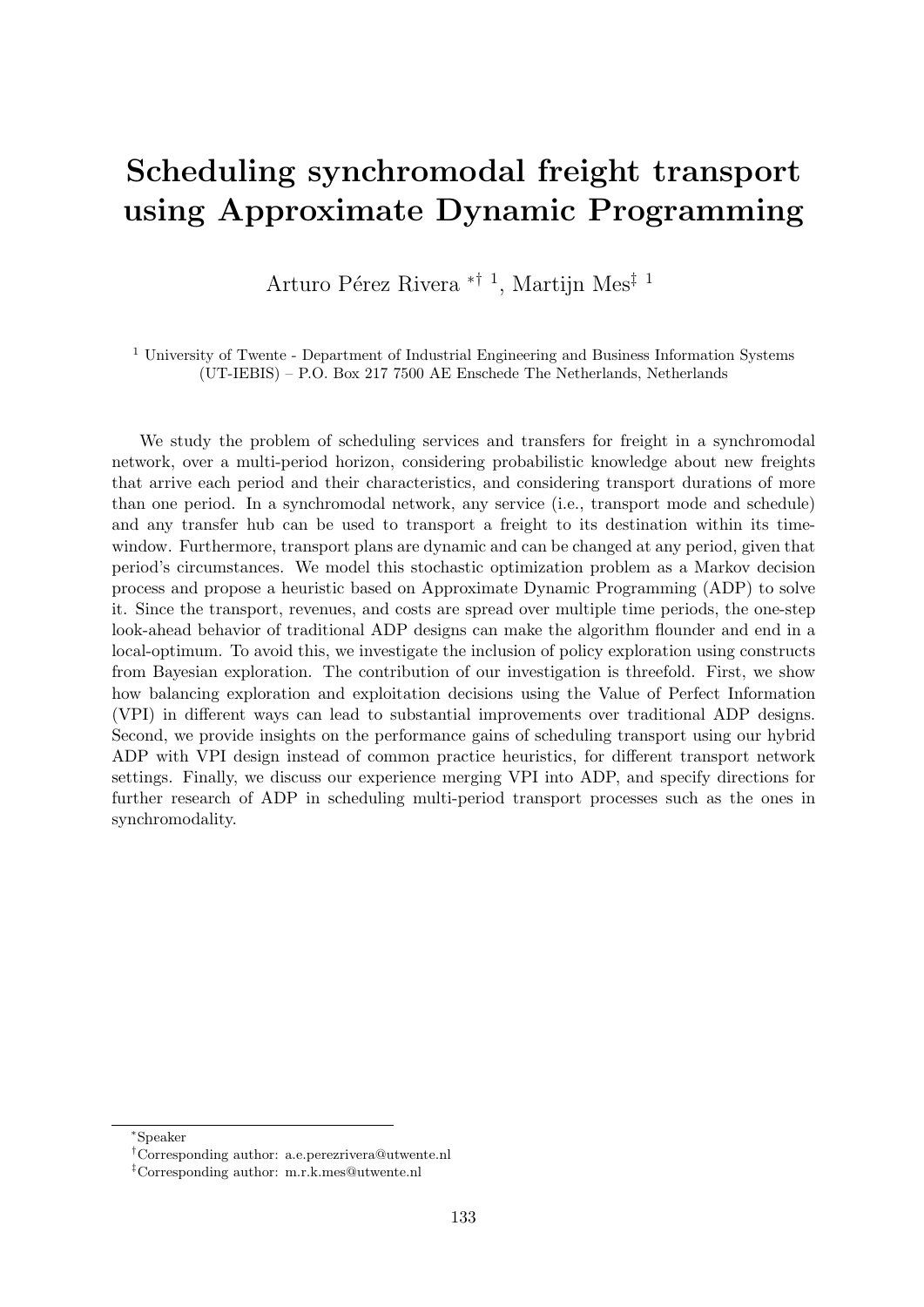# Optimizing a reverse logistics system for plastic waste collection: the Netherlands case-study

Tânia Ramos <sup>\*† 1</sup>, Xiaoyun Bing <sup>2</sup>, Ana Paula Barbosa-Póvoa <sup>1</sup>, Jacqueline M. Bloemhof <sup>2</sup>

<sup>1</sup> Centro de Estudos de Gestão, Instituto Superior Técnico, Universidade de Lisboa (CEG-IST) – Av. Rovisco Pais, 1049-001 Lisboa, Portugal

<sup>2</sup> Wageningen University – Hollandseweg 1, PO Box 8130, Wageningen, Netherlands

Recyclable waste collection systems are often characterized by a logistics setup which is typically municipality-driven. This means that each system is responsible to collect a certain number of municipalities and the municipalities' boundaries are also the boundaries for the system's intervention area. Given this type of operation, there is some room for improvement if a broader approach is followed where the boundaries of each individual logistics system are broken and a global collection setup at the country level is followed. The present work explores this challenge and for that takes as case study the plastic packaging waste collection of Netherlands. Such system consists of 10 different companies, involving a total of 49 depots and 8 sorting stations. Currently, each one of the 370 municipalities is served by the closest depot and intermunicipality collection is not allowed. Moreover, all routes must start and end at the same depot, i.e., only closed routes are allowed. Aiming at optimizing this reverse logistics system, a mathematical model is developed to define the optimal service areas for each depot and the optimal collection routes. The municipality-driven setup is broken while promoting a higher integration by allowing inter-depot routes. The problem is modelled as a Multi-Depot Vehicle Routing Problem with Inter-Depot Routes. The objective function is to minimize the total distance, including the distance from the collection sites to depots and from these to sorting stations. A solution method based on a hybrid approach combining mathematical models with heuristics is devised to solve the real problem.

<sup>∗</sup>Speaker

<sup>†</sup>Corresponding author: [tania.p.ramos@tecnico.ulisboa.pt](mailto:tania.p.ramos@tecnico.ulisboa.pt)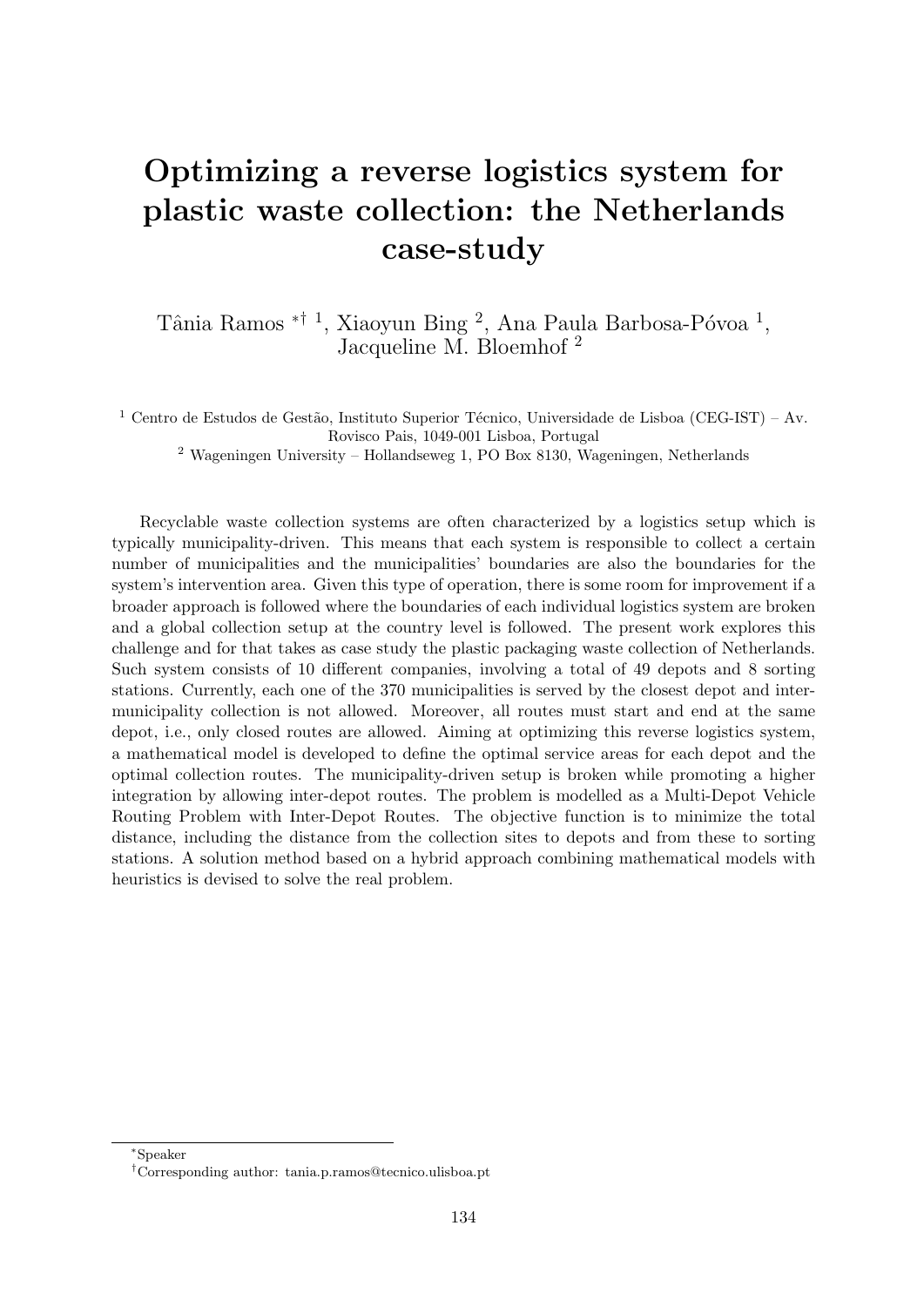# Route Planning of Electric Freight Vehicles by Considering Internal and Environmental Conditions

Sina Rastani <sup>\*† 1</sup>, Tugce Yuksel<sup>1</sup>, Bülent çatay<sup>1</sup>

<sup>1</sup> Sabanci University – Faculty of Engineering and Natural Sciences, Istanbul, Turkey

Despite the advancements in battery technology, range anxiety still poses crucial limitations in logistics operations performed with electric vehicles (EVs). Accurate route planning by taking into account various conditions that effect energy consumption is of critical importance for operational efficiency. In this study, we extend the Electric Vehicle Routing Problem with Time Windows (EVRPTW) by considering different internal and environmental factors. In EVRPTW, EVs may need to visit stations for recharging their battery. Recharging may start and end at any battery state of charge, and its duration is proportional to the amount of energy transferred. The energy is consumed proportional to the distance traveled. In our case, the energy discharged during the trip depends on additional factors such as load carried, road gradient, on-board auxiliary systems, and ambient temperature. The impact of the first two factors has been addressed in the VRP literature. The last factor may increase the energy consumption due to cabin heating or cooling. In addition, battery efficiency reduces in cold temperatures. Furthermore, we consider recuperation which recovers the excess kinetic energy through a regenerative braking system. This may save significant energy particularly when a loaded EV moves downhill. Incorporating these factors in modeling makes the problem more complex; yet, neglecting them may result in a feasible solution to the model inapplicable in real business environment. We formulate this problem as a mixed integer linear program and solve small instances using CPLEX under different scenarios. Our goal is to present managerial insights to both researchers and practitioners.

<sup>∗</sup>Speaker

<sup>†</sup>Corresponding author: [srastani@sabanciuniv.edu](mailto:srastani@sabanciuniv.edu)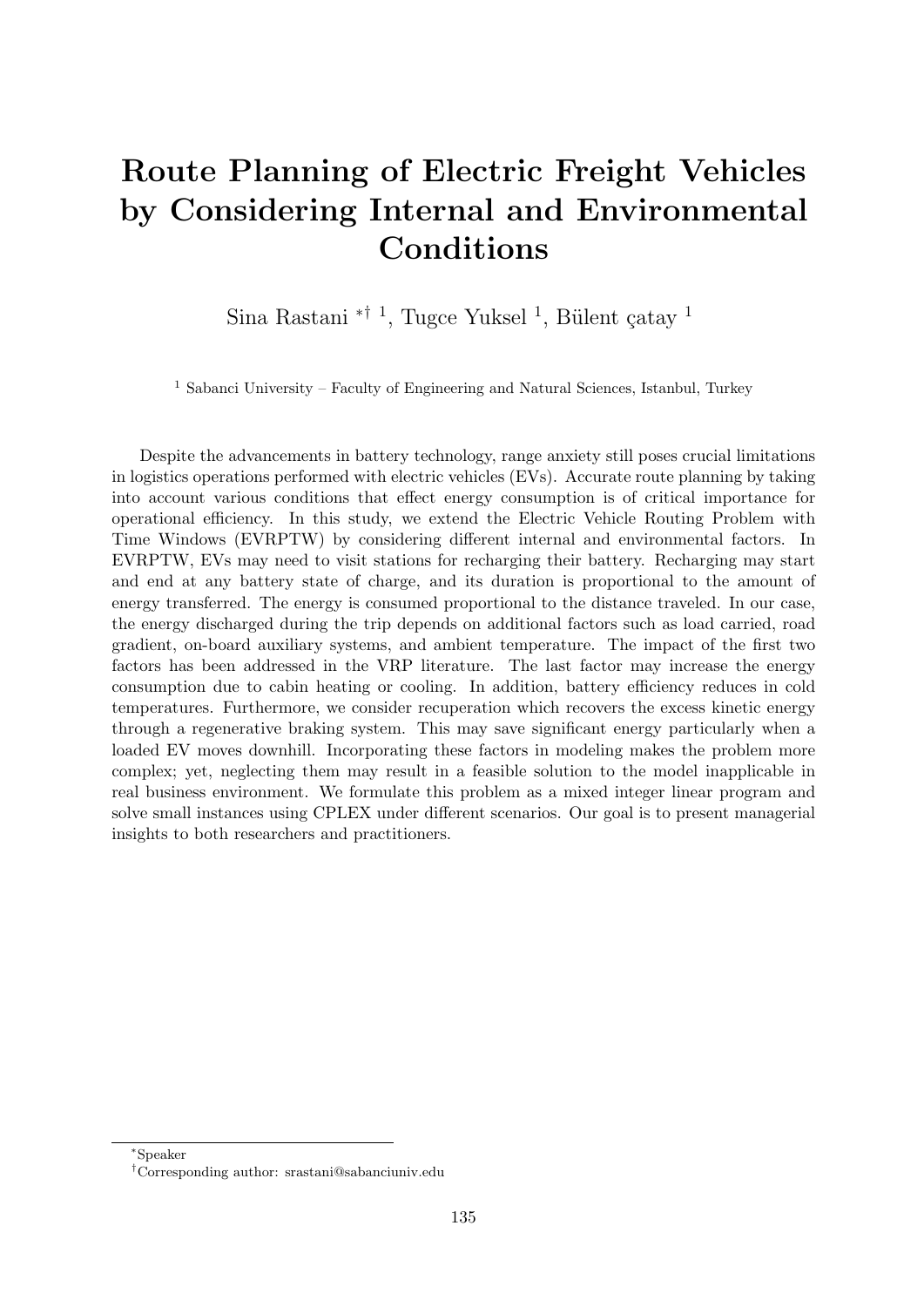# Small parcel routing in a crowdsourced physical internet

Tal Raviv<sup>\*† 1</sup>, Eyal Tenzer<sup>1</sup>

<sup>1</sup> Department of Industrial Engineering, Tel Aviv University – Israel

We envision a new logistic process for delivering parcels by crowdsourcing curriers. It is based on a network of automatic service points, which are used as a drop-off, pickup, and intermediate transfer points. The system offers the occasional curriers monetary rewards for stopping by the service points and for transferring parcels between them during their regular trips. In this talk, we will present an online routing algorithm that matches parcels to occasional curriers. Parcels can be transferred to their destination in several legs by several different occasional curriers, hence the term physical internet. The economic viability of the proposed method is demonstrated via a simulation study that is based on realistic data about car journeys and small parcel shipments. The ratio between the rewards paid to the occasional curriers and our conservative estimate of the time needed to handle the parcels is well above the average hourly wage while the average cost of delivering a parcel is significantly lower than the price of parcel delivery service in the same market.

<sup>∗</sup>Speaker

<sup>†</sup>Corresponding author: [talraviv@eng.tau.ac.il](mailto:talraviv@eng.tau.ac.il)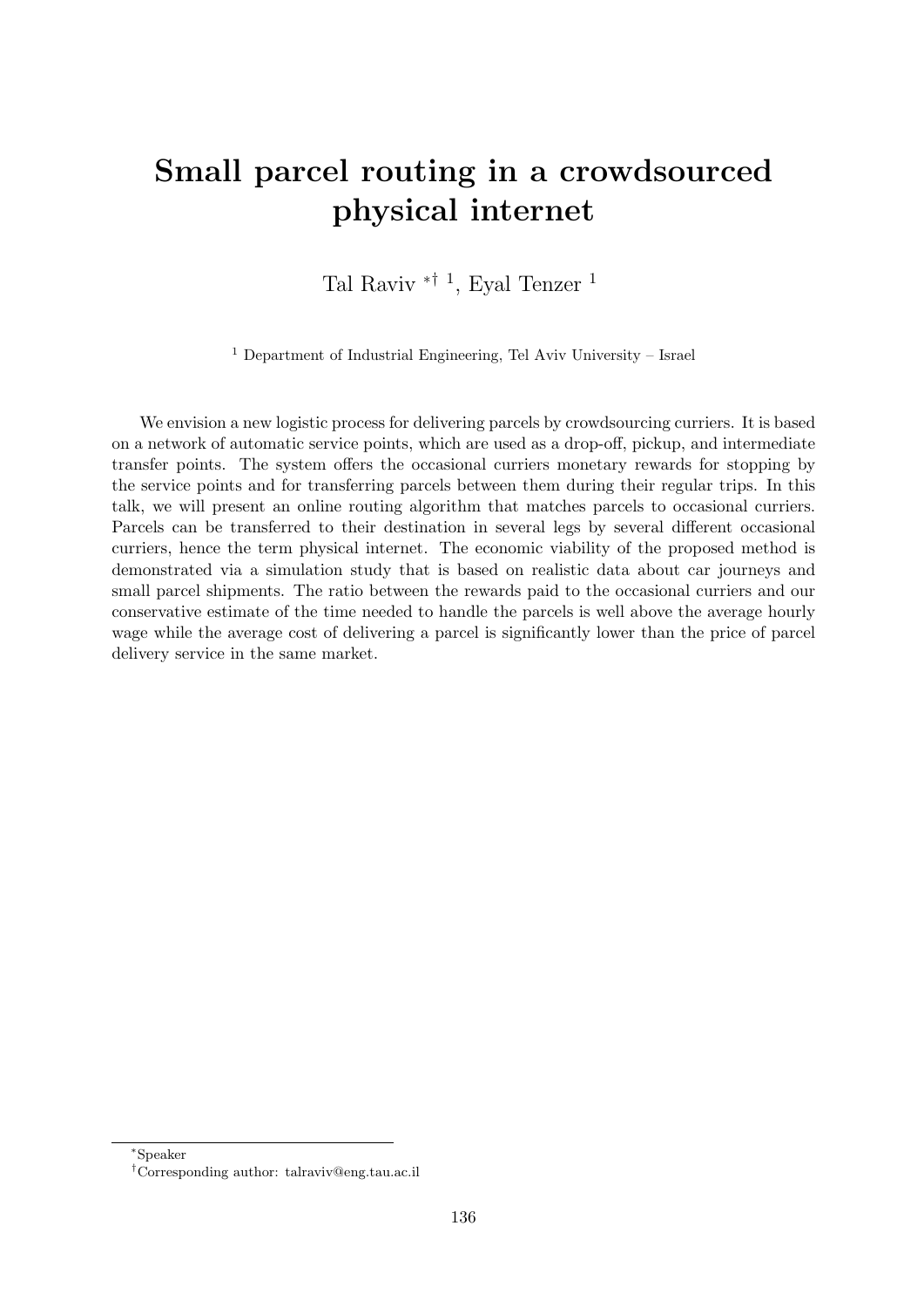# The Multi-Depot Vehicle Routing Problem with vehicle interchanges

Victoria Rebillas-Loredo ∗† <sup>1</sup> , Maria Albareda-Sambola‡ <sup>1</sup>

 $^1$ Universitat Politècnica de Catalunya <br/> [Barcelona] (UPC) – Universitat Politècnica de Catalunya C. Jordi Girona, 31. 08034 Barcelona, Spain

This work introduces a new variant of the Multi-Depot Vehicle Routing Problem. In this problem, capacity constraints on the vehicles and length constraints on the routes of the drivers are imposed. To favor a better utilization of the available capacities and drivers working times, it is allowed to combine pairs of routes at predefined interchange locations, where two drivers can exchange their vehicles so that, even if each driver must return to his home depot at the end of the journey, vehicles can follow paths from one depot to another one. The objective is to minimize the total operational costs.

The main difficulty in formulating the MDVRPVI is the need for synchronization of the pairs of routes interchanging their vehicles. This requires considering explicitly the direction in which routes are performed. We propose a first MIP formulation of the MDVRPVI, based on the classical three-index vehicle flow formulation of the CVRP. Although, as it is well known, this type of formulations present awkward symmetry problems, this first formulation allows us to obtain optimal solutions to small instances of the MDVRPVI. Moreover, we study the problem structure and analyze the effect of allowing vehicle interchanges on the solution structure and cost. In order to solve larger instances, a two-index flow formulation has been performed. Additionally to the well-known subtour elimination constraints, other families of constraints need to be included to forbid pathological solution structures, such as, paths starting and ending in a different depot where a pair of routes are interchanged.

<sup>∗</sup>Speaker

<sup>†</sup>Corresponding author: [victoria.rebillas@upc.edu](mailto:victoria.rebillas@upc.edu)

<sup>‡</sup>Corresponding author: [maria.albareda@upc.edu](mailto:maria.albareda@upc.edu)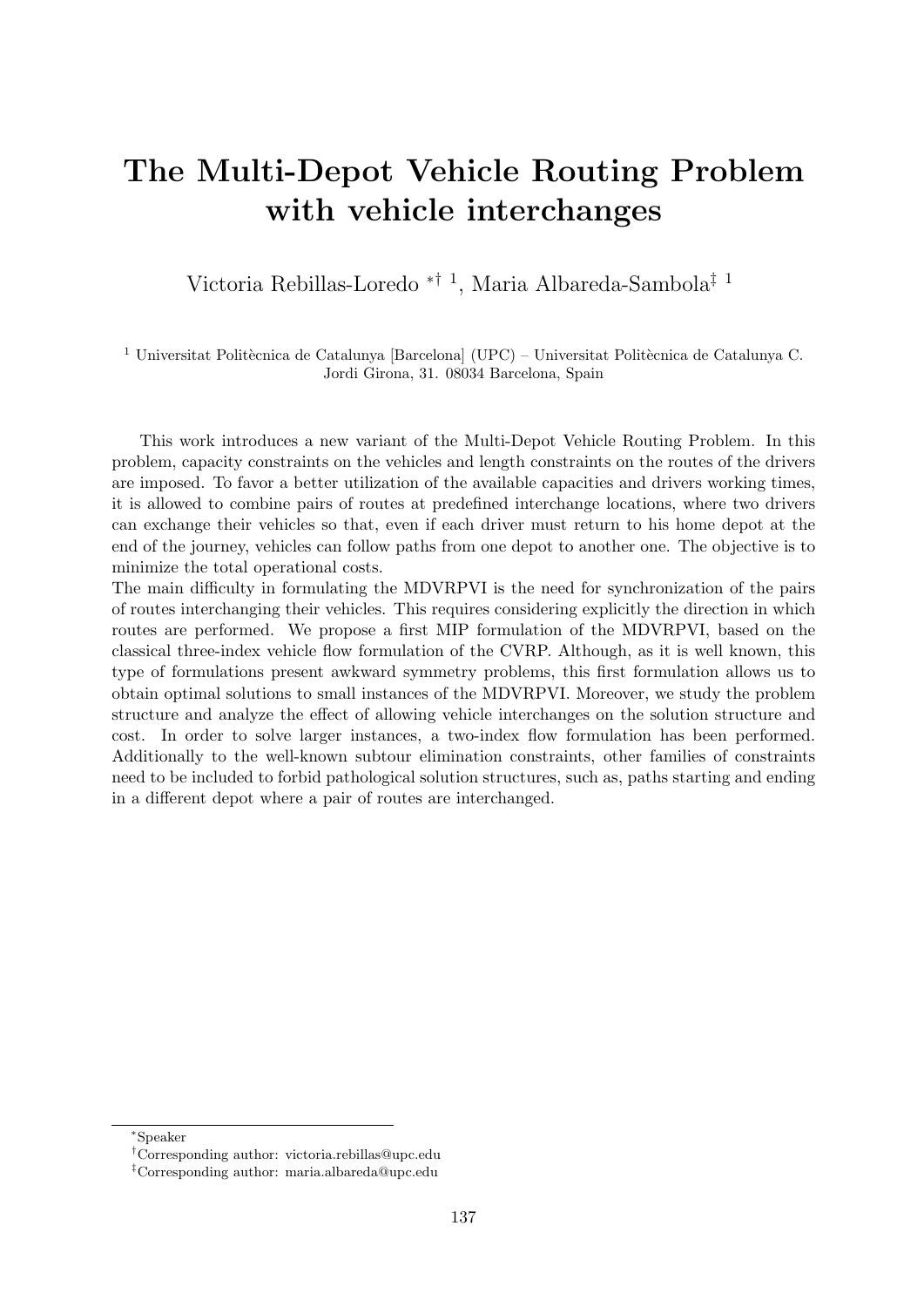# On-Line Management of a Multi-Layered Personal Transit System

Martin Repoux <sup>\*</sup><sup>1</sup>, Mor Kaspi<sup>1</sup>, Nikolas Geroliminis<sup>1</sup>

#### <sup>1</sup> Urban Transport Systems Laboratory, School of Architecture, Civil and Environmental Engineering, Ecole Polytechnique Fédérale de Lausanne (LUTS - EPFL) – EPFL ENAC IIC LUTS, Station 18 1015 Lausanne, Switzerland

A Multi-Layered Personal Transit System (MLPTS) is an innovative last-mile on-demand public transit system consisting of convoys of electric vehicles. Each convoy is composed of a human-driven head vehicle followed by one to several cabins that can autonomously travel short distances at the proximity of stations. That is, cabins can attach and detach from head vehicles as they pass nearby stations while heads cycle non-stop in the system. A passenger completes his/her entire journey on-board the same cabin, while the cabin may switch between several heads along its path. These features generate strong dependencies between the head-cabinpassenger layers. Namely, passenger movements are restricted by cabin movements, which in turn are restricted by head movements. Operationally, this results with a complicated routing and assignment problem. In this study, we introduce the MLPTS planning problem and examine various on-line operational policies. For this purpose, we developed a detailed event-based simulation that consists of several operating modules, including passenger assignment, vehicle routing, empty cabin relocation, etc. Specifically, we formulate a static head routing problem as an MILP and solve it using Benders decomposition. Through simulation, we compare the results to some benchmark routing policies and demonstrate the effectiveness of our solution.

<sup>∗</sup>Speaker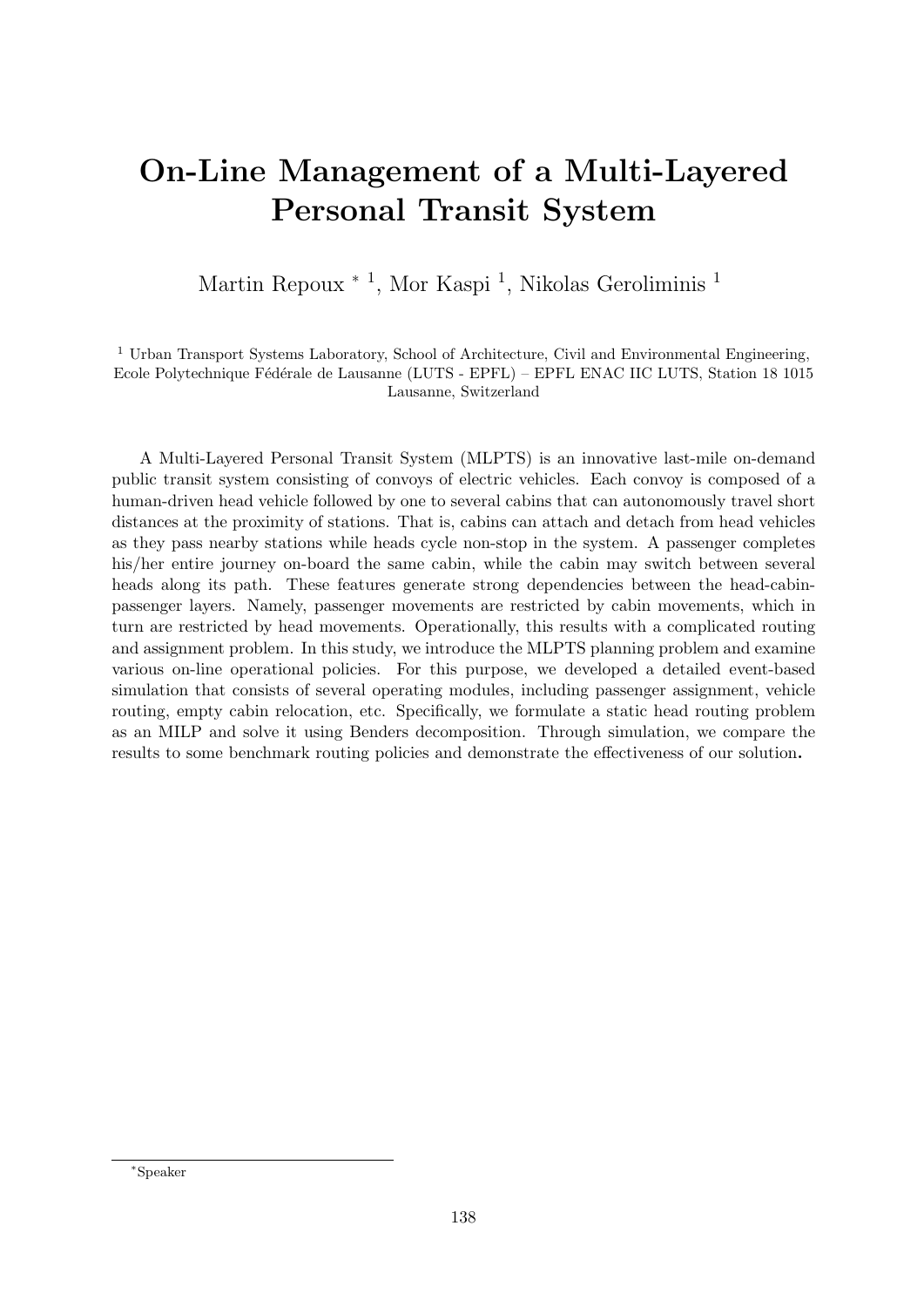# Solving the Multi-Depot Vehicle Routing Problem with Sustainability Indicators

Lorena Reyes-Rubiano <sup>\*† 1</sup>, Laura Calvet Liñan<sup>2</sup>, Javier Faulin<sup>1</sup>, Angel Juan <sup>2</sup> , Talens Carla <sup>2</sup>

<sup>1</sup> Public University of Navarra (UPNA) – Institute of Smart Cities. Campus Arrosadia 31006 Pamplona., Spain  $^2$ Universitat Oberta de Catalunya (UOC) – IN3, 08860 Casteldefels, Barcelona, Spain

Transport activities have relevant negative impacts on the social, economic and environmental context, which are reflected by some indicators such as accident rate, gross domestic product or emissions of greenhouses gasses. The growing concern about developing more efficient towns has led to a trend towards sustainability issues and smart cities, in which a number of technologies provide enough information to create smart sustainable cities. Thus, the traditional design of routes needs to be changed to incorporate sustainability criteria into the decision-making. For instance, the information systems reveal the state of roads in real-time, which may help to reduce congestion, waiting times and unnecessary stops that increase the negative impacts. A large part of the academic advances related to vehicle routing problems is focused on the environmental impacts ignoring negative direct effects on the population welfare. In contrast, this work presents a powerful algorithm based on the VNS metaheuristic that integrates the sustainability dimensions as decision criteria to provide smart solutions to a rich vehicle routing problem with multi-depots. The algorithm has been tested in realistic instances and compared against a state-of-the-art algorithm. Our experimental results show how the social, environmental and economic impacts vary according to the decision criterion.

<sup>∗</sup>Speaker

<sup>†</sup>Corresponding author: [lorena.reyes@unavarra.es](mailto:lorena.reyes@unavarra.es)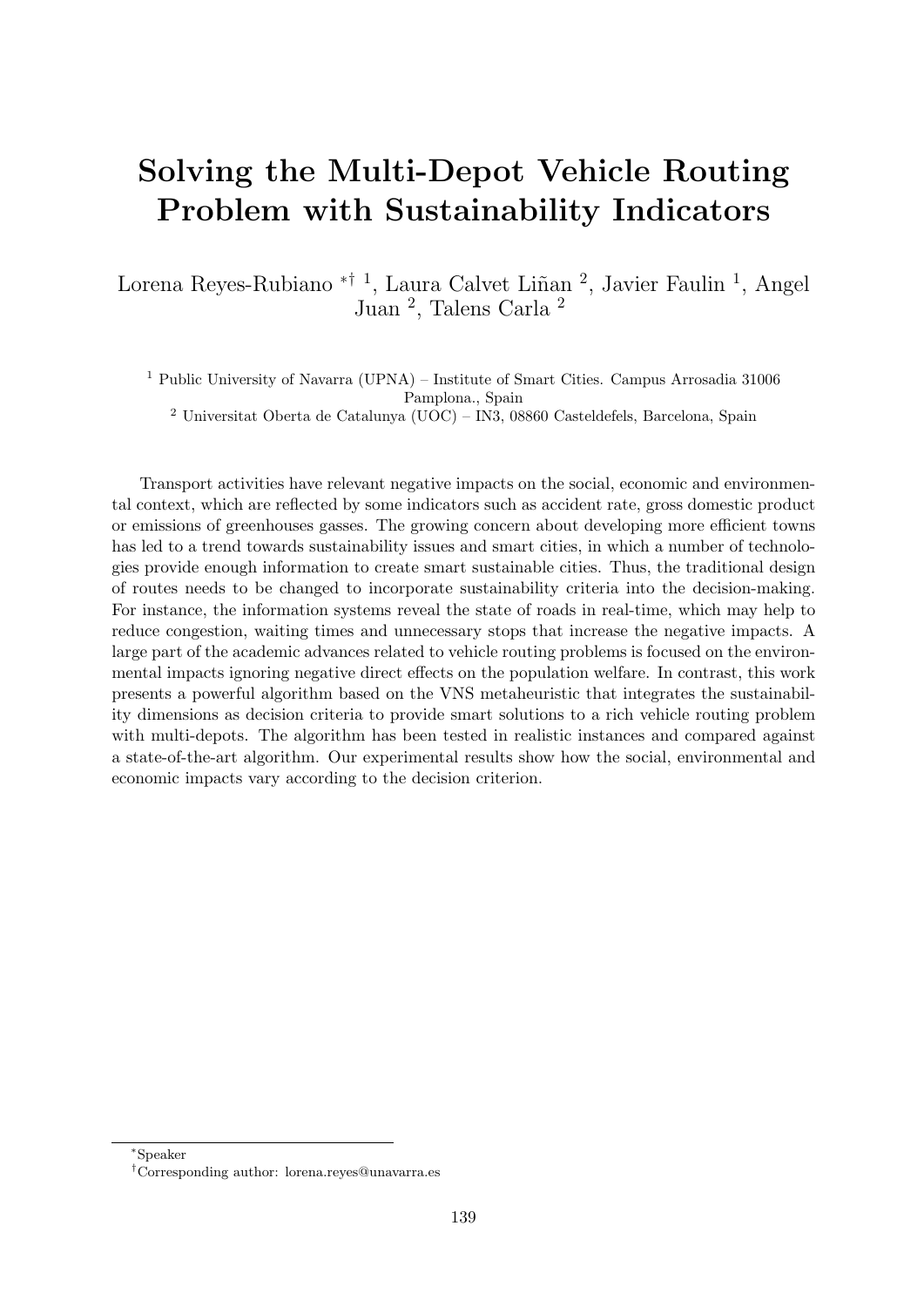#### Integrating Logistics Optimization into Traffic Management Policies

Rodrigo Rezende Amaral <sup>\*† 1,2</sup>, El-Houssaine Aghezzaf<sup>‡ 1,2</sup>

<sup>1</sup> Department of Industrial Systems Engineering and Product Design – Belgium <sup>2</sup> Ghent University – Belgium

In an urban area, traffic managers aim to implement transport policies which are efficient, safe and sustainable. To achieve this goal, they must assess the costs and benefits of the possible measures and deploy optimization techniques to determine the best actions to be taken. However, the costs and benefits depend on how the users of the transportation network will respond to the measures. Therefore, their decision processes must also be understood and predicted. Traffic assignment models represent, in this context, an attempt to anticipate how road users would be scattered in a traffic network given the demand rates (measured in number of vehicles per unit of time) between pairs of origin and destination points. These models assume that each user chooses the route that minimizes the costs of his/her trip, and the expected flows are calculated based on the network equilibrium.

In reality, however, there are different classes of users in a transportation network, and not all of them are trying to minimize the costs of a trip from one point to another. Logistic companies, for instance, have many other concerns when defining their routing schemes. Intricate logistic models have been developed to aid their decision processes.

Integrating these optimization models provides a good opportunity to enhance traffic management policies in a way to benefit all involved stakeholders. The analysis carried out in this paper demonstrates an improvement in traffic and logistics performance when the specific goals and requirements of logistic operators are explicitly taken into account.

<sup>∗</sup>Speaker

<sup>†</sup>Corresponding author: [rodrigo.rezendeamaral@ugent.be](mailto:rodrigo.rezendeamaral@ugent.be)

<sup>‡</sup>Corresponding author: [ElHoussaine.Aghezzaf@UGent.be](mailto:ElHoussaine.Aghezzaf@UGent.be)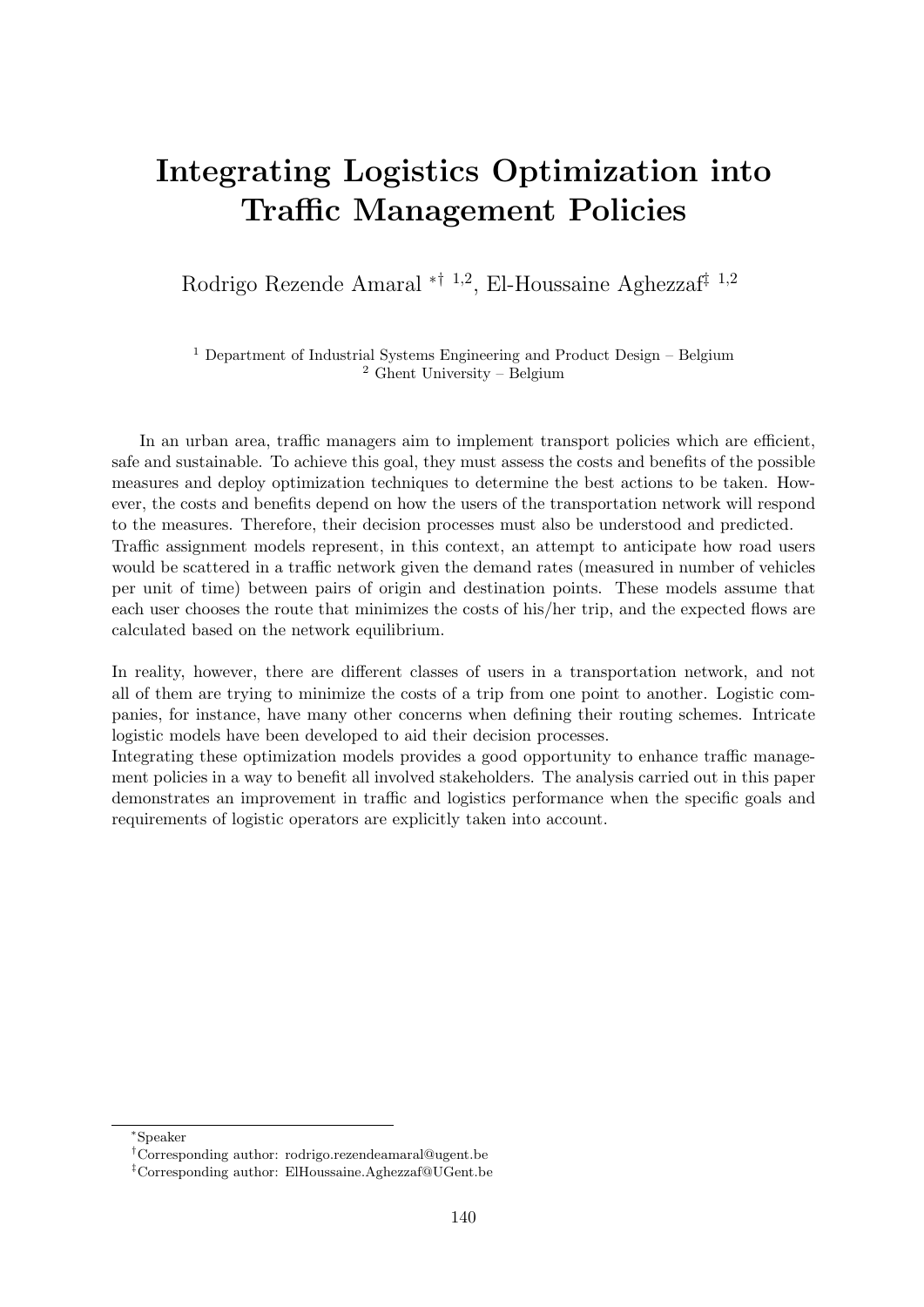# Orienteering with synchronization constraints in a telescope scheduling problem

Jorge Riera-Ledesma <sup>\* 1</sup>, J. J. Salazar-González <sup>2</sup>

 $^1$  Departamento de Ingeniería Informática y de Sistemas, Universidad de La Laguna (DIIS, ULL) – Escuela Superior de Ingeniería y Tecnología, Apartado de correos 456, Universidad de La Laguna, 38200 La Laguna, Spain

 $^2$  Departamento de Estadística, Matemáticas e Investigación Operativa-Universidad de La Laguna (DMEIO-ULL) – Facultad de Ciencias, Apartado de correos 456, Universidad de La Laguna, 38200 La Laguna, Spain

EMIR (Espectrógrafo Multiobjeto Infrarrojo) is a common-user, wide-field, near-infrared camera-spectrograph operating in the near-infrared wavelengths 0.9—2.5 um, using cryogenic multi-slit masks. From a Operations Research perspective, this device is a multiprocessor machine which is able to process several task in parallel. Each task is the observation of a specific region in the sky. In order the improve the performance of the instrument by covering as many targets as possible within the use time windows, exacts algorithms, based on the resolution of a variation of the well known Orienteering Problem, are proposed to provide with an optimal schedule.

<sup>∗</sup>Speaker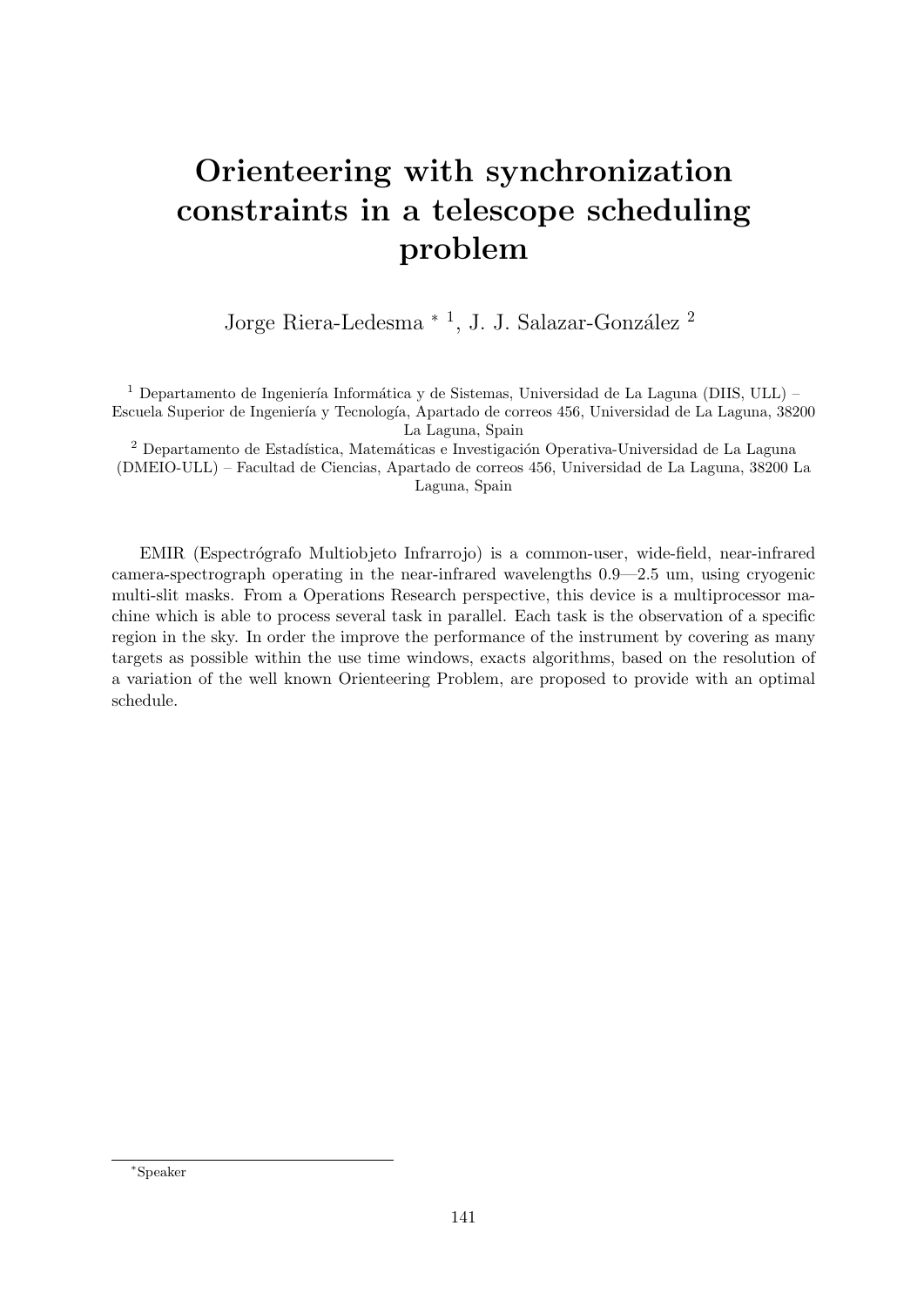# A branch-and-price algorithm for an Inventory Routing Problem for Bike Sharing Systems

Desiree Rigonat<sup>\*1</sup>, Emiliano Traversi<sup>2</sup>, Roberto Wolfler Calvo<sup>3</sup>

<sup>1</sup> Laboratoire d'Informatique de Paris Nord - Université Paris 13 (LIPN) – université Paris 13 – France  $2$  Laboratoire d'Informatique de Paris-Nord (LIPN) – Université Paris XIII - Paris Nord, CNRS : UMR7030, Institut Galilée – Institut Galilée 99, avenue J.B Clément 93430 VILLETANEUSE, France  $^3$  LIPN - Université Paris Nord – université Paris 13 – France

Success of bike sharing systems depends on the operators' ability to provide an adequate level of service. To this end, operators commonly deploy a fleet of vehicles to redistribute bicycles so that customers do not find stations empty or full. The problems of handling station inventory and routing the fleet have been widely explored in the literature, yet not frequently together. Moreover, most studies focus on the single time-period case (modelling night rebalancing) with only a handful dealing with the multi-period case (day rebalancing).

This work proposes an inventory routing model for the day rebalancing problem as well as an exact resolution approach based on branch-and-price.

The model describes the evolution of station inventory as function of both users' and vehicles' activity, instead of having "ideal" levels provided as input (as commonly found in the literature). The routing component follows a "prize collection" approach where the vehicles are routed to perform the most valuable operations in the available time. The objective is to minimise unsatisfied demand.

The model is decomposed in a formulation suitable for resolution via column generation: a master problem that handles inventory and a subproblem that generates feasible pickup and drop-offs patterns. The column generation is embedded in a branch-and-price algorithm.

The proposed approach was tested on instances obtained from real data from a European capital as well as on randomly generated ones. All have dimensions comparable to those presented in literature. Results show the effectiveness of the proposed method and offer some insights for operational planning.

<sup>∗</sup>Speaker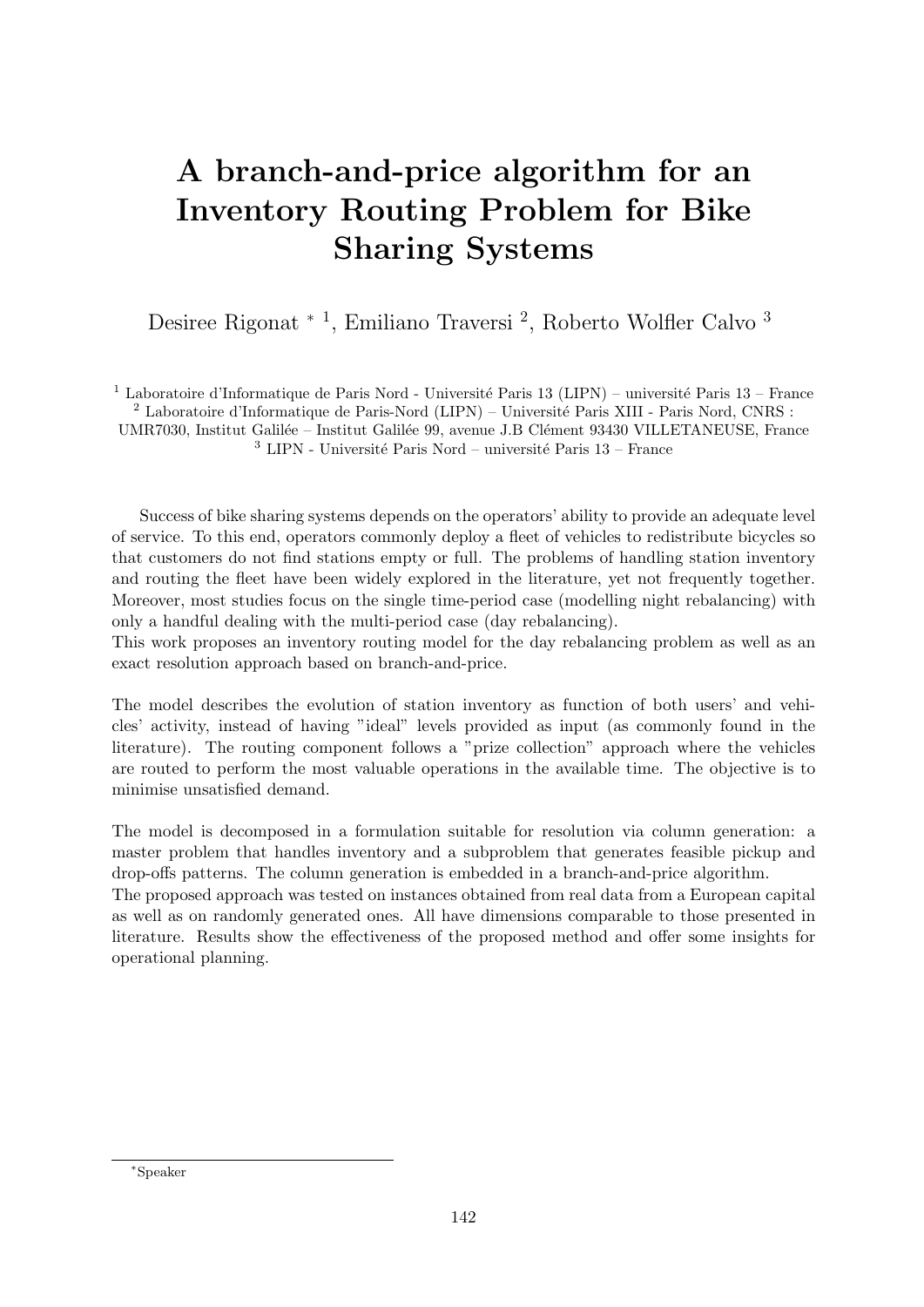# Collaboration through shared-customers in last-mile urban delivery

Mireia Roca-Riu \* <sup>1</sup>, Elena Fernández <sup>2</sup>, M. Grazia Speranza <sup>3</sup>

<sup>1</sup> ETH Zürich, Institute for Transport Planning and Systems, (ETHZ IVT) – Stefano-Franscini-Platz 5, HIL F Zürich, Switzerland, Switzerland

<sup>2</sup> Barcelona Tech-UPC, Department of statistics and operations research (BcnTech-UPC EIO) –  $C/$ Jordi Girona 1-3, 08034 Barcelona, Spain

<sup>3</sup> University of Brescia, Department of Quantitative Methods – C.da S. Chiara n. 50, Brescia, Italy,

Italy

Collaboration has been recently explored in many ways to reduce costs of different transportation systems, or to provide an improved service using the same available resources.

In this work, we focus on last-mile delivery when several carriers operate in the same urban area and customers may have demand of service for more than one carrier.

Collaboration is considered among carriers for the service of the shared customers to reduce the overall operational costs. First we study the savings that can be theoretical obtained by allowing collaboration. Then, two formulations are proposed and computationally compared. Optimal solutions are analyzed and compared to the case when no collaboration exists. Extensive computational experiments will be presented with different sets of benchmark instances.

<sup>∗</sup>Speaker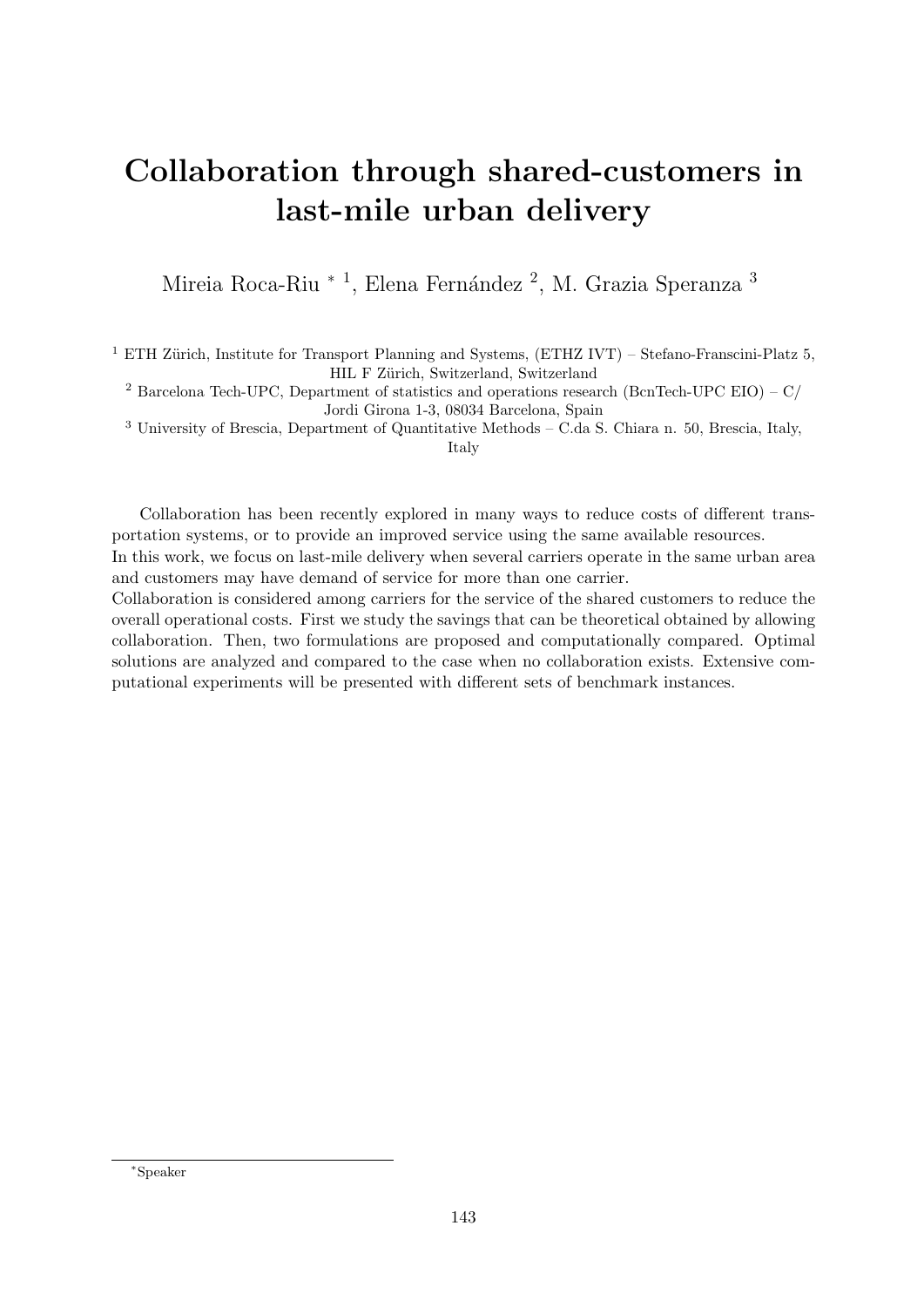# The Periodic Vehicle Routing Problem with Driver Consistency

#### Inmaculada Rodríguez-Martín <sup>\* 1</sup>, Juan José Salazar-González <sup>1</sup>, Hande Yaman <sup>2</sup>

<sup>1</sup> Departamento de Matemáticas, Estadística e Investigación Operativa, Universidad de La Laguna (DMEIO, ULL) – Departamento de Matemáticas, Estadística e Investigación Operativa, Apartado de

correos 456, Universidad de La Laguna, 38200 La Laguna, Spain, Spain

 $2$  Department of Industrial Engineering, Bilkent University – Ankara, Turkey

The Periodic Vehicle Routing Problem is a generalization of the classical VRP in which routes are determined for a planning horizon of several days. Each customer has an associated set of allowable visit schedules, and the objective of the problem is to design a set of minimum cost routes that give service to all the customers respecting their visit requirements. In this paper we study a variant of this problem in which we impose that each customer should be served by the same vehicle/driver at all visits. We call this problem the Periodic Vehicle Routing Problem with Driver Consistency (PVRP-DC). We present different integer linear programming formulations for the problem and derive several families of valid inequalities. We solve it using an exact branch-and-cut algorithm, and show computational results on a wide range of randomly generated instances.

<sup>∗</sup>Speaker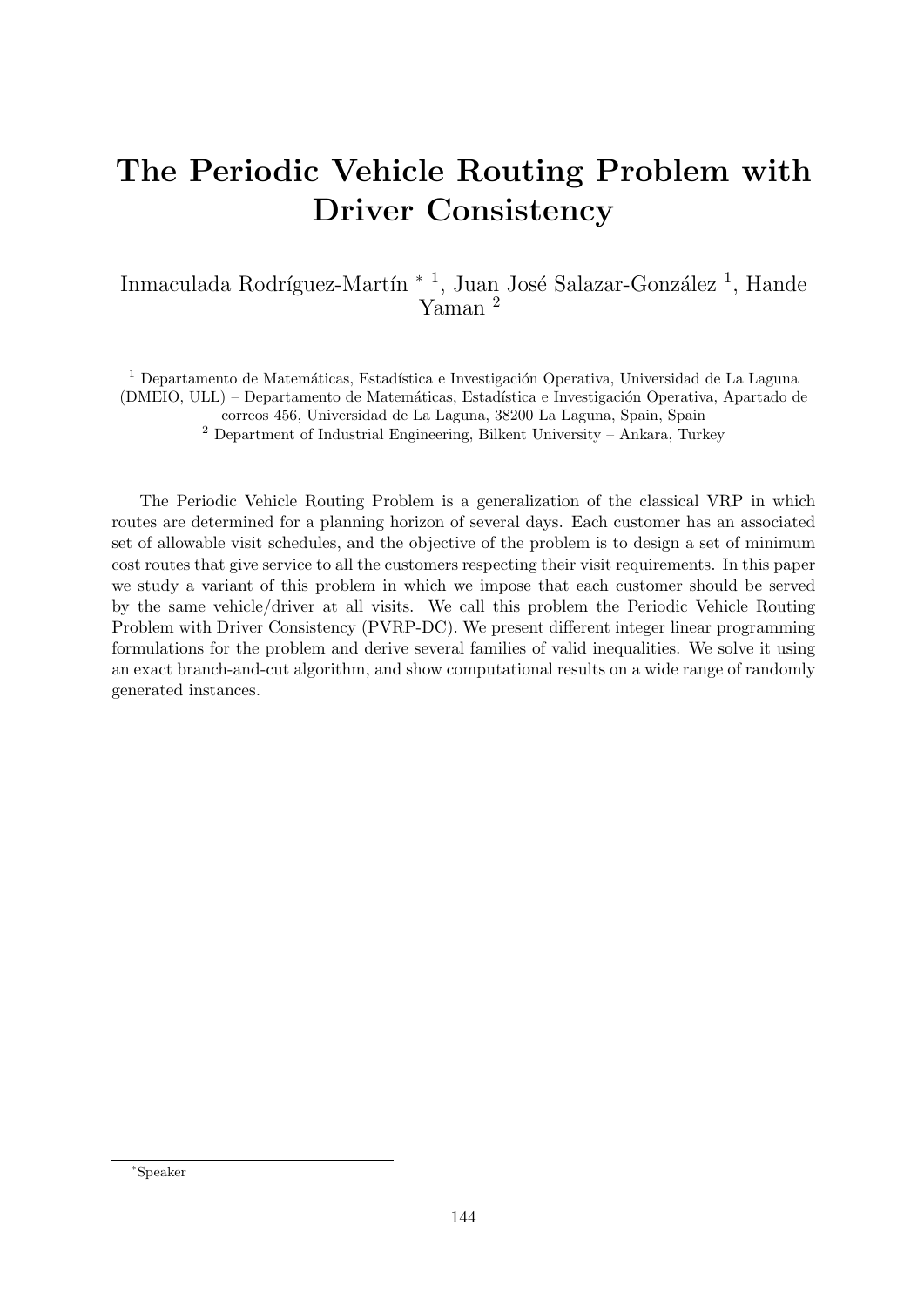#### Solving a Rich Vehicle Routing Problem Arising in the Steel Industry

Biljana Roljic <sup>\*† 1</sup>, Fabien Tricoire <sup>2</sup>, Karl Doerner <sup>2</sup>

<sup>1</sup> University of Vienna – Oskar-Morgenstern-Platz 1, 1090 Vienna, Austria <sup>2</sup> University of Vienna – Vienna, Austria

We study a variant of the capacitated vehicle routing problem inspired by a real world problem setting that occurs in steel producing factories. Steel slabs are heterogeneous items that appear at locations at certain release times and need to be transported to other specified locations within the factory before a certain due time. Every steel slab is assigned a profit representing its production value. We are given a fleet of standard vehicles and a fleet of truck and trailer type vehicles. The trucks serve as towing vehicles for trailers and they cannot hold any steel slabs of their own. Meisel F. and Kopfer H. (2014) have already contributed to similar problem settings where a truck pulls a trailer and a trailer is used for holding cargo. Our work additionally takes into account that both the standard vehicle and the trailer can carry several slabs at once up to a capacity limit. Also, our model allows slab transshipments among vehicles. The input is such that not all slabs can be delivered in time during the considered time horizon. Therefore, the objective function is organized in a lexicographic fashion: first, maximize the throughput-related profit; second, minimize the fleet size; third, minimize travel times. We propose a Mixed Integer Programming (MIP) representation of the problem. For solving large scale problems, we develop a Large Neighborhood Search (LNS) algorithm. As this work is motivated by a problem faced by our industrial partner, we also compare our results to their provided solutions revealing significant improvements.

<sup>∗</sup>Speaker

<sup>†</sup>Corresponding author: [biljana.roljic@univie.ac.at](mailto:biljana.roljic@univie.ac.at)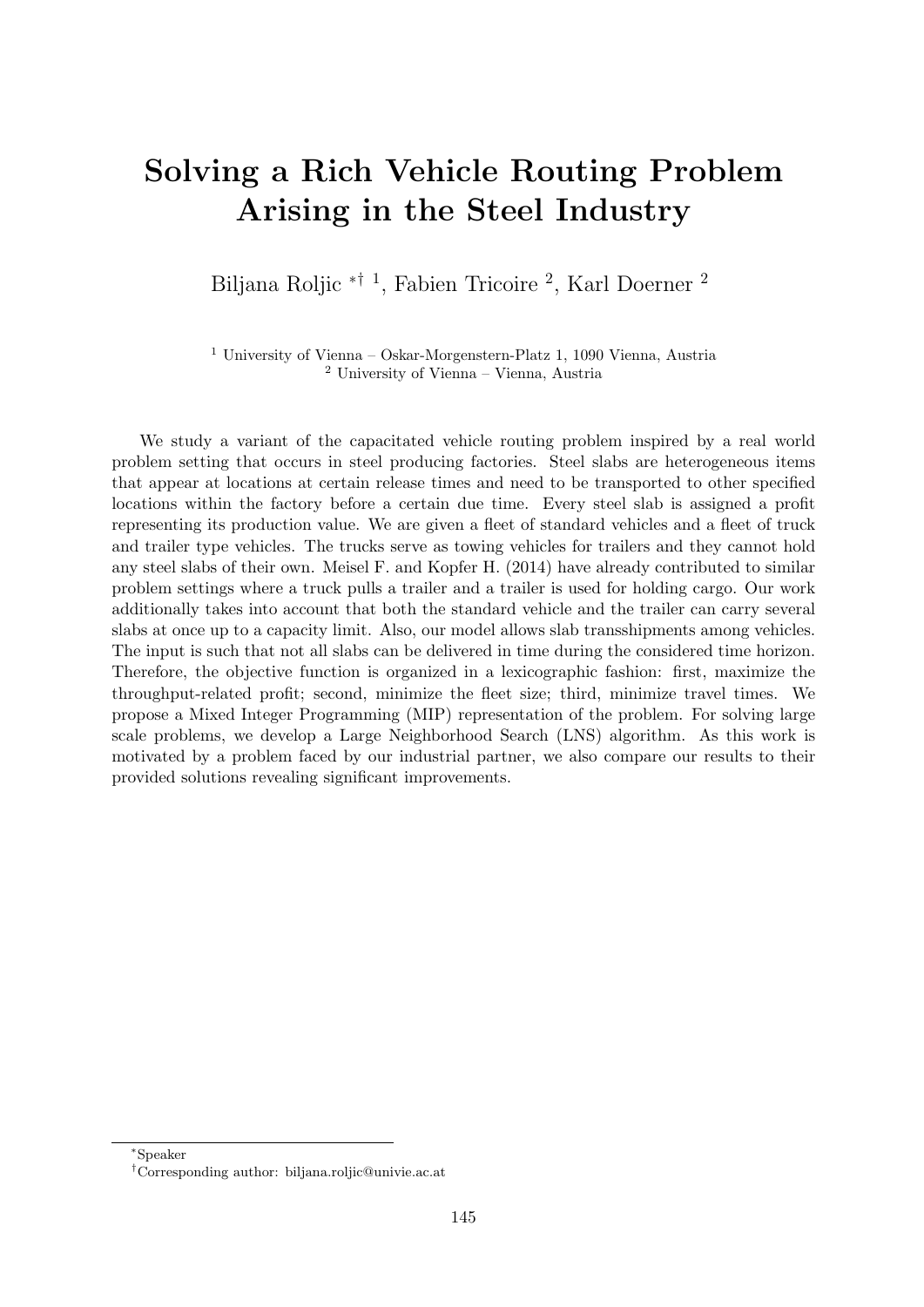### User-based relocation strategies in free-floating car-sharing systems

Fabian Rüdel<sup>\*</sup><sup>1</sup>, Maximilian Schiffer<sup>1</sup>, Grit Walther<sup>1</sup>

 $^{\rm 1}$  Chair of Operations Management, RWTH Aachen University – Kackertstraße 7, 52072 Aachen, Germany

Free-floating car-sharing (FFCS) systems provide a promising way to reduce the traffic volume in cities sustainably. However, the efficiency of FFCS systems, measured by the daily operation time of the vehicles, is still very low. This is mainly due to a spatial (and temporal) mismatch of demand and available vehicles. For FFCS systems, active relocation derogates the operators profit significantly and causes additional traffic and emissions. In this course, environmentally friendly and cost efficient relocation strategies for FFCS systems are still missing. In this context, matching demand and supply by slightly changing the drop-off point of cars by incentivizing user behavior seems to be a promising option. Against this background, we introduce the Car-Sharing Relocation Problem with flexible drop-offs (CSRP-FDO) that accounts for relocating vehicles in FFCS fleets by utilizing the price sensitivity of users to change their drop-offs in a spatial or a temporal fashion. The CSRP-FDO is used to find an optimal relocation strategy for a given fleet with vehicle requests, using user price sensitivity most beneficially. We model the CSRP-FDO as a k-shortest disjoint paths problem and employ the Suurballe algorithm to solve large sized instances. We present new benchmark instances for the CSRP-FDO to assess the competitiveness of our algorithm. Furthermore, we present a case study based on real world data to derive managerial insights on user-based relocation strategies. In this context, we highlight the benefit of different modes of user-based relocation focusing on the reduction of both, temporal and spatial mismatches.

<sup>∗</sup>Speaker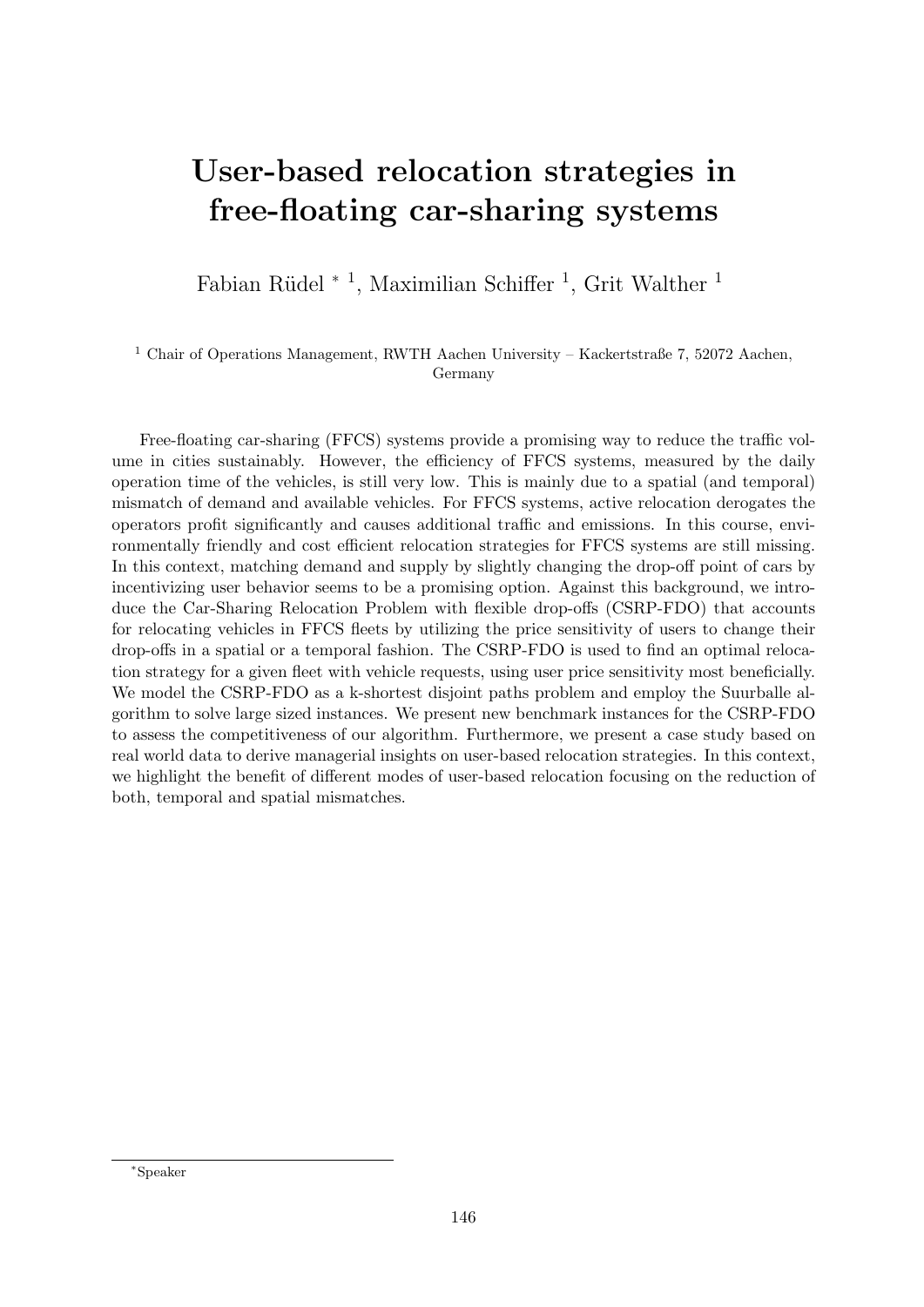#### Optimizing Domestic Road Freight Operations of a 3PL Carrier in Turkey

Onur Can Saka ∗† <sup>1</sup>,<sup>2</sup> , Sibel Salman <sup>2</sup>

<sup>1</sup> Borusan RD – Baltalimanı Hisar Caddesi No. 5 Sarıyer Istanbul, Turkey  $2$  Koç University – Rumelifeneri Yolu 34450 Sarıyer Istanbul, Turkey

This study is inspired by a complex real-world problem faced by a third-party logistics (3PL) provider in Turkey. The aim of the study is to develop a methodology to optimize the planning of daily domestic road transport operations of the company. Three types of facilities exist: pick-up locations, delivery locations and cross-dock centers. Both Full-truckload (FTL) and less-than-truckload (LTL) operations are considered within the problem context. Currently, these operations are planned separately and manually by on-site planners located at different facilities. The algorithms developed in this study will help the 3PL company shift towards centralized and automated planning.

The company owns a heterogeneous vehicle fleet and also utilizes long-term contracted and onthe-spot hired vehicles to fulfill transportation orders. Different types of vehicles have different cost structures and load capacities. The problem is represented on a time-space network and time windows are imposed on both pick-ups and deliveries, while synchronization requirements arise at cross-docks. Certain rules and regulations such as working hours of drivers, maximum number of facilities visited and distances between the stops are taken into account when defining feasible routes. These rules depend on the type of the vehicle assigned to the route.

We propose a construction algorithm that generates routes considering all predefined rules. The resulting set of routes is then inserted into a comprehensive mixed-integer linear programming model to find the least-cost assignment of orders to routes and vehicles satisfying all problem constraints. We test and validate our model using real-life data of the 3PL company.

<sup>∗</sup>Speaker

<sup>†</sup>Corresponding author: [osaka@borusan.com](mailto:osaka@borusan.com)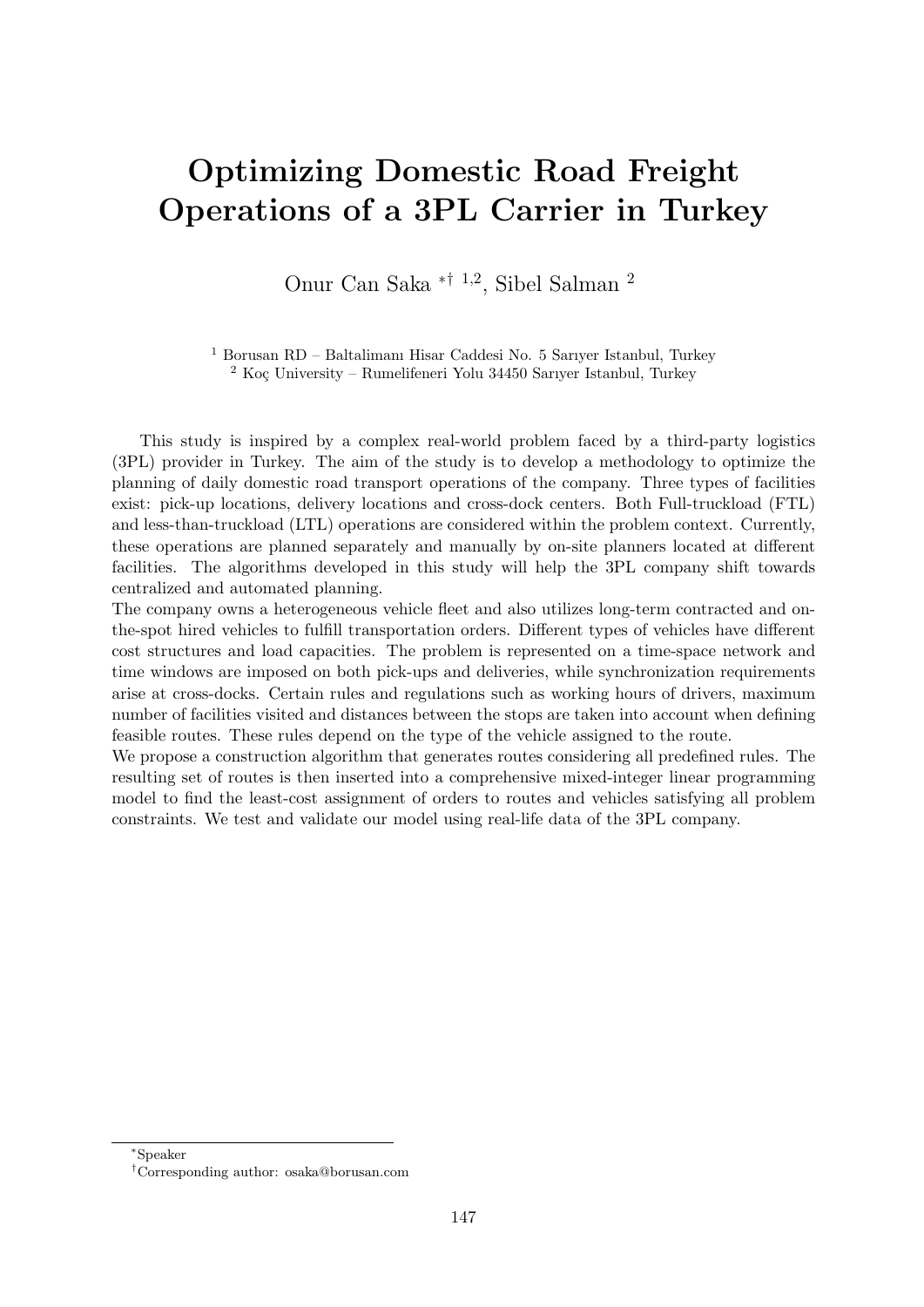# Promoting inconsistency in security related routing problems by clustering

Philipp Salzmann<sup>\* 1</sup>, Michael Schilde <sup>1</sup>, Karl Doerner <sup>1</sup>

<sup>1</sup> University of Vienna – Vienna, Austria

Based on the most recent literature dealing with consistency, security aspects and surveillance tasks with respect to vehicle routing problems, we provide a formulation, a definition and a way to measure inconsistency as well as a suitable meta- and mathheuristic that is able to solve the problem given the restrictions from a real world application. As suitable characteristics for diversification in terms of inconsistency we present two possibilities: time of service and route diversity. Those two were selected since those are suitable for a wide range of problems. Time inconsistency is a necessary in patrol problems while route inconsistency is important in cash in transit problems.

One important restriction needs to be considered for the solution; the companies cannot control the actual routing drivers use to visit all stops, only the clustering and the time window realization can be controlled. Taking this information into account the clustering had to be used to ensure the route inconsistency and diversity. A two-stage solution process consisting of clustering and routing operations is applied (exact ones as well as heuristic ones). The models and heuristics performance were tested on classic instances for the vehicle routing problem as well as real-world instances from an Austrian security service provider.

With the method at hand we are able to generate good quality solutions for the Solomon instances as well as for the two newly created case studies.

<sup>∗</sup>Speaker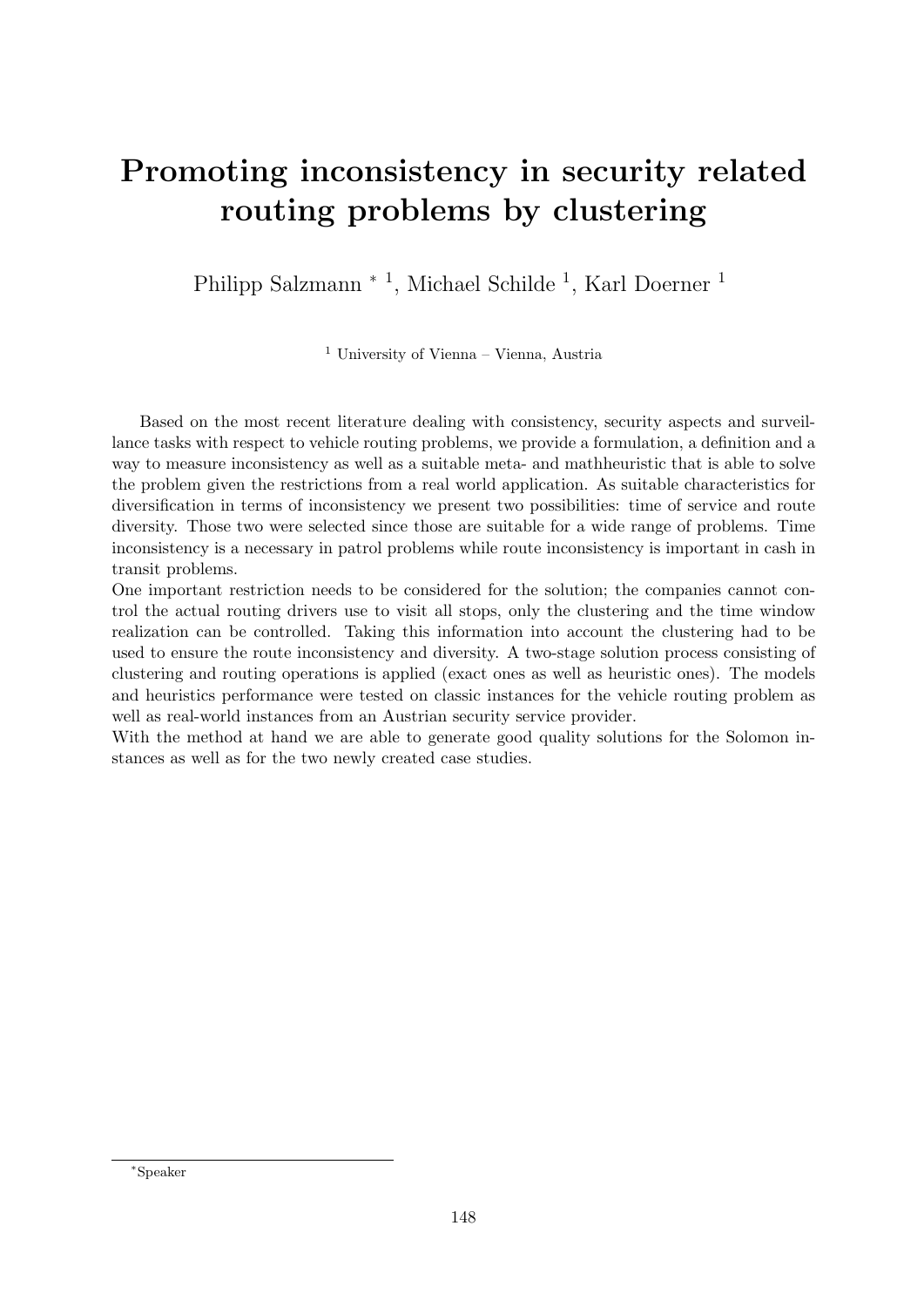# Solving the static vehicle sharing rebalancing problem

Antoine Sarbinowski <sup>∗</sup> <sup>1</sup> , Alain Quilliot <sup>1</sup>

<sup>1</sup> Laboratoire d'Informatique, de Modélisation et d'optimisation des Systèmes (LIMOS) – CNRS : UMR6158, Université Clermont Auvergne – Bât ISIMA Campus des Cézeaux BP 10025 63173 AUBIERE cedex, France

Given a set of stations where vehicles can be parked, associated with excess or deficit values, we search the routing and loading instructions of a set of carriers that will correct these excesses and deficits. We address the static case and we do not consider transshipments, which corresponds to the non-preemptive case. The tours should respect carriers capacity and timespan constraints, and minimize a multicriterion value composed of the number of carriers, the sum of carriers tours durations and the carried vehicles indisponibility time. Lower bounds can be computed either by solving a min-cost assignment problem, which determines how many vehicles are to be moved from a station to another, or by solving a min-cost flow problem. We propose two heuristic approaches to compute feasible solutions. One consists in solving the min-cost assignment resulting in a set of Pickup and Delivery requests, then solving the related PDP. The approximation ratio for this strategy, when focusing on minimizing the carriers riding time, increases with the capacity of the carriers. Thus, the two subproblems are combined in a local search scheme allowing to improve the solution. The other heuristic consists in solving a min-cost flow problem from which the carriers tours are derived, and computing loading instructions on these tours thanks to another flow model. The heuristics were launched on random instances. Results were compared to the lower bounds and the obtained gap ranges from 1% to 30%, depending on the instance size and the heuristic being used.

<sup>∗</sup>Speaker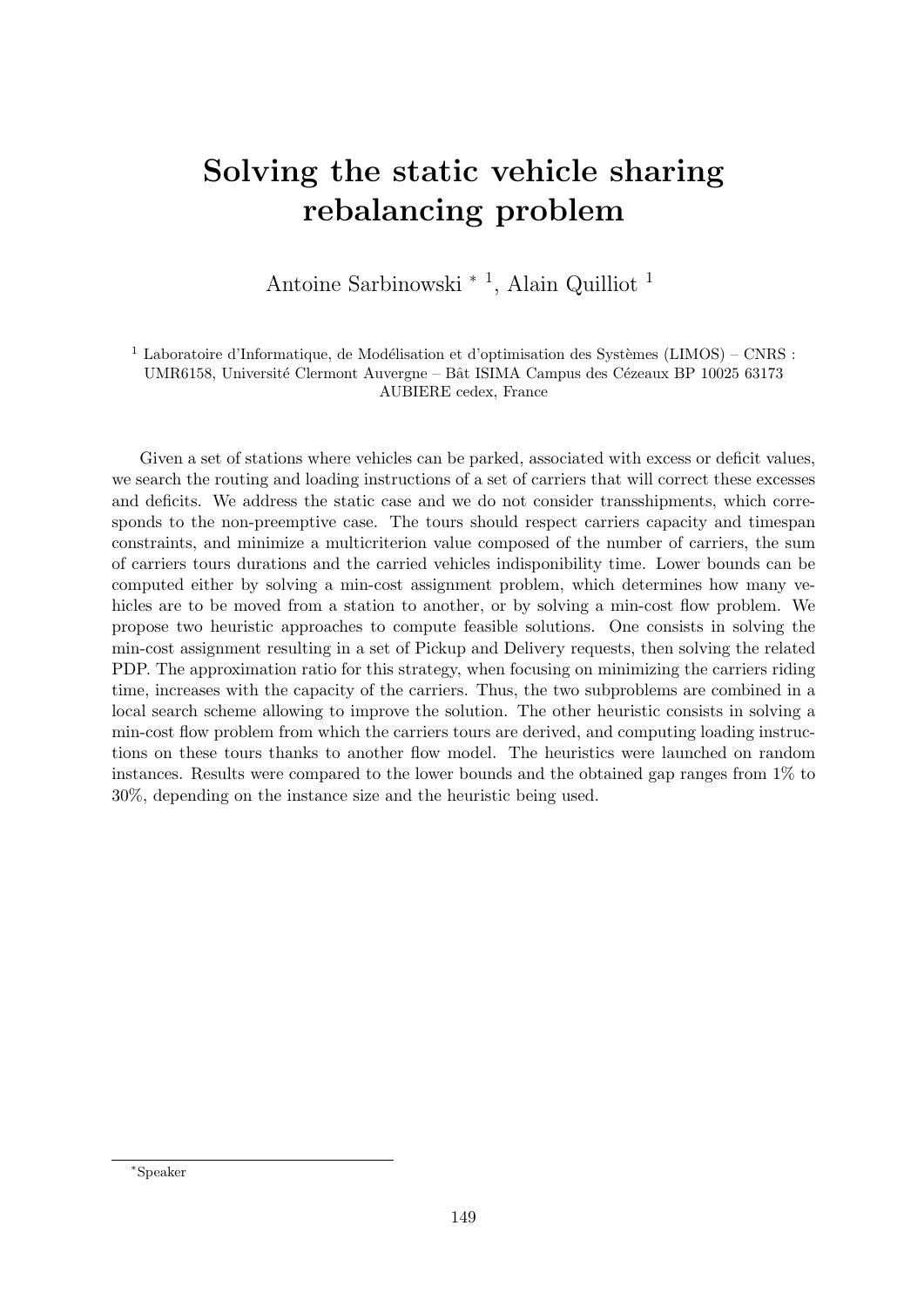#### Continuous Time Inventory Routing

Martin Savelsbergh<sup>\*</sup><sup>1</sup>, Natashia Boland<sup>†</sup><sup>1</sup>, Felipe Lagos<sup>‡ 1</sup>

<sup>1</sup> Georgia Institute of Technology – United States

We consider the following inventory routing problem. A company supplies a single product to its n retail locations from a single production facility with infinite production capacity over a finite planning horizon T. Each retail location i has a storage capacity  $Ci$  and consumes product at a rate of ui per hour. The company deploys a fleet of m vehicles, each with capacity  $Q$ , to serve its retail locations, i.e., to deliver product at the retail locations. It is assumed that the delivery of product at a retail location is instantaneous. The vehicles are available at the depot at time zero, can make multiple trips, but have to be back at the depot at time T. The travel time tij as well as the cost of travel cij between two locations i and j (either the depot or a retail location) are known and given. The goal is to minimize the cost of supplying the retail locations, i.e., ensuring that the retail locations do not run out of product at any time during the planning horizon. As product is consumed at retail locations at a constant rate and deliveries can be made at any time during the planning horizon, we refer to this variant of the inventory routing problem as the continuous time inventory routing problem (CIRP). We explore mixed integer programming formulations for the exact and heuristic solution of instances of the CIRP.

<sup>∗</sup>Speaker

<sup>†</sup>Corresponding author: [natashia.boland@gmail.com](mailto:natashia.boland@gmail.com)

<sup>‡</sup>Corresponding author: [felipe.lagos.gonzalez@gmail.com](mailto:felipe.lagos.gonzalez@gmail.com)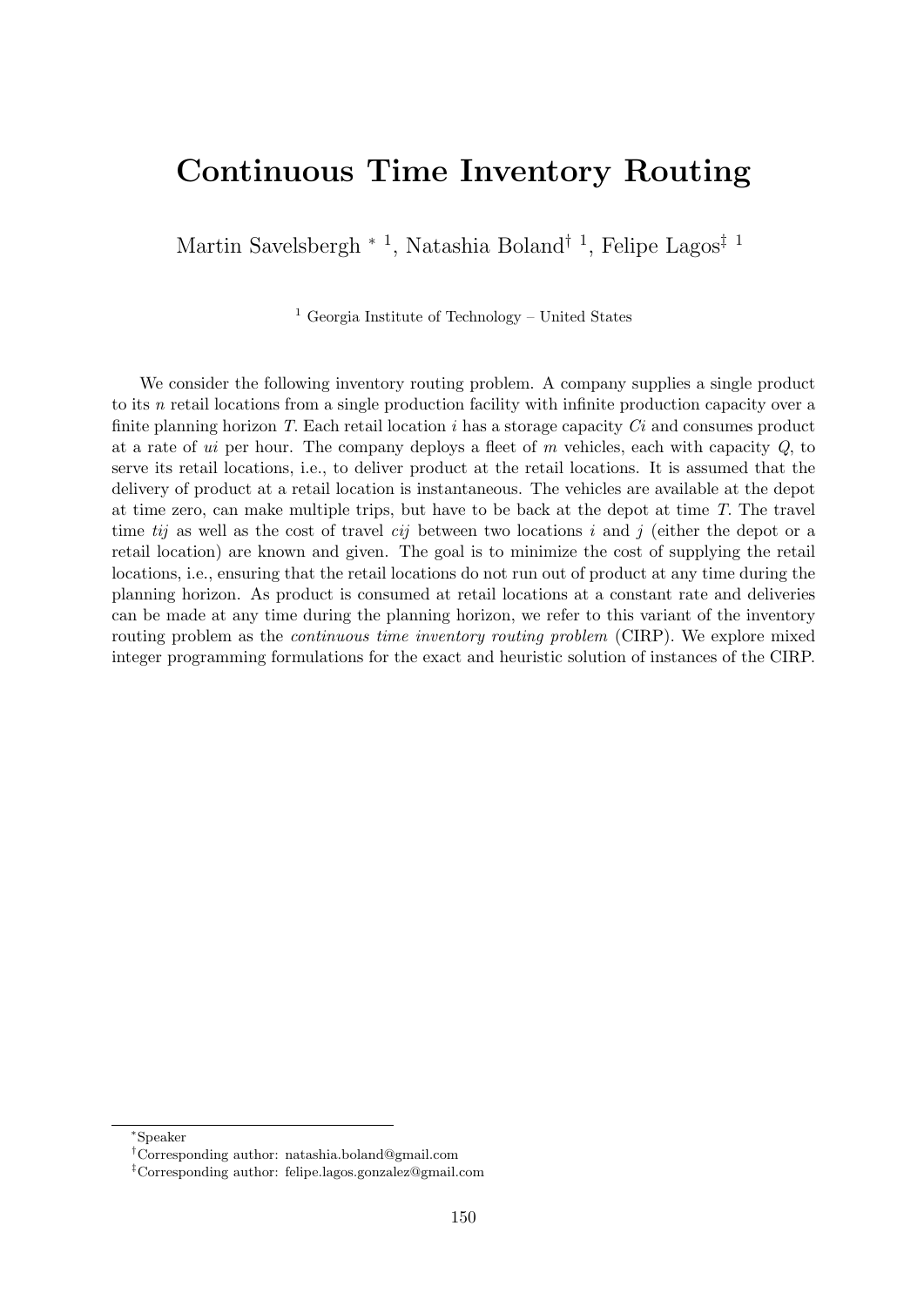# Strategic planning of electric logistics fleets: A robust location-routing approach

Maximilian Schiffer<sup>\*</sup><sup>1</sup>, Grit Walther<sup>1</sup>

 $^1$  Chair of Operations Management , RWTH Aachen University (RWTH-OM) – Kackertstraße $7\ 52072$ Aachen, Germany

The main source for noxious emissions and noise as well as 20% of European greenhouse gas emissions are caused by transportation activities. Electric commercial vehicles (ECVs) can contribute significantly to reduce these negative effects of transportation. However, for midhaul transportation, recharging options en-route have to be considered while designing electric logistics fleet networks in order to keep ECVs competitive to internal combustion engine vehicles and thus, attractive for practitioners. Against this background, we present the robust electric location routing problem with time windows and partial recharging considering uncertainties in customer demand, time windows and customer locations. We discuss an adjustable robust counterpart (ARC), focusing on a non-adjustable component (siting charging stations) and an adjustable component (routing of ECVs). Since robust reformulation techniques are not sufficient to solve large sized instances, we present a hybrid of (parallelized) adaptive large neighborhood search and dynamic programming elements to solve large-sized instances by an adversarial approach. We derive new benchmark instances incorporating different degrees of uncertainty in underlying customer patterns. Results show the benefit of a robust modeling approach against different deterministic modeling approaches that aggregate the customer pattern uncertainty (partially) within the instance derivation.

<sup>∗</sup>Speaker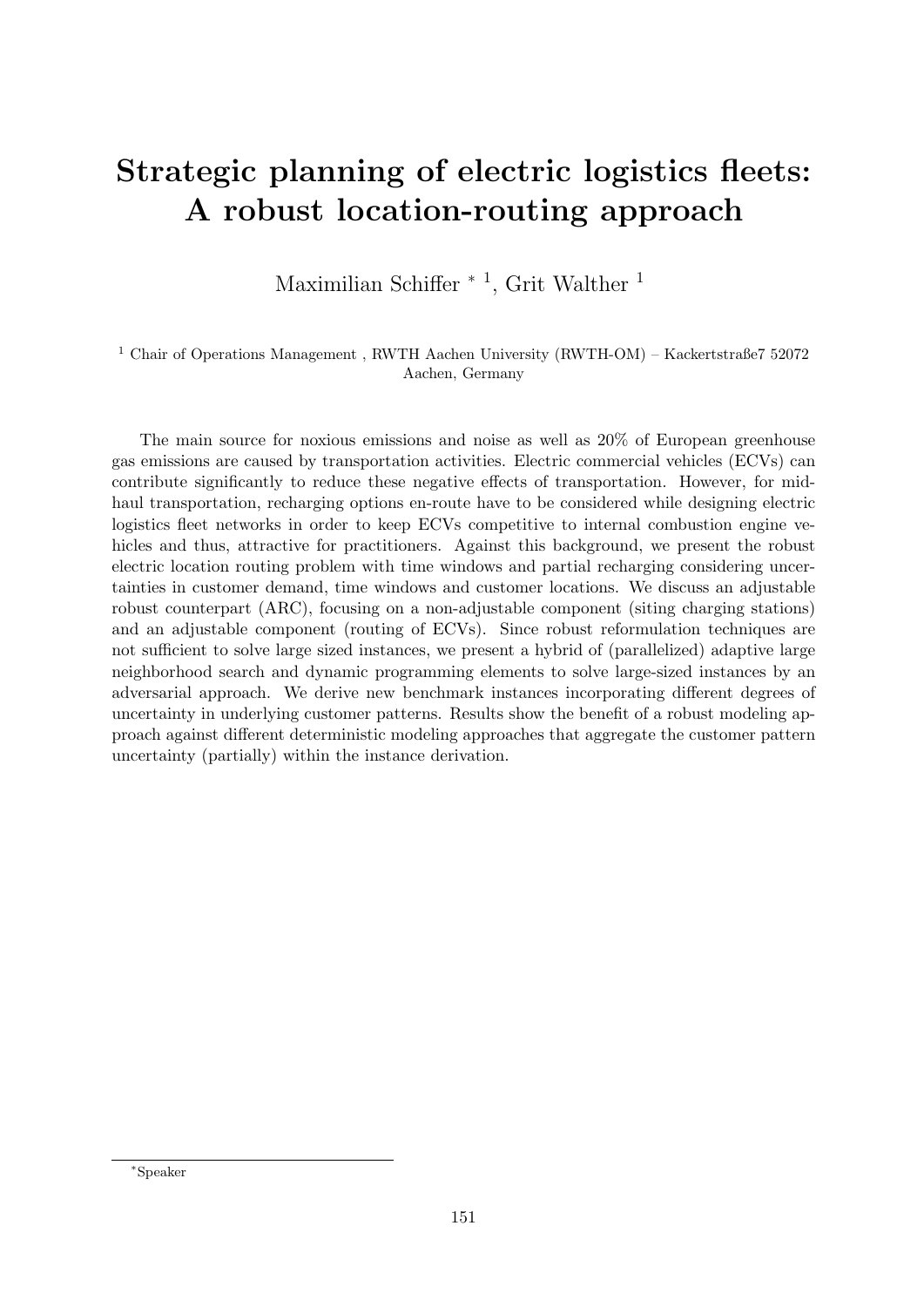# The Benefits of Flexible Fulfillment Center Assignments in Attended Home Delivery

Kilian Seifried <sup>\*† 1</sup>, Niels Agatz<sup>2</sup>, Moritz Fleischmann<sup>1</sup>

<sup>1</sup> Business School, University of Mannheim – PO Box 103462 68131 Mannheim, Germany

<sup>2</sup> Rotterdam School of Management, Erasmus University Rotterdam (RSM) – Netherlands

Attended home delivery in narrow time windows is the prevailing service model in internet grocery retailing. E-grocers typically serve their customers from one or more dedicated e-fulfillment centers. To simplify planning, each fulfillment center is often responsible for a fixed delivery region. In this contribution, we investigate the benefits of allowing flexibility in the assignment customers to fulfillment centers from a routing perspective. The underlying routing problem can be characterized by a multi-depot vehicle routing problem with time windows. We analyze the advantages of a flexible assignment as compared to a decomposed planning per fulfillment center by using a new exact mixed-integer programming model and a state-of-the-art heuristic. In addition, we investigate the impact of different factors on this benefit and the associated solutions.

<sup>∗</sup>Speaker

<sup>†</sup>Corresponding author: [kilian.seifried@bwl.uni-mannheim.de](mailto:kilian.seifried@bwl.uni-mannheim.de)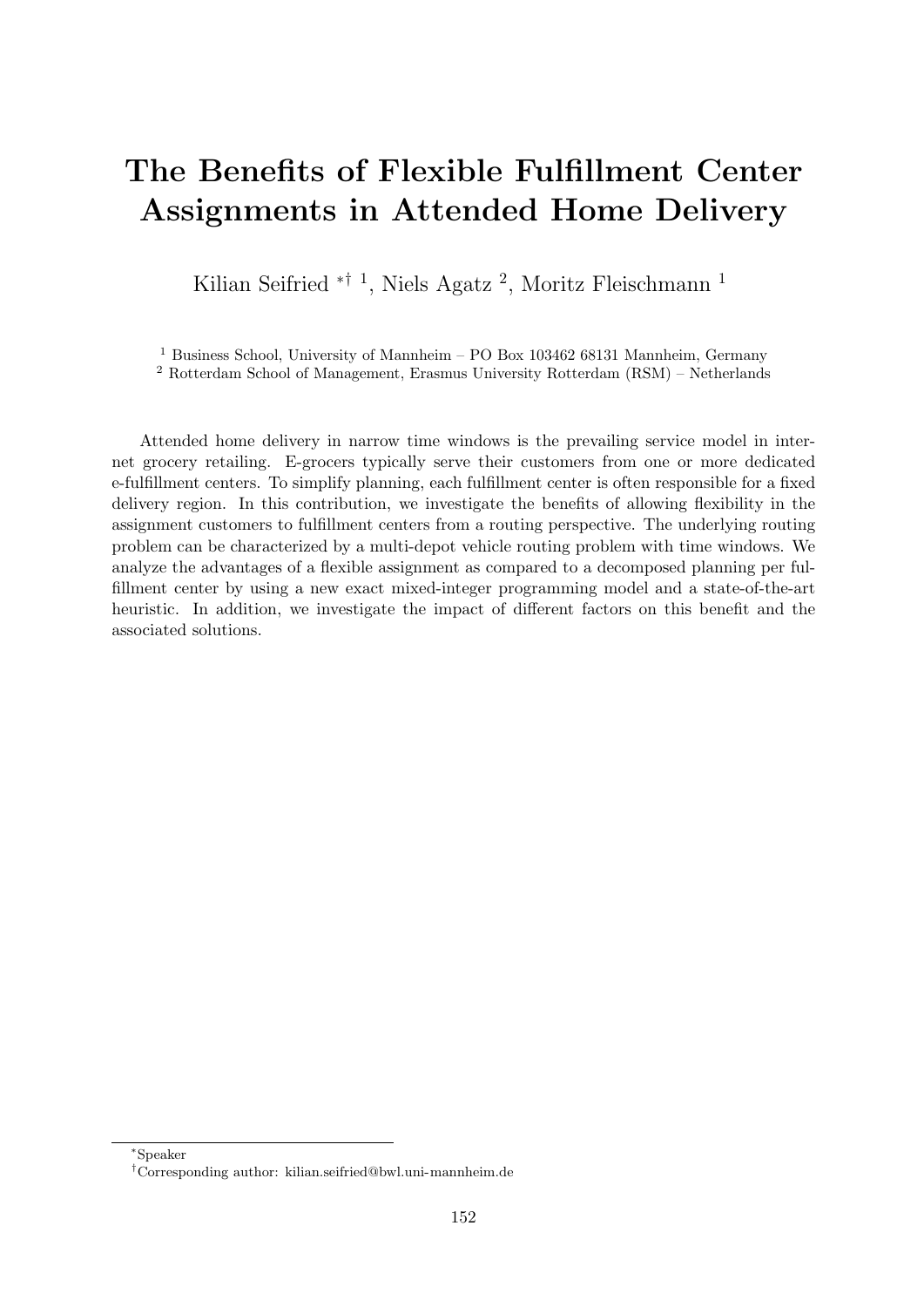#### The Romaing Salesman Problem: Application to Election Logistics

Masoud Shahmanzari <sup>\*† 1</sup>, Deniz Aksen <sup>1</sup>

 $1$  Koç University – Rumelifeneri Yolu 34450 Sarıyer Istanbul Turkey, Turkey

We introduce the Roaming Salesman Problem (RSP) as a multi-period variant of the Prize-Collecting Traveling Salesman Problem (PCTSP). On a directed graph with static arc costs and time-dependent node rewards, RSP finds the best *closed or open tour* for each day of a planning horizon. The objective is to maximize the net benefit defined as the sum of rewards collected from the visited cities minus the normalized traveling costs. The salesman is not required to visit all cities, which makes the problem selective. He can also visit the same city more than once. Moreover, he can stay overnight in any city and resume his tour there the next day. This means there is no unique central node as is the case in the PCTSP. Several applications ranging from the trip planning of marketing associates to the scheduling of wholesaler purchases can be modeled as such. In our study, RSP is adapted to seek the most impactful rally schedule for a politician during a 30-day campaign before elections. The problem involves 81 cities in Turkey each associated with a base reward. The reward collected from a visited city is linearly depreciated with the meeting date and the recency of the preceding meeting in that city. We propose a comprehensive MILP formulation which captures many real-world aspects of this election logistics problem. Different scenarios are analyzed that may arise during the rally planning. We also develop a greedy heuristic for constructing the initial solution, and implement it on our data sets.

<sup>∗</sup>Speaker

<sup>†</sup>Corresponding author: [mshahmanzari14@ku.edu.tr](mailto:mshahmanzari14@ku.edu.tr)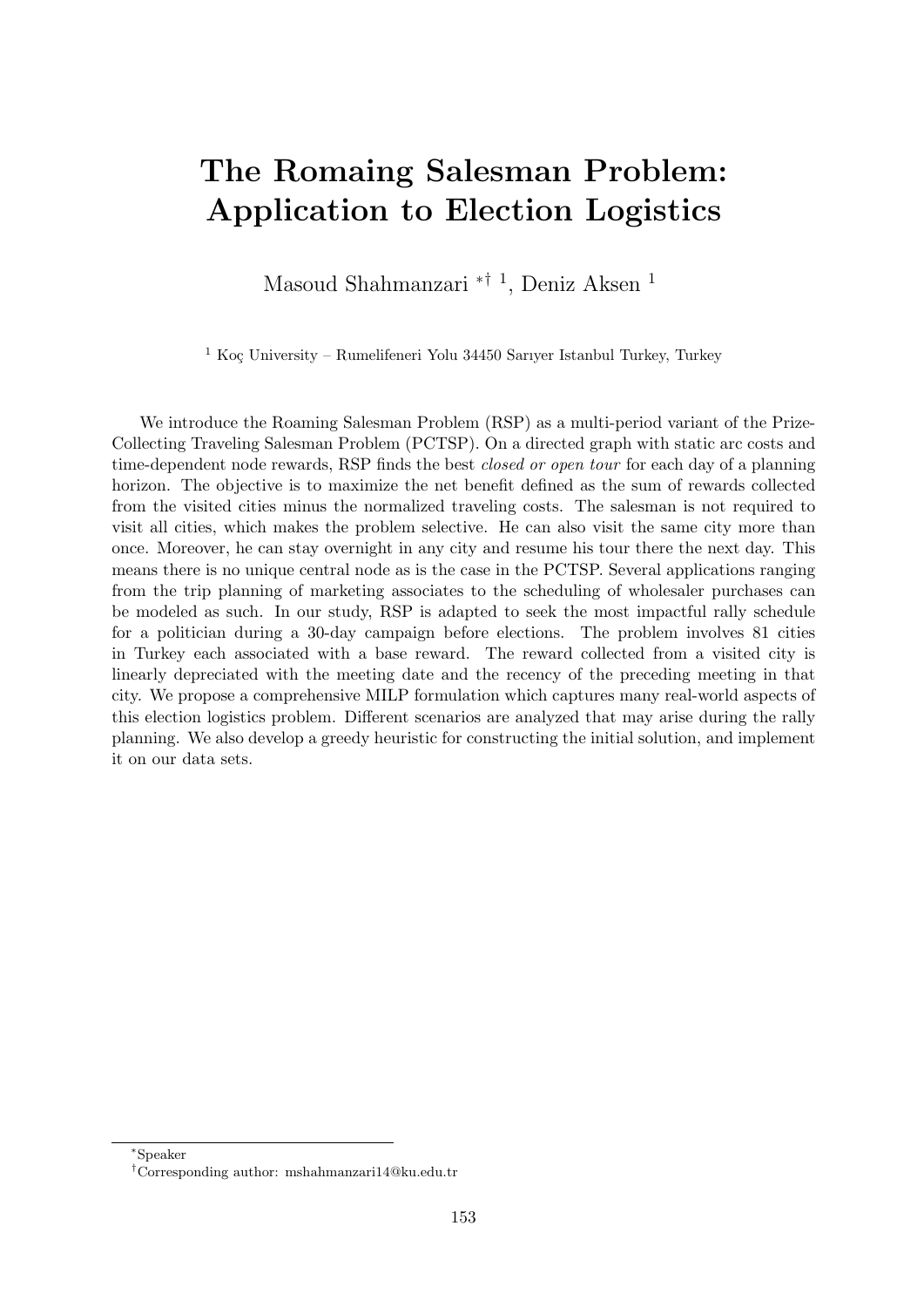# Tiered-Facility Vehicle Routing Problem with Global Cross-Docking

Anthony Smith <sup>∗</sup> <sup>1</sup> , Paolo Toth <sup>2</sup> , Jan Van Vuuren <sup>1</sup>

<sup>1</sup> Stellenbosch Unit for Operations Research in Engineering (SunOre) – Department of Industrial Engineering, Stellenbosch University, Private Bag X1, Matieland 7602, South Africa <sup>2</sup> DEI, University of Bologna (DEI) – Viale Risorgimento 2, 40136, Bologna, Italy

The collection and delivery of pathological specimens within the transportation network of a national laboratory service requires several novel model features that are not usually considered in the vehicle routing literature. One such feature is the processing capabilities of the pathological laboratories, which are segregated into several tiers based on their associated processing capabilities.

Another novel feature arises due to the often rural locations of clinics and the large distances between these clinics and laboratories capable of processing the pathological specimens. These difficulties may be alleviated by the incorporation into the vehicle routing model of the possibility of cross-docking of pathological specimens at certain locations.

The aforementioned features, along with several other features, lead to the introduction of a new type of vehicle routing problem, referred to as the tiered-facility vehicle routing problem with global cross-docking (TVRPGC). A formal mathematical model for this problem is formulated and validated in the context of a small-hypothetical test instance using a mixed integer linear programming solver.

Although conceived within the context of pathological specimen collection, the model also has several alternative applications such as that of a national postal service and other organisations that incorporate consolidation centres within their distribution network.

The combinatorial complexity of the mathematical model calls for the development of an approximate solution methodology. Two approximate solution methods are described and the results obtained via these methods are compared within the context of a real problem instance pertaining to the operations of the National Health Laboratory Service of South Africa.

<sup>∗</sup>Speaker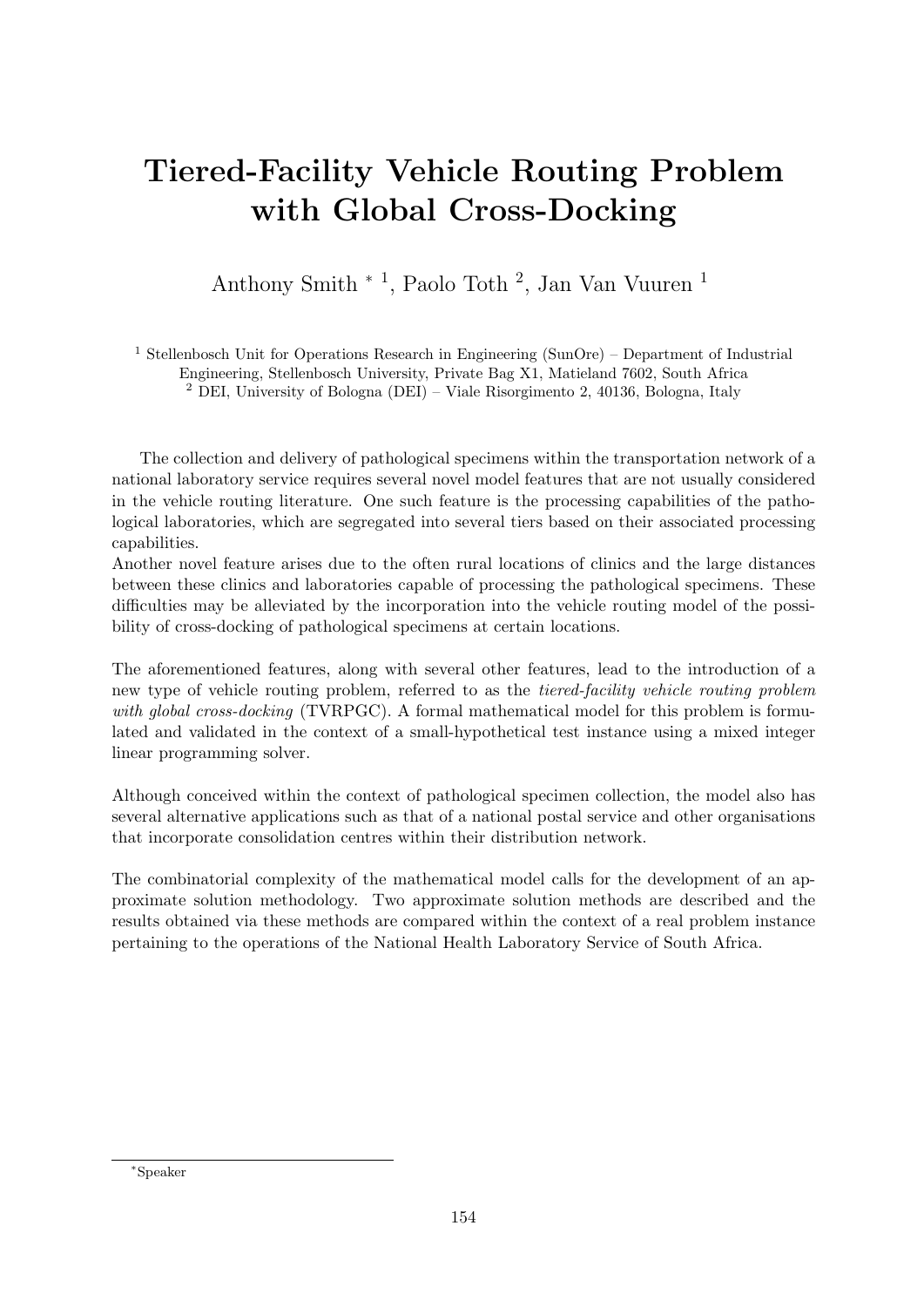# Fairness Aspects of Selective Customer Acceptance Mechanisms in Dynamic Vehicle Routing

Ninja Soeffker <sup>\*† 1</sup>, Marlin Ulmer <sup>1</sup>, Dirk Mattfeld <sup>1</sup>

<sup>1</sup> Technische Universität Braunschweig – Germany

In many logistics service applications, customers request service dynamically during the service time horizon and may be served on the same day. For the service provider, these requests are stochastic and due to working hour limitations, usually not all customer requests can be accepted for same-day service. The problem to be discussed in this presentation is a dynamic vehicle routing problem with stochastic customer requests. Decisions are made about service acceptances and routing. The objective is to maximize the expected number of customers accepted for same-day service. Solution approaches can be classified as being either selective regarding the customer acceptance or as being non-selective. Non-selective approaches accept every feasible request. Selective approaches may decline same-day service although an acceptance would be feasible to save time for further acceptances later and enable more overall acceptances. In this presentation, we analyze the impact of the customer acceptance mechanism on the objective function and the coefficient of variation of rejection probabilities ("unfairness") within the service area. To this end, we model the underlying dynamic vehicle routing problem with stochastic requests as a Markov decision process and compare two solution methods. While the non-selective approach accepts requests if they can be feasibly inserted in the tour, the selective approach applies methods of approximate dynamic programming to anticipate future requests and the impact of current decisions. We show that selective customer acceptance mechanisms improve the objective value at the cost of a higher unfairness compared to non-selective customer acceptance mechanisms.

<sup>∗</sup>Speaker

<sup>†</sup>Corresponding author: [n.soeffker@tu-braunschweig.de](mailto:n.soeffker@tu-braunschweig.de)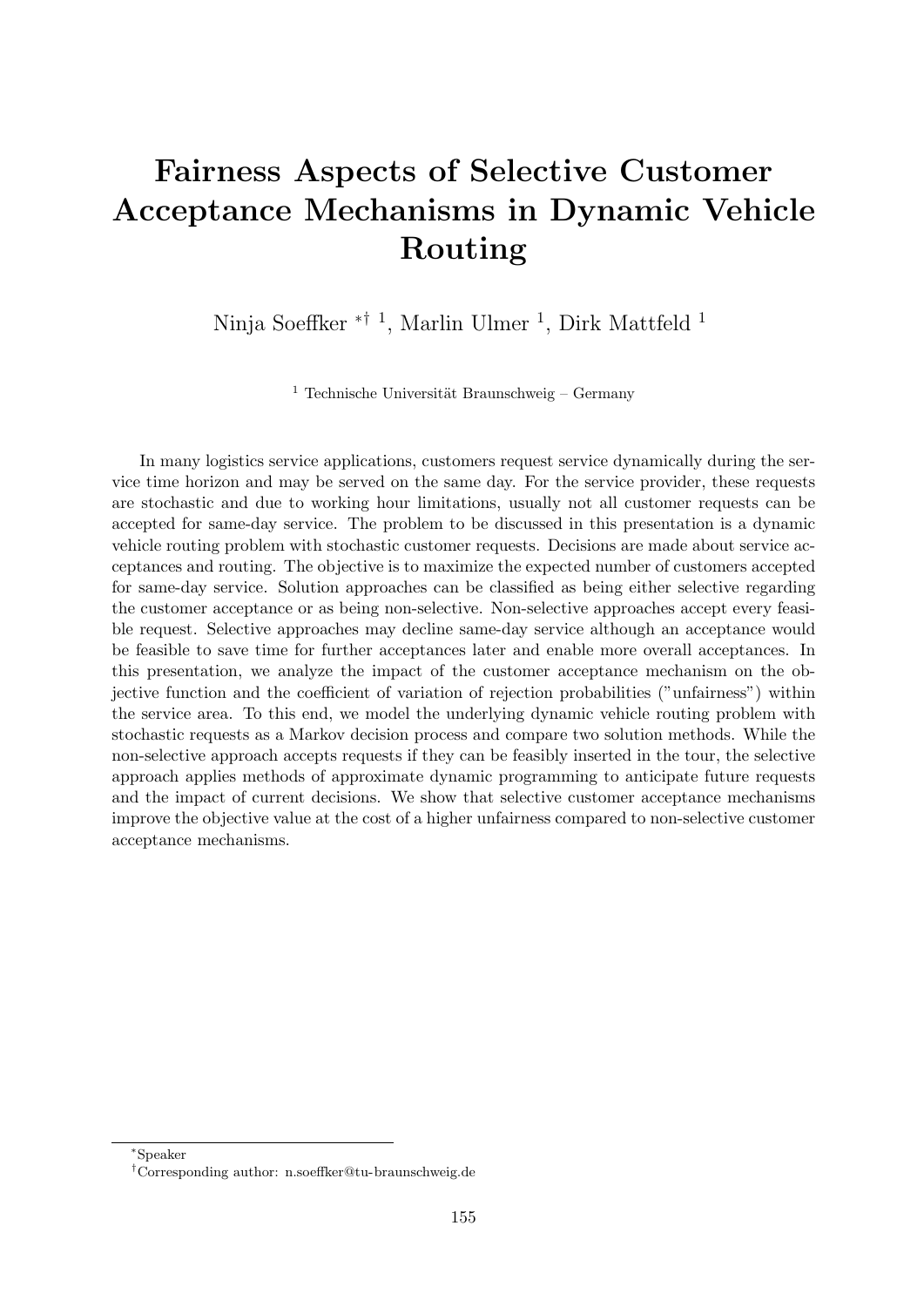# The two-region multi depot pickup and delivery problem

Adria Soriano <sup>\* 1</sup>, Margaretha Gansterer<sup>† 2</sup>, Richard F. Hartl<sup>2</sup>

<sup>1</sup> University of Vienna – Vienna, Austria <sup>2</sup> University of Vienna – Austria

Motivated by the increasing complexity of transportation networks and the problems faced nowadays by big and small transportation companies, we define the two-region pickup and delivery problem. A region in this setting refers to an area where customers and depots are located, but no direct transportation between customers belonging to different regions is allowed. The problem structure consists on a set of pickup and delivery requests to be served between two regions. Pickup and delivery locations of each request lay in different regions. Therefore, they can not be served on the same intra-region route, and a long distance transportation must exist between the clusters for the requests to be serviced. A set of depots exist in each cluster for consolidation between transportation modes. Hence we face a problem where two interrelated decisions are to be made. The problem is studied for a planning horizon of several days. The objective is to minimize the total cost of the planning, both for long and short distance transportation. We make use of the structure of the problem to design two different approaches of an adaptive large neighbourhood search algorithm, each one focusing in a different decision. We obtain results over a set of self-generated instances for both approaches applied individually and for a third approach where they are combined. Results show a better performance of the combined approach for all instances.

<sup>∗</sup>Speaker

<sup>†</sup>Corresponding author: [margaretha.gansterer@univie.ac.at](mailto:margaretha.gansterer@univie.ac.at)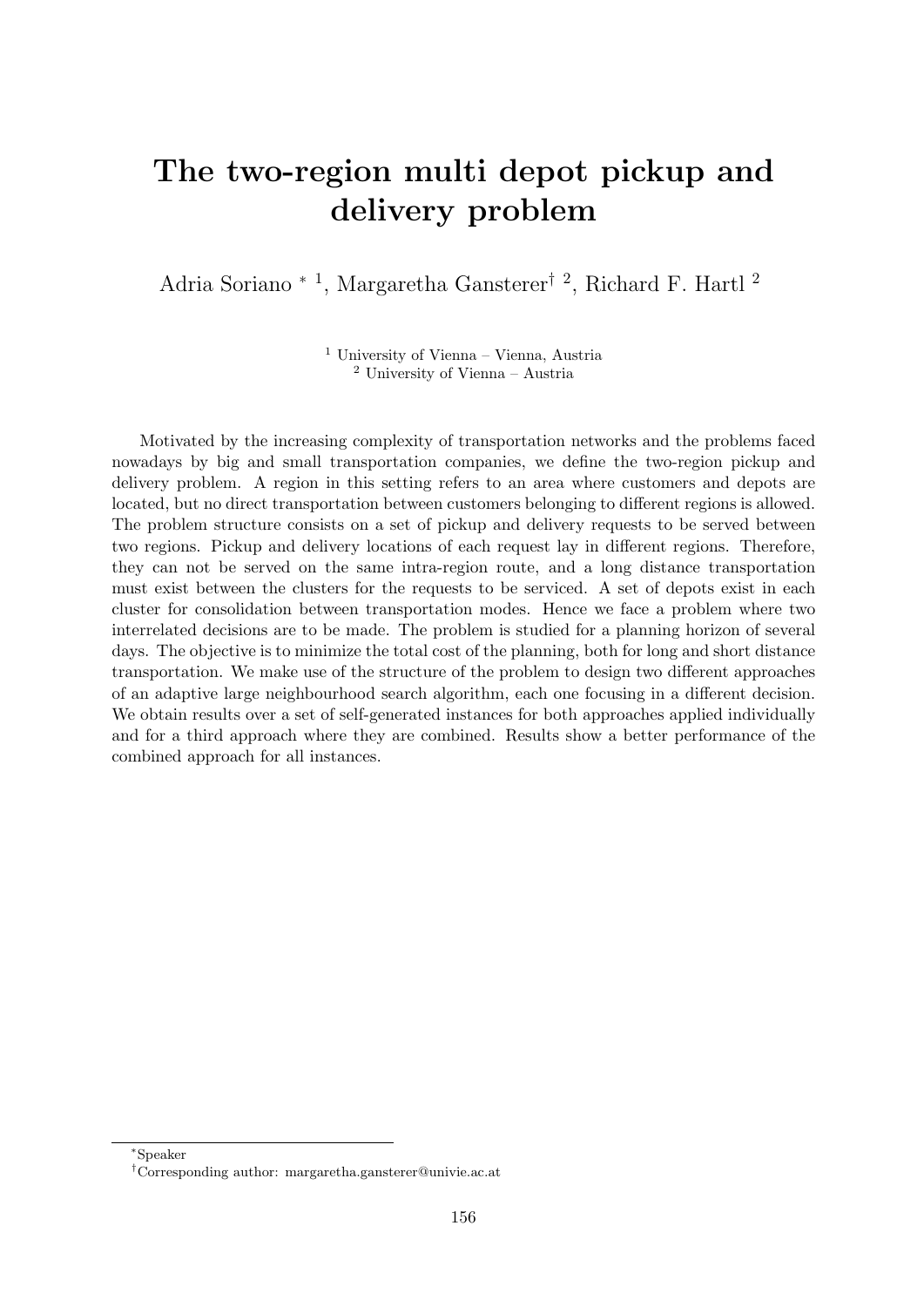#### Exact and heuristic algorithms for the inventory routing problem with logistic ratio

M. Grazia Speranza <sup>\*† 1</sup>, Claudia Archetti <sup>1</sup>, Leandro Coelho <sup>2</sup>

<sup>1</sup> University of Brescia – Italy <sup>2</sup> Laval University – Canada

We study the Inventory Routing Problem with Logistic ratio (IRP-LR), a variant of the classical IRP where the goal is to minimize the average cost per unit delivered. The problem has been recently introduced in the scientific literature (Archetti et al., 2016), although the logistic ratio is commonly used in practice as a performance measure. The adoption of the logistic ratio gives rise to a fractional objective function. An exact algorithm for the IRP-LR, which consists in solving a sequence of IRPs with a linear objective function, is presented. The algorithm stops when an optimality condition is satisfied. Different acceleration techniques to speed-up the exact algorithm are proposed. A descent heuristic algorithm based on the same scheme and on an early stopping condition is also presented. Computational tests are performed on the same instances introduced in Archetti et al. (2016). The results show that the exact algorithm dramatically improves the one proposed in Archetti et al. (2016) and that the acceleration techniques remarkably help in improving its performance. The exact algorithm is also tested on new and larger instances, showing that the algorithm is able to solve to optimality instances with 50 customers and 3 periods or 30 customers and 6 periods in one hour of computing time. Moreover, the heuristic is able to find high quality solutions in a short computing time. Archetti, C., Desaulniers, G., Speranza, M.G. (2016), Minimizing the logistic ratio in the inventory routing problem, to appear in EURO Journal on Transportation and Logistics, DOI 10.1007/s13676- 016-0097-9.

<sup>∗</sup>Speaker

<sup>†</sup>Corresponding author: [grazia.speranza@unibs.it](mailto:grazia.speranza@unibs.it)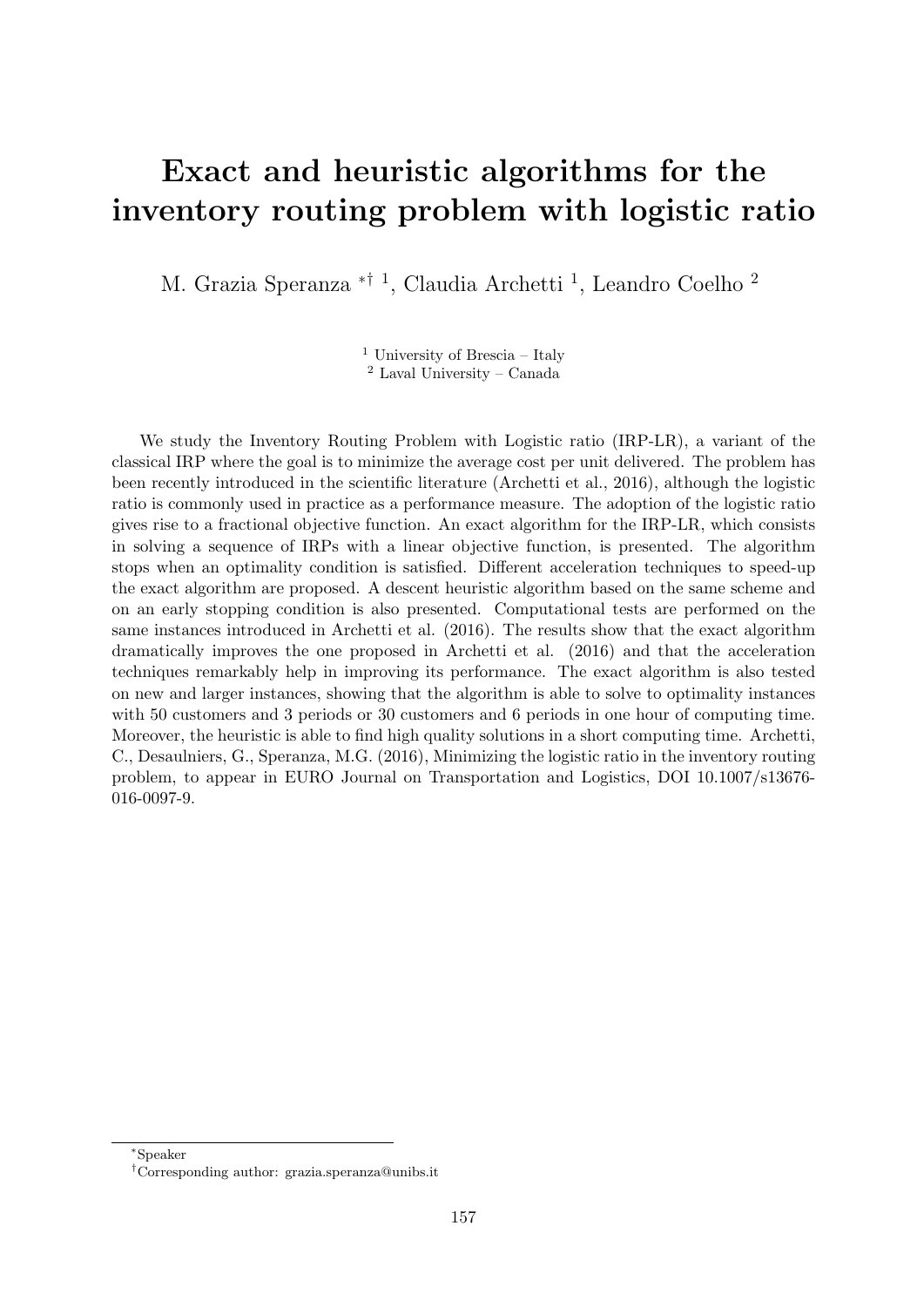#### The time window assignment vehicle routing problem with time-dependent travel times

Remy Spliet <sup>\* 1</sup>, Said Dabia<sup>2</sup>, Tom Van Woensel<sup>3</sup>

 $1$  Econometric Institute, Erasmus University Rotterdam – Netherlands <sup>2</sup> VU University Amsterdam – VU University Amsterdam De Boelelaan 1105 1081 HV Amsterdam The Netherlands, Netherlands

 $3$  University of Technology Eindhoven – Netherlands

We introduce the time window assignment vehicle routing problem with time-dependent travel times. It is the problem of assigning time windows to customers before their demand is known and creating vehicle routes adhering to these time windows after demand becomes known. The goal is to assign the time windows in such a way that the expected transportation costs are minimized. We develop a branch-price-and-cut algorithm to solve this problem to optimality. The pricing problem that has to be solved is a new variant of the shortest path problem which includes a capacity constraint, time-dependent travel times, time window constraints on both the nodes and on the arcs, and linear node costs. We develop an exact labeling algorithm and a tabu search heuristic that incorporates a polynomial time algorithm designed to optimize the time of service on a given delivery route. Furthermore, we present new valid inequalities which are specifically designed for the time window assignment vehicle routing problem with timedependent travel times. Finally, we present numerical experiments to illustrate the performance of the algorithm.

<sup>∗</sup>Speaker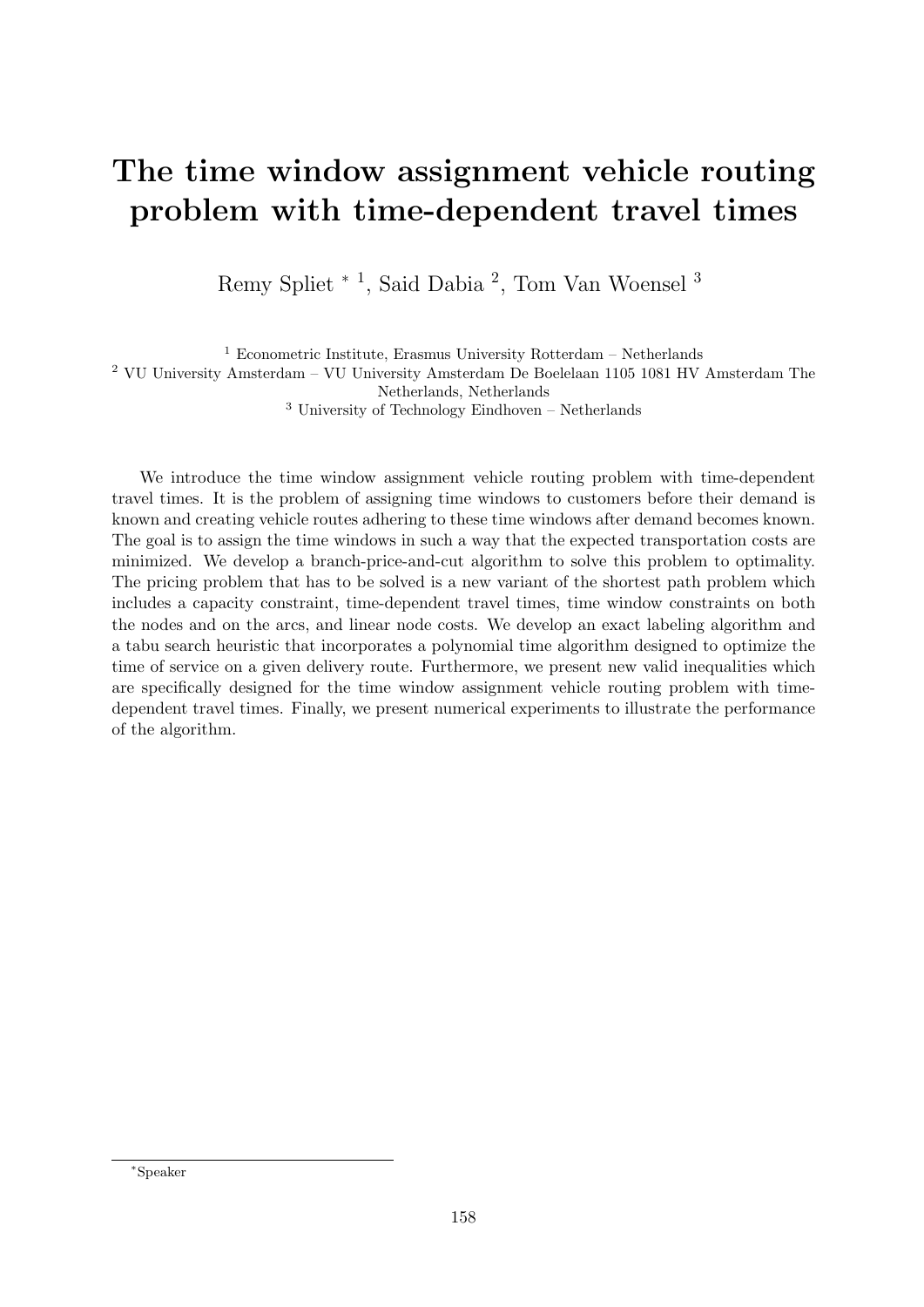#### Vehicle repositioning within a city

Mareike Stuecken<sup>\*</sup><sup>1</sup>, Tobias Wiens<sup>† 1</sup>

 $1$  University Bielefeld, Department of Business Administration and Economics – Germany

Nowadays, almost every worldwide operating car rental company provides the service of delivering vehicles to customers and picking them up after the rental period. The use of vehicle trailers for this purpose within a city is in most cases too expensive and very time-consuming. This poses new challenges for planning departments, as the determination of a set of routes for the vehicle repositioning problem exhibits special characteristics and is not yet covered by the literature on vehicle routing. For instance, a vehicle that is on the way to a customer may make a detour in order to give other drivers a ride to different customer locations. This may lead to constellations in which no shuttle is required to deliver and pick drivers up. This research is the result of a joint project with a large car rental company dealing with the afore mentioned repositioning problem. To tackle this problem, we developed a mixed integer linear program and a specialized Adaptive Large Neighborhood Search.

<sup>∗</sup>Speaker

<sup>†</sup>Corresponding author: [twiens@wiwi.uni-bielefeld.de](mailto:twiens@wiwi.uni-bielefeld.de)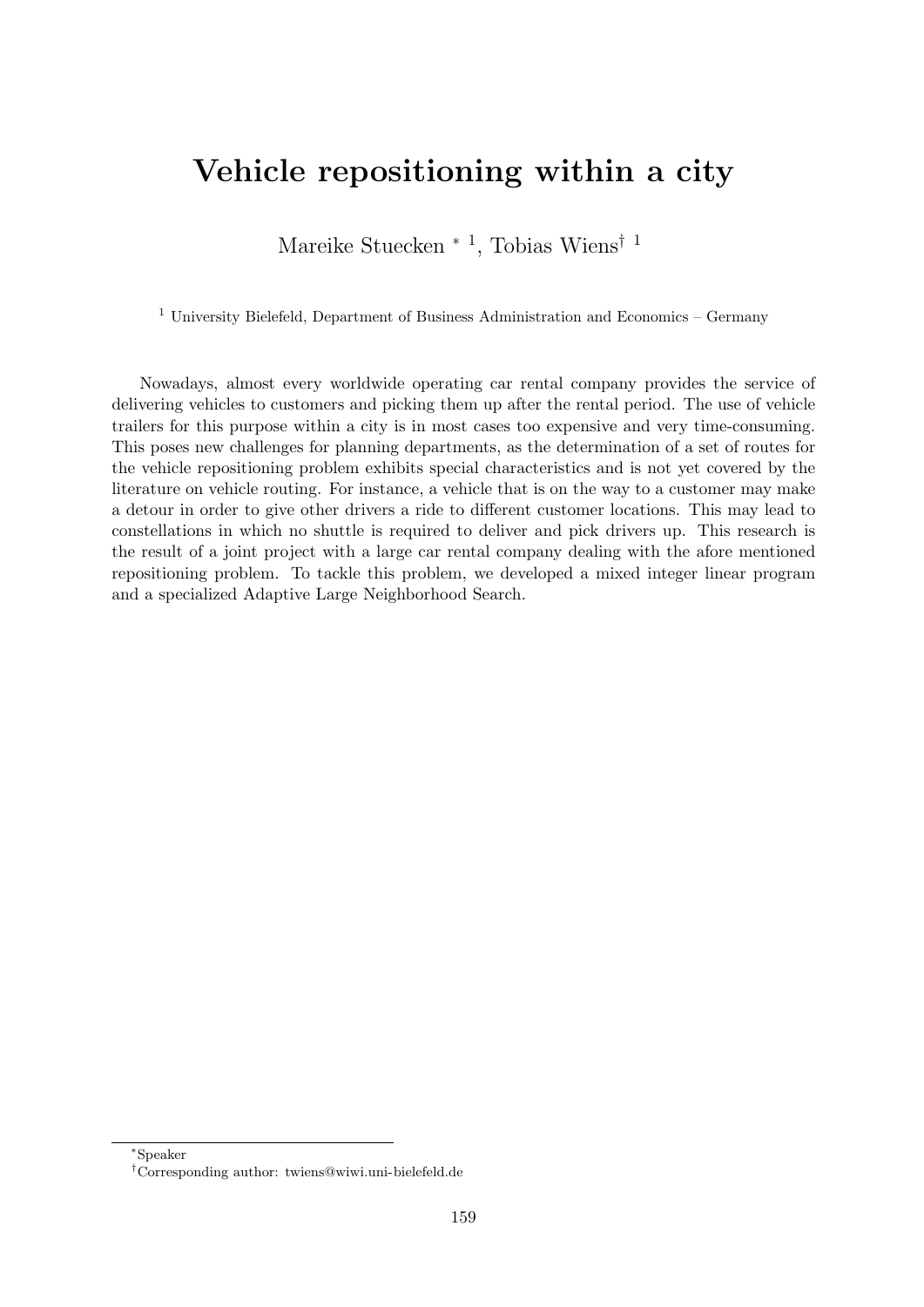# A new mixed integer programming formulation for the vehicle routing problem with drones

Felix Tamke <sup>∗</sup> <sup>1</sup> , Laura Manzke <sup>1</sup>

<sup>1</sup> Technische Universität Dresden (TUD) – TU Dresden 01062 Dresden, Germany

Growing Urbanization, increasing online purchases, and higher customer requirements in terms of speed, flexibility, and costs of home deliveries are challenges to every company related with the last mile. Technological advances have paved the way for urban parcel delivery by unmanned aerial vehicles (UAV). With the promise of cost-reductions and time-efficiency, a large number of companies has begun to redirect some of their resources to develop drone based delivery systems. Yet, the limited range and capacity of UAVs remain a challenge. This makes the possibility of pairing drones with well-established means of transportation highly attractive. However, the optimization problem arising in joint delivery by truck and drone has only recently been considered in the literature. To contribute to this field of research, we enhance the mixed integer programming model of the flying sidekick traveling salesman problem developed by Murray and Chu as well as expand it by multiple vehicle-drone pairs to the vehicle problem with drones. Furthermore, we introduce valid inequalities to strengthen the linear relaxation and, consequently, speed up the solution process. Extensive numerical studies with small test instances from the literature as well self-generated slightly larger instances with up to 15 customers are performed to demonstrate the influence of different assumptions on the objective value and to show the limits of the current solution procedure. Moreover, we compare the actual savings obtained by using truck-drone tandems instead of solely trucks with the theoretical savings proposed by Wang, Poikonen and Golden.

<sup>∗</sup>Speaker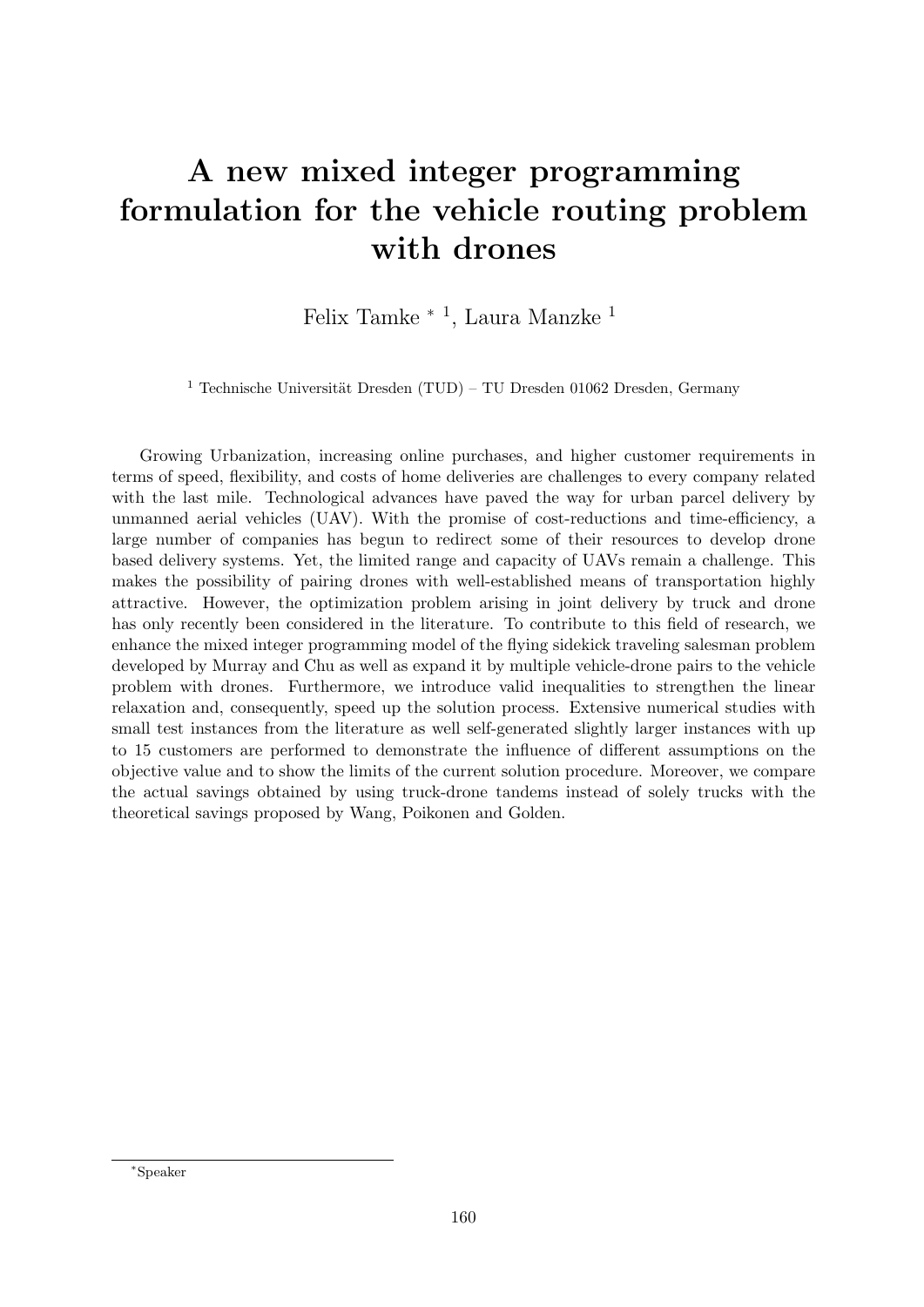# A branch and price algorithm for the resource constrained vehicle routing problem

Neda Tanoumand <sup>\* 1</sup>, Tonguç ünlüyurt<sup>† 1</sup>

 $^1$  Faculty of Engineering and Natural Sciences (Sabanci University) – Tuzla İstanbul 34956, Turkey

In this study, we consider a variation of the vehicle routing problem where the customers require different types of resources. The problem is motivated by an application for a Home Health Care service provider. In this problem, services are provided by a limited number of personnel (nurses and health care aids). Each patient requires either a nurse or a health aid or both depending on their conditions during a strict time window. The personnel are transported to patients by vehicles that can carry at most two people. We assume that a health aid cannot be substituted by a nurse and vice versa. The problem can be generalized to cases where customers require different resources at different levels. In this study, a Branch and Price algorithm is implemented to optimally solve the problem. The problem is formulated as a set-partitioning problem and decomposed into a master problem and three pricing sub-problems which are elementary shortest path problems with time window. The master problem is optimally solved through column generation algorithm and embedded in a branch and bound structure. Initial results are reported for random instances generated based on Solomon's benchmarks.

<sup>∗</sup>Speaker

<sup>†</sup>Corresponding author: [tonguc@sabanciuniv.edu](mailto:tonguc@sabanciuniv.edu)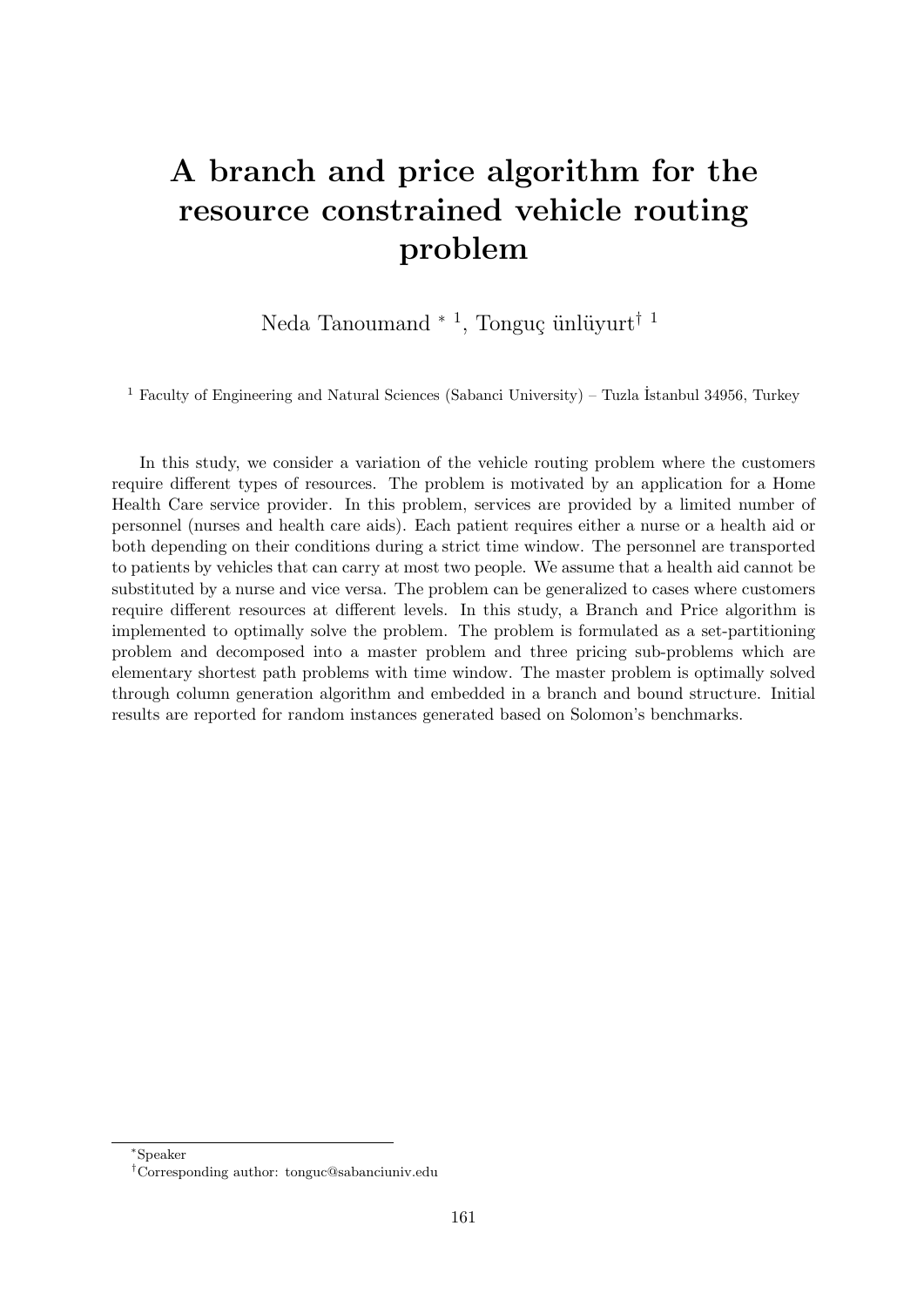#### The Twin Robot Routing Problem

Oliver Thomasson ∗† <sup>1</sup> , Maria Battarra <sup>1</sup> , Gunes Erdogan <sup>1</sup> , Gilbert Laporte<sup>2</sup>

<sup>1</sup> University of Bath [Bath] – Claverton Down, Bath, North East Somerset BA2 7AY, United Kingdom  $2$  HEC Montréal – 3000 chemin de la Cote-Sainte-Catherine, Montreal H3T 2A7, Canada

This paper introduces the Twin Robot Routing Problem (TRRP) in which two robots must be scheduled and routed to pick up, and deliver products at specified locations along a rail. The robots are initially located at the opposite ends of the rail and must preserve a minimum safe distance from one another (i.e., a non-crossing restraint must be respected). The objective is to minimise the makespan, defined as the time required to complete all operations and for both robots to return to their starting positions. The paper presents a proof of NP-Hardness of the TRRP, as well as two mixed integer linear programming models. A genetic algorithm is then developed, in which a linear-time heuristic and a dynamic algorithm are proposed to evaluate the quality of solutions. Extensive computational results demonstrate the limits of the mathematical models, the effectiveness of the genetic algorithm, and the savings obtained by using twin robots instead of a single one.

<sup>∗</sup>Speaker

<sup>†</sup>Corresponding author: [o.thomasson@bath.ac.uk](mailto:o.thomasson@bath.ac.uk)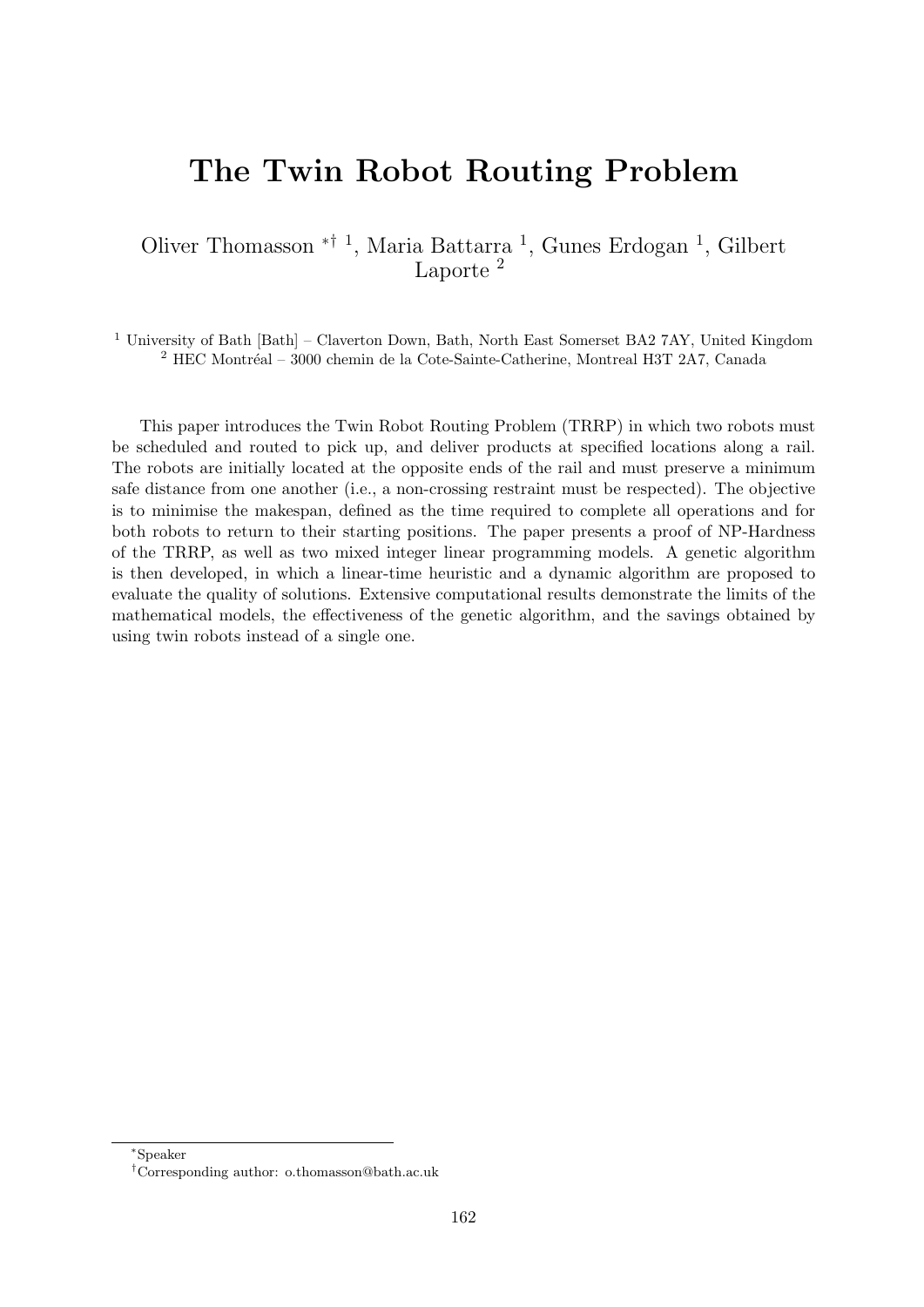# Asymmetry matters: Dynamic Half-Way Points in Bidirectional Labeling for Solving Shortest Path Problems with Resource Constraints Faster

Christian Tilk<sup>\*† 1</sup>, Timo Gschwind<sup>1</sup>, Stefan Irnich<sup>1</sup>, Ann-Kathrin Rothenbächer  $<sup>1</sup>$ </sup>

<sup>1</sup> Chair of Logistics Management, Gutenberg School of Management and Economics, Johannes Gutenberg University Mainz – Jakob-Welder-Weg 9, D-55128 Mainz, Germany

With their paper "Symmetry helps: Bounded bi-directional dynamic programming for the elementary shortest path problem with resource constraints" [Discrete Optimization 3, 2006, pp. 255–273] Righini and Salani introduced bounded bidirectional dynamic programming (DP) as an acceleration technique for solving variants of the shortest path problem with resource constraints (SPPRC). SPPRCs must be solved iteratively when vehicle routing and scheduling problems are tackled via Lagrangian relaxation or column-generation techniques. Righini and Salani and several subsequent works have shown that bounded bidirectional DP algorithms are often superior to their monodirectional counterparts since the former can mitigate the fact that the number of labels increases strongly with the path length. Bidirectional DP has become a quasi-standard for solving SPPRCs with general resource extension functions. In computational experiments, however, one can still observe that the number of forward and backward label extensions is very unbalanced despite a symmetric bounding of a critical resource in the middle of its feasible domain. We exploit this asymmetry in forward and backward label extensions to reduce the overall workload by introducing a so-called dynamic half-way point, which is a dynamic bounding criterion based on the current state of the simultaneously solved forward and backward DPs. Experiments with the standard and the electric vehicle routing problem with time windows as well as the vehicle routing and truck driver scheduling problem confirm that dynamic half-way points better balance forward and backward labeling and reduce the overall runtime.

<sup>∗</sup>Speaker

<sup>†</sup>Corresponding author: [tilk@uni-mainz.de](mailto:tilk@uni-mainz.de)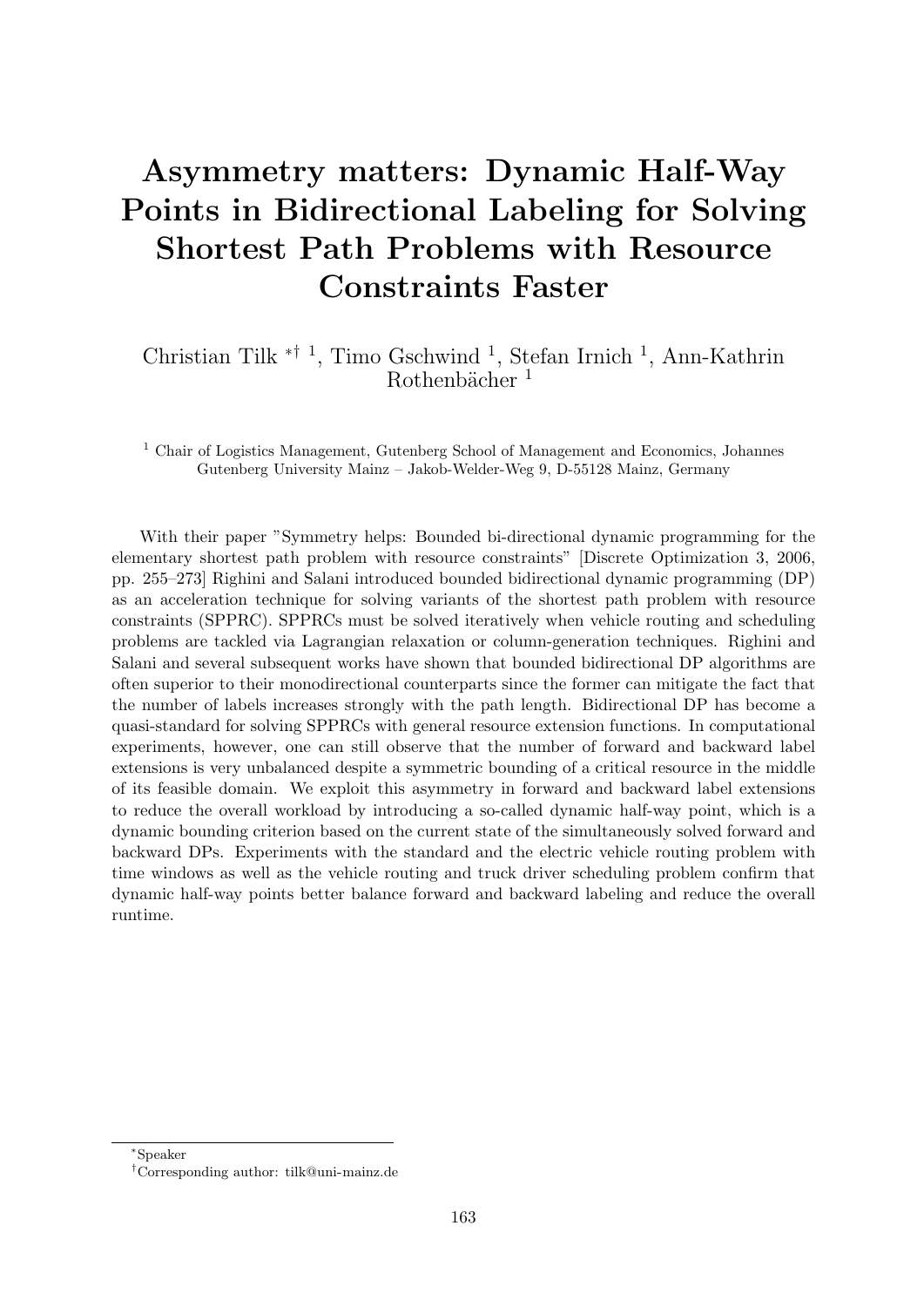# A real-world inventory routing problem for waste collection

Quentin Tonneau <sup>\*† 1</sup>, Pierre Dejax<sup>1</sup>, Nathalie Bostel<sup>2</sup>, Thomas Yeung<sup>1</sup>

 $^1$  Equipe Systèmes Logistiques et de Production, LS2N – Ecole des Mines de Nantes – 4 rue Alfred Kastler 44300 Nantes, France

<sup>2</sup> Equipe Systèmes Logistiques et de Production, LS2N – Université de Nantes – 58 rue Michel Ange, BP 420 44606 Saint-Nazaire, France

With more than ten million tonnes of waste produced every day in the world, waste logistics management has become a major cost reduction and optimization challenge. In this talk, we present a new inventory routing problem that arises when a (waste) collection company wants to collect from a set of voluntary drop-off containers placed in public spaces or industrial sites. These containers are dedicated to various products (cardboard, glass, paper, household waste) that are randomly filled by consumers throughout the studied horizon and must be collected before overflowing. A heterogeneous fleet of vehicles is used to perform this service. Each vehicle has its own cost structure (fixed cost, linear distance and duration costs) and product capacity. All vehicles must start and end their trip at a central depot and can empty their content at a set of intermediate outlets (facilities) in order to continue their tour or collect a different product. Each location (containers and outlets) must be served within one of its multiple time windows. We address the deterministic case of this real-world routing problem over a fixed planning horizon (typically a week). To solve it, we propose an Adaptive Large Neighborhood Search (ALNS) method and apply our approach on benchmarks from the literature and real data from a French waste transport and logistics company.

<sup>∗</sup>Speaker

<sup>†</sup>Corresponding author: [qtonneau@gmail.com](mailto:qtonneau@gmail.com)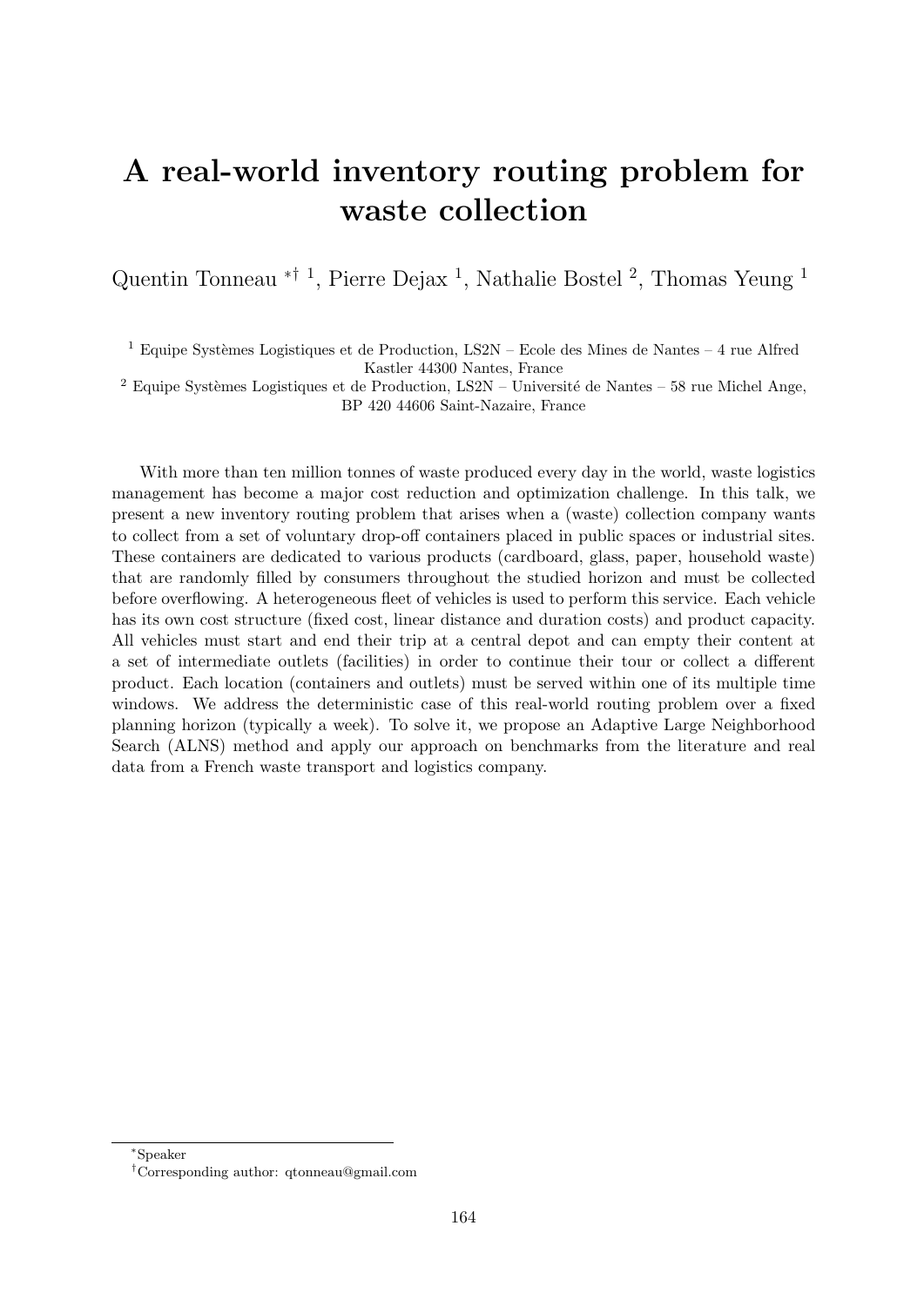### Combining pickups and deliveries in vehicle routing – An assessment of carbon emission effects

Marcel Turkensteen <sup>\* 1</sup>, Geir Hasle<sup>2</sup>

 $1$  Aarhus University – Denmark <sup>2</sup> Sintef ICT – Norway

This paper studies the effect on carbon emissions of consolidation of shipments on trucks. By utilizing existing vehicle capacity better, one can reduce distance and thereby carbon emission reductions. Our analysis determines the emission savings obtained by an individual transport provider who receives customer orders for outbound deliveries as well as pickup orders from supply locations. The transport provider can improve the utilization of vehicles by performing the pickups and deliveries jointly on vehicles instead of using separate trucks. We compare a basic set-up, in which pickups and deliveries are segregated and performed with separate vehicles, with two consolidation set-ups, namely mixing (pickups and deliveries may be mixed freely on a single vehicle) and backhauling. In our model we assume that the transport provider minimizes costs by use of a Vehicle Routing tool, where we choose the industrial solver Spider. To compare carbon emissions for the three set-ups, we use a carbon assessment method that uses the distance driven and the average load factor.

We find that emission savings are relatively large in case of small vehicles and for delivery and pickup locations that are relatively far from the depot. However, if a truck visits many demand and supply locations before returning to the depot, we observe negligible carbon emission decreases or even emission increases for consolidation set-ups, meaning that in such cases investing in consolidation through joint pickups and deliveries may not be effective.

<sup>∗</sup>Speaker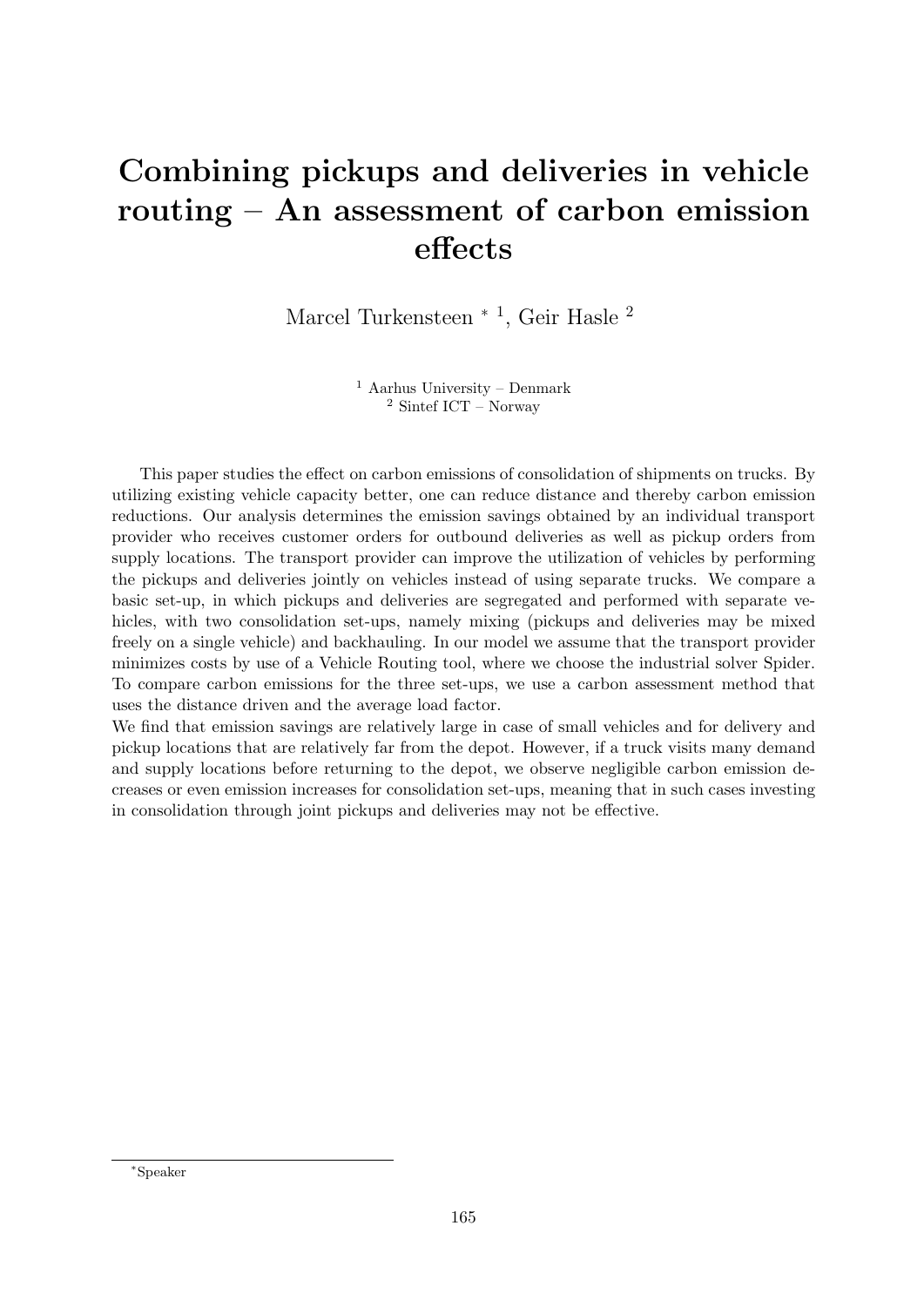# Combining Parametric and Non-Parametric Value Function Approximation for Dynamic Customer Acceptances in Home Delivery

Marlin Ulmer<sup>\*1</sup>, Barrett Thomas<sup>2</sup>

<sup>1</sup> Technische Universität Braunschweig – Germany <sup>2</sup> University of Iowa (Iowa City, Iowa, USA) – United States

We consider a dynamic customer acceptance problem motivated by home delivery applications. During a capture phase, customers request delivery. The dispatcher must decide whether or not to accept the request given the limits on driver working hours and vehicle capacities. Accepted deliveries made during a delivery phase. The objective is to maximize the expected revenue. To solve this stochastic, dynamic decision problem, we introduce a novel method of value function approximation (VFA). VFAs are offline methods that seek to approximate a reward-to-go given a problem's state. Conventionally, VFAs are either parametric or nonparametric. Parametric VFAs (P-VFAs) approximate the functional form of a value function based on a set of state features. Non-parametric VFAs (N-VFAs) approximate individual values for each feature setting without assuming a functional form. Both types of VFAs have advantages and shortcomings. While P-VFAs provide fast and reliable approximation, the approximation is often inaccurate due to the choice of functional form. N-VFAs allow an accurate approximation, but require significant computational effort. Further, N-VFAs may provide unreliable approximation due to the curses of dimensionality. To combine the advantages and to alleviate the shortcomings of the two forms of VFA, we present a novel method, meso-parametric value function approximation (M-VFA). This method adaptively combines P-VFA and N-VFA. For a variety of instance settings based on data of Iowa City, Iowa, USA, we show how M-VFA is able to combine the advantages and alleviate the shortcomings of P-VFA and N-VFAs leading to accurate but reliable approximation and excellent policies.

<sup>∗</sup>Speaker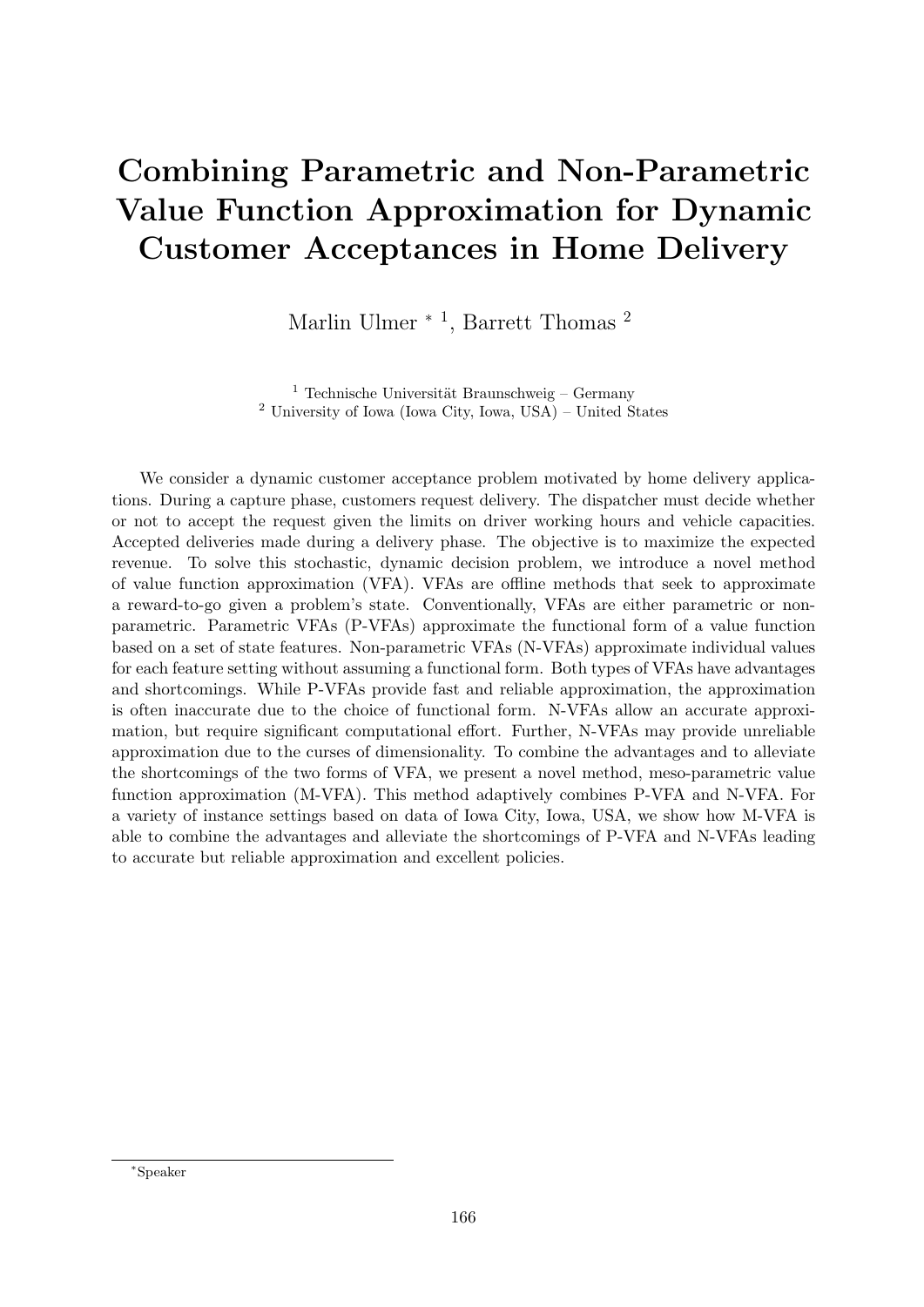# A Routing Problem for Restoring Interdependent Infrastructure Systems

Busra Uydasoglu<sup>1</sup>, Burcu Balcik<sup>1</sup>, Dilek Gunnec<sup>\*1</sup>

<sup>1</sup> Department of Industrial Engineering, Ozyegin University – Turkey

Fast restoration of infrastructure (power, water, gas, telecommunication, transportation) systems is crucial in the aftermath of a disaster. Restoration requires sending repair teams to major inoperative components of each system. In practice, restoration operations are carried out independently, i.e., a repair team for a power system visits a set of power network components uninformed about the routing plans for the gas system. However, functionality of these systems are dependent, i.e., a compressor in a gas network cannot function if power from a connected electricity network component is down. So, even after a component is repaired, it may not be operational until a component in the other system is repaired.

Such operational interdependencies complicate the repair process in terms of finding a prioritization in visiting system components under limited resources. In a decentralized decision making process where each system uses a separate team to visit its network components, such interdependencies would be overlooked. This would lead to inefficient routes, causing a delay in the operational time of the overall system.

In this ongoing study, we model these systems as a network of networks and consider a central decision making process when selecting routes for a set of repair teams. In this approach, interdependencies are modeled implicitly in an integer program as operational synchronization of network components.

<sup>∗</sup>Speaker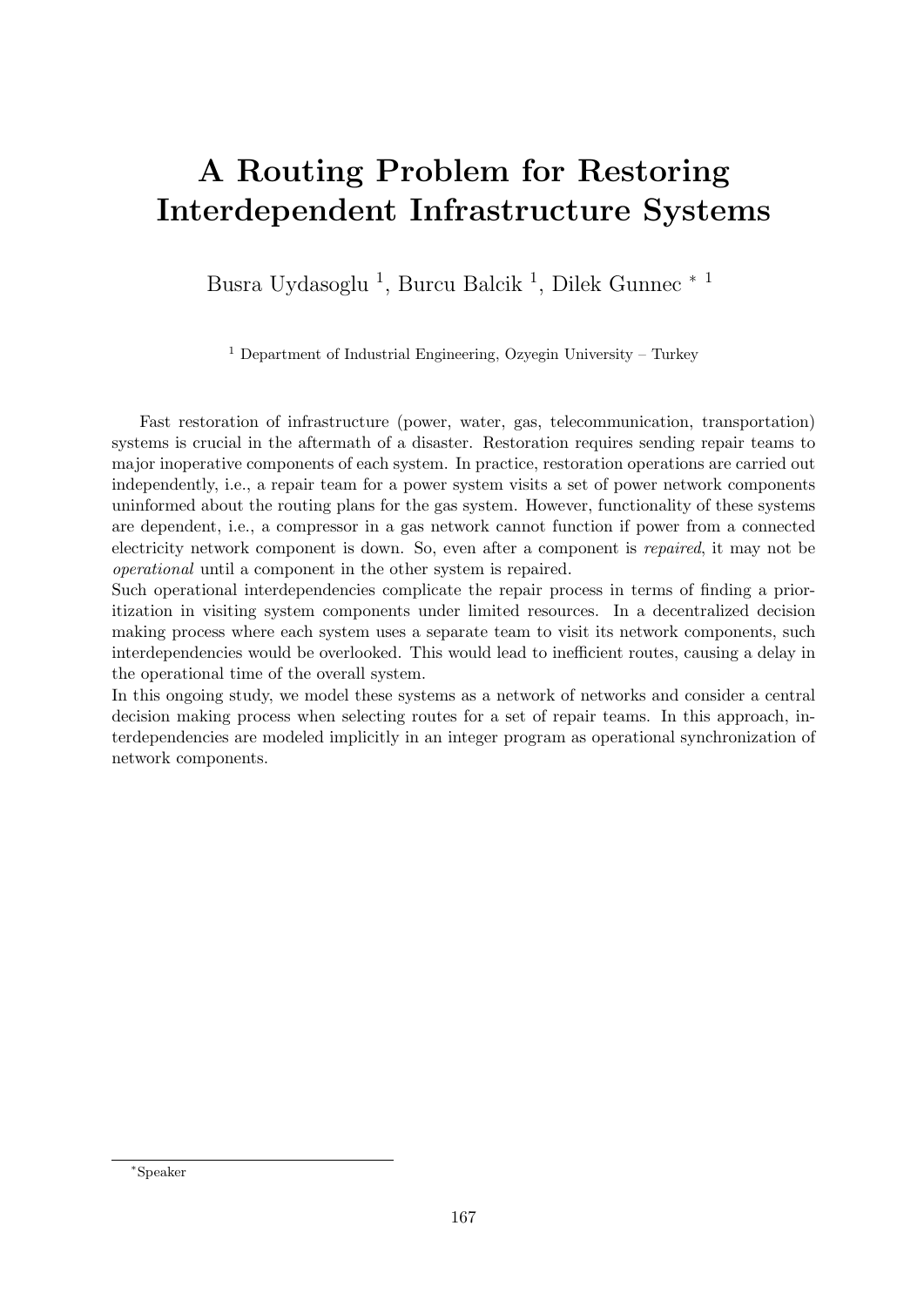### Managing Disruptions in the Multi-Depot Vehicle Scheduling Problem

Ezgi Uçar<sup>1</sup>, Ilker Birbil<sup>1</sup>, Ibrahim Muter <sup>\*† 2</sup>

<sup>1</sup> Faculty of Engineering and Natural Sciences (Sabanci University) – Tuzla Istanbul 34956, Turkey <sup>2</sup> University of Bath (UK) – School of Management, United Kingdom

We consider two types of disruptions arising in the multi-depot vehicle scheduling; the delays and the extra trips. These disruptions may or may not occur during operations, and hence they need to be indirectly incorporated into the planned schedule by anticipating their likely occurence times. We present a unique recovery method to handle these potential disruptions. Our method is based on partially swapping two planned routes in such a way that the effect on the planned schedule is minimal, if these disruptions are actually realized. The mathematical programming model for the multi-depot vehicle scheduling problem, which incorporates these robustness considerations, possesses a special structure. This special structure causes the conventional column generation method fall short as the resulting problem grows also row-wise when columns are generated. We design an exact simultaneous column-and-row generation algorithm to find a valid lower-bound. The novel aspect of this algorithm is the pricing subproblem, which generates pairs of routes that form recovery solutions. Compromising on exactness, we modify this algorithm in order to enable it to solve practical-sized instances efficiently. This heuristic algorithm is shown to provide very tight bounds on the randomly generated instances in a short computation time.

<sup>∗</sup>Speaker

<sup>†</sup>Corresponding author: [i.muter@bath.ac.uk](mailto:i.muter@bath.ac.uk)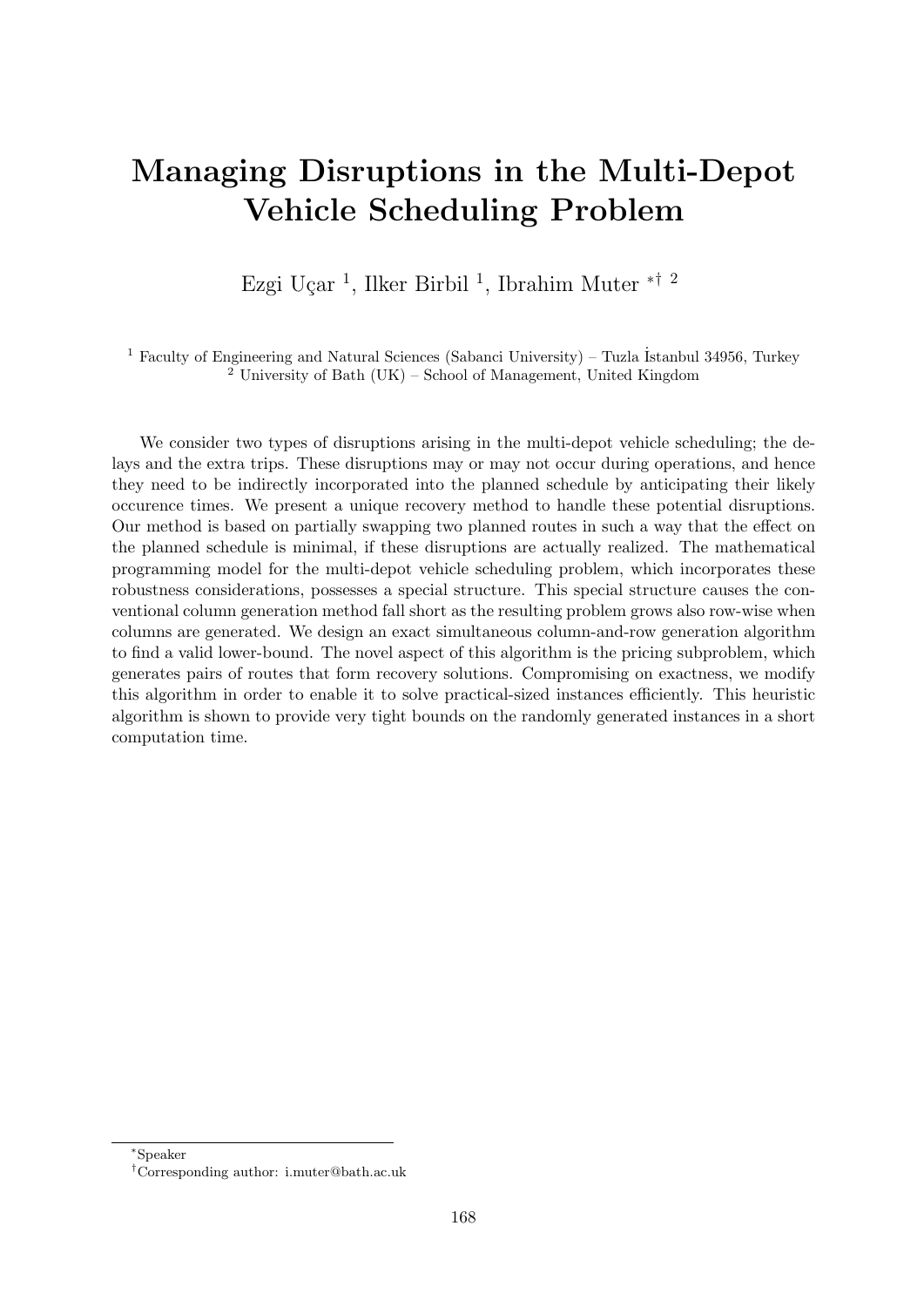# Convex Resource Allocation and Ship Speed Optimization

Thibaut Vidal <sup>∗</sup> <sup>1</sup> , Daniel Gribel <sup>1</sup> , Patrick Jaillet <sup>2</sup>

<sup>1</sup> Pontifical Catholic University of Rio de Janeiro (PUC Rio) – Brazil  $2$  Massachusetts Institute of Technology (MIT) – United States

We study a convex resource allocation problem in which lower and upper bounds are imposed on partial sums of allocations. This model is linked to a large variety of applications, including production planning, lot sizing, ship speed optimization, stratified sampling, support vector machines, portfolio management, and telecommunications.

We introduce a gradient-free divide-and-conquer algorithm, which uses monotonicity arguments to generate valid bounds from the recursive calls, and eliminate linking constraints based on the information from sub-problems. These principles are quite unusual: the algorithm is not based on greedy steps and scaling, or even flow propagation, as it is often the case for this family of problems. It also does not need strict convexity or differentiability, and improves upon the best known complexity for this problem, producing a solution to the integer version of the problem (or an epsilon-approximate solution to the continuous version) in linearithmic time as a function of the problem size.

Our experimental analyses confirm the practical performance of the method, which produces optimal solutions for problems with up to one million variables in a few seconds. Promising applications to the support vector ordinal regression problem, for machine learning, are also investigated.

<sup>∗</sup>Speaker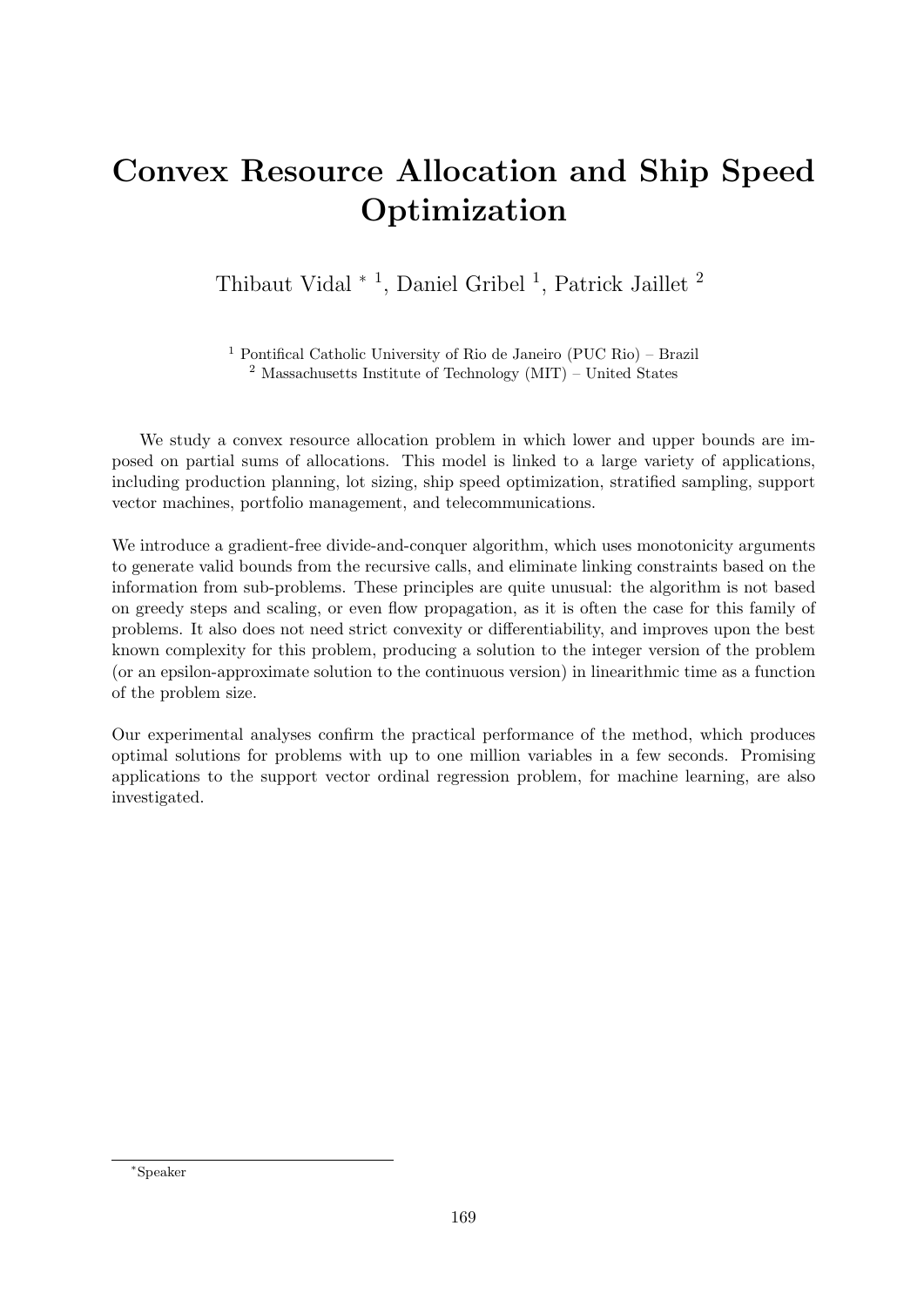# Efficient Move Evaluations for Time-Dependent Vehicle Routing Problems with Route Duration Constraints

Thomas Visser<sup>\*1</sup>, Remy Spliet<sup>1</sup>

<sup>1</sup> Econometric Institute, Erasmus University Rotterdam – Netherlands

We consider the Vehicle Routing Problem with Time Windows, time-dependent travel times and in which route duration is constrained or minimized. This problem arises in many real world transportation applications, for instance when modeling road traffic congestion and driver shifts with maximum allowed working time. To obtain high quality solutions for instances of  $1000+$ requests, (meta-) heuristics are needed, which typically rely on some form of Neighborhood Search. In such algorithms, it is crucial to quickly check feasibility and exact objective change of local improvement moves. Although constant time checks based on preprocessing are known for both the time-dependent VRPTW, and the VRPTW with duration constraints, the combination of the two is significantly harder, leading to quadratic time complexity in the number of requests. We show how preprocessing can be used to decrease the move evaluation complexity from quadratic to linear time. Furthermore, we introduce a new data structure that reduces computation times further by maintaining linear time move evaluation complexity even when the neighborhood is searched in non-lexicographic order. We support our complexity results by presenting numerical results of various benchmark instances.

<sup>∗</sup>Speaker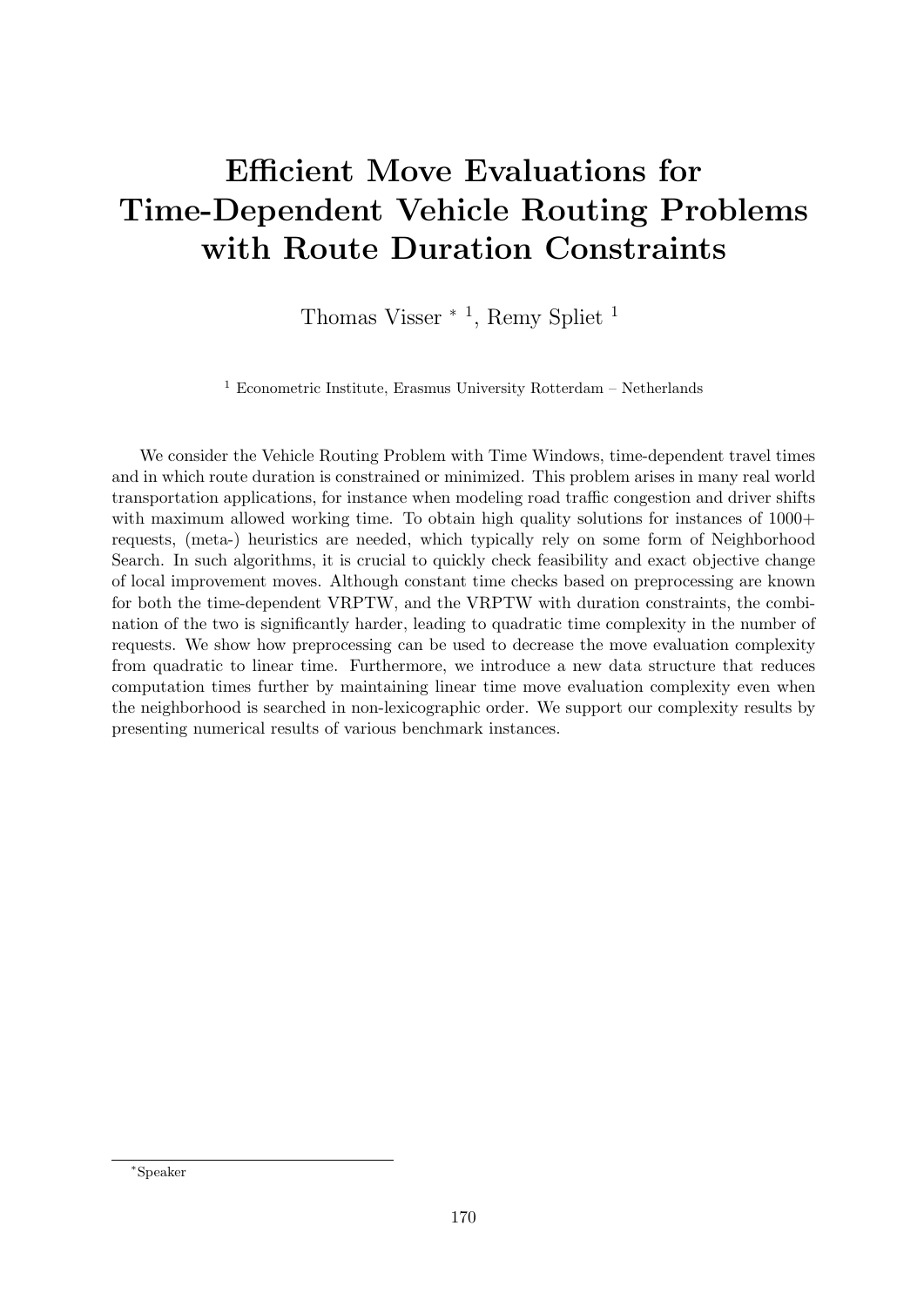# A multiple ship routing and speed optimization problem under time, cost and environmental objectives

Min Wen<sup>\*1</sup>, Dario Pacino<sup>2</sup>, Christos Kontovas<sup>3</sup>, Harilaos Psaraftis<sup>2</sup>

<sup>1</sup> Xi'an Jiaotong-Liverpool University  $(XJTLU)$  – China <sup>2</sup> Technical University of Denmark – Denmark <sup>3</sup> Liverpool John Moores University – United Kingdom

This work studies a multiple ship routing and speed optimization problem under time, cost and environmental objectives. This problem considers (a) fuel consumption as a function of payload, (b) fuel price as an explicit input, (c) freight rate as an input, and (d) in-transit cargo inventory costs. Given a set of cargoes, each of which with a specific weight needs to be transported form pickup port to destination port, the aim is to find the optimal routes and the optimal speed on each leg of the route for a fleet of ships. The alternative objective functions are minimum total trip duration, minimum total cost and minimum emissions. A heuristic branch and price algorithm, where the pricing problem is solved heuristically, as well as a constraint programming model are developed for this problem. Computational results of different problem variants were compared and the sensitivity of the input was analyzed.

<sup>∗</sup>Speaker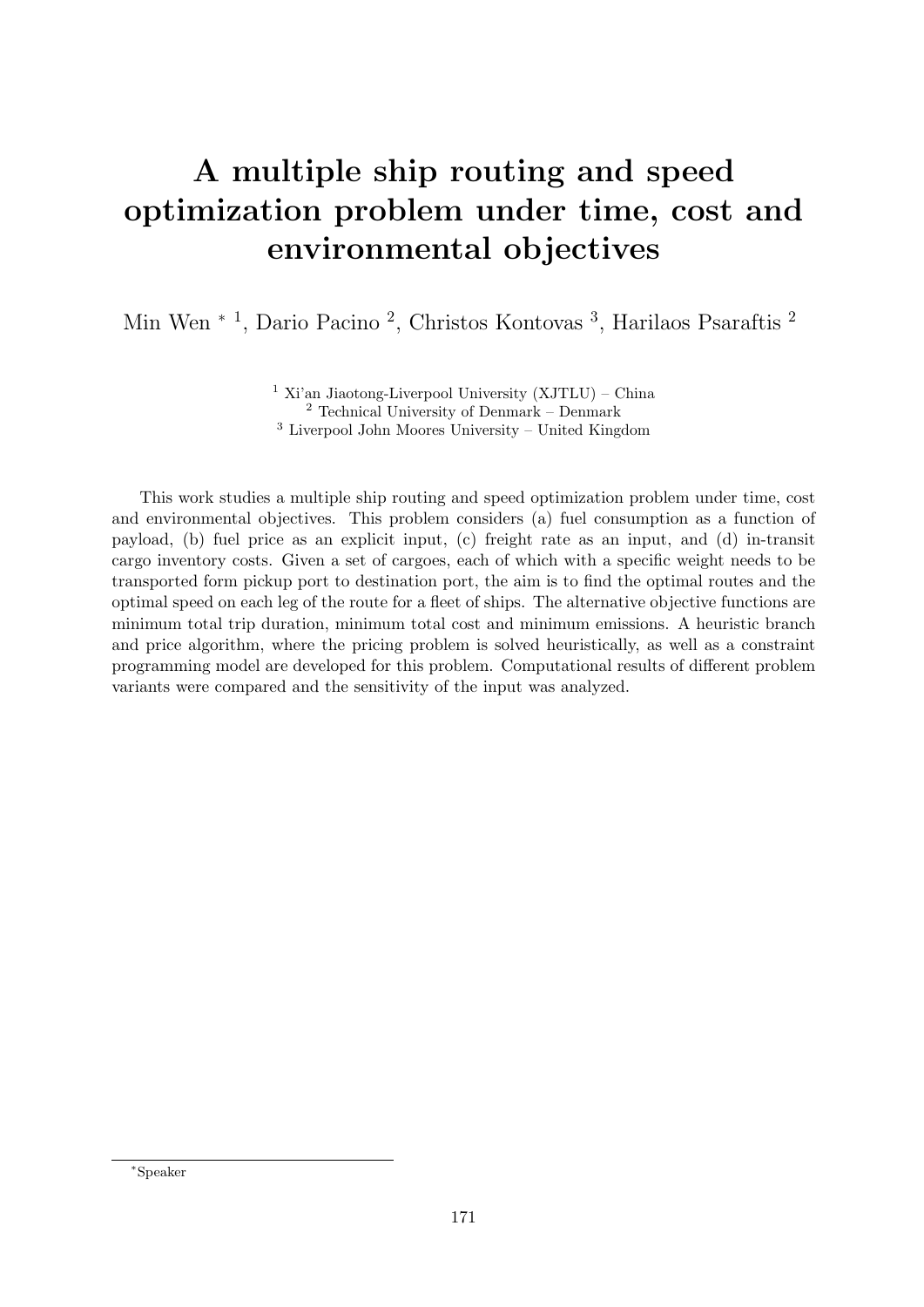# The Pickup and Delivery Problem with time windows, split loads and transshipment - A branch-and-cut solution method

David Wolfinger <sup>\*† 1</sup>, Juan José Salazar-González <sup>2</sup>, Karl Doerner <sup>1</sup>

<sup>1</sup> University of Vienna – Vienna, Austria

<sup>2</sup> Departamento de Matemáticas, Estadística e Investigación Operativa, Universidad de La Laguna (DMEIO, ULL) – Departamento de Matemáticas, Estadística e Investigación Operativa, Apartado de correos 456, Universidad de La Laguna, 38200 La Laguna, Spain, Spain

We address a generalized version of the well-known pickup and delivery problem with time windows. In this version the constraint that each customer is visited by exactly one vehicle is relaxed. Furthermore, transshipment of load from one vehicle to another is allowed at specific locations. However, it induces costs. The fleet of vehicles is heterogeneous and multiple depots may be present.

The objective is to find a set of feasible vehicle routes that serves all customers, such that the sum of travel costs and transshipment costs is minimized.

We present a solution method based on Benders decomposition.

<sup>∗</sup>Speaker

<sup>†</sup>Corresponding author: [david.wolfinger@univie.ac.at](mailto:david.wolfinger@univie.ac.at)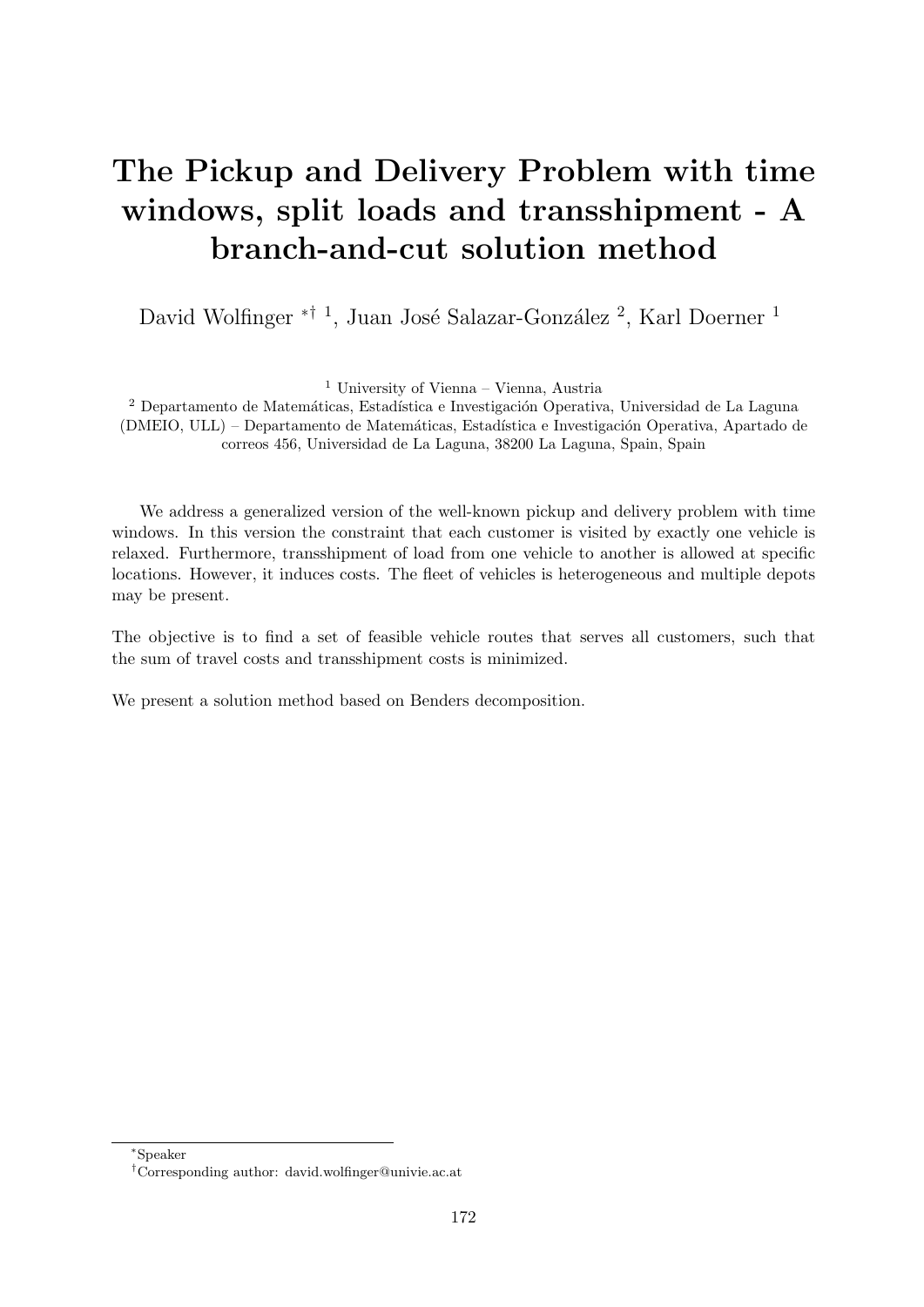# A Memetic Algorithm for the Bi-Objective Hub Location-Routing Problem

Xiao Yang ∗† <sup>1</sup> , Nathalie Bostel‡ <sup>2</sup> , Pierre Dejax <sup>3</sup> , Marc Paquet <sup>4</sup>

 $^1$  Equipe Systèmes Logistiques et de Production, LS2N – Université de Nantes – Chemin de la Censive du Tertre, 44313 Nantes, France

 $2$  Equipe Systèmes Logistiques et de Production, LS2N – Université de Nantes – 58 rue Michel Ange, BP 420 44606 Saint-Nazaire, France

 $3$  Equipe Systèmes Logistiques et de Production, LS2N – Ecole des Mines de Nantes – 4 rue Alfred Kastler 44300 Nantes, France

 $4$  Department of Automated Manufacturing Engineering, Ecole de Technologie Supérieure – Canada

The bi-objective Hub Location-Routing Problem is an extension of the Hub Location-Routing Problem (HLRP) which copes with hub facility locations, routes vehicle tours and plans the inter-hub transportations to satisfy the suppliers-clients transportation demands. Besides the classic economic goals, we consider the impact of environmental factors , revealing the conflicting relations between minimizing costs and CO2 emissions. We present a bi-objective model of the Capacitated Single Allocation Hub Location-Routing Problem (CSAHLRP) for less-than-truck load (LTL) transport under the assumption of independent collection and delivery processes. To solve the bi-objective problem, a memetic algorithm (MA) combined with a steady state non-dominated sorting genetic algorithm (NSGAII) is developed to capture the trade-off between minimizing total cost and CO2 emissions and exhibit approximations of the Pareto front. The proposed bi-objective algorithm uses the NSGAII to sort and rank the population obtained with the memetic algorithm into different non-dominated levels. Instead of ranking all the individual solutions for each new generation, an efficient non-dominance level update (ENLU) method is employed to only update the necessary solutions each time by adding a new solution and eliminating an inferior solution if it is necessary, thus reducing the computational time effectively. Two different local search strategies are consecutively implemented on the hub location and vehicle routing parts, based on a crowded comparison operator. A computational experimentation is conducted and the results are compared with those that are obtained by the corresponding single-objective models, both with CPLEX and the MA.

<sup>∗</sup>Speaker

<sup>†</sup>Corresponding author: [xiao.yang@univ-nantes.fr](mailto:xiao.yang@univ-nantes.fr)

<sup>‡</sup>Corresponding author: [nathalie.bostel@univ-nantes.fr](mailto:nathalie.bostel@univ-nantes.fr)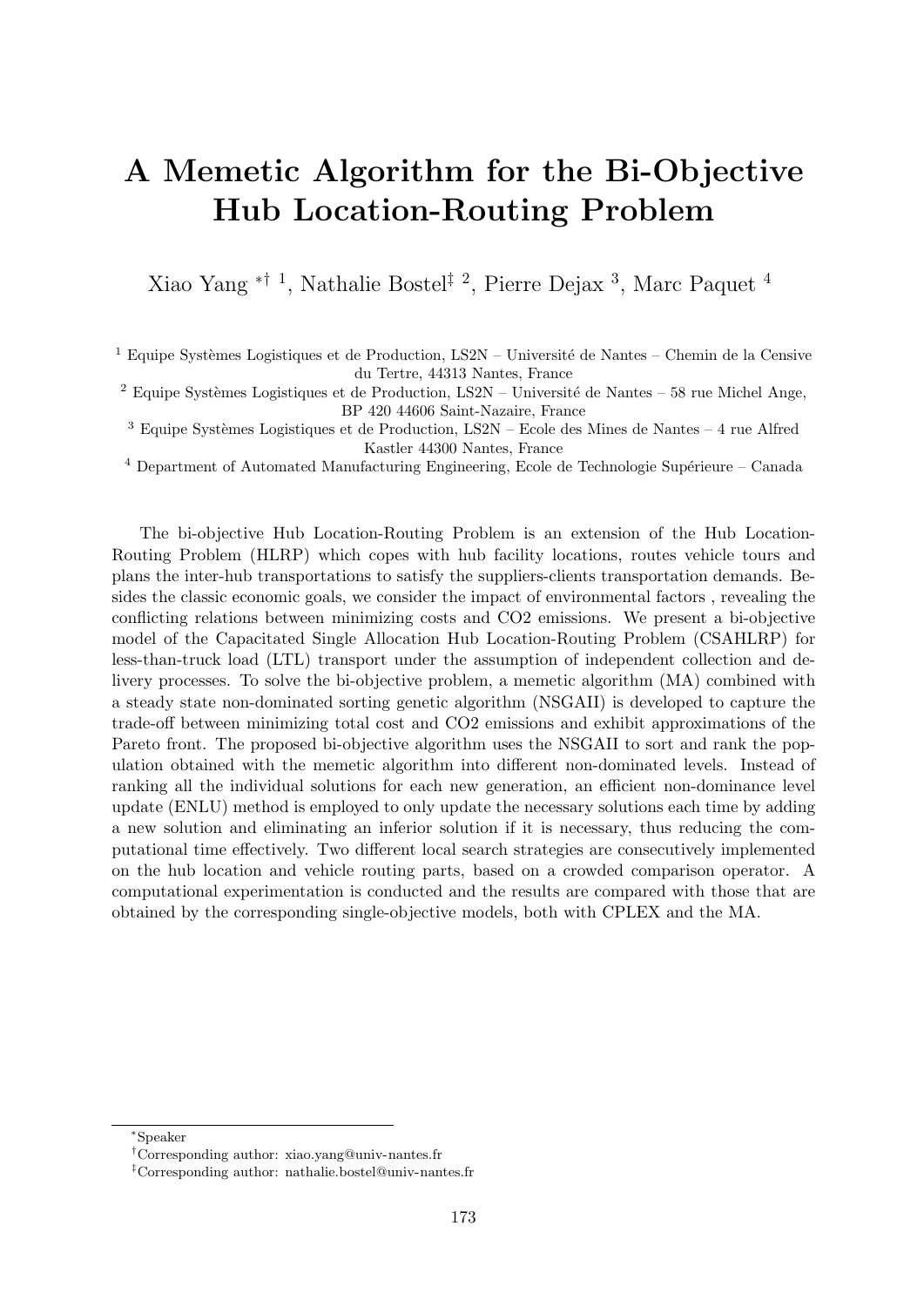# Solving the one-commodity pickup and delivery location-routing problem by simulated annealing

Vincent F. Yu <sup>\*† 1</sup>, Yu-Wei Chen <sup>1</sup>, Parida Jewpanya <sup>1</sup>, A. A. N. Perwira Redi<sup>1</sup>, Hsiu-I Ting<sup>2</sup>

<sup>1</sup> National Taiwan University of Science and Technology (Taiwan Tech) – 43, Section 4, Keelung Road, Taipei 10607, Taiwan

<sup>2</sup> National Taipei University of Technology (Taipei Tech) – 1, Section 3, Zhongxiao East Road, Taipei 10608, Taiwan

This research studies the one-commodity pickup and delivery location-routing problem (1- PDLRP), a variant of the location-routing problem. The problem has many applications, such as repositioning bicycles in a public bike-sharing system. In 1-PDLRP, there are a single commodity, a set of potential depots, and two types of customers, namely pickup customer and delivery customer. A fleet of vehicles with fixed capacity is used to fulfill the demand of customers. The demand of a delivery customer can be supplied by either the product stored at the depot or collected from the pickup customers in the same route. The goal is to find a set of routes that fulfill all customer demands at a minimum total cost, consisting of depot opening cost, vehicle fixed cost, and vehicle traveling cost. A mixed integer linear programming model and a heuristic approach based on simulated annealing (SA) are developed for 1-PDLRP. The results of computational experiments indicate that the proposed SA heuristic performs well on solving 1-PDLRP.

<sup>∗</sup>Speaker

<sup>†</sup>Corresponding author: [vincent@mail.ntust.edu.tw](mailto:vincent@mail.ntust.edu.tw)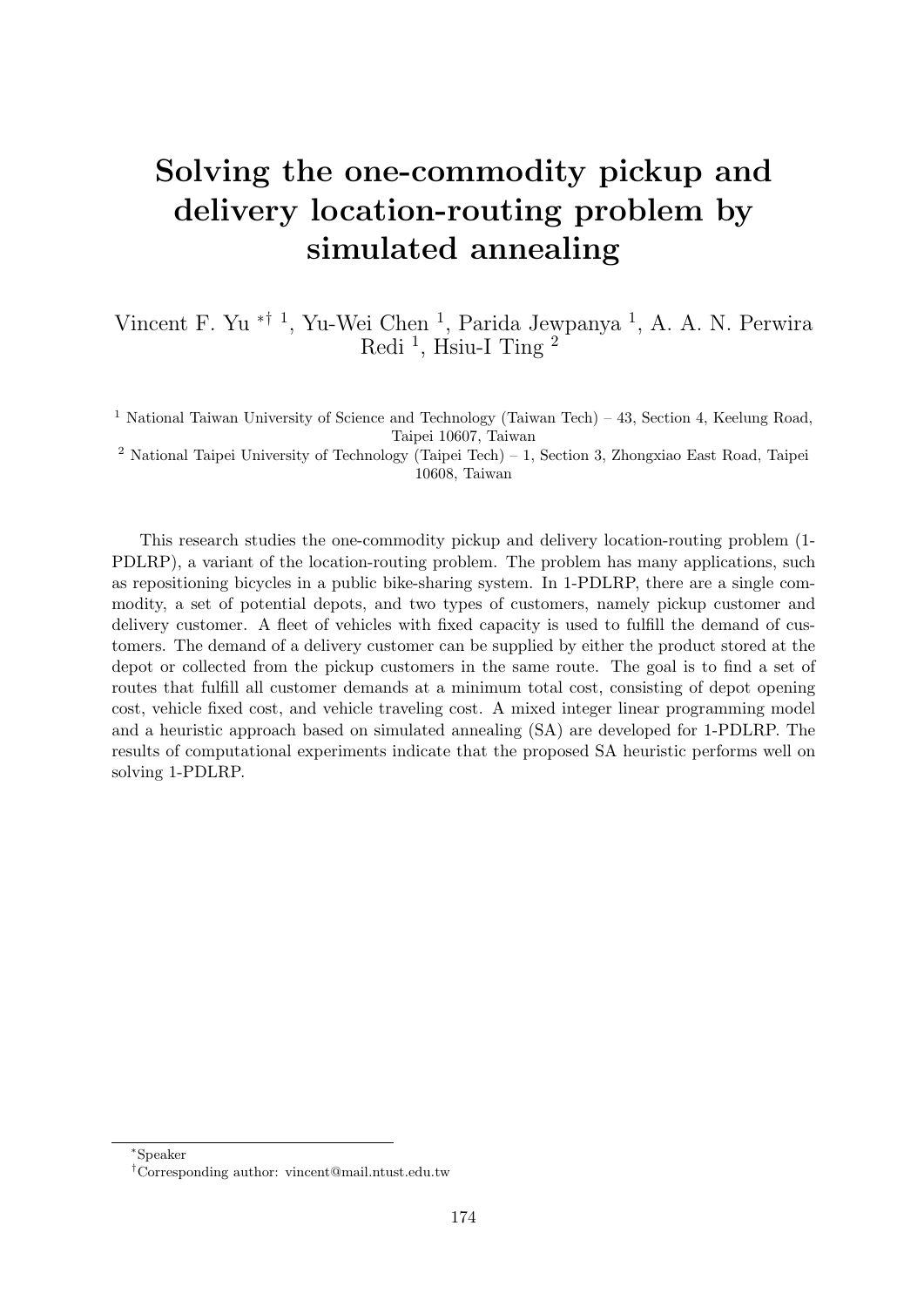# Optimizing Link Strengthening Decisions to Improve Post-Disaster Road Network Accessibility

Eda Yucel  $*^{\dagger}$ <sup>1</sup>, Sibel Salman<sup>2</sup>, Idil Arşık<sup>3</sup>

 $1$  TOBB University of Economics and Technology (TOBB ETU) – Söğütözü Caddesi No:43, Söğütözü, Ankara, 06560, Turkey

 $^2$  Koç University (Koç University) – Rumelifeneri Yolu 34450 Sarıyer Istanbul Turkey, Turkey

<sup>3</sup> Georgia Institute of Technology (GATECH) – North Ave. Atlanta, Georgia 30332, United States

We study a pre-disaster investment problem to strengthen the links of an urban disasterrisk-prone highway network structurally. The goal is to improve the expected post-disaster accessibility. Given the marginal survival probabilities of the links, we propose a new link failure dependency model to predict the post-disaster status of the network. We generate a family of joint probability distributions for the random surviving network by means of a control parameter with varying levels of spatial and structural correlation. We show that the probability of any network realization can be computed using a Bayesian network but the computational effort becomes immense as the problem size increases. Using the proposed dependency model in a sampling algorithm and three dissimilar path generation methods for the selection of reliable and short routes, we estimate the expected weighted average distance between the supply and demand points. We minimize this accessibility measure and decide on the links that should be strengthened in a two-stage stochastic programming framework. A tabu search heuristic is proposed to solve the two-stage stochastic program and tested in a case study of Istanbul under earthquake risk. Sensitivity analyses are conducted to derive insights for the decision-makers.

<sup>∗</sup>Speaker

<sup>†</sup>Corresponding author: [edatyucel@gmail.com](mailto:edatyucel@gmail.com)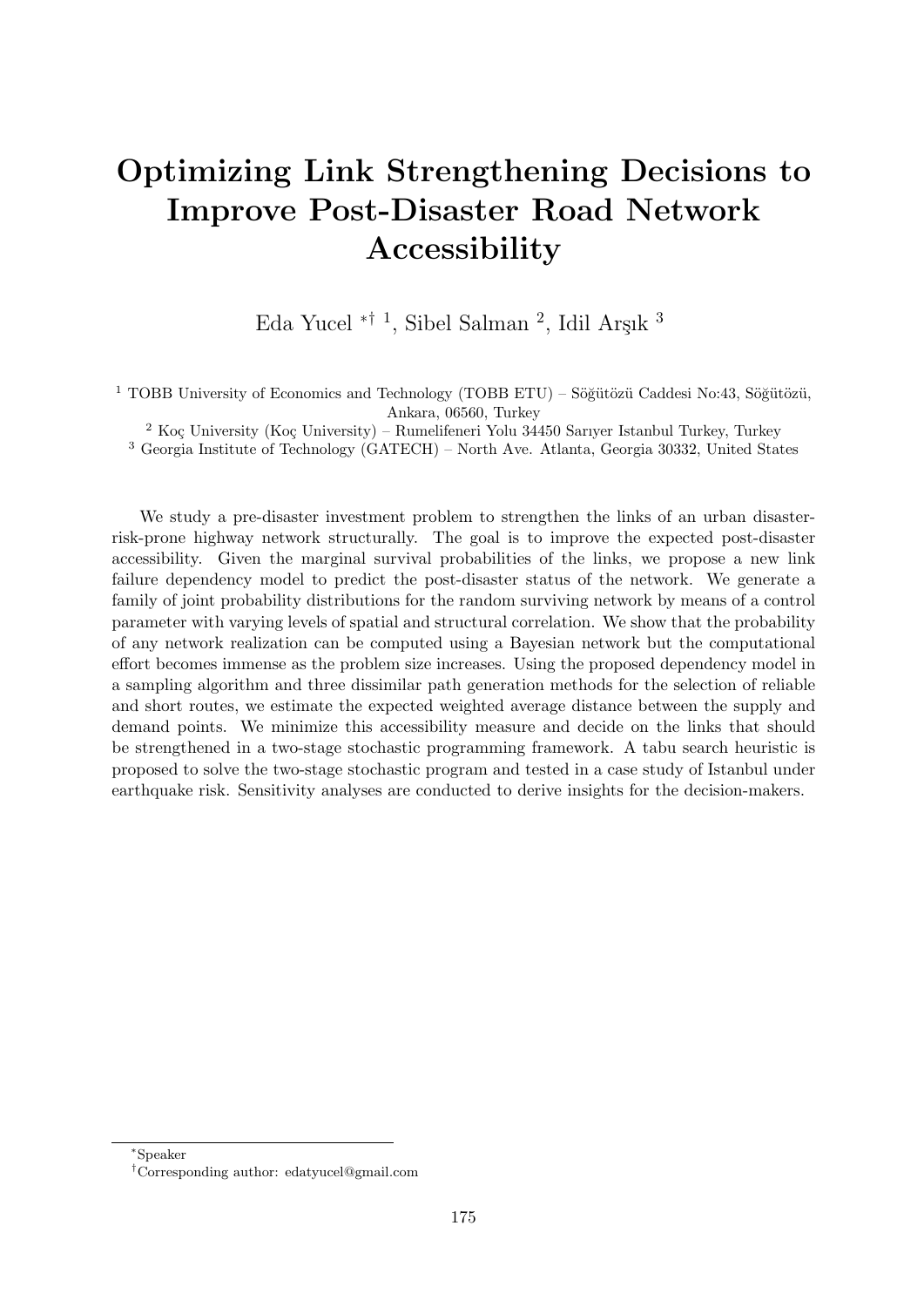# A multi-move decent algorithm for the No-Split Multi-Compartment Capacitated Arc Routing Problem

Hani Zbib ∗† <sup>1</sup> , Sanne Wøhlk <sup>1</sup>

<sup>1</sup> Cluster for Operations Research and Logistics - Aarhus University (CORAL) – Fuglesangs Allé 4, 8210 Aarhus V, Denmark

The No-Split Multi-Compartment Capacitated Arc Routing Problem (MC-CARP) is an extension of the CARP arising in different applications such as waste collection where different waste types exist at each edge and the fleet of vehicle is multi-compartmented. The aim of the MC-CARP is to find a set of least cost routes that service the demand for each waste type at all required edges without exceeding compartment capacities, with the condition that when a vehicle visits an edge it either picks the totality or none of its demands. We propose a heuristic approach to solve the MC-CARP, consisting of a multi-move descent algorithm that combines traditional CARP local search moves with optimal edge orientation choice and ejection chains. The algorithm iteratively chooses at random a set of moves and computes all the savings obtained from the search of the whole move neighborhood. The savings are then plotted on an alternate moves graph where each MC-CARP edge is transformed into a node and an edge is added between every two nodes presenting a positive saving. A shortest path algorithm is subsequently run on that graph to determine the set of multi-moves that bring the largest saving to the current solution. The algorithm has been tested on a large set of instances obtained from real-life waste collection companies across Denmark, varying in sizes between 25 to 11656 nodes and 18 to 8584 required edges, and in the number of waste types on each edge (2 to 4). Preliminary results thus far are promising.

<sup>∗</sup>Speaker

<sup>†</sup>Corresponding author: [haniz@econ.au.dk](mailto:haniz@econ.au.dk)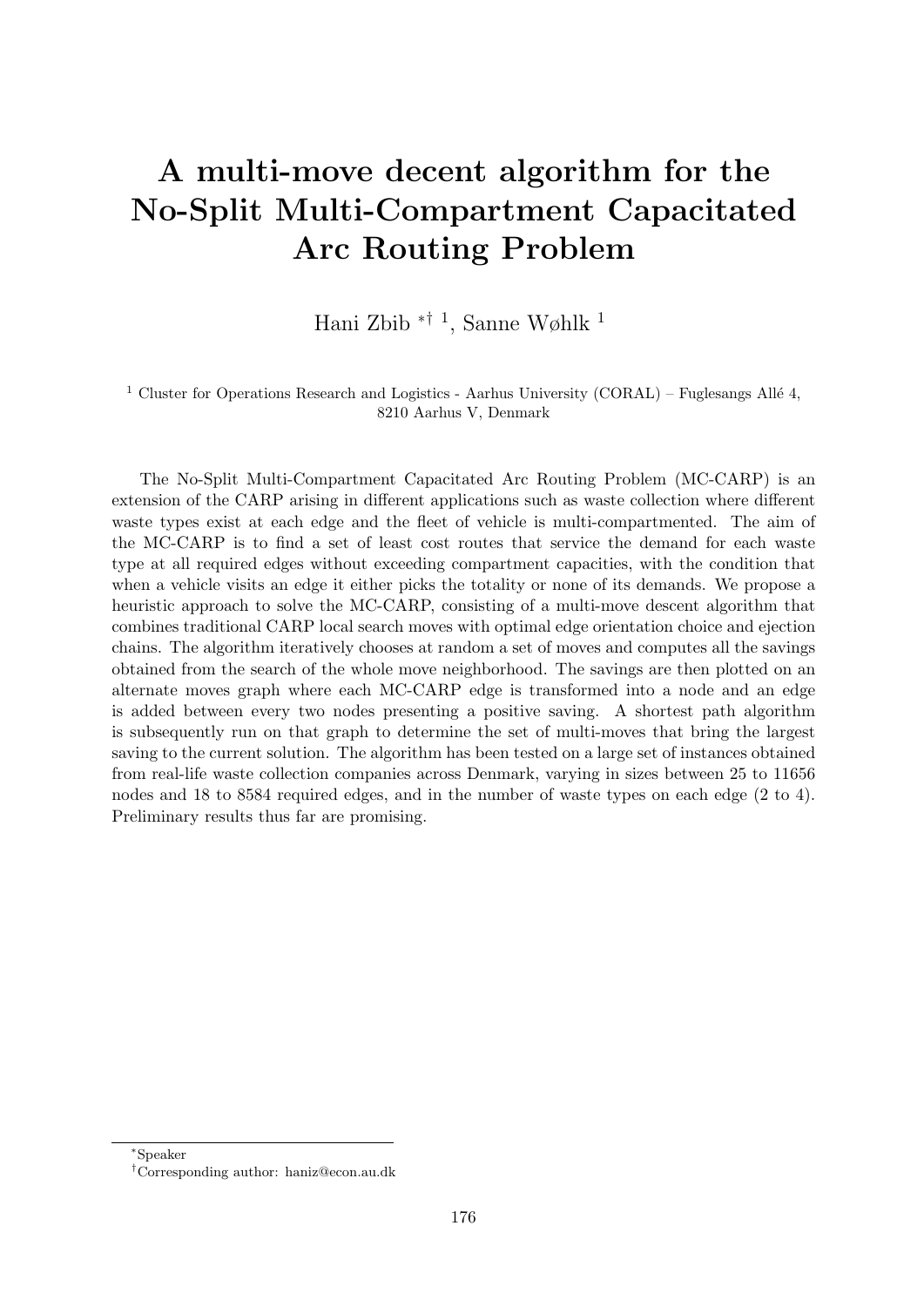# Scheduling Deliveries in Retail: a Case Study

Yakov Zinder <sup>\* 1</sup>, Anthony Mackay<sup>2</sup>, Joey Fung<sup>2</sup>, Lucy Macmillan<sup>3</sup>

<sup>1</sup> University of Technology, Sydney (UTS) – Australia

 $2$  University of Technology, Sydney (UTS) – Australia

<sup>3</sup> Australian National Couriers (ANC) – Australia

Scheduling deliveries in retail involves the consideration of a wide range of factors, including delivery team structures; delivery teams remuneration scheme; delivery teams preferences and limitations; time windows, assigned to deliveries; vehicle capacities; loading and unloading times; restrictions imposed by the depot; permissible working hours; etc. The delivery schedule, produced as a result of the optimisation procedure, must be analysed by the allocators who are responsible for the actual allocation of deliveries. This imposes the restriction on time available for optimisation. The talk is concerned with the experience gained in the process of developing an optimisation software for the above mention problem. Several models and optimisation procedures are presented together with the results of their comparison by means of computational experiments. The experiments were conducted in the real production environment, using the real-world data. The presented optimisation procedures include integer programming based algorithms, implemented using IBM ILOG CPLEX, as well as metaheuristics and constructive heuristics. Base on the obtained experience and knowledge, the talk suggests some directions of further research.

<sup>∗</sup>Speaker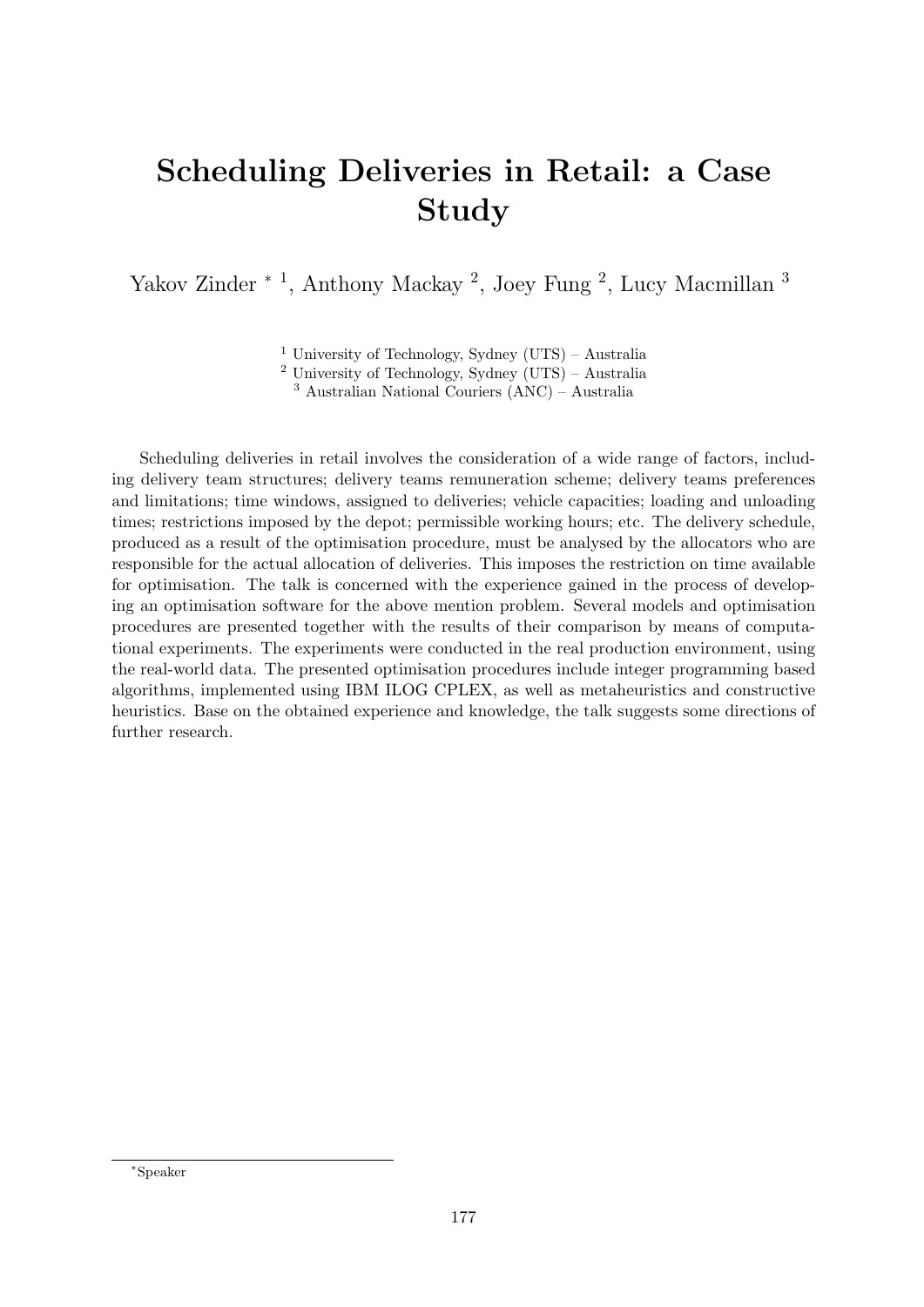#### Planning City Logistics in a maritime urban area

Massimo Di Francesco <sup>\*† 1</sup>, Teodor Gabriel Crainic<sup>2</sup>, Enrico Gorgone<sup>1</sup>, Paola Zuddas<sup>1</sup>

> <sup>1</sup> University of Cagliari – Italy <sup>2</sup> Université du Québec à Montréal – Canada

This study is motivated by a problem of City Logistics arising in maritime urban areas. Consider a fleet of inbound containers at a port. Containers are filled with pallets, which must be delivered to their final destinations in the landside. Containers cannot be opened in the port because of the lack of space, and/or this operation is too costly or disallowed. Freight distribution is organized in a two-tiered structure: in the first tier, containers are moved from the port to satellites, where pallets are transhipped in smaller and environment-friendly vehicles, which move pallets to their final destinations in the second tier. In this study, each container is allowed to be unpacked at a satellite only. The planning of operations involves determining which routes are served by vehicles and which containers or pallets are carried in each echelon. We present a mathematical formulation for this problem and discuss possible solution methods. Some computational tests on realistic instances will be presented.

<sup>∗</sup>Speaker

<sup>†</sup>Corresponding author: [mdifrance@unica.it](mailto:mdifrance@unica.it)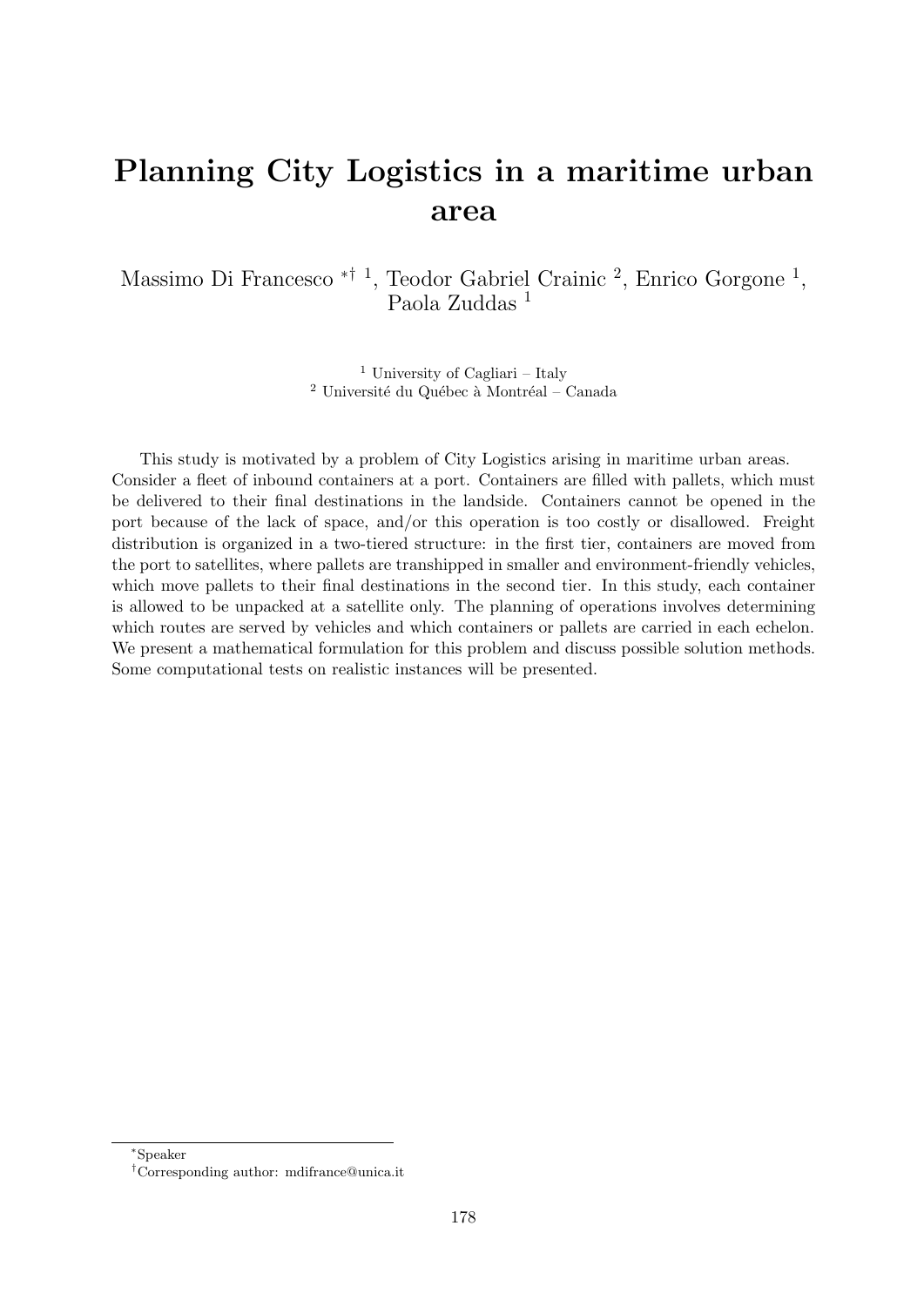#### Optimal resolution of the transport problem from a flow into a RCPSP with routing

Philippe Lacomme<sup>∗ 1</sup>, Aziz Moukrim<sup>† 2</sup>, Alain Quilliot<sup>‡ 1</sup>, Marina Vinot §¶ 1

<sup>1</sup> Laboratoire d'Informatique, de Modélisation et d'optimisation des Systèmes (LIMOS) – Institut Français de Mécanique Avancée, Université Blaise Pascal - Clermont-Ferrand II, Université d'Auvergne - Clermont-Ferrand I, CNRS : UMR6158 – Bât ISIMA Campus des Cézeaux BP 10025 63173

AUBIERE cedex, France

 $2$  Heuristique et Diagnostic des Systèmes Complexes (HEUDIASYC) – CNRS : UMR7253, Université de Technologie de Compiègne – Université de Technologie de Compiègne - Centre de Recherches de Royallieu - rue Roger Couttolenc - CS 60319 - 60203 COMPIEGNE cedex, France

The problem consists in defining a solution of the RCPSPR (Resource-Constrained Project Scheduling Problem (RCPSP) with Routing), considering both the scheduling and the routing addressing the transportation of resources between activities. The scheduling sub-problem can be solved considering the flow between activities to define the precedence constraints between activities and also the location of the transport operation. Commonly, disjunctive graphs have been tuned to model simultaneously both scheduling operations and transport operations addressing the proper coordination between transport operations and scheduling operations. Definition of a solution requires: 1) definition of assignment of vehicle to transport operation; 2) definition of disjunctions between transport operations assigned to the same vehicle; 3) computation of the earliest starting time of both scheduling and transport operation with a longest path algorithm.

This approach falls into the set of indirect resolution scheme but not falls into the category of split approaches. The contribution consists in the definition of an exact algorithm to solve optimally the routing problem considering a flow between activities. Such approach is the first step to define an indirect based resolution scheme where a local search and a metaheuristic could be based on the investigation of the search space defined only by the flow between activities. Our experiments carried out on 18 instances proved the method is strongly efficient.

<sup>∗</sup>Corresponding author: [placomme@isima.fr](mailto:placomme@isima.fr)

<sup>†</sup>Corresponding author: [moukrim@hds.utc.fr](mailto:moukrim@hds.utc.fr)

<sup>‡</sup>Corresponding author: [quilliot@isima.fr](mailto:quilliot@isima.fr)

<sup>§</sup>Speaker

<sup>¶</sup>Corresponding author: [marina.vinot@gmail.com](mailto:marina.vinot@gmail.com)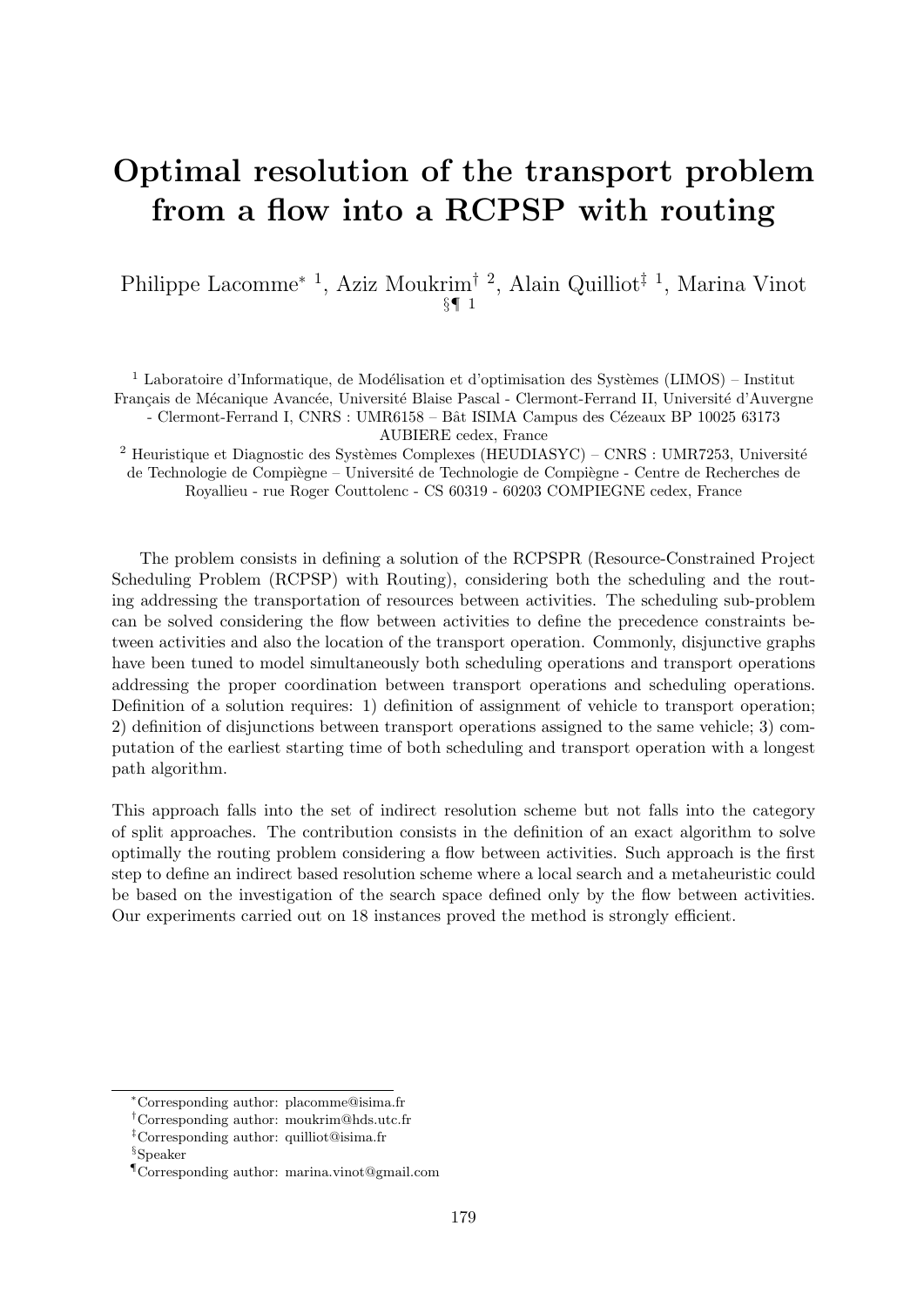## Decomposition and heuristics methods for the Pollution-Routing Problem with stochastic speed limits.

Moncef Ilies Nasri <sup>\*† 1</sup>, Tolga Bektaş <sup>1</sup>, Gilbert Laporte <sup>2,3</sup>

<sup>1</sup> Southampton Business School, CORMSIS, University of Southampton – United Kingdom  $^2$  HEC Montréal – Canada

<sup>3</sup> Centre Interuniversitaire de Recherche sur les Réseaux d'Entreprise, la Logistique et le Transport (CIRRELT) – Canada

Reducing pollution is an arising challenge faced by governments and organizations. An important portion of the overall gas emissions are caused by the transportation sector, and more specifically, road transportation. These emissions are affected by numbers of parameters, including loads and speeds of the vehicles. As an extension to the VRP with time windows, the pollution routing problem (PRP) has focused on minimizing a comprehensive cost function that includes gas emissions. It is assumed in the PRP that speeds limits on the route legs are fixed and known in advance. Such an assumption is strong and does not reflect reality where speed limits are affected by various uncertainties such as congestion or weather conditions. The PRP with stochastic speed limits is a variant of the PRP where the speed limits are considered as stochastic. It was shown that considering stochastic speed limits can save up to 7.9% of the total cost when tested on instances with 10 customers. In order to tackle larger and more realistic instances, we will introduce in this talk new resolution techniques for the PRP with speed limits. In these approaches, decompositions techniques and heuristic approaches are used to generate good quality solutions or optimal solutions for large instances. The techniques proposed will be tested on the PRP-lib instances available and compared to existing results for the same set of instances.

<sup>∗</sup>Speaker

<sup>†</sup>Corresponding author: [m.i.nasri@soton.ac.uk](mailto:m.i.nasri@soton.ac.uk)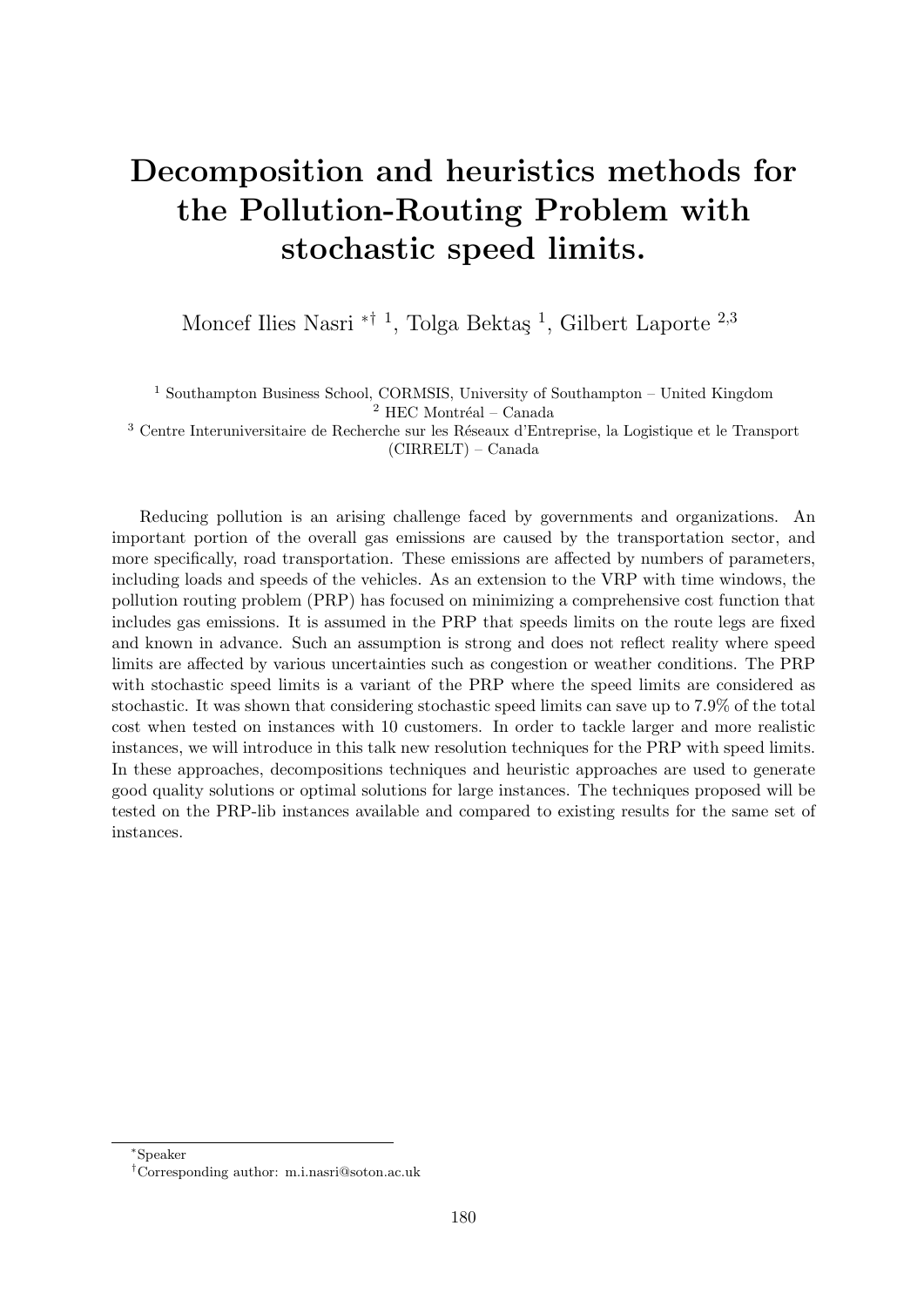## A Metaheuristic Approach for the Two-dimensional Loading Vehicle Routing Problem with Heterogeneous Fleet

David álvarez Martínez <sup>\*† 1</sup>, Luis Escobar-Falcón<sup>2</sup>, John Escobar<sup>3</sup>

<sup>1</sup> Universidad de los Andes (Uniandes) –  $N^{\circ}$  18A- 12 Bogotá, Colombia

 $2$  Universidad Tecnológica de Pereira (UTP) – Colombia <sup>3</sup> Pontificia Universidad Javeriana – Colombia

In this work, we present a metaheuristic approach for the 2L-HFVRP with sequential loading constraints. This problem combines two well-known NP-hard problems: the heterogeneous fleet vehicle routing problem (HFVRP) and the two-dimensional sequential loading problem (2D-LP). The proposed approach for the considered problem uses a set of initial solutions generated by a specialized constructive algorithm, trying to get an initial population based on a set of good solution for a TSP problem. A Genetic Algorithm (GA) was developed to manage the search process. Prins' auxiliary graph is used to encode each chromosome. Meanwhile, the feasibility of the solutions regarding the loading constraints is checked by a reactive GRASP algorithm. The GRASP verifies if, for a route, the demand of the customers can be loaded considering sequential loading constraints (multi-drop constraints). Five different crossover methods SJX, PMX, OX, CX, and OBX were implemented. In this case, after applying the crossover methods, the algorithm checks the packing feasibility of the new offspring. The best individuals can be mutated with a randomized shaking procedure. Therefore, the population is updated if better solutions are found. Finally, the proposed approach shows good quality results on benchmarking instances, improving some of the best-known previous solutions.

<sup>∗</sup>Speaker

<sup>†</sup>Corresponding author: [d.alvarezm@uniandes.edu.co](mailto:d.alvarezm@uniandes.edu.co)